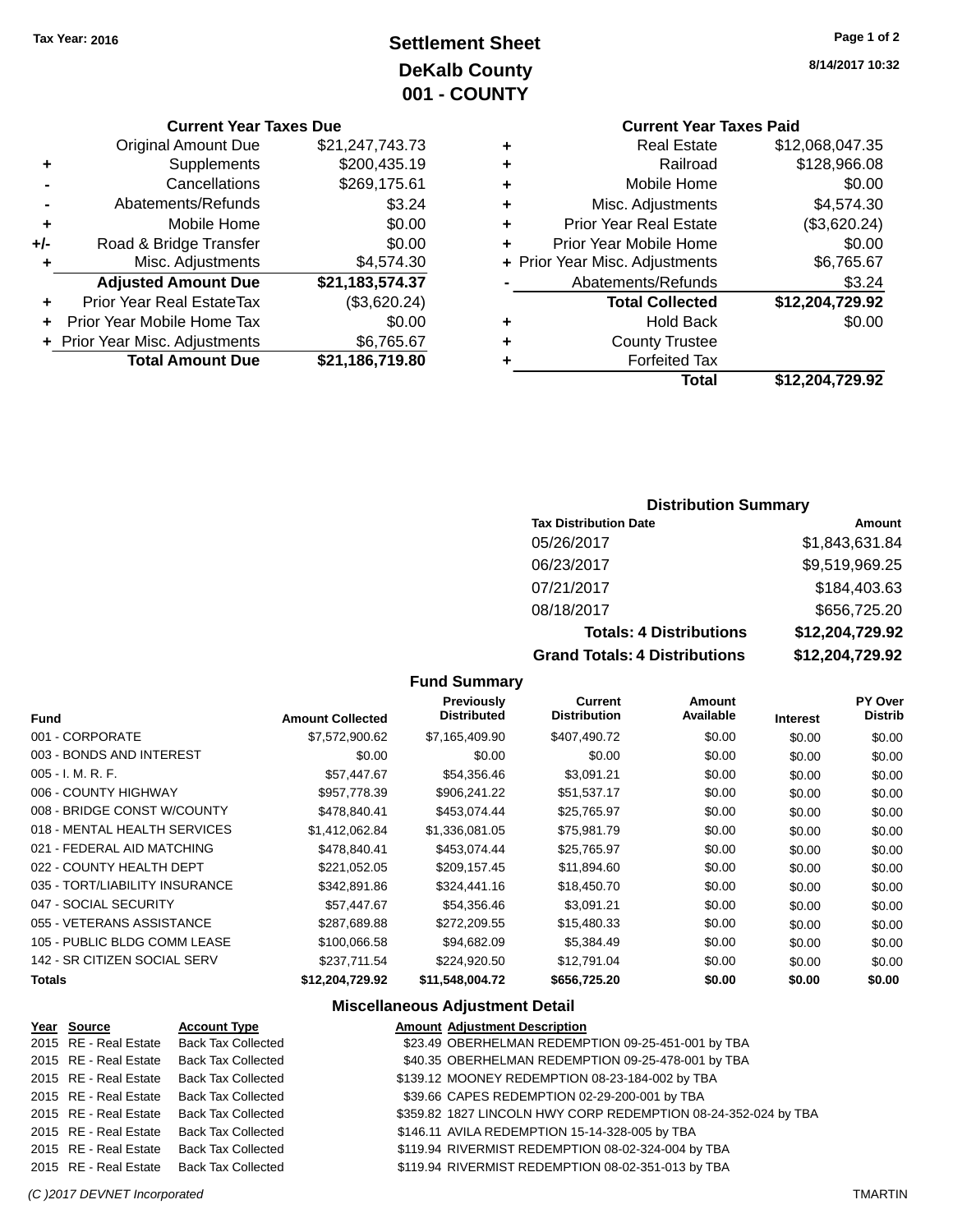# **Settlement Sheet Tax Year: 2016 Page 2 of 2 DeKalb County**

**Miscellaneous Adjustment Detail**

**8/14/2017 10:32**

#### **Year Source Account Type** 2015 RE - Real Estate Back Tax Collected 2015 RE - Real Estate Back Tax Collected 2015 RE - Real Estate Back Tax Collected 2015 RE - Real Estate Back Tax Collected 2015 RE - Real Estate Back Tax Collected 2015 RE - Real Estate Back Tax Collected 2015 RE - Real Estate Back Tax Collected 2015 RE - Real Estate Back Tax Collected 2015 RE - Real Estate Back Tax Collected 2015 RE - Real Estate Back Tax Collected 2015 RE - Real Estate Back Tax Collected 2015 RE - Real Estate Back Tax Collected 2015 RE - Real Estate Back Tax Collected 2015 RE - Real Estate Back Tax Collected 2015 RE - Real Estate Back Tax Collected 2015 RE - Real Estate Back Tax Collected 2015 RE - Real Estate Back Tax Collected 2015 RE - Real Estate Back Tax Collected 2015 RE - Real Estate Back Tax Collected 2015 RE - Real Estate Back Tax Collected 2015 RE - Real Estate Back Tax Collected 2015 RE - Real Estate Back Tax Collected 2015 RE - Real Estate Back Tax Collected 2015 RE - Real Estate Back Tax Collected 2015 RE - Real Estate Back Tax Collected 2015 RE - Real Estate Back Tax Collected 2015 RE - Real Estate Back Tax Collected 2015 RE - Real Estate Back Tax Collected 2015 RE - Real Estate Back Tax Collected 2015 RE - Real Estate Back Tax Collected 2015 RE - Real Estate Back Tax Collected 2016 RE - Real Estate Back Tax Collected 2016 RE - Real Estate Back Tax Collected 2016 RE - Real Estate Back Tax Collected 2016 RE - Real Estate Back Tax Collected 2016 RE - Real Estate Back Tax Collected 2016 RE - Real Estate Paymt In Lieu of Tax 2016 RE - Real Estate Paymt In Lieu of Tax 2016 RE - Real Estate Paymt In Lieu of Tax 2016 RE - Real Estate Paymt In Lieu of Tax 2016 RE - Real Estate Back Tax Collected 2016 RE - Real Estate Back Tax Collected **Totals 50 entries \$11,339.97**

**Totals 5 entries \$3.24**

| <b>Amount Adjustment Description</b>                              |
|-------------------------------------------------------------------|
| \$119.94 RIVERMIST REDEMPTION 08-02-351-017 by TBA                |
| \$119.94 RIVERMIST REDEMPTION 08-02-351-020 by TBA                |
| \$119.94 RIVERMIST REDEMPTION 08-02-351-022 by TBA                |
| \$119.94 RIVERMIST REDEMPTION 08-02-354-001 by TBA                |
| \$119.94 RIVERMIST REDEMPTION 08-02-354-008 by TBA                |
| \$119.94 RIVERMIST REDEMPTION 08-02-354-012 by TBA                |
| \$119.94 RIVERMIST REDEMPTION 08-02-370-001 by TBA                |
| \$119.94 RIVERMIST REDEMPTION 08-02-370-002 by TBA                |
| \$119.94 RIVERMIST REDEMPTION 08-02-370-003 by TBA                |
| \$119.94 RIVERMIST REDEMPTION 08-02-370-004 by TBA                |
| \$76.17 RIVERMIST REDEMPTION 08-02-373-001 by TBA                 |
| \$51.61 RIVERMIST REDEMPTION 08-02-377-001 by TBA                 |
| \$14.47 RIVERMIST REDEMPTION 08-11-100-045 by TBA                 |
| \$6.86 RIVERMIST REDEMPTION 15-15-228-013 by TBA                  |
| \$119.94 RIVERMIST REDEMPTION 08-02-323-005 by TBA                |
| \$348.45 NIELSEN REDEMPTION 15-16-151-002 by TBA                  |
| \$19.93 NIELSEN REDEMPTION 15-16-151-019 by TBA                   |
| \$123.37 ENGSTROM REDEMPTION 09-29-182-013 by TBA                 |
| \$20.94 MCFARLAND REDEMPTION 15-15-228-014 by TBA                 |
| \$20.94 MCFARLAND REDEMPTION 15-15-225-015 by TBA                 |
| \$367.20 ROBINSON REDEMPTION 14-15-155-002 by TBA                 |
| \$39.72 DUNCAN REDEMPTION 01-26-252-011 by TBA                    |
| \$74.18 VOID HEL EXEMPTION 08-14-478-035 by TBA                   |
| \$820.33 PAN PACIFIC HOLDINGS LLC REDEMPTION 06-33-154-011 by TBA |
| \$1,590.60 MOONEY REDEMPTION 08-23-184-020 by TBA                 |
| \$17.75 TRUSTEE SALE 09-29-252-001 by TBA                         |
| \$23.92 TRUSTEE SALE 02-22-100-004 by TBA                         |
| \$328.85 MOONEY REDEMPTION 08-23-184-003 by TBA                   |
| \$292.21 MOONEY REDEMPTION 08-12-184-027 by TBA                   |
| \$94.48 BOGLE REDEMPTION 14-16-233-001 by TBA                     |
| \$125.92 CASTLE BANK REDEMPTION 13-15-401-006 by TBA              |
| \$4.82 TRUSTEE SALE 09-17-385-0110 by TBA                         |
| \$227.21 MILINAC REDEMPTION 06-05-209-010 by TBA                  |
| \$599.07 HARRISON REDEMPTION 19-26-408-006 by TBA                 |
| \$324.15 WEST SUBURBAN BANK REDEMPTION 15-14-304-002 by TBA       |
| \$331.41 MARSHNER REDEMPTION 19-26-434-001 by TBA                 |
| \$120.86 HOUSING AUTHORITY SEQUOYA APARTMENTS by TBA              |
| \$111.31 HOUSING AUTHORITY SUNSET VIEW APARTMENTS by TBA          |
| \$1,540.66 HOUSING AUTHORITY DEKALB UNITS by TBA                  |
| \$1,271.33 HOUSING AUTHORITY SYCAMORE UNITS by TBA                |
| \$21.00 GIANNOLA REDEMPTION 01-26-206-015 by TBA                  |
| \$22.48 TRUSTEE SALE 09-17-376-011 by TBA                         |

#### **Abatement Detail**

#### **Year Source Account Type Amount Adjustment Description**

2016 RE - Real Estate RE Abatement \$0.01 PTAB INTEREST REFUND 19-23-300-013 by TBA 2016 RE - Real Estate RE Abatement \$0.39 PTAB INTEREST REFUND 06-28-180-020 by TBA 2016 RE - Real Estate RE Abatement \$0.68 PTAB INTEREST REFUND 02-24-452-014 by TBA 2016 RE - Real Estate RE Abatement \$0.74 PTAB INTEREST REFUND 18-28-426-009 by TBA 2016 RE - Real Estate RE Abatement \$1.42 PTAB INTEREST REFUND 18-27-302-004 by TBA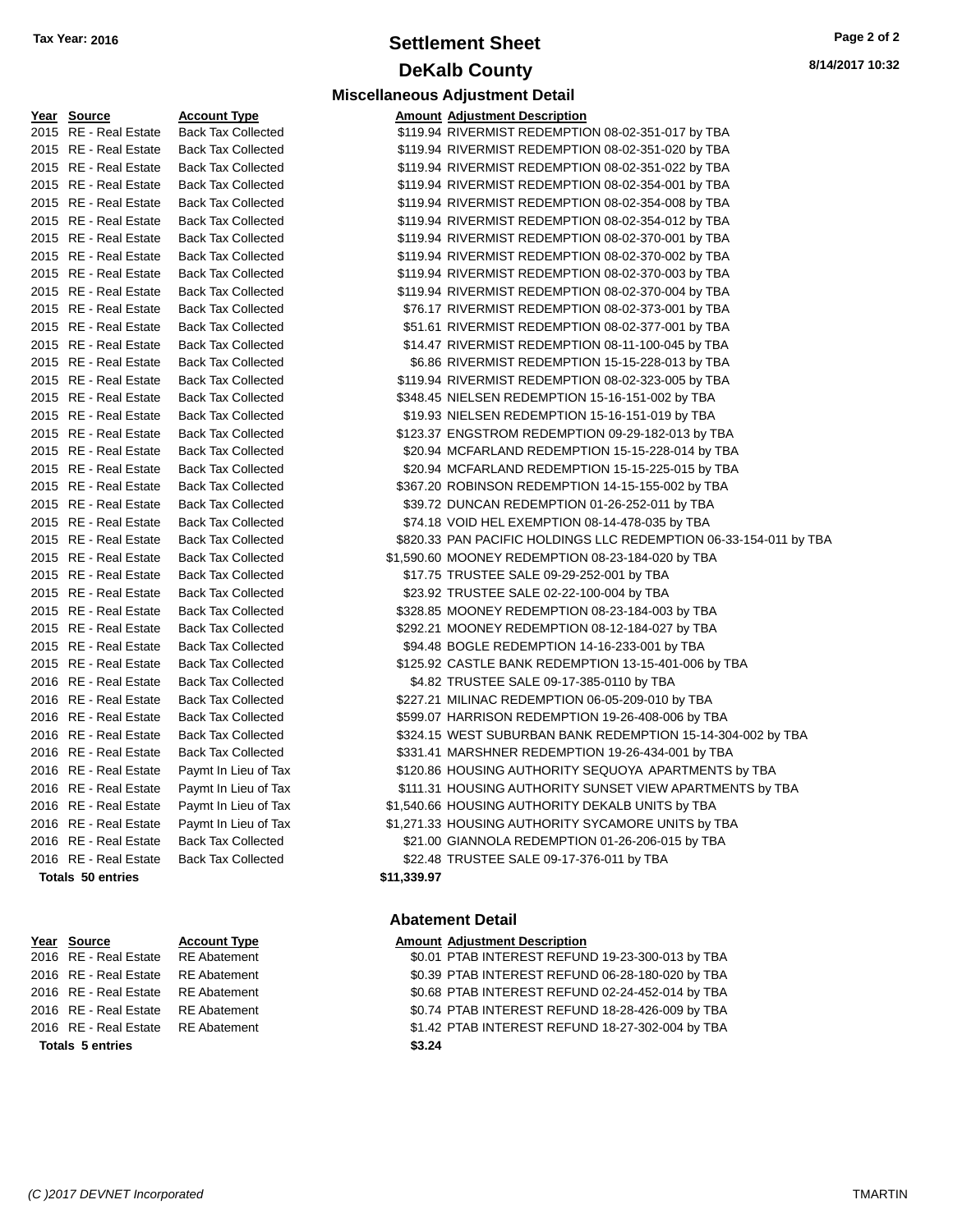# **Settlement Sheet Tax Year: 2016 Page 1 of 2 DeKalb County 002 - FOREST PRESERVE**

**8/14/2017 10:32**

#### **Current Year Taxes Paid**

| ٠ | <b>Real Estate</b>             | \$845,237.78 |
|---|--------------------------------|--------------|
| ٠ | Railroad                       | \$9,016.16   |
| ٠ | Mobile Home                    | \$0.00       |
| ٠ | Misc. Adjustments              | \$319.79     |
| ٠ | <b>Prior Year Real Estate</b>  | (\$260.28)   |
| ٠ | Prior Year Mobile Home         | \$0.00       |
|   | + Prior Year Misc. Adjustments | \$466.83     |
|   | Abatements/Refunds             | \$0.23       |
|   | <b>Total Collected</b>         | \$854,780.05 |
| ٠ | Hold Back                      | \$0.00       |
| ٠ | <b>County Trustee</b>          |              |
|   | <b>Forfeited Tax</b>           |              |
|   | Total                          | \$854.780.05 |

## **Current Year Taxes Due** Original Amount Due \$1,485,426.90<br>Supplements \$17,143.86 **+** Supplements **-** Cancellations \$18,818.01 **-** Abatements/Refunds \$0.23 **+** Mobile Home \$0.00 **+/-** Road & Bridge Transfer \$0.00

| \$1,484,278.86 |                                |    |
|----------------|--------------------------------|----|
| \$466.83       | + Prior Year Misc. Adjustments |    |
| \$0.00         | + Prior Year Mobile Home Tax   |    |
| (\$260.28)     | Prior Year Real EstateTax      | ÷. |
| \$1,484,072.31 |                                |    |
| \$319.79       |                                | ٠  |
|                |                                |    |

## **Distribution Summary**

| <b>Tax Distribution Date</b>         | Amount       |
|--------------------------------------|--------------|
| 05/26/2017                           | \$130,324.24 |
| 06/23/2017                           | \$665,652.69 |
| 07/21/2017                           | \$12,891.68  |
| 08/18/2017                           | \$45,911.44  |
| <b>Totals: 4 Distributions</b>       | \$854,780.05 |
| <b>Grand Totals: 4 Distributions</b> | \$854,780.05 |

#### **Fund Summary**

| Fund                                                | <b>Amount Collected</b> | <b>Previously</b><br><b>Distributed</b> | Current<br><b>Distribution</b> | Amount<br>Available | <b>Interest</b> | <b>PY Over</b><br><b>Distrib</b> |
|-----------------------------------------------------|-------------------------|-----------------------------------------|--------------------------------|---------------------|-----------------|----------------------------------|
| 001 - CORPORATE                                     | \$633,007.35            | \$599,007.66                            | \$33,999.69                    | \$0.00              | \$0.00          | \$0.00                           |
| $005 - I. M. R. F.$                                 | \$20,219.83             | \$19.133.78                             | \$1,086.05                     | \$0.00              | \$0.00          | \$0.00                           |
| 035 - TORT JUDGEMENTS/LIABILITY<br><b>INSURANCE</b> | \$181.333.04            | \$171.593.39                            | \$9.739.65                     | \$0.00              | \$0.00          | \$0.00                           |
| 047 - SOCIAL SECURITY                               | \$20,219.83             | \$19,133.78                             | \$1.086.05                     | \$0.00              | \$0.00          | \$0.00                           |
| <b>Totals</b>                                       | \$854,780.05            | \$808,868.61                            | \$45.911.44                    | \$0.00              | \$0.00          | \$0.00                           |

| Year Source           | <b>Account Type</b>       | <b>Amount Adjustment Description</b>                          |
|-----------------------|---------------------------|---------------------------------------------------------------|
| 2015 RE - Real Estate | <b>Back Tax Collected</b> | \$1.62 OBERHELMAN REDEMPTION 09-25-451-001 by TBA             |
| 2015 RE - Real Estate | <b>Back Tax Collected</b> | \$2.78 OBERHELMAN REDEMPTION 09-25-478-001 by TBA             |
| 2015 RE - Real Estate | <b>Back Tax Collected</b> | \$9.60 MOONEY REDEMPTION 08-23-184-002 by TBA                 |
| 2015 RE - Real Estate | <b>Back Tax Collected</b> | \$2.74 CAPES REDEMPTION 02-29-200-001 by TBA                  |
| 2015 RE - Real Estate | <b>Back Tax Collected</b> | \$24.83 1827 LINCOLN HWY CORP REDEMPTION 08-24-352-024 by TBA |
| 2015 RE - Real Estate | <b>Back Tax Collected</b> | \$10.08 AVILA REDEMPTION 15-14-328-005 by TBA                 |
| 2015 RE - Real Estate | <b>Back Tax Collected</b> | \$8.28 RIVERMIST REDEMPTION 08-02-324-004 by TBA              |
| 2015 RE - Real Estate | <b>Back Tax Collected</b> | \$8.28 RIVERMIST REDEMPTION 08-02-351-013 by TBA              |
| 2015 RE - Real Estate | <b>Back Tax Collected</b> | \$8.28 RIVERMIST REDEMPTION 08-02-351-017 by TBA              |
| 2015 RE - Real Estate | <b>Back Tax Collected</b> | \$8.28 RIVERMIST REDEMPTION 08-02-351-020 by TBA              |
| 2015 RE - Real Estate | <b>Back Tax Collected</b> | \$8.28 RIVERMIST REDEMPTION 08-02-351-022 by TBA              |
| 2015 RE - Real Estate | <b>Back Tax Collected</b> | \$8.28 RIVERMIST REDEMPTION 08-02-354-001 by TBA              |
| 2015 RE - Real Estate | <b>Back Tax Collected</b> | \$8.28 RIVERMIST REDEMPTION 08-02-354-008 by TBA              |
| 2015 RE - Real Estate | <b>Back Tax Collected</b> | \$8.28 RIVERMIST REDEMPTION 08-02-354-012 by TBA              |
| 2015 RE - Real Estate | <b>Back Tax Collected</b> | \$8.28 RIVERMIST REDEMPTION 08-02-370-001 by TBA              |
| 2015 RE - Real Estate | <b>Back Tax Collected</b> | \$8.28 RIVERMIST REDEMPTION 08-02-370-002 by TBA              |
| 2015 RE - Real Estate | <b>Back Tax Collected</b> | \$8.28 RIVERMIST REDEMPTION 08-02-370-003 by TBA              |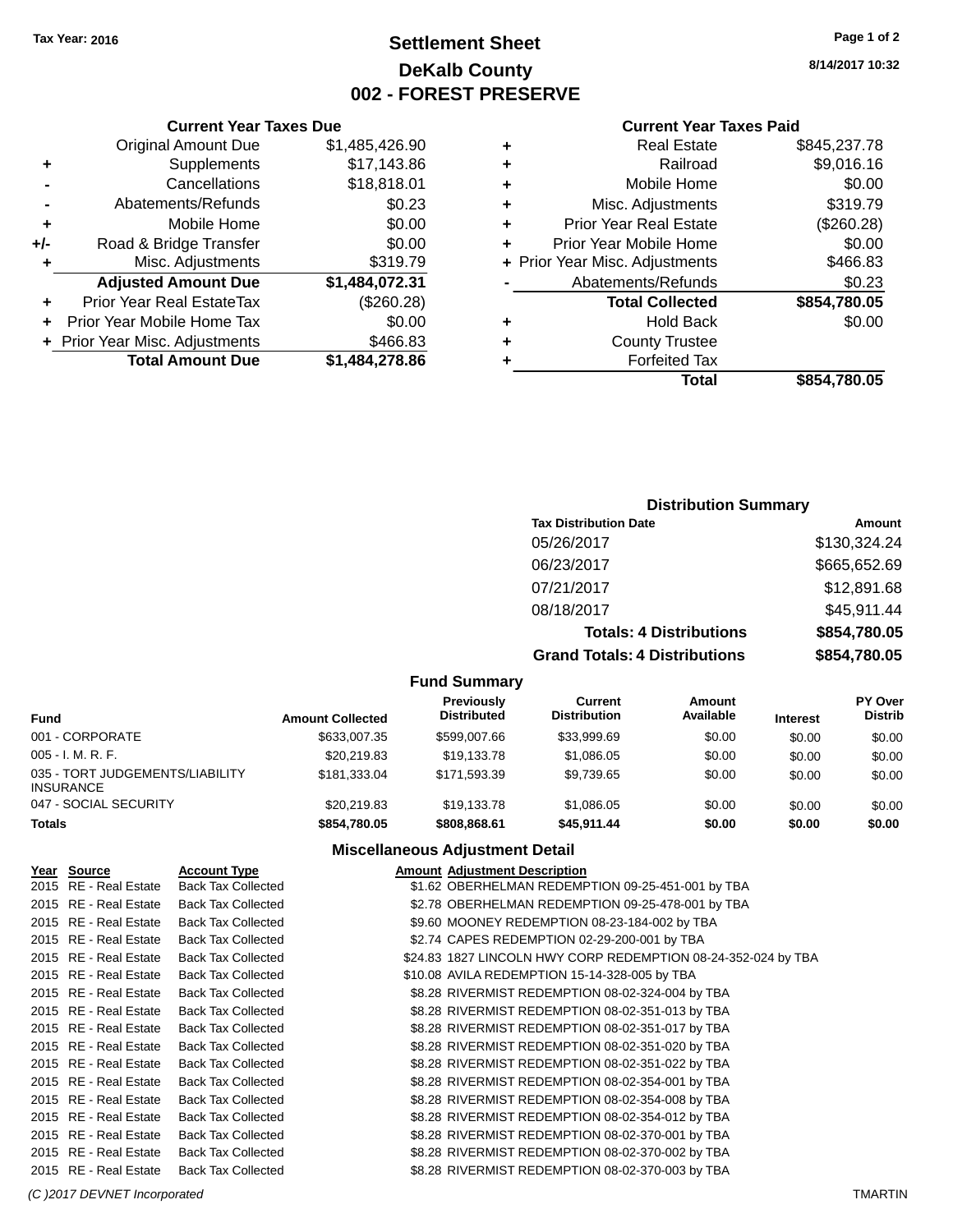# **Settlement Sheet Tax Year: 2016 Page 2 of 2 DeKalb County**

**Miscellaneous Adjustment Detail**

**8/14/2017 10:32**

| Year | <b>Source</b>           | <u>Account Type</u>       | Amount   |
|------|-------------------------|---------------------------|----------|
| 2015 | <b>RE</b> - Real Estate | <b>Back Tax Collected</b> | \$8.28   |
| 2015 | <b>RE</b> - Real Estate | <b>Back Tax Collected</b> | \$5.26   |
| 2015 | <b>RE</b> - Real Estate | <b>Back Tax Collected</b> | \$3.56   |
| 2015 | <b>RE</b> - Real Estate | <b>Back Tax Collected</b> | \$1.00   |
| 2015 | <b>RE</b> - Real Estate | <b>Back Tax Collected</b> | \$0.47   |
| 2015 | <b>RE</b> - Real Estate | <b>Back Tax Collected</b> | \$8.28   |
| 2015 | <b>RE</b> - Real Estate | <b>Back Tax Collected</b> | \$24.04  |
| 2015 | <b>RE</b> - Real Estate | <b>Back Tax Collected</b> | \$1.37   |
| 2015 | <b>RE</b> - Real Estate | <b>Back Tax Collected</b> | \$8.51   |
| 2015 | <b>RE</b> - Real Estate | <b>Back Tax Collected</b> | \$1.44   |
| 2015 | <b>RE</b> - Real Estate | <b>Back Tax Collected</b> | \$1.44   |
| 2015 | <b>RE</b> - Real Estate | <b>Back Tax Collected</b> | \$25.33  |
| 2015 | <b>RE</b> - Real Estate | <b>Back Tax Collected</b> | \$2.74   |
| 2015 | <b>RE</b> - Real Estate | <b>Back Tax Collected</b> | \$5.12   |
| 2015 | <b>RE</b> - Real Estate | <b>Back Tax Collected</b> | \$56.59  |
| 2015 | <b>RE</b> - Real Estate | <b>Back Tax Collected</b> | \$109.74 |
| 2015 | <b>RE</b> - Real Estate | <b>Back Tax Collected</b> | \$1.22   |
| 2015 | <b>RE</b> - Real Estate | <b>Back Tax Collected</b> | \$1.65   |
| 2015 | <b>RE</b> - Real Estate | <b>Back Tax Collected</b> | \$22.69  |
| 2015 | <b>RE</b> - Real Estate | <b>Back Tax Collected</b> | \$20.16  |
| 2015 | <b>RE</b> - Real Estate | <b>Back Tax Collected</b> | \$6.52   |
| 2015 | <b>RE</b> - Real Estate | <b>Back Tax Collected</b> | \$8.69   |
| 2016 | <b>RE</b> - Real Estate | <b>Back Tax Collected</b> | \$0.34   |
| 2016 | <b>RE</b> - Real Estate | <b>Back Tax Collected</b> | \$15.89  |
| 2016 | <b>RE</b> - Real Estate | <b>Back Tax Collected</b> | \$41.88  |
| 2016 | <b>RE</b> - Real Estate | <b>Back Tax Collected</b> | \$22.66  |
| 2016 | <b>RE</b> - Real Estate | <b>Back Tax Collected</b> | \$23.17  |
| 2016 | <b>RE</b> - Real Estate | Paymt In Lieu of Tax      | \$8.45   |
| 2016 | <b>RE</b> - Real Estate | Paymt In Lieu of Tax      | \$7.78   |
| 2016 | <b>RE</b> - Real Estate | Paymt In Lieu of Tax      | \$107.71 |
| 2016 | <b>RE</b> - Real Estate | Paymt In Lieu of Tax      | \$88.87  |
| 2016 | RE - Real Estate        | <b>Back Tax Collected</b> | \$1.47   |
| 2016 | <b>RE</b> - Real Estate | <b>Back Tax Collected</b> | \$1.57   |
|      | Totals 50 entries       |                           | \$786.62 |

# **Year** Source **Account Type Account Type Amount Adjustment Description**

- **Totals 5 entries \$0.23**
- 

| Year Source           | <b>Account Type</b>       |          | <b>Amount Adjustment Description</b>                             |
|-----------------------|---------------------------|----------|------------------------------------------------------------------|
| 2015 RE - Real Estate | <b>Back Tax Collected</b> |          | \$8.28 RIVERMIST REDEMPTION 08-02-370-004 by TBA                 |
| 2015 RE - Real Estate | <b>Back Tax Collected</b> |          | \$5.26 RIVERMIST REDEMPTION 08-02-373-001 by TBA                 |
| 2015 RE - Real Estate | <b>Back Tax Collected</b> |          | \$3.56 RIVERMIST REDEMPTION 08-02-377-001 by TBA                 |
| 2015 RE - Real Estate | <b>Back Tax Collected</b> |          | \$1.00 RIVERMIST REDEMPTION 08-11-100-045 by TBA                 |
| 2015 RE - Real Estate | <b>Back Tax Collected</b> |          | \$0.47 RIVERMIST REDEMPTION 15-15-228-013 by TBA                 |
| 2015 RE - Real Estate | <b>Back Tax Collected</b> |          | \$8.28 RIVERMIST REDEMPTION 08-02-323-005 by TBA                 |
| 2015 RE - Real Estate | <b>Back Tax Collected</b> |          | \$24.04 NIELSEN REDEMPTION 15-16-151-002 by TBA                  |
| 2015 RE - Real Estate | <b>Back Tax Collected</b> |          | \$1.37 NIELSEN REDEMPTION 15-16-151-019 by TBA                   |
| 2015 RE - Real Estate | <b>Back Tax Collected</b> |          | \$8.51 ENGSTROM REDEMPTION 09-29-182-013 by TBA                  |
| 2015 RE - Real Estate | <b>Back Tax Collected</b> |          | \$1.44 MCFARLAND REDEMPTION 15-15-228-014 by TBA                 |
| 2015 RE - Real Estate | <b>Back Tax Collected</b> |          | \$1.44 MCFARLAND REDEMPTION 15-15-225-015 by TBA                 |
| 2015 RE - Real Estate | <b>Back Tax Collected</b> |          | \$25.33 ROBINSON REDEMPTION 14-15-155-002 by TBA                 |
| 2015 RE - Real Estate | <b>Back Tax Collected</b> |          | \$2.74 DUNCAN REDEMPTION 01-26-252-011 by TBA                    |
| 2015 RE - Real Estate | <b>Back Tax Collected</b> |          | \$5.12 VOID HEL EXEMPTION 08-14-478-035 by TBA                   |
| 2015 RE - Real Estate | <b>Back Tax Collected</b> |          | \$56.59 PAN PACIFIC HOLDINGS LLC REDEMPTION 06-33-154-011 by TBA |
| 2015 RE - Real Estate | <b>Back Tax Collected</b> |          | \$109.74 MOONEY REDEMPTION 08-23-184-020 by TBA                  |
| 2015 RE - Real Estate | <b>Back Tax Collected</b> |          | \$1.22 TRUSTEE SALE 09-29-252-001 by TBA                         |
| 2015 RE - Real Estate | <b>Back Tax Collected</b> |          | \$1.65 TRUSTEE SALE 02-22-100-004 by TBA                         |
| 2015 RE - Real Estate | <b>Back Tax Collected</b> |          | \$22.69 MOONEY REDEMPTION 08-23-184-003 by TBA                   |
| 2015 RE - Real Estate | <b>Back Tax Collected</b> |          | \$20.16 MOONEY REDEMPTION 08-12-184-027 by TBA                   |
| 2015 RE - Real Estate | <b>Back Tax Collected</b> |          | \$6.52 BOGLE REDEMPTION 14-16-233-001 by TBA                     |
| 2015 RE - Real Estate | <b>Back Tax Collected</b> |          | \$8.69 CASTLE BANK REDEMPTION 13-15-401-006 by TBA               |
| 2016 RE - Real Estate | <b>Back Tax Collected</b> |          | \$0.34 TRUSTEE SALE 09-17-385-0110 by TBA                        |
| 2016 RE - Real Estate | <b>Back Tax Collected</b> |          | \$15.89 MILINAC REDEMPTION 06-05-209-010 by TBA                  |
| 2016 RE - Real Estate | <b>Back Tax Collected</b> |          | \$41.88 HARRISON REDEMPTION 19-26-408-006 by TBA                 |
| 2016 RE - Real Estate | <b>Back Tax Collected</b> |          | \$22.66 WEST SUBURBAN BANK REDEMPTION 15-14-304-002 by TBA       |
| 2016 RE - Real Estate | <b>Back Tax Collected</b> |          | \$23.17 MARSHNER REDEMPTION 19-26-434-001 by TBA                 |
| 2016 RE - Real Estate | Paymt In Lieu of Tax      |          | \$8.45 HOUSING AUTHORITY SEQUOYA APARTMENTS by TBA               |
| 2016 RE - Real Estate | Paymt In Lieu of Tax      |          | \$7.78 HOUSING AUTHORITY SUNSET VIEW APARTMENTS by TBA           |
| 2016 RE - Real Estate | Paymt In Lieu of Tax      |          | \$107.71 HOUSING AUTHORITY DEKALB UNITS by TBA                   |
| 2016 RE - Real Estate | Paymt In Lieu of Tax      |          | \$88.87 HOUSING AUTHORITY SYCAMORE UNITS by TBA                  |
| 2016 RE - Real Estate | <b>Back Tax Collected</b> |          | \$1.47 GIANNOLA REDEMPTION 01-26-206-015 by TBA                  |
| 2016 RE - Real Estate | <b>Back Tax Collected</b> |          | \$1.57 TRUSTEE SALE 09-17-376-011 by TBA                         |
| Totals 50 entries     |                           | \$786.62 |                                                                  |

## **Abatement Detail**

2016 RE - Real Estate RE Abatement \$0.00 PTAB INTEREST REFUND 19-23-300-013 by TBA 2016 RE - Real Estate RE Abatement \$0.03 PTAB INTEREST REFUND 06-28-180-020 by TBA 2016 RE - Real Estate RE Abatement \$0.05 PTAB INTEREST REFUND 02-24-452-014 by TBA 2016 RE - Real Estate RE Abatement \$0.05 PTAB INTEREST REFUND 18-28-426-009 by TBA 2016 RE - Real Estate RE Abatement \$0.10 PTAB INTEREST REFUND 18-27-302-004 by TBA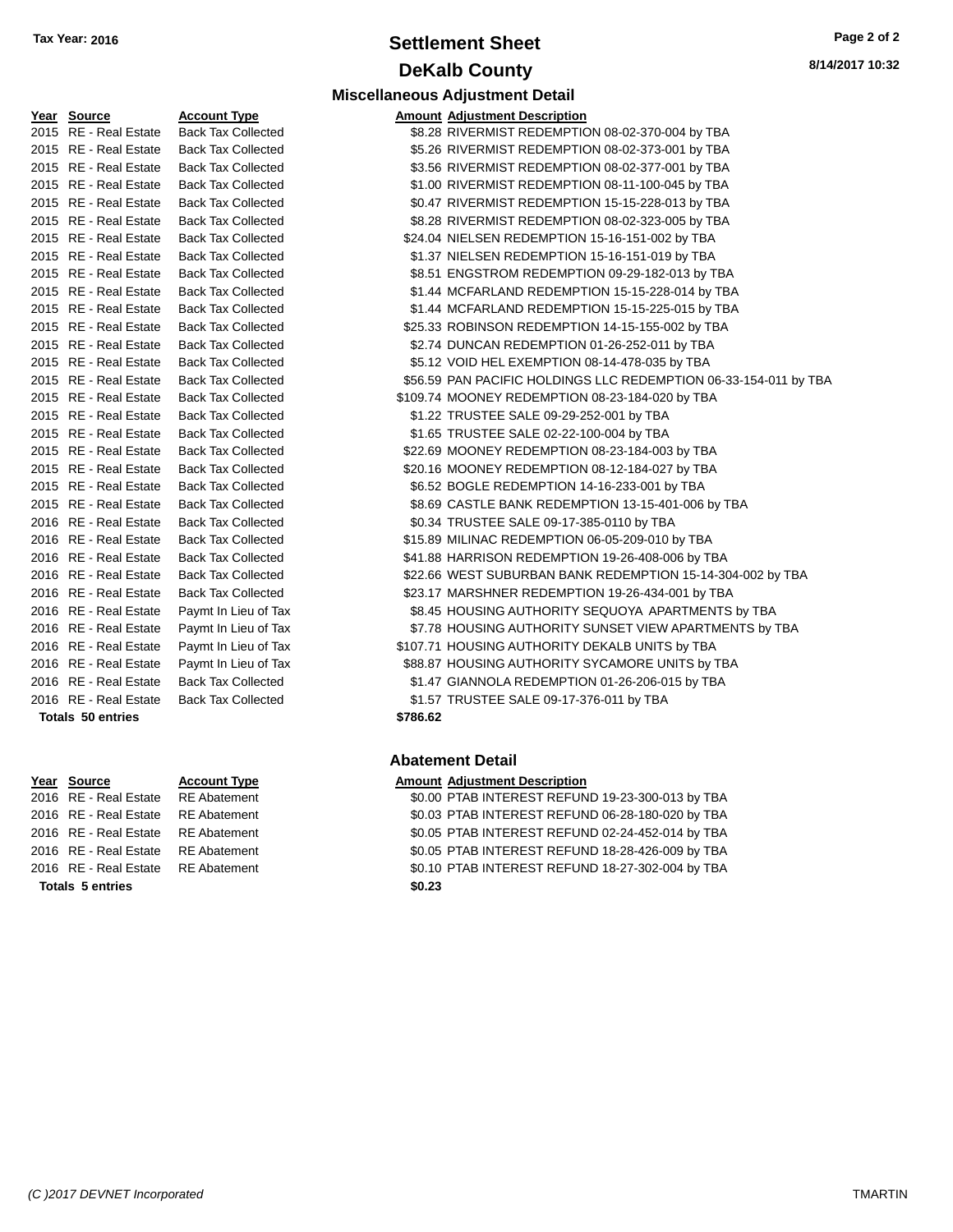# **Settlement Sheet Tax Year: 2016 Page 1 of 1 DeKalb County 003 - AFTON TOWNSHIP**

**8/14/2017 10:32**

## **Current Year Taxes Paid**

|     | <b>Current Year Taxes Due</b>  |             |  |
|-----|--------------------------------|-------------|--|
|     | <b>Original Amount Due</b>     | \$76,537.04 |  |
| ٠   | Supplements                    | \$810.08    |  |
|     | Cancellations                  | \$821.29    |  |
|     | Abatements/Refunds             | \$0.00      |  |
| ٠   | Mobile Home                    | \$0.00      |  |
| +/- | Road & Bridge Transfer         | \$0.00      |  |
| ٠   | Misc. Adjustments              | \$0.00      |  |
|     | <b>Adjusted Amount Due</b>     | \$76,525.83 |  |
| ٠   | Prior Year Real EstateTax      | \$0.00      |  |
|     | Prior Year Mobile Home Tax     | \$0.00      |  |
|     | + Prior Year Misc. Adjustments | \$0.00      |  |
|     | <b>Total Amount Due</b>        | \$76,525,83 |  |
|     |                                |             |  |

|   | <b>Real Estate</b>             | \$45,956.20 |
|---|--------------------------------|-------------|
| ٠ | Railroad                       | \$901.92    |
| ٠ | Mobile Home                    | \$0.00      |
| ٠ | Misc. Adjustments              | \$0.00      |
| ٠ | <b>Prior Year Real Estate</b>  | \$0.00      |
| ٠ | Prior Year Mobile Home         | \$0.00      |
|   | + Prior Year Misc. Adjustments | \$0.00      |
|   | Abatements/Refunds             | \$0.00      |
|   | <b>Total Collected</b>         | \$46,858.12 |
| ٠ | <b>Hold Back</b>               | \$0.00      |
| ٠ | <b>County Trustee</b>          |             |
| ٠ | <b>Forfeited Tax</b>           |             |
|   | Total                          | \$46,858.12 |
|   |                                |             |

## **Distribution Summary Tax Distribution Date Amount** 05/26/2017 \$4,812.23 06/23/2017 \$39,704.74 07/21/2017 \$802.45 08/18/2017 \$1,538.70 **Totals: 4 Distributions \$46,858.12 Grand Totals: 4 Distributions \$46,858.12**

| <b>Fund</b>                                         | <b>Amount Collected</b> | Previously<br><b>Distributed</b> | Current<br><b>Distribution</b> | Amount<br>Available | <b>Interest</b> | <b>PY Over</b><br><b>Distrib</b> |
|-----------------------------------------------------|-------------------------|----------------------------------|--------------------------------|---------------------|-----------------|----------------------------------|
| 001 - CORPORATE                                     | \$35,863.42             | \$34,685.77                      | \$1.177.65                     | \$0.00              | \$0.00          | \$0.00                           |
| $005 - I. M. R. F.$                                 | \$3,979.66              | \$3.848.97                       | \$130.69                       | \$0.00              | \$0.00          | \$0.00                           |
| 027 - AUDIT                                         | \$1.072.25              | \$1.037.04                       | \$35.21                        | \$0.00              | \$0.00          | \$0.00                           |
| 035 - TORT JUDGEMENTS/LIABILITY<br><b>INSURANCE</b> | \$1,837.50              | \$1,777.16                       | \$60.34                        | \$0.00              | \$0.00          | \$0.00                           |
| 047 - SOCIAL SECURITY                               | \$3.674.99              | \$3.554.31                       | \$120.68                       | \$0.00              | \$0.00          | \$0.00                           |
| 054 - GENERAL ASSISTANCE                            | \$430.30                | \$416.17                         | \$14.13                        | \$0.00              | \$0.00          | \$0.00                           |
| <b>Totals</b>                                       | \$46,858.12             | \$45,319,42                      | \$1,538.70                     | \$0.00              | \$0.00          | \$0.00                           |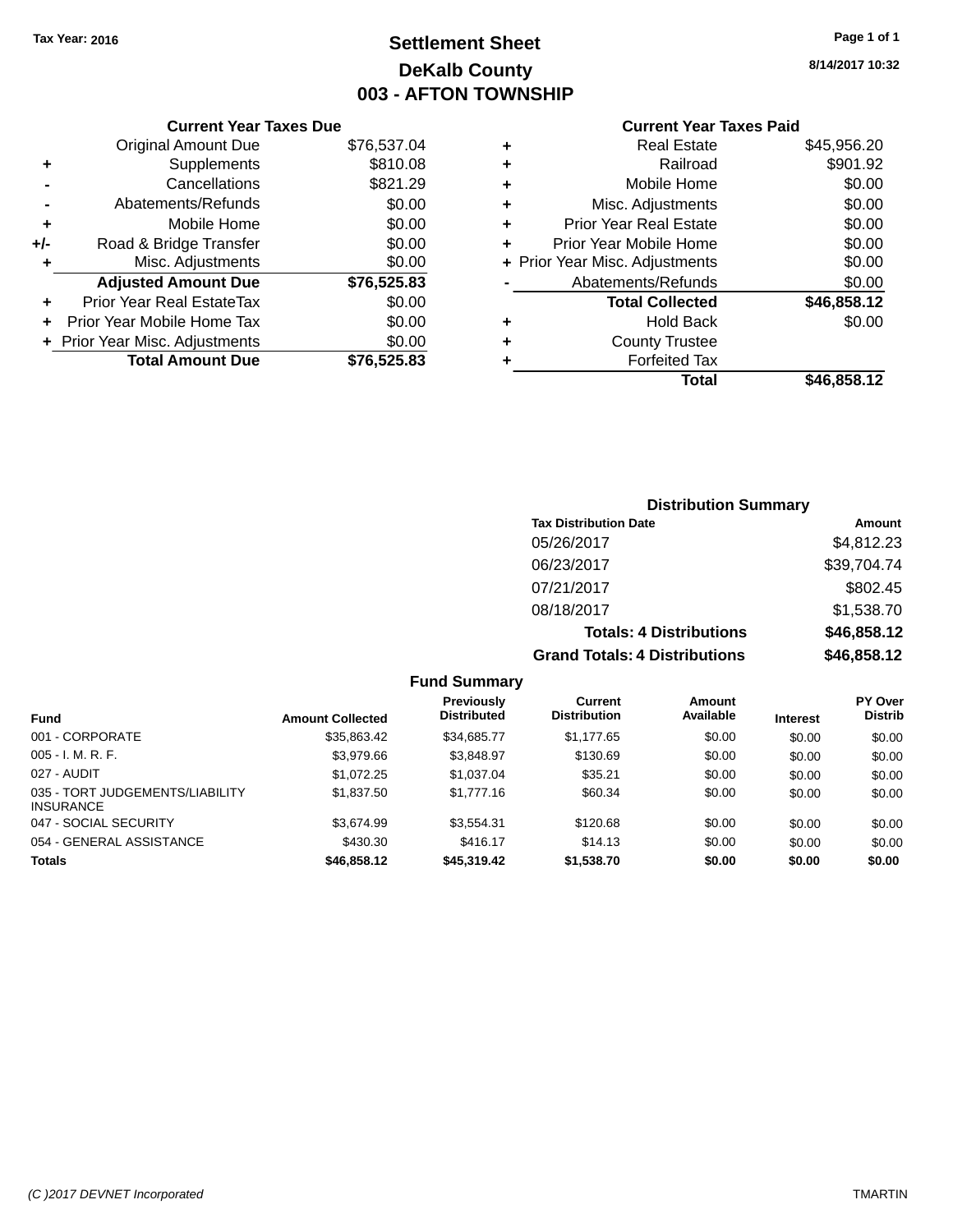# **Settlement Sheet Tax Year: 2016 Page 1 of 1 DeKalb County 004 - AFTON ROAD & BRIDGE**

**8/14/2017 10:32**

## **Current Year Taxes Paid**

|     | <b>Current Year Taxes Due</b>  |              |
|-----|--------------------------------|--------------|
|     | <b>Original Amount Due</b>     | \$293,944.12 |
| ٠   | Supplements                    | \$2,971.98   |
|     | Cancellations                  | \$3,013.11   |
|     | Abatements/Refunds             | \$0.00       |
| ٠   | Mobile Home                    | \$0.00       |
| +/- | Road & Bridge Transfer         | (\$7,895.39) |
|     | Misc. Adjustments              | \$0.00       |
|     | <b>Adjusted Amount Due</b>     | \$286,007.60 |
| ٠   | Prior Year Real EstateTax      | \$0.00       |
|     | Prior Year Mobile Home Tax     | \$0.00       |
|     | + Prior Year Misc. Adjustments | \$0.00       |
|     | <b>Total Amount Due</b>        | \$286,007.60 |
|     |                                |              |

|   | Total                          | \$172,066.32 |
|---|--------------------------------|--------------|
| ٠ | <b>Forfeited Tax</b>           |              |
| ٠ | <b>County Trustee</b>          |              |
| ٠ | <b>Hold Back</b>               | \$0.00       |
|   | <b>Total Collected</b>         | \$172,066.32 |
|   | Abatements/Refunds             | \$0.00       |
|   | + Prior Year Misc. Adjustments | \$0.00       |
| ÷ | Prior Year Mobile Home         | \$0.00       |
| ٠ | <b>Prior Year Real Estate</b>  | \$0.00       |
| ٠ | Misc. Adjustments              | \$0.00       |
| ٠ | Mobile Home                    | \$0.00       |
| ٠ | Railroad                       | \$3,463.86   |
|   | <b>Real Estate</b>             | \$168,602.46 |

| <b>Road and Bridge Summary</b> |             |               | <b>Distribution Summary</b>    |              |
|--------------------------------|-------------|---------------|--------------------------------|--------------|
| <b>Municipality</b>            | Amt. Due    | Amt. Distrib. | <b>Tax Distribution Date</b>   | Amount       |
| CITY OF DEKALB                 | \$12,837.31 | \$7,895.39    | 05/26/2017                     | \$17,654.66  |
| <b>Totals</b>                  | \$12,837.31 | \$7,895.39    | 06/23/2017                     | \$145,822.44 |
|                                |             |               | 07/21/2017                     | \$2,943.96   |
|                                |             |               | 08/18/2017                     | \$5,645.26   |
|                                |             |               | <b>Totals: 4 Distributions</b> | \$172,066.32 |

**Grand Totals: 4 Distributions \$172,066.32**

|                              |                         | <b>Fund Summary</b>              |                                |                     |                 |                                  |
|------------------------------|-------------------------|----------------------------------|--------------------------------|---------------------|-----------------|----------------------------------|
| <b>Fund</b>                  | <b>Amount Collected</b> | Previously<br><b>Distributed</b> | Current<br><b>Distribution</b> | Amount<br>Available | <b>Interest</b> | <b>PY Over</b><br><b>Distrib</b> |
| 007 - ROAD AND BRIDGE        | \$86,497.96             | \$83.662.61                      | \$2,835.35                     | \$0.00              | \$0.00          | \$0.00                           |
| 008 - BRIDGE CONST W/COUNTY  | \$9.178.04              | \$8.876.65                       | \$301.39                       | \$0.00              | \$0.00          | \$0.00                           |
| 009 - PERMANENT ROAD         | \$58,148.15             | \$56,238.67                      | \$1,909.48                     | \$0.00              | \$0.00          | \$0.00                           |
| 010 - EQUIPMENT AND BUILDING | \$18,242.17             | \$17.643.13                      | \$599.04                       | \$0.00              | \$0.00          | \$0.00                           |
| <b>Totals</b>                | \$172.066.32            | \$166,421.06                     | \$5,645,26                     | \$0.00              | \$0.00          | \$0.00                           |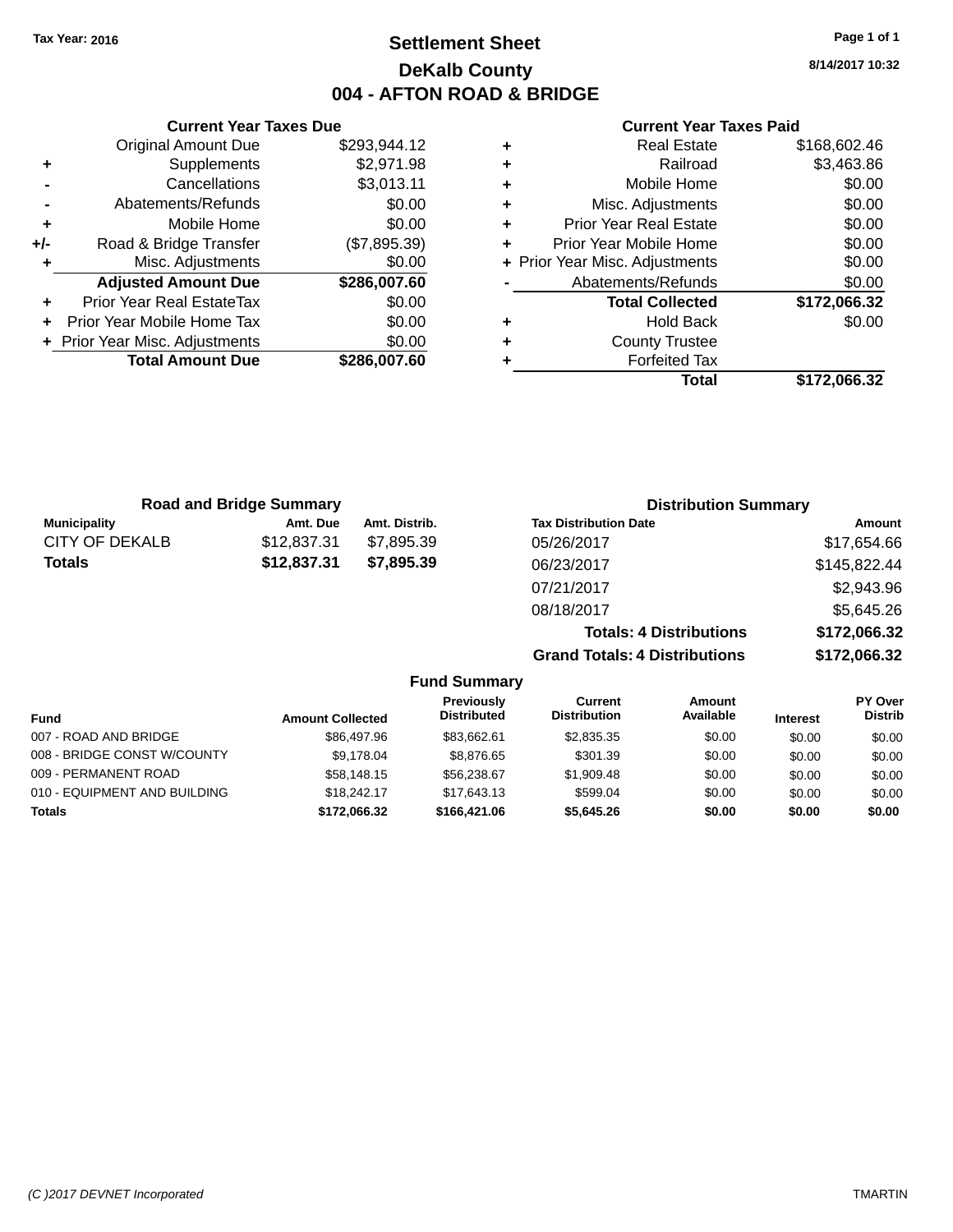# **Settlement Sheet Tax Year: 2016 Page 1 of 1 DeKalb County 005 - CLINTON TOWNSHIP**

**8/14/2017 10:32**

## **Current Year Taxes Paid**

|     | <b>Current Year Taxes Due</b>  |             |  |  |  |  |
|-----|--------------------------------|-------------|--|--|--|--|
|     | <b>Original Amount Due</b>     | \$96,693.41 |  |  |  |  |
| ÷   | Supplements                    | \$457.76    |  |  |  |  |
|     | Cancellations                  | \$518.82    |  |  |  |  |
|     | Abatements/Refunds             | \$0.00      |  |  |  |  |
| ٠   | Mobile Home                    | \$0.00      |  |  |  |  |
| +/- | Road & Bridge Transfer         | \$0.00      |  |  |  |  |
|     | \$0.00<br>Misc. Adjustments    |             |  |  |  |  |
|     | <b>Adjusted Amount Due</b>     | \$96,632.35 |  |  |  |  |
| ÷   | Prior Year Real EstateTax      | \$0.00      |  |  |  |  |
|     | Prior Year Mobile Home Tax     | \$0.00      |  |  |  |  |
|     | + Prior Year Misc. Adjustments | \$79.49     |  |  |  |  |
|     | <b>Total Amount Due</b>        | \$96,711.84 |  |  |  |  |
|     |                                |             |  |  |  |  |

|   | <b>Real Estate</b>             | \$57,880.70 |
|---|--------------------------------|-------------|
| ٠ | Railroad                       | \$1,922.23  |
| ٠ | Mobile Home                    | \$0.00      |
| ٠ | Misc. Adjustments              | \$0.00      |
| ٠ | <b>Prior Year Real Estate</b>  | \$0.00      |
| ٠ | Prior Year Mobile Home         | \$0.00      |
|   | + Prior Year Misc. Adjustments | \$79.49     |
|   | Abatements/Refunds             | \$0.00      |
|   | <b>Total Collected</b>         | \$59,882.42 |
| ٠ | Hold Back                      | \$0.00      |
| ٠ | <b>County Trustee</b>          |             |
| ٠ | <b>Forfeited Tax</b>           |             |
|   | <b>Total</b>                   | \$59.882.42 |
|   |                                |             |

## **Distribution Summary Tax Distribution Date Amount** 05/26/2017 \$9,206.92 06/23/2017 \$46,555.87 07/21/2017 \$1,119.52 08/18/2017 \$3,000.11 **Totals: 4 Distributions \$59,882.42 Grand Totals: 4 Distributions \$59,882.42**

#### **Fund Summary**

| <b>Fund</b>                                         | <b>Amount Collected</b> | <b>Previously</b><br><b>Distributed</b> | Current<br><b>Distribution</b> | Amount<br>Available | <b>Interest</b> | <b>PY Over</b><br><b>Distrib</b> |
|-----------------------------------------------------|-------------------------|-----------------------------------------|--------------------------------|---------------------|-----------------|----------------------------------|
| 001 - CORPORATE                                     | \$49,933.72             | \$47,432.06                             | \$2,501.66                     | \$0.00              | \$0.00          | \$0.00                           |
| $005 - I. M. R. F.$                                 | \$32.70                 | \$31.06                                 | \$1.64                         | \$0.00              | \$0.00          | \$0.00                           |
| 027 - AUDIT                                         | \$312.11                | \$296.47                                | \$15.64                        | \$0.00              | \$0.00          | \$0.00                           |
| 035 - TORT JUDGEMENTS/LIABILITY<br><b>INSURANCE</b> | \$2,479.02              | \$2,354.82                              | \$124.20                       | \$0.00              | \$0.00          | \$0.00                           |
| 047 - SOCIAL SECURITY                               | \$4,027.63              | \$3,825.84                              | \$201.79                       | \$0.00              | \$0.00          | \$0.00                           |
| 054 - GENERAL ASSISTANCE                            | \$3,097.24              | \$2,942.06                              | \$155.18                       | \$0.00              | \$0.00          | \$0.00                           |
| <b>Totals</b>                                       | \$59.882.42             | \$56,882.31                             | \$3,000.11                     | \$0.00              | \$0.00          | \$0.00                           |

| Year Source             | <b>Account Type</b> | <b>Amount Adjustment Description</b>             |
|-------------------------|---------------------|--------------------------------------------------|
| 2015 RE - Real Estate   | Back Tax Collected  | \$63.22 ROBINSON REDEMPTION 14-15-155-002 by TBA |
| 2015 RE - Real Estate   | Back Tax Collected  | \$16.27 BOGLE REDEMPTION 14-16-233-001 by TBA    |
| <b>Totals 2 entries</b> |                     | \$79.49                                          |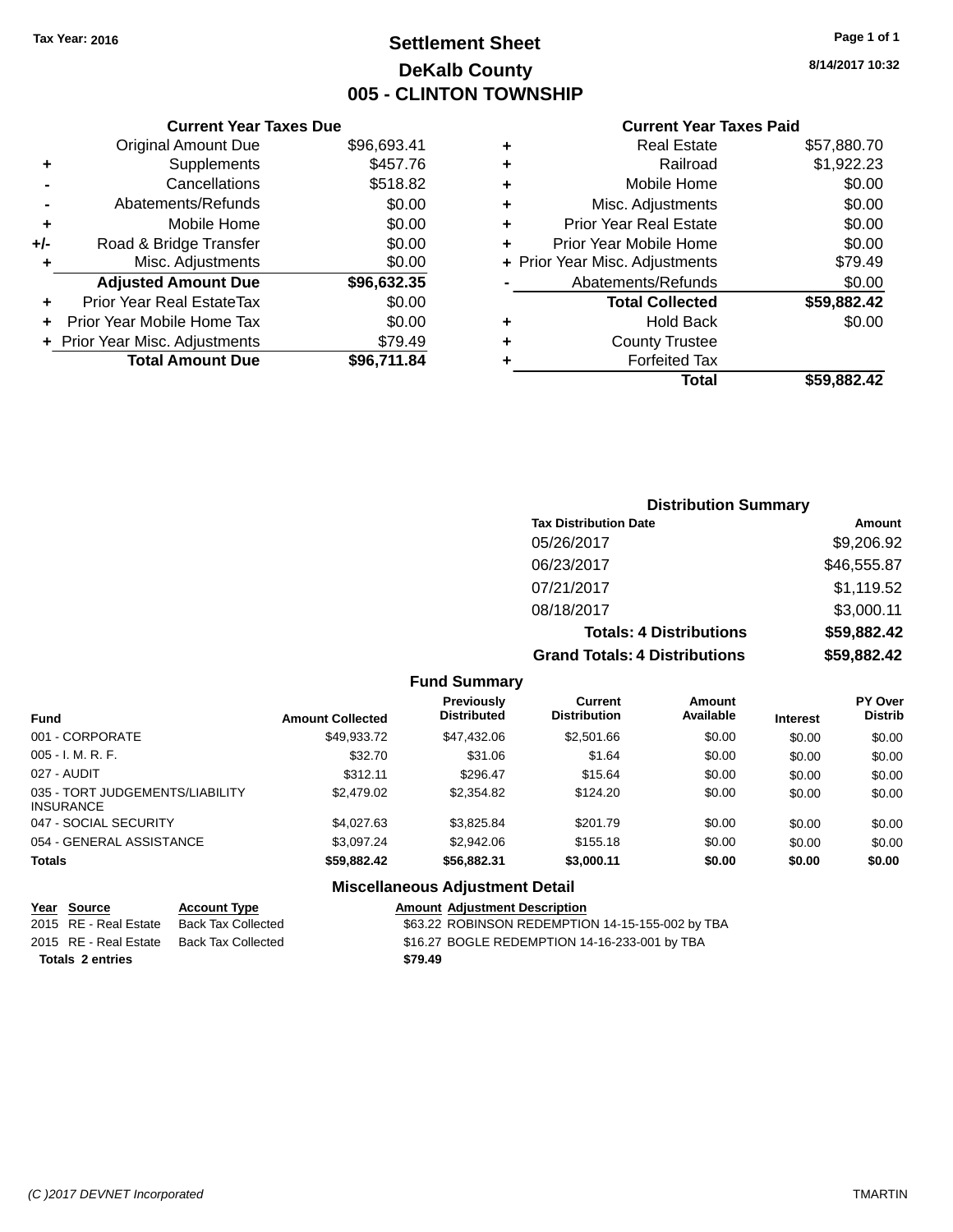# **Settlement Sheet Tax Year: 2016 Page 1 of 1 DeKalb County 006 - CLINTON TWP LIBRARY**

**8/14/2017 10:32**

|     | <b>Current Year Taxes Due</b>  |             |  |  |  |  |
|-----|--------------------------------|-------------|--|--|--|--|
|     | <b>Original Amount Due</b>     | \$90,827.80 |  |  |  |  |
| ٠   | Supplements                    | \$430.00    |  |  |  |  |
|     | Cancellations                  | \$487.36    |  |  |  |  |
|     | Abatements/Refunds             | \$0.00      |  |  |  |  |
| ٠   | Mobile Home                    | \$0.00      |  |  |  |  |
| +/- | Road & Bridge Transfer         | \$0.00      |  |  |  |  |
| ٠   | Misc. Adjustments              | \$0.00      |  |  |  |  |
|     | <b>Adjusted Amount Due</b>     | \$90,770.44 |  |  |  |  |
| ÷   | Prior Year Real EstateTax      | \$0.00      |  |  |  |  |
| ÷   | Prior Year Mobile Home Tax     | \$0.00      |  |  |  |  |
|     | + Prior Year Misc. Adjustments | \$73.88     |  |  |  |  |
|     | <b>Total Amount Due</b>        | \$90,844.32 |  |  |  |  |

|   | <b>Real Estate</b>             | \$54.369.59 |
|---|--------------------------------|-------------|
| ٠ | Railroad                       | \$1,805.63  |
| ٠ | Mobile Home                    | \$0.00      |
| ٠ | Misc. Adjustments              | \$0.00      |
| ٠ | <b>Prior Year Real Estate</b>  | \$0.00      |
| ٠ | Prior Year Mobile Home         | \$0.00      |
|   | + Prior Year Misc. Adjustments | \$73.88     |
|   | Abatements/Refunds             | \$0.00      |
|   | <b>Total Collected</b>         | \$56,249.10 |
| ٠ | Hold Back                      | \$0.00      |
| ٠ | <b>County Trustee</b>          |             |
| ٠ | <b>Forfeited Tax</b>           |             |
|   | Total                          | \$56,249.10 |
|   |                                |             |

|               |                     |                         |                                        | <b>Distribution Summary</b>           |                                |                 |                                  |
|---------------|---------------------|-------------------------|----------------------------------------|---------------------------------------|--------------------------------|-----------------|----------------------------------|
|               |                     |                         |                                        | <b>Tax Distribution Date</b>          |                                |                 | Amount                           |
|               |                     |                         |                                        | 05/26/2017                            |                                |                 | \$8,647.79                       |
|               |                     |                         |                                        | 06/23/2017                            |                                |                 | \$43,731.64                      |
|               |                     |                         |                                        | 07/21/2017                            |                                |                 | \$1,051.56                       |
|               |                     |                         |                                        | 08/18/2017                            |                                |                 | \$2,818.11                       |
|               |                     |                         |                                        |                                       | <b>Totals: 4 Distributions</b> |                 | \$56,249.10                      |
|               |                     |                         |                                        | <b>Grand Totals: 4 Distributions</b>  |                                |                 | \$56,249.10                      |
|               |                     |                         | <b>Fund Summary</b>                    |                                       |                                |                 |                                  |
| <b>Fund</b>   |                     | <b>Amount Collected</b> | Previously<br><b>Distributed</b>       | <b>Current</b><br><b>Distribution</b> | <b>Amount</b><br>Available     | <b>Interest</b> | <b>PY Over</b><br><b>Distrib</b> |
| 016 - LIBRARY |                     | \$56,249.10             | \$53,430.99                            | \$2,818.11                            | \$0.00                         | \$0.00          | \$0.00                           |
| <b>Totals</b> |                     | \$56,249.10             | \$53,430.99                            | \$2,818.11                            | \$0.00                         | \$0.00          | \$0.00                           |
|               |                     |                         | <b>Miscellaneous Adjustment Detail</b> |                                       |                                |                 |                                  |
| Year Source   | <b>Account Type</b> |                         | <b>Amount Adiustment Description</b>   |                                       |                                |                 |                                  |

| 2015 RE - Real Estate | Back Tax Collected | \$58.76 ROBINSON REDEMPTION 14-15-155-002 by TBA |
|-----------------------|--------------------|--------------------------------------------------|
| 2015 RE - Real Estate | Back Tax Collected | \$15.12 BOGLE REDEMPTION 14-16-233-001 by TBA    |
| Totals 2 entries      |                    | \$73.88                                          |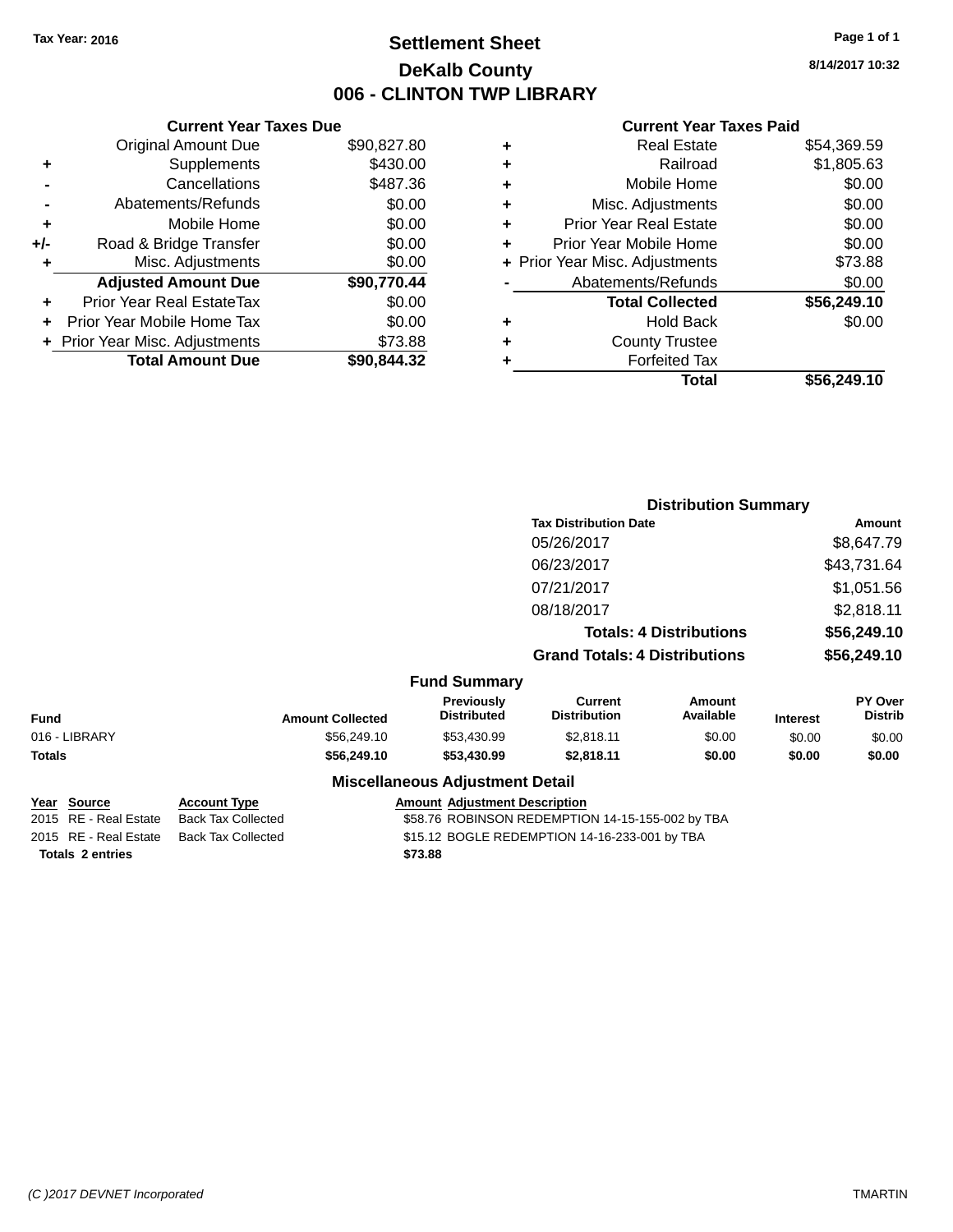# **Settlement Sheet Tax Year: 2016 Page 1 of 1 DeKalb County 007 - CLINTON TWP CEMETERY**

**8/14/2017 10:32**

|       | <b>Current Year Taxes Due</b>  |             |
|-------|--------------------------------|-------------|
|       | <b>Original Amount Due</b>     | \$22,054.57 |
| ٠     | Supplements                    | \$104.40    |
|       | Cancellations                  | \$118.33    |
|       | Abatements/Refunds             | \$0.00      |
| ٠     | Mobile Home                    | \$0.00      |
| $+/-$ | Road & Bridge Transfer         | \$0.00      |
| ٠     | Misc. Adjustments              | \$0.00      |
|       | <b>Adjusted Amount Due</b>     | \$22,040.64 |
| ٠     | Prior Year Real EstateTax      | \$0.00      |
|       | Prior Year Mobile Home Tax     | \$0.00      |
|       | + Prior Year Misc. Adjustments | \$18.13     |
|       | <b>Total Amount Due</b>        | \$22,058.77 |
|       |                                |             |

| ٠ | <b>Real Estate</b>             | \$13,202.11 |
|---|--------------------------------|-------------|
| ٠ | Railroad                       | \$438.44    |
| ٠ | Mobile Home                    | \$0.00      |
| ٠ | Misc. Adjustments              | \$0.00      |
| ٠ | <b>Prior Year Real Estate</b>  | \$0.00      |
| ٠ | Prior Year Mobile Home         | \$0.00      |
|   | + Prior Year Misc. Adjustments | \$18.13     |
|   | Abatements/Refunds             | \$0.00      |
|   | <b>Total Collected</b>         | \$13,658.68 |
| ٠ | Hold Back                      | \$0.00      |
| ٠ | <b>County Trustee</b>          |             |
| ٠ | <b>Forfeited Tax</b>           |             |
|   | Total                          | \$13,658.68 |
|   |                                |             |

|                |                         |                                        |                                       | <b>Distribution Summary</b>    |                 |                           |
|----------------|-------------------------|----------------------------------------|---------------------------------------|--------------------------------|-----------------|---------------------------|
|                |                         |                                        | <b>Tax Distribution Date</b>          |                                |                 | Amount                    |
|                |                         |                                        | 05/26/2017                            |                                |                 | \$2,100.02                |
|                |                         |                                        | 06/23/2017                            |                                |                 | \$10,618.99               |
|                |                         |                                        | 07/21/2017                            |                                |                 | \$255.30                  |
|                |                         |                                        | 08/18/2017                            |                                |                 | \$684.37                  |
|                |                         |                                        |                                       | <b>Totals: 4 Distributions</b> |                 | \$13,658.68               |
|                |                         |                                        | <b>Grand Totals: 4 Distributions</b>  |                                |                 | \$13,658.68               |
|                |                         | <b>Fund Summary</b>                    |                                       |                                |                 |                           |
| <b>Fund</b>    | <b>Amount Collected</b> | Previously<br><b>Distributed</b>       | <b>Current</b><br><b>Distribution</b> | <b>Amount</b><br>Available     | <b>Interest</b> | PY Over<br><b>Distrib</b> |
| 017 - CEMETERY | \$13,658.68             | \$12,974.31                            | \$684.37                              | \$0.00                         | \$0.00          | \$0.00                    |
| <b>Totals</b>  | \$13,658.68             | \$12,974.31                            | \$684.37                              | \$0.00                         | \$0.00          | \$0.00                    |
|                |                         | <b>Miscellaneous Adjustment Detail</b> |                                       |                                |                 |                           |

| Year Source             | <b>Account Type</b> | <b>Amount Adjustment Description</b>             |
|-------------------------|---------------------|--------------------------------------------------|
| 2015 RE - Real Estate   | Back Tax Collected  | \$14.42 ROBINSON REDEMPTION 14-15-155-002 by TBA |
| 2015 RE - Real Estate   | Back Tax Collected  | \$3.71 BOGLE REDEMPTION 14-16-233-001 by TBA     |
| <b>Totals 2 entries</b> |                     | \$18.13                                          |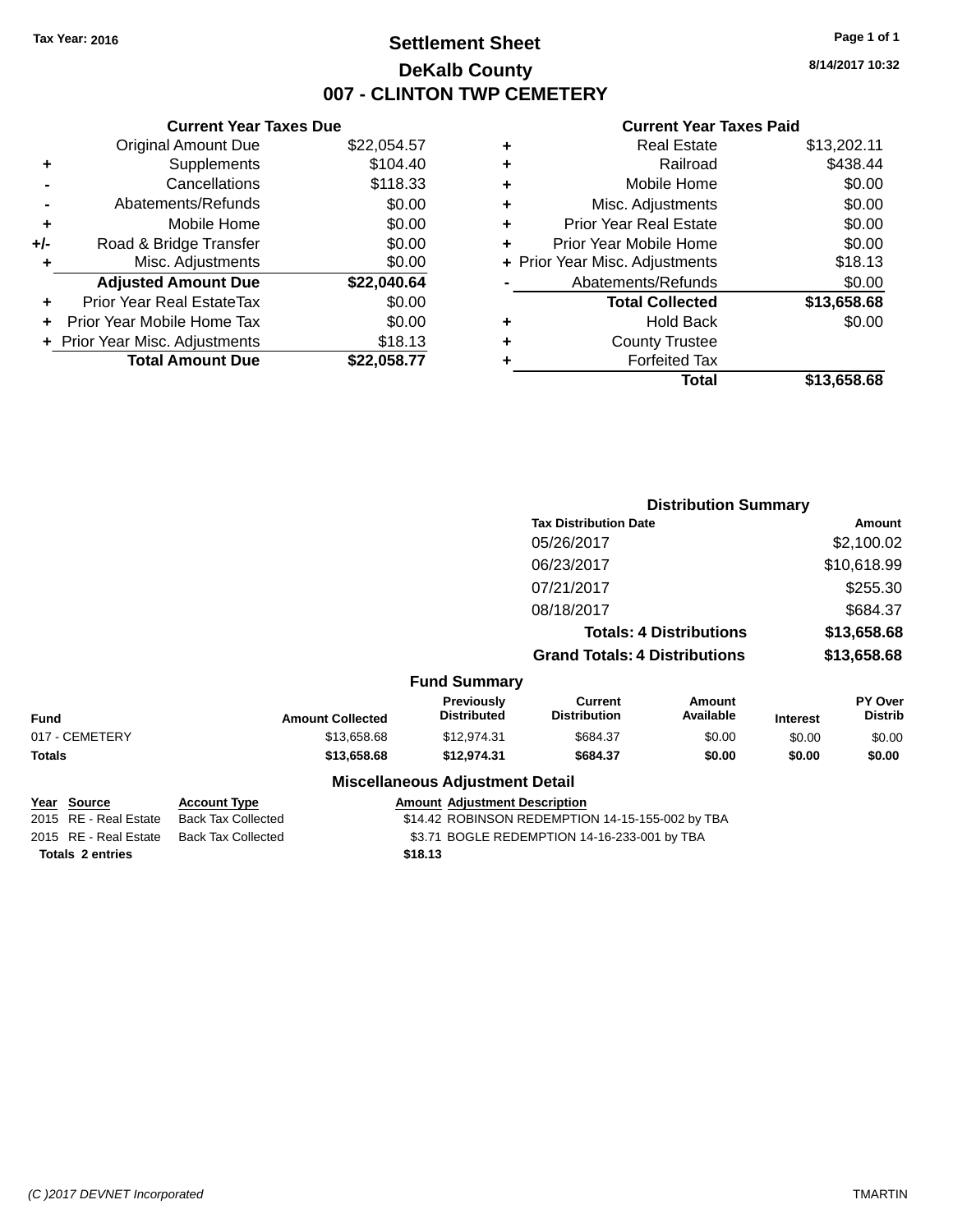# **Settlement Sheet Tax Year: 2016 Page 1 of 1 DeKalb County 008 - CLINTON COMM BLDG**

**8/14/2017 10:32**

|     | <b>Current Year Taxes Due</b>  |            |
|-----|--------------------------------|------------|
|     | <b>Original Amount Due</b>     | \$9,402.82 |
| ٠   | Supplements                    | \$44.52    |
|     | Cancellations                  | \$50.44    |
|     | Abatements/Refunds             | \$0.00     |
| ٠   | Mobile Home                    | \$0.00     |
| +/- | Road & Bridge Transfer         | \$0.00     |
| ÷   | Misc. Adjustments              | \$0.00     |
|     | <b>Adjusted Amount Due</b>     | \$9,396.90 |
| ÷   | Prior Year Real EstateTax      | \$0.00     |
|     | Prior Year Mobile Home Tax     | \$0.00     |
|     | + Prior Year Misc. Adjustments | \$7.64     |
|     | <b>Total Amount Due</b>        | \$9,404.54 |
|     |                                |            |

|   | <b>Real Estate</b>             | \$5,628.51 |
|---|--------------------------------|------------|
| ٠ | Railroad                       | \$186.92   |
| ٠ | Mobile Home                    | \$0.00     |
| ٠ | Misc. Adjustments              | \$0.00     |
| ٠ | <b>Prior Year Real Estate</b>  | \$0.00     |
| ٠ | Prior Year Mobile Home         | \$0.00     |
|   | + Prior Year Misc. Adjustments | \$7.64     |
|   | Abatements/Refunds             | \$0.00     |
|   | <b>Total Collected</b>         | \$5,823.07 |
| ٠ | Hold Back                      | \$0.00     |
| ٠ | <b>County Trustee</b>          |            |
| ٠ | <b>Forfeited Tax</b>           |            |
|   | Total                          | \$5,823.07 |
|   |                                |            |

|                 |                         |                                        |                                       | <b>Distribution Summary</b>    |                 |                           |
|-----------------|-------------------------|----------------------------------------|---------------------------------------|--------------------------------|-----------------|---------------------------|
|                 |                         |                                        | <b>Tax Distribution Date</b>          |                                |                 | <b>Amount</b>             |
|                 |                         |                                        | 05/26/2017                            |                                |                 | \$895.09                  |
|                 |                         |                                        | 06/23/2017                            |                                |                 | \$4,527.70                |
|                 |                         |                                        | 07/21/2017                            |                                |                 | \$108.87                  |
|                 |                         |                                        | 08/18/2017                            |                                |                 | \$291.41                  |
|                 |                         |                                        |                                       | <b>Totals: 4 Distributions</b> |                 | \$5,823.07                |
|                 |                         |                                        | <b>Grand Totals: 4 Distributions</b>  |                                |                 | \$5,823.07                |
|                 |                         | <b>Fund Summary</b>                    |                                       |                                |                 |                           |
| <b>Fund</b>     | <b>Amount Collected</b> | Previously<br><b>Distributed</b>       | <b>Current</b><br><b>Distribution</b> | <b>Amount</b><br>Available     | <b>Interest</b> | PY Over<br><b>Distrib</b> |
| 001 - CORPORATE | \$5,823.07              | \$5,531.66                             | \$291.41                              | \$0.00                         | \$0.00          | \$0.00                    |
| <b>Totals</b>   | \$5,823.07              | \$5,531.66                             | \$291.41                              | \$0.00                         | \$0.00          | \$0.00                    |
|                 |                         | <b>Miscellaneous Adjustment Detail</b> |                                       |                                |                 |                           |

| Year Source             | <b>Account Type</b> | <b>Amount Adjustment Description</b>            |
|-------------------------|---------------------|-------------------------------------------------|
| 2015 RE - Real Estate   | Back Tax Collected  | \$6.08 ROBINSON REDEMPTION 14-15-155-002 by TBA |
| 2015 RE - Real Estate   | Back Tax Collected  | \$1.56 BOGLE REDEMPTION 14-16-233-001 by TBA    |
| <b>Totals 2 entries</b> |                     | \$7.64                                          |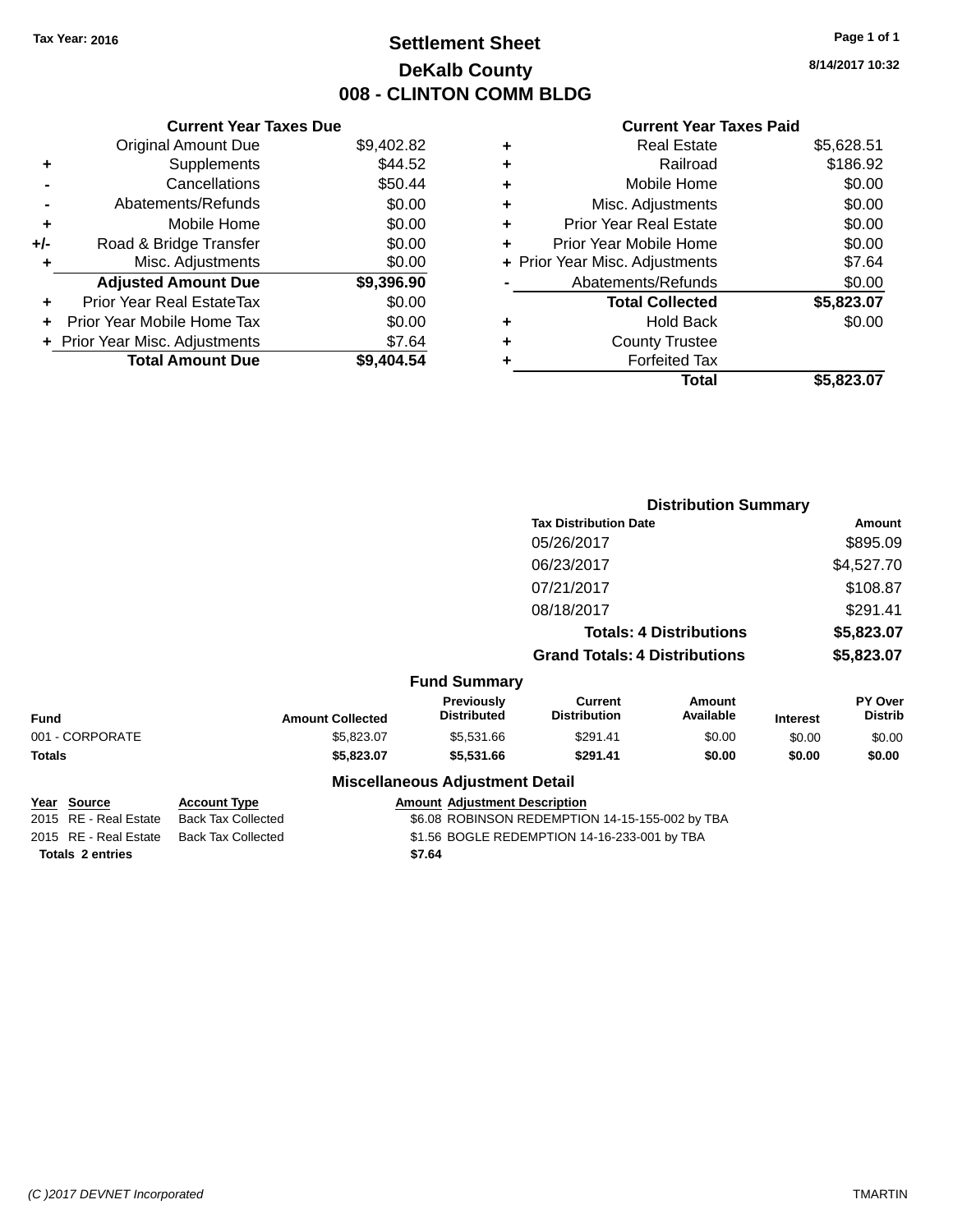# **Settlement Sheet Tax Year: 2016 Page 1 of 1 DeKalb County 009 - CLINTON ROAD & BRIDGE**

**8/14/2017 10:32**

|     | <b>Current Year Taxes Due</b>    |               |
|-----|----------------------------------|---------------|
|     | <b>Original Amount Due</b>       | \$253,012.44  |
| ٠   | Supplements                      | \$1,043.15    |
|     | Cancellations                    | \$1,182.26    |
|     | Abatements/Refunds               | \$0.00        |
| ٠   | Mobile Home                      | \$0.00        |
| +/- | Road & Bridge Transfer           | (\$19,808.87) |
| ٠   | Misc. Adjustments                | \$0.00        |
|     | <b>Adjusted Amount Due</b>       | \$233,064.46  |
| ٠   | <b>Prior Year Real EstateTax</b> | (\$26.44)     |
|     | Prior Year Mobile Home Tax       | \$0.00        |
|     | + Prior Year Misc. Adjustments   | \$206.39      |
|     | <b>Total Amount Due</b>          | \$233.244.41  |
|     |                                  |               |

| \$4,803.89   |
|--------------|
|              |
| \$0.00       |
| \$0.00       |
| (\$26.44)    |
| \$0.00       |
| \$206.39     |
| \$0.00       |
| \$136,880.77 |
| \$0.00       |
|              |
|              |
| \$136,880.77 |
|              |

| <b>Road and Bridge Summary</b> |             | <b>Distribution Summary</b> |                                      |              |  |
|--------------------------------|-------------|-----------------------------|--------------------------------------|--------------|--|
| <b>Municipality</b>            | Amt. Due    | Amt. Distrib.               | <b>Tax Distribution Date</b>         | Amount       |  |
| <b>VILLAGE OF WATERMAN</b>     | \$32,173.10 | \$19,808.87                 | 05/26/2017                           | \$20,979.42  |  |
| <b>Totals</b>                  | \$32,173.10 | \$19,808.87                 | 06/23/2017                           | \$106,342.50 |  |
|                                |             |                             | 07/21/2017                           | \$2,551.04   |  |
|                                |             |                             | 08/18/2017                           | \$7,007.81   |  |
|                                |             |                             | <b>Totals: 4 Distributions</b>       | \$136,880.77 |  |
|                                |             |                             | <b>Grand Totals: 4 Distributions</b> | \$136,880.77 |  |

|                                         |                         | <b>Fund Summary</b>                     |                                       |                     |                 |                                  |
|-----------------------------------------|-------------------------|-----------------------------------------|---------------------------------------|---------------------|-----------------|----------------------------------|
| <b>Fund</b>                             | <b>Amount Collected</b> | <b>Previously</b><br><b>Distributed</b> | <b>Current</b><br><b>Distribution</b> | Amount<br>Available | <b>Interest</b> | <b>PY Over</b><br><b>Distrib</b> |
| 007 - ROAD AND BRIDGE                   | \$52,649.09             | \$49,860.85                             | \$2,788.24                            | \$0.00              | \$0.00          | \$0.00                           |
| 009 - PERMANENT ROAD                    | \$53.262.26             | \$50.594.10                             | \$2,668.16                            | \$0.00              | \$0.00          | \$0.00                           |
| 010 - EQUIPMENT AND BUILDING            | \$26,632.71             | \$25,298.55                             | \$1,334.16                            | \$0.00              | \$0.00          | \$0.00                           |
| 035 - TORT JUDGEMENTS/LIABILITY<br>INS. | \$4,336.71              | \$4,119.46                              | \$217.25                              | \$0.00              | \$0.00          | \$0.00                           |
| <b>Totals</b>                           | \$136,880.77            | \$129,872,96                            | \$7,007.81                            | \$0.00              | \$0.00          | \$0.00                           |
|                                         |                         | <b>Miscellaneous Adjustment Detail</b>  |                                       |                     |                 |                                  |

| Year Source             | <b>Account Type</b> | <b>Amount Adiustment Description</b>              |
|-------------------------|---------------------|---------------------------------------------------|
| 2015 RE - Real Estate   | Back Tax Collected  | \$164.16 ROBINSON REDEMPTION 14-15-155-002 by TBA |
| 2015 RE - Real Estate   | Back Tax Collected  | \$42.23 BOGLE REDEMPTION 14-16-233-001 by TBA     |
| <b>Totals 2 entries</b> |                     | \$206.39                                          |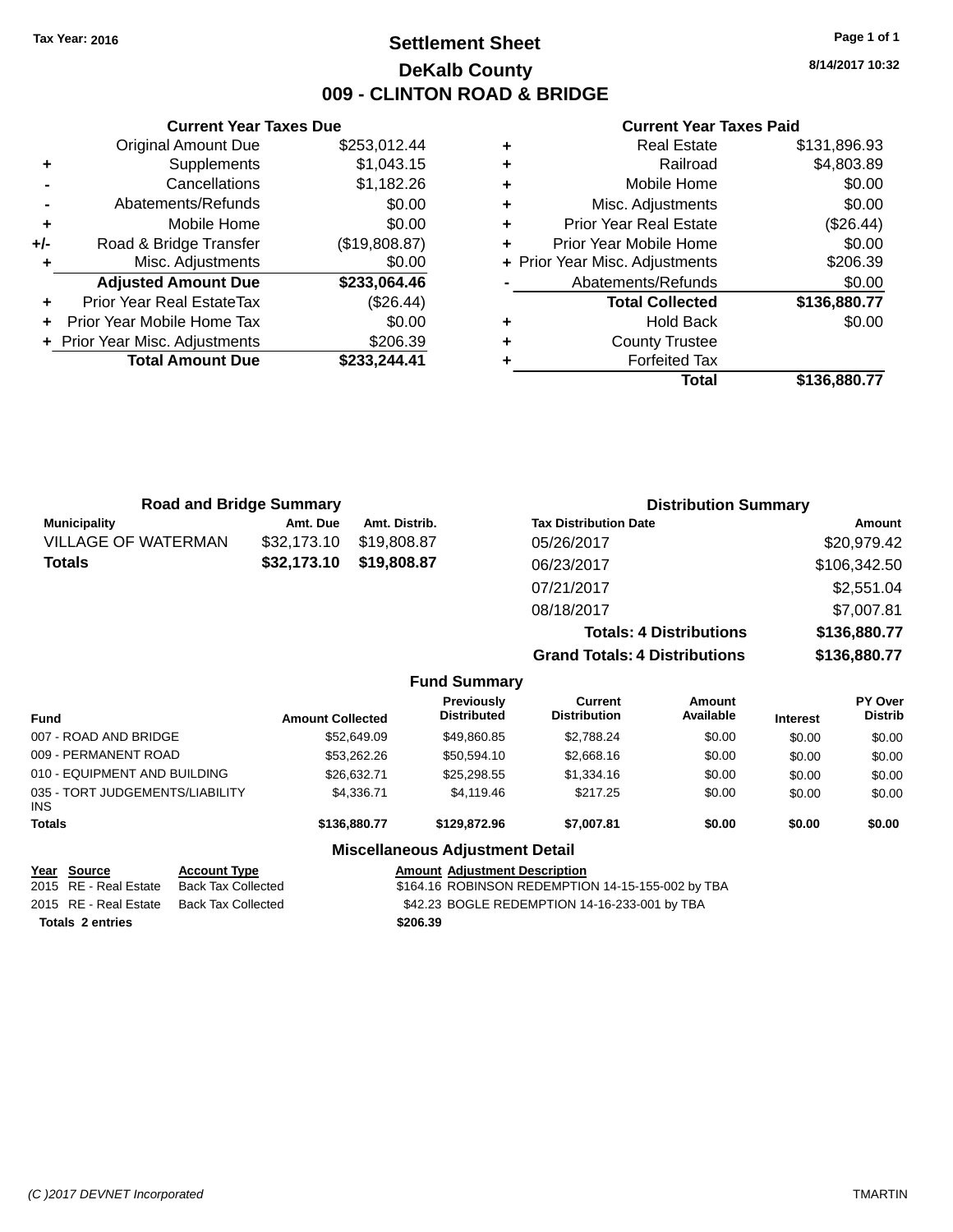# **Settlement Sheet Tax Year: 2016 Page 1 of 1 DeKalb County 010 - CORTLAND TOWNSHIP**

**8/14/2017 10:32**

## **Current Year Taxes Paid**

|       | <b>Current Year Taxes Due</b>  |              |  |  |
|-------|--------------------------------|--------------|--|--|
|       | <b>Original Amount Due</b>     | \$264,404.25 |  |  |
| ٠     | Supplements                    | \$1,729.99   |  |  |
|       | Cancellations                  | \$2,360.92   |  |  |
|       | Abatements/Refunds             | \$0.00       |  |  |
| ٠     | Mobile Home                    | \$0.00       |  |  |
| $+/-$ | Road & Bridge Transfer         | \$0.00       |  |  |
| ٠     | Misc. Adjustments              | \$2.82       |  |  |
|       | <b>Adjusted Amount Due</b>     | \$263,776.14 |  |  |
| ٠     | Prior Year Real EstateTax      | \$0.01       |  |  |
|       | Prior Year Mobile Home Tax     | \$0.00       |  |  |
|       | + Prior Year Misc. Adjustments | \$20.60      |  |  |
|       | <b>Total Amount Due</b>        | \$263,796.75 |  |  |
|       |                                |              |  |  |

|   | <b>Real Estate</b>             | \$147,252.37 |
|---|--------------------------------|--------------|
| ٠ | Railroad                       | \$966.08     |
| ٠ | Mobile Home                    | \$0.00       |
| ٠ | Misc. Adjustments              | \$2.82       |
| ٠ | <b>Prior Year Real Estate</b>  | \$0.01       |
| ٠ | Prior Year Mobile Home         | \$0.00       |
|   | + Prior Year Misc. Adjustments | \$20.60      |
|   | Abatements/Refunds             | \$0.00       |
|   | <b>Total Collected</b>         | \$148,241.88 |
| ٠ | <b>Hold Back</b>               | \$0.00       |
| ٠ | <b>County Trustee</b>          |              |
| ٠ | <b>Forfeited Tax</b>           |              |
|   | Total                          | \$148,241.88 |
|   |                                |              |

# **Distribution Summary**

| <b>Tax Distribution Date</b>         | Amount       |
|--------------------------------------|--------------|
| 05/26/2017                           | \$16,647.50  |
| 06/23/2017                           | \$122,201.52 |
| 07/21/2017                           | \$1,602.17   |
| 08/18/2017                           | \$7,790.69   |
| <b>Totals: 4 Distributions</b>       | \$148,241.88 |
| <b>Grand Totals: 4 Distributions</b> | \$148,241.88 |

## **Fund Summary**

| Fund                                   | <b>Amount Collected</b> | <b>Previously</b><br><b>Distributed</b> | Current<br><b>Distribution</b> | Amount<br>Available | <b>Interest</b> | <b>PY Over</b><br><b>Distrib</b> |
|----------------------------------------|-------------------------|-----------------------------------------|--------------------------------|---------------------|-----------------|----------------------------------|
| 001 - CORPORATE                        | \$124,947.60            | \$118,381.14                            | \$6,566,46                     | \$0.00              | \$0.00          | \$0.00                           |
| 005 - I. M. R. F.                      | \$10,096.31             | \$9,565.71                              | \$530.60                       | \$0.00              | \$0.00          | \$0.00                           |
| 027 - AUDIT                            | \$565.10                | \$535.39                                | \$29.71                        | \$0.00              | \$0.00          | \$0.00                           |
| 035 - TORT JUDGEMENTS/LIABILITY<br>INS | \$2,247.78              | \$2,129.65                              | \$118.13                       | \$0.00              | \$0.00          | \$0.00                           |
| 047 - SOCIAL SECURITY                  | \$4,206.81              | \$3,985.72                              | \$221.09                       | \$0.00              | \$0.00          | \$0.00                           |
| 054 - GENERAL ASSISTANCE               | \$6,178.28              | \$5,853.58                              | \$324.70                       | \$0.00              | \$0.00          | \$0.00                           |
| <b>Totals</b>                          | \$148,241.88            | \$140,451.19                            | \$7,790.69                     | \$0.00              | \$0.00          | \$0.00                           |

| Year Source             | <b>Account Type</b>       | <b>Amount Adjustment Description</b>              |
|-------------------------|---------------------------|---------------------------------------------------|
| 2015 RE - Real Estate   | <b>Back Tax Collected</b> | \$2.36 OBERHELMAN REDEMPTION 09-25-451-001 by TBA |
| 2015 RE - Real Estate   | <b>Back Tax Collected</b> | \$4.06 OBERHELMAN REDEMPTION 09-25-478-001 by TBA |
| 2015 RE - Real Estate   | <b>Back Tax Collected</b> | \$12.40 ENGSTROM REDEMPTION 09-29-182-013 by TBA  |
| 2015 RE - Real Estate   | <b>Back Tax Collected</b> | \$1.78 TRUSTEE SALE 09-29-252-001 by TBA          |
| 2016 RE - Real Estate   | <b>Back Tax Collected</b> | \$0.50 TRUSTEE SALE 09-17-385-0110 by TBA         |
| 2016 RE - Real Estate   | <b>Back Tax Collected</b> | \$2.32 TRUSTEE SALE 09-17-376-011 by TBA          |
| <b>Totals 6 entries</b> |                           | \$23.42                                           |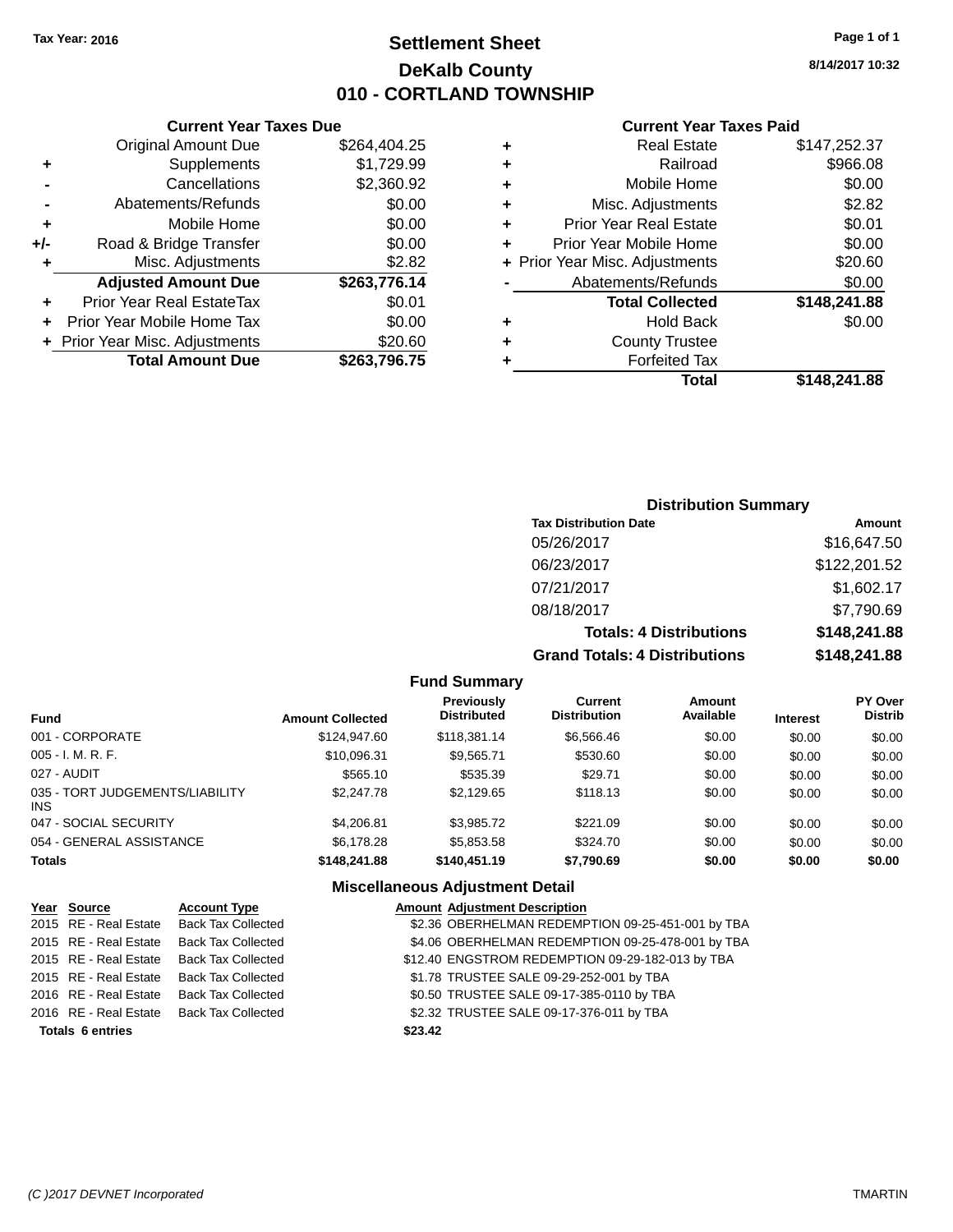# **Settlement Sheet Tax Year: 2016 Page 1 of 1 DeKalb County 011 - CORTLAND ROAD & BRIDGE**

**8/14/2017 10:32**

## **Current Year Taxes Paid**

|       | <b>Current Year Taxes Due</b>  |               |  |
|-------|--------------------------------|---------------|--|
|       | <b>Original Amount Due</b>     | \$479,063.14  |  |
| ٠     | Supplements                    | \$2,539.30    |  |
|       | Cancellations                  | \$3,466.73    |  |
|       | Abatements/Refunds             | \$0.00        |  |
| ٠     | Mobile Home                    | \$0.00        |  |
| $+/-$ | Road & Bridge Transfer         | (\$50,628.12) |  |
|       | Misc. Adjustments              | \$5.11        |  |
|       | <b>Adjusted Amount Due</b>     | \$427,512.70  |  |
| ٠     | Prior Year Real EstateTax      | (\$7.07)      |  |
|       | Prior Year Mobile Home Tax     | \$0.00        |  |
|       | + Prior Year Misc. Adjustments | \$37.38       |  |
|       | <b>Total Amount Due</b>        | \$427.543.01  |  |
|       |                                |               |  |

| ٠ | <b>Real Estate</b>             | \$216,217.86 |
|---|--------------------------------|--------------|
| ٠ | Railroad                       | \$1,711.61   |
| ٠ | Mobile Home                    | \$0.00       |
| ٠ | Misc. Adjustments              | \$5.11       |
| ٠ | <b>Prior Year Real Estate</b>  | (\$7.07)     |
| ٠ | Prior Year Mobile Home         | \$0.00       |
|   | + Prior Year Misc. Adjustments | \$37.38      |
|   | Abatements/Refunds             | \$0.00       |
|   | <b>Total Collected</b>         | \$217,964.89 |
| ٠ | <b>Hold Back</b>               | \$0.00       |
| ٠ | <b>County Trustee</b>          |              |
| ٠ | <b>Forfeited Tax</b>           |              |
|   | Total                          | \$217,964.89 |
|   |                                |              |

| <b>Road and Bridge Summary</b> |             |               | <b>Distribution Summary</b>    |              |
|--------------------------------|-------------|---------------|--------------------------------|--------------|
| <b>Municipality</b>            | Amt. Due    | Amt. Distrib. | <b>Tax Distribution Date</b>   | Amount       |
| TOWN OF CORTLAND               | \$26,408.31 | \$14.847.54   | 05/26/2017                     | \$24,444.63  |
| <b>CITY OF DEKALB</b>          | \$1,902.36  | \$1,069.90    | 06/23/2017                     | \$179,728.35 |
| <b>VILLAGE OF MAPLE PARK</b>   | \$6,012.22  | \$3,381.41    | 07/21/2017                     | \$2,352.55   |
| <b>CITY OF SYCAMORE</b>        | \$55,705.35 | \$31,329.27   | 08/18/2017                     | \$11,439.36  |
| <b>Totals</b>                  | \$90,028.24 | \$50,628.12   | <b>Totals: 4 Distributions</b> | \$217,964.89 |

**Grand Totals: 4 Distributions \$217,964.89**

|                                         |                         | <b>Fund Summary</b>                     |                                       |                     |                 |                                  |
|-----------------------------------------|-------------------------|-----------------------------------------|---------------------------------------|---------------------|-----------------|----------------------------------|
| <b>Fund</b>                             | <b>Amount Collected</b> | <b>Previously</b><br><b>Distributed</b> | <b>Current</b><br><b>Distribution</b> | Amount<br>Available | <b>Interest</b> | <b>PY Over</b><br><b>Distrib</b> |
| $005 - I. M. R. F.$                     | \$4.269.56              | \$4,045.18                              | \$224.38                              | \$0.00              | \$0.00          | \$0.00                           |
| 007 - ROAD AND BRIDGE                   | \$63,306.35             | \$59.994.80                             | \$3,311,55                            | \$0.00              | \$0.00          | \$0.00                           |
| 009 - PERMANENT ROAD                    | \$113.934.47            | \$107.946.84                            | \$5,987.63                            | \$0.00              | \$0.00          | \$0.00                           |
| 010 - EQUIPMENT AND BUILDING            | \$29.434.84             | \$27.887.95                             | \$1,546.89                            | \$0.00              | \$0.00          | \$0.00                           |
| 027 - AUDIT                             | \$565.12                | \$535.41                                | \$29.71                               | \$0.00              | \$0.00          | \$0.00                           |
| 035 - TORT JUDGEMENTS/LIABILITY<br>INS. | \$5,613,32              | \$5,318,32                              | \$295.00                              | \$0.00              | \$0.00          | \$0.00                           |
| 047 - SOCIAL SECURITY                   | \$841.23                | \$797.03                                | \$44.20                               | \$0.00              | \$0.00          | \$0.00                           |
| <b>Totals</b>                           | \$217,964.89            | \$206,525.53                            | \$11,439.36                           | \$0.00              | \$0.00          | \$0.00                           |

| Year Source             | <b>Account Type</b>       | <b>Amount Adjustment Description</b>              |  |
|-------------------------|---------------------------|---------------------------------------------------|--|
| 2015 RE - Real Estate   | <b>Back Tax Collected</b> | \$4.28 OBERHELMAN REDEMPTION 09-25-451-001 by TBA |  |
| 2015 RE - Real Estate   | <b>Back Tax Collected</b> | \$7.36 OBERHELMAN REDEMPTION 09-25-478-001 by TBA |  |
| 2015 RE - Real Estate   | <b>Back Tax Collected</b> | \$22.50 ENGSTROM REDEMPTION 09-29-182-013 by TBA  |  |
| 2015 RE - Real Estate   | <b>Back Tax Collected</b> | \$3.24 TRUSTEE SALE 09-29-252-001 by TBA          |  |
| 2016 RE - Real Estate   | <b>Back Tax Collected</b> | \$0.90 TRUSTEE SALE 09-17-385-0110 by TBA         |  |
| 2016 RE - Real Estate   | <b>Back Tax Collected</b> | \$4.21 TRUSTEE SALE 09-17-376-011 by TBA          |  |
| <b>Totals 6 entries</b> |                           | \$42.49                                           |  |
|                         |                           |                                                   |  |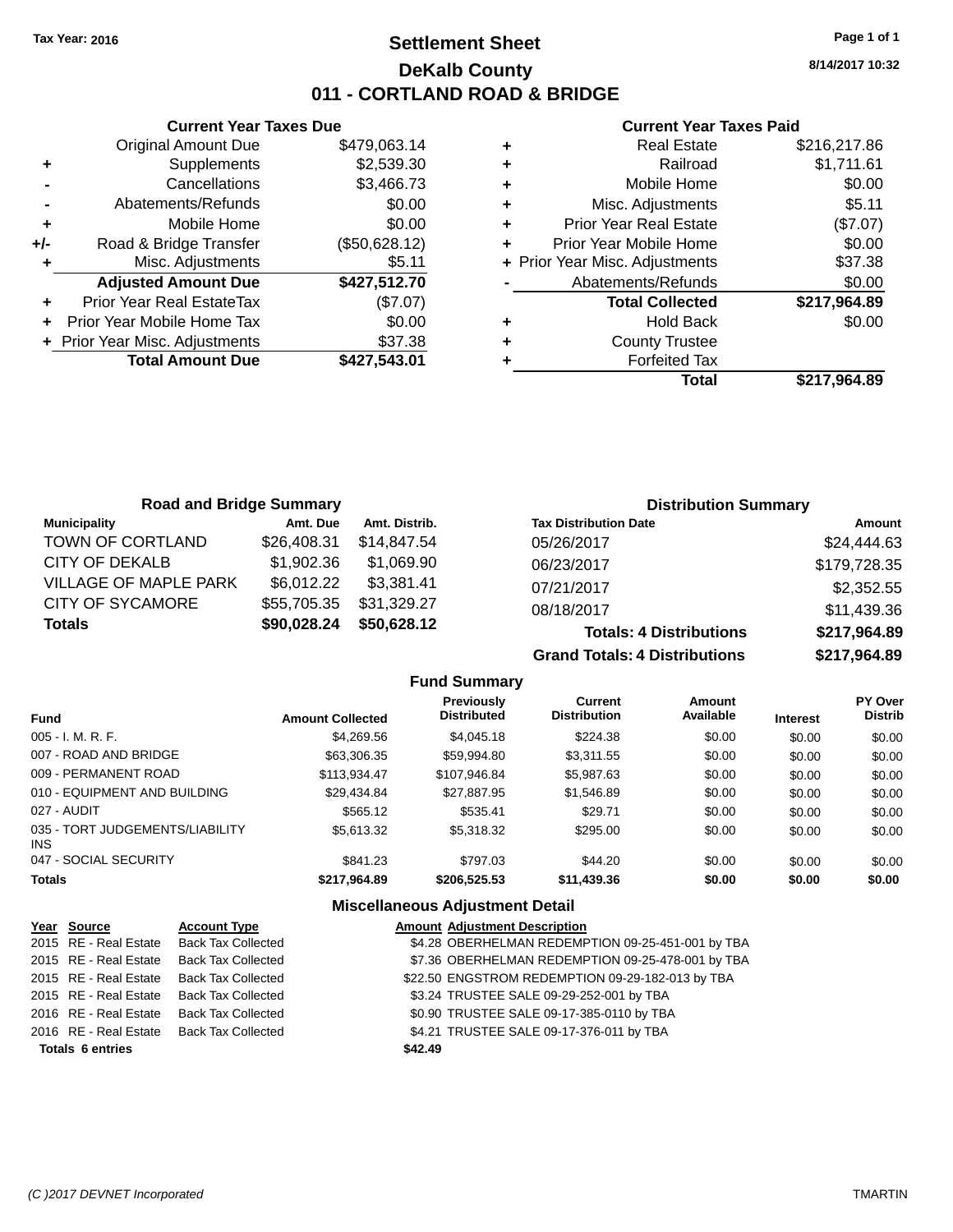# **Settlement Sheet Tax Year: 2016 Page 1 of 2 DeKalb County 012 - DEKALB TOWNSHIP**

**8/14/2017 10:32**

### **Current Year Taxes Paid**

| Curre                   |   |              | <b>Current Year Taxes Due</b>    |       |
|-------------------------|---|--------------|----------------------------------|-------|
| Rea                     | ٠ | \$965,228.16 | Original Amount Due              |       |
|                         | ÷ | \$12,360.68  | Supplements                      |       |
| Mobil                   | ٠ | \$19,692.88  | Cancellations                    |       |
| Misc. Adju              | ٠ | \$0.00       | Abatements/Refunds               |       |
| Prior Year Rea          | ٠ | \$0.00       | Mobile Home                      |       |
| <b>Prior Year Mobil</b> | ٠ | \$0.00       | Road & Bridge Transfer           | $+/-$ |
| + Prior Year Misc. Adju |   | \$232.34     | Misc. Adjustments                | ٠     |
| Abatements/             |   | \$958,128.30 | <b>Adjusted Amount Due</b>       |       |
| <b>Total Co</b>         |   | (\$211.04)   | <b>Prior Year Real EstateTax</b> |       |
| Ho                      | ٠ | \$0.00       | Prior Year Mobile Home Tax       |       |
| County                  | ٠ | \$661.31     | + Prior Year Misc. Adjustments   |       |
| Forfe                   |   | \$958,578.57 | <b>Total Amount Due</b>          |       |
|                         |   |              |                                  |       |

| ٠ | <b>Real Estate</b>             | \$534,626.07 |
|---|--------------------------------|--------------|
|   | Railroad                       | \$2,401.72   |
|   | Mobile Home                    | \$0.00       |
| ٠ | Misc. Adjustments              | \$232.34     |
| ٠ | <b>Prior Year Real Estate</b>  | (\$211.04)   |
| ÷ | Prior Year Mobile Home         | \$0.00       |
|   | + Prior Year Misc. Adjustments | \$661.31     |
|   | Abatements/Refunds             | \$0.00       |
|   | <b>Total Collected</b>         | \$537,710.40 |
|   | <b>Hold Back</b>               | \$0.00       |
| ٠ | <b>County Trustee</b>          |              |
|   | <b>Forfeited Tax</b>           |              |
|   | Total                          | \$537,710.40 |
|   |                                |              |

## **Distribution Summary**

| <b>Tax Distribution Date</b>         | Amount       |
|--------------------------------------|--------------|
| 05/26/2017                           | \$93,135.56  |
| 06/23/2017                           | \$400,941.74 |
| 07/21/2017                           | \$8,254.11   |
| 08/18/2017                           | \$35,378.99  |
| <b>Totals: 4 Distributions</b>       | \$537,710.40 |
| <b>Grand Totals: 4 Distributions</b> | \$537,710.40 |
|                                      |              |

#### **Fund Summary**

| Fund                     | <b>Amount Collected</b> | <b>Previously</b><br><b>Distributed</b> | Current<br><b>Distribution</b> | Amount<br>Available | <b>Interest</b> | <b>PY Over</b><br><b>Distrib</b> |
|--------------------------|-------------------------|-----------------------------------------|--------------------------------|---------------------|-----------------|----------------------------------|
| 001 - CORPORATE          | \$410.918.80            | \$383,882.15                            | \$27.036.65                    | \$0.00              | \$0.00          | \$0.00                           |
| 054 - GENERAL ASSISTANCE | \$126,791.60            | \$118,449.26                            | \$8,342,34                     | \$0.00              | \$0.00          | \$0.00                           |
| Totals                   | \$537.710.40            | \$502.331.41                            | \$35,378.99                    | \$0.00              | \$0.00          | \$0.00                           |

| Year Source                  | <b>Account Type</b>       | <b>Amount Adjustment Description</b>                          |                |
|------------------------------|---------------------------|---------------------------------------------------------------|----------------|
| 2015 RE - Real Estate        | <b>Back Tax Collected</b> | \$20.48 MOONEY REDEMPTION 08-23-184-002 by TBA                |                |
| 2015 RE - Real Estate        | <b>Back Tax Collected</b> | \$52.97 1827 LINCOLN HWY CORP REDEMPTION 08-24-352-024 by TBA |                |
| 2015 RE - Real Estate        | <b>Back Tax Collected</b> | \$17.65 RIVERMIST REDEMPTION 08-02-324-004 by TBA             |                |
| 2015 RE - Real Estate        | <b>Back Tax Collected</b> | \$17.65 RIVERMIST REDEMPTION 08-02-351-013 by TBA             |                |
| 2015 RE - Real Estate        | <b>Back Tax Collected</b> | \$17.65 RIVERMIST REDEMPTION 08-02-351-017 by TBA             |                |
| 2015 RE - Real Estate        | <b>Back Tax Collected</b> | \$17.65 RIVERMIST REDEMPTION 08-02-351-020 by TBA             |                |
| 2015 RE - Real Estate        | <b>Back Tax Collected</b> | \$17.65 RIVERMIST REDEMPTION 08-02-351-022 by TBA             |                |
| 2015 RE - Real Estate        | <b>Back Tax Collected</b> | \$17.65 RIVERMIST REDEMPTION 08-02-354-001 by TBA             |                |
| 2015 RE - Real Estate        | <b>Back Tax Collected</b> | \$17.65 RIVERMIST REDEMPTION 08-02-354-008 by TBA             |                |
| 2015 RE - Real Estate        | <b>Back Tax Collected</b> | \$17.65 RIVERMIST REDEMPTION 08-02-354-012 by TBA             |                |
| 2015 RE - Real Estate        | <b>Back Tax Collected</b> | \$17.65 RIVERMIST REDEMPTION 08-02-370-001 by TBA             |                |
| 2015 RE - Real Estate        | <b>Back Tax Collected</b> | \$17.65 RIVERMIST REDEMPTION 08-02-370-002 by TBA             |                |
| 2015 RE - Real Estate        | <b>Back Tax Collected</b> | \$17.65 RIVERMIST REDEMPTION 08-02-370-003 by TBA             |                |
| 2015 RE - Real Estate        | <b>Back Tax Collected</b> | \$17.65 RIVERMIST REDEMPTION 08-02-370-004 by TBA             |                |
| 2015 RE - Real Estate        | <b>Back Tax Collected</b> | \$11.21 RIVERMIST REDEMPTION 08-02-373-001 by TBA             |                |
| 2015 RE - Real Estate        | <b>Back Tax Collected</b> | \$7.60 RIVERMIST REDEMPTION 08-02-377-001 by TBA              |                |
| 2015 RE - Real Estate        | <b>Back Tax Collected</b> | \$2.13 RIVERMIST REDEMPTION 08-11-100-045 by TBA              |                |
| 2015 RE - Real Estate        | <b>Back Tax Collected</b> | \$1.01 RIVERMIST REDEMPTION 15-15-228-013 by TBA              |                |
| 2015 RE - Real Estate        | <b>Back Tax Collected</b> | \$17.65 RIVERMIST REDEMPTION 08-02-323-005 by TBA             |                |
| 2015 RE - Real Estate        | <b>Back Tax Collected</b> | \$10.92 VOID HEL EXEMPTION 08-14-478-035 by TBA               |                |
| (C) 2017 DEVNET Incorporated |                           |                                                               | <b>TMARTIN</b> |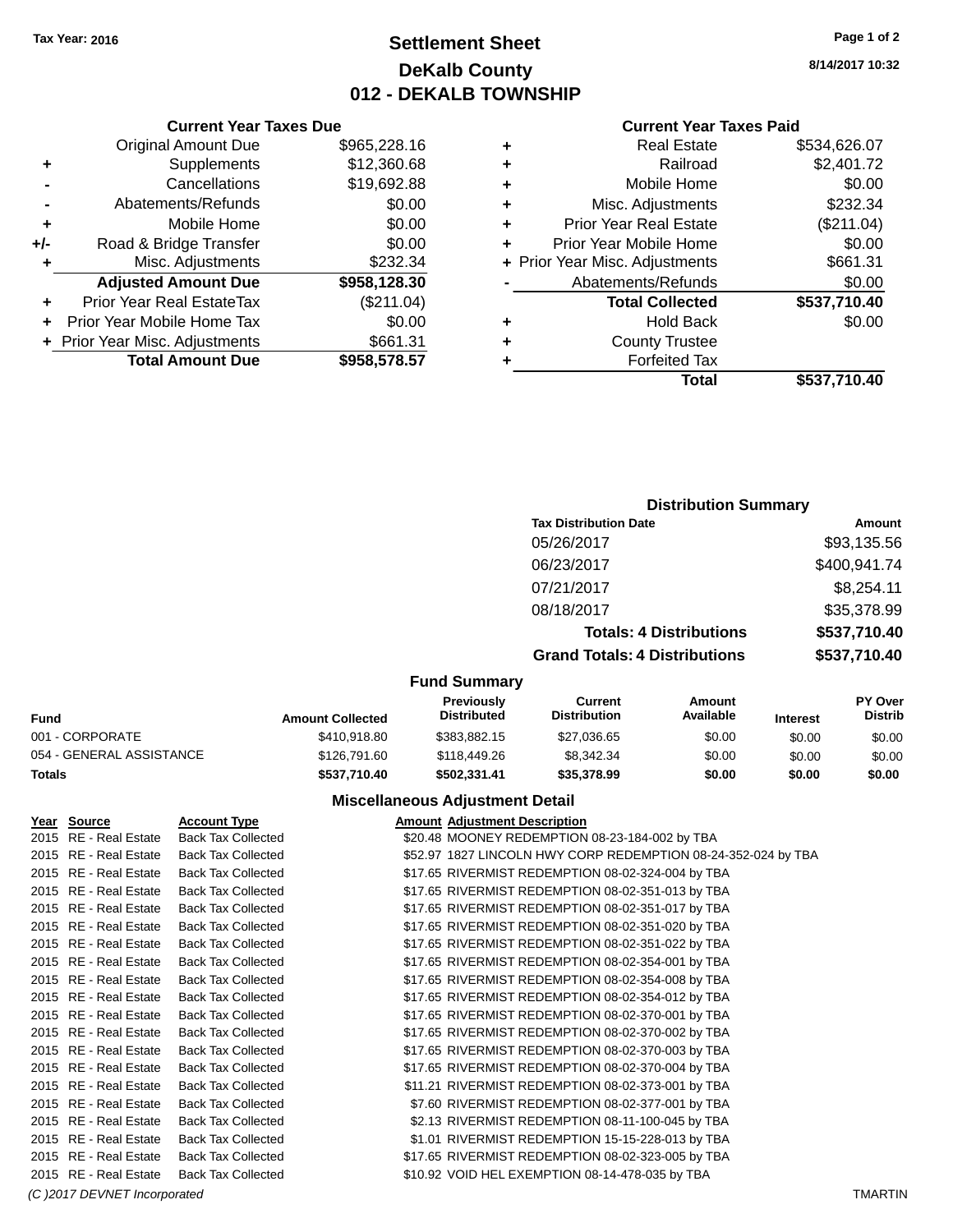# **Settlement Sheet Tax Year: 2016 Page 2 of 2 DeKalb County**

**8/14/2017 10:32**

# **Miscellaneous Adjustment Detail**

**Year** Source **Account Type Account Adjustment Description** 

2015 RE - Real Estate Back Tax Collected \$234.13 MOONEY REDEMPTION 08-23-184-020 by TBA 2015 RE - Real Estate Back Tax Collected \$48.40 MOONEY REDEMPTION 08-23-184-003 by TBA 2015 RE - Real Estate Back Tax Collected \$43.01 MOONEY REDEMPTION 08-12-184-027 by TBA 2016 RE - Real Estate Paymt In Lieu of Tax \$232.34 HOUSING AUTHORITY DEKALB UNITS by TBA

**Totals 24 entries \$893.65**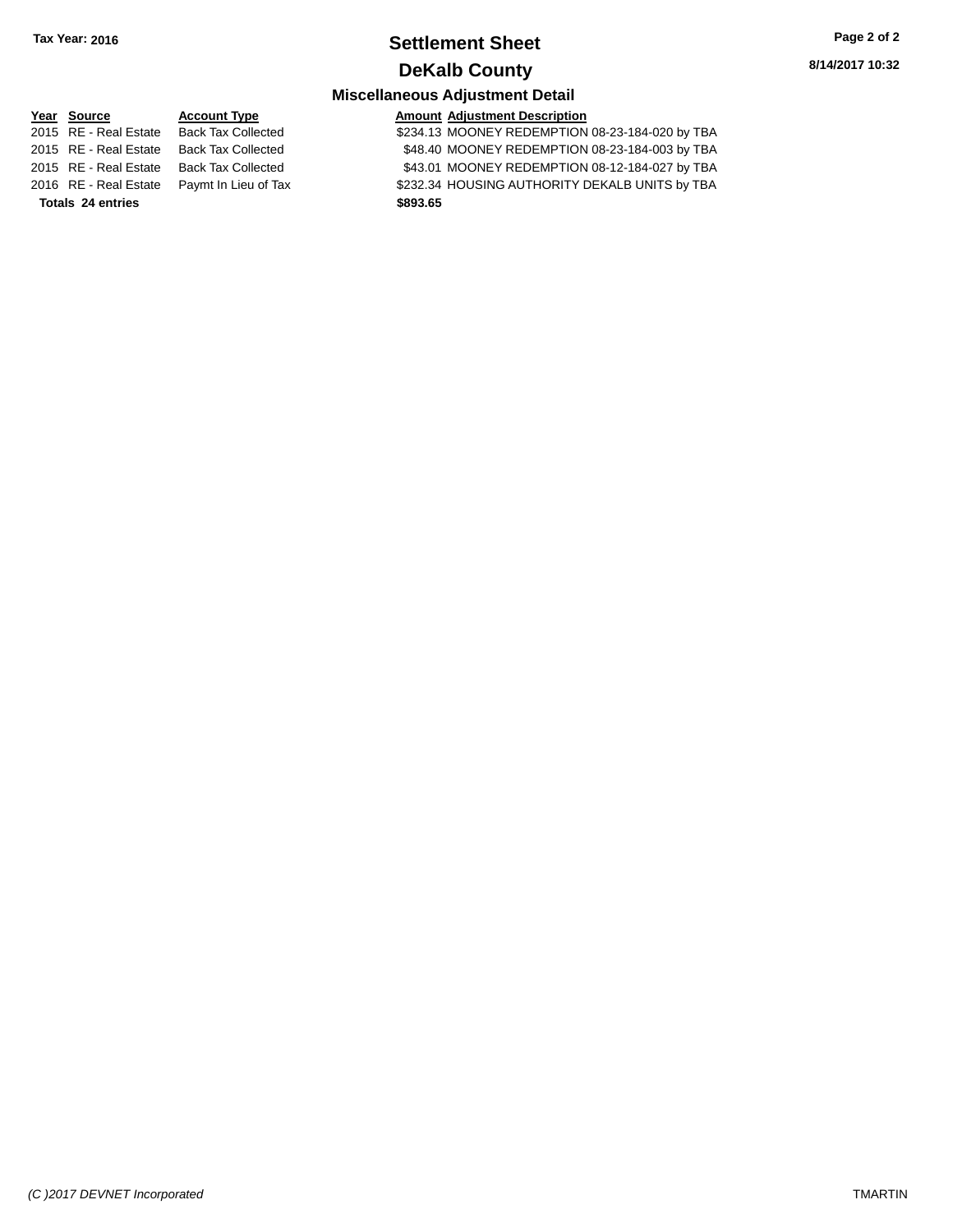# **Settlement Sheet Tax Year: 2016 Page 1 of 2 DeKalb County 013 - DEKALB ROAD & BRIDGE**

**8/14/2017 10:32**

## **Current Year Taxes Paid**

| ٠ | <b>Real Estate</b>             | \$553,183.33 |
|---|--------------------------------|--------------|
| ٠ | Railroad                       | \$2,558.00   |
| ٠ | Mobile Home                    | \$0.00       |
| ٠ | Misc. Adjustments              | \$272.30     |
| ٠ | <b>Prior Year Real Estate</b>  | (\$312.11)   |
| ٠ | Prior Year Mobile Home         | \$0.00       |
|   | + Prior Year Misc. Adjustments | \$775.12     |
|   | Abatements/Refunds             | \$0.00       |
|   | <b>Total Collected</b>         | \$556,476.64 |
| ٠ | Hold Back                      | \$0.00       |
| ٠ | <b>County Trustee</b>          |              |
| ٠ | <b>Forfeited Tax</b>           |              |
|   | Total                          | \$556.476.64 |

|     | <b>Current Year Taxes Due</b>  |                |
|-----|--------------------------------|----------------|
|     | <b>Original Amount Due</b>     | \$1,131,278.91 |
| ٠   | Supplements                    | \$19,622.70    |
|     | Cancellations                  | \$20,249.69    |
|     | Abatements/Refunds             | \$0.00         |
| ٠   | Mobile Home                    | \$0.00         |
| +/- | Road & Bridge Transfer         | (\$77,698.21)  |
| ٠   | Misc. Adjustments              | \$272.30       |
|     | <b>Adjusted Amount Due</b>     | \$1,053,226.01 |
| ٠   | Prior Year Real EstateTax      | (\$312.11)     |
|     | Prior Year Mobile Home Tax     | \$0.00         |
|     | + Prior Year Misc. Adjustments | \$775.12       |
|     | <b>Total Amount Due</b>        | \$1,053,689.02 |
|     |                                |                |

|                         | <b>Road and Bridge Summary</b> |               | <b>Distribution Summary</b>    |              |
|-------------------------|--------------------------------|---------------|--------------------------------|--------------|
| <b>Municipality</b>     | Amt. Due                       | Amt. Distrib. | <b>Tax Distribution Date</b>   | Amount       |
| CITY OF DEKALB          | \$128,674.92                   | \$72.132.63   | 05/26/2017                     | \$98,984.85  |
| <b>CITY OF SYCAMORE</b> | \$9,923.94                     | \$5.565.58    | 06/23/2017                     | \$412,625.44 |
| <b>Totals</b>           | \$138,598.86                   | \$77,698.21   | 07/21/2017                     | \$8,487.51   |
|                         |                                |               | 08/18/2017                     | \$36,378.84  |
|                         |                                |               | <b>Totals: 4 Distributions</b> | \$556,476.64 |

**Grand Totals: 4 Distributions \$556,476.64**

## **Fund Summary**

| Fund                         | <b>Amount Collected</b> | <b>Previously</b><br><b>Distributed</b> | Current<br><b>Distribution</b> | Amount<br>Available | <b>Interest</b> | <b>PY Over</b><br><b>Distrib</b> |
|------------------------------|-------------------------|-----------------------------------------|--------------------------------|---------------------|-----------------|----------------------------------|
| 007 - ROAD AND BRIDGE        | \$86,057.17             | \$80.436.19                             | \$5,620.98                     | \$0.00              | \$0.00          | \$0.00                           |
| 009 - PERMANENT ROAD         | \$427.973.52            | \$399.990.94                            | \$27.982.58                    | \$0.00              | \$0.00          | \$0.00                           |
| 010 - EQUIPMENT AND BUILDING | \$42,445.95             | \$39,670.67                             | \$2,775.28                     | \$0.00              | \$0.00          | \$0.00                           |
| Totals                       | \$556,476.64            | \$520.097.80                            | \$36,378,84                    | \$0.00              | \$0.00          | \$0.00                           |

| Year Source                  | <b>Account Type</b>       | <b>Amount Adjustment Description</b>                          |                |
|------------------------------|---------------------------|---------------------------------------------------------------|----------------|
| 2015 RE - Real Estate        | <b>Back Tax Collected</b> | \$24.00 MOONEY REDEMPTION 08-23-184-002 by TBA                |                |
| 2015 RE - Real Estate        | <b>Back Tax Collected</b> | \$62.08 1827 LINCOLN HWY CORP REDEMPTION 08-24-352-024 by TBA |                |
| 2015 RE - Real Estate        | <b>Back Tax Collected</b> | \$20.69 RIVERMIST REDEMPTION 08-02-324-004 by TBA             |                |
| 2015 RE - Real Estate        | <b>Back Tax Collected</b> | \$20.69 RIVERMIST REDEMPTION 08-02-351-013 by TBA             |                |
| 2015 RE - Real Estate        | <b>Back Tax Collected</b> | \$20.69 RIVERMIST REDEMPTION 08-02-351-017 by TBA             |                |
| 2015 RE - Real Estate        | <b>Back Tax Collected</b> | \$20.69 RIVERMIST REDEMPTION 08-02-351-020 by TBA             |                |
| 2015 RE - Real Estate        | <b>Back Tax Collected</b> | \$20.69 RIVERMIST REDEMPTION 08-02-351-022 by TBA             |                |
| 2015 RE - Real Estate        | <b>Back Tax Collected</b> | \$20.69 RIVERMIST REDEMPTION 08-02-354-001 by TBA             |                |
| 2015 RE - Real Estate        | <b>Back Tax Collected</b> | \$20.69 RIVERMIST REDEMPTION 08-02-354-008 by TBA             |                |
| 2015 RE - Real Estate        | <b>Back Tax Collected</b> | \$20.69 RIVERMIST REDEMPTION 08-02-354-012 by TBA             |                |
| 2015 RE - Real Estate        | <b>Back Tax Collected</b> | \$20.69 RIVERMIST REDEMPTION 08-02-370-001 by TBA             |                |
| 2015 RE - Real Estate        | <b>Back Tax Collected</b> | \$20.69 RIVERMIST REDEMPTION 08-02-370-002 by TBA             |                |
| 2015 RE - Real Estate        | <b>Back Tax Collected</b> | \$20.69 RIVERMIST REDEMPTION 08-02-370-003 by TBA             |                |
| 2015 RE - Real Estate        | <b>Back Tax Collected</b> | \$20.69 RIVERMIST REDEMPTION 08-02-370-004 by TBA             |                |
| 2015 RE - Real Estate        | <b>Back Tax Collected</b> | \$13.14 RIVERMIST REDEMPTION 08-02-373-001 by TBA             |                |
| 2015 RE - Real Estate        | <b>Back Tax Collected</b> | \$8.90 RIVERMIST REDEMPTION 08-02-377-001 by TBA              |                |
| 2015 RE - Real Estate        | <b>Back Tax Collected</b> | \$2.50 RIVERMIST REDEMPTION 08-11-100-045 by TBA              |                |
| 2015 RE - Real Estate        | <b>Back Tax Collected</b> | \$1.18 RIVERMIST REDEMPTION 15-15-228-013 by TBA              |                |
| 2015 RE - Real Estate        | <b>Back Tax Collected</b> | \$20.69 RIVERMIST REDEMPTION 08-02-323-005 by TBA             |                |
| (C) 2017 DEVNET Incorporated |                           |                                                               | <b>TMARTIN</b> |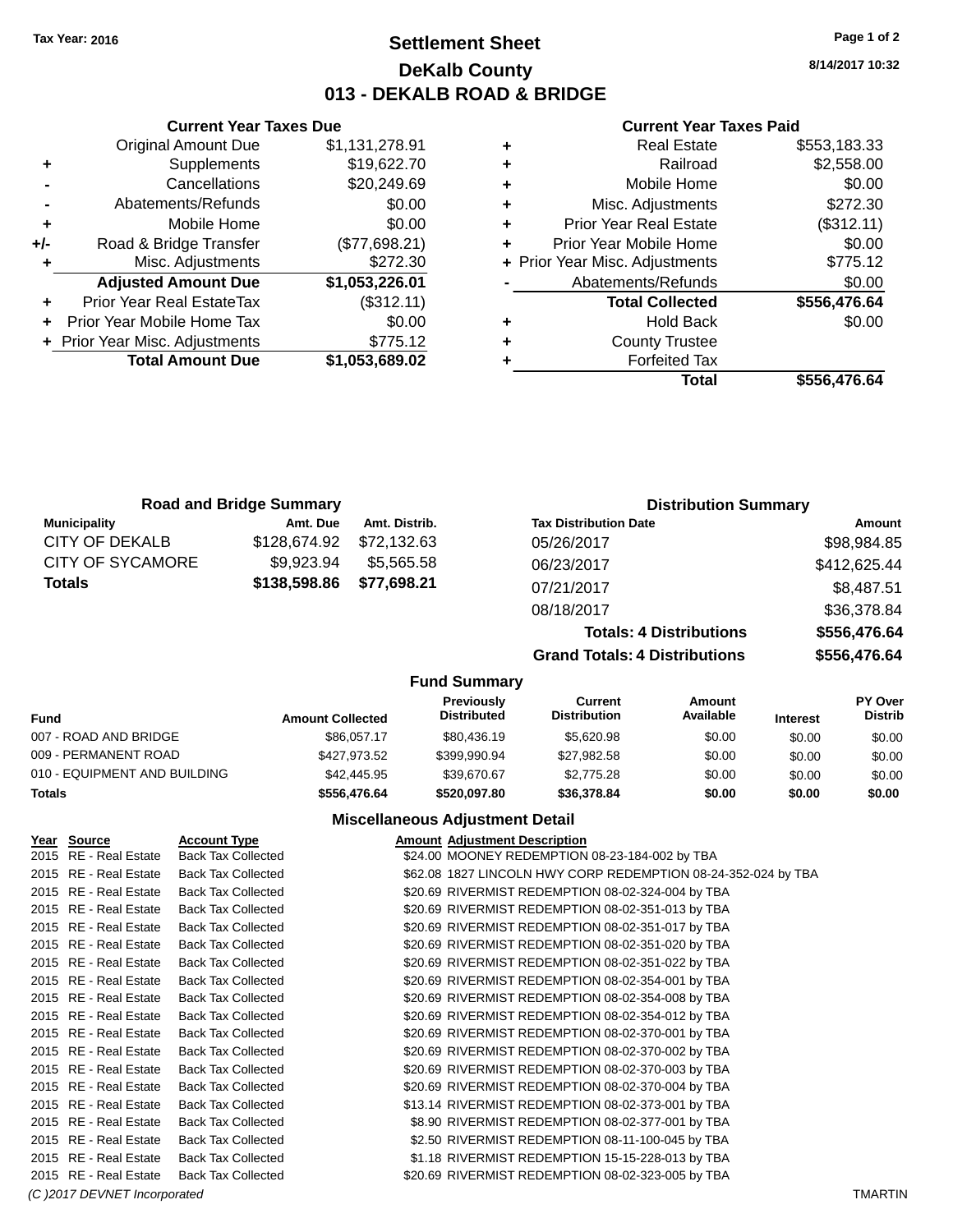# **Settlement Sheet Tax Year: 2016 Page 2 of 2 DeKalb County**

## **Miscellaneous Adjustment Detail**

| Year Source           | <b>Account Type</b>       | <b>Amount</b> |
|-----------------------|---------------------------|---------------|
| 2015 RE - Real Estate | <b>Back Tax Collected</b> | \$12.80       |
| 2015 RE - Real Estate | <b>Back Tax Collected</b> | \$274.41      |
| 2015 RE - Real Estate | <b>Back Tax Collected</b> | \$56.73       |
| 2015 RE - Real Estate | <b>Back Tax Collected</b> | \$50.41       |
| 2016 RE - Real Estate | Paymt In Lieu of Tax      | \$272.30      |
| Totals 24 entries     |                           | \$1,047.42    |

# **Year Source Account Type Amount Adjustment Description**

\$12.80 VOID HEL EXEMPTION 08-14-478-035 by TBA 2015 Dilected \$274.41 MOONEY REDEMPTION 08-23-184-020 by TBA 2016 Dilected \$56.73 MOONEY REDEMPTION 08-23-184-003 by TBA 2016 Dilected \$50.41 MOONEY REDEMPTION 08-12-184-027 by TBA eu of Tax **Fask Author In Lieu Estate Payme In Lieu School** S272.30 HOUSING AUTHORITY DEKALB UNITS by TBA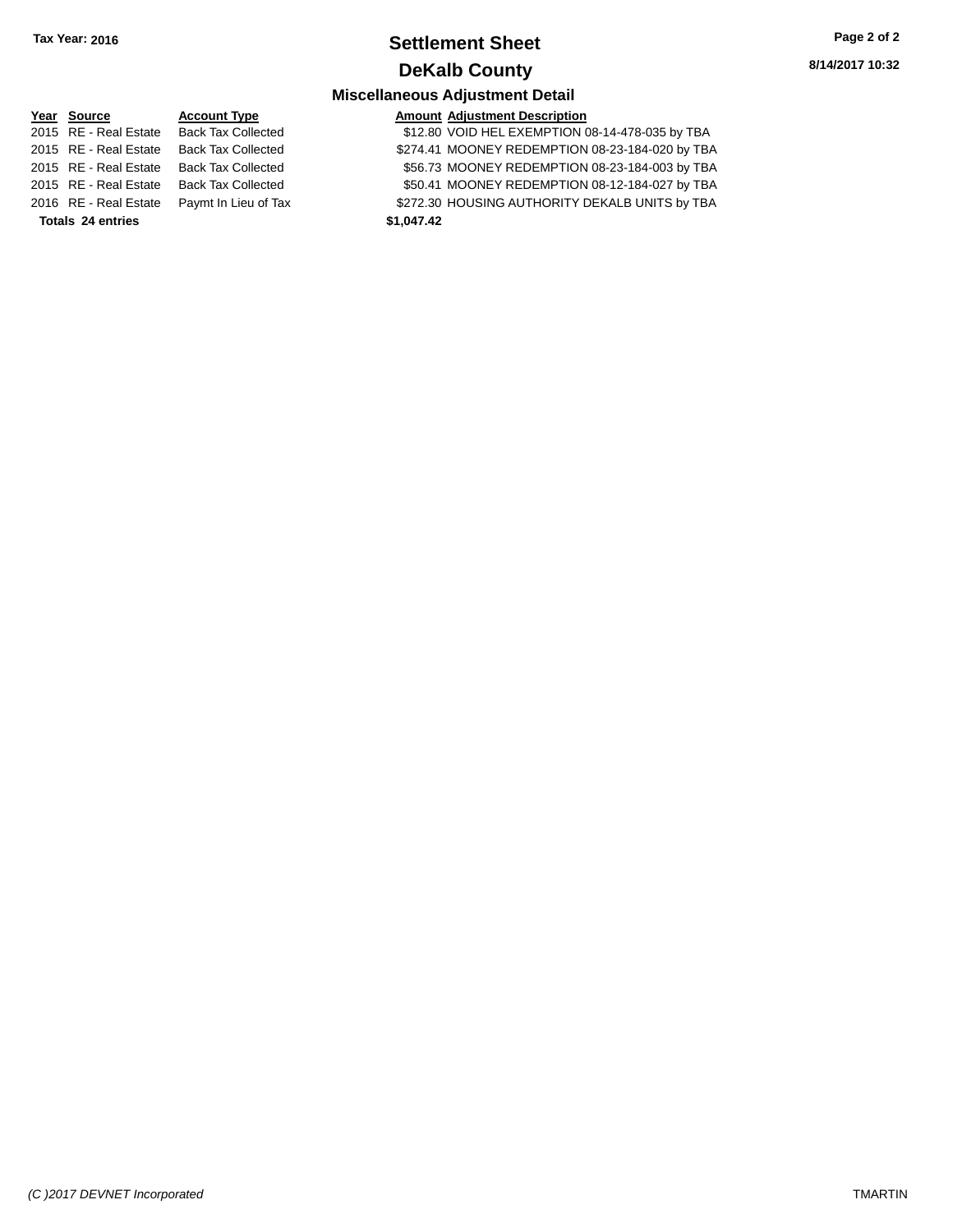# **Settlement Sheet Tax Year: 2016 Page 1 of 1 DeKalb County 014 - FRANKLIN TOWNSHIP**

**8/14/2017 10:32**

## **Current Year Taxes Paid**

|       | <b>Current Year Taxes Due</b>  |              |
|-------|--------------------------------|--------------|
|       | <b>Original Amount Due</b>     | \$112,439.22 |
| ٠     | Supplements                    | \$1,130.57   |
|       | Cancellations                  | \$1,443.25   |
|       | Abatements/Refunds             | \$0.00       |
| ٠     | Mobile Home                    | \$0.00       |
| $+/-$ | Road & Bridge Transfer         | \$0.00       |
| ٠     | Misc. Adjustments              | \$4.80       |
|       | <b>Adjusted Amount Due</b>     | \$112,131.34 |
| ÷     | Prior Year Real EstateTax      | \$0.00       |
|       | Prior Year Mobile Home Tax     | \$0.00       |
|       | + Prior Year Misc. Adjustments | \$8.59       |
|       | <b>Total Amount Due</b>        | \$112,139.93 |
|       |                                |              |

|   | <b>Real Estate</b>             | \$62,711.21 |
|---|--------------------------------|-------------|
| ٠ | Railroad                       | \$780.73    |
| ٠ | Mobile Home                    | \$0.00      |
| ٠ | Misc. Adjustments              | \$4.80      |
| ٠ | <b>Prior Year Real Estate</b>  | \$0.00      |
| ٠ | Prior Year Mobile Home         | \$0.00      |
|   | + Prior Year Misc. Adjustments | \$8.59      |
|   | Abatements/Refunds             | \$0.00      |
|   | <b>Total Collected</b>         | \$63,505.33 |
| ٠ | <b>Hold Back</b>               | \$0.00      |
| ٠ | <b>County Trustee</b>          |             |
| ٠ | <b>Forfeited Tax</b>           |             |
|   | Total                          | \$63,505.33 |
|   |                                |             |

# **Distribution Summary Tax Distribution Date Amount** 05/26/2017 \$7,296.96 06/23/2017 \$52,141.68 07/21/2017 \$1,566.15 08/18/2017 \$2,500.54 **Totals: 4 Distributions \$63,505.33 Grand Totals: 4 Distributions \$63,505.33**

#### **Fund Summary**

| Fund                     | <b>Amount Collected</b> | <b>Previously</b><br><b>Distributed</b> | Current<br><b>Distribution</b> | Amount<br>Available | <b>Interest</b> | PY Over<br><b>Distrib</b> |
|--------------------------|-------------------------|-----------------------------------------|--------------------------------|---------------------|-----------------|---------------------------|
| 001 - CORPORATE          | \$56,920.65             | \$54.679.38                             | \$2,241.27                     | \$0.00              | \$0.00          | \$0.00                    |
| 005 - I. M. R. F.        | \$3,779.02              | \$3,630.22                              | \$148.80                       | \$0.00              | \$0.00          | \$0.00                    |
| 054 - GENERAL ASSISTANCE | \$2,805.66              | \$2,695.19                              | \$110.47                       | \$0.00              | \$0.00          | \$0.00                    |
| Totals                   | \$63,505,33             | \$61,004.79                             | \$2,500.54                     | \$0.00              | \$0.00          | \$0.00                    |

|                         | Year Source           | <b>Account Type</b> | <b>Amount Adjustment Description</b>            |
|-------------------------|-----------------------|---------------------|-------------------------------------------------|
|                         | 2015 RE - Real Estate | Back Tax Collected  | \$8.59 DUNCAN REDEMPTION 01-26-252-011 by TBA   |
|                         | 2016 RE - Real Estate | Back Tax Collected  | \$4.80 GIANNOLA REDEMPTION 01-26-206-015 by TBA |
| <b>Totals 2 entries</b> |                       |                     | \$13.39                                         |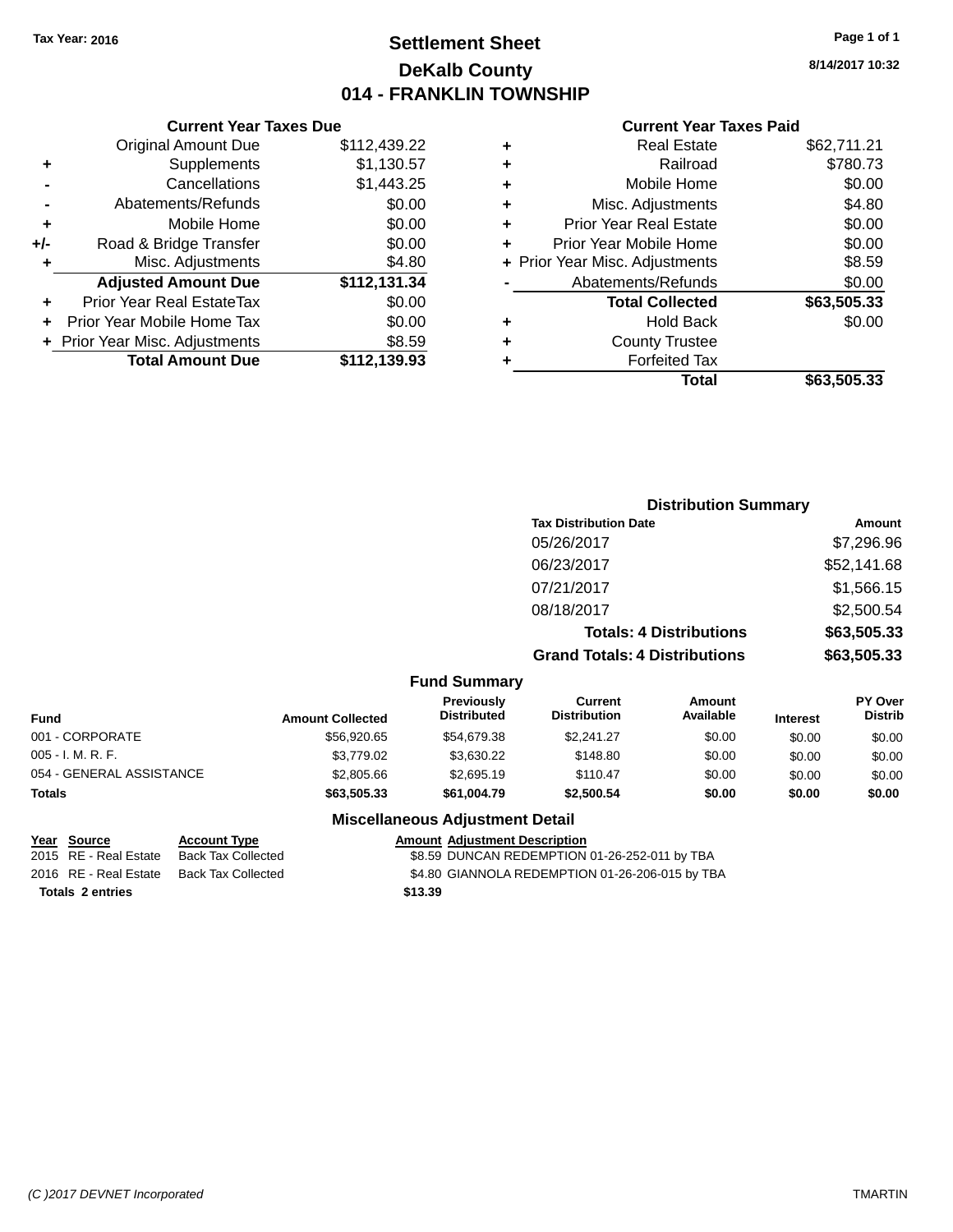# **Settlement Sheet Tax Year: 2016 Page 1 of 1 DeKalb County 015 - FRANKLIN TWP CEMETERY**

**8/14/2017 10:32**

|       | <b>Current Year Taxes Due</b>  |             |
|-------|--------------------------------|-------------|
|       | <b>Original Amount Due</b>     | \$33,730.09 |
| ٠     | Supplements                    | \$339.16    |
|       | Cancellations                  | \$432.95    |
|       | Abatements/Refunds             | \$0.00      |
| ٠     | Mobile Home                    | \$0.00      |
| $+/-$ | Road & Bridge Transfer         | \$0.00      |
|       | Misc. Adjustments              | \$1.44      |
|       | <b>Adjusted Amount Due</b>     | \$33,637.74 |
|       | Prior Year Real EstateTax      | \$0.00      |
|       | Prior Year Mobile Home Tax     | \$0.00      |
|       | + Prior Year Misc. Adjustments | \$2.58      |
|       | <b>Total Amount Due</b>        | \$33,640.32 |
|       |                                |             |

|   | <b>Real Estate</b>             | \$18,812.40 |
|---|--------------------------------|-------------|
| ٠ | Railroad                       | \$234.21    |
| ٠ | Mobile Home                    | \$0.00      |
| ٠ | Misc. Adjustments              | \$1.44      |
| ٠ | <b>Prior Year Real Estate</b>  | \$0.00      |
| ٠ | Prior Year Mobile Home         | \$0.00      |
|   | + Prior Year Misc. Adjustments | \$2.58      |
|   | Abatements/Refunds             | \$0.00      |
|   | <b>Total Collected</b>         | \$19,050.63 |
| ٠ | <b>Hold Back</b>               | \$0.00      |
|   | <b>County Trustee</b>          |             |
| ٠ | <b>Forfeited Tax</b>           |             |
|   | Total                          | \$19,050.63 |
|   |                                |             |

|                |                         |                                         |                                       | <b>Distribution Summary</b>    |                 |                           |
|----------------|-------------------------|-----------------------------------------|---------------------------------------|--------------------------------|-----------------|---------------------------|
|                |                         |                                         | <b>Tax Distribution Date</b>          |                                |                 | Amount                    |
|                |                         |                                         | 05/26/2017                            |                                |                 | \$2,188.93                |
|                |                         |                                         | 06/23/2017                            |                                |                 | \$15,641.82               |
|                |                         |                                         | 07/21/2017                            |                                |                 | \$469.82                  |
|                |                         |                                         | 08/18/2017                            |                                |                 | \$750.06                  |
|                |                         |                                         |                                       | <b>Totals: 4 Distributions</b> |                 | \$19,050.63               |
|                |                         |                                         | <b>Grand Totals: 4 Distributions</b>  |                                |                 | \$19,050.63               |
|                |                         | <b>Fund Summary</b>                     |                                       |                                |                 |                           |
| <b>Fund</b>    | <b>Amount Collected</b> | <b>Previously</b><br><b>Distributed</b> | <b>Current</b><br><b>Distribution</b> | Amount<br>Available            | <b>Interest</b> | PY Over<br><b>Distrib</b> |
| 017 - CEMETERY | \$19,050.63             | \$18,300.57                             | \$750.06                              | \$0.00                         | \$0.00          | \$0.00                    |
| Totals         | \$19,050.63             | \$18,300.57                             | \$750.06                              | \$0.00                         | \$0.00          | \$0.00                    |
|                |                         | <b>Miscellaneous Adjustment Detail</b>  |                                       |                                |                 |                           |

|                         | Year Source           | <b>Account Type</b> | <b>Amount Adjustment Description</b>          |                                                 |
|-------------------------|-----------------------|---------------------|-----------------------------------------------|-------------------------------------------------|
|                         | 2015 RE - Real Estate | Back Tax Collected  | \$2.58 DUNCAN REDEMPTION 01-26-252-011 by TBA |                                                 |
|                         | 2016 RE - Real Estate | Back Tax Collected  |                                               | \$1.44 GIANNOLA REDEMPTION 01-26-206-015 by TBA |
| <b>Totals 2 entries</b> |                       | \$4.02              |                                               |                                                 |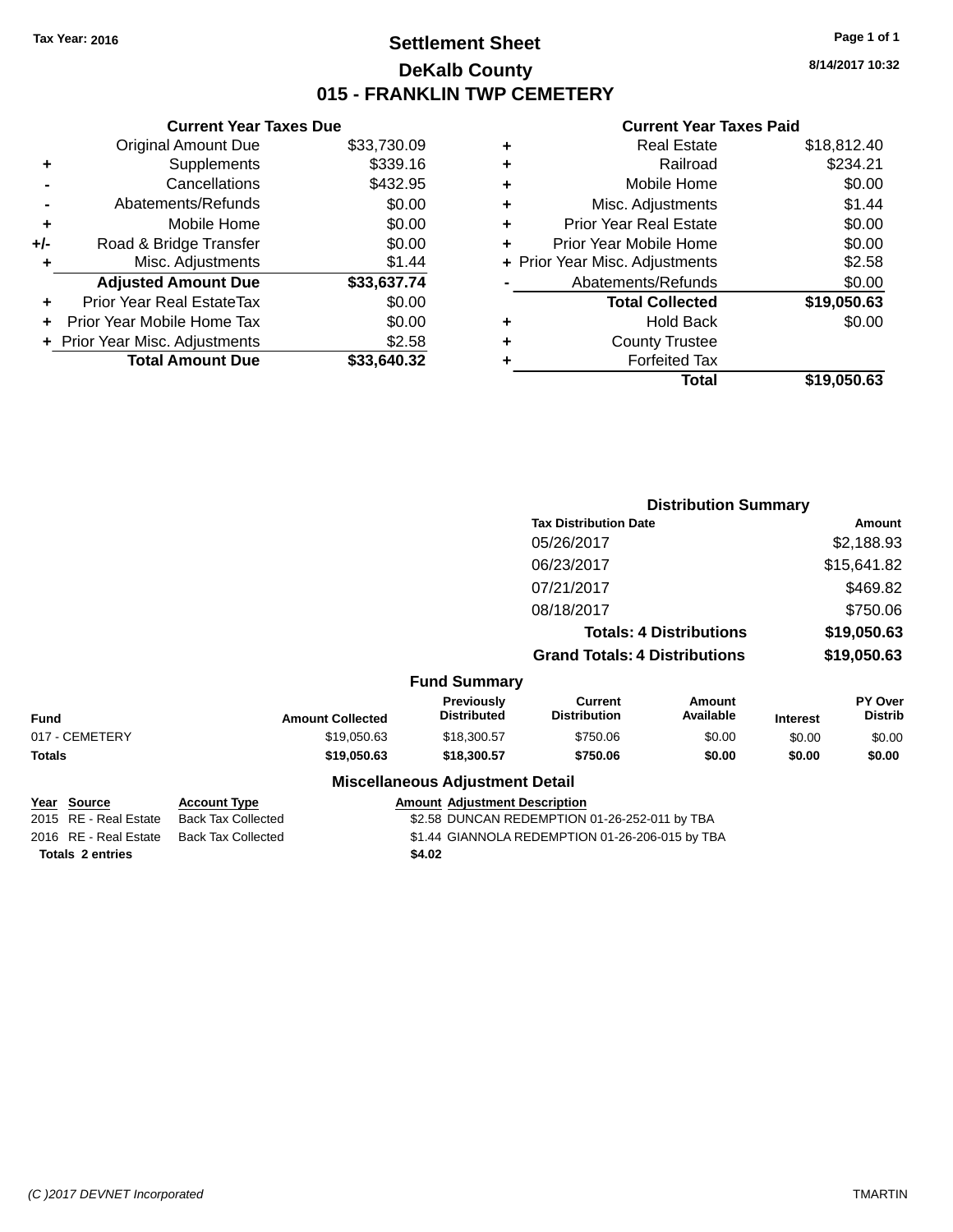# **Settlement Sheet Tax Year: 2016 Page 1 of 1 DeKalb County 016 - FRANKLIN ROAD & BRIDGE**

**8/14/2017 10:32**

## **Current Year Taxes Paid**

|       | <b>Current Year Taxes Due</b>  |              |
|-------|--------------------------------|--------------|
|       | <b>Original Amount Due</b>     | \$197,387.00 |
| ٠     | Supplements                    | \$1,920.73   |
|       | Cancellations                  | \$2,452.29   |
|       | Abatements/Refunds             | \$0.00       |
| ٠     | Mobile Home                    | \$0.00       |
| $+/-$ | Road & Bridge Transfer         | (\$3,546.44) |
|       | Misc. Adjustments              | \$8.42       |
|       | <b>Adjusted Amount Due</b>     | \$193,317.42 |
| ٠     | Prior Year Real EstateTax      | (\$0.49)     |
|       | Prior Year Mobile Home Tax     | \$0.00       |
|       | + Prior Year Misc. Adjustments | \$15.34      |
|       | <b>Total Amount Due</b>        | \$193,332.27 |
|       |                                |              |

| ٠ | <b>Real Estate</b>             | \$106,555.70 |
|---|--------------------------------|--------------|
| ÷ | Railroad                       | \$1,358.25   |
| ٠ | Mobile Home                    | \$0.00       |
| ٠ | Misc. Adjustments              | \$8.42       |
| ٠ | <b>Prior Year Real Estate</b>  | (\$0.49)     |
|   | Prior Year Mobile Home         | \$0.00       |
|   | + Prior Year Misc. Adjustments | \$15.34      |
|   | Abatements/Refunds             | \$0.00       |
|   | <b>Total Collected</b>         | \$107,937.22 |
| ٠ | <b>Hold Back</b>               | \$0.00       |
| ٠ | <b>County Trustee</b>          |              |
|   | <b>Forfeited Tax</b>           |              |
|   | Total                          | \$107,937.22 |
|   |                                |              |

| <b>Road and Bridge Summary</b> |            |               | <b>Distribution Summary</b>    |              |  |
|--------------------------------|------------|---------------|--------------------------------|--------------|--|
| <b>Municipality</b>            | Amt. Due   | Amt. Distrib. | <b>Tax Distribution Date</b>   | Amount       |  |
| <b>VILLAGE OF KIRKLAND</b>     | \$6,265.70 | \$3.546.44    | 05/26/2017                     | \$12,398.78  |  |
| <b>Totals</b>                  | \$6,265.70 | \$3,546.44    | 06/23/2017                     | \$88,628.58  |  |
|                                |            |               | 07/21/2017                     | \$2,661.12   |  |
|                                |            |               | 08/18/2017                     | \$4,248.74   |  |
|                                |            |               | <b>Totals: 4 Distributions</b> | \$107,937.22 |  |

**Grand Totals: 4 Distributions \$107,937.22**

|                                         |                         | <b>Fund Summary</b>                     |                                       |                     |                 |                           |
|-----------------------------------------|-------------------------|-----------------------------------------|---------------------------------------|---------------------|-----------------|---------------------------|
| <b>Fund</b>                             | <b>Amount Collected</b> | <b>Previously</b><br><b>Distributed</b> | <b>Current</b><br><b>Distribution</b> | Amount<br>Available | <b>Interest</b> | PY Over<br><b>Distrib</b> |
| 007 - ROAD AND BRIDGE                   | \$10.574.29             | \$10,159.18                             | \$415.11                              | \$0.00              | \$0.00          | \$0.00                    |
| 008 - BRIDGE CONST W/COUNTY             | \$11.297.98             | \$10.853.13                             | \$444.85                              | \$0.00              | \$0.00          | \$0.00                    |
| 009 - PERMANENT ROAD                    | \$57.774.84             | \$55,499.98                             | \$2,274.86                            | \$0.00              | \$0.00          | \$0.00                    |
| 010 - EQUIPMENT AND BUILDING            | \$24.333.42             | \$23,375.30                             | \$958.12                              | \$0.00              | \$0.00          | \$0.00                    |
| 035 - TORT JUDGEMENTS/LIABILITY<br>INS. | \$2,825.12              | \$2.713.88                              | \$111.24                              | \$0.00              | \$0.00          | \$0.00                    |
| 047 - SOCIAL SECURITY                   | \$1.131.57              | \$1.087.01                              | \$44.56                               | \$0.00              | \$0.00          | \$0.00                    |
| <b>Totals</b>                           | \$107,937.22            | \$103,688,48                            | \$4,248,74                            | \$0.00              | \$0.00          | \$0.00                    |
|                                         |                         | <b>Miscellaneous Adjustment Detail</b>  |                                       |                     |                 |                           |

| Year Source             | <b>Account Type</b> | <b>Amount Adjustment Description</b>            |
|-------------------------|---------------------|-------------------------------------------------|
| 2015 RE - Real Estate   | Back Tax Collected  | \$15.34 DUNCAN REDEMPTION 01-26-252-011 by TBA  |
| 2016 RE - Real Estate   | Back Tax Collected  | \$8.42 GIANNOLA REDEMPTION 01-26-206-015 by TBA |
| <b>Totals 2 entries</b> |                     | \$23.76                                         |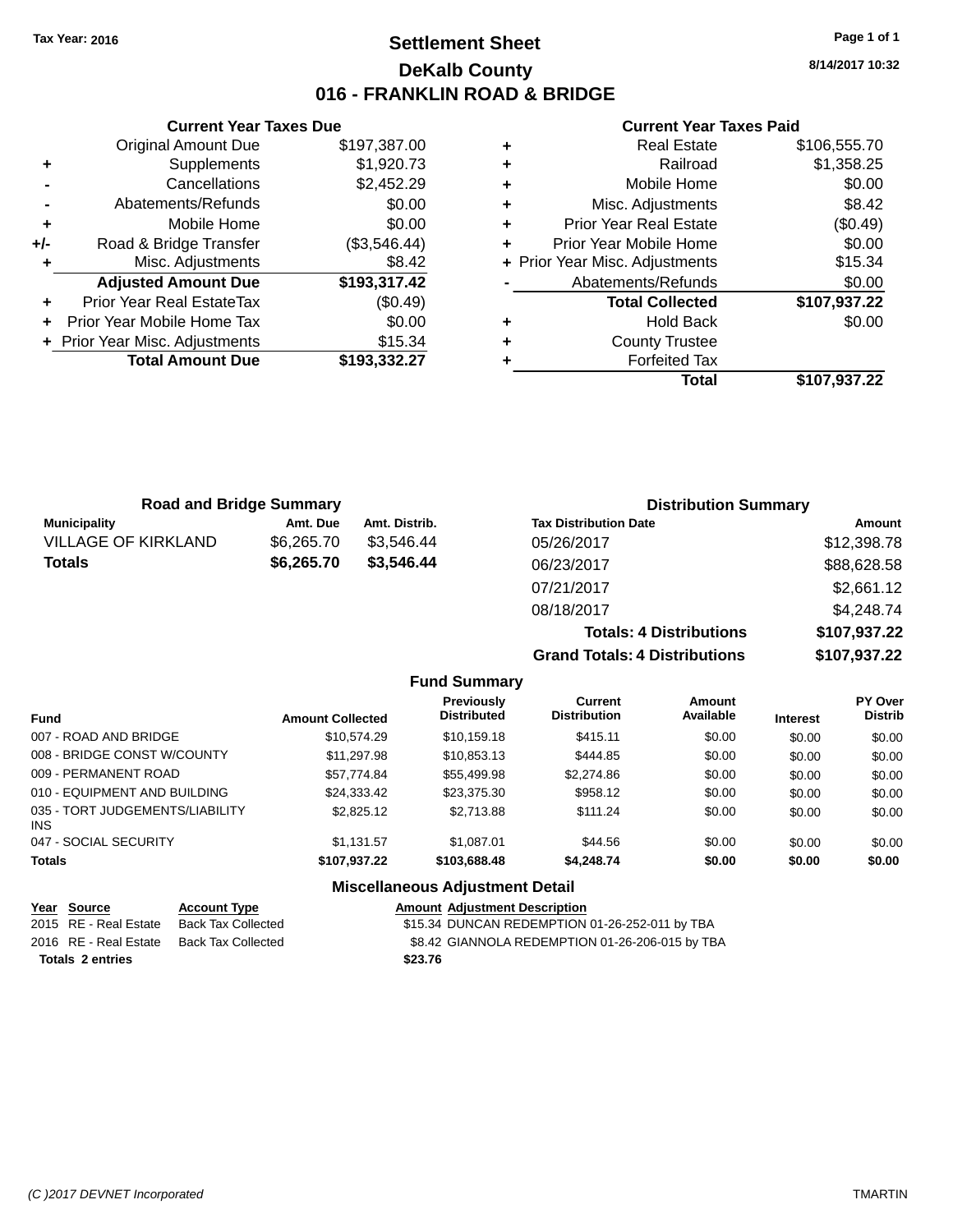# **Settlement Sheet Tax Year: 2016 Page 1 of 1 DeKalb County 017 - GENOA TOWNSHIP**

**8/14/2017 10:32**

## **Current Year Taxes Paid**

| <b>Current Year Taxes Due</b>  |              |  |  |  |  |
|--------------------------------|--------------|--|--|--|--|
| <b>Original Amount Due</b>     | \$242,374.94 |  |  |  |  |
| Supplements                    | \$1,392.43   |  |  |  |  |
| Cancellations                  | \$1,531.53   |  |  |  |  |
| Abatements/Refunds             | \$0.00       |  |  |  |  |
| Mobile Home                    | \$0.00       |  |  |  |  |
| Road & Bridge Transfer         | \$0.00       |  |  |  |  |
| Misc. Adjustments              | \$0.00       |  |  |  |  |
| <b>Adjusted Amount Due</b>     | \$242,235.84 |  |  |  |  |
| Prior Year Real EstateTax      | \$0.00       |  |  |  |  |
| Prior Year Mobile Home Tax     | \$0.00       |  |  |  |  |
| + Prior Year Misc. Adjustments | \$0.00       |  |  |  |  |
|                                |              |  |  |  |  |
|                                |              |  |  |  |  |

| ٠ | <b>Real Estate</b>             | \$139,410.84 |
|---|--------------------------------|--------------|
| ٠ | Railroad                       | \$1,743.19   |
| ٠ | Mobile Home                    | \$0.00       |
| ٠ | Misc. Adjustments              | \$0.00       |
| ٠ | <b>Prior Year Real Estate</b>  | \$0.00       |
| ÷ | Prior Year Mobile Home         | \$0.00       |
|   | + Prior Year Misc. Adjustments | \$0.00       |
|   | Abatements/Refunds             | \$0.00       |
|   | <b>Total Collected</b>         | \$141,154.03 |
| ٠ | <b>Hold Back</b>               | \$0.00       |
| ٠ | <b>County Trustee</b>          |              |
| ٠ | <b>Forfeited Tax</b>           |              |
|   | Total                          | \$141.154.03 |
|   |                                |              |

# **Distribution Summary Tax Distribution Date Amount** 05/26/2017 \$24,094.51 06/23/2017 \$107,390.10 07/21/2017 \$2,048.58 08/18/2017 \$7,620.84 **Totals: 4 Distributions \$141,154.03 Grand Totals: 4 Distributions \$141,154.03**

|                                         |                         | <b>Fund Summary</b>              |                                |                            |                 |                                  |
|-----------------------------------------|-------------------------|----------------------------------|--------------------------------|----------------------------|-----------------|----------------------------------|
| <b>Fund</b>                             | <b>Amount Collected</b> | Previously<br><b>Distributed</b> | Current<br><b>Distribution</b> | <b>Amount</b><br>Available | <b>Interest</b> | <b>PY Over</b><br><b>Distrib</b> |
| 001 - CORPORATE                         | \$122,218.93            | \$115,620.39                     | \$6,598.54                     | \$0.00                     | \$0.00          | \$0.00                           |
| 035 - TORT JUDGEMENTS/LIABILITY<br>INS. | \$2,673.73              | \$2,529.38                       | \$144.35                       | \$0.00                     | \$0.00          | \$0.00                           |
| 047 - SOCIAL SECURITY                   | \$6,713.15              | \$6,350.71                       | \$362.44                       | \$0.00                     | \$0.00          | \$0.00                           |
| 054 - GENERAL ASSISTANCE                | \$9.548.22              | \$9.032.71                       | \$515.51                       | \$0.00                     | \$0.00          | \$0.00                           |
| <b>Totals</b>                           | \$141.154.03            | \$133,533.19                     | \$7,620.84                     | \$0.00                     | \$0.00          | \$0.00                           |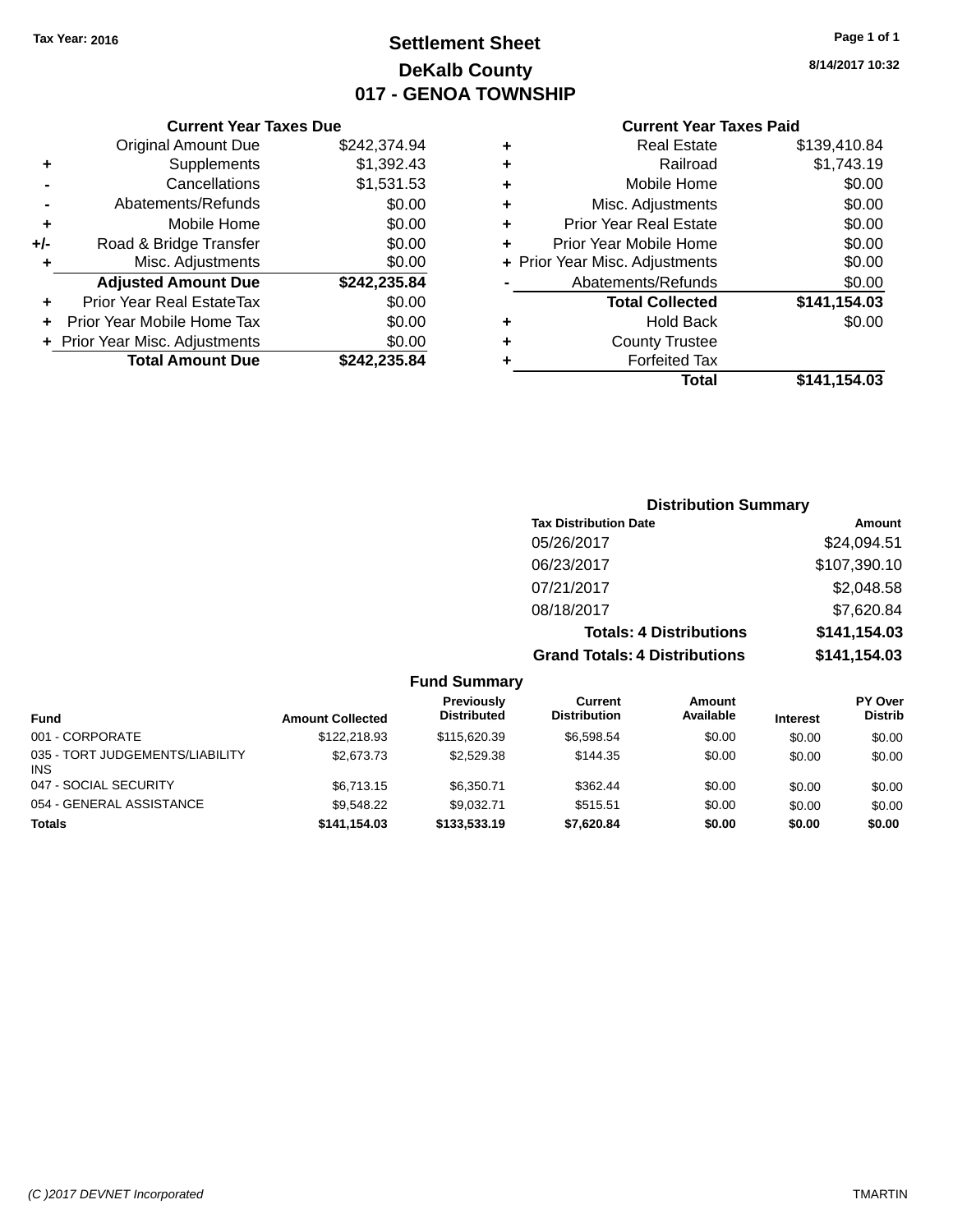# **Settlement Sheet Tax Year: 2016 Page 1 of 1 DeKalb County 018 - GENOA ROAD & BRIDGE**

**8/14/2017 10:32**

#### **Current Year Taxes Paid**

|       | <b>Current Year Taxes Due</b>  |               |
|-------|--------------------------------|---------------|
|       | <b>Original Amount Due</b>     | \$182,018.85  |
| ٠     | Supplements                    | \$899.53      |
|       | Cancellations                  | \$989.43      |
|       | Abatements/Refunds             | \$0.00        |
| ÷     | Mobile Home                    | \$0.00        |
| $+/-$ | Road & Bridge Transfer         | (\$14,703.01) |
|       | Misc. Adjustments              | \$0.00        |
|       | <b>Adjusted Amount Due</b>     | \$167,225.94  |
|       | Prior Year Real EstateTax      | \$0.00        |
|       | Prior Year Mobile Home Tax     | \$0.00        |
|       | + Prior Year Misc. Adjustments | \$0.00        |
|       | <b>Total Amount Due</b>        | \$167,225.94  |
|       |                                |               |

|   | <b>Real Estate</b>             | \$90,063.18 |
|---|--------------------------------|-------------|
| ٠ | Railroad                       | \$1,237.84  |
| ٠ | Mobile Home                    | \$0.00      |
| ٠ | Misc. Adjustments              | \$0.00      |
| ٠ | Prior Year Real Estate         | \$0.00      |
|   | Prior Year Mobile Home         | \$0.00      |
|   | + Prior Year Misc. Adjustments | \$0.00      |
|   | Abatements/Refunds             | \$0.00      |
|   | <b>Total Collected</b>         | \$91,301.02 |
| ٠ | Hold Back                      | \$0.00      |
|   | <b>County Trustee</b>          |             |
| ٠ | <b>Forfeited Tax</b>           |             |
|   | Total                          | \$91,301.02 |
|   |                                |             |

| <b>Road and Bridge Summary</b> |                         |               | <b>Distribution Summary</b>  |             |
|--------------------------------|-------------------------|---------------|------------------------------|-------------|
| <b>Municipality</b>            | Amt. Due                | Amt. Distrib. | <b>Tax Distribution Date</b> | Amount      |
| <b>CITY OF GENOA</b>           | \$25,273.32             | \$14,703.01   | 05/26/2017                   | \$15,565.73 |
| Totals                         | \$25,273.32 \$14,703.01 |               | 06/23/2017                   | \$69,488.56 |
|                                |                         |               | 07/21/2017                   | \$1,323.44  |
|                                |                         |               | 08/18/2017                   | \$4,923.29  |

|                                         |                         |                                         |                                      | <b>Totals: 4 Distributions</b> |                 | \$91,301.02               |
|-----------------------------------------|-------------------------|-----------------------------------------|--------------------------------------|--------------------------------|-----------------|---------------------------|
|                                         |                         |                                         | <b>Grand Totals: 4 Distributions</b> |                                |                 | \$91,301.02               |
|                                         |                         | <b>Fund Summary</b>                     |                                      |                                |                 |                           |
| <b>Fund</b>                             | <b>Amount Collected</b> | <b>Previously</b><br><b>Distributed</b> | Current<br><b>Distribution</b>       | Amount<br>Available            | <b>Interest</b> | PY Over<br><b>Distrib</b> |
| 007 - ROAD AND BRIDGE                   | \$32,306.15             | \$30.567.99                             | \$1,738.16                           | \$0.00                         | \$0.00          | \$0.00                    |
| 008 - BRIDGE CONST W/COUNTY             | \$518.58                | \$490.58                                | \$28.00                              | \$0.00                         | \$0.00          | \$0.00                    |
| 009 - PERMANENT ROAD                    | \$46,311.89             | \$43.811.52                             | \$2,500.37                           | \$0.00                         | \$0.00          | \$0.00                    |
| 010 - EQUIPMENT AND BUILDING            | \$5.145.75              | \$4,867.93                              | \$277.82                             | \$0.00                         | \$0.00          | \$0.00                    |
| 035 - TORT JUDGEMENTS/LIABILITY<br>INS. | \$5,151.59              | \$4,873,45                              | \$278.14                             | \$0.00                         | \$0.00          | \$0.00                    |
| 047 - SOCIAL SECURITY                   | \$1,867.06              | \$1.766.26                              | \$100.80                             | \$0.00                         | \$0.00          | \$0.00                    |

**Totals \$91,301.02 \$86,377.73 \$4,923.29 \$0.00 \$0.00 \$0.00**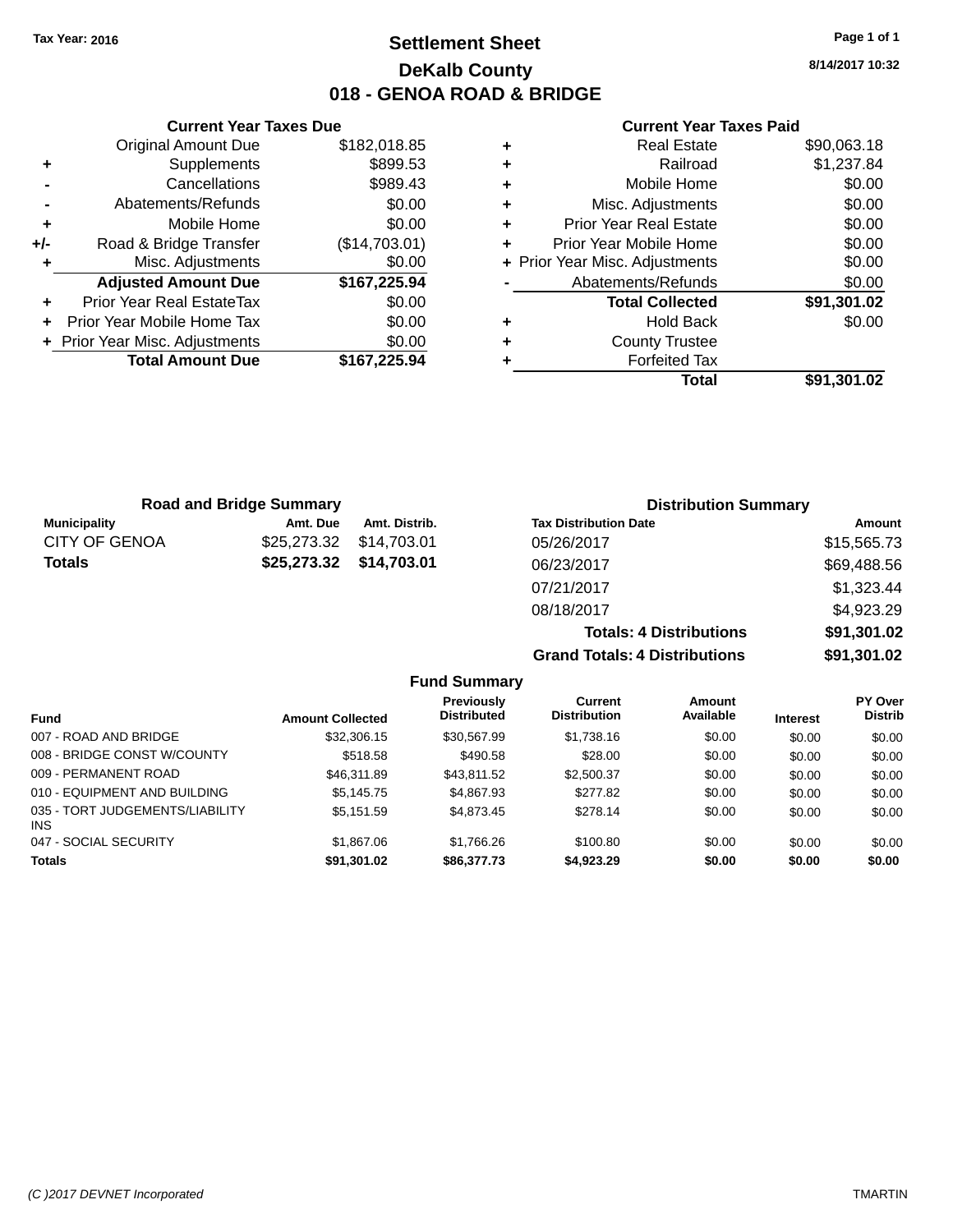# **Settlement Sheet Tax Year: 2016 Page 1 of 1 DeKalb County 019 - KINGSTON TOWNSHIP**

**8/14/2017 10:32**

## **Current Year Taxes Paid**

|     | <b>Current Year Taxes Due</b>  |             |  |  |  |  |
|-----|--------------------------------|-------------|--|--|--|--|
|     | <b>Original Amount Due</b>     | \$88,871.02 |  |  |  |  |
| ٠   | Supplements                    | \$539.95    |  |  |  |  |
|     | Cancellations                  | \$637.16    |  |  |  |  |
|     | Abatements/Refunds             | \$0.07      |  |  |  |  |
| ٠   | Mobile Home                    | \$0.00      |  |  |  |  |
| +/- | Road & Bridge Transfer         | \$0.00      |  |  |  |  |
|     | Misc. Adjustments              | \$0.00      |  |  |  |  |
|     | <b>Adjusted Amount Due</b>     | \$88,773.74 |  |  |  |  |
| ÷   | Prior Year Real EstateTax      | (\$5.48)    |  |  |  |  |
| ÷   | Prior Year Mobile Home Tax     | \$0.00      |  |  |  |  |
|     | + Prior Year Misc. Adjustments | \$6.22      |  |  |  |  |
|     | <b>Total Amount Due</b>        | \$88,774,48 |  |  |  |  |
|     |                                |             |  |  |  |  |

|   | <b>Real Estate</b>             | \$50,919.47 |
|---|--------------------------------|-------------|
| ٠ | Railroad                       | \$1,400.24  |
| ٠ | Mobile Home                    | \$0.00      |
| ٠ | Misc. Adjustments              | \$0.00      |
| ٠ | <b>Prior Year Real Estate</b>  | (\$5.48)    |
| ٠ | Prior Year Mobile Home         | \$0.00      |
|   | + Prior Year Misc. Adjustments | \$6.22      |
|   | Abatements/Refunds             | \$0.07      |
|   | <b>Total Collected</b>         | \$52,320.38 |
| ٠ | <b>Hold Back</b>               | \$0.00      |
| ٠ | <b>County Trustee</b>          |             |
| ٠ | <b>Forfeited Tax</b>           |             |
|   | Total                          | \$52,320,38 |
|   |                                |             |

|                          |                           |                         |                                         |                                              | <b>Distribution Summary</b>    |                 |                                  |
|--------------------------|---------------------------|-------------------------|-----------------------------------------|----------------------------------------------|--------------------------------|-----------------|----------------------------------|
|                          |                           |                         |                                         | <b>Tax Distribution Date</b>                 |                                |                 | Amount                           |
|                          |                           |                         |                                         | 05/26/2017                                   |                                |                 | \$7,917.20                       |
|                          |                           |                         |                                         | 06/23/2017                                   |                                |                 | \$41,476.01                      |
|                          |                           |                         |                                         | 07/21/2017                                   |                                |                 | \$641.03                         |
|                          |                           |                         |                                         | 08/18/2017                                   |                                |                 | \$2,286.14                       |
|                          |                           |                         |                                         |                                              | <b>Totals: 4 Distributions</b> |                 | \$52,320.38                      |
|                          |                           |                         |                                         | <b>Grand Totals: 4 Distributions</b>         |                                |                 | \$52,320.38                      |
|                          |                           |                         | <b>Fund Summary</b>                     |                                              |                                |                 |                                  |
| Fund                     |                           | <b>Amount Collected</b> | <b>Previously</b><br><b>Distributed</b> | <b>Current</b><br><b>Distribution</b>        | Amount<br>Available            | <b>Interest</b> | <b>PY Over</b><br><b>Distrib</b> |
| 001 - CORPORATE          |                           | \$51,951.22             | \$49,681.21                             | \$2,270.01                                   | \$0.00                         | \$0.00          | \$0.00                           |
| 054 - GENERAL ASSISTANCE |                           | \$369.16                | \$353.03                                | \$16.13                                      | \$0.00                         | \$0.00          | \$0.00                           |
| Totals                   |                           | \$52,320.38             | \$50,034.24                             | \$2,286.14                                   | \$0.00                         | \$0.00          | \$0.00                           |
|                          |                           |                         | <b>Miscellaneous Adjustment Detail</b>  |                                              |                                |                 |                                  |
| Year Source              | <b>Account Type</b>       |                         | <b>Amount Adjustment Description</b>    |                                              |                                |                 |                                  |
| 2015 RE - Real Estate    | <b>Back Tax Collected</b> |                         |                                         | \$3.88 CAPES REDEMPTION 02-29-200-001 by TBA |                                |                 |                                  |
| 2015 RE - Real Estate    | <b>Back Tax Collected</b> |                         |                                         | \$2.34 TRUSTEE SALE 02-22-100-004 by TBA     |                                |                 |                                  |
| <b>Totals 2 entries</b>  |                           |                         | \$6.22                                  |                                              |                                |                 |                                  |

# **Abatement Detail**

| Year Source                        | <b>Account Type</b> | <b>Amount Adiustment Description</b>             |
|------------------------------------|---------------------|--------------------------------------------------|
| 2016 RE - Real Estate RE Abatement |                     | \$0.07 PTAB INTEREST REFUND 02-24-452-014 by TBA |
| <b>Totals 1 entries</b>            |                     | \$0.07                                           |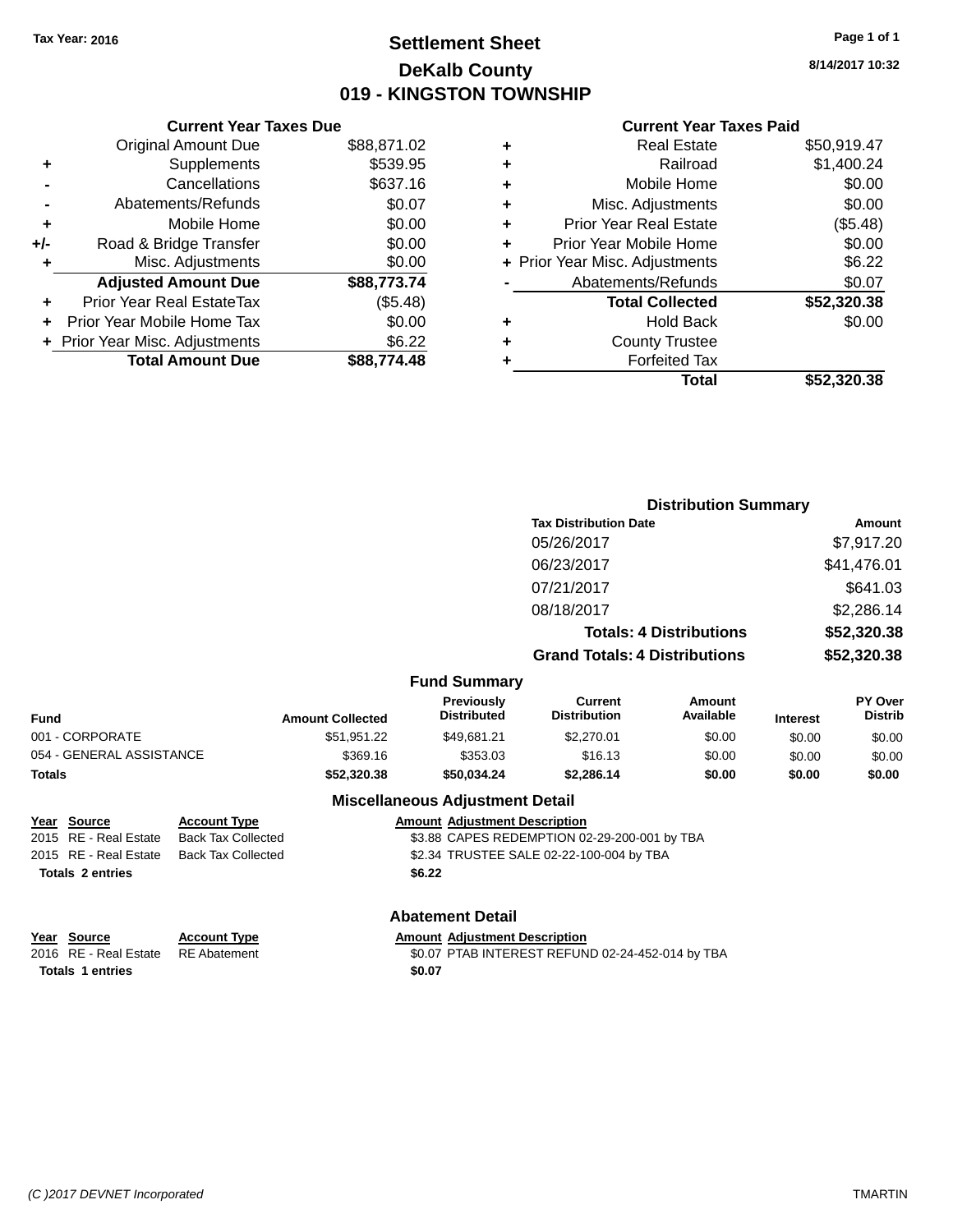# **Settlement Sheet Tax Year: 2016 Page 1 of 1 DeKalb County 020 - KINGSTON ROAD & BRIDGE**

**8/14/2017 10:32**

#### **Current Year Taxes Paid**

|     | <b>Current Year Taxes Due</b>    |               |
|-----|----------------------------------|---------------|
|     | <b>Original Amount Due</b>       | \$314,904.05  |
| ٠   | Supplements                      | \$1,807.13    |
|     | Cancellations                    | \$2,132.51    |
|     | Abatements/Refunds               | \$0.23        |
| ٠   | Mobile Home                      | \$0.00        |
| +/- | Road & Bridge Transfer           | (\$10,042.87) |
| ٠   | Misc. Adjustments                | \$0.00        |
|     | <b>Adjusted Amount Due</b>       | \$304,535.57  |
| ٠   | <b>Prior Year Real EstateTax</b> | $(\$20.29)$   |
|     | Prior Year Mobile Home Tax       | \$0.00        |
|     | + Prior Year Misc. Adjustments   | \$22.85       |
|     | <b>Total Amount Due</b>          | \$304,538.13  |
|     |                                  |               |

|   | <b>Real Estate</b>             | \$170,419.34 |
|---|--------------------------------|--------------|
| ٠ | Railroad                       | \$4,927.54   |
| ٠ | Mobile Home                    | \$0.00       |
| ٠ | Misc. Adjustments              | \$0.00       |
| ٠ | <b>Prior Year Real Estate</b>  | (\$20.29)    |
|   | Prior Year Mobile Home         | \$0.00       |
|   | + Prior Year Misc. Adjustments | \$22.85      |
|   | Abatements/Refunds             | \$0.23       |
|   | <b>Total Collected</b>         | \$175,349.21 |
| ٠ | <b>Hold Back</b>               | \$0.00       |
| ٠ | <b>County Trustee</b>          |              |
|   | <b>Forfeited Tax</b>           |              |
|   | Total                          | \$175,349.21 |
|   |                                |              |

|                            | <b>Road and Bridge Summary</b> |               |                                  |                                      | <b>Distribution Summary</b>    |             |                           |
|----------------------------|--------------------------------|---------------|----------------------------------|--------------------------------------|--------------------------------|-------------|---------------------------|
| <b>Municipality</b>        | Amt. Due                       | Amt. Distrib. |                                  | <b>Tax Distribution Date</b>         |                                |             | <b>Amount</b>             |
| <b>CITY OF GENOA</b>       | \$6,855.42                     | \$4,005.20    |                                  | 05/26/2017                           |                                |             | \$26,497.76               |
| <b>VILLAGE OF KINGSTON</b> | \$10,315.33                    | \$6,037.67    |                                  | 06/23/2017                           |                                |             | \$139,054.73              |
| <b>Totals</b>              | \$17,170.75                    | \$10,042.87   |                                  | 07/21/2017                           |                                |             | \$2,145.46                |
|                            |                                |               |                                  | 08/18/2017                           |                                |             | \$7,651.26                |
|                            |                                |               |                                  |                                      | <b>Totals: 4 Distributions</b> |             | \$175,349.21              |
|                            |                                |               |                                  | <b>Grand Totals: 4 Distributions</b> |                                |             | \$175,349.21              |
|                            |                                |               | <b>Fund Summary</b>              |                                      |                                |             |                           |
| . <b>.</b>                 | Amount Colloctod               |               | <b>Previously</b><br>Distributed | <b>Current</b><br>Distribution       | Amount<br>Available            | In terms of | PY Over<br><b>Distrib</b> |

| <b>Amount Collected</b> | .<br><b>Distributed</b> | -------<br><b>Distribution</b> | , ,,,,,,,,,<br>Available | <b>Interest</b> | .<br><b>Distrib</b> |
|-------------------------|-------------------------|--------------------------------|--------------------------|-----------------|---------------------|
| \$39.447.54             | \$37.734.45             | \$1.713.09                     | \$0.00                   | \$0.00          | \$0.00              |
| \$6,066.03              | \$5,800.98              | \$265.05                       | \$0.00                   | \$0.00          | \$0.00              |
| \$113,938.82            | \$108.960.31            | \$4.978.51                     | \$0.00                   | \$0.00          | \$0.00              |
| \$15,896.82             | \$15,202.21             | \$694.61                       | \$0.00                   | \$0.00          | \$0.00              |
| \$175,349.21            | \$167.697.95            | \$7.651.26                     | \$0.00                   | \$0.00          | \$0.00              |
|                         |                         |                                |                          |                 |                     |

## **Miscellaneous Adjustment Detail**

| Year Source             | <b>Account Type</b> | <b>Amount Adjustment Description</b>          |
|-------------------------|---------------------|-----------------------------------------------|
| 2015 RE - Real Estate   | Back Tax Collected  | \$14.26 CAPES REDEMPTION 02-29-200-001 by TBA |
| 2015 RE - Real Estate   | Back Tax Collected  | \$8.59 TRUSTEE SALE 02-22-100-004 by TBA      |
| <b>Totals 2 entries</b> |                     | \$22.85                                       |

**Year Source Account Type Amount Adjustment Description**<br>2016 RE - Real Estate RE Abatement \$0.24 PTAB INTEREST REFUN **Totals 1 entries \$0.24**

# **Abatement Detail**

\$0.24 PTAB INTEREST REFUND 02-24-452-014 by TBA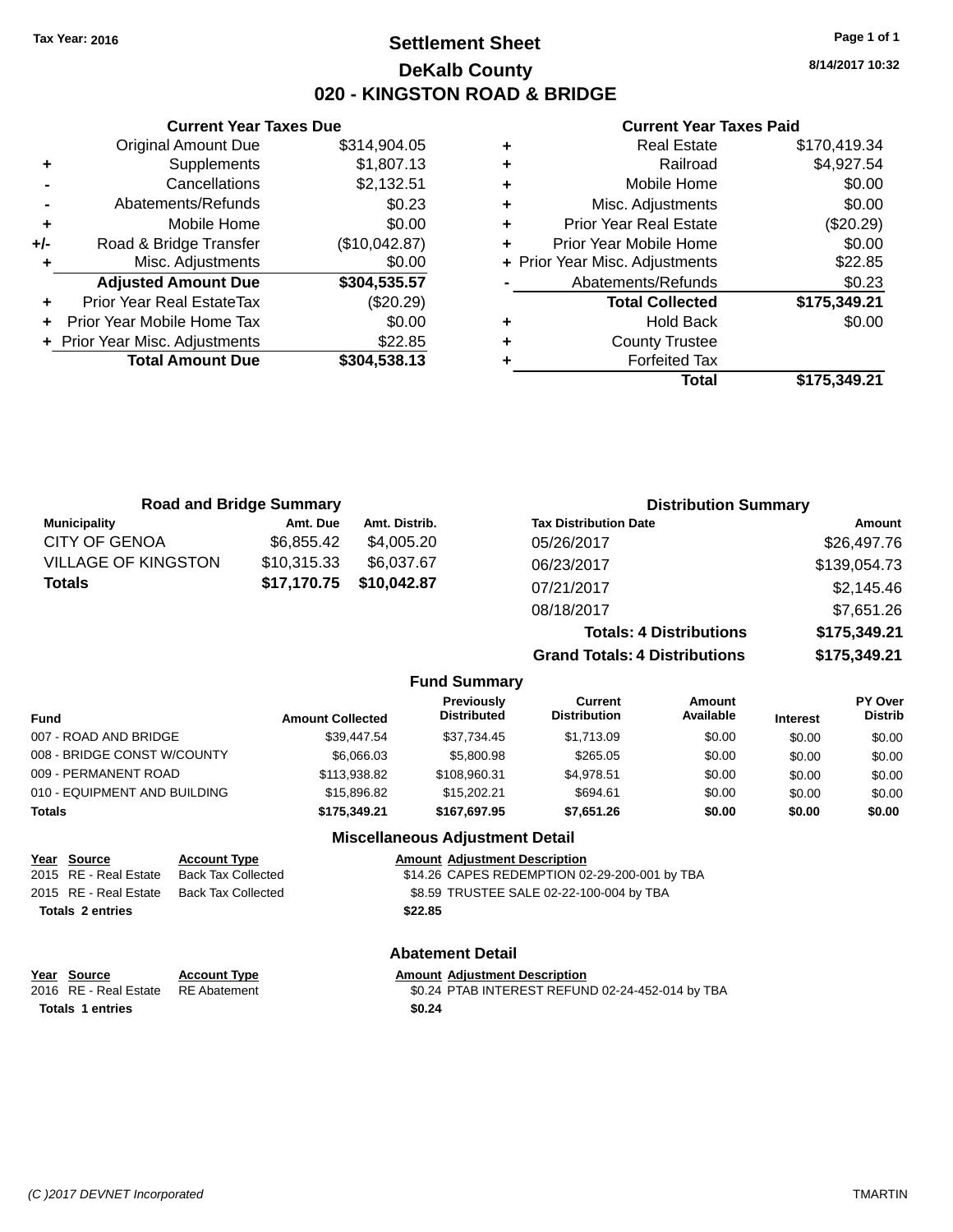# **Settlement Sheet Tax Year: 2016 Page 1 of 1 DeKalb County 021 - KINGSTON TWP CEMETERY**

**Current Year Taxes Due** Original Amount Due \$15,049.35 **+** Supplements \$91.44 **-** Cancellations \$107.90 **-** Abatements/Refunds \$0.01 **+** Mobile Home \$0.00 **+/-** Road & Bridge Transfer \$0.00 **+** Misc. Adjustments \$0.00 **Adjusted Amount Due \$15,032.88 +** Prior Year Real EstateTax (\$0.92) **+** Prior Year Mobile Home Tax \$0.00 **+** Prior Year Misc. Adjustments \$1.04 **Total Amount Due \$15,033.00**

#### **Current Year Taxes Paid**

|   | <b>Real Estate</b>             | \$8,622.70 |
|---|--------------------------------|------------|
| ÷ | Railroad                       | \$237.12   |
| ٠ | Mobile Home                    | \$0.00     |
| ٠ | Misc. Adjustments              | \$0.00     |
| ٠ | <b>Prior Year Real Estate</b>  | (\$0.92)   |
| ٠ | Prior Year Mobile Home         | \$0.00     |
|   | + Prior Year Misc. Adjustments | \$1.04     |
|   | Abatements/Refunds             | \$0.01     |
|   | <b>Total Collected</b>         | \$8,859.93 |
| ٠ | <b>Hold Back</b>               | \$0.00     |
| ٠ | <b>County Trustee</b>          |            |
| ٠ | <b>Forfeited Tax</b>           |            |
|   | Total                          | \$8,859.93 |
|   |                                |            |

|                         |                           |                                         |                                              | <b>Distribution Summary</b>    |                 |                           |
|-------------------------|---------------------------|-----------------------------------------|----------------------------------------------|--------------------------------|-----------------|---------------------------|
|                         |                           |                                         | <b>Tax Distribution Date</b>                 |                                |                 | <b>Amount</b>             |
|                         |                           |                                         | 05/26/2017                                   |                                |                 | \$1,340.62                |
|                         |                           |                                         | 06/23/2017                                   |                                |                 | \$7,023.65                |
|                         |                           |                                         | 07/21/2017                                   |                                |                 | \$108.57                  |
|                         |                           |                                         | 08/18/2017                                   |                                |                 | \$387.09                  |
|                         |                           |                                         |                                              | <b>Totals: 4 Distributions</b> |                 | \$8,859.93                |
|                         |                           |                                         | <b>Grand Totals: 4 Distributions</b>         |                                |                 | \$8,859.93                |
|                         |                           | <b>Fund Summary</b>                     |                                              |                                |                 |                           |
| Fund                    | <b>Amount Collected</b>   | <b>Previously</b><br><b>Distributed</b> | <b>Current</b><br><b>Distribution</b>        | Amount<br>Available            | <b>Interest</b> | PY Over<br><b>Distrib</b> |
| 017 - CEMETERY          | \$8,859.93                | \$8,472.84                              | \$387.09                                     | \$0.00                         | \$0.00          | \$0.00                    |
| Totals                  | \$8,859.93                | \$8,472.84                              | \$387.09                                     | \$0.00                         | \$0.00          | \$0.00                    |
|                         |                           | <b>Miscellaneous Adjustment Detail</b>  |                                              |                                |                 |                           |
| Year Source             | <b>Account Type</b>       | <b>Amount Adjustment Description</b>    |                                              |                                |                 |                           |
| 2015 RE - Real Estate   | <b>Back Tax Collected</b> |                                         | \$0.65 CAPES REDEMPTION 02-29-200-001 by TBA |                                |                 |                           |
| 2015 RE - Real Estate   | <b>Back Tax Collected</b> |                                         | \$0.39 TRUSTEE SALE 02-22-100-004 by TBA     |                                |                 |                           |
| <b>Totals 2 entries</b> |                           | \$1.04                                  |                                              |                                |                 |                           |
|                         |                           | <b>Abatement Detail</b>                 |                                              |                                |                 |                           |

#### **Year Source Account Type Amount Adjustment Description**<br>2016 RE - Real Estate RE Abatement **Amount 1998** 1999 **AMOUNT ADJUST ASSESS** \$0.01 PTAB INTEREST REFUND 02-24-452-014 by TBA **Totals 1 entries \$0.01**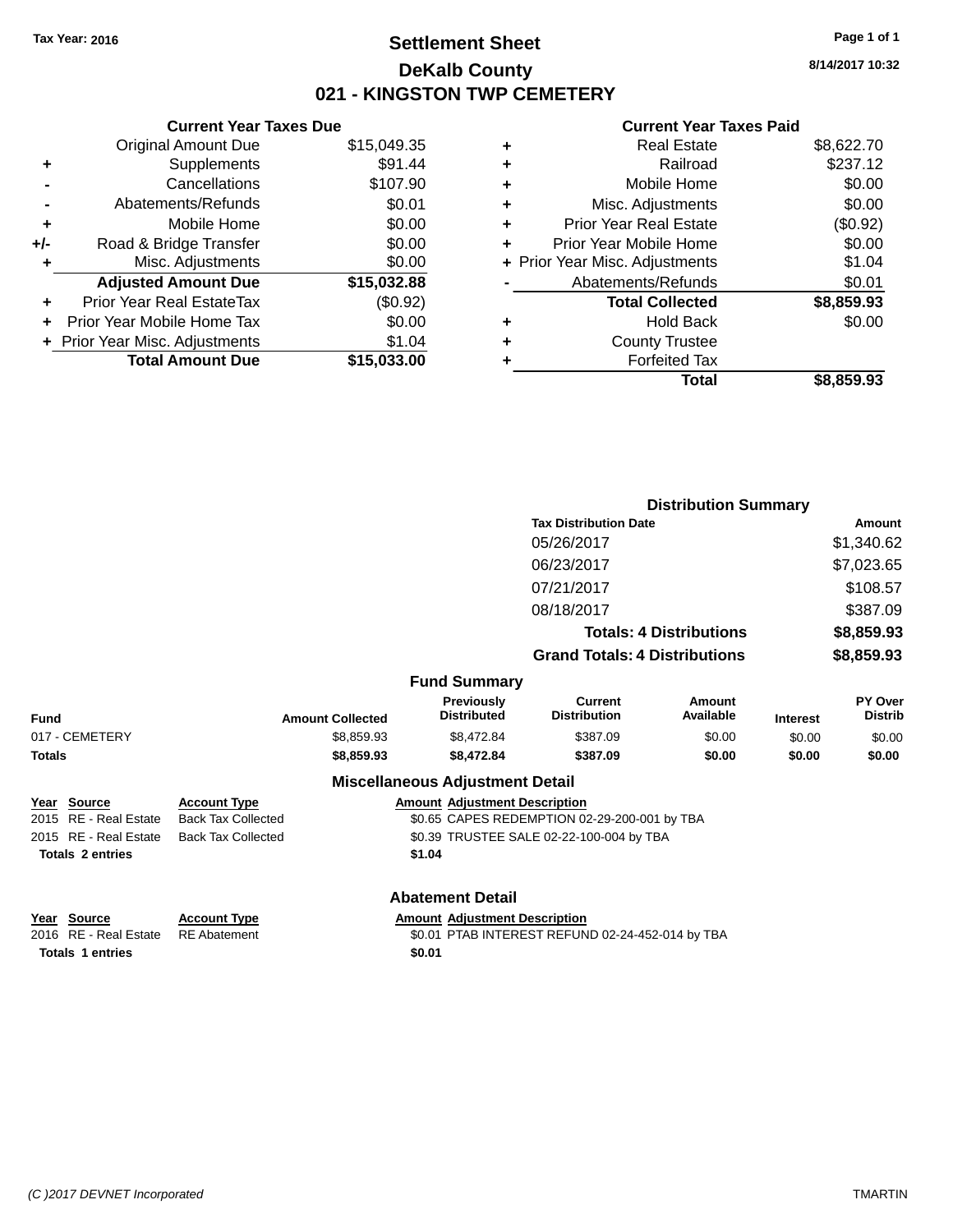# **Settlement Sheet Tax Year: 2016 Page 1 of 1 DeKalb County 022 - MALTA TOWNSHIP**

**8/14/2017 10:32**

| ٠ | <b>Real Estate</b>             | \$36,957.74 |
|---|--------------------------------|-------------|
| ٠ | Railroad                       | \$1,671.36  |
| ٠ | Mobile Home                    | \$0.00      |
| ٠ | Misc. Adjustments              | \$0.00      |
| ٠ | <b>Prior Year Real Estate</b>  | (\$18.48)   |
| ÷ | Prior Year Mobile Home         | \$0.00      |
|   | + Prior Year Misc. Adjustments | \$0.00      |
|   | Abatements/Refunds             | \$0.00      |
|   | <b>Total Collected</b>         | \$38,610.62 |
| ٠ | <b>Hold Back</b>               | \$0.00      |
| ٠ | <b>County Trustee</b>          |             |
|   | <b>Forfeited Tax</b>           |             |
|   | Total                          | \$38.610.62 |
|   |                                |             |

|     | <b>Current Year Taxes Due</b>  |             |
|-----|--------------------------------|-------------|
|     | <b>Original Amount Due</b>     | \$67,113.65 |
| ٠   | Supplements                    | \$493.36    |
|     | Cancellations                  | \$562.98    |
|     | Abatements/Refunds             | \$0.00      |
| ٠   | Mobile Home                    | \$0.00      |
| +/- | Road & Bridge Transfer         | \$0.00      |
| ٠   | Misc. Adjustments              | \$0.00      |
|     | <b>Adjusted Amount Due</b>     | \$67,044.03 |
| ٠   | Prior Year Real EstateTax      | (\$18.48)   |
|     | Prior Year Mobile Home Tax     | \$0.00      |
|     | + Prior Year Misc. Adjustments | \$0.00      |
|     | <b>Total Amount Due</b>        | \$67,025.55 |

|                     | <b>Distribution Summary</b>          |                                |                |  |  |  |
|---------------------|--------------------------------------|--------------------------------|----------------|--|--|--|
|                     | <b>Tax Distribution Date</b>         |                                | Amount         |  |  |  |
|                     | 05/26/2017                           |                                | \$4,634.39     |  |  |  |
|                     | 06/23/2017                           |                                | \$32,522.38    |  |  |  |
|                     | 07/21/2017                           |                                | \$306.13       |  |  |  |
|                     | 08/18/2017                           |                                | \$1,147.72     |  |  |  |
|                     |                                      | <b>Totals: 4 Distributions</b> | \$38,610.62    |  |  |  |
|                     | <b>Grand Totals: 4 Distributions</b> |                                | \$38,610.62    |  |  |  |
| <b>Fund Summary</b> |                                      |                                |                |  |  |  |
| <b>Previously</b>   | <b>Current</b>                       | Amount                         | <b>PY Over</b> |  |  |  |

| <b>Fund</b>              | <b>Amount Collected</b> | <b>Previously</b><br><b>Distributed</b> | Current<br><b>Distribution</b> | Amount<br>Available | <b>Interest</b> | <b>PY Over</b><br><b>Distrib</b> |
|--------------------------|-------------------------|-----------------------------------------|--------------------------------|---------------------|-----------------|----------------------------------|
| 001 - CORPORATE          | \$38.154.90             | \$37.020.73                             | \$1.134.17                     | \$0.00              | \$0.00          | \$0.00                           |
| 054 - GENERAL ASSISTANCE | \$455.72                | \$442.17                                | \$13.55                        | \$0.00              | \$0.00          | \$0.00                           |
| <b>Totals</b>            | \$38.610.62             | \$37.462.90                             | \$1.147.72                     | \$0.00              | \$0.00          | \$0.00                           |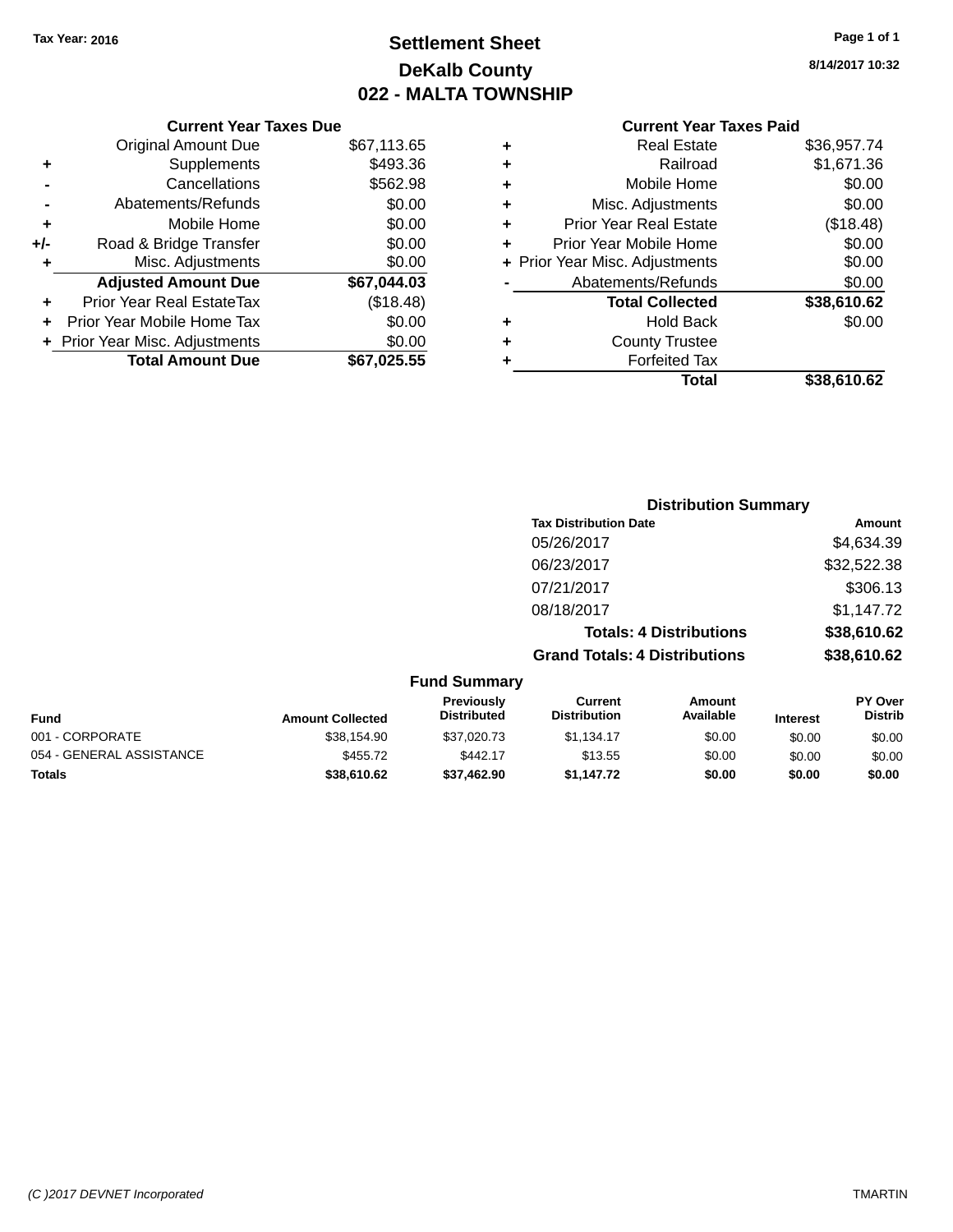# **Settlement Sheet Tax Year: 2016 Page 1 of 1 DeKalb County 023 - MALTA TWP LIBRARY**

**8/14/2017 10:32**

|     | <b>Current Year Taxes Due</b>  |              |         |
|-----|--------------------------------|--------------|---------|
|     | <b>Original Amount Due</b>     | \$129,343.77 | ٠       |
|     | <b>Supplements</b>             | \$950.82     |         |
|     | Cancellations                  | \$1,084.99   | ٠       |
|     | Abatements/Refunds             | \$0.00       |         |
|     | Mobile Home                    | \$0.00       |         |
| +/- | Road & Bridge Transfer         | \$0.00       | F       |
|     | Misc. Adjustments              | \$0.00       | + Prior |
|     | <b>Adjusted Amount Due</b>     | \$129,209.60 |         |
|     | Prior Year Real EstateTax      | (\$35.62)    |         |
|     | Prior Year Mobile Home Tax     | \$0.00       |         |
|     | + Prior Year Misc. Adjustments | \$0.00       |         |
|     | <b>Total Amount Due</b>        | \$129,173.98 |         |
|     |                                |              |         |

|   | <b>Real Estate</b>             | \$71,226.52 |
|---|--------------------------------|-------------|
| ٠ | Railroad                       | \$3,221.12  |
| ٠ | Mobile Home                    | \$0.00      |
| ٠ | Misc. Adjustments              | \$0.00      |
| ٠ | <b>Prior Year Real Estate</b>  | (\$35.62)   |
| ٠ | Prior Year Mobile Home         | \$0.00      |
|   | + Prior Year Misc. Adjustments | \$0.00      |
|   | Abatements/Refunds             | \$0.00      |
|   | <b>Total Collected</b>         | \$74,412.02 |
| ٠ | <b>Hold Back</b>               | \$0.00      |
| ٠ | <b>County Trustee</b>          |             |
| ٠ | <b>Forfeited Tax</b>           |             |
|   | Total                          | \$74,412.02 |
|   |                                |             |

|                 |                                         |                                      | <b>Distribution Summary</b>    |                 |                                  |
|-----------------|-----------------------------------------|--------------------------------------|--------------------------------|-----------------|----------------------------------|
|                 |                                         | <b>Tax Distribution Date</b>         |                                |                 | Amount                           |
|                 |                                         | 05/26/2017                           |                                |                 | \$8,931.65                       |
|                 |                                         | 06/23/2017                           |                                |                 | \$62,678.53                      |
|                 |                                         | 07/21/2017                           |                                |                 | \$590.00                         |
|                 |                                         | 08/18/2017                           |                                |                 | \$2,211.84                       |
|                 |                                         |                                      | <b>Totals: 4 Distributions</b> |                 | \$74,412.02                      |
|                 |                                         | <b>Grand Totals: 4 Distributions</b> |                                |                 | \$74,412.02                      |
|                 | <b>Fund Summary</b>                     |                                      |                                |                 |                                  |
| mount Collected | <b>Previously</b><br><b>Distributed</b> | Current<br><b>Distribution</b>       | Amount<br>Available            | <b>Interest</b> | <b>PY Over</b><br><b>Distrib</b> |

| Fund          | <b>Amount Collected</b> | <b>Previously</b><br><b>Distributed</b> | Current<br><b>Distribution</b> | Amount<br>Available | <b>Interest</b> | PY Over<br>Distrib |
|---------------|-------------------------|-----------------------------------------|--------------------------------|---------------------|-----------------|--------------------|
| 016 - LIBRARY | \$74.412.02             | \$72,200.18                             | \$2.211.84                     | \$0.00              | \$0.00          | \$0.00             |
| Totals        | \$74.412.02             | \$72,200.18                             | \$2.211.84                     | \$0.00              | \$0.00          | \$0.00             |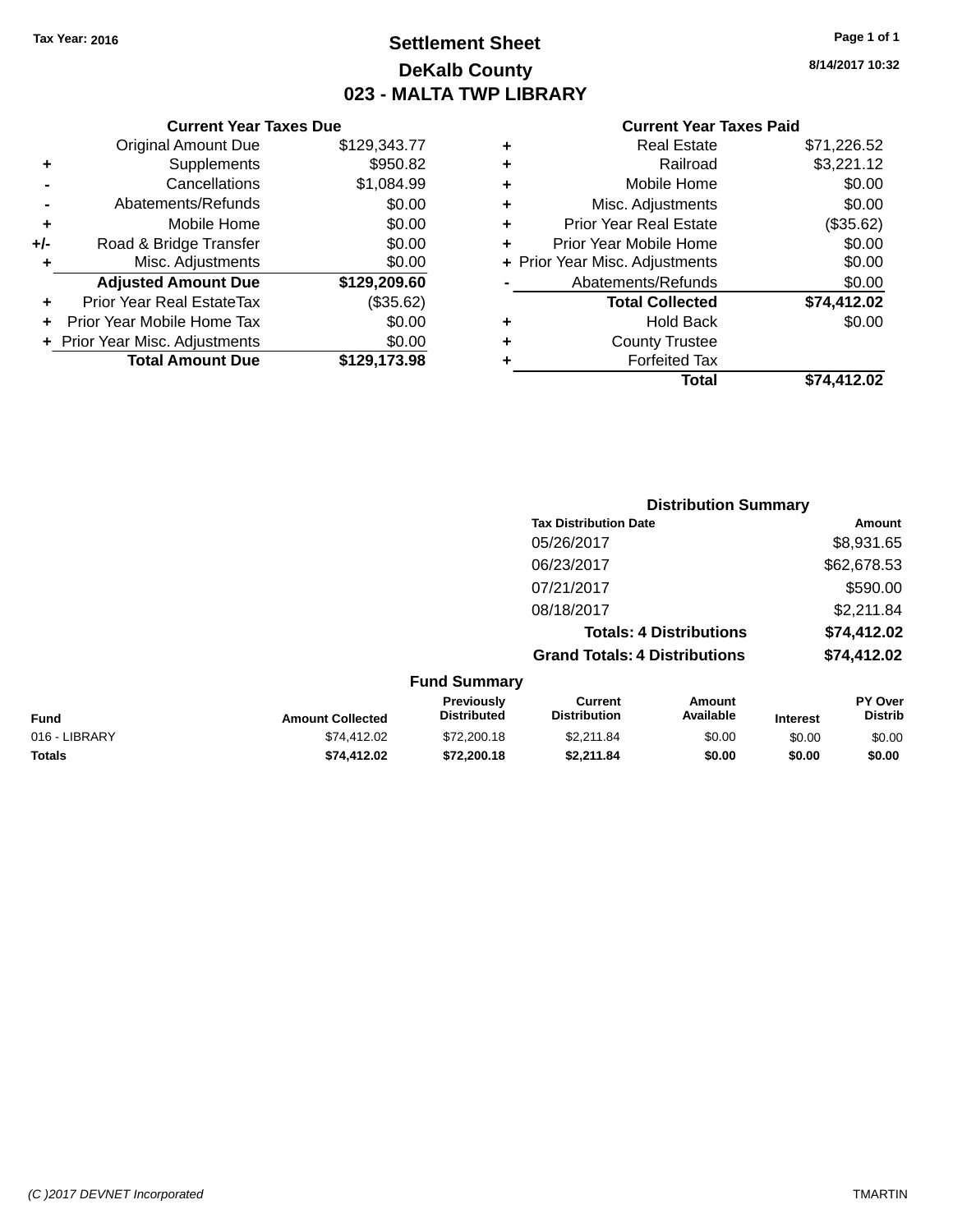# **Settlement Sheet Tax Year: 2016 Page 1 of 1 DeKalb County 024 - MALTA ROAD & BRIDGE**

**8/14/2017 10:32**

**Total \$90,893.56**

| Taxes Due    |   | <b>Current Year Taxes Paid</b> |             |
|--------------|---|--------------------------------|-------------|
| \$168,835.63 | ٠ | <b>Real Estate</b>             | \$86,796.15 |
| \$1,158.67   | ٠ | Railroad                       | \$4,140.68  |
| \$1,322.19   | ÷ | Mobile Home                    | \$0.00      |
| \$0.00       | ٠ | Misc. Adjustments              | \$0.00      |
| \$0.00       | ٠ | <b>Prior Year Real Estate</b>  | (\$43.27)   |
| (\$6,237.93) | ÷ | Prior Year Mobile Home         | \$0.00      |
| \$0.00       |   | + Prior Year Misc. Adjustments | \$0.00      |
| \$162,434.18 |   | Abatements/Refunds             | \$0.00      |
| (\$43.27)    |   | <b>Total Collected</b>         | \$90,893.56 |
| \$0.00       | ٠ | <b>Hold Back</b>               | \$0.00      |
| \$0.00       | ٠ | <b>County Trustee</b>          |             |
| \$162,390.91 |   | <b>Forfeited Tax</b>           |             |
|              |   | Total                          | \$90,893.56 |

|     | <b>Current Year Taxes Due</b>    |              |
|-----|----------------------------------|--------------|
|     | <b>Original Amount Due</b>       | \$168,835.63 |
| ٠   | Supplements                      | \$1,158.67   |
|     | Cancellations                    | \$1,322.19   |
|     | Abatements/Refunds               | \$0.00       |
| ٠   | Mobile Home                      | \$0.00       |
| +/- | Road & Bridge Transfer           | (\$6,237.93) |
| ٠   | Misc. Adjustments                | \$0.00       |
|     | <b>Adjusted Amount Due</b>       | \$162,434.18 |
| ٠   | <b>Prior Year Real EstateTax</b> | (\$43.27)    |
|     | Prior Year Mobile Home Tax       | \$0.00       |
|     | + Prior Year Misc. Adjustments   | \$0.00       |
|     | <b>Total Amount Due</b>          | \$162,390.91 |
|     |                                  |              |

| <b>Road and Bridge Summary</b> |             |               | <b>Distribution Summary</b>          |             |  |
|--------------------------------|-------------|---------------|--------------------------------------|-------------|--|
| <b>Municipality</b>            | Amt. Due    | Amt. Distrib. | <b>Tax Distribution Date</b>         | Amount      |  |
| <b>VILLAGE OF MALTA</b>        | \$10,771.85 | \$6,237,93    | 05/26/2017                           | \$10,884.16 |  |
| <b>Totals</b>                  | \$10,771.85 | \$6,237,93    | 06/23/2017                           | \$76,594.99 |  |
|                                |             |               | 07/21/2017                           | \$718.94    |  |
|                                |             |               | 08/18/2017                           | \$2,695.47  |  |
|                                |             |               | <b>Totals: 4 Distributions</b>       | \$90,893.56 |  |
|                                |             |               | <b>Grand Totals: 4 Distributions</b> | \$90,893.56 |  |

|                              |                         | <b>Fund Summary</b>              |                                |                            |                 |                                  |
|------------------------------|-------------------------|----------------------------------|--------------------------------|----------------------------|-----------------|----------------------------------|
| <b>Fund</b>                  | <b>Amount Collected</b> | Previously<br><b>Distributed</b> | Current<br><b>Distribution</b> | <b>Amount</b><br>Available | <b>Interest</b> | <b>PY Over</b><br><b>Distrib</b> |
| 007 - ROAD AND BRIDGE        | \$28,068.23             | \$27.240.29                      | \$827.94                       | \$0.00                     | \$0.00          | \$0.00                           |
| 008 - BRIDGE CONST W/COUNTY  | \$11,604.98             | \$11,260.01                      | \$344.97                       | \$0.00                     | \$0.00          | \$0.00                           |
| 009 - PERMANENT ROAD         | \$40.934.90             | \$39.718.08                      | \$1,216.82                     | \$0.00                     | \$0.00          | \$0.00                           |
| 010 - EQUIPMENT AND BUILDING | \$10.285.45             | \$9.979.71                       | \$305.74                       | \$0.00                     | \$0.00          | \$0.00                           |
| <b>Totals</b>                | \$90,893.56             | \$88,198.09                      | \$2,695.47                     | \$0.00                     | \$0.00          | \$0.00                           |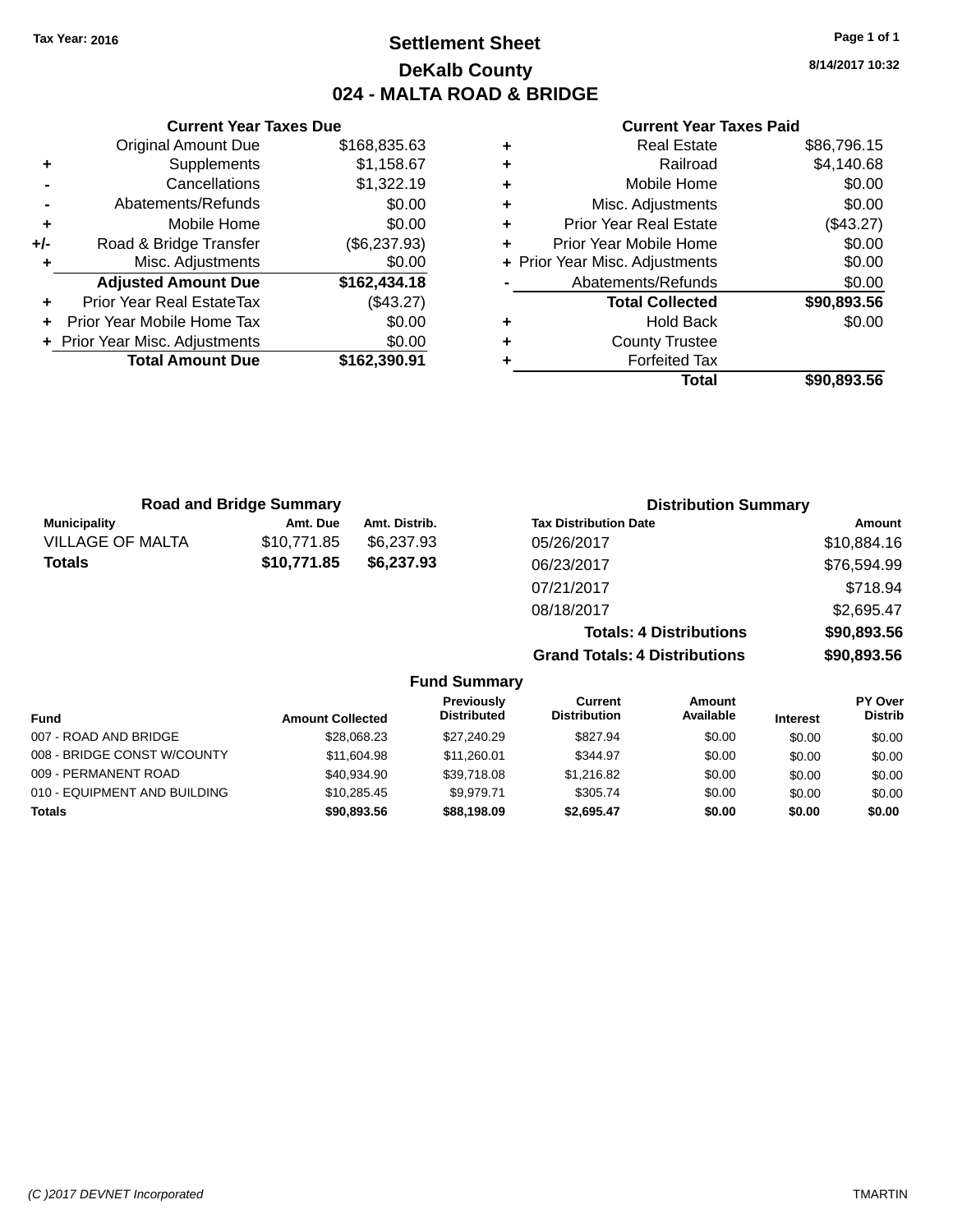# **Settlement Sheet Tax Year: 2016 Page 1 of 1 DeKalb County 025 - MAYFIELD TOWNSHIP**

**8/14/2017 10:32**

| \$58,401.51 | Total                          |   |
|-------------|--------------------------------|---|
|             | <b>Forfeited Tax</b>           |   |
|             | <b>County Trustee</b>          | ٠ |
| \$0.00      | <b>Hold Back</b>               | ٠ |
| \$58,401.51 | <b>Total Collected</b>         |   |
| \$0.00      | Abatements/Refunds             |   |
| \$0.00      | + Prior Year Misc. Adjustments |   |
| \$0.00      | Prior Year Mobile Home         | ٠ |
| \$0.00      | <b>Prior Year Real Estate</b>  | ٠ |
| \$0.00      | Misc. Adjustments              | ٠ |
| \$0.00      | Mobile Home                    | ٠ |
| \$0.00      | Railroad                       | ٠ |
| \$58,401.51 | <b>Real Estate</b>             | ٠ |
|             |                                |   |

|     | <b>Current Year Taxes Due</b>  |             |
|-----|--------------------------------|-------------|
|     | <b>Original Amount Due</b>     | \$98,004.95 |
| ٠   | Supplements                    | \$541.34    |
|     | Cancellations                  | \$577.08    |
|     | Abatements/Refunds             | \$0.00      |
| ٠   | Mobile Home                    | \$0.00      |
| +/- | Road & Bridge Transfer         | \$0.00      |
| ٠   | Misc. Adjustments              | \$0.00      |
|     | <b>Adjusted Amount Due</b>     | \$97,969.21 |
|     | Prior Year Real EstateTax      | \$0.00      |
|     | Prior Year Mobile Home Tax     | \$0.00      |
|     | + Prior Year Misc. Adjustments | \$0.00      |
|     | <b>Total Amount Due</b>        | \$97,969.21 |
|     |                                |             |

|                     | <b>Distribution Summary</b>          |             |
|---------------------|--------------------------------------|-------------|
|                     | <b>Tax Distribution Date</b>         | Amount      |
|                     | 05/26/2017                           | \$6,112.62  |
|                     | 06/23/2017                           | \$48,709.33 |
|                     | 07/21/2017                           | \$1,308.39  |
|                     | 08/18/2017                           | \$2,271.17  |
|                     | <b>Totals: 4 Distributions</b>       | \$58,401.51 |
|                     | <b>Grand Totals: 4 Distributions</b> | \$58,401.51 |
| <b>Eund Summary</b> |                                      |             |

|                          |                         | .                                       |                                |                     |                 |                                  |
|--------------------------|-------------------------|-----------------------------------------|--------------------------------|---------------------|-----------------|----------------------------------|
| <b>Fund</b>              | <b>Amount Collected</b> | <b>Previously</b><br><b>Distributed</b> | Current<br><b>Distribution</b> | Amount<br>Available | <b>Interest</b> | <b>PY Over</b><br><b>Distrib</b> |
| 001 - CORPORATE          | \$54.526.63             | \$52,406.15                             | \$2.120.48                     | \$0.00              | \$0.00          | \$0.00                           |
| 054 - GENERAL ASSISTANCE | \$3,874.88              | \$3.724.19                              | \$150.69                       | \$0.00              | \$0.00          | \$0.00                           |
| <b>Totals</b>            | \$58,401.51             | \$56,130.34                             | \$2,271.17                     | \$0.00              | \$0.00          | \$0.00                           |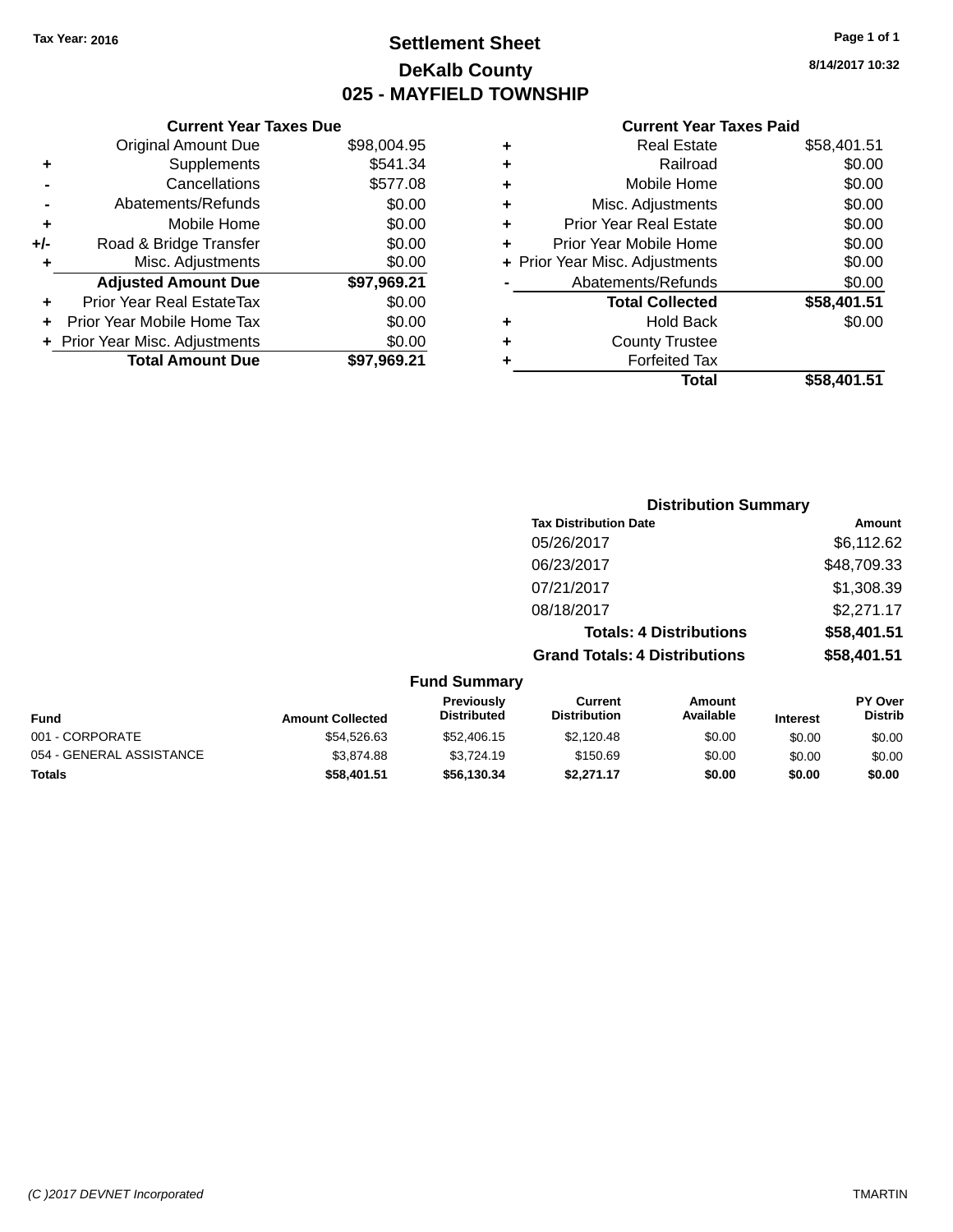# **Settlement Sheet Tax Year: 2016 Page 1 of 1 DeKalb County 026 - MAYFIELD ROAD & BRIDGE**

**8/14/2017 10:32**

# **Current Year Taxes Paid**

|     | <b>Current Year Taxes Due</b>  |              |
|-----|--------------------------------|--------------|
|     | <b>Original Amount Due</b>     | \$259,175.96 |
| ٠   | Supplements                    | \$1,431.60   |
|     | Cancellations                  | \$1,526.12   |
|     | Abatements/Refunds             | \$0.00       |
| ٠   | Mobile Home                    | \$0.00       |
| +/- | Road & Bridge Transfer         | \$0.00       |
| ٠   | Misc. Adjustments              | \$0.00       |
|     | <b>Adjusted Amount Due</b>     | \$259,081.44 |
|     | Prior Year Real EstateTax      | \$0.00       |
|     | Prior Year Mobile Home Tax     | \$0.00       |
|     | + Prior Year Misc. Adjustments | \$0.00       |
|     | <b>Total Amount Due</b>        | \$259,081.44 |
|     |                                |              |

| ٠ | <b>Real Estate</b>             | \$154,444.26 |
|---|--------------------------------|--------------|
| ٠ | Railroad                       | \$0.00       |
| ٠ | Mobile Home                    | \$0.00       |
| ٠ | Misc. Adjustments              | \$0.00       |
| ٠ | <b>Prior Year Real Estate</b>  | \$0.00       |
| ٠ | Prior Year Mobile Home         | \$0.00       |
|   | + Prior Year Misc. Adjustments | \$0.00       |
|   | Abatements/Refunds             | \$0.00       |
|   | <b>Total Collected</b>         | \$154,444.26 |
| ٠ | <b>Hold Back</b>               | \$0.00       |
| ٠ | <b>County Trustee</b>          |              |
| ٠ | <b>Forfeited Tax</b>           |              |
|   | Total                          | \$154,444.26 |
|   |                                |              |

# **Distribution Summary Tax Distribution Date Amount** 05/26/2017 \$16,165.00 06/23/2017 \$128,813.12 07/21/2017 \$3,460.05 08/18/2017 \$6,006.09 **Totals: 4 Distributions \$154,444.26 Grand Totals: 4 Distributions \$154,444.26**

| Fund                                                | <b>Amount Collected</b> | Previously<br><b>Distributed</b> | Current<br><b>Distribution</b> | Amount<br>Available | <b>Interest</b> | <b>PY Over</b><br><b>Distrib</b> |
|-----------------------------------------------------|-------------------------|----------------------------------|--------------------------------|---------------------|-----------------|----------------------------------|
| 007 - ROAD AND BRIDGE                               | \$95,793.58             | \$92,068.33                      | \$3,725.25                     | \$0.00              | \$0.00          | \$0.00                           |
| 008 - BRIDGE CONST W/COUNTY                         | \$4,935.73              | \$4,743.79                       | \$191.94                       | \$0.00              | \$0.00          | \$0.00                           |
| 009 - PERMANENT ROAD                                | \$38.901.73             | \$37,388.90                      | \$1,512.83                     | \$0.00              | \$0.00          | \$0.00                           |
| 010 - EQUIPMENT AND BUILDING                        | \$7,259.50              | \$6.977.19                       | \$282.31                       | \$0.00              | \$0.00          | \$0.00                           |
| 035 - TORT JUDGMENTS, LIABILITY<br><b>INSURANCE</b> | \$4.531.86              | \$4.355.62                       | \$176.24                       | \$0.00              | \$0.00          | \$0.00                           |
| 047 - SOCIAL SECURITY                               | \$3.021.86              | \$2,904.34                       | \$117.52                       | \$0.00              | \$0.00          | \$0.00                           |
| <b>Totals</b>                                       | \$154,444.26            | \$148,438.17                     | \$6,006.09                     | \$0.00              | \$0.00          | \$0.00                           |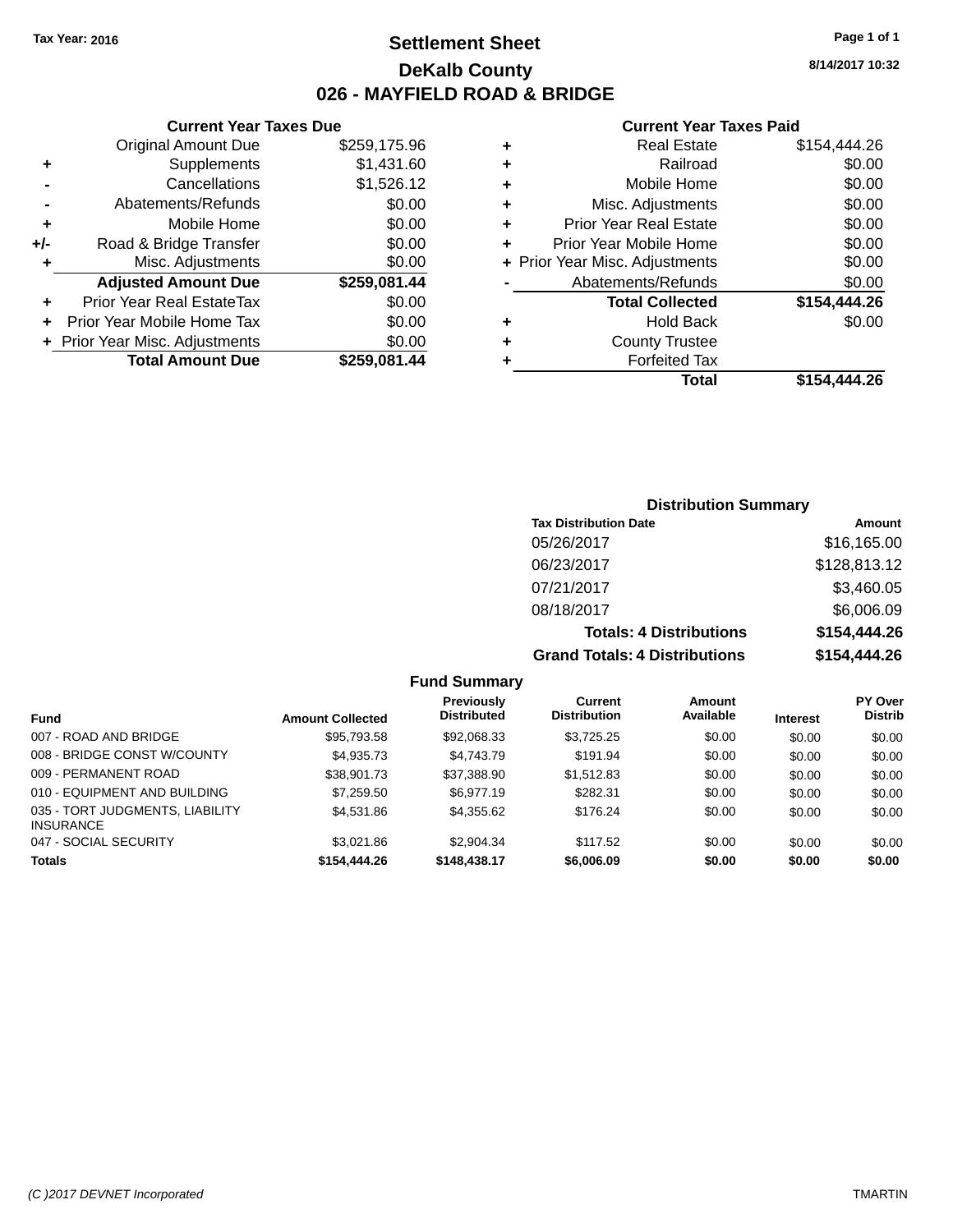# **Settlement Sheet Tax Year: 2016 Page 1 of 1 DeKalb County 027 - MILAN TOWNSHIP**

**8/14/2017 10:32**

|     | <b>Current Year Taxes Due</b>    |             |
|-----|----------------------------------|-------------|
|     | <b>Original Amount Due</b>       | \$40,001.21 |
| ٠   | Supplements                      | \$393.45    |
|     | Cancellations                    | \$425.08    |
|     | Abatements/Refunds               | \$0.00      |
| ٠   | Mobile Home                      | \$0.00      |
| +/- | Road & Bridge Transfer           | \$0.00      |
|     | Misc. Adjustments                | \$0.00      |
|     | <b>Adjusted Amount Due</b>       | \$39,969.58 |
|     | <b>Prior Year Real EstateTax</b> | \$0.00      |
| ÷   | Prior Year Mobile Home Tax       | \$0.00      |
|     | + Prior Year Misc. Adjustments   | \$0.00      |
|     | <b>Total Amount Due</b>          | \$39,969.58 |
|     |                                  |             |

| ٠ | <b>Real Estate</b>             | \$23,440.34 |
|---|--------------------------------|-------------|
| ٠ | Railroad                       | \$0.00      |
| ٠ | Mobile Home                    | \$0.00      |
| ٠ | Misc. Adjustments              | \$0.00      |
| ٠ | <b>Prior Year Real Estate</b>  | \$0.00      |
| ٠ | Prior Year Mobile Home         | \$0.00      |
|   | + Prior Year Misc. Adjustments | \$0.00      |
|   | Abatements/Refunds             | \$0.00      |
|   | <b>Total Collected</b>         | \$23,440.34 |
| ٠ | Hold Back                      | \$0.00      |
| ٠ | <b>County Trustee</b>          |             |
| ٠ | <b>Forfeited Tax</b>           |             |
|   | Total                          | \$23,440.34 |
|   |                                |             |

|                         |                                  |                                      | <b>Distribution Summary</b>    |                                              |
|-------------------------|----------------------------------|--------------------------------------|--------------------------------|----------------------------------------------|
|                         |                                  | <b>Tax Distribution Date</b>         |                                | Amount                                       |
|                         |                                  | 05/26/2017                           |                                | \$2,159.37                                   |
|                         |                                  | 06/23/2017                           |                                | \$20,945.03                                  |
|                         |                                  | 07/21/2017                           |                                | \$29.14                                      |
|                         |                                  | 08/18/2017                           |                                | \$306.80                                     |
|                         |                                  |                                      | <b>Totals: 4 Distributions</b> | \$23,440.34                                  |
|                         |                                  | <b>Grand Totals: 4 Distributions</b> |                                | \$23,440.34                                  |
|                         | <b>Fund Summary</b>              |                                      |                                |                                              |
| <b>Amount Collected</b> | Previously<br><b>Distributed</b> | Current<br><b>Distribution</b>       | Amount<br>Available            | <b>PY Over</b><br><b>Distrib</b><br>Interest |

| <b>Fund</b>     | <b>Amount Collected</b> | Previously<br><b>Distributed</b> | Current<br><b>Distribution</b> | Amount<br>Available | Interest | <b>PY Over</b><br>Distrib |
|-----------------|-------------------------|----------------------------------|--------------------------------|---------------------|----------|---------------------------|
| 001 - CORPORATE | \$23.440.34             | \$23,133.54                      | \$306.80                       | \$0.00              | \$0.00   | \$0.00                    |
| <b>Totals</b>   | \$23,440.34             | \$23,133,54                      | \$306.80                       | \$0.00              | \$0.00   | \$0.00                    |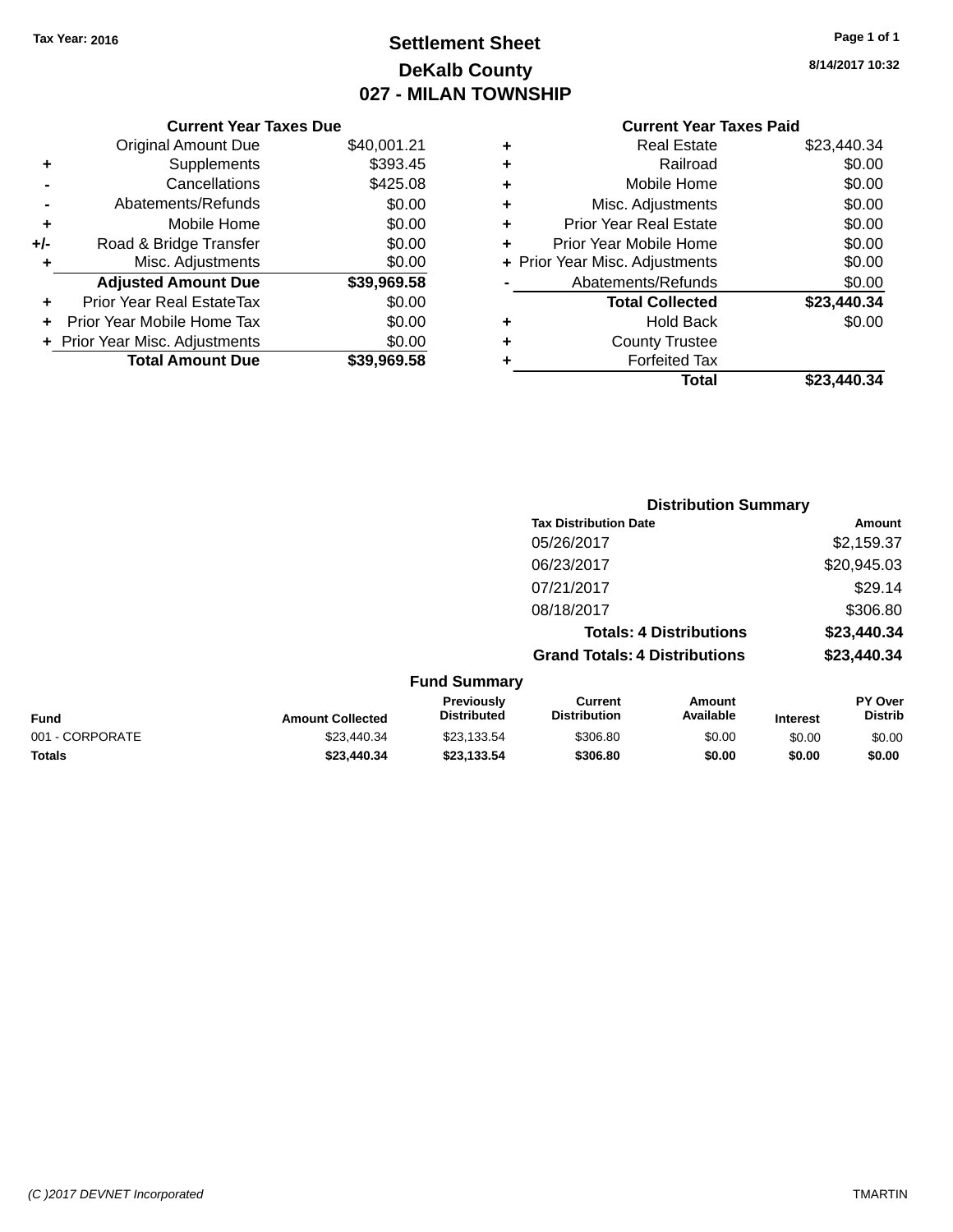# **Settlement Sheet Tax Year: 2016 Page 1 of 1 DeKalb County 028 - MILAN ROAD & BRIDGE**

**8/14/2017 10:32**

|       | <b>Current Year Taxes Due</b>  |             |
|-------|--------------------------------|-------------|
|       | <b>Original Amount Due</b>     | \$65,152.02 |
| ٠     | Supplements                    | \$640.84    |
|       | Cancellations                  | \$692.35    |
|       | Abatements/Refunds             | \$0.00      |
| ٠     | Mobile Home                    | \$0.00      |
| $+/-$ | Road & Bridge Transfer         | \$0.00      |
|       | Misc. Adjustments              | \$0.00      |
|       | <b>Adjusted Amount Due</b>     | \$65,100.51 |
| ٠     | Prior Year Real EstateTax      | \$0.00      |
|       | Prior Year Mobile Home Tax     | \$0.00      |
|       | + Prior Year Misc. Adjustments | \$0.00      |
|       | <b>Total Amount Due</b>        | \$65.100.51 |
|       |                                |             |

| ٠ | <b>Real Estate</b>             | \$38,178.35 |
|---|--------------------------------|-------------|
| ٠ | Railroad                       | \$0.00      |
| ٠ | Mobile Home                    | \$0.00      |
| ٠ | Misc. Adjustments              | \$0.00      |
| ٠ | <b>Prior Year Real Estate</b>  | \$0.00      |
| ÷ | Prior Year Mobile Home         | \$0.00      |
|   | + Prior Year Misc. Adjustments | \$0.00      |
|   | Abatements/Refunds             | \$0.00      |
|   | <b>Total Collected</b>         | \$38,178.35 |
| ٠ | Hold Back                      | \$0.00      |
| ÷ | <b>County Trustee</b>          |             |
| ٠ | <b>Forfeited Tax</b>           |             |
|   | Total                          | \$38,178.35 |
|   |                                |             |

|                         |                                         | <b>Distribution Summary</b>          |                                |                 |                                  |
|-------------------------|-----------------------------------------|--------------------------------------|--------------------------------|-----------------|----------------------------------|
|                         |                                         | <b>Tax Distribution Date</b>         |                                |                 | Amount                           |
|                         |                                         | 05/26/2017                           |                                |                 | \$3,517.04                       |
|                         |                                         | 06/23/2017                           |                                |                 | \$34,114.12                      |
|                         |                                         | 07/21/2017                           |                                |                 | \$47.47                          |
|                         |                                         | 08/18/2017                           |                                |                 | \$499.72                         |
|                         |                                         |                                      | <b>Totals: 4 Distributions</b> |                 | \$38,178.35                      |
|                         |                                         | <b>Grand Totals: 4 Distributions</b> |                                |                 | \$38,178.35                      |
|                         | <b>Fund Summary</b>                     |                                      |                                |                 |                                  |
| <b>Amount Collected</b> | <b>Previously</b><br><b>Distributed</b> | Current<br><b>Distribution</b>       | Amount<br>Available            | <b>Interest</b> | <b>PY Over</b><br><b>Distrib</b> |

| Fund                        | <b>Amount Collected</b> | <b>Previously</b><br><b>Distributed</b> | Current<br><b>Distribution</b> | Amount<br>Available | <b>Interest</b> | r ı over<br><b>Distrib</b> |
|-----------------------------|-------------------------|-----------------------------------------|--------------------------------|---------------------|-----------------|----------------------------|
| 007 - ROAD AND BRIDGE       | \$26.981.67             | \$26,628.51                             | \$353.16                       | \$0.00              | \$0.00          | \$0.00                     |
| 008 - BRIDGE CONST W/COUNTY | \$2,519.12              | \$2,486.14                              | \$32.98                        | \$0.00              | \$0.00          | \$0.00                     |
| 009 - PERMANENT ROAD        | \$8,677.56              | \$8,563,98                              | \$113.58                       | \$0.00              | \$0.00          | \$0.00                     |
| <b>Totals</b>               | \$38,178,35             | \$37,678,63                             | \$499.72                       | \$0.00              | \$0.00          | \$0.00                     |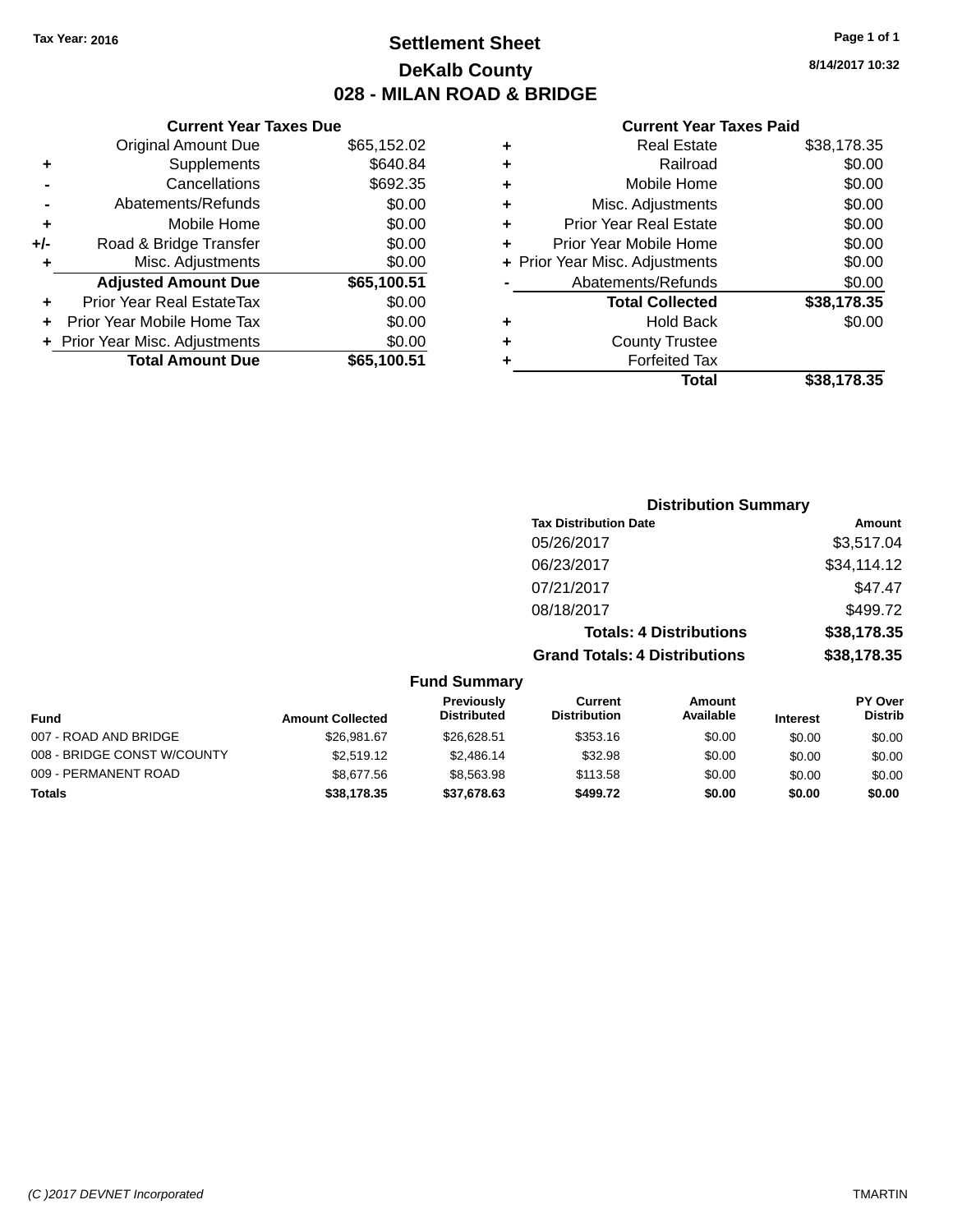# **Settlement Sheet Tax Year: 2016 Page 1 of 1 DeKalb County 029 - PAW PAW TOWNSHIP**

**8/14/2017 10:32**

| <b>Current Year Taxes Due</b> |                                |
|-------------------------------|--------------------------------|
| <b>Original Amount Due</b>    | \$68,662.71                    |
| Supplements                   | \$0.00                         |
| Cancellations                 | \$0.00                         |
| Abatements/Refunds            | \$0.00                         |
| Mobile Home                   | \$0.00                         |
| Road & Bridge Transfer        | \$0.00                         |
| Misc. Adjustments             | \$0.00                         |
| <b>Adjusted Amount Due</b>    | \$68,662.71                    |
| Prior Year Real EstateTax     | \$0.00                         |
| Prior Year Mobile Home Tax    | \$0.00                         |
|                               | \$0.00                         |
| <b>Total Amount Due</b>       | \$68.662.71                    |
|                               | + Prior Year Misc. Adjustments |

| ٠ | <b>Real Estate</b>             | \$37,452.23 |
|---|--------------------------------|-------------|
| ٠ | Railroad                       | \$1,764.03  |
| ٠ | Mobile Home                    | \$0.00      |
| ٠ | Misc. Adjustments              | \$0.00      |
| ٠ | Prior Year Real Estate         | \$0.00      |
| ٠ | Prior Year Mobile Home         | \$0.00      |
|   | + Prior Year Misc. Adjustments | \$0.00      |
|   | Abatements/Refunds             | \$0.00      |
|   | <b>Total Collected</b>         | \$39,216.26 |
| ٠ | Hold Back                      | \$0.00      |
| ٠ | <b>County Trustee</b>          |             |
| ٠ | <b>Forfeited Tax</b>           |             |
|   | <b>Total</b>                   | \$39,216.26 |
|   |                                |             |

|                     | <b>Distribution Summary</b>          |             |
|---------------------|--------------------------------------|-------------|
|                     | <b>Tax Distribution Date</b>         | Amount      |
|                     | 05/26/2017                           | \$5,366.07  |
|                     | 06/23/2017                           | \$33,279.34 |
|                     | 07/21/2017                           | \$267.41    |
|                     | 08/18/2017                           | \$303.44    |
|                     | <b>Totals: 4 Distributions</b>       | \$39,216.26 |
|                     | <b>Grand Totals: 4 Distributions</b> | \$39,216.26 |
| <b>Fund Summary</b> |                                      |             |

| <b>Fund</b>              | <b>Amount Collected</b> | Previously<br><b>Distributed</b> | Current<br><b>Distribution</b> | Amount<br>Available | <b>Interest</b> | <b>PY Over</b><br><b>Distrib</b> |  |
|--------------------------|-------------------------|----------------------------------|--------------------------------|---------------------|-----------------|----------------------------------|--|
| 001 - CORPORATE          | \$36,845.65             | \$36,560.55                      | \$285.10                       | \$0.00              | \$0.00          | \$0.00                           |  |
| 017 - CEMETERY           | \$1,509.39              | \$1.497.71                       | \$11.68                        | \$0.00              | \$0.00          | \$0.00                           |  |
| 034 - GENERAL ASSISTANCE | \$861.22                | \$854.56                         | \$6.66                         | \$0.00              | \$0.00          | \$0.00                           |  |
| <b>Totals</b>            | \$39,216.26             | \$38.912.82                      | \$303.44                       | \$0.00              | \$0.00          | \$0.00                           |  |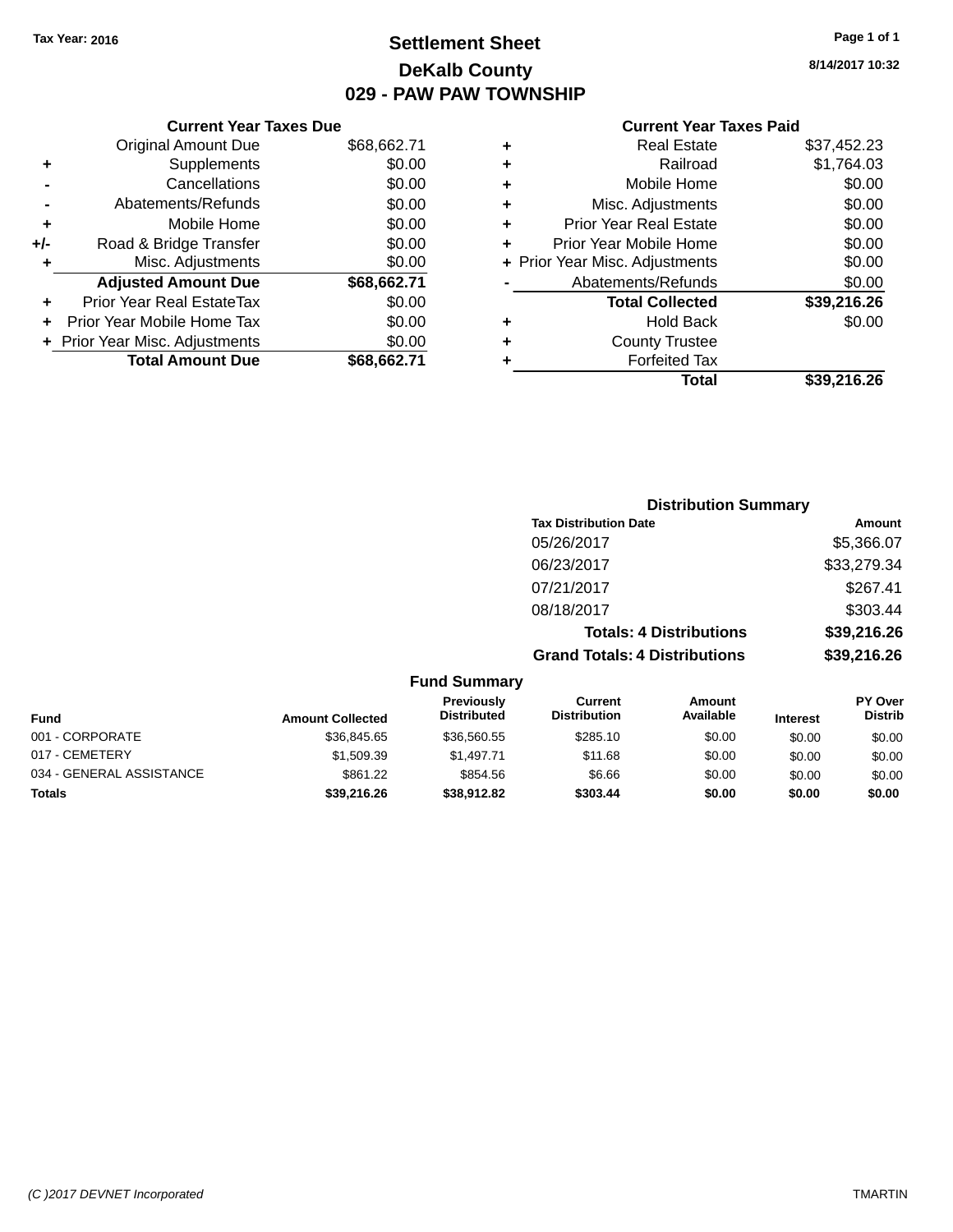# **Settlement Sheet Tax Year: 2016 Page 1 of 1 DeKalb County 030 - PAW PAW ROAD & BRIDGE**

**8/14/2017 10:32**

## **Current Year Taxes Paid**

|     | <b>Current Year Taxes Due</b> |             |
|-----|-------------------------------|-------------|
|     | <b>Original Amount Due</b>    | \$94,703.23 |
| ٠   | Supplements                   | \$0.00      |
|     | Cancellations                 | \$0.00      |
|     | Abatements/Refunds            | \$0.00      |
| ٠   | Mobile Home                   | \$0.00      |
| +/- | Road & Bridge Transfer        | \$0.00      |
| ٠   | Misc. Adjustments             | \$0.00      |
|     | <b>Adjusted Amount Due</b>    | \$94,703.23 |
| ٠   | Prior Year Real EstateTax     | \$0.00      |
|     | Prior Year Mobile Home Tax    | \$0.00      |
|     | Prior Year Misc. Adjustments  | \$0.00      |
|     | <b>Total Amount Due</b>       | \$94.703.23 |
|     |                               |             |

| ٠ | <b>Real Estate</b>             | \$51,655.80 |
|---|--------------------------------|-------------|
| ٠ | Railroad                       | \$2,433.04  |
| ٠ | Mobile Home                    | \$0.00      |
| ٠ | Misc. Adjustments              | \$0.00      |
| ٠ | <b>Prior Year Real Estate</b>  | \$0.00      |
| ÷ | Prior Year Mobile Home         | \$0.00      |
|   | + Prior Year Misc. Adjustments | \$0.00      |
|   | Abatements/Refunds             | \$0.00      |
|   | <b>Total Collected</b>         | \$54,088.84 |
| ٠ | Hold Back                      | \$0.00      |
| ٠ | <b>County Trustee</b>          |             |
| ٠ | <b>Forfeited Tax</b>           |             |
|   | Total                          | \$54.088.84 |
|   |                                |             |

| <b>Distribution Summary</b>          |             |
|--------------------------------------|-------------|
| <b>Tax Distribution Date</b>         | Amount      |
| 05/26/2017                           | \$7,401.19  |
| 06/23/2017                           | \$45,900.32 |
| 07/21/2017                           | \$368.82    |
| 08/18/2017                           | \$418.51    |
| <b>Totals: 4 Distributions</b>       | \$54,088.84 |
| <b>Grand Totals: 4 Distributions</b> | \$54,088.84 |

|                                               |                         | <b>Previously</b>  | Current             | Amount    |                 | <b>PY Over</b> |
|-----------------------------------------------|-------------------------|--------------------|---------------------|-----------|-----------------|----------------|
| <b>Fund</b>                                   | <b>Amount Collected</b> | <b>Distributed</b> | <b>Distribution</b> | Available | <b>Interest</b> | <b>Distrib</b> |
| 007 - ROAD AND BRIDGE                         | \$26,241.96             | \$26,038.91        | \$203.05            | \$0.00    | \$0.00          | \$0.00         |
| 009 - PERMANENT ROAD                          | \$21.004.92             | \$20,842,40        | \$162.52            | \$0.00    | \$0.00          | \$0.00         |
| 010 - EQUIPMENT AND BUILDING                  | \$2,887.32              | \$2,864.98         | \$22.34             | \$0.00    | \$0.00          | \$0.00         |
| 027 - AUDIT                                   | \$421.14                | \$417.88           | \$3.26              | \$0.00    | \$0.00          | \$0.00         |
| 035 - TORT JUDGEMENTS/LIABILITY<br><b>INS</b> | \$2,787.79              | \$2,766.22         | \$21.57             | \$0.00    | \$0.00          | \$0.00         |
| 047 - SOCIAL SECURITY                         | \$745.71                | \$739.94           | \$5.77              | \$0.00    | \$0.00          | \$0.00         |
| <b>Totals</b>                                 | \$54,088.84             | \$53,670.33        | \$418.51            | \$0.00    | \$0.00          | \$0.00         |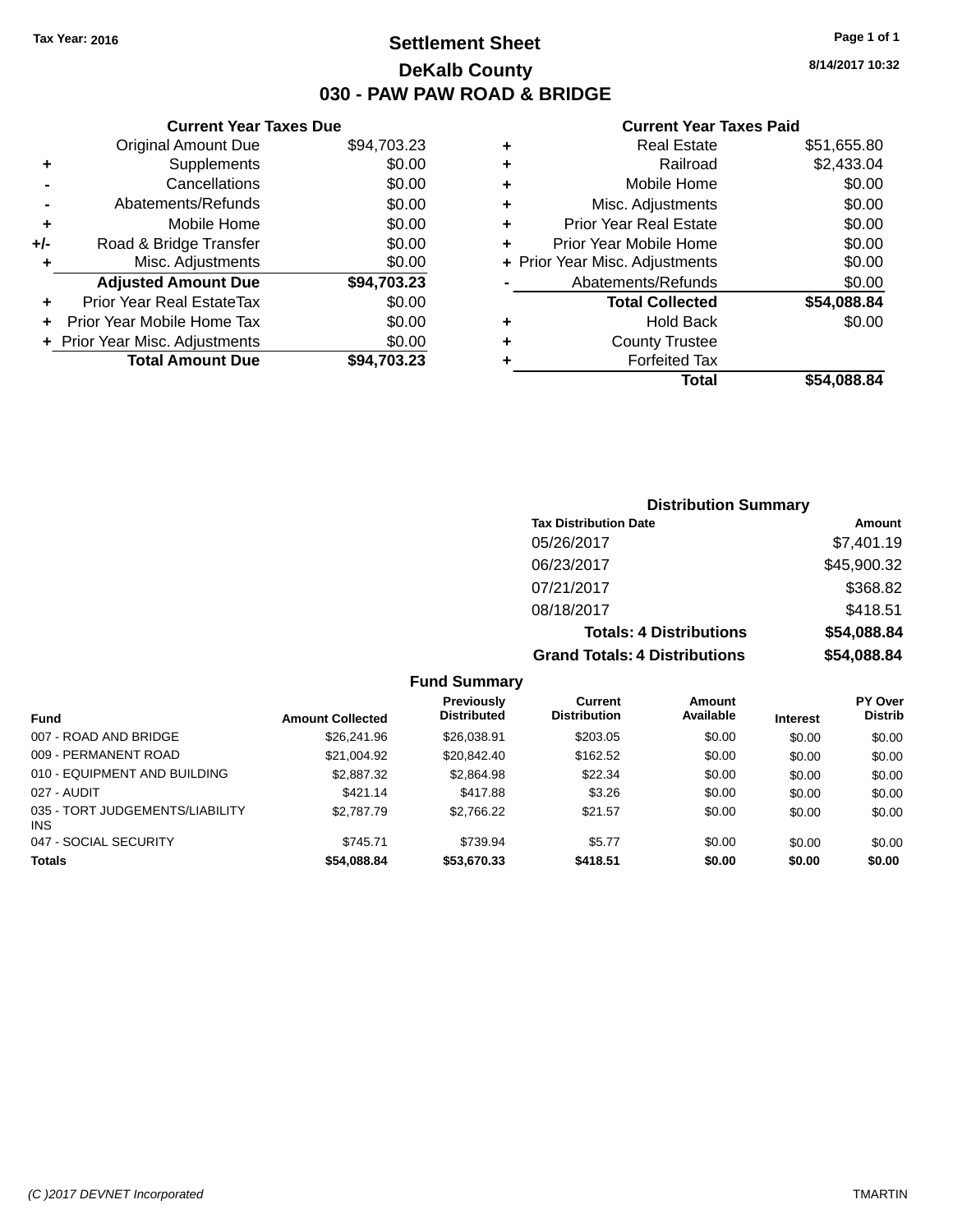# **Settlement Sheet Tax Year: 2016 Page 1 of 1 DeKalb County 031 - PIERCE TOWNSHIP**

**8/14/2017 10:32**

## **Current Year Taxes Paid**

|     | <b>Current Year Taxes Due</b>  |             |
|-----|--------------------------------|-------------|
|     | <b>Original Amount Due</b>     | \$57,669.42 |
| ٠   | Supplements                    | \$281.31    |
|     | Cancellations                  | \$307.19    |
|     | Abatements/Refunds             | \$0.00      |
| ٠   | Mobile Home                    | \$0.00      |
| +/- | Road & Bridge Transfer         | \$0.00      |
| ٠   | Misc. Adjustments              | \$0.00      |
|     | <b>Adjusted Amount Due</b>     | \$57,643.54 |
|     | Prior Year Real EstateTax      | \$0.00      |
|     | Prior Year Mobile Home Tax     | \$0.00      |
|     | + Prior Year Misc. Adjustments | \$0.00      |
|     | <b>Total Amount Due</b>        | \$57,643.54 |
|     |                                |             |

|   | <b>Real Estate</b>             | \$35,368.82 |
|---|--------------------------------|-------------|
| ٠ | Railroad                       | \$0.00      |
| ٠ | Mobile Home                    | \$0.00      |
| ٠ | Misc. Adjustments              | \$0.00      |
| ٠ | <b>Prior Year Real Estate</b>  | \$0.00      |
| ٠ | Prior Year Mobile Home         | \$0.00      |
|   | + Prior Year Misc. Adjustments | \$0.00      |
|   | Abatements/Refunds             | \$0.00      |
|   | <b>Total Collected</b>         | \$35,368.82 |
| ٠ | Hold Back                      | \$0.00      |
| ٠ | <b>County Trustee</b>          |             |
| ٠ | <b>Forfeited Tax</b>           |             |
|   | Total                          | \$35,368.82 |
|   |                                |             |

## **Distribution Summary Tax Distribution Date Amount** 05/26/2017 \$8,590.34 06/23/2017 \$24,539.36 07/21/2017 \$1,339.62 08/18/2017 \$899.50 **Totals: 4 Distributions \$35,368.82 Grand Totals: 4 Distributions \$35,368.82**

| <b>Fund</b>                             | <b>Amount Collected</b> | Previously<br><b>Distributed</b> | Current<br><b>Distribution</b> | Amount<br>Available | <b>Interest</b> | <b>PY Over</b><br><b>Distrib</b> |
|-----------------------------------------|-------------------------|----------------------------------|--------------------------------|---------------------|-----------------|----------------------------------|
| 001 - CORPORATE                         | \$25,584.43             | \$24,933.75                      | \$650.68                       | \$0.00              | \$0.00          | \$0.00                           |
| $005 - I. M. R. F.$                     | \$3,036.31              | \$2,959.09                       | \$77.22                        | \$0.00              | \$0.00          | \$0.00                           |
| 027 - AUDIT                             | \$613.33                | \$597.74                         | \$15.59                        | \$0.00              | \$0.00          | \$0.00                           |
| 035 - TORT JUDGEMENTS/LIABILITY<br>INS. | \$2.515.50              | \$2.451.53                       | \$63.97                        | \$0.00              | \$0.00          | \$0.00                           |
| 047 - SOCIAL SECURITY                   | \$1,779.24              | \$1.733.99                       | \$45.25                        | \$0.00              | \$0.00          | \$0.00                           |
| 054 - GENERAL ASSISTANCE                | \$1.840.01              | \$1.793.22                       | \$46.79                        | \$0.00              | \$0.00          | \$0.00                           |
| <b>Totals</b>                           | \$35,368.82             | \$34,469.32                      | \$899.50                       | \$0.00              | \$0.00          | \$0.00                           |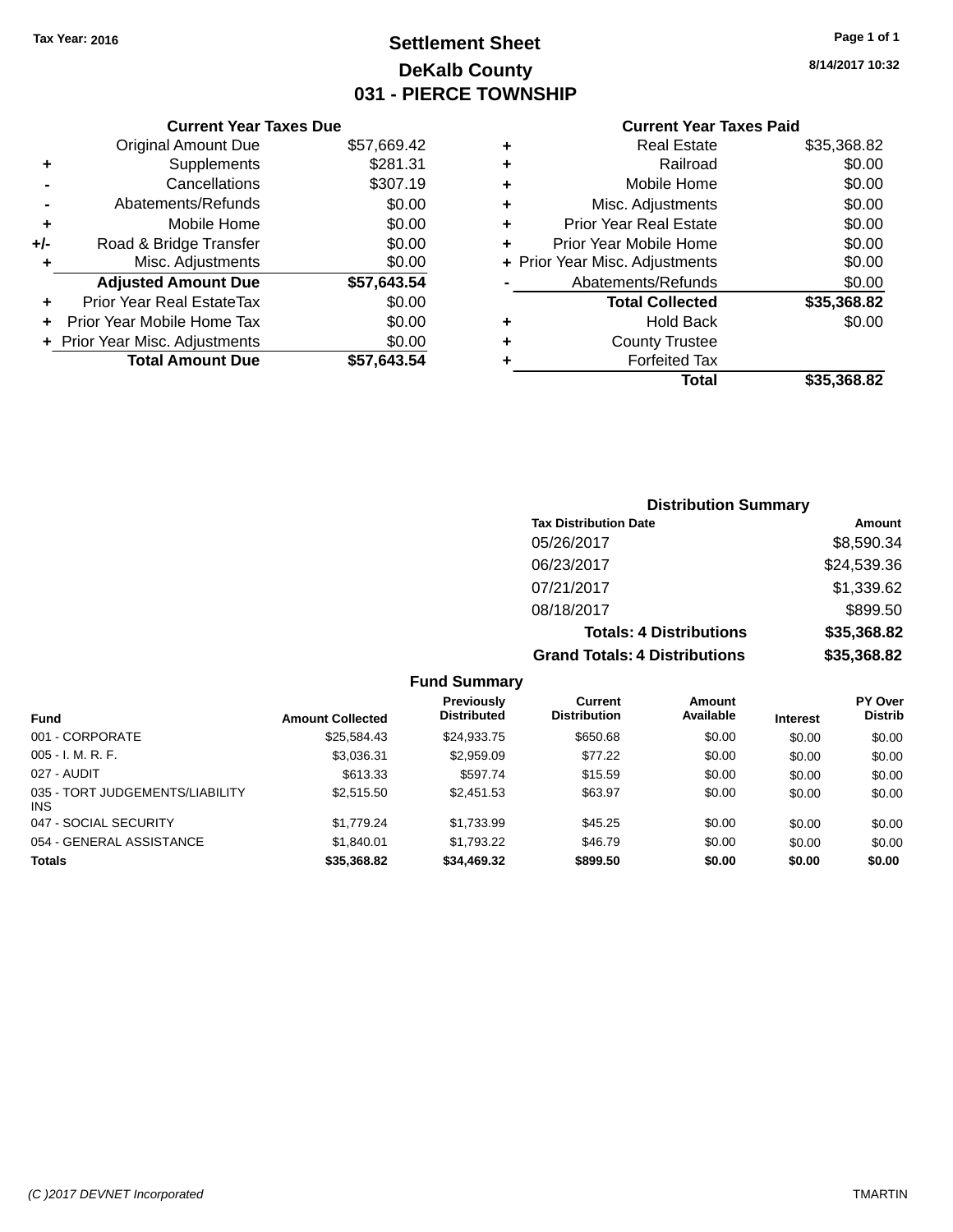# **Settlement Sheet Tax Year: 2016 Page 1 of 1 DeKalb County 032 - PIERCE ROAD & BRIDGE**

**8/14/2017 10:32**

#### **Current Year Taxes Paid**

|     | <b>Original Amount Due</b>       | \$169,764.28 |
|-----|----------------------------------|--------------|
| ٠   | Supplements                      | \$828.10     |
|     | Cancellations                    | \$904.28     |
|     | Abatements/Refunds               | \$0.00       |
| ٠   | Mobile Home                      | \$0.00       |
| +/- | Road & Bridge Transfer           | \$0.00       |
| ٠   | Misc. Adjustments                | \$0.00       |
|     | <b>Adjusted Amount Due</b>       | \$169,688.10 |
| ٠   | <b>Prior Year Real EstateTax</b> | \$0.00       |
|     | Prior Year Mobile Home Tax       | \$0.00       |
|     | + Prior Year Misc. Adjustments   | \$0.00       |
|     | <b>Total Amount Due</b>          | \$169,688.10 |
|     |                                  |              |

**Current Year Taxes Due**

| ٠ | <b>Real Estate</b>             | \$104,116.74 |
|---|--------------------------------|--------------|
| ٠ | Railroad                       | \$0.00       |
| ٠ | Mobile Home                    | \$0.00       |
| ٠ | Misc. Adjustments              | \$0.00       |
| ٠ | <b>Prior Year Real Estate</b>  | \$0.00       |
| ÷ | Prior Year Mobile Home         | \$0.00       |
|   | + Prior Year Misc. Adjustments | \$0.00       |
|   | Abatements/Refunds             | \$0.00       |
|   | <b>Total Collected</b>         | \$104,116.74 |
| ٠ | <b>Hold Back</b>               | \$0.00       |
| ٠ | <b>County Trustee</b>          |              |
| ٠ | <b>Forfeited Tax</b>           |              |
|   | Total                          | \$104,116.74 |
|   |                                |              |

## **Distribution Summary Tax Distribution Date Amount** 05/26/2017 \$25,287.70 06/23/2017 \$72,237.65 07/21/2017 \$3,943.50 08/18/2017 \$2,647.89 **Totals: 4 Distributions \$104,116.74 Grand Totals: 4 Distributions \$104,116.74**

|                              |                         | <b>Previously</b>  | Current             | <b>Amount</b> |                 | <b>PY Over</b> |
|------------------------------|-------------------------|--------------------|---------------------|---------------|-----------------|----------------|
| Fund                         | <b>Amount Collected</b> | <b>Distributed</b> | <b>Distribution</b> | Available     | <b>Interest</b> | <b>Distrib</b> |
| $005 - I. M. R. F.$          | \$74.77                 | \$72.87            | \$1.90              | \$0.00        | \$0.00          | \$0.00         |
| 007 - ROAD AND BRIDGE        | \$74.071.65             | \$72,187.87        | \$1,883.78          | \$0.00        | \$0.00          | \$0.00         |
| 008 - BRIDGE CONST W/COUNTY  | \$5.882.48              | \$5.732.88         | \$149.60            | \$0.00        | \$0.00          | \$0.00         |
| 009 - PERMANENT ROAD         | \$19.215.27             | \$18,726.59        | \$488.68            | \$0.00        | \$0.00          | \$0.00         |
| 010 - EQUIPMENT AND BUILDING | \$4,119.80              | \$4,015,02         | \$104.78            | \$0.00        | \$0.00          | \$0.00         |
| 047 - SOCIAL SECURITY        | \$752.77                | \$733.62           | \$19.15             | \$0.00        | \$0.00          | \$0.00         |
| <b>Totals</b>                | \$104,116.74            | \$101.468.85       | \$2,647.89          | \$0.00        | \$0.00          | \$0.00         |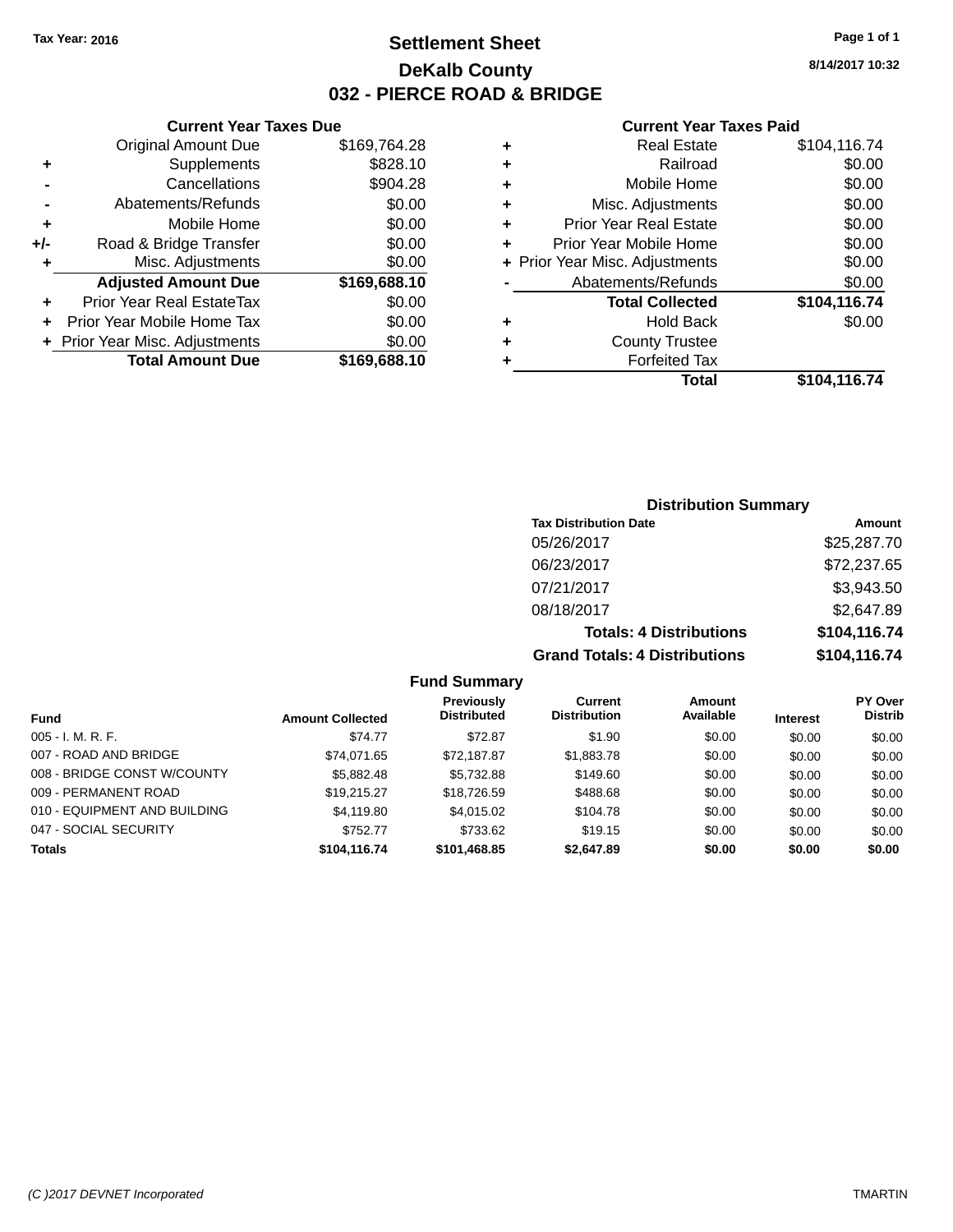# **Settlement Sheet Tax Year: 2016 Page 1 of 1 DeKalb County 033 - SANDWICH TOWNSHIP**

**8/14/2017 10:32**

#### **Current Year Taxes Paid**

|     | <b>Original Amount Due</b>       | \$250,865.61 |
|-----|----------------------------------|--------------|
| ٠   | Supplements                      | \$2,841.63   |
|     | Cancellations                    | \$3,218.61   |
|     | Abatements/Refunds               | \$0.00       |
| ÷   | Mobile Home                      | \$0.00       |
| +/- | Road & Bridge Transfer           | \$0.00       |
| ٠   | Misc. Adjustments                | \$144.79     |
|     | <b>Adjusted Amount Due</b>       | \$250,633.42 |
|     | <b>Prior Year Real EstateTax</b> | (\$70.91)    |
| ٠   | Prior Year Mobile Home Tax       | \$0.00       |
|     | + Prior Year Misc. Adjustments   | \$2.98       |
|     | <b>Total Amount Due</b>          | \$250,565.49 |
|     |                                  |              |

**Current Year Taxes Due**

| ٠ | <b>Real Estate</b>             | \$147.364.89 |
|---|--------------------------------|--------------|
| ٠ | Railroad                       | \$1,111.86   |
| ٠ | Mobile Home                    | \$0.00       |
| ٠ | Misc. Adjustments              | \$144.79     |
| ٠ | <b>Prior Year Real Estate</b>  | (\$70.91)    |
| ٠ | Prior Year Mobile Home         | \$0.00       |
|   | + Prior Year Misc. Adjustments | \$2.98       |
|   | Abatements/Refunds             | \$0.00       |
|   | <b>Total Collected</b>         | \$148,553.61 |
| ٠ | <b>Hold Back</b>               | \$0.00       |
| ٠ | <b>County Trustee</b>          |              |
| ٠ | <b>Forfeited Tax</b>           |              |
|   | Total                          | \$148,553.61 |
|   |                                |              |

## **Distribution Summary Tax Distribution Date Amount** 05/26/2017 \$24,776.30 06/23/2017 \$110,706.42 07/21/2017 \$2,613.87 08/18/2017 \$10,457.02 **Totals: 4 Distributions \$148,553.61 Grand Totals: 4 Distributions \$148,553.61**

#### **Fund Summary**

| <b>Fund</b>              | <b>Amount Collected</b> | Previously<br><b>Distributed</b> | Current<br><b>Distribution</b> | Amount<br>Available | <b>Interest</b> | <b>PY Over</b><br><b>Distrib</b> |
|--------------------------|-------------------------|----------------------------------|--------------------------------|---------------------|-----------------|----------------------------------|
| 001 - CORPORATE          | \$76,577.91             | \$71.187.42                      | \$5,390.49                     | \$0.00              | \$0.00          | \$0.00                           |
| 005 - I. M. R. F.        | \$8,586.68              | \$7,982.25                       | \$604.43                       | \$0.00              | \$0.00          | \$0.00                           |
| 017 - CEMETERY           | \$48,320.61             | \$44.919.22                      | \$3,401.39                     | \$0.00              | \$0.00          | \$0.00                           |
| 047 - SOCIAL SECURITY    | \$4.585.71              | \$4.262.91                       | \$322.80                       | \$0.00              | \$0.00          | \$0.00                           |
| 054 - GENERAL ASSISTANCE | \$10.482.70             | \$9,744.79                       | \$737.91                       | \$0.00              | \$0.00          | \$0.00                           |
| <b>Totals</b>            | \$148,553,61            | \$138,096.59                     | \$10.457.02                    | \$0.00              | \$0.00          | \$0.00                           |

## **Miscellaneous Adjustment Detail**

| Year Source             | <b>Account Type</b>       | <b>Amount Adjustment Description</b>             |
|-------------------------|---------------------------|--------------------------------------------------|
| 2015 RE - Real Estate   | <b>Back Tax Collected</b> | \$2.98 NIELSEN REDEMPTION 15-16-151-019 by TBA   |
| 2016 RE - Real Estate   | Back Tax Collected        | \$93.22 HARRISON REDEMPTION 19-26-408-006 by TBA |
| 2016 RE - Real Estate   | Back Tax Collected        | \$51.57 MARSHNER REDEMPTION 19-26-434-001 by TBA |
| <b>Totals 3 entries</b> |                           | \$147.77                                         |
|                         |                           |                                                  |
|                         |                           |                                                  |

#### **Abatement Detail**

**Year Source Account Type Anneurs Amount Adjustment Description**<br>
2016 RE - Real Estate RE Abatement **Amount Adjustment Description** \$0.00 PTAB INTEREST REFUND 19-23-300-013 by TBA **Totals 1 entries \$0.00**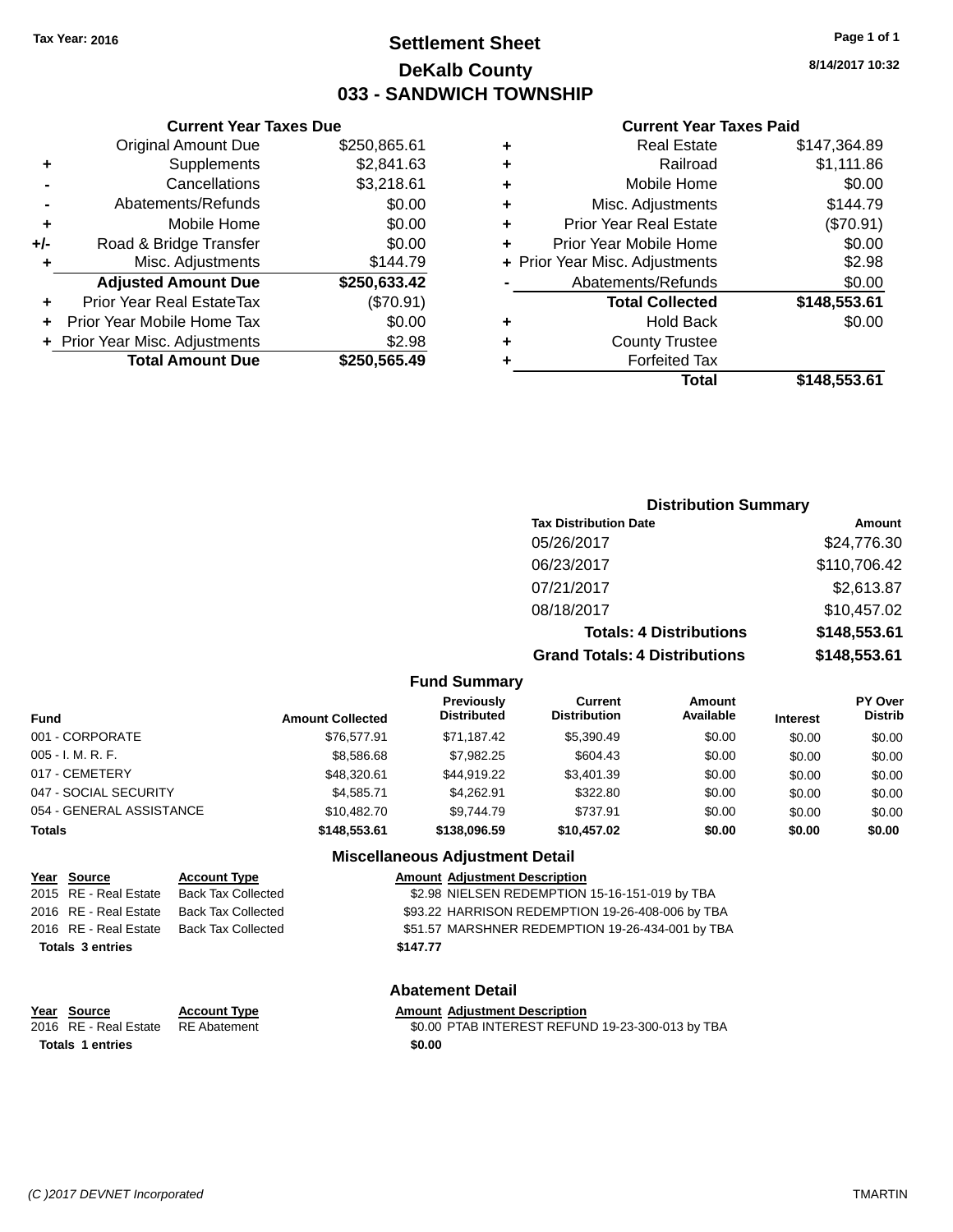# **Settlement Sheet Tax Year: 2016 Page 1 of 1 DeKalb County 034 - SANDWICH PUBLIC LIBRARY DISTRICT**

**Current Year Taxes Due** Original Amount Due \$561,059.80 **+** Supplements \$6,355.34 **-** Cancellations \$7,198.46<br>
Abstemants/Betunde \$9,000

|     | <b>Total Amount Due</b>          | \$560,387.73 |
|-----|----------------------------------|--------------|
|     | + Prior Year Misc. Adjustments   | \$6.70       |
|     | Prior Year Mobile Home Tax       | \$0.00       |
| ÷   | <b>Prior Year Real EstateTax</b> | (\$159.48)   |
|     | <b>Adjusted Amount Due</b>       | \$560,540.51 |
| ÷   | Misc. Adjustments                | \$323.83     |
| +/- | Road & Bridge Transfer           | \$0.00       |
| ٠   | Mobile Home                      | \$0.00       |
|     | Abatements/Refunds               | \$0.00       |

#### **Current Year Taxes Paid**

|   | Real Estate                    | \$329,579.60 |
|---|--------------------------------|--------------|
| ٠ | Railroad                       | \$2,486.66   |
| ٠ | Mobile Home                    | \$0.00       |
| ٠ | Misc. Adjustments              | \$323.83     |
| ٠ | <b>Prior Year Real Estate</b>  | (\$159.48)   |
| ÷ | Prior Year Mobile Home         | \$0.00       |
|   | + Prior Year Misc. Adjustments | \$6.70       |
|   | Abatements/Refunds             | \$0.00       |
|   | <b>Total Collected</b>         | \$332,237.31 |
| ٠ | Hold Back                      | \$0.00       |
| ٠ | <b>County Trustee</b>          |              |
|   | <b>Forfeited Tax</b>           |              |
|   | Total                          | \$332,237.31 |
|   |                                |              |

## **Distribution Summary Tax Distribution Date Amount** 05/26/2017 \$55,410.85 06/23/2017 \$247,593.48 07/21/2017 \$5,845.90 08/18/2017 \$23,387.08 **Totals: 4 Distributions \$332,237.31 Grand Totals: 4 Distributions \$332,237.31**

#### **Fund Summary**

| <b>Fund</b>                             | <b>Amount Collected</b> | Previously<br><b>Distributed</b> | Current<br><b>Distribution</b> | Amount<br>Available | <b>Interest</b> | PY Over<br><b>Distrib</b> |  |
|-----------------------------------------|-------------------------|----------------------------------|--------------------------------|---------------------|-----------------|---------------------------|--|
| 001 - CORPORATE                         | \$169.050.31            | \$157,150.40                     | \$11,899.91                    | \$0.00              | \$0.00          | \$0.00                    |  |
| 003 - BONDS AND INTEREST                | \$121,707.15            | \$113,139.85                     | \$8,567.30                     | \$0.00              | \$0.00          | \$0.00                    |  |
| 004 - OPERATIONS & MAINTENANCE          | \$15,811.84             | \$14,698.80                      | \$1,113.04                     | \$0.00              | \$0.00          | \$0.00                    |  |
| $005 - I. M. R. F.$                     | \$8,185.66              | \$7,609.46                       | \$576.20                       | \$0.00              | \$0.00          | \$0.00                    |  |
| 027 - AUDIT                             | \$1,528.63              | \$1,421.03                       | \$107.60                       | \$0.00              | \$0.00          | \$0.00                    |  |
| 035 - TORT JUDGEMENTS/LIABILITY<br>INS. | \$8,862.10              | \$8,238.27                       | \$623.83                       | \$0.00              | \$0.00          | \$0.00                    |  |
| 047 - SOCIAL SECURITY                   | \$7.091.62              | \$6,592.42                       | \$499.20                       | \$0.00              | \$0.00          | \$0.00                    |  |
| <b>Totals</b>                           | \$332,237.31            | \$308,850.23                     | \$23,387.08                    | \$0.00              | \$0.00          | \$0.00                    |  |
|                                         |                         |                                  |                                |                     |                 |                           |  |

## **Miscellaneous Adjustment Detail**

|      | Year Source             | <b>Account Type</b>                                                                                                                                                                                                                                                                                                                | <b>Amount Adjustment Description</b>              |  |
|------|-------------------------|------------------------------------------------------------------------------------------------------------------------------------------------------------------------------------------------------------------------------------------------------------------------------------------------------------------------------------|---------------------------------------------------|--|
|      | 2015 RE - Real Estate   | <b>Back Tax Collected</b>                                                                                                                                                                                                                                                                                                          | \$6.70 NIELSEN REDEMPTION 15-16-151-019 by TBA    |  |
|      | 2016 RE - Real Estate   | <b>Back Tax Collected</b>                                                                                                                                                                                                                                                                                                          | \$208.49 HARRISON REDEMPTION 19-26-408-006 by TBA |  |
|      | 2016 RE - Real Estate   | <b>Back Tax Collected</b>                                                                                                                                                                                                                                                                                                          | \$115.34 MARSHNER REDEMPTION 19-26-434-001 by TBA |  |
|      | <b>Totals 3 entries</b> |                                                                                                                                                                                                                                                                                                                                    | \$330.53                                          |  |
|      |                         |                                                                                                                                                                                                                                                                                                                                    | <b>Abatement Detail</b>                           |  |
| Year | Source                  | <b>Account Type</b>                                                                                                                                                                                                                                                                                                                | <b>Amount Adjustment Description</b>              |  |
|      |                         | $\mathbf{D}$ $\mathbf{E}$ $\mathbf{A}$ $\mathbf{L}$ $\mathbf{A}$ $\mathbf{A}$ $\mathbf{A}$ $\mathbf{A}$ $\mathbf{A}$ $\mathbf{A}$ $\mathbf{A}$ $\mathbf{A}$ $\mathbf{A}$ $\mathbf{A}$ $\mathbf{A}$ $\mathbf{A}$ $\mathbf{A}$ $\mathbf{A}$ $\mathbf{A}$ $\mathbf{A}$ $\mathbf{A}$ $\mathbf{A}$ $\mathbf{A}$ $\mathbf{A}$ $\mathbf{$ | $A \circ A \circ B$                               |  |

2016 RE - Real Estate RE Abatement \$0.00 PTAB INTEREST REFUND 19-23-300-013 by TBA **Totals 1 entries \$0.00**

**8/14/2017 10:32**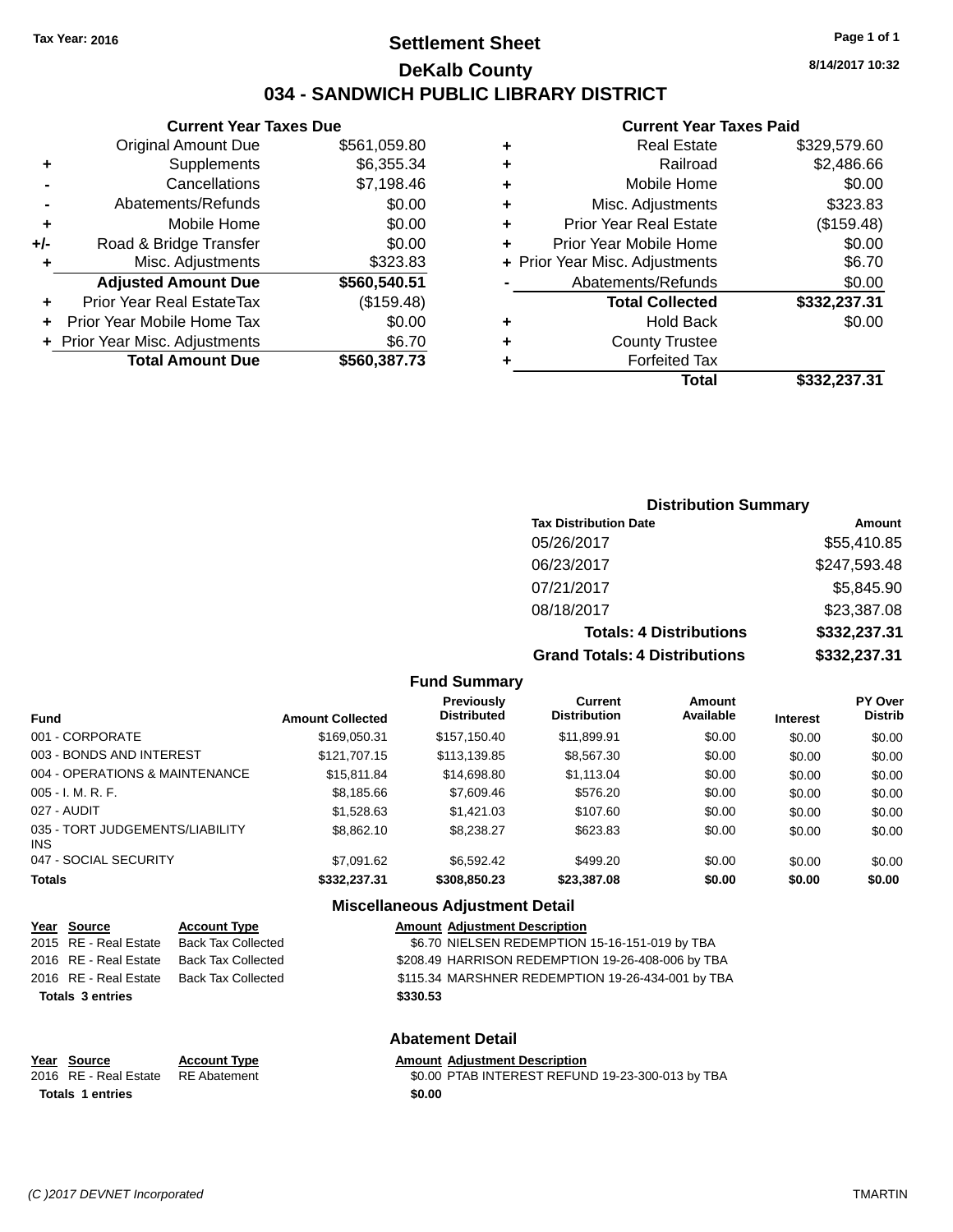# **Settlement Sheet Tax Year: 2016 Page 1 of 1 DeKalb County 035 - SANDWICH ROAD & BRIDGE**

**8/14/2017 10:32**

#### **Current Year Taxes Paid**

|       | <b>Original Amount Due</b>     | \$242,205.43  |
|-------|--------------------------------|---------------|
| ٠     | Supplements                    | \$2,492.10    |
|       | Cancellations                  | \$2,836.57    |
|       | Abatements/Refunds             | \$0.00        |
| ٠     | Mobile Home                    | \$0.00        |
| $+/-$ | Road & Bridge Transfer         | (\$12,470.47) |
| ٠     | Misc. Adjustments              | \$139.80      |
|       | <b>Adjusted Amount Due</b>     | \$229,530.29  |
| ÷     | Prior Year Real EstateTax      | (\$62.79)     |
|       | Prior Year Mobile Home Tax     | \$0.00        |
|       | + Prior Year Misc. Adjustments | \$2.88        |
|       | <b>Total Amount Due</b>        | \$229,470.38  |
|       |                                |               |

**Current Year Taxes Due**

|   | Total                          | \$130,955.02 |
|---|--------------------------------|--------------|
| ٠ | <b>Forfeited Tax</b>           |              |
| ٠ | <b>County Trustee</b>          |              |
| ٠ | Hold Back                      | \$0.00       |
|   | <b>Total Collected</b>         | \$130,955.02 |
|   | Abatements/Refunds             | \$0.00       |
|   | + Prior Year Misc. Adjustments | \$2.88       |
|   | Prior Year Mobile Home         | \$0.00       |
| ٠ | <b>Prior Year Real Estate</b>  | (\$62.79)    |
| ٠ | Misc. Adjustments              | \$139.80     |
| ٠ | Mobile Home                    | \$0.00       |
| ٠ | Railroad                       | \$1,016.70   |
|   | <b>Real Estate</b>             | \$129,858.43 |

|                         | <b>Road and Bridge Summary</b> |               |                                  |                                       | <b>Distribution Summary</b>    |                 |                           |
|-------------------------|--------------------------------|---------------|----------------------------------|---------------------------------------|--------------------------------|-----------------|---------------------------|
| <b>Municipality</b>     | Amt. Due                       | Amt. Distrib. |                                  | <b>Tax Distribution Date</b>          |                                |                 | Amount                    |
| <b>CITY OF SANDWICH</b> | \$21,059.21                    | \$12,470.47   |                                  | 05/26/2017                            |                                |                 | \$21,834.83               |
| <b>Totals</b>           | \$21,059.21                    | \$12,470.47   |                                  | 06/23/2017                            |                                |                 | \$97,582.60               |
|                         |                                |               |                                  | 07/21/2017                            |                                |                 | \$2,303.60                |
|                         |                                |               |                                  | 08/18/2017                            |                                |                 | \$9,233.99                |
|                         |                                |               |                                  |                                       | <b>Totals: 4 Distributions</b> |                 | \$130,955.02              |
|                         |                                |               |                                  | <b>Grand Totals: 4 Distributions</b>  |                                |                 | \$130,955.02              |
|                         |                                |               | <b>Fund Summary</b>              |                                       |                                |                 |                           |
| Fund                    | <b>Amount Collected</b>        |               | Previously<br><b>Distributed</b> | <b>Current</b><br><b>Distribution</b> | Amount<br>Available            | <b>Interest</b> | PY Over<br><b>Distrib</b> |
| 007 - ROAD AND BRIDGE   |                                | \$16,121,00   | \$14,970.39                      | \$1.150.61                            | \$0.00                         | \$0.00          | \$0.00                    |
|                         |                                |               |                                  |                                       |                                |                 |                           |

| <b>Miscellaneous Adjustment Detail</b> |              |              |            |        |        |        |  |  |  |
|----------------------------------------|--------------|--------------|------------|--------|--------|--------|--|--|--|
| Totals                                 | \$130,955.02 | \$121.721.03 | \$9,233,99 | \$0.00 | \$0.00 | \$0.00 |  |  |  |
| 047 - SOCIAL SECURITY                  | \$1.328.11   | \$1.234.62   | \$93.49    | \$0.00 | \$0.00 | \$0.00 |  |  |  |
| 010 - EQUIPMENT AND BUILDING           | \$31.473.28  | \$29.257.82  | \$2,215,46 | \$0.00 | \$0.00 | \$0.00 |  |  |  |
| 009 - PERMANENT ROAD                   | \$82.032.63  | \$76.258.20  | \$5.774.43 | \$0.00 | \$0.00 | \$0.00 |  |  |  |
| 007 - ROAD AND BRIDGE                  | \$16,121.00  | \$14,970.39  | \$1.150.61 | \$0.00 | \$0.00 | \$0.00 |  |  |  |

## **Year** Source **Account Type Account Type Amount Adjustment Description** 2015 RE - Real Estate Back Tax Collected \$2.88 NIELSEN REDEMPTION 15-16-151-019 by TBA 2016 RE - Real Estate Back Tax Collected \$90.01 HARRISON REDEMPTION 19-26-408-006 by TBA 2016 RE - Real Estate Back Tax Collected \$49.79 MARSHNER REDEMPTION 19-26-434-001 by TBA **Totals 3 entries \$142.68 Abatement Detail**

**Year Source Account Type Account Type Amount Adjustment Description**<br>2016 RE - Real Estate RE Abatement **Account 1991 AMOUNT ADDINE ART ARE ADDINE ARE ADDINE ARE A Totals 1 entries \$0.00**

\$0.00 PTAB INTEREST REFUND 19-23-300-013 by TBA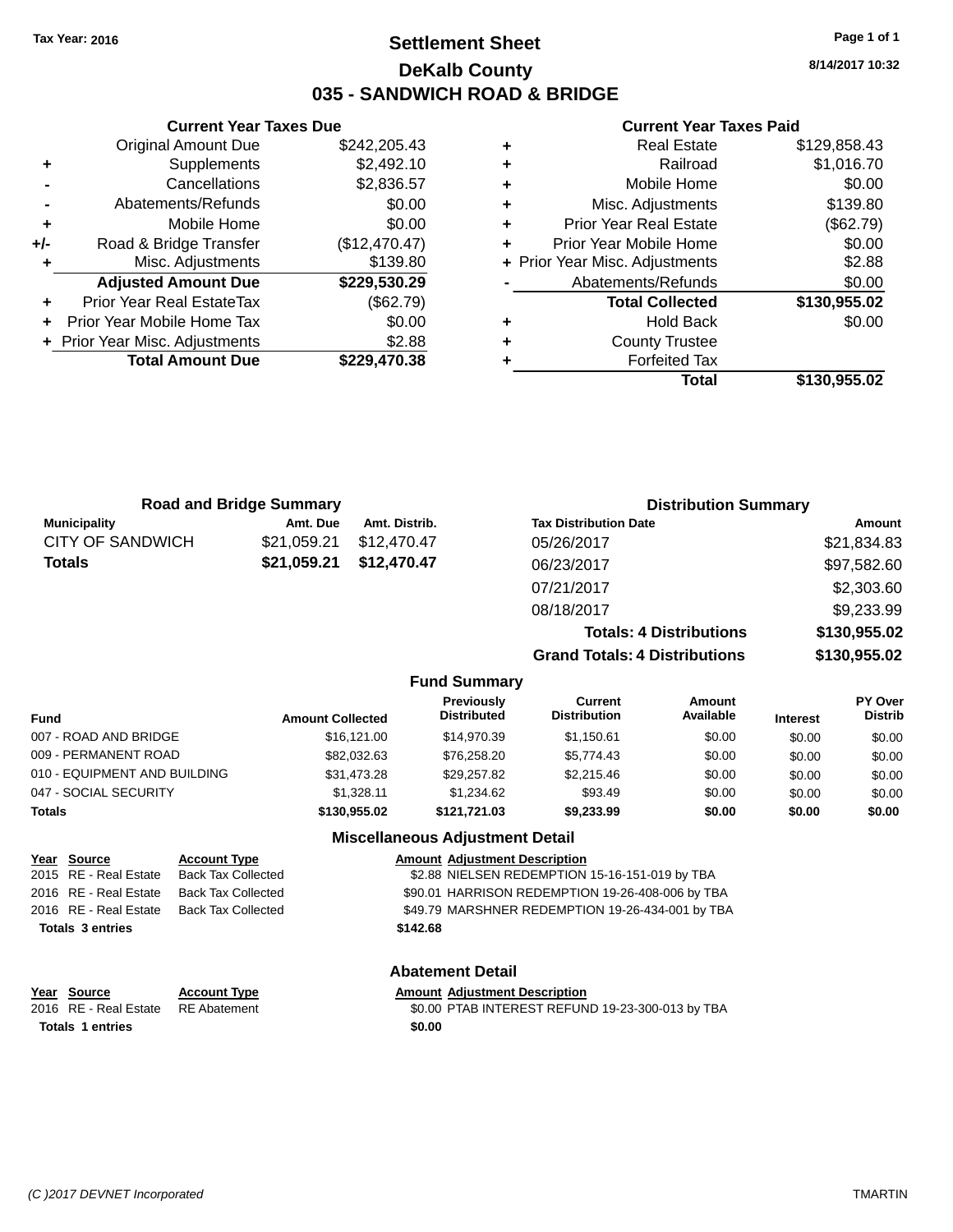# **Settlement Sheet Tax Year: 2016 Page 1 of 1 DeKalb County 036 - SHABBONA TOWNSHIP**

**8/14/2017 10:32**

#### **Current Year Taxes Paid**

| <b>Original Amount Due</b> | \$94,506.57                                                     |
|----------------------------|-----------------------------------------------------------------|
| Supplements                | \$669.36                                                        |
| Cancellations              | \$763.43                                                        |
| Abatements/Refunds         | \$0.00                                                          |
| Mobile Home                | \$0.00                                                          |
| Road & Bridge Transfer     | \$0.00                                                          |
| Misc. Adjustments          | \$25.59                                                         |
| <b>Adjusted Amount Due</b> | \$94,438.09                                                     |
| Prior Year Real EstateTax  | (\$255.18)                                                      |
| Prior Year Mobile Home Tax | \$0.00                                                          |
|                            | \$25.53                                                         |
| <b>Total Amount Due</b>    | \$94.208.44                                                     |
|                            | <b>Current Year Taxes Due</b><br>+ Prior Year Misc. Adjustments |

|   | <b>Real Estate</b>             | \$52,611.03 |
|---|--------------------------------|-------------|
| ٠ | Railroad                       | \$3,313.11  |
| ٠ | Mobile Home                    | \$0.00      |
| ٠ | Misc. Adjustments              | \$25.59     |
| ٠ | <b>Prior Year Real Estate</b>  | (\$255.18)  |
| ٠ | Prior Year Mobile Home         | \$0.00      |
|   | + Prior Year Misc. Adjustments | \$25.53     |
|   | Abatements/Refunds             | \$0.00      |
|   | <b>Total Collected</b>         | \$55,720.08 |
| ٠ | <b>Hold Back</b>               | \$0.00      |
| ٠ | <b>County Trustee</b>          |             |
| ٠ | <b>Forfeited Tax</b>           |             |
|   | Total                          | \$55,720.08 |
|   |                                |             |

| <b>Distribution Summary</b>          |             |
|--------------------------------------|-------------|
| <b>Tax Distribution Date</b>         | Amount      |
| 05/26/2017                           | \$7,604.04  |
| 06/23/2017                           | \$44,706.18 |
| 07/21/2017                           | \$654.71    |
| 08/18/2017                           | \$2,755.15  |
| <b>Totals: 4 Distributions</b>       | \$55,720.08 |
| <b>Grand Totals: 4 Distributions</b> | \$55,720.08 |

#### **Fund Summary**

| Fund                     | <b>Amount Collected</b> | <b>Previously</b><br><b>Distributed</b> | Current<br><b>Distribution</b> | Amount<br>Available | <b>Interest</b> | <b>PY Over</b><br><b>Distrib</b> |
|--------------------------|-------------------------|-----------------------------------------|--------------------------------|---------------------|-----------------|----------------------------------|
| 001 - CORPORATE          | \$37,381.61             | \$35,533.23                             | \$1,848.38                     | \$0.00              | \$0.00          | \$0.00                           |
| 017 - CEMETERY           | \$18,278,63             | \$17.374.82                             | \$903.81                       | \$0.00              | \$0.00          | \$0.00                           |
| 054 - GENERAL ASSISTANCE | \$59.84                 | \$56.88                                 | \$2.96                         | \$0.00              | \$0.00          | \$0.00                           |
| Totals                   | \$55,720.08             | \$52,964.93                             | \$2.755.15                     | \$0.00              | \$0.00          | \$0.00                           |

## **Miscellaneous Adjustment Detail**

| Year Source             | <b>Account Type</b>                        | Amount  |
|-------------------------|--------------------------------------------|---------|
| 2015 RE - Real Estate   | <b>Back Tax Collected</b>                  | \$25.53 |
|                         | 2016 RE - Real Estate Paymt In Lieu of Tax | \$25.59 |
| <b>Totals 2 entries</b> |                                            | \$51.12 |

**Account Type**<br>
Back Tax Collected<br>
S25.53 CASTLE BANK REDEMP \$25.53 CASTLE BANK REDEMPTION 13-15-401-006 by TBA Paymt In Lieu of Tax  $$25.59$  HOUSING AUTHORITY SEQUOYA APARTMENTS by TBA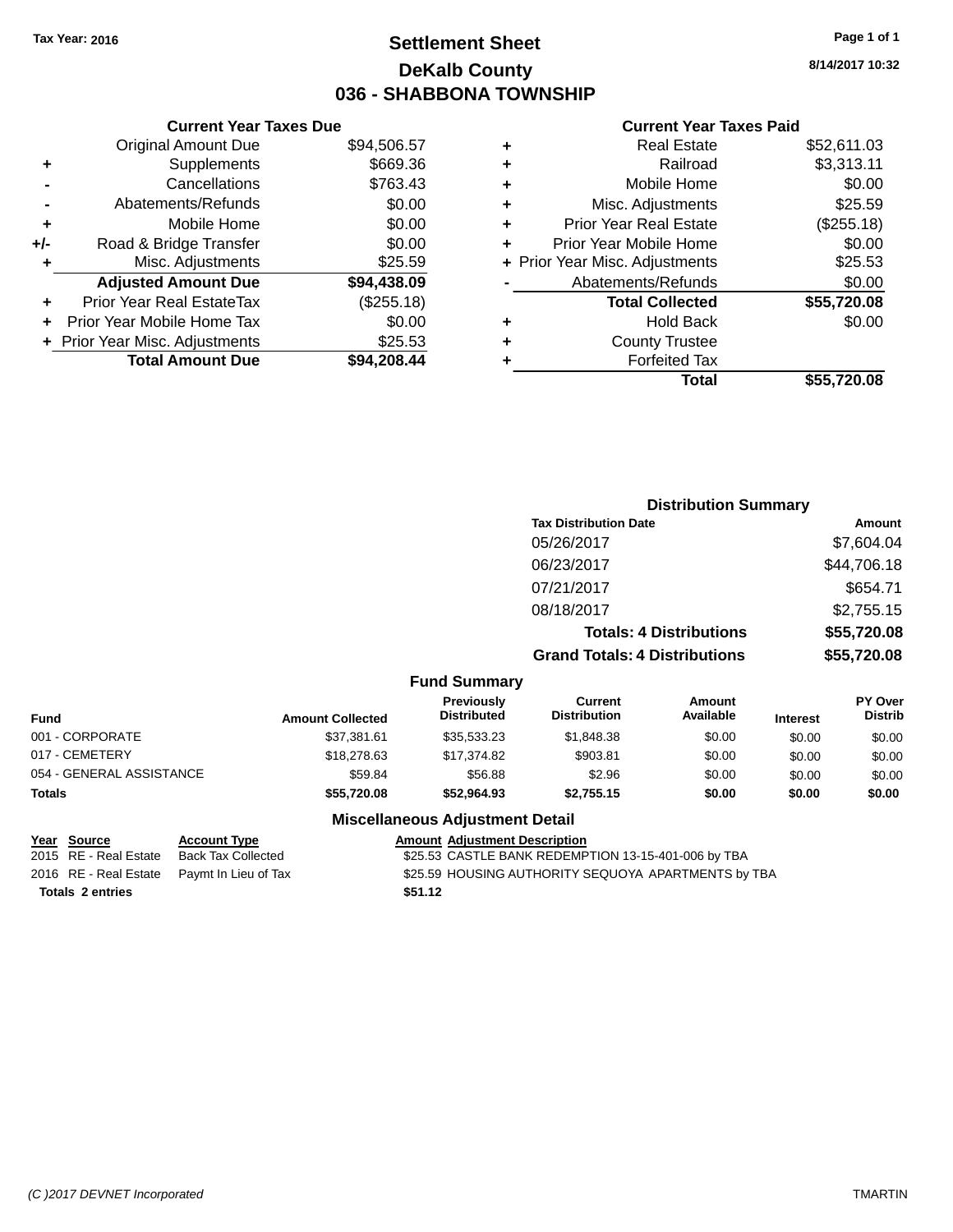# **Settlement Sheet Tax Year: 2016 Page 1 of 1 DeKalb County 037 - SHABBONA ROAD & BRIDGE**

**8/14/2017 10:32**

### **Current Year Taxes Paid**

|       | <b>Current Year Taxes Due</b>  |              |
|-------|--------------------------------|--------------|
|       | <b>Original Amount Due</b>     | \$173,347.52 |
| ٠     | Supplements                    | \$1,132.46   |
|       | Cancellations                  | \$1,295.63   |
|       | Abatements/Refunds             | \$0.00       |
| ٠     | Mobile Home                    | \$0.00       |
| $+/-$ | Road & Bridge Transfer         | (\$7,441.08) |
| ٠     | Misc. Adjustments              | \$46.94      |
|       | <b>Adjusted Amount Due</b>     | \$165,790.21 |
| ٠     | Prior Year Real EstateTax      | (\$371.90)   |
| ÷     | Prior Year Mobile Home Tax     | \$0.00       |
|       | + Prior Year Misc. Adjustments | \$46.82      |
|       | <b>Total Amount Due</b>        | \$165,465,13 |
|       |                                |              |

| ٠ | <b>Real Estate</b>             | \$89,282.20 |
|---|--------------------------------|-------------|
| ٠ | Railroad                       | \$5,822.43  |
| ٠ | Mobile Home                    | \$0.00      |
| ٠ | Misc. Adjustments              | \$46.94     |
| ٠ | <b>Prior Year Real Estate</b>  | (\$371.90)  |
| ٠ | Prior Year Mobile Home         | \$0.00      |
|   | + Prior Year Misc. Adjustments | \$46.82     |
|   | Abatements/Refunds             | \$0.00      |
|   | <b>Total Collected</b>         | \$94,826.49 |
| ٠ | <b>Hold Back</b>               | \$0.00      |
| ٠ | <b>County Trustee</b>          |             |
| ٠ | <b>Forfeited Tax</b>           |             |
|   | Total                          | \$94.826.49 |
|   |                                |             |

| <b>Road and Bridge Summary</b> |             | <b>Distribution Summary</b> |                                      |             |
|--------------------------------|-------------|-----------------------------|--------------------------------------|-------------|
| <b>Municipality</b>            | Amt. Due    | Amt. Distrib.               | <b>Tax Distribution Date</b>         | Amount      |
| <b>VILLAGE OF LEE</b>          | \$1,601.89  | \$945.26                    | 05/26/2017                           | \$12,969.28 |
| <b>VILLAGE OF SHABBONA</b>     | \$11,077.95 | \$6,495.82                  | 06/23/2017                           | \$75,990.39 |
| <b>Totals</b>                  | \$12,679.84 | \$7,441.08                  | 07/21/2017                           | \$1,111.10  |
|                                |             |                             | 08/18/2017                           | \$4,755.72  |
|                                |             |                             | <b>Totals: 4 Distributions</b>       | \$94,826.49 |
|                                |             |                             | <b>Grand Totals: 4 Distributions</b> | \$94,826.49 |

|                              |                         | <b>Fund Summary</b>              |                                |                     |                 |                                  |
|------------------------------|-------------------------|----------------------------------|--------------------------------|---------------------|-----------------|----------------------------------|
| <b>Fund</b>                  | <b>Amount Collected</b> | Previously<br><b>Distributed</b> | Current<br><b>Distribution</b> | Amount<br>Available | <b>Interest</b> | <b>PY Over</b><br><b>Distrib</b> |
| 007 - ROAD AND BRIDGE        | \$27.922.23             | \$26,472.57                      | \$1,449.66                     | \$0.00              | \$0.00          | \$0.00                           |
| 008 - BRIDGE CONST W/COUNTY  | \$5,896.24              | \$5,604.88                       | \$291.36                       | \$0.00              | \$0.00          | \$0.00                           |
| 009 - PERMANENT ROAD         | \$43,324.01             | \$41.183.16                      | \$2,140.85                     | \$0.00              | \$0.00          | \$0.00                           |
| 010 - EQUIPMENT AND BUILDING | \$17.684.01             | \$16,810.16                      | \$873.85                       | \$0.00              | \$0.00          | \$0.00                           |
| <b>Totals</b>                | \$94,826,49             | \$90,070.77                      | \$4.755.72                     | \$0.00              | \$0.00          | \$0.00                           |

|                         | <u>Year Source</u>    | <b>Account Type</b>                        | <b>Amount Adiustment Description</b>                |
|-------------------------|-----------------------|--------------------------------------------|-----------------------------------------------------|
|                         | 2015 RE - Real Estate | Back Tax Collected                         | \$46.82 CASTLE BANK REDEMPTION 13-15-401-006 by TBA |
|                         |                       | 2016 RE - Real Estate Pavmt In Lieu of Tax | \$46.94 HOUSING AUTHORITY SEQUOYA APARTMENTS by TBA |
| <b>Totals 2 entries</b> |                       |                                            | \$93.76                                             |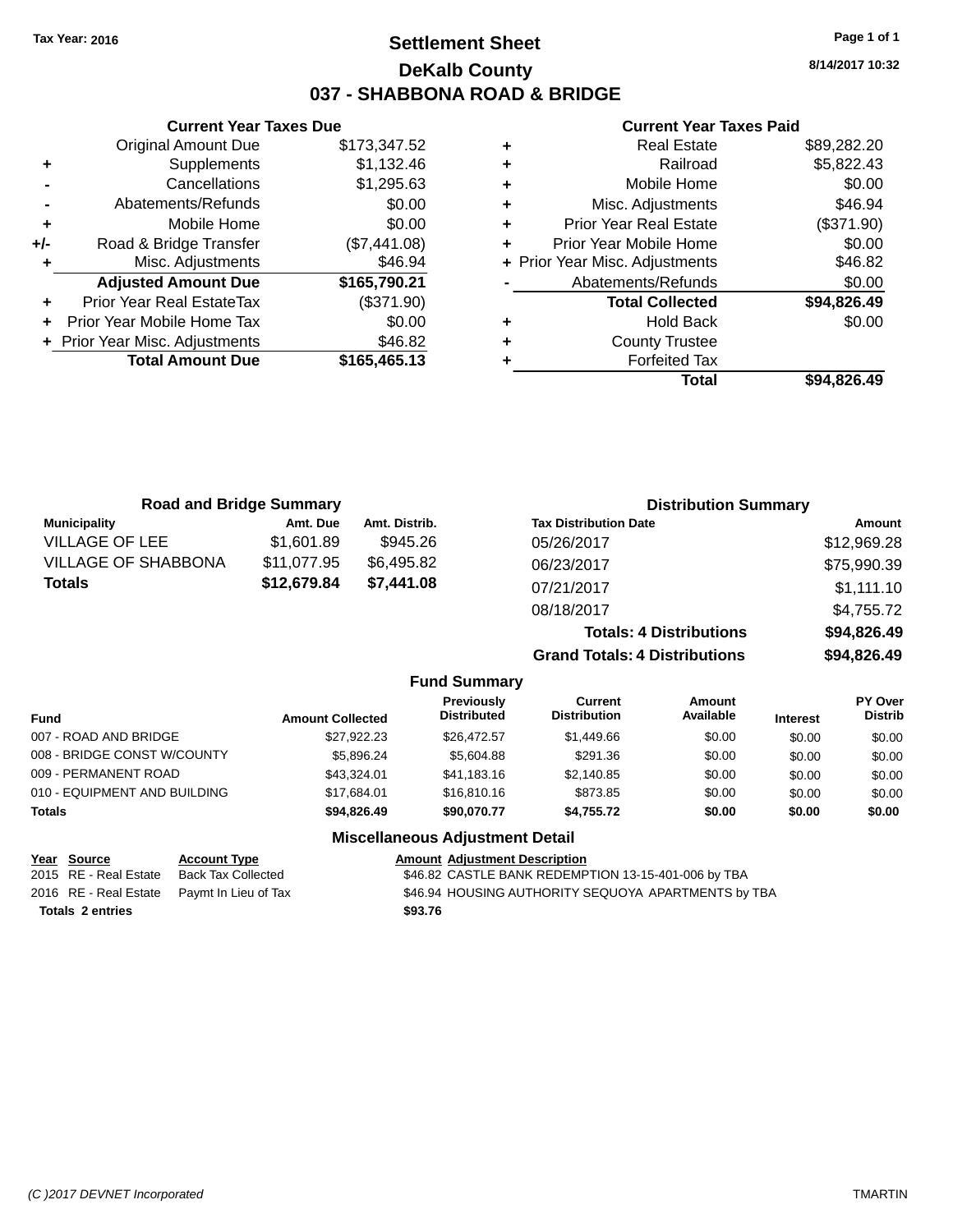# **Settlement Sheet Tax Year: 2016 Page 1 of 1 DeKalb County 038 - SOMONAUK TOWNSHIP**

**8/14/2017 10:32**

#### **Current Year Taxes Paid**

|     | <b>Current Year Taxes Due</b>  |             |
|-----|--------------------------------|-------------|
|     | <b>Original Amount Due</b>     | \$83,165.76 |
| ٠   | Supplements                    | \$1,227.90  |
|     | Cancellations                  | \$1,513.36  |
|     | Abatements/Refunds             | \$0.37      |
| ٠   | Mobile Home                    | \$0.00      |
| +/- | Road & Bridge Transfer         | \$0.00      |
| ٠   | Misc. Adjustments              | \$0.00      |
|     | <b>Adjusted Amount Due</b>     | \$82,879.93 |
| ÷   | Prior Year Real EstateTax      | (\$9.23)    |
|     | Prior Year Mobile Home Tax     | \$0.00      |
|     | + Prior Year Misc. Adjustments | \$0.00      |
|     | <b>Total Amount Due</b>        | \$82,870.70 |
|     |                                |             |

|   | <b>Real Estate</b>             | \$50,300.91 |
|---|--------------------------------|-------------|
| ٠ | Railroad                       | \$1,728.28  |
| ٠ | Mobile Home                    | \$0.00      |
| ٠ | Misc. Adjustments              | \$0.00      |
| ٠ | <b>Prior Year Real Estate</b>  | (\$9.23)    |
| ٠ | Prior Year Mobile Home         | \$0.00      |
|   | + Prior Year Misc. Adjustments | \$0.00      |
|   | Abatements/Refunds             | \$0.37      |
|   | <b>Total Collected</b>         | \$52,019.59 |
| ٠ | Hold Back                      | \$0.00      |
| ٠ | <b>County Trustee</b>          |             |
| ٠ | <b>Forfeited Tax</b>           |             |
|   | Total                          | \$52,019.59 |
|   |                                |             |

|                          |                     |                                                  |                                         | <b>Distribution Summary</b>           |                                |                 |                           |
|--------------------------|---------------------|--------------------------------------------------|-----------------------------------------|---------------------------------------|--------------------------------|-----------------|---------------------------|
|                          |                     |                                                  |                                         | <b>Tax Distribution Date</b>          |                                |                 | Amount                    |
|                          |                     |                                                  |                                         | 05/26/2017                            |                                |                 | \$7,529.13                |
|                          |                     |                                                  |                                         | 06/23/2017                            |                                |                 | \$39,366.28               |
|                          |                     |                                                  |                                         | 07/21/2017                            |                                |                 | \$711.91                  |
|                          |                     |                                                  |                                         | 08/18/2017                            |                                |                 | \$4,412.27                |
|                          |                     |                                                  |                                         |                                       | <b>Totals: 4 Distributions</b> |                 | \$52,019.59               |
|                          |                     |                                                  |                                         | <b>Grand Totals: 4 Distributions</b>  |                                |                 | \$52,019.59               |
|                          |                     |                                                  | <b>Fund Summary</b>                     |                                       |                                |                 |                           |
| <b>Fund</b>              |                     | <b>Amount Collected</b>                          | <b>Previously</b><br><b>Distributed</b> | <b>Current</b><br><b>Distribution</b> | Amount<br>Available            | <b>Interest</b> | PY Over<br><b>Distrib</b> |
| 001 - CORPORATE          |                     | \$51,841.95                                      | \$47,444.75                             | \$4,397.20                            | \$0.00                         | \$0.00          | \$0.00                    |
| 054 - GENERAL ASSISTANCE |                     | \$177.64                                         | \$162.57                                | \$15.07                               | \$0.00                         | \$0.00          | \$0.00                    |
| <b>Totals</b>            |                     | \$52,019.59                                      | \$47,607.32                             | \$4,412.27                            | \$0.00                         | \$0.00          | \$0.00                    |
|                          |                     |                                                  | <b>Abatement Detail</b>                 |                                       |                                |                 |                           |
| <b>Source</b><br>Year    | <b>Account Type</b> |                                                  | <b>Amount Adjustment Description</b>    |                                       |                                |                 |                           |
| 2016 RE - Real Estate    | <b>RE</b> Abatement | \$0.13 PTAB INTEREST REFUND 18-28-426-009 by TBA |                                         |                                       |                                |                 |                           |

**Totals 2 entries \$0.37**

2016 RE - Real Estate RE Abatement \$0.24 PTAB INTEREST REFUND 18-27-302-004 by TBA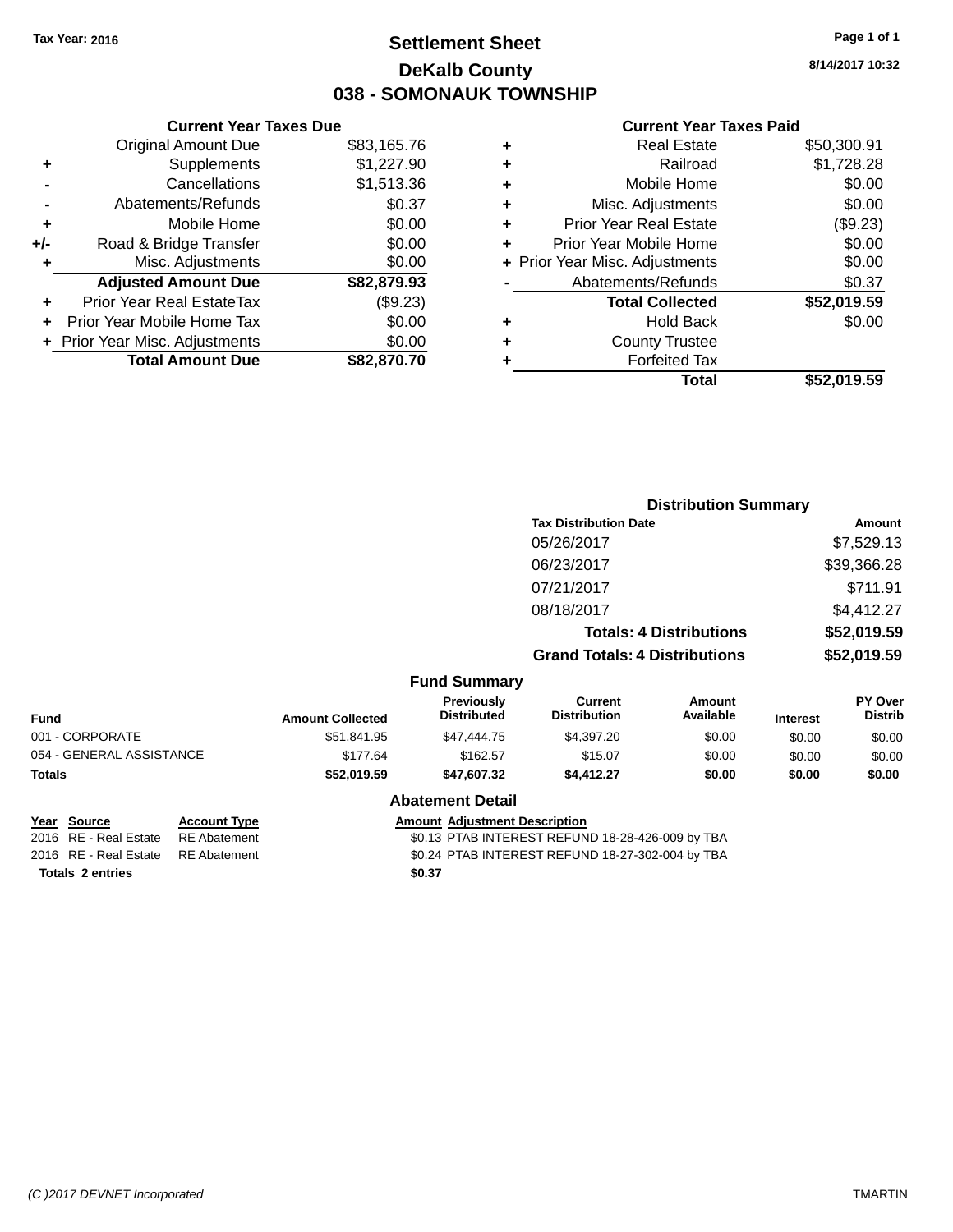# **Settlement Sheet Tax Year: 2016 Page 1 of 1 DeKalb County 039 - SOMONAUK ROAD & BRIDGE**

**8/14/2017 10:32**

## **Current Year Taxes Paid**

| ٠ | <b>Real Estate</b>             | \$121,602.63 |
|---|--------------------------------|--------------|
| ٠ | Railroad                       | \$4,775.76   |
| ÷ | Mobile Home                    | \$0.00       |
| ٠ | Misc. Adjustments              | \$0.00       |
| ٠ | <b>Prior Year Real Estate</b>  | (\$22.36)    |
| ٠ | Prior Year Mobile Home         | \$0.00       |
|   | + Prior Year Misc. Adjustments | \$0.00       |
|   | Abatements/Refunds             | \$0.88       |
|   | <b>Total Collected</b>         | \$126,355.15 |
| ٠ | Hold Back                      | \$0.00       |
| ٠ | <b>County Trustee</b>          |              |
|   | <b>Forfeited Tax</b>           |              |
|   | Total                          | \$126.355.15 |

|     | <b>Current Year Taxes Due</b>  |               |
|-----|--------------------------------|---------------|
|     | Original Amount Due            | \$258,254.03  |
| ٠   | Supplements                    | \$2,968.39    |
|     | Cancellations                  | \$3,658.57    |
|     | Abatements/Refunds             | \$0.88        |
| ٠   | Mobile Home                    | \$0.00        |
| +/- | Road & Bridge Transfer         | (\$35,181.03) |
| ٠   | Misc. Adjustments              | \$0.00        |
|     | <b>Adjusted Amount Due</b>     | \$222,381.94  |
| ٠   | Prior Year Real EstateTax      | $(\$22.36)$   |
|     | Prior Year Mobile Home Tax     | \$0.00        |
|     | + Prior Year Misc. Adjustments | \$0.00        |
|     | <b>Total Amount Due</b>        | \$222.359.58  |
|     |                                |               |

| <b>Road and Bridge Summary</b> |             |                     | <b>Distribution Summary</b>          |              |
|--------------------------------|-------------|---------------------|--------------------------------------|--------------|
| <b>Municipality</b>            | Amt. Due    | Amt. Distrib.       | <b>Tax Distribution Date</b>         | Amount       |
| CITY OF SANDWICH               | \$1,067.99  | \$661.95            | 05/26/2017                           | \$18,201.45  |
| <b>VILLAGE OF SOMONAUK</b>     | \$55,332.05 | \$34,519.08         | 06/23/2017                           | \$95,467.09  |
| <b>Totals</b>                  | \$56,400.04 | \$35,181.03         | 07/21/2017                           | \$1,721.01   |
|                                |             |                     | 08/18/2017                           | \$10,965.60  |
|                                |             |                     | <b>Totals: 4 Distributions</b>       | \$126,355.15 |
|                                |             |                     | <b>Grand Totals: 4 Distributions</b> | \$126,355.15 |
|                                |             | <b>Fund Summary</b> |                                      |              |

| <b>Fund</b>                  | <b>Amount Collected</b> | Previously<br><b>Distributed</b> | Current<br><b>Distribution</b> | <b>Amount</b><br>Available | <b>Interest</b> | <b>PY Over</b><br><b>Distrib</b> |
|------------------------------|-------------------------|----------------------------------|--------------------------------|----------------------------|-----------------|----------------------------------|
| 007 - ROAD AND BRIDGE        | \$73.654.59             | \$67.159.08                      | \$6,495.51                     | \$0.00                     | \$0.00          | \$0.00                           |
| 008 - BRIDGE CONST W/COUNTY  | \$37.66                 | \$34.47                          | \$3.19                         | \$0.00                     | \$0.00          | \$0.00                           |
| 009 - PERMANENT ROAD         | \$41,501.06             | \$37.980.92                      | \$3.520.14                     | \$0.00                     | \$0.00          | \$0.00                           |
| 010 - EQUIPMENT AND BUILDING | \$11.161.84             | \$10.215.08                      | \$946.76                       | \$0.00                     | \$0.00          | \$0.00                           |
| <b>Totals</b>                | \$126,355.15            | \$115,389,55                     | \$10,965.60                    | \$0.00                     | \$0.00          | \$0.00                           |
|                              |                         | .                                |                                |                            |                 |                                  |

## **Abatement Detail**

| Year Source                        | <b>Account Type</b> | <b>Amount Adiustment Description</b>             |
|------------------------------------|---------------------|--------------------------------------------------|
| 2016 RE - Real Estate              | RE Abatement        | \$0.39 PTAB INTEREST REFUND 18-28-426-009 by TBA |
| 2016 RE - Real Estate RE Abatement |                     | \$0.74 PTAB INTEREST REFUND 18-27-302-004 by TBA |
| <b>Totals 2 entries</b>            |                     | \$1.13                                           |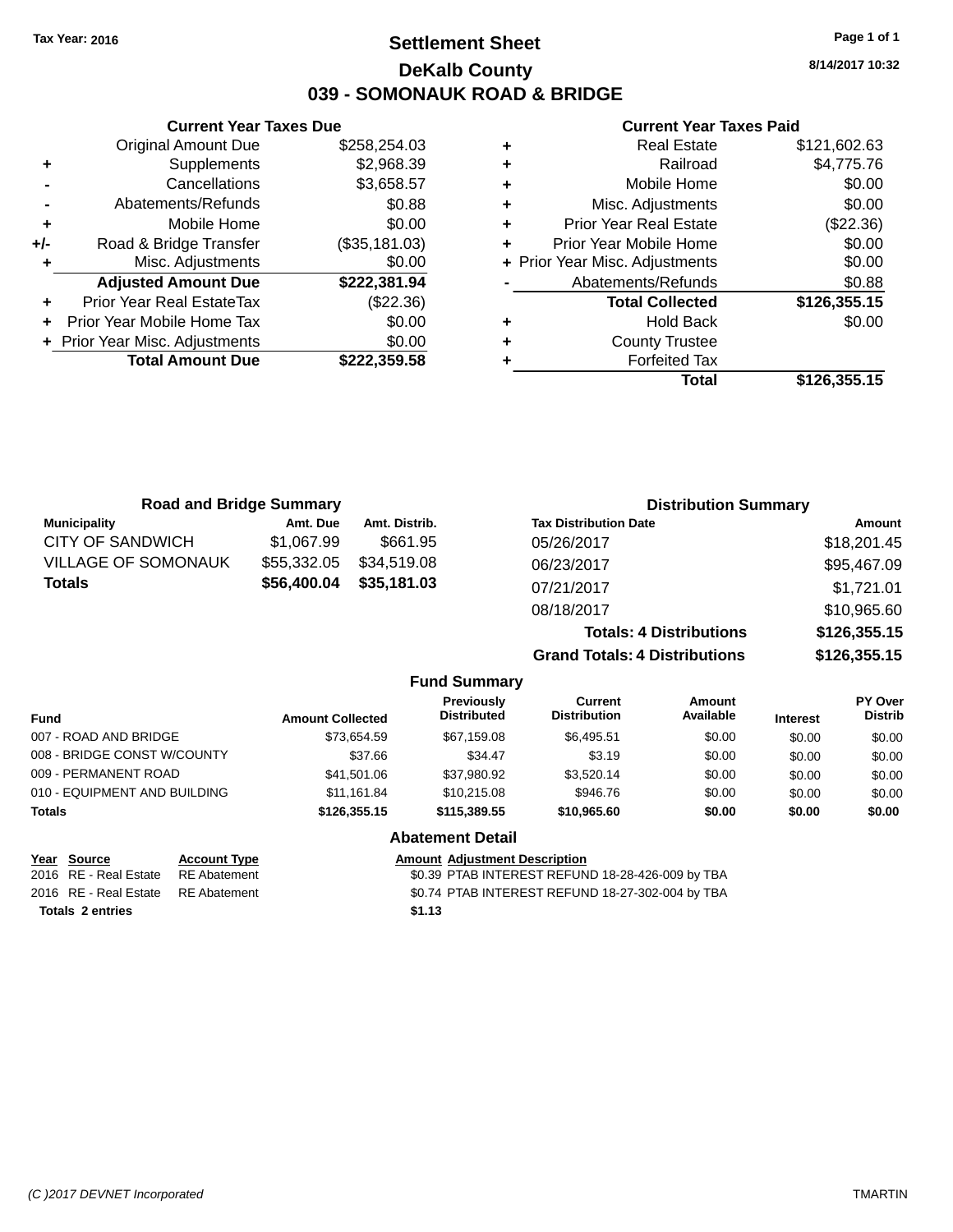# **Settlement Sheet Tax Year: 2016 Page 1 of 1 DeKalb County 040 - SOUTH GROVE TOWNSHIP**

**8/14/2017 10:32**

## **Current Year Taxes Paid**

| <b>Current Year Taxes Due</b> |  |  |  |  |  |
|-------------------------------|--|--|--|--|--|
| \$83,712.59                   |  |  |  |  |  |
| \$524.79                      |  |  |  |  |  |
| \$668.62                      |  |  |  |  |  |
| \$0.00                        |  |  |  |  |  |
| \$0.00                        |  |  |  |  |  |
| \$0.00                        |  |  |  |  |  |
| \$0.00                        |  |  |  |  |  |
| \$83,568.76                   |  |  |  |  |  |
| \$0.00                        |  |  |  |  |  |
| \$0.00                        |  |  |  |  |  |
|                               |  |  |  |  |  |
| \$0.00                        |  |  |  |  |  |
|                               |  |  |  |  |  |

| ٠ | <b>Real Estate</b>             | \$47,907.83 |
|---|--------------------------------|-------------|
| ٠ | Railroad                       | \$0.00      |
| ٠ | Mobile Home                    | \$0.00      |
| ٠ | Misc. Adjustments              | \$0.00      |
| ٠ | <b>Prior Year Real Estate</b>  | \$0.00      |
| ÷ | Prior Year Mobile Home         | \$0.00      |
|   | + Prior Year Misc. Adjustments | \$0.00      |
|   | Abatements/Refunds             | \$0.00      |
|   | <b>Total Collected</b>         | \$47,907.83 |
| ٠ | Hold Back                      | \$0.00      |
| ٠ | <b>County Trustee</b>          |             |
| ٠ | <b>Forfeited Tax</b>           |             |
|   | Total                          | \$47,907.83 |
|   |                                |             |

| <b>Distribution Summary</b>          |             |
|--------------------------------------|-------------|
| <b>Tax Distribution Date</b>         | Amount      |
| 05/26/2017                           | \$7,047.57  |
| 06/23/2017                           | \$39,583.15 |
| 07/21/2017                           | \$350.61    |
| 08/18/2017                           | \$926.50    |
| <b>Totals: 4 Distributions</b>       | \$47,907.83 |
| <b>Grand Totals: 4 Distributions</b> | \$47,907.83 |

|                                        |                         | .                                       |                                       |                            |                 |                                  |
|----------------------------------------|-------------------------|-----------------------------------------|---------------------------------------|----------------------------|-----------------|----------------------------------|
| Fund                                   | <b>Amount Collected</b> | <b>Previously</b><br><b>Distributed</b> | <b>Current</b><br><b>Distribution</b> | <b>Amount</b><br>Available | <b>Interest</b> | <b>PY Over</b><br><b>Distrib</b> |
| 001 - CORPORATE                        | \$35.482.10             | \$34.795.91                             | \$686.19                              | \$0.00                     | \$0.00          | \$0.00                           |
| 027 - AUDIT                            | \$549.26                | \$538.64                                | \$10.62                               | \$0.00                     | \$0.00          | \$0.00                           |
| 034 - GENERAL ASSISTANCE               | \$4,578,74              | \$4,490.19                              | \$88.55                               | \$0.00                     | \$0.00          | \$0.00                           |
| 035 - TORT JUDGEMENTS/LIABILITY<br>INS | \$3.863.64              | \$3.788.92                              | \$74.72                               | \$0.00                     | \$0.00          | \$0.00                           |
| 047 - SOCIAL SECURITY                  | \$3,434.09              | \$3,367.67                              | \$66.42                               | \$0.00                     | \$0.00          | \$0.00                           |
| <b>Totals</b>                          | \$47,907.83             | \$46,981.33                             | \$926.50                              | \$0.00                     | \$0.00          | \$0.00                           |
|                                        |                         |                                         |                                       |                            |                 |                                  |

**Fund Summary**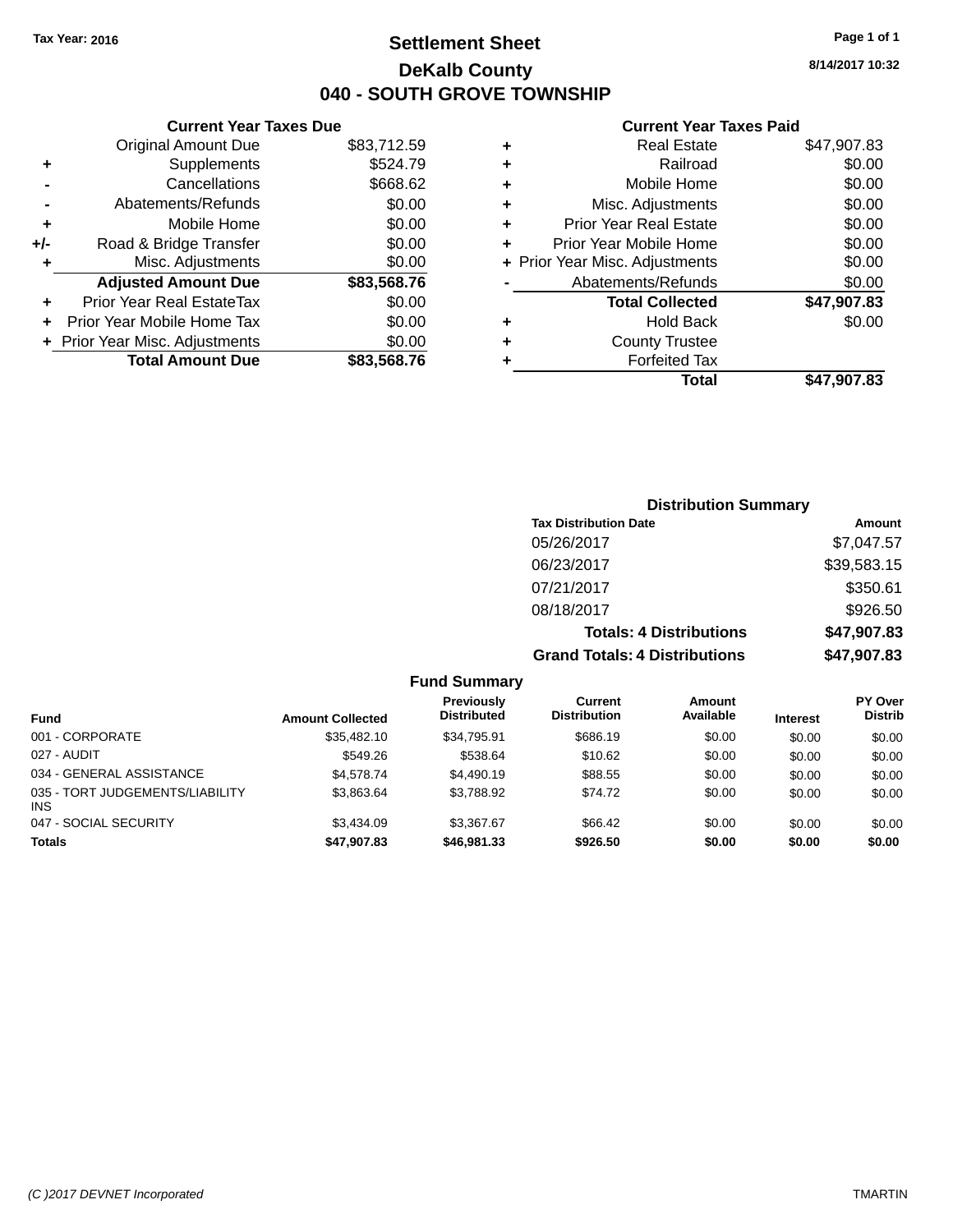# **Settlement Sheet Tax Year: 2016 Page 1 of 1 DeKalb County 041 - SOUTH GROVE ROAD & BRIDGE**

**Current Year Taxes Due**

|     | <b>Original Amount Due</b>       | \$119,524.13 |
|-----|----------------------------------|--------------|
| ٠   | Supplements                      | \$749.27     |
|     | Cancellations                    | \$954.65     |
|     | Abatements/Refunds               | \$0.00       |
| ٠   | Mobile Home                      | \$0.00       |
| +/- | Road & Bridge Transfer           | \$0.00       |
| ٠   | Misc. Adjustments                | \$0.00       |
|     | <b>Adjusted Amount Due</b>       | \$119,318.75 |
| ÷   | <b>Prior Year Real EstateTax</b> | \$0.00       |
|     | Prior Year Mobile Home Tax       | \$0.00       |
|     | + Prior Year Misc. Adjustments   | \$0.00       |
|     | <b>Total Amount Due</b>          | \$119,318.75 |

#### **Current Year Taxes Paid**

| ٠ | <b>Real Estate</b>             | \$68,402.61 |
|---|--------------------------------|-------------|
| ٠ | Railroad                       | \$0.00      |
| ٠ | Mobile Home                    | \$0.00      |
| ٠ | Misc. Adjustments              | \$0.00      |
| ٠ | <b>Prior Year Real Estate</b>  | \$0.00      |
| ٠ | Prior Year Mobile Home         | \$0.00      |
|   | + Prior Year Misc. Adjustments | \$0.00      |
|   | Abatements/Refunds             | \$0.00      |
|   | <b>Total Collected</b>         | \$68,402.61 |
| ٠ | <b>Hold Back</b>               | \$0.00      |
| ٠ | <b>County Trustee</b>          |             |
| ٠ | <b>Forfeited Tax</b>           |             |
|   | Total                          | \$68,402.61 |
|   |                                |             |

| <b>Distribution Summary</b>          |             |
|--------------------------------------|-------------|
| <b>Tax Distribution Date</b>         | Amount      |
| 05/26/2017                           | \$10,062.44 |
| 06/23/2017                           | \$56,516.76 |
| 07/21/2017                           | \$500.58    |
| 08/18/2017                           | \$1,322.83  |
| <b>Totals: 4 Distributions</b>       | \$68,402.61 |
| <b>Grand Totals: 4 Distributions</b> | \$68,402.61 |

## **Fund Summary**

|                              |                         | Previously         | Current             | Amount    |                 | <b>PY Over</b> |
|------------------------------|-------------------------|--------------------|---------------------|-----------|-----------------|----------------|
| <b>Fund</b>                  | <b>Amount Collected</b> | <b>Distributed</b> | <b>Distribution</b> | Available | <b>Interest</b> | <b>Distrib</b> |
| 007 - ROAD AND BRIDGE        | \$39.786.37             | \$39.016.94        | \$769.43            | \$0.00    | \$0.00          | \$0.00         |
| 008 - BRIDGE CONST W/COUNTY  | \$5.723.45              | \$5.612.77         | \$110.68            | \$0.00    | \$0.00          | \$0.00         |
| 009 - PERMANENT ROAD         | \$17,169.34             | \$16,837,30        | \$332.04            | \$0.00    | \$0.00          | \$0.00         |
| 010 - EQUIPMENT AND BUILDING | \$5.723.45              | \$5.612.77         | \$110.68            | \$0.00    | \$0.00          | \$0.00         |
| <b>Totals</b>                | \$68,402.61             | \$67,079.78        | \$1,322,83          | \$0.00    | \$0.00          | \$0.00         |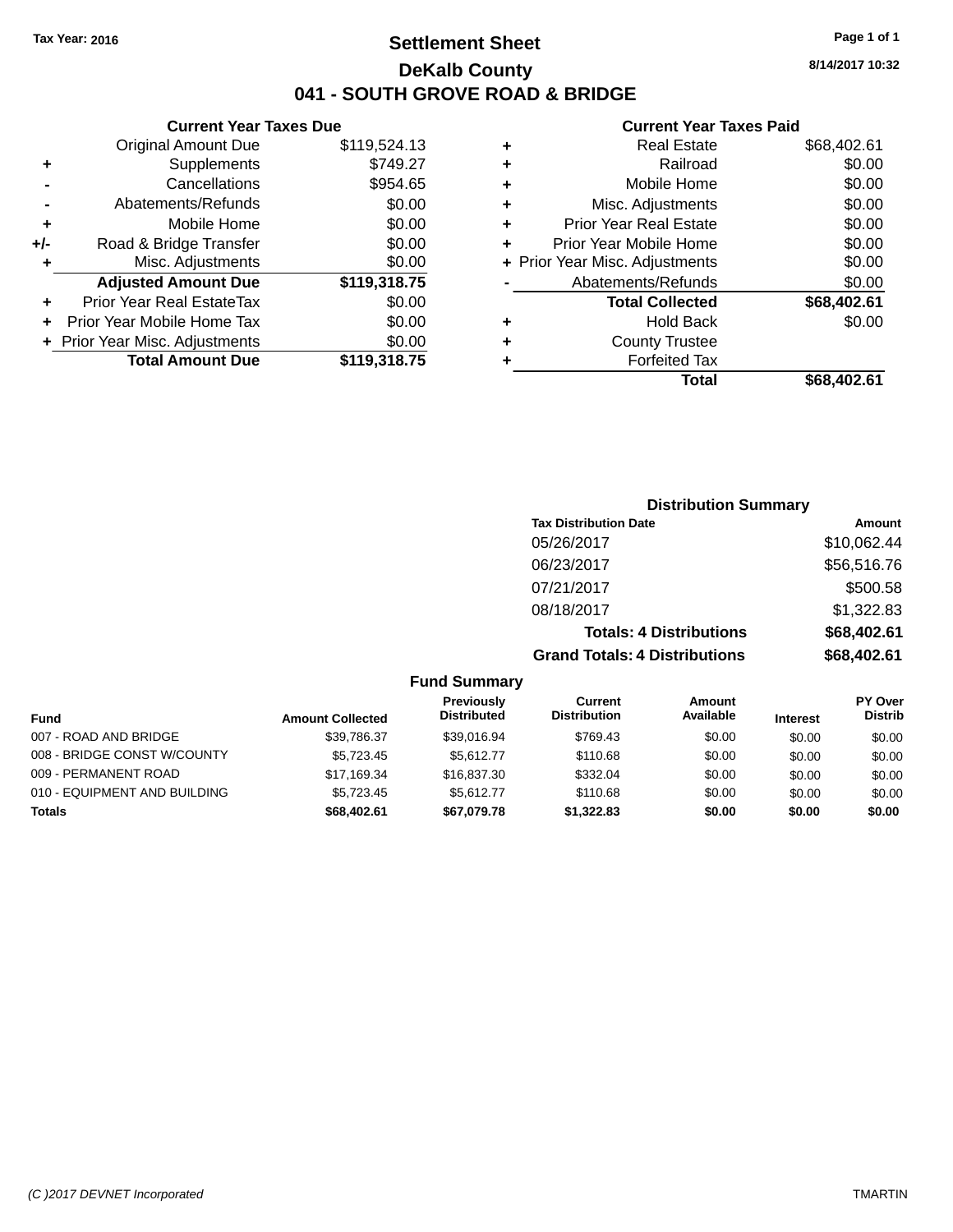# **Settlement Sheet Tax Year: 2016 Page 1 of 1 DeKalb County 042 - SQUAW GROVE TOWNSHIP**

**8/14/2017 10:32**

#### **Current Year Taxes Paid**

|       | <b>Current Year Taxes Due</b>  |              |
|-------|--------------------------------|--------------|
|       | <b>Original Amount Due</b>     | \$122,216.62 |
| ٠     | Supplements                    | \$845.17     |
|       | Cancellations                  | \$939.13     |
|       | Abatements/Refunds             | \$0.00       |
| ٠     | Mobile Home                    | \$0.00       |
| $+/-$ | Road & Bridge Transfer         | \$0.00       |
| ٠     | Misc. Adjustments              | \$64.83      |
|       | <b>Adjusted Amount Due</b>     | \$122,187.49 |
| ٠     | Prior Year Real EstateTax      | \$0.00       |
| ÷     | Prior Year Mobile Home Tax     | \$0.00       |
|       | + Prior Year Misc. Adjustments | \$78.87      |
|       | <b>Total Amount Due</b>        | \$122,266.36 |
|       |                                |              |

| \$1,720.62<br>Railroad<br>÷<br>\$0.00<br>Mobile Home<br>÷<br>\$64.83<br>Misc. Adjustments<br>٠<br>\$0.00<br><b>Prior Year Real Estate</b><br>٠<br>\$0.00<br>Prior Year Mobile Home<br>÷<br>\$78.87<br>+ Prior Year Misc. Adjustments<br>\$0.00<br>Abatements/Refunds<br>\$72,155.68<br><b>Total Collected</b><br>\$0.00<br><b>Hold Back</b><br>٠<br><b>County Trustee</b><br>٠<br><b>Forfeited Tax</b><br>٠ | ٠ | <b>Real Estate</b> | \$70,291.36 |
|-------------------------------------------------------------------------------------------------------------------------------------------------------------------------------------------------------------------------------------------------------------------------------------------------------------------------------------------------------------------------------------------------------------|---|--------------------|-------------|
|                                                                                                                                                                                                                                                                                                                                                                                                             |   |                    |             |
|                                                                                                                                                                                                                                                                                                                                                                                                             |   |                    |             |
|                                                                                                                                                                                                                                                                                                                                                                                                             |   |                    |             |
|                                                                                                                                                                                                                                                                                                                                                                                                             |   |                    |             |
|                                                                                                                                                                                                                                                                                                                                                                                                             |   |                    |             |
|                                                                                                                                                                                                                                                                                                                                                                                                             |   |                    |             |
|                                                                                                                                                                                                                                                                                                                                                                                                             |   |                    |             |
|                                                                                                                                                                                                                                                                                                                                                                                                             |   |                    |             |
|                                                                                                                                                                                                                                                                                                                                                                                                             |   |                    |             |
|                                                                                                                                                                                                                                                                                                                                                                                                             |   |                    |             |
|                                                                                                                                                                                                                                                                                                                                                                                                             |   |                    |             |
| \$72,155.68<br>Total                                                                                                                                                                                                                                                                                                                                                                                        |   |                    |             |

## **Distribution Summary Tax Distribution Date Amount** 05/26/2017 \$8,570.61 06/23/2017 \$57,615.88 07/21/2017 \$1,745.13 08/18/2017 \$4,224.06 **Totals: 4 Distributions \$72,155.68 Grand Totals: 4 Distributions \$72,155.68**

#### **Fund Summary**

| Fund                     | <b>Amount Collected</b> | Previously<br><b>Distributed</b> | Current<br><b>Distribution</b> | Amount<br>Available | <b>Interest</b> | <b>PY Over</b><br><b>Distrib</b> |
|--------------------------|-------------------------|----------------------------------|--------------------------------|---------------------|-----------------|----------------------------------|
| 001 - CORPORATE          | \$46,958.85             | \$44,209.84                      | \$2,749.01                     | \$0.00              | \$0.00          | \$0.00                           |
| 017 - CEMETERY           | \$7.645.55              | \$7.197.97                       | \$447.58                       | \$0.00              | \$0.00          | \$0.00                           |
| 019 - COMMUNITY BUILDING | \$15,520.11             | \$14,611,55                      | \$908.56                       | \$0.00              | \$0.00          | \$0.00                           |
| 054 - GENERAL ASSISTANCE | \$2.031.17              | \$1,912.26                       | \$118.91                       | \$0.00              | \$0.00          | \$0.00                           |
| <b>Totals</b>            | \$72,155.68             | \$67,931.62                      | \$4,224.06                     | \$0.00              | \$0.00          | \$0.00                           |

| Year Source             | <b>Account Type</b>                        |          | <b>Amount Adjustment Description</b>                       |
|-------------------------|--------------------------------------------|----------|------------------------------------------------------------|
|                         | 2015 RE - Real Estate Back Tax Collected   |          | \$21.48 AVILA REDEMPTION 15-14-328-005 by TBA              |
|                         | 2015 RE - Real Estate Back Tax Collected   |          | \$51.23 NIELSEN REDEMPTION 15-16-151-002 by TBA            |
|                         | 2015 RE - Real Estate Back Tax Collected   |          | \$3.08 MCFARLAND REDEMPTION 15-15-228-014 by TBA           |
|                         | 2015 RE - Real Estate Back Tax Collected   |          | \$3.08 MCFARLAND REDEMPTION 15-15-225-015 by TBA           |
|                         | 2016 RE - Real Estate Back Tax Collected   |          | \$48.26 WEST SUBURBAN BANK REDEMPTION 15-14-304-002 by TBA |
|                         | 2016 RE - Real Estate Paymt In Lieu of Tax |          | \$16.57 HOUSING AUTHORITY SUNSET VIEW APARTMENTS by TBA    |
| <b>Totals 6 entries</b> |                                            | \$143.70 |                                                            |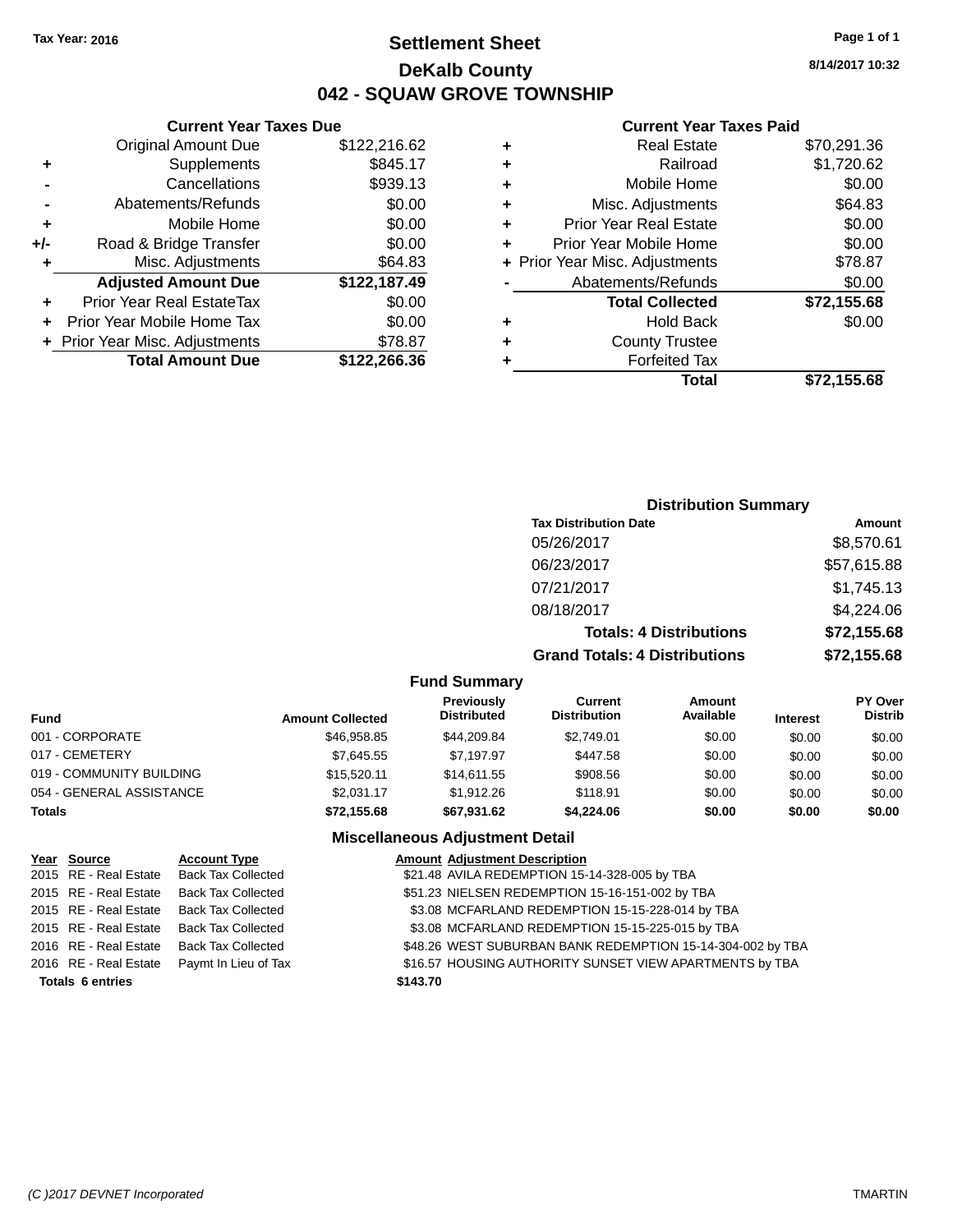# **Settlement Sheet Tax Year: 2016 Page 1 of 1 DeKalb County 043 - HINCKLEY PUBLIC LIBRARY DISTRICT**

**8/14/2017 10:32**

# **Current Year Taxes Paid**

|       | <b>Current Year Taxes Due</b>  |              |
|-------|--------------------------------|--------------|
|       | <b>Original Amount Due</b>     | \$178,713.58 |
| ٠     | Supplements                    | \$1,235.84   |
|       | Cancellations                  | \$1,373.27   |
|       | Abatements/Refunds             | \$0.00       |
| ٠     | Mobile Home                    | \$0.00       |
| $+/-$ | Road & Bridge Transfer         | \$0.00       |
| ٠     | Misc. Adjustments              | \$94.80      |
|       | <b>Adjusted Amount Due</b>     | \$178,670.95 |
| ٠     | Prior Year Real EstateTax      | \$0.01       |
|       | Prior Year Mobile Home Tax     | \$0.00       |
|       | + Prior Year Misc. Adjustments | \$115.32     |
|       | <b>Total Amount Due</b>        | \$178,786.28 |
|       |                                |              |

| ٠ | <b>Real Estate</b>             | \$102,784.94 |
|---|--------------------------------|--------------|
| ٠ | Railroad                       | \$2,516.00   |
| ٠ | Mobile Home                    | \$0.00       |
| ٠ | Misc. Adjustments              | \$94.80      |
| ٠ | <b>Prior Year Real Estate</b>  | \$0.01       |
| ÷ | Prior Year Mobile Home         | \$0.00       |
|   | + Prior Year Misc. Adjustments | \$115.32     |
|   | Abatements/Refunds             | \$0.00       |
|   | <b>Total Collected</b>         | \$105,511.07 |
| ٠ | <b>Hold Back</b>               | \$0.00       |
| ٠ | <b>County Trustee</b>          |              |
| ٠ | <b>Forfeited Tax</b>           |              |
|   | Total                          | \$105,511.07 |
|   |                                |              |

## **Distribution Summary Tax Distribution Date Amount** 05/26/2017 \$12,532.61 06/23/2017 \$84,249.91 07/21/2017 \$2,551.84 08/18/2017 \$6,176.71

 $Totals: 4 Dis$ **Grand Totals: 4 Distributions** 

| stributions | \$105,511.07 |
|-------------|--------------|
| stributions | \$105,511.07 |

### **Fund Summary**

| <b>Fund</b>                             | <b>Amount Collected</b> | <b>Previously</b><br><b>Distributed</b> | Current<br><b>Distribution</b> | <b>Amount</b><br>Available | <b>Interest</b> | <b>PY Over</b><br><b>Distrib</b> |
|-----------------------------------------|-------------------------|-----------------------------------------|--------------------------------|----------------------------|-----------------|----------------------------------|
| 001 - CORPORATE                         | \$90.643.99             | \$85,337.61                             | \$5,306.38                     | \$0.00                     | \$0.00          | \$0.00                           |
| 004 - OPERATIONS & MAINTENANCE          | \$7,416.61              | \$6.982.43                              | \$434.18                       | \$0.00                     | \$0.00          | \$0.00                           |
| $005 - I. M. R. F.$                     | \$3.426.27              | \$3,225.70                              | \$200.57                       | \$0.00                     | \$0.00          | \$0.00                           |
| 027 - AUDIT                             | \$21.20                 | \$19.96                                 | \$1.24                         | \$0.00                     | \$0.00          | \$0.00                           |
| 035 - TORT JUDGEMENTS/LIABILITY<br>INS. | \$576.73                | \$542.96                                | \$33.77                        | \$0.00                     | \$0.00          | \$0.00                           |
| 047 - SOCIAL SECURITY                   | \$3.426.27              | \$3,225,70                              | \$200.57                       | \$0.00                     | \$0.00          | \$0.00                           |
| <b>Totals</b>                           | \$105,511.07            | \$99,334.36                             | \$6,176.71                     | \$0.00                     | \$0.00          | \$0.00                           |

| Year Source             | <b>Account Type</b>                        | <b>Amount Adjustment Description</b>                       |
|-------------------------|--------------------------------------------|------------------------------------------------------------|
|                         | 2015 RE - Real Estate Back Tax Collected   | \$31.41 AVILA REDEMPTION 15-14-328-005 by TBA              |
| 2015 RE - Real Estate   | <b>Back Tax Collected</b>                  | \$74.91 NIELSEN REDEMPTION 15-16-151-002 by TBA            |
|                         | 2015 RE - Real Estate Back Tax Collected   | \$4.50 MCFARLAND REDEMPTION 15-15-228-014 by TBA           |
|                         | 2015 RE - Real Estate Back Tax Collected   | \$4.50 MCFARLAND REDEMPTION 15-15-225-015 by TBA           |
|                         | 2016 RE - Real Estate Back Tax Collected   | \$70.57 WEST SUBURBAN BANK REDEMPTION 15-14-304-002 by TBA |
|                         | 2016 RE - Real Estate Paymt In Lieu of Tax | \$24.23 HOUSING AUTHORITY SUNSET VIEW APARTMENTS by TBA    |
| <b>Totals 6 entries</b> |                                            | \$210.12                                                   |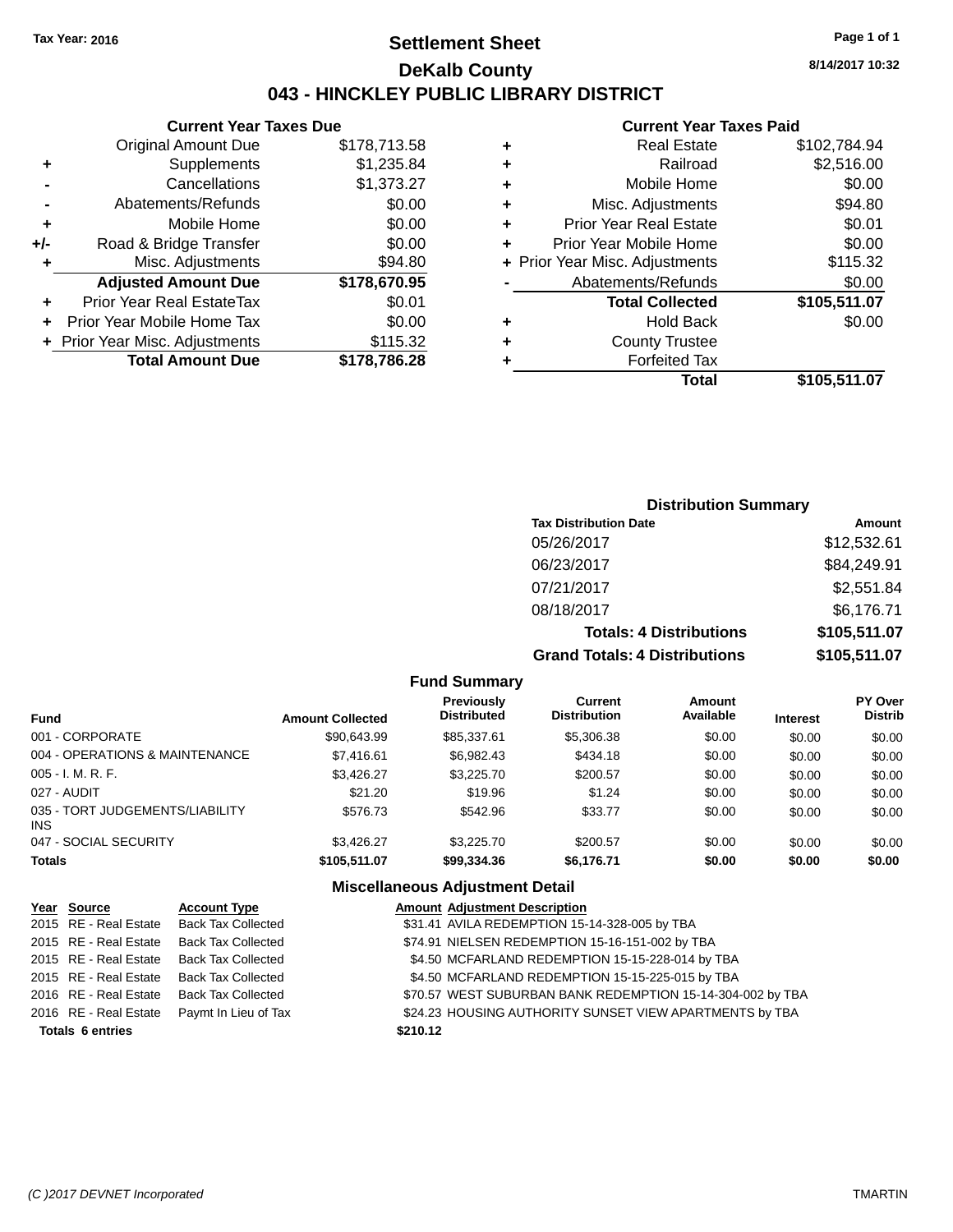# **Settlement Sheet Tax Year: 2016 Page 1 of 1 DeKalb County 044 - SQUAW GROVE ROAD & BRIDGE**

**8/14/2017 10:32**

## **Current Year Taxes Paid**

|       | <b>Current Year Taxes Due</b>  |               |  |  |  |  |  |
|-------|--------------------------------|---------------|--|--|--|--|--|
|       | <b>Original Amount Due</b>     | \$293,208.97  |  |  |  |  |  |
| ٠     | Supplements                    | \$1,790.17    |  |  |  |  |  |
|       | Cancellations                  | \$2,008.04    |  |  |  |  |  |
|       | Abatements/Refunds             | \$0.00        |  |  |  |  |  |
| ٠     | Mobile Home                    | \$0.00        |  |  |  |  |  |
| $+/-$ | Road & Bridge Transfer         | (\$18,573.98) |  |  |  |  |  |
| ٠     | Misc. Adjustments              | \$155.54      |  |  |  |  |  |
|       | <b>Adjusted Amount Due</b>     | \$274,572.66  |  |  |  |  |  |
| ٠     | Prior Year Real EstateTax      | (\$20.41)     |  |  |  |  |  |
|       | Prior Year Mobile Home Tax     | \$0.00        |  |  |  |  |  |
|       | + Prior Year Misc. Adjustments | \$189.21      |  |  |  |  |  |
|       | <b>Total Amount Due</b>        | \$274.741.46  |  |  |  |  |  |
|       |                                |               |  |  |  |  |  |

| ٠ | <b>Real Estate</b>             | \$150,277.14 |
|---|--------------------------------|--------------|
| ٠ | Railroad                       | \$3,932.60   |
| ٠ | Mobile Home                    | \$0.00       |
| ٠ | Misc. Adjustments              | \$155.54     |
| ٠ | <b>Prior Year Real Estate</b>  | (\$20.41)    |
| ÷ | Prior Year Mobile Home         | \$0.00       |
|   | + Prior Year Misc. Adjustments | \$189.21     |
|   | Abatements/Refunds             | \$0.00       |
|   | <b>Total Collected</b>         | \$154,534.08 |
| ٠ | Hold Back                      | \$0.00       |
| ٠ | <b>County Trustee</b>          |              |
| ٠ | <b>Forfeited Tax</b>           |              |
|   | Total                          | \$154,534.08 |
|   |                                |              |

| <b>Road and Bridge Summary</b> |             |               | <b>Distribution Summary</b>  |              |  |
|--------------------------------|-------------|---------------|------------------------------|--------------|--|
| Municipality                   | Amt. Due    | Amt. Distrib. | <b>Tax Distribution Date</b> | Amount       |  |
| <b>VILLAGE OF HINCKLEY</b>     | \$31.649.55 | \$18,573.98   | 05/26/2017                   | \$18,325.56  |  |
| <b>Totals</b>                  | \$31,649.55 | \$18,573.98   | 06/23/2017                   | \$123,318.66 |  |
|                                |             |               | 07/21/2017                   | \$3,731.37   |  |
|                                |             |               | 08/18/2017                   | \$9,158.49   |  |

**Totals: 4 Distributions \$154,534.08 Grand Totals: 4 Distributions \$154,534.08 Fund Summary**

| <b>Fund</b>                             | <b>Amount Collected</b> | <b>Previously</b><br><b>Distributed</b> | Current<br><b>Distribution</b> | Amount<br>Available | <b>Interest</b> | <b>PY Over</b><br><b>Distrib</b> |
|-----------------------------------------|-------------------------|-----------------------------------------|--------------------------------|---------------------|-----------------|----------------------------------|
| 007 - ROAD AND BRIDGE                   | \$49,252,00             | \$46,256,79                             | \$2,995.21                     | \$0.00              | \$0.00          | \$0.00                           |
| 008 - BRIDGE CONST W/COUNTY             | \$8.722.56              | \$8.211.94                              | \$510.62                       | \$0.00              | \$0.00          | \$0.00                           |
| 009 - PERMANENT ROAD                    | \$69,161.86             | \$65,113.08                             | \$4,048.78                     | \$0.00              | \$0.00          | \$0.00                           |
| 010 - EQUIPMENT AND BUILDING            | \$23.356.45             | \$21.989.14                             | \$1.367.31                     | \$0.00              | \$0.00          | \$0.00                           |
| 035 - TORT JUDGEMENTS/LIABILITY<br>INS. | \$4.041.21              | \$3.804.64                              | \$236.57                       | \$0.00              | \$0.00          | \$0.00                           |
| <b>Totals</b>                           | \$154,534.08            | \$145,375,59                            | \$9.158.49                     | \$0.00              | \$0.00          | \$0.00                           |
|                                         |                         | Miccollangous Adjustment Detail         |                                |                     |                 |                                  |

|                         |                                                                                                                                                                                                                                                                                                              | <b>Amount Adjustment Description</b>                        |
|-------------------------|--------------------------------------------------------------------------------------------------------------------------------------------------------------------------------------------------------------------------------------------------------------------------------------------------------------|-------------------------------------------------------------|
|                         |                                                                                                                                                                                                                                                                                                              | \$51.53 AVILA REDEMPTION 15-14-328-005 by TBA               |
|                         |                                                                                                                                                                                                                                                                                                              | \$122.90 NIELSEN REDEMPTION 15-16-151-002 by TBA            |
|                         |                                                                                                                                                                                                                                                                                                              | \$7.39 MCFARLAND REDEMPTION 15-15-228-014 by TBA            |
|                         |                                                                                                                                                                                                                                                                                                              | \$7.39 MCFARLAND REDEMPTION 15-15-225-015 by TBA            |
|                         |                                                                                                                                                                                                                                                                                                              | \$115.78 WEST SUBURBAN BANK REDEMPTION 15-14-304-002 by TBA |
|                         |                                                                                                                                                                                                                                                                                                              | \$39.76 HOUSING AUTHORITY SUNSET VIEW APARTMENTS by TBA     |
|                         | \$344.75                                                                                                                                                                                                                                                                                                     |                                                             |
| <b>Totals 6 entries</b> | Year Source<br><b>Account Type</b><br>2015 RE - Real Estate Back Tax Collected<br>2015 RE - Real Estate Back Tax Collected<br>2015 RE - Real Estate Back Tax Collected<br>2015 RE - Real Estate Back Tax Collected<br>2016 RE - Real Estate Back Tax Collected<br>2016 RE - Real Estate Paymt In Lieu of Tax |                                                             |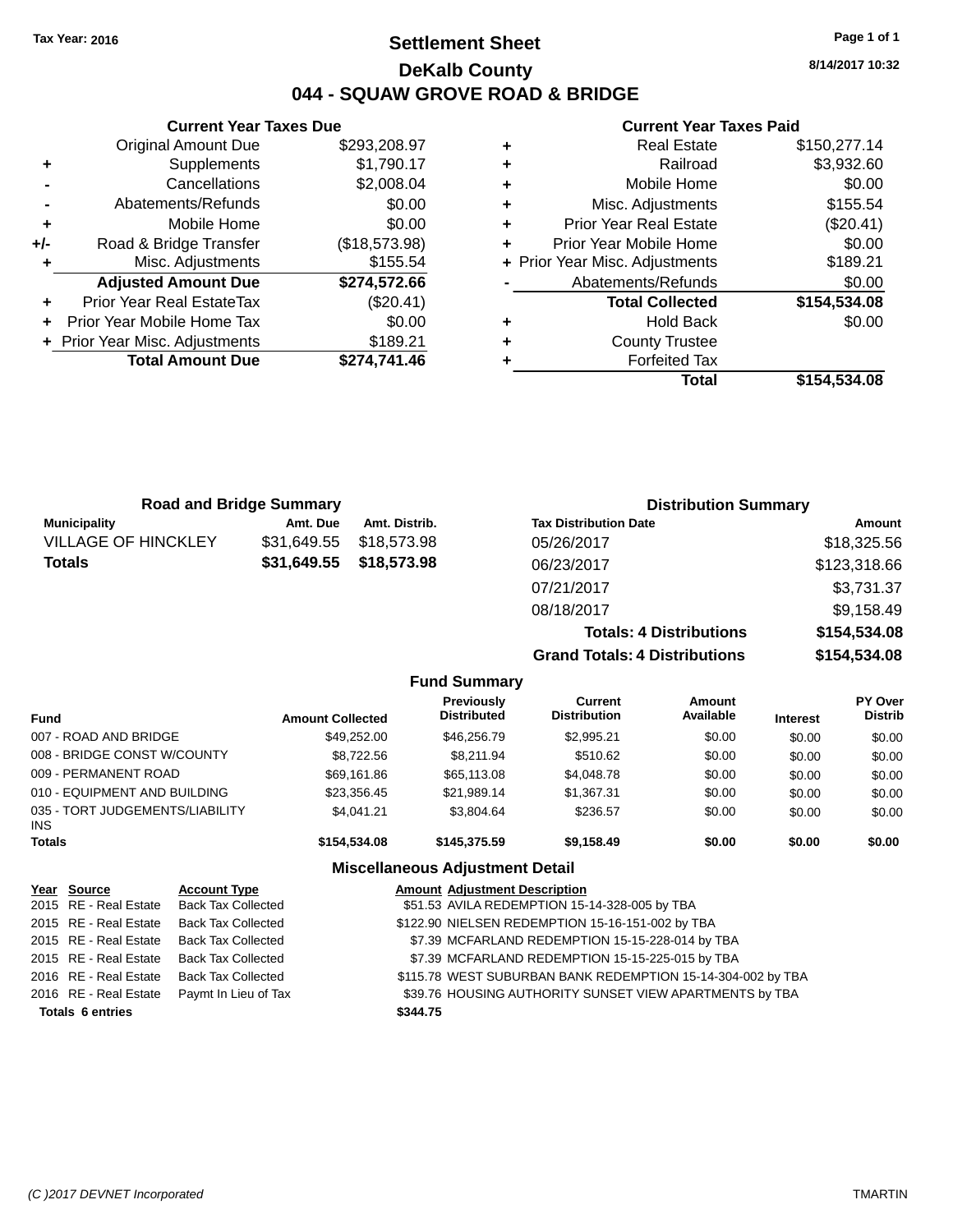# **Settlement Sheet Tax Year: 2016 Page 1 of 1 DeKalb County 045 - SYCAMORE TOWNSHIP**

**8/14/2017 10:32**

### **Current Year Taxes Paid**

|     | <b>Current Year Taxes Due</b>  |              |  |
|-----|--------------------------------|--------------|--|
|     | <b>Original Amount Due</b>     | \$417,054.18 |  |
| ٠   | Supplements                    | \$3,625.86   |  |
|     | Cancellations                  | \$4,092.70   |  |
|     | Abatements/Refunds             | \$0.05       |  |
| ٠   | Mobile Home                    | \$0.00       |  |
| +/- | Road & Bridge Transfer         | \$0.00       |  |
| ٠   | Misc. Adjustments              | \$178.52     |  |
|     | <b>Adjusted Amount Due</b>     | \$416,765.81 |  |
| ٠   | Prior Year Real EstateTax      | (\$49.50)    |  |
|     | Prior Year Mobile Home Tax     | \$0.00       |  |
|     | + Prior Year Misc. Adjustments | \$95.73      |  |
|     | <b>Total Amount Due</b>        | \$416,812.04 |  |
|     |                                |              |  |

| ٠ | <b>Real Estate</b>             | \$236,921.11 |
|---|--------------------------------|--------------|
| ٠ | Railroad                       | \$397.02     |
| ٠ | Mobile Home                    | \$0.00       |
| ٠ | Misc. Adjustments              | \$178.52     |
| ٠ | <b>Prior Year Real Estate</b>  | (\$49.50)    |
| ٠ | Prior Year Mobile Home         | \$0.00       |
|   | + Prior Year Misc. Adjustments | \$95.73      |
|   | Abatements/Refunds             | \$0.05       |
|   | <b>Total Collected</b>         | \$237,542.83 |
| ٠ | <b>Hold Back</b>               | \$0.00       |
| ٠ | <b>County Trustee</b>          |              |
| ٠ | <b>Forfeited Tax</b>           |              |
|   | Total                          | \$237,542.83 |
|   |                                |              |

|                          |                         |                                         |                                      | <b>Distribution Summary</b>    |                 |                           |
|--------------------------|-------------------------|-----------------------------------------|--------------------------------------|--------------------------------|-----------------|---------------------------|
|                          |                         |                                         | <b>Tax Distribution Date</b>         |                                |                 | Amount                    |
|                          |                         |                                         | 05/26/2017                           |                                |                 | \$36,270.38               |
|                          |                         |                                         | 06/23/2017                           |                                |                 | \$187,221.33              |
|                          |                         |                                         | 07/21/2017                           |                                |                 | \$3,408.31                |
|                          |                         |                                         | 08/18/2017                           |                                |                 | \$10,642.81               |
|                          |                         |                                         |                                      | <b>Totals: 4 Distributions</b> |                 | \$237,542.83              |
|                          |                         |                                         | <b>Grand Totals: 4 Distributions</b> |                                |                 | \$237,542.83              |
|                          |                         | <b>Fund Summary</b>                     |                                      |                                |                 |                           |
| <b>Fund</b>              | <b>Amount Collected</b> | <b>Previously</b><br><b>Distributed</b> | Current<br><b>Distribution</b>       | <b>Amount</b><br>Available     | <b>Interest</b> | PY Over<br><b>Distrib</b> |
| 001 - CORPORATE          | \$213.641.99            | \$204,070.02                            | \$9,571.97                           | \$0.00                         | \$0.00          | \$0.00                    |
| 005 - I. M. R. F.        | \$18,196.03             | \$17,380.78                             | \$815.25                             | \$0.00                         | \$0.00          | \$0.00                    |
| 054 - GENERAL ASSISTANCE | \$5,704.81              | \$5,449.22                              | \$255.59                             | \$0.00                         | \$0.00          | \$0.00                    |

#### **Totals \$237,542.83 \$226,900.02 \$10,642.81 \$0.00 \$0.00 \$0.00**

## **Miscellaneous Adjustment Detail**

| Year Source             | <b>Account Type</b>                        |          | <b>Amount Adjustment Description</b>                             |
|-------------------------|--------------------------------------------|----------|------------------------------------------------------------------|
| 2015 RE - Real Estate   | Back Tax Collected                         |          | \$95.73 PAN PACIFIC HOLDINGS LLC REDEMPTION 06-33-154-011 by TBA |
|                         | 2016 RE - Real Estate Back Tax Collected   |          | \$27.07 MILINAC REDEMPTION 06-05-209-010 by TBA                  |
|                         | 2016 RE - Real Estate Paymt In Lieu of Tax |          | \$151.45 HOUSING AUTHORITY SYCAMORE UNITS by TBA                 |
| <b>Totals 3 entries</b> |                                            | \$274.25 |                                                                  |
|                         |                                            |          |                                                                  |

**Year Source Account Type Account Type Amount Adjustment Description Totals 1 entries \$0.05**

# **Abatement Detail**

2016 RE - Real Estate RE Abatement \$0.05 PTAB INTEREST REFUND 06-28-180-020 by TBA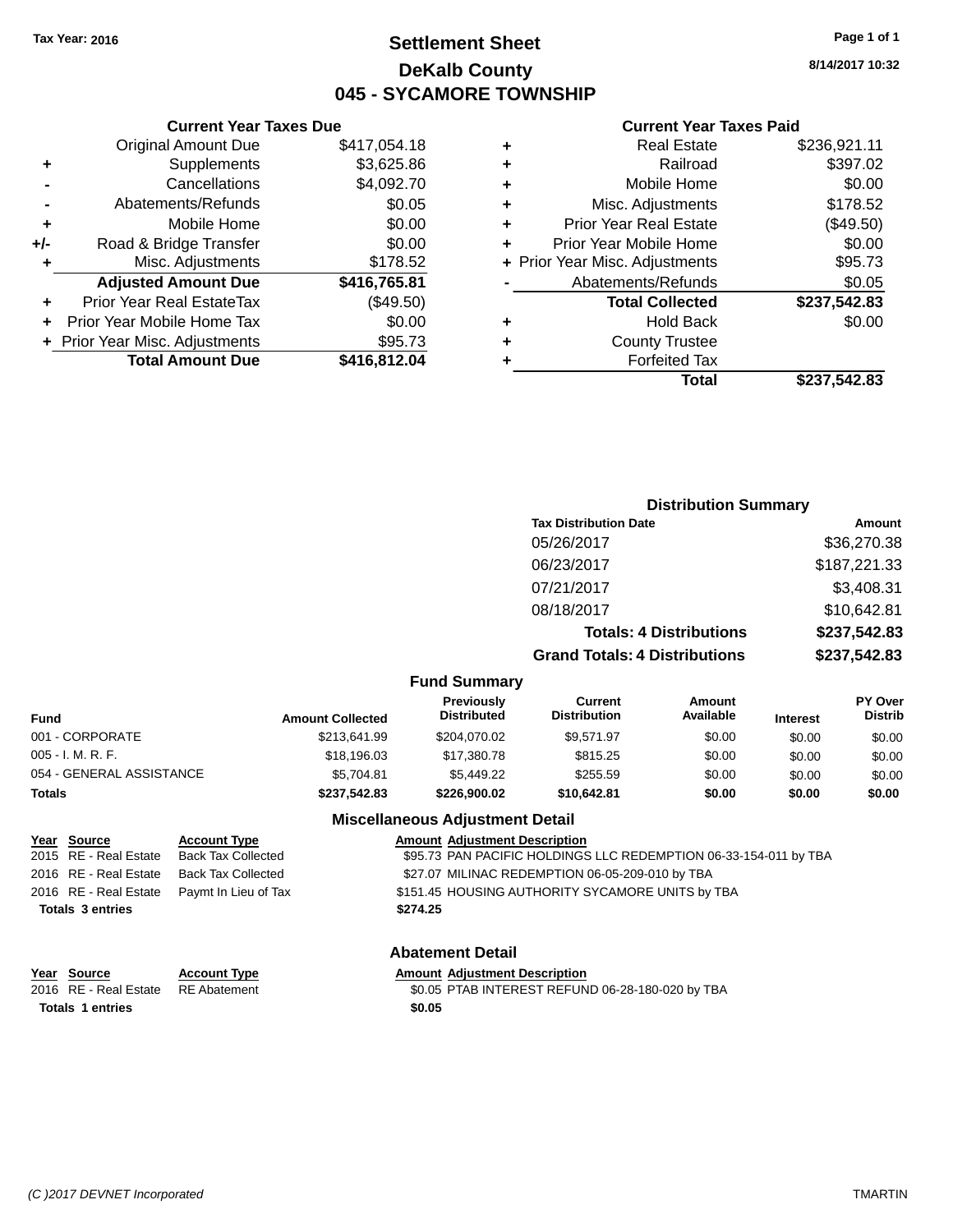# **Settlement Sheet Tax Year: 2016 Page 1 of 1 DeKalb County 046 - SYCAMORE ROAD & BRIDGE**

**8/14/2017 10:32**

| Real Estate                    | \$475,570.44 |
|--------------------------------|--------------|
| Railroad                       | \$804.03     |
| Mobile Home                    | \$0.00       |
| Misc. Adjustments              | \$361.56     |
| <b>Prior Year Real Estate</b>  | (\$101.07)   |
| Prior Year Mobile Home         | \$0.00       |
| + Prior Year Misc. Adjustments | \$193.87     |
| Abatements/Refunds             | \$0.09       |
| <b>Total Collected</b>         | \$476,828.74 |
| <b>Hold Back</b>               | \$0.00       |
| <b>County Trustee</b>          |              |
| <b>Forfeited Tax</b>           |              |
| Total                          | \$476.828.74 |
|                                |              |

|     | <b>Current Year Taxes Due</b>  |              |  |  |  |
|-----|--------------------------------|--------------|--|--|--|
|     | Original Amount Due            | \$844,613.37 |  |  |  |
| ٠   | Supplements                    | \$7,275.01   |  |  |  |
|     | Cancellations                  | \$8,215.38   |  |  |  |
|     | Abatements/Refunds             | \$0.09       |  |  |  |
| ٠   | Mobile Home                    | \$0.00       |  |  |  |
| +/- | Road & Bridge Transfer         | (\$4,241.79) |  |  |  |
|     | Misc. Adjustments              | \$361.56     |  |  |  |
|     | <b>Adjusted Amount Due</b>     | \$839,792.68 |  |  |  |
|     | Prior Year Real EstateTax      | (\$101.07)   |  |  |  |
|     | Prior Year Mobile Home Tax     | \$0.00       |  |  |  |
|     | + Prior Year Misc. Adjustments | \$193.87     |  |  |  |
|     | <b>Total Amount Due</b>        | \$839,885.48 |  |  |  |
|     |                                |              |  |  |  |

| <b>Road and Bridge Summary</b> |            |               | <b>Distribution Summary</b>          |              |  |  |
|--------------------------------|------------|---------------|--------------------------------------|--------------|--|--|
| <b>Municipality</b>            | Amt. Due   | Amt. Distrib. | <b>Tax Distribution Date</b>         | Amount       |  |  |
| CITY OF SYCAMORE               | \$7,448.34 | \$4,241.79    | 05/26/2017                           | \$72,805.89  |  |  |
| Totals                         | \$7,448.34 | \$4,241.79    | 06/23/2017                           | \$375,818.10 |  |  |
|                                |            |               | 07/21/2017                           | \$6,841.50   |  |  |
|                                |            |               | 08/18/2017                           | \$21,363.25  |  |  |
|                                |            |               | <b>Totals: 4 Distributions</b>       | \$476,828.74 |  |  |
|                                |            |               | <b>Grand Totals: 4 Distributions</b> | \$476,828.74 |  |  |

|                                         |                         | <b>Fund Summary</b>                     |                                       |                            |                 |                                  |
|-----------------------------------------|-------------------------|-----------------------------------------|---------------------------------------|----------------------------|-----------------|----------------------------------|
| <b>Fund</b>                             | <b>Amount Collected</b> | <b>Previously</b><br><b>Distributed</b> | <b>Current</b><br><b>Distribution</b> | <b>Amount</b><br>Available | <b>Interest</b> | <b>PY Over</b><br><b>Distrib</b> |
| $005 - I. M. R. F.$                     | \$11,304.71             | \$10.798.21                             | \$506.50                              | \$0.00                     | \$0.00          | \$0.00                           |
| 007 - ROAD AND BRIDGE                   | \$7.133.11              | \$6.813.84                              | \$319.27                              | \$0.00                     | \$0.00          | \$0.00                           |
| 008 - BRIDGE CONST W/COUNTY             | \$22.749.32             | \$21.730.08                             | \$1.019.24                            | \$0.00                     | \$0.00          | \$0.00                           |
| 009 - PERMANENT ROAD                    | \$350.313.61            | \$334,618,36                            | \$15,695.25                           | \$0.00                     | \$0.00          | \$0.00                           |
| 010 - EQUIPMENT AND BUILDING            | \$68,230,73             | \$65,173,76                             | \$3,056.97                            | \$0.00                     | \$0.00          | \$0.00                           |
| 035 - TORT JUDGEMENTS/LIABILITY<br>INS. | \$8,548.63              | \$8,165.62                              | \$383.01                              | \$0.00                     | \$0.00          | \$0.00                           |
| 047 - SOCIAL SECURITY                   | \$8,548,63              | \$8.165.62                              | \$383.01                              | \$0.00                     | \$0.00          | \$0.00                           |
| <b>Totals</b>                           | \$476,828.74            | \$455,465.49                            | \$21,363.25                           | \$0.00                     | \$0.00          | \$0.00                           |
|                                         |                         | Miccellenceus Adjustment Detail         |                                       |                            |                 |                                  |

|                         | <b>Miscellaneous Adjustment Detail</b> |                           |                                                                   |  |  |  |
|-------------------------|----------------------------------------|---------------------------|-------------------------------------------------------------------|--|--|--|
|                         | Year Source                            | <b>Account Type</b>       | <b>Amount Adjustment Description</b>                              |  |  |  |
|                         | 2015 RE - Real Estate                  | <b>Back Tax Collected</b> | \$193.87 PAN PACIFIC HOLDINGS LLC REDEMPTION 06-33-154-011 by TBA |  |  |  |
|                         | 2016 RE - Real Estate                  | <b>Back Tax Collected</b> | \$54.82 MILINAC REDEMPTION 06-05-209-010 by TBA                   |  |  |  |
|                         | 2016 RE - Real Estate                  | Paymt In Lieu of Tax      | \$306.74 HOUSING AUTHORITY SYCAMORE UNITS by TBA                  |  |  |  |
| <b>Totals 3 entries</b> |                                        |                           | \$555.43                                                          |  |  |  |
|                         |                                        |                           | <b>Abatement Detail</b>                                           |  |  |  |
|                         | Year Source                            | <b>Account Type</b>       | <b>Amount Adjustment Description</b>                              |  |  |  |
|                         | 2016 RE - Real Estate                  | <b>RE</b> Abatement       | \$0.09 PTAB INTEREST REFUND 06-28-180-020 by TBA                  |  |  |  |
|                         | <b>Totals 1 entries</b>                |                           | \$0.09                                                            |  |  |  |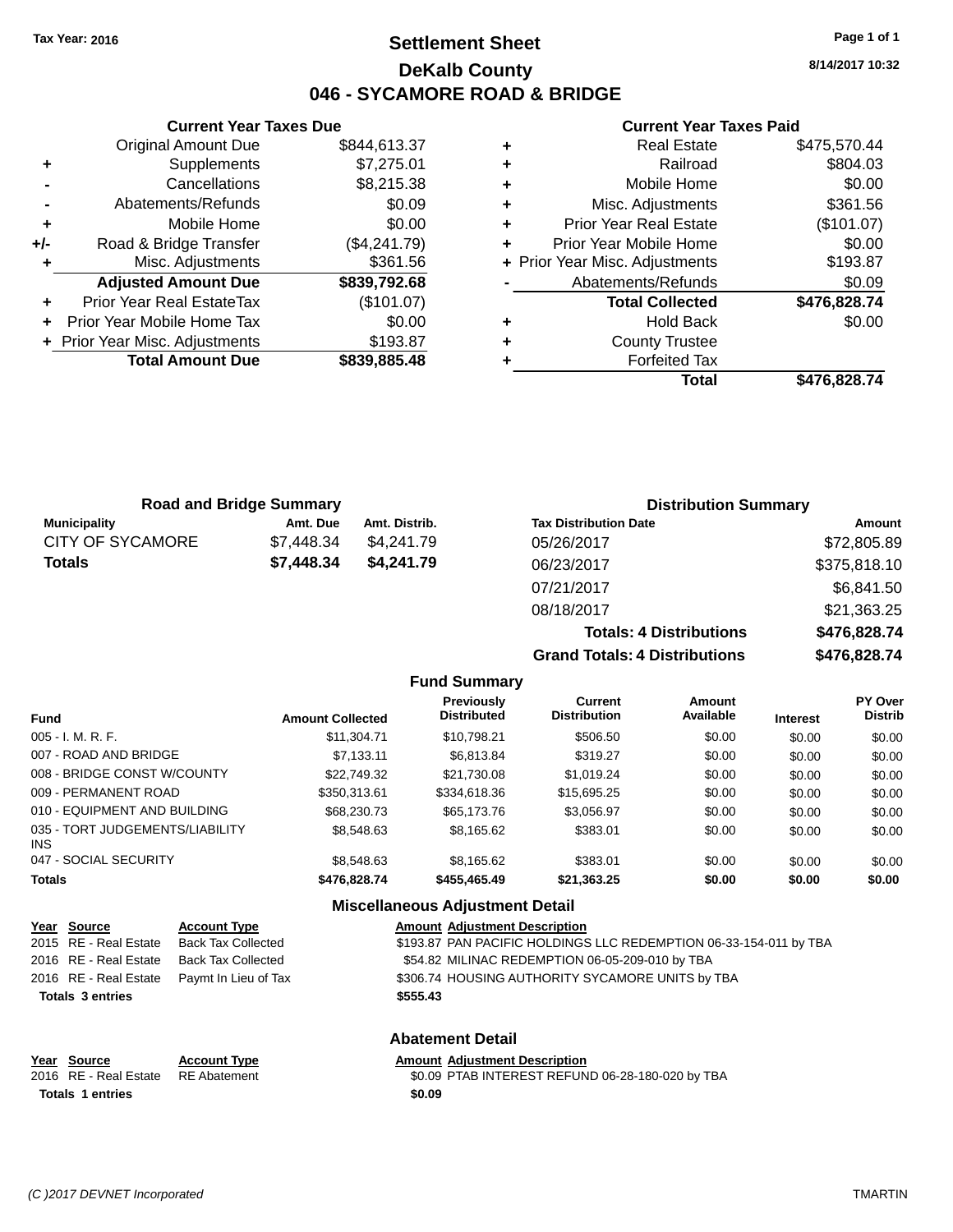# **Settlement Sheet Tax Year: 2016 Page 1 of 1 DeKalb County 047 - VICTOR TOWNSHIP**

**8/14/2017 10:32**

|     | <b>Current Year Taxes Due</b>    |             |
|-----|----------------------------------|-------------|
|     | <b>Original Amount Due</b>       | \$55,163.92 |
| ٠   | Supplements                      | \$650.68    |
|     | Cancellations                    | \$718.60    |
|     | Abatements/Refunds               | \$0.00      |
| ٠   | Mobile Home                      | \$0.00      |
| +/- | Road & Bridge Transfer           | \$0.00      |
| ٠   | Misc. Adjustments                | \$0.00      |
|     | <b>Adjusted Amount Due</b>       | \$55,096.00 |
|     | <b>Prior Year Real EstateTax</b> | \$0.00      |
| ٠   | Prior Year Mobile Home Tax       | \$0.00      |
|     | + Prior Year Misc. Adjustments   | \$0.00      |
|     | <b>Total Amount Due</b>          | \$55,096.00 |
|     |                                  |             |

| ٠ | <b>Real Estate</b>             | \$34,456.39 |
|---|--------------------------------|-------------|
| ٠ | Railroad                       | \$25.60     |
| ٠ | Mobile Home                    | \$0.00      |
| ٠ | Misc. Adjustments              | \$0.00      |
| ٠ | <b>Prior Year Real Estate</b>  | \$0.00      |
| ÷ | Prior Year Mobile Home         | \$0.00      |
|   | + Prior Year Misc. Adjustments | \$0.00      |
|   | Abatements/Refunds             | \$0.00      |
|   | <b>Total Collected</b>         | \$34,481.99 |
| ٠ | Hold Back                      | \$0.00      |
| ٠ | <b>County Trustee</b>          |             |
| ÷ | <b>Forfeited Tax</b>           |             |
|   | Total                          | \$34,481.99 |
|   |                                |             |

|                         |                                         |                                       | <b>Distribution Summary</b>    |                 |                                  |
|-------------------------|-----------------------------------------|---------------------------------------|--------------------------------|-----------------|----------------------------------|
|                         |                                         | <b>Tax Distribution Date</b>          |                                |                 | Amount                           |
|                         |                                         | 05/26/2017                            |                                |                 | \$6,571.91                       |
|                         |                                         | 06/23/2017                            |                                |                 | \$26,545.39                      |
|                         |                                         | 07/21/2017                            |                                |                 | \$502.60                         |
|                         |                                         | 08/18/2017                            |                                |                 | \$862.09                         |
|                         |                                         |                                       | <b>Totals: 4 Distributions</b> |                 | \$34,481.99                      |
|                         |                                         | <b>Grand Totals: 4 Distributions</b>  |                                |                 | \$34,481.99                      |
|                         | <b>Fund Summary</b>                     |                                       |                                |                 |                                  |
| <b>Amount Collected</b> | <b>Previously</b><br><b>Distributed</b> | <b>Current</b><br><b>Distribution</b> | Amount<br>Available            | <b>Interest</b> | <b>PY Over</b><br><b>Distrib</b> |
| \$29,238.50             | \$28.507.49                             | \$731.01                              | \$0.00                         | \$0.00          | \$0.00                           |

| <b>Fund</b>                                   | <b>Amount Collected</b> | . . <b>. .</b> .<br><b>Distributed</b> | <b>Distribution</b> | Available | <b>Interest</b> | <b>Distrib</b> |
|-----------------------------------------------|-------------------------|----------------------------------------|---------------------|-----------|-----------------|----------------|
| 001 - CORPORATE                               | \$29.238.50             | \$28,507.49                            | \$731.01            | \$0.00    | \$0.00          | \$0.00         |
| 034 - GENERAL ASSISTANCE                      | \$3.992.39              | \$3.892.58                             | \$99.81             | \$0.00    | \$0.00          | \$0.00         |
| 035 - TORT JUDGEMENTS/LIABILITY<br><b>INS</b> | \$1.251.10              | \$1.219.83                             | \$31.27             | \$0.00    | \$0.00          | \$0.00         |
| <b>Totals</b>                                 | \$34,481.99             | \$33,619.90                            | \$862.09            | \$0.00    | \$0.00          | \$0.00         |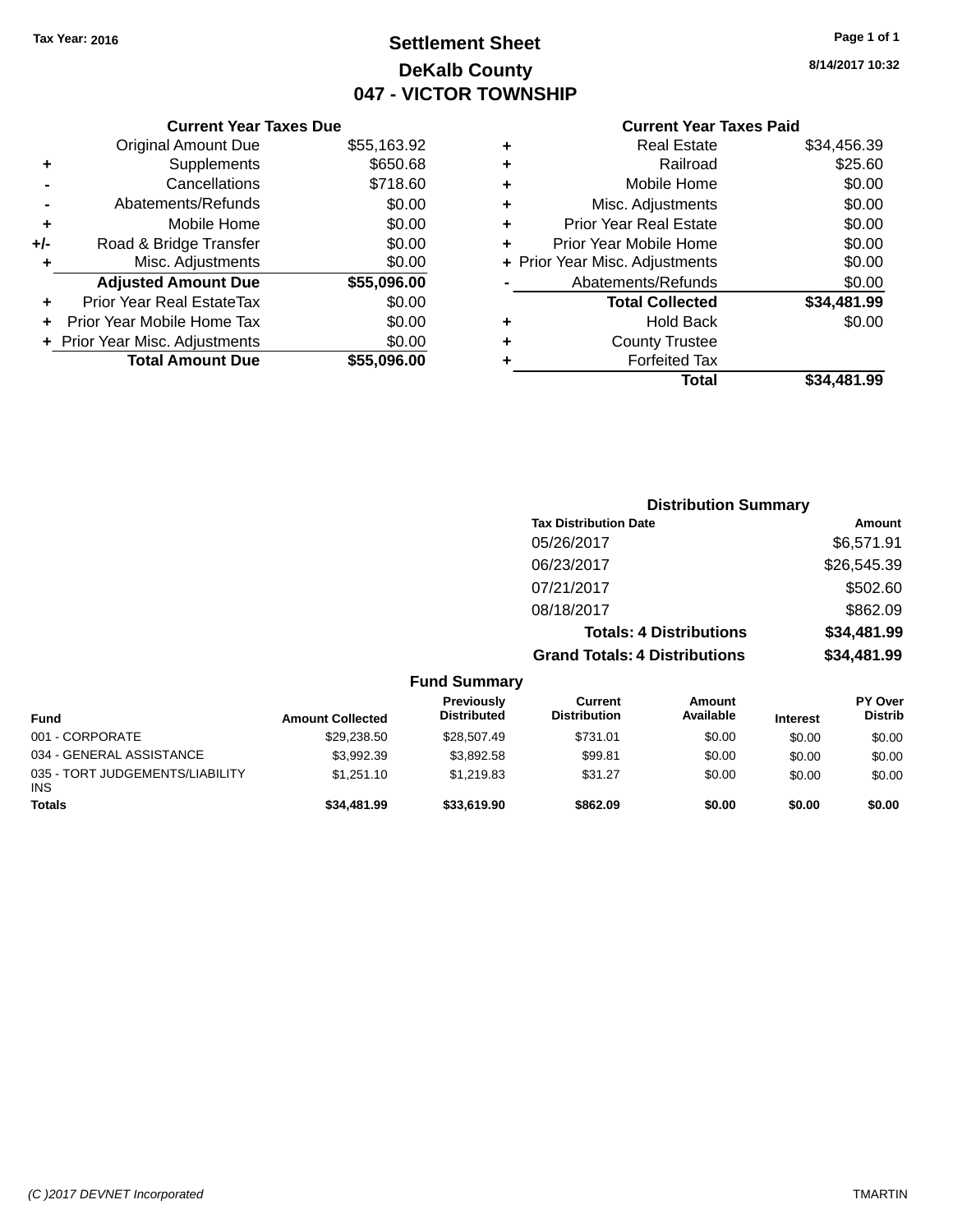# **Settlement Sheet Tax Year: 2016 Page 1 of 1 DeKalb County 048 - VICTOR ROAD & BRIDGE**

**8/14/2017 10:32**

|     | <b>Current Year Taxes Due</b>  |              |  |  |  |
|-----|--------------------------------|--------------|--|--|--|
|     | <b>Original Amount Due</b>     | \$106,350.88 |  |  |  |
| ٠   | Supplements                    | \$1,254.45   |  |  |  |
|     | Cancellations                  | \$1,385.38   |  |  |  |
| -   | Abatements/Refunds             | \$0.00       |  |  |  |
| ٠   | Mobile Home                    | \$0.00       |  |  |  |
| +/- | Road & Bridge Transfer         | \$0.00       |  |  |  |
| ٠   | Misc. Adjustments              | \$0.00       |  |  |  |
|     | <b>Adjusted Amount Due</b>     | \$106,219.95 |  |  |  |
| ٠   | Prior Year Real EstateTax      | \$0.00       |  |  |  |
|     | Prior Year Mobile Home Tax     | \$0.00       |  |  |  |
|     | + Prior Year Misc. Adjustments | \$0.00       |  |  |  |
|     | <b>Total Amount Due</b>        | \$106,219.95 |  |  |  |
|     |                                |              |  |  |  |

|   | <b>Real Estate</b>             | \$66,428.76 |
|---|--------------------------------|-------------|
| ٠ | Railroad                       | \$49.36     |
| ٠ | Mobile Home                    | \$0.00      |
| ٠ | Misc. Adjustments              | \$0.00      |
| ٠ | <b>Prior Year Real Estate</b>  | \$0.00      |
| ÷ | Prior Year Mobile Home         | \$0.00      |
|   | + Prior Year Misc. Adjustments | \$0.00      |
|   | Abatements/Refunds             | \$0.00      |
|   | <b>Total Collected</b>         | \$66,478.12 |
| ٠ | <b>Hold Back</b>               | \$0.00      |
|   | <b>County Trustee</b>          |             |
| ٠ | <b>Forfeited Tax</b>           |             |
|   | Total                          | \$66,478.12 |
|   |                                |             |

| <b>Distribution Summary</b>          |             |
|--------------------------------------|-------------|
| <b>Tax Distribution Date</b>         | Amount      |
| 05/26/2017                           | \$12,670.06 |
| 06/23/2017                           | \$51,177.12 |
| 07/21/2017                           | \$968.95    |
| 08/18/2017                           | \$1,661.99  |
| <b>Totals: 4 Distributions</b>       | \$66,478.12 |
| <b>Grand Totals: 4 Distributions</b> | \$66,478.12 |

|  | Fund Summary |  |
|--|--------------|--|
|--|--------------|--|

| <b>Fund</b>                                   | <b>Amount Collected</b> | Previously<br><b>Distributed</b> | Current<br><b>Distribution</b> | Amount<br>Available | <b>Interest</b> | <b>PY Over</b><br><b>Distrib</b> |
|-----------------------------------------------|-------------------------|----------------------------------|--------------------------------|---------------------|-----------------|----------------------------------|
| 007 - ROAD AND BRIDGE                         | \$37,035.34             | \$36,109.45                      | \$925.89                       | \$0.00              | \$0.00          | \$0.00                           |
| 008 - BRIDGE CONST W/COUNTY                   | \$1,331.16              | \$1,297.88                       | \$33.28                        | \$0.00              | \$0.00          | \$0.00                           |
| 009 - PERMANENT ROAD                          | \$19,274.94             | \$18,793,05                      | \$481.89                       | \$0.00              | \$0.00          | \$0.00                           |
| 010 - EQUIPMENT AND BUILDING                  | \$7,571.66              | \$7,382.36                       | \$189.30                       | \$0.00              | \$0.00          | \$0.00                           |
| 035 - TORT JUDGEMENTS/LIABILITY<br><b>INS</b> | \$1,265.02              | \$1.233.39                       | \$31.63                        | \$0.00              | \$0.00          | \$0.00                           |
| <b>Totals</b>                                 | \$66,478.12             | \$64,816,13                      | \$1,661.99                     | \$0.00              | \$0.00          | \$0.00                           |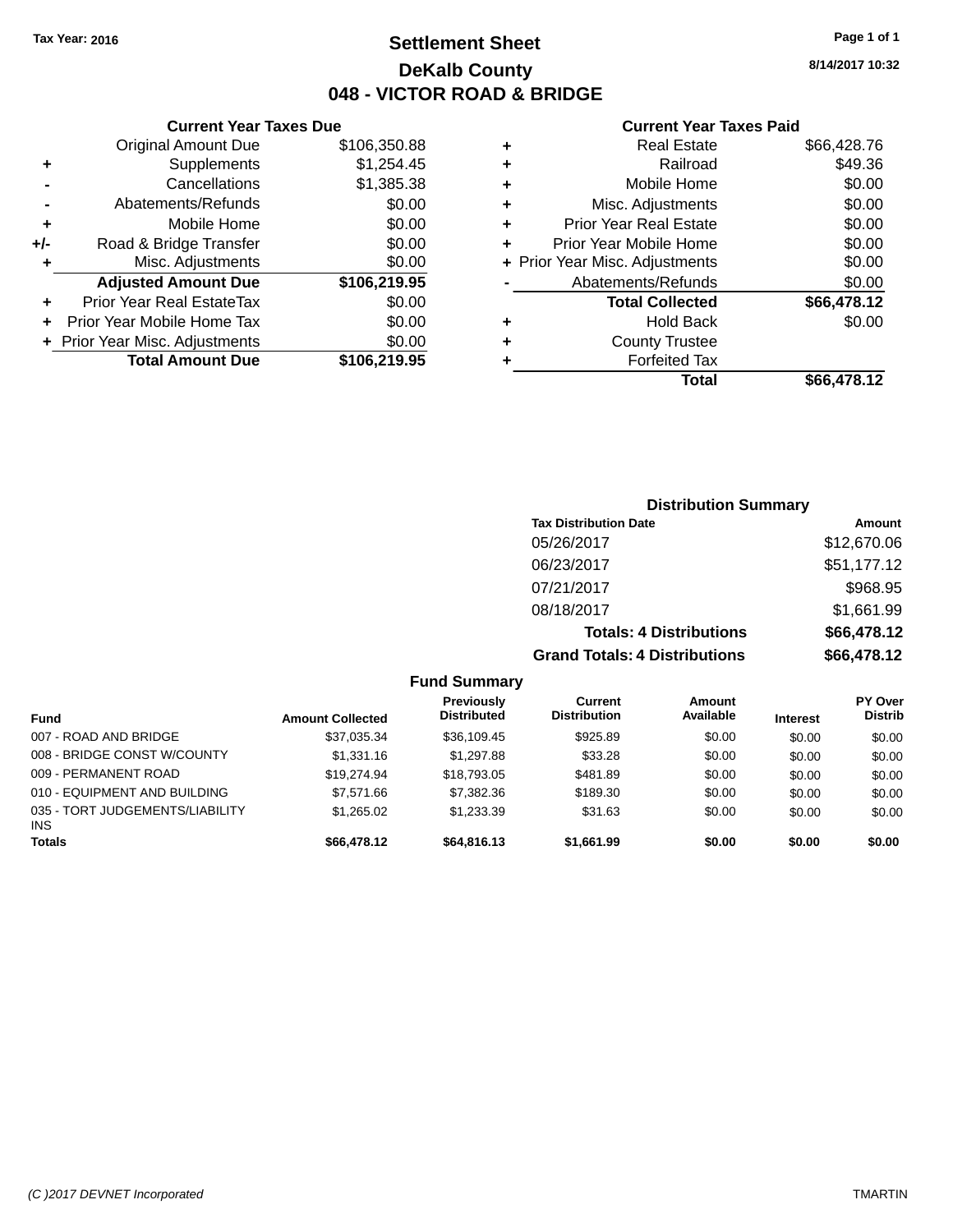# **Settlement Sheet Tax Year: 2016 Page 1 of 1 DeKalb County 056 - TOWN OF CORTLAND**

**8/14/2017 10:32**

|     | <b>Current Year Taxes Due</b>  |              |   |
|-----|--------------------------------|--------------|---|
|     | <b>Original Amount Due</b>     | \$635,929.05 | ٠ |
| ٠   | Supplements                    | \$5,046.88   | ٠ |
|     | Cancellations                  | \$9,127.87   | ٠ |
|     | Abatements/Refunds             | \$0.00       | ٠ |
|     | Mobile Home                    | \$0.00       | ٠ |
| +/- | Road & Bridge Transfer         | \$14,847.54  | ٠ |
| ٠   | Misc. Adjustments              | \$26.04      | ٠ |
|     | <b>Adjusted Amount Due</b>     | \$646,721.64 |   |
|     | Prior Year Real EstateTax      | \$2.15       |   |
|     | Prior Year Mobile Home Tax     | \$0.00       | ٠ |
|     | + Prior Year Misc. Adjustments | \$129.21     | ٠ |
|     | <b>Total Amount Due</b>        | \$646,853.00 |   |
|     |                                |              |   |

|   | <b>Real Estate</b>             | \$354,854.74 |
|---|--------------------------------|--------------|
| ÷ | Railroad                       | \$970.77     |
| ٠ | Mobile Home                    | \$0.00       |
| ٠ | Misc. Adjustments              | \$26.04      |
| ٠ | <b>Prior Year Real Estate</b>  | \$2.15       |
| ÷ | Prior Year Mobile Home         | \$0.00       |
|   | + Prior Year Misc. Adjustments | \$129.21     |
|   | Abatements/Refunds             | \$0.00       |
|   | <b>Total Collected</b>         | \$355,982.91 |
| ٠ | <b>Hold Back</b>               | \$0.00       |
| ٠ | <b>County Trustee</b>          |              |
| ٠ | <b>Forfeited Tax</b>           |              |
|   | Total                          | \$355,982.91 |
|   |                                |              |

| <b>Road and Bridge Summary</b> |             |               | <b>Distribution Summary</b>          |               |  |
|--------------------------------|-------------|---------------|--------------------------------------|---------------|--|
| <b>Rd./Br. District</b>        | Amt. Due    | Amt. Distrib. | <b>Tax Distribution Date</b>         | <b>Amount</b> |  |
| CORTLAND ROAD & BRIDC          | \$26,408.31 | \$14.847.54   | 05/26/2017                           | \$27,453.08   |  |
| Totals                         | \$26,408.31 | \$14,847,54   | 06/23/2017                           | \$310,019.78  |  |
|                                |             |               | 07/21/2017                           | \$3,358.36    |  |
|                                |             |               | 08/18/2017                           | \$15,151.69   |  |
|                                |             |               | <b>Totals: 4 Distributions</b>       | \$355,982.91  |  |
|                                |             |               | <b>Grand Totals: 4 Distributions</b> | \$355,982.91  |  |

|                         |                         | <b>Fund Summary</b>                     |                                       |                     |                 |                           |
|-------------------------|-------------------------|-----------------------------------------|---------------------------------------|---------------------|-----------------|---------------------------|
| <b>Fund</b>             | <b>Amount Collected</b> | <b>Previously</b><br><b>Distributed</b> | <b>Current</b><br><b>Distribution</b> | Amount<br>Available | <b>Interest</b> | PY Over<br><b>Distrib</b> |
| 001 - CORPORATE         | \$244.596.11            | \$234.293.92                            | \$10,302.19                           | \$0.00              | \$0.00          | \$0.00                    |
| $005 - I. M. R. F.$     | \$29,725.18             | \$28,473.18                             | \$1,252.00                            | \$0.00              | \$0.00          | \$0.00                    |
| 007 - ROAD AND BRIDGE   | \$14,847.54             | \$14,064.19                             | \$783.35                              | \$0.00              | \$0.00          | \$0.00                    |
| 014 - POLICE PROTECTION | \$39,455.03             | \$37.793.22                             | \$1,661.81                            | \$0.00              | \$0.00          | \$0.00                    |
| 047 - SOCIAL SECURITY   | \$27,359.05             | \$26,206,71                             | \$1,152.34                            | \$0.00              | \$0.00          | \$0.00                    |
| Totals                  | \$355,982.91            | \$340.831.22                            | \$15,151.69                           | \$0.00              | \$0.00          | \$0.00                    |
|                         |                         | <b>Miscellaneous Adjustment Detail</b>  |                                       |                     |                 |                           |

| Year Source             | <b>Account Type</b>                      | <b>Amount Adjustment Description</b>              |
|-------------------------|------------------------------------------|---------------------------------------------------|
|                         | 2015 RE - Real Estate Back Tax Collected | \$112.96 ENGSTROM REDEMPTION 09-29-182-013 by TBA |
| 2015 RE - Real Estate   | Back Tax Collected                       | \$16.25 TRUSTEE SALE 09-29-252-001 by TBA         |
| 2016 RE - Real Estate   | Back Tax Collected                       | \$4.60 TRUSTEE SALE 09-17-385-0110 by TBA         |
|                         | 2016 RE - Real Estate Back Tax Collected | \$21.44 TRUSTEE SALE 09-17-376-011 by TBA         |
| <b>Totals 4 entries</b> |                                          | \$155.25                                          |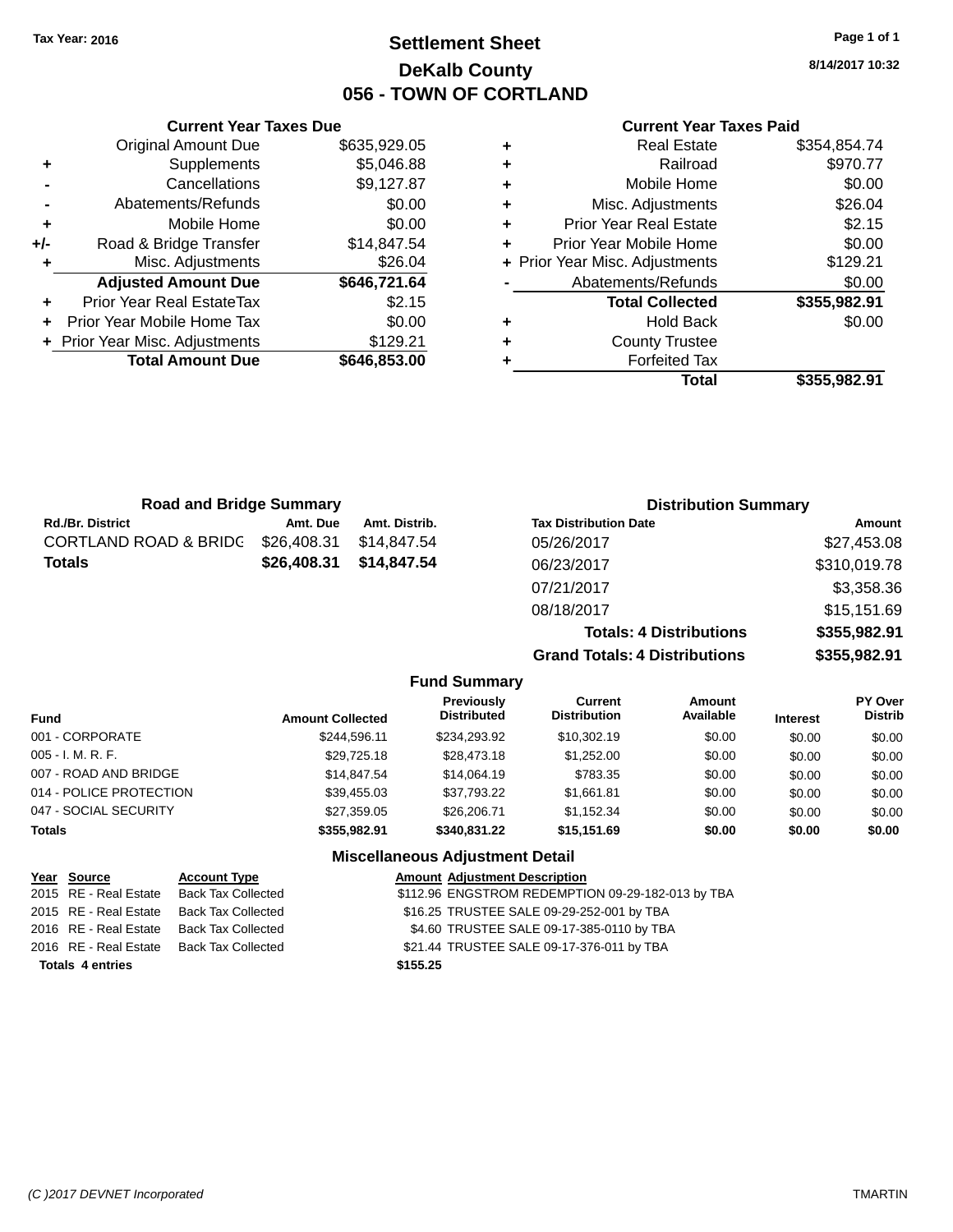# **Settlement Sheet Tax Year: 2016 Page 1 of 1 DeKalb County 057 - CORTLAND LIBRARY**

**8/14/2017 10:32**

#### **Current Year Taxes Paid**

|       | <b>Current Year Taxes Due</b>  |              |  |  |  |  |
|-------|--------------------------------|--------------|--|--|--|--|
|       | <b>Original Amount Due</b>     | \$222,162.55 |  |  |  |  |
| ٠     | \$1,702.25<br>Supplements      |              |  |  |  |  |
|       | \$3,106.01<br>Cancellations    |              |  |  |  |  |
|       | \$0.00<br>Abatements/Refunds   |              |  |  |  |  |
| ٠     | Mobile Home                    | \$0.00       |  |  |  |  |
| $+/-$ | Road & Bridge Transfer         | \$0.00       |  |  |  |  |
|       | \$9.10<br>Misc. Adjustments    |              |  |  |  |  |
|       | <b>Adjusted Amount Due</b>     | \$220,767.89 |  |  |  |  |
| ٠     | Prior Year Real EstateTax      | \$0.00       |  |  |  |  |
|       | Prior Year Mobile Home Tax     | \$0.00       |  |  |  |  |
|       | + Prior Year Misc. Adjustments | \$45.14      |  |  |  |  |
|       | <b>Total Amount Due</b>        | \$220,813.03 |  |  |  |  |
|       |                                |              |  |  |  |  |

| ٠ | <b>Real Estate</b>             | \$118,796.32 |
|---|--------------------------------|--------------|
| ٠ | Railroad                       | \$325.59     |
| ٠ | Mobile Home                    | \$0.00       |
| ٠ | Misc. Adjustments              | \$9.10       |
| ٠ | <b>Prior Year Real Estate</b>  | \$0.00       |
|   | Prior Year Mobile Home         | \$0.00       |
|   | + Prior Year Misc. Adjustments | \$45.14      |
|   | Abatements/Refunds             | \$0.00       |
|   | <b>Total Collected</b>         | \$119,176.15 |
| ٠ | <b>Hold Back</b>               | \$0.00       |
| ٠ | <b>County Trustee</b>          |              |
| ٠ | <b>Forfeited Tax</b>           |              |
|   | <b>Total</b>                   | \$119,176.15 |
|   |                                |              |

## **Distribution Summary Tax Distribution Date Amount** 05/26/2017 \$9,005.99 06/23/2017 \$104,033.62 07/21/2017 \$1,116.95 08/18/2017 \$5,019.59 **Totals: 4 Distributions \$119,176.15 Grand Totals: 4 Distributions \$119,176.15**

## **Fund Summary**

| <b>Fund</b>                                         | <b>Amount Collected</b> | <b>Previously</b><br><b>Distributed</b> | Current<br><b>Distribution</b> | Amount<br>Available | <b>Interest</b> | <b>PY Over</b><br><b>Distrib</b> |
|-----------------------------------------------------|-------------------------|-----------------------------------------|--------------------------------|---------------------|-----------------|----------------------------------|
| 004 - OPERATIONS & MAINTENANCE                      | \$510.11                | \$488.62                                | \$21.49                        | \$0.00              | \$0.00          | \$0.00                           |
| 005 - I. M. R. F.                                   | \$1,035.88              | \$992.25                                | \$43.63                        | \$0.00              | \$0.00          | \$0.00                           |
| 016 - LIBRARY (township, municipalities)            | \$114,522,43            | \$109,698.85                            | \$4,823.58                     | \$0.00              | \$0.00          | \$0.00                           |
| 027 - AUDIT                                         | \$259.79                | \$248.85                                | \$10.94                        | \$0.00              | \$0.00          | \$0.00                           |
| 035 - TORT JUDGMENTS, LIABILITY<br><b>INSURANCE</b> | \$779.28                | \$746.46                                | \$32.82                        | \$0.00              | \$0.00          | \$0.00                           |
| 047 - SOCIAL SECURITY                               | \$2,068.66              | \$1.981.53                              | \$87.13                        | \$0.00              | \$0.00          | \$0.00                           |
| <b>Totals</b>                                       | \$119,176,15            | \$114,156.56                            | \$5.019.59                     | \$0.00              | \$0.00          | \$0.00                           |

| Year Source             | <b>Account Type</b>       |         | <b>Amount Adjustment Description</b>             |
|-------------------------|---------------------------|---------|--------------------------------------------------|
| 2015 RE - Real Estate   | <b>Back Tax Collected</b> |         | \$39.46 ENGSTROM REDEMPTION 09-29-182-013 by TBA |
| 2015 RE - Real Estate   | Back Tax Collected        |         | \$5.68 TRUSTEE SALE 09-29-252-001 by TBA         |
| 2016 RE - Real Estate   | Back Tax Collected        |         | \$1.61 TRUSTEE SALE 09-17-385-0110 by TBA        |
| 2016 RE - Real Estate   | Back Tax Collected        |         | \$7.49 TRUSTEE SALE 09-17-376-011 by TBA         |
| <b>Totals 4 entries</b> |                           | \$54.24 |                                                  |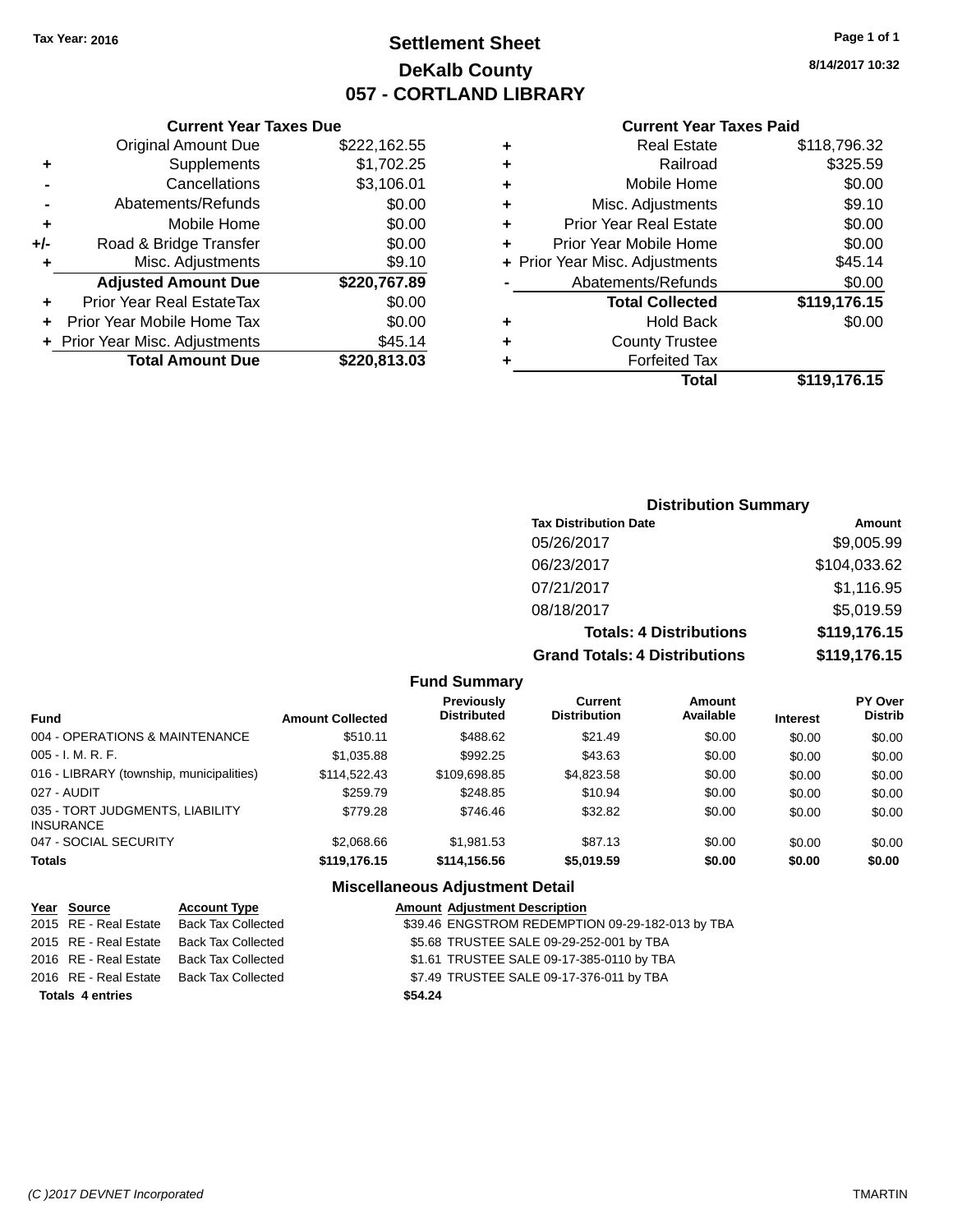# **Settlement Sheet Tax Year: 2016 Page 1 of 2 DeKalb County 058 - CITY OF DEKALB**

**8/14/2017 10:32**

## **Current Year Taxes Paid**

|   | <b>Real Estate</b>             | \$3,454,932.79 |
|---|--------------------------------|----------------|
| ٠ | Railroad                       | \$12,097.77    |
| ٠ | Mobile Home                    | \$0.00         |
| ٠ | Misc. Adjustments              | \$1,620.49     |
| ٠ | <b>Prior Year Real Estate</b>  | (\$1,160.84)   |
| ٠ | Prior Year Mobile Home         | \$0.00         |
|   | + Prior Year Misc. Adjustments | \$4,339.65     |
|   | Abatements/Refunds             | \$0.00         |
|   | <b>Total Collected</b>         | \$3,471,829.86 |
| ٠ | <b>Hold Back</b>               | \$0.00         |
| ٠ | <b>County Trustee</b>          |                |
|   | <b>Forfeited Tax</b>           |                |
|   | Total                          | \$3,471,829.86 |

**Totals: 4 Distributions \$3,471,829.86**

**Grand Totals: 4 Distributions \$3,471,829.86**

|     | <b>Current Year Taxes Due</b>                |                |  |  |  |  |
|-----|----------------------------------------------|----------------|--|--|--|--|
|     | <b>Original Amount Due</b>                   | \$6,056,973.01 |  |  |  |  |
| ٠   | Supplements                                  | \$88,317.50    |  |  |  |  |
|     | Cancellations                                | \$138,832.57   |  |  |  |  |
|     | Abatements/Refunds                           | \$0.00         |  |  |  |  |
| ٠   | Mobile Home                                  | \$0.00         |  |  |  |  |
| +/- | Road & Bridge Transfer                       | \$81,097.92    |  |  |  |  |
|     | Misc. Adjustments                            | \$1,620.49     |  |  |  |  |
|     | <b>Adjusted Amount Due</b>                   | \$6,089,176.35 |  |  |  |  |
| ÷   | Prior Year Real EstateTax                    | (\$1,160.84)   |  |  |  |  |
|     | Prior Year Mobile Home Tax                   | \$0.00         |  |  |  |  |
|     | \$4,339.65<br>+ Prior Year Misc. Adjustments |                |  |  |  |  |
|     | <b>Total Amount Due</b>                      | \$6,092,355.16 |  |  |  |  |
|     |                                              |                |  |  |  |  |

| <b>Road and Bridge Summary</b>   |              |               | <b>Distribution Summary</b>  |                |
|----------------------------------|--------------|---------------|------------------------------|----------------|
| <b>Rd./Br. District</b>          | Amt. Due     | Amt. Distrib. | <b>Tax Distribution Date</b> | Amount         |
| AFTON ROAD & BRIDGE              | \$12,837.31  | \$7.895.39    | 05/26/2017                   | \$593,383.27   |
| <b>CORTLAND ROAD &amp; BRIDC</b> | \$1,902.36   | \$1,069.90    | 06/23/2017                   | \$2,580,370.05 |
| DEKALB ROAD & BRIDGE             | \$128,674.92 | \$72,132.63   | 07/21/2017                   | \$44,644.77    |
| <b>Totals</b>                    | \$143,414.59 | \$81,097.92   | 08/18/2017                   | \$253,431.77   |

## **Fund Summary**

| Fund                        | <b>Amount Collected</b> | <b>Previously</b><br><b>Distributed</b> | <b>Current</b><br><b>Distribution</b> | Amount<br>Available | Interest | <b>PY Over</b><br><b>Distrib</b> |
|-----------------------------|-------------------------|-----------------------------------------|---------------------------------------|---------------------|----------|----------------------------------|
| 001 - CORPORATE             | \$461,346.36            | \$427,550.12                            | \$33,796.24                           | \$0.00              | \$0.00   | \$0.00                           |
| 003 - BONDS AND INTEREST    | \$275,154.50            | \$254,997.88                            | \$20,156.62                           | \$0.00              | \$0.00   | \$0.00                           |
| $005 - I. M. R. F.$         | \$40,590.46             | \$37,616.97                             | \$2,973.49                            | \$0.00              | \$0.00   | \$0.00                           |
| 007 - ROAD AND BRIDGE       | \$81,097.92             | \$76,056.49                             | \$5.041.43                            | \$0.00              | \$0.00   | \$0.00                           |
| 013 - FIREFIGHTER'S PENSION | \$1,473,873.20          | \$1,365,903.63                          | \$107,969.57                          | \$0.00              | \$0.00   | \$0.00                           |
| 015 - POLICE PENSION        | \$1,139,767.42          | \$1,056,273.00                          | \$83,494.42                           | \$0.00              | \$0.00   | \$0.00                           |
| 047 - SOCIAL SECURITY       | \$0.00                  | \$0.00                                  | \$0.00                                | \$0.00              | \$0.00   | \$0.00                           |
| <b>Totals</b>               | \$3,471,829.86          | \$3,218,398.09                          | \$253,431.77                          | \$0.00              | \$0.00   | \$0.00                           |
|                             |                         |                                         |                                       |                     |          |                                  |

| Year Source           | <b>Account Type</b>       | <b>Amount Adjustment Description</b>                           |
|-----------------------|---------------------------|----------------------------------------------------------------|
| 2015 RE - Real Estate | <b>Back Tax Collected</b> | \$134.37 MOONEY REDEMPTION 08-23-184-002 by TBA                |
| 2015 RE - Real Estate | <b>Back Tax Collected</b> | \$347.55 1827 LINCOLN HWY CORP REDEMPTION 08-24-352-024 by TBA |
| 2015 RE - Real Estate | <b>Back Tax Collected</b> | \$115.84 RIVERMIST REDEMPTION 08-02-324-004 by TBA             |
| 2015 RE - Real Estate | <b>Back Tax Collected</b> | \$115.84 RIVERMIST REDEMPTION 08-02-351-013 by TBA             |
| 2015 RE - Real Estate | <b>Back Tax Collected</b> | \$115.84 RIVERMIST REDEMPTION 08-02-351-017 by TBA             |
| 2015 RE - Real Estate | <b>Back Tax Collected</b> | \$115.84 RIVERMIST REDEMPTION 08-02-351-020 by TBA             |
| 2015 RE - Real Estate | <b>Back Tax Collected</b> | \$115.84 RIVERMIST REDEMPTION 08-02-351-022 by TBA             |
| 2015 RE - Real Estate | <b>Back Tax Collected</b> | \$115.84 RIVERMIST REDEMPTION 08-02-354-001 by TBA             |
| 2015 RE - Real Estate | <b>Back Tax Collected</b> | \$115.84 RIVERMIST REDEMPTION 08-02-354-008 by TBA             |
| 2015 RE - Real Estate | <b>Back Tax Collected</b> | \$115.84 RIVERMIST REDEMPTION 08-02-354-012 by TBA             |
| 2015 RE - Real Estate | <b>Back Tax Collected</b> | \$115.84 RIVERMIST REDEMPTION 08-02-370-001 by TBA             |
| 2015 RE - Real Estate | <b>Back Tax Collected</b> | \$115.84 RIVERMIST REDEMPTION 08-02-370-002 by TBA             |
| 2015 RE - Real Estate | <b>Back Tax Collected</b> | \$115.84 RIVERMIST REDEMPTION 08-02-370-003 by TBA             |
| 2015 RE - Real Estate | <b>Back Tax Collected</b> | \$115.84 RIVERMIST REDEMPTION 08-02-370-004 by TBA             |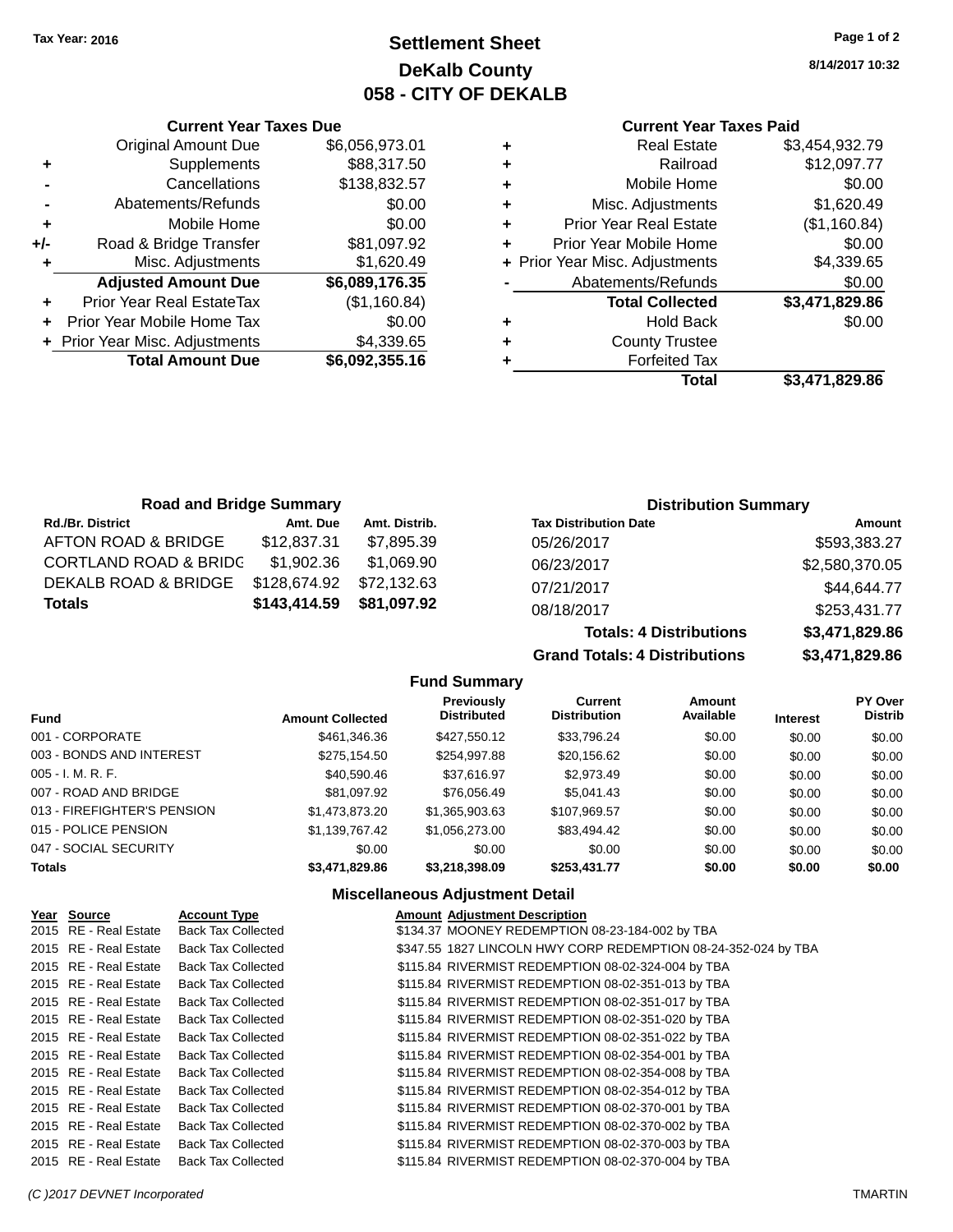# **Settlement Sheet Tax Year: 2016 Page 2 of 2 DeKalb County**

**Miscellaneous Adjustment Detail**

**8/14/2017 10:32**

#### **Year Source Account Type** 2015 RE - Real Estate Back Tax Collected 2015 RE - Real Estate Back Tax Collected 2015 RE - Real Estate Back Tax Collected 2015 RE - Real Estate Back Tax Collected 2015 RE - Real Estate Back Tax Collected 2015 RE - Real Estate Back Tax Collected 2015 RE - Real Estate Back Tax Collected 2015 RE - Real Estate Back Tax Collected 2015 RE - Real Estate Back Tax Collected 2016 RE - Real Estate Paymt In Lieu of Tax **Totals 24 entries \$5,960.14**

|            | <b>Amount Adjustment Description</b>               |
|------------|----------------------------------------------------|
|            | \$73.57 RIVERMIST REDEMPTION 08-02-373-001 by TBA  |
|            | \$49.84 RIVERMIST REDEMPTION 08-02-377-001 by TBA  |
|            | \$13.98 RIVERMIST REDEMPTION 08-11-100-045 by TBA  |
|            | \$6.62 RIVERMIST REDEMPTION 15-15-228-013 by TBA   |
|            | \$115.84 RIVERMIST REDEMPTION 08-02-323-005 by TBA |
|            | \$71.65 VOID HEL EXEMPTION 08-14-478-035 by TBA    |
|            | \$1,536.31 MOONEY REDEMPTION 08-23-184-020 by TBA  |
|            | \$317.62 MOONEY REDEMPTION 08-23-184-003 by TBA    |
|            | \$282.22 MOONEY REDEMPTION 08-12-184-027 by TBA    |
|            | \$1,620.49 HOUSING AUTHORITY DEKALB UNITS by TBA   |
| \$5,960.14 |                                                    |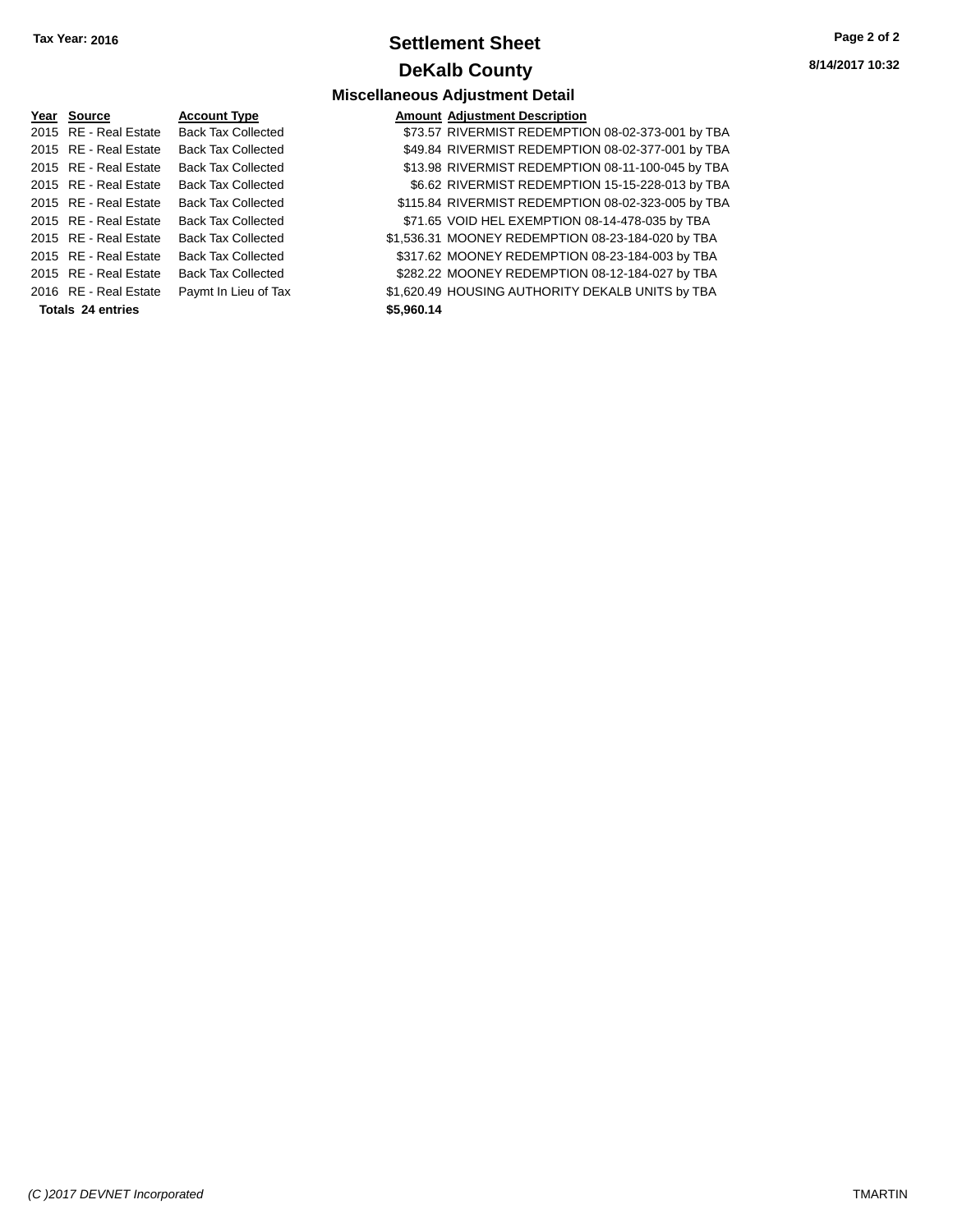# **Settlement Sheet Tax Year: 2016 Page 1 of 2 DeKalb County 059 - DE KALB LIBRARY**

**8/14/2017 10:32**

|     | <b>Current Year Taxes Due</b>  |                |
|-----|--------------------------------|----------------|
|     | <b>Original Amount Due</b>     | \$2,298,567.18 |
| ٠   | Supplements                    | \$32,478.45    |
|     | Cancellations                  | \$51,628.54    |
|     | Abatements/Refunds             | \$0.00         |
| ٠   | Mobile Home                    | \$0.00         |
| +/- | Road & Bridge Transfer         | \$0.00         |
| ٠   | Misc. Adjustments              | \$614.96       |
|     | <b>Adjusted Amount Due</b>     | \$2,280,032.05 |
|     | Prior Year Real EstateTax      | (\$460.84)     |
|     | Prior Year Mobile Home Tax     | \$0.00         |
|     | + Prior Year Misc. Adjustments | \$1,784.59     |
|     | <b>Total Amount Due</b>        | \$2,281,355.80 |
|     |                                |                |

## **Current Year Taxes Paid**

| ٠ | <b>Real Estate</b>             | \$1,280,462.19 |
|---|--------------------------------|----------------|
| ÷ | Railroad                       | \$4,493.51     |
| ٠ | Mobile Home                    | \$0.00         |
| ٠ | Misc. Adjustments              | \$614.96       |
| ٠ | <b>Prior Year Real Estate</b>  | (\$460.84)     |
| ٠ | Prior Year Mobile Home         | \$0.00         |
|   | + Prior Year Misc. Adjustments | \$1,784.59     |
|   | Abatements/Refunds             | \$0.00         |
|   | <b>Total Collected</b>         | \$1,286,894.41 |
| ٠ | <b>Hold Back</b>               | \$0.00         |
| ٠ | <b>County Trustee</b>          |                |
| ٠ | <b>Forfeited Tax</b>           |                |
|   | Total                          | \$1,286,894.41 |
|   |                                |                |

## **Distribution Summary**

| <b>Tax Distribution Date</b>         | Amount         |
|--------------------------------------|----------------|
| 05/26/2017                           | \$220,090.32   |
| 06/23/2017                           | \$956,074.61   |
| 07/21/2017                           | \$16,467.63    |
| 08/18/2017                           | \$94,261.85    |
| <b>Totals: 4 Distributions</b>       | \$1,286,894.41 |
| <b>Grand Totals: 4 Distributions</b> | \$1,286,894.41 |
|                                      |                |

## **Fund Summary**

| Fund                                     | <b>Amount Collected</b> | <b>Previously</b><br><b>Distributed</b> | Current<br><b>Distribution</b> | Amount<br>Available | <b>Interest</b> | <b>PY Over</b><br><b>Distrib</b> |
|------------------------------------------|-------------------------|-----------------------------------------|--------------------------------|---------------------|-----------------|----------------------------------|
| 016 - LIBRARY (township, municipalities) | \$1.286.894.41          | \$1.192.632.56                          | \$94.261.85                    | \$0.00              | \$0.00          | \$0.00                           |
| Totals                                   | \$1.286.894.41          | \$1.192.632.56                          | \$94.261.85                    | \$0.00              | \$0.00          | \$0.00                           |

## **Miscellaneous Adjustment Detail**

| Year Source           | <b>Account Type</b>       | <b>Amount Adjustment Description</b>                           |
|-----------------------|---------------------------|----------------------------------------------------------------|
| 2015 RE - Real Estate | <b>Back Tax Collected</b> | \$55.26 MOONEY REDEMPTION 08-23-184-002 by TBA                 |
| 2015 RE - Real Estate | <b>Back Tax Collected</b> | \$142.92 1827 LINCOLN HWY CORP REDEMPTION 08-24-352-024 by TBA |
| 2015 RE - Real Estate | <b>Back Tax Collected</b> | \$47.64 RIVERMIST REDEMPTION 08-02-324-004 by TBA              |
| 2015 RE - Real Estate | <b>Back Tax Collected</b> | \$47.64 RIVERMIST REDEMPTION 08-02-351-013 by TBA              |
| 2015 RE - Real Estate | <b>Back Tax Collected</b> | \$47.64 RIVERMIST REDEMPTION 08-02-351-017 by TBA              |
| 2015 RE - Real Estate | <b>Back Tax Collected</b> | \$47.64 RIVERMIST REDEMPTION 08-02-351-020 by TBA              |
| 2015 RE - Real Estate | <b>Back Tax Collected</b> | \$47.64 RIVERMIST REDEMPTION 08-02-351-022 by TBA              |
| 2015 RE - Real Estate | <b>Back Tax Collected</b> | \$47.64 RIVERMIST REDEMPTION 08-02-354-001 by TBA              |
| 2015 RE - Real Estate | <b>Back Tax Collected</b> | \$47.64 RIVERMIST REDEMPTION 08-02-354-008 by TBA              |
| 2015 RE - Real Estate | <b>Back Tax Collected</b> | \$47.64 RIVERMIST REDEMPTION 08-02-354-012 by TBA              |
| 2015 RE - Real Estate | <b>Back Tax Collected</b> | \$47.64 RIVERMIST REDEMPTION 08-02-370-001 by TBA              |
| 2015 RE - Real Estate | <b>Back Tax Collected</b> | \$47.64 RIVERMIST REDEMPTION 08-02-370-002 by TBA              |
| 2015 RE - Real Estate | <b>Back Tax Collected</b> | \$47.64 RIVERMIST REDEMPTION 08-02-370-003 by TBA              |
| 2015 RE - Real Estate | <b>Back Tax Collected</b> | \$47.64 RIVERMIST REDEMPTION 08-02-370-004 by TBA              |
| 2015 RE - Real Estate | <b>Back Tax Collected</b> | \$30.25 RIVERMIST REDEMPTION 08-02-373-001 by TBA              |
| 2015 RE - Real Estate | <b>Back Tax Collected</b> | \$20.50 RIVERMIST REDEMPTION 08-02-377-001 by TBA              |
| 2015 RE - Real Estate | <b>Back Tax Collected</b> | \$5.75 RIVERMIST REDEMPTION 08-11-100-045 by TBA               |
| 2015 RE - Real Estate | <b>Back Tax Collected</b> | \$2.72 RIVERMIST REDEMPTION 15-15-228-013 by TBA               |
| 2015 RE - Real Estate | <b>Back Tax Collected</b> | \$47.64 RIVERMIST REDEMPTION 08-02-323-005 by TBA              |
| 2015 RE - Real Estate | <b>Back Tax Collected</b> | \$29.46 VOID HEL EXEMPTION 08-14-478-035 by TBA                |
| 2015 RE - Real Estate | <b>Back Tax Collected</b> | \$631.75 MOONEY REDEMPTION 08-23-184-020 by TBA                |
|                       |                           |                                                                |

*(C )2017 DEVNET Incorporated* TMARTIN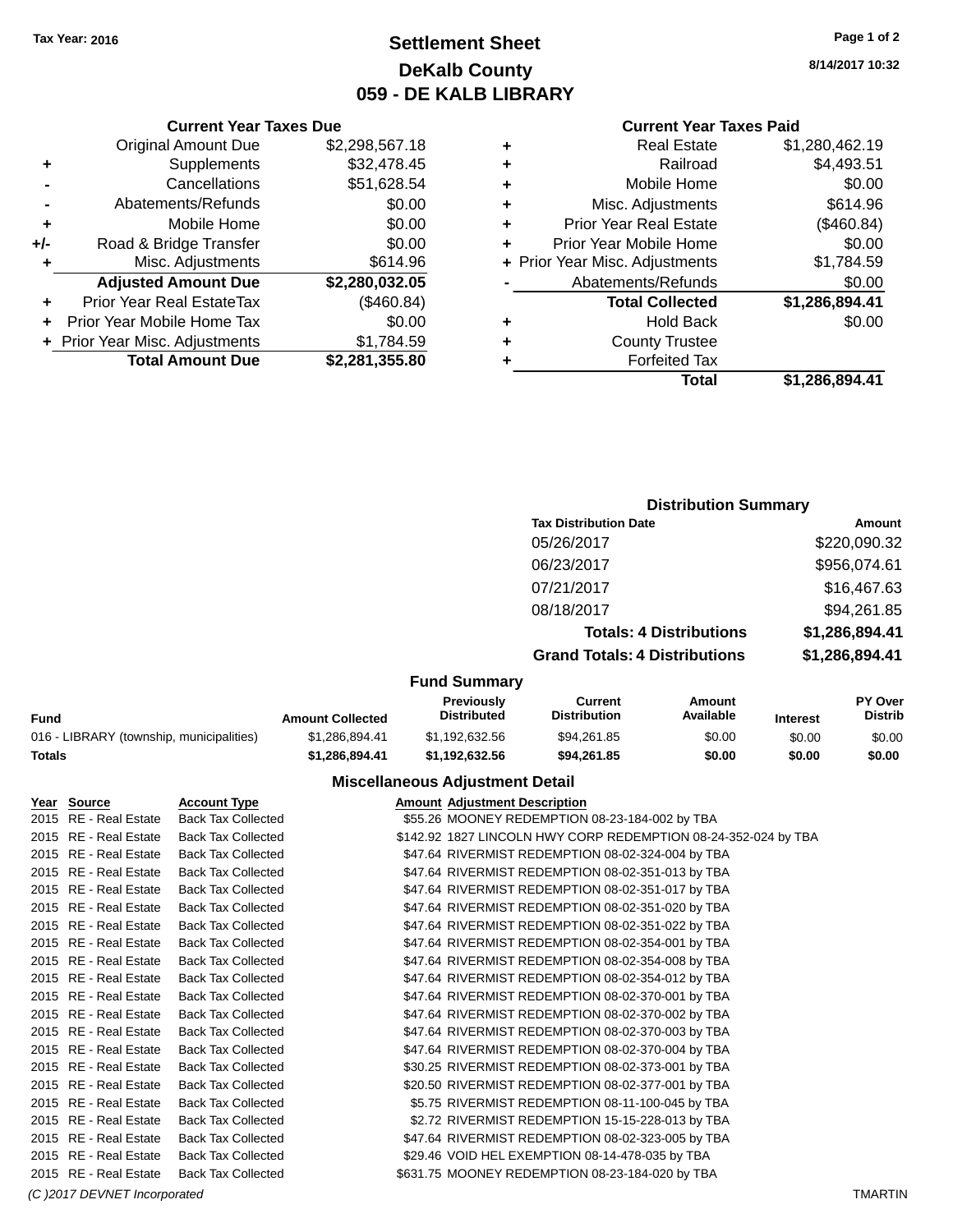## **Settlement Sheet Tax Year: 2016 Page 2 of 2 DeKalb County**

**8/14/2017 10:32**

## **Miscellaneous Adjustment Detail**

**Year** Source **Account Type Account Adjustment Description** 2015 RE - Real Estate Back Tax Collected \$130.61 MOONEY REDEMPTION 08-23-184-003 by TBA 2015 RE - Real Estate Back Tax Collected \$116.05 MOONEY REDEMPTION 08-12-184-027 by TBA 2016 RE - Real Estate Paymt In Lieu of Tax \$614.96 HOUSING AUTHORITY DEKALB UNITS by TBA **Totals 24 entries \$2,399.55**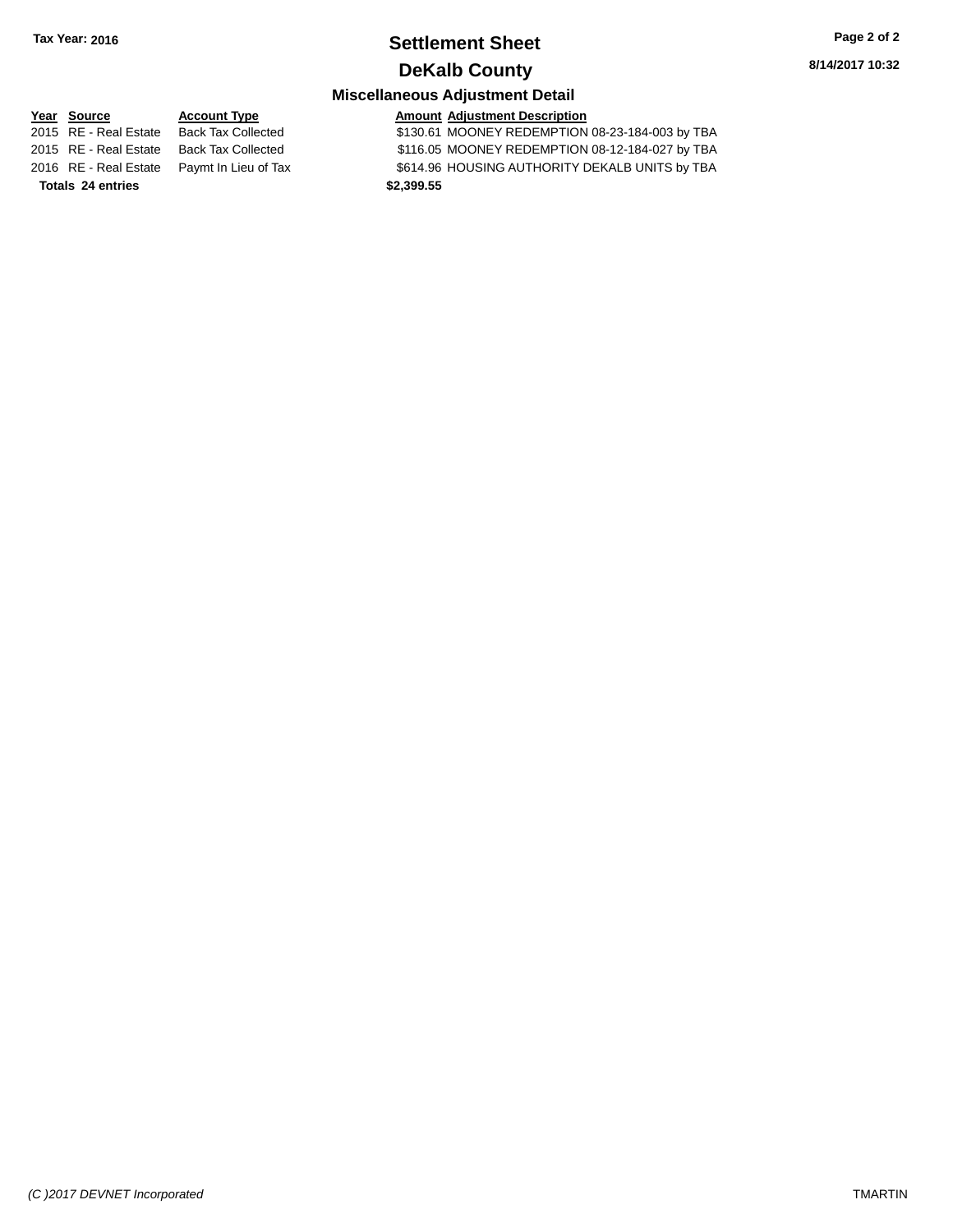# **Settlement Sheet Tax Year: 2016 Page 1 of 1 DeKalb County 060 - DEKALB SSA #3**

**8/14/2017 10:32**

|   | <b>Current Year Taxes Paid</b> |          |
|---|--------------------------------|----------|
| ٠ | <b>Real Estate</b>             | \$561.70 |
| ٠ | Railroad                       | \$0.00   |
| ٠ | Mobile Home                    | \$0.00   |
| ٠ | Misc. Adjustments              | \$0.00   |
| ٠ | <b>Prior Year Real Estate</b>  | \$0.00   |
| ٠ | Prior Year Mobile Home         | \$0.00   |
|   | + Prior Year Misc. Adjustments | \$0.00   |
|   | Abatements/Refunds             | \$0.00   |
|   | <b>Total Collected</b>         | \$561.70 |
| ٠ | Hold Back                      | \$0.00   |
|   | <b>County Trustee</b>          |          |
| ٠ | <b>Forfeited Tax</b>           |          |
|   | Total                          | \$561    |
|   |                                |          |

|     | <b>Current Year Taxes Due</b>    |            |
|-----|----------------------------------|------------|
|     | Original Amount Due              | \$1,000.10 |
| ٠   | Supplements                      | \$0.00     |
|     | Cancellations                    | \$0.00     |
|     | Abatements/Refunds               | \$0.00     |
| ٠   | Mobile Home                      | \$0.00     |
| +/- | Road & Bridge Transfer           | \$0.00     |
| ٠   | Misc. Adjustments                | \$0.00     |
|     | <b>Adjusted Amount Due</b>       | \$1,000.10 |
|     | <b>Prior Year Real EstateTax</b> | \$0.00     |
| ÷   | Prior Year Mobile Home Tax       | \$0.00     |
|     | + Prior Year Misc. Adjustments   | \$0.00     |
|     | <b>Total Amount Due</b>          | \$1.000.10 |
|     |                                  |            |

|                            |                         |                                         | <b>Distribution Summary</b>           |                                |                 |                                  |
|----------------------------|-------------------------|-----------------------------------------|---------------------------------------|--------------------------------|-----------------|----------------------------------|
|                            |                         |                                         | <b>Tax Distribution Date</b>          |                                |                 | Amount                           |
|                            |                         |                                         | 05/26/2017                            |                                |                 | \$75.15                          |
|                            |                         |                                         | 06/23/2017                            |                                |                 | \$437.56                         |
|                            |                         |                                         | 07/21/2017                            |                                |                 | \$17.68                          |
|                            |                         |                                         | 08/18/2017                            |                                |                 | \$31.31                          |
|                            |                         |                                         |                                       | <b>Totals: 4 Distributions</b> |                 | \$561.70                         |
|                            |                         |                                         | <b>Grand Totals: 4 Distributions</b>  |                                |                 | \$561.70                         |
|                            |                         | <b>Fund Summary</b>                     |                                       |                                |                 |                                  |
| <b>Fund</b>                | <b>Amount Collected</b> | <b>Previously</b><br><b>Distributed</b> | <b>Current</b><br><b>Distribution</b> | <b>Amount</b><br>Available     | <b>Interest</b> | <b>PY Over</b><br><b>Distrib</b> |
| 023 - SPECIAL SERVICE AREA | \$561.70                | \$530.39                                | \$31.31                               | \$0.00                         | \$0.00          | \$0.00                           |
| <b>Totals</b>              | \$561.70                | \$530.39                                | \$31.31                               | \$0.00                         | \$0.00          | \$0.00                           |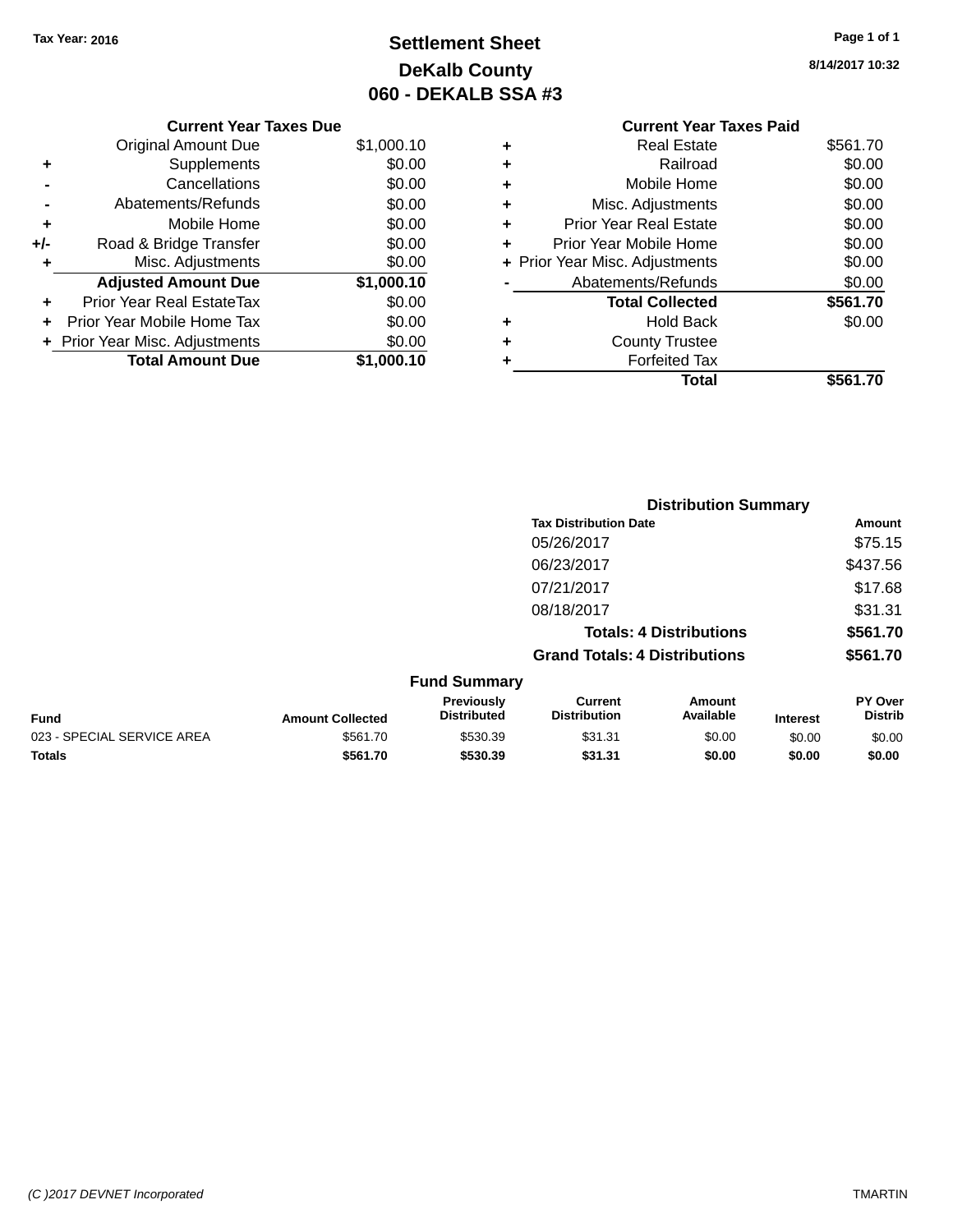**Current Year Taxes Due** Original Amount Due \$5,500.60

**Adjusted Amount Due \$5,500.00**

**Total Amount Due \$5,500.00**

**+** Supplements \$11.52 **-** Cancellations \$12.12 **-** Abatements/Refunds \$0.00 **+** Mobile Home \$0.00 **+/-** Road & Bridge Transfer \$0.00 **+** Misc. Adjustments \$0.00

**+** Prior Year Real EstateTax \$0.00 **+** Prior Year Mobile Home Tax \$0.00 **+** Prior Year Misc. Adjustments  $$0.00$ 

# **Settlement Sheet Tax Year: 2016 Page 1 of 1 DeKalb County 061 - DEKALB SSA #4**

**8/14/2017 10:32**

## **Current Year Taxes Paid +** Real Estate \$3,107.14 **+** Railroad \$0.00 **+** Mobile Home \$0.00 **+** Misc. Adjustments \$0.00 **+** Prior Year Real Estate \$0.00 **+** Prior Year Mobile Home \$0.00 **+ Prior Year Misc. Adjustments**  $$0.00$ Abatements/Refunds \$0.00 **Total Collected \$3,107.14 +** Hold Back \$0.00 **+** County Trustee **+** Forfeited Tax **Total \$3,107.14**

**Grand Totals: 4 Distributions \$3,107.14**

**Distribution Summary Tax Distribution Date Amount** 05/26/2017 \$289.01 06/23/2017 \$2,545.71 07/21/2017 \$6.70 08/18/2017 \$265.72 **Totals: 4 Distributions \$3,107.14**

**Fund Summary Fund Interest Amount Collected Distributed PY Over Distrib Amount Available Current Distribution Previously** 023 - SPECIAL SERVICE AREA  $$3,107.14$   $$2,841.42$   $$265.72$   $$0.00$   $$0.00$   $$0.00$ **Totals \$3,107.14 \$2,841.42 \$265.72 \$0.00 \$0.00 \$0.00**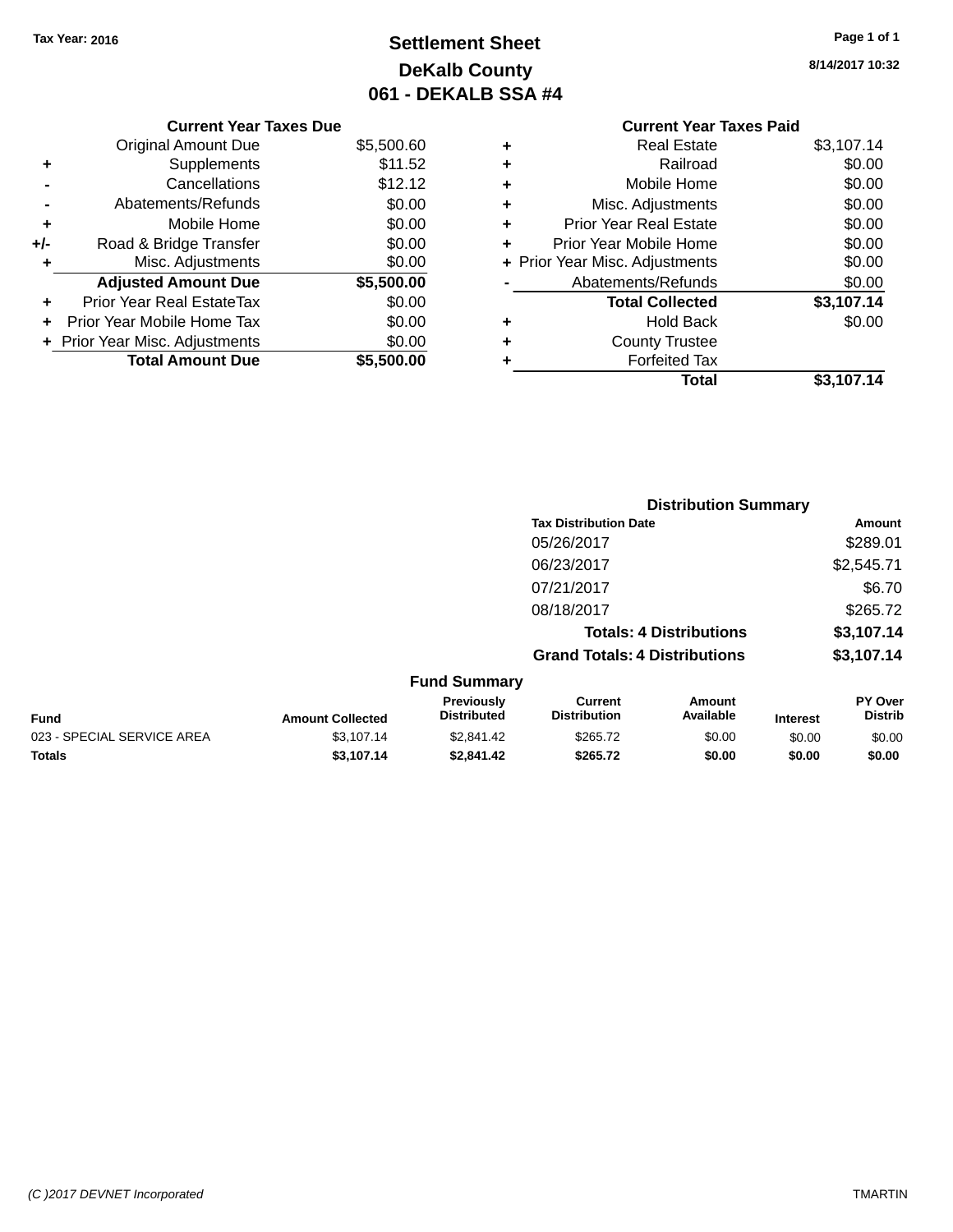**Current Year Taxes Due** Original Amount Due \$698,794.32

**Adjusted Amount Due \$717,038.52**

**Total Amount Due \$716,994.96**

**+** Supplements \$3,844.23 **-** Cancellations \$4,307.69 **-** Abatements/Refunds **\$0.55 +** Mobile Home \$0.00 **+/-** Road & Bridge Transfer \$18,708.21 **+** Misc. Adjustments \$0.00

**+** Prior Year Real EstateTax (\$43.56) **+** Prior Year Mobile Home Tax \$0.00 **+ Prior Year Misc. Adjustments**  $$0.00$ 

# **Settlement Sheet Tax Year: 2016 Page 1 of 1 DeKalb County 062 - CITY OF GENOA**

**8/14/2017 10:32**

|   | Abatements/Refunds                                       | \$0.55           |
|---|----------------------------------------------------------|------------------|
| ÷ | Prior Year Mobile Home<br>+ Prior Year Misc. Adjustments | \$0.00<br>\$0.00 |
| ÷ | <b>Prior Year Real Estate</b>                            | (\$43.56)        |
| ٠ | Misc. Adjustments                                        | \$0.00           |
| ٠ | Mobile Home                                              | \$0.00           |
| ٠ | Railroad                                                 | \$1,843.40       |
| ٠ | <b>Current Year Taxes Paid</b><br><b>Real Estate</b>     | \$407,526.27     |

| <b>Road and Bridge Summary</b> |             |               | <b>Distribution Summary</b>    |              |  |  |
|--------------------------------|-------------|---------------|--------------------------------|--------------|--|--|
| Rd./Br. District               | Amt. Due    | Amt. Distrib. | <b>Tax Distribution Date</b>   | Amount       |  |  |
| <b>GENOA ROAD &amp; BRIDGE</b> | \$25,273.32 | \$14.703.01   | 05/26/2017                     | \$59,187.40  |  |  |
| KINGSTON ROAD & BRIDG          | \$6,855.42  | \$4.005.20    | 06/23/2017                     | \$322,406.11 |  |  |
| Totals                         | \$32,128.74 | \$18,708.21   | 07/21/2017                     | \$7,006.01   |  |  |
|                                |             |               | 08/18/2017                     | \$20,726.04  |  |  |
|                                |             |               | <b>Totals: 4 Distributions</b> | \$409,325.56 |  |  |

**Grand Totals: 4 Distributions \$409,325.56**

|                          |                     |                         | <b>Fund Summary</b>                     |                                       |                     |                 |                           |
|--------------------------|---------------------|-------------------------|-----------------------------------------|---------------------------------------|---------------------|-----------------|---------------------------|
| <b>Fund</b>              |                     | <b>Amount Collected</b> | <b>Previously</b><br><b>Distributed</b> | <b>Current</b><br><b>Distribution</b> | Amount<br>Available | <b>Interest</b> | PY Over<br><b>Distrib</b> |
| 001 - CORPORATE          |                     | \$170.191.59            | \$161.588.12                            | \$8,603.47                            | \$0.00              | \$0.00          | \$0.00                    |
| 003 - BONDS AND INTEREST |                     | \$0.00                  | \$0.00                                  | \$0.00                                | \$0.00              | \$0.00          | \$0.00                    |
| 007 - ROAD AND BRIDGE    |                     | \$18,708.21             | \$17.728.55                             | \$979.66                              | \$0.00              | \$0.00          | \$0.00                    |
| 014 - POLICE PROTECTION  |                     | \$209.261.92            | \$198.683.37                            | \$10.578.55                           | \$0.00              | \$0.00          | \$0.00                    |
| 047 - SOCIAL SECURITY    |                     | \$5,581.92              | \$5.299.74                              | \$282.18                              | \$0.00              | \$0.00          | \$0.00                    |
| 143 - MEDICARE           |                     | \$5,581.92              | \$5.299.74                              | \$282.18                              | \$0.00              | \$0.00          | \$0.00                    |
| <b>Totals</b>            |                     | \$409,325.56            | \$388,599.52                            | \$20.726.04                           | \$0.00              | \$0.00          | \$0.00                    |
|                          |                     |                         | <b>Abatement Detail</b>                 |                                       |                     |                 |                           |
| Year<br><b>Source</b>    | <b>Account Type</b> |                         | <b>Amount Adiustment Description</b>    |                                       |                     |                 |                           |

| <b>IGAI JUULUG</b>    | Auuun          |
|-----------------------|----------------|
| 2016 RE - Real Estate | <b>RE Abat</b> |

**Totals 1 entries \$0.55**

2016 ement 2016 80.55 PTAB INTEREST REFUND 02-24-452-014 by TBA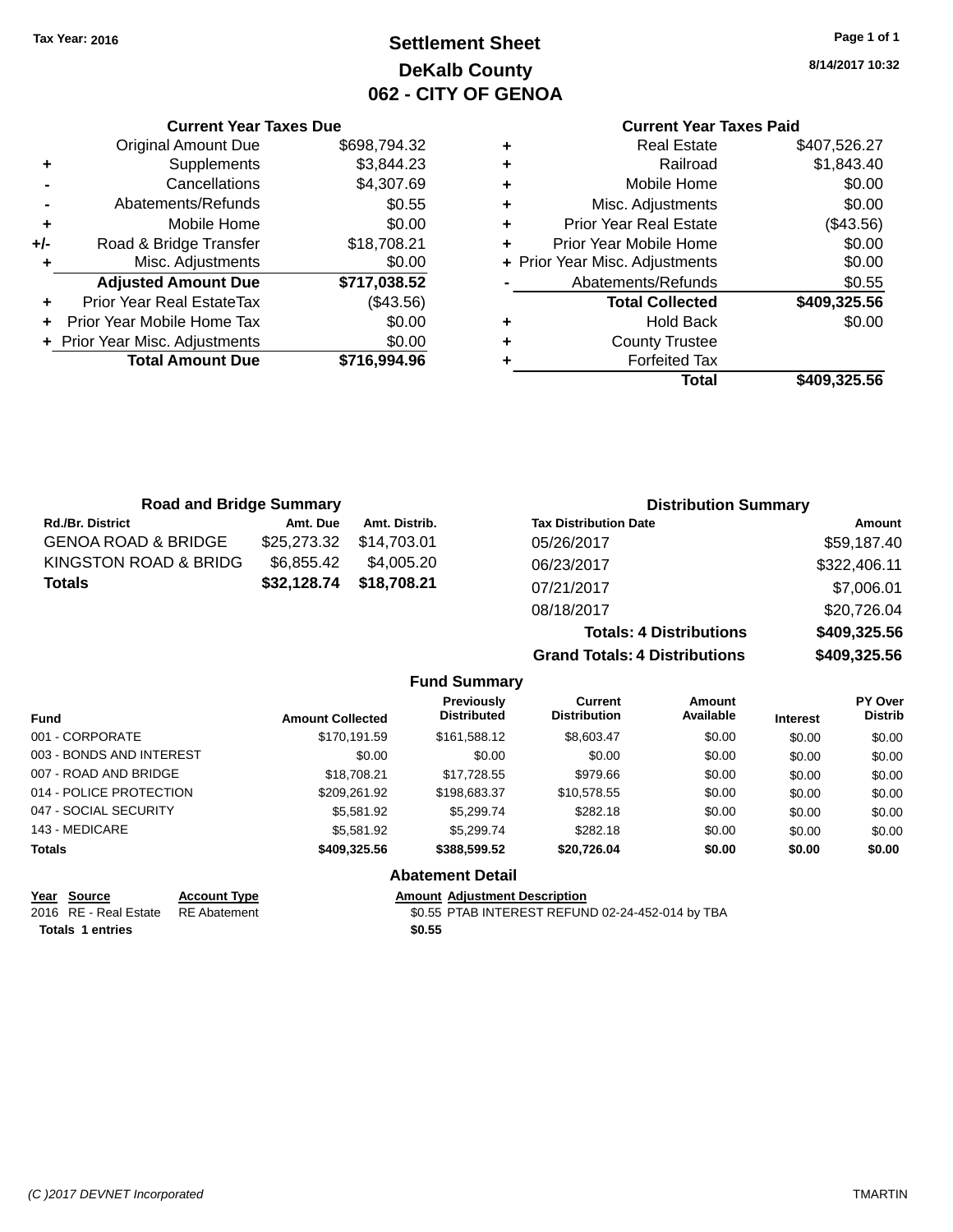# **Settlement Sheet Tax Year: 2016 Page 1 of 1 DeKalb County 063 - VILLAGE OF HINCKLEY**

**8/14/2017 10:32**

#### **Current Year Taxes Paid**

|     | <b>Current Year Taxes Due</b>  |              |
|-----|--------------------------------|--------------|
|     | <b>Original Amount Due</b>     | \$274,596.47 |
| ٠   | Supplements                    | \$2,711.03   |
|     | Cancellations                  | \$3,025.62   |
|     | Abatements/Refunds             | \$0.00       |
| ٠   | Mobile Home                    | \$0.00       |
| +/- | Road & Bridge Transfer         | \$18,573.98  |
| ٠   | Misc. Adjustments              | \$264.50     |
|     | <b>Adjusted Amount Due</b>     | \$293,120.36 |
| ٠   | Prior Year Real EstateTax      | \$20.41      |
|     | Prior Year Mobile Home Tax     | \$0.00       |
|     | + Prior Year Misc. Adjustments | \$113.92     |
|     | <b>Total Amount Due</b>        | \$293.254.69 |
|     |                                |              |

| ٠ | <b>Real Estate</b>             | \$171,354.41 |
|---|--------------------------------|--------------|
| ٠ | Railroad                       | \$1,890.50   |
| ٠ | Mobile Home                    | \$0.00       |
| ٠ | Misc. Adjustments              | \$264.50     |
| ٠ | <b>Prior Year Real Estate</b>  | \$20.41      |
| ٠ | Prior Year Mobile Home         | \$0.00       |
|   | + Prior Year Misc. Adjustments | \$113.92     |
|   | Abatements/Refunds             | \$0.00       |
|   | <b>Total Collected</b>         | \$173,643.74 |
| ٠ | <b>Hold Back</b>               | \$0.00       |
| ٠ | <b>County Trustee</b>          |              |
| ٠ | <b>Forfeited Tax</b>           |              |
|   | Total                          | \$173,643.74 |
|   |                                |              |

**Totals: 4 Distributions \$173,643.74**

**Grand Totals: 4 Distributions \$173,643.74**

| <b>Road and Bridge Summary</b> |             |                         | <b>Distribution Summary</b>  |              |  |
|--------------------------------|-------------|-------------------------|------------------------------|--------------|--|
| <b>Rd./Br. District</b>        | Amt. Due    | Amt. Distrib.           | <b>Tax Distribution Date</b> | Amount       |  |
| SQUAW GROVE ROAD & B           | \$31,649.55 | \$18.573.98             | 05/26/2017                   | \$17,481.10  |  |
| <b>Totals</b>                  |             | \$31,649.55 \$18,573.98 | 06/23/2017                   | \$143,223.77 |  |
|                                |             |                         | 07/21/2017                   | \$3,580.07   |  |
|                                |             |                         | 08/18/2017                   | \$9,358.80   |  |

**Fund Summary**

| Fund                                    | <b>Amount Collected</b> | Previously<br><b>Distributed</b> | <b>Current</b><br><b>Distribution</b> | Amount<br>Available | <b>Interest</b> | PY Over<br><b>Distrib</b> |
|-----------------------------------------|-------------------------|----------------------------------|---------------------------------------|---------------------|-----------------|---------------------------|
| 001 - CORPORATE                         | \$74.901.11             | \$70.851.80                      | \$4.049.31                            | \$0.00              | \$0.00          | \$0.00                    |
| $005 - I. M. R. F.$                     | \$16,927.74             | \$16,012.58                      | \$915.16                              | \$0.00              | \$0.00          | \$0.00                    |
| 007 - ROAD AND BRIDGE                   | \$18,573.98             | \$17.598.62                      | \$975.36                              | \$0.00              | \$0.00          | \$0.00                    |
| 014 - POLICE PROTECTION                 | \$24,571.73             | \$23.243.32                      | \$1,328.41                            | \$0.00              | \$0.00          | \$0.00                    |
| 027 - AUDIT                             | \$5,463.89              | \$5,168.50                       | \$295.39                              | \$0.00              | \$0.00          | \$0.00                    |
| 035 - TORT JUDGEMENTS/LIABILITY<br>INS. | \$5.571.05              | \$5,269.86                       | \$301.19                              | \$0.00              | \$0.00          | \$0.00                    |
| 047 - SOCIAL SECURITY                   | \$16,382.67             | \$15,496.98                      | \$885.69                              | \$0.00              | \$0.00          | \$0.00                    |
| 048 - SCHOOL CROSSING GUARDS            | \$3.824.17              | \$3.617.43                       | \$206.74                              | \$0.00              | \$0.00          | \$0.00                    |
| 062 - WORKERS COMPENSATION              | \$7,427.40              | \$7,025.85                       | \$401.55                              | \$0.00              | \$0.00          | \$0.00                    |
| <b>Totals</b>                           | \$173,643,74            | \$164,284,94                     | \$9,358.80                            | \$0.00              | \$0.00          | \$0.00                    |

| Year Source             | <b>Account Type</b>                        |          | <b>Amount Adjustment Description</b>                        |
|-------------------------|--------------------------------------------|----------|-------------------------------------------------------------|
| 2015 RE - Real Estate   | <b>Back Tax Collected</b>                  |          | \$88.54 AVILA REDEMPTION 15-14-328-005 by TBA               |
|                         | 2015 RE - Real Estate Back Tax Collected   |          | \$12.69 MCFARLAND REDEMPTION 15-15-228-014 by TBA           |
| 2015 RE - Real Estate   | <b>Back Tax Collected</b>                  |          | \$12.69 MCFARLAND REDEMPTION 15-15-225-015 by TBA           |
|                         | 2016 RE - Real Estate Back Tax Collected   |          | \$196.89 WEST SUBURBAN BANK REDEMPTION 15-14-304-002 by TBA |
|                         | 2016 RE - Real Estate Paymt In Lieu of Tax |          | \$67.61 HOUSING AUTHORITY SUNSET VIEW APARTMENTS by TBA     |
| <b>Totals 5 entries</b> |                                            | \$378.42 |                                                             |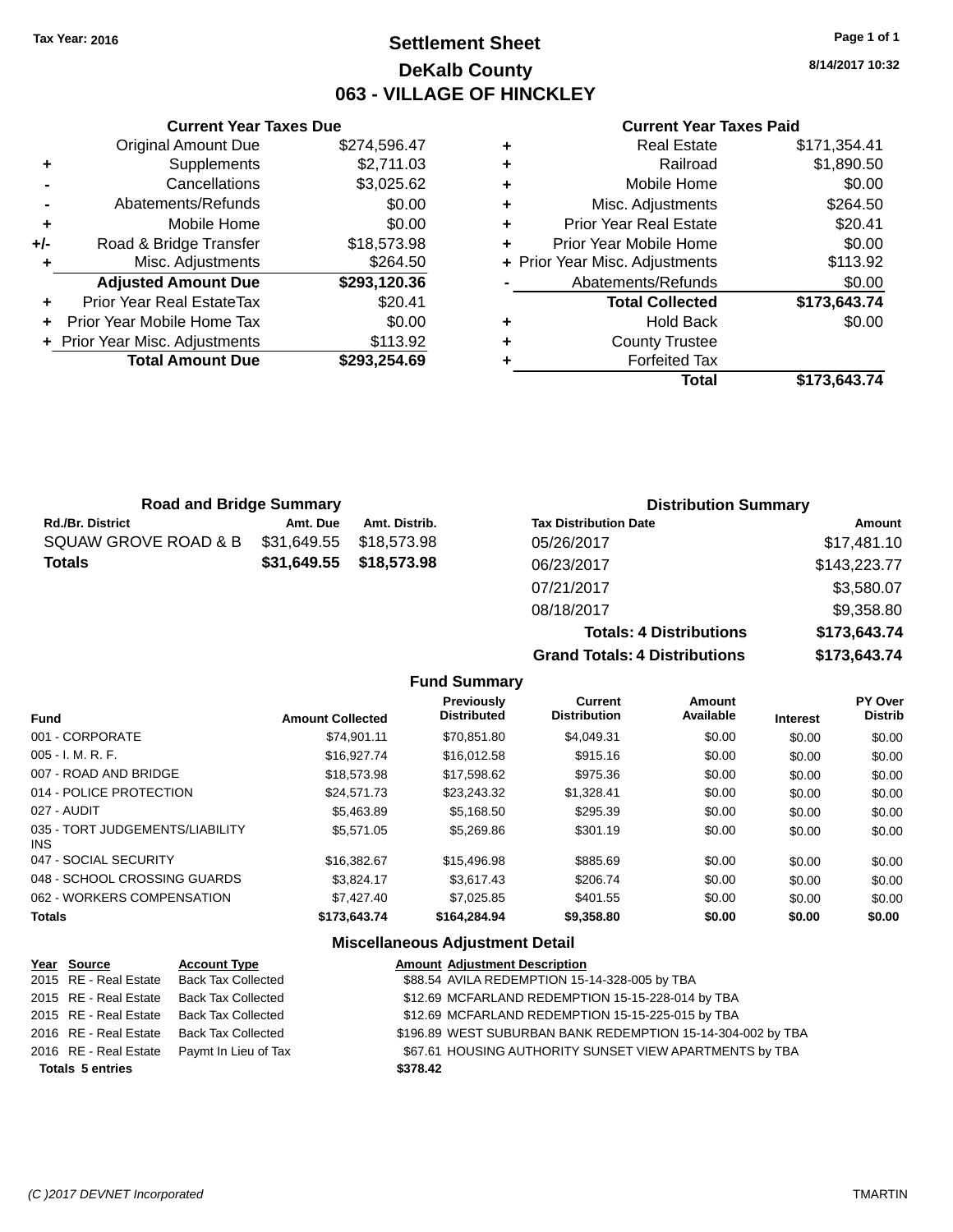# **Settlement Sheet Tax Year: 2016 Page 1 of 1 DeKalb County 064 - VILLAGE OF KINGSTON**

**8/14/2017 10:32**

|     | <b>Current Year Taxes Due</b>  |              |
|-----|--------------------------------|--------------|
|     | <b>Original Amount Due</b>     | \$150,804.19 |
| ٠   | Supplements                    | \$2,003.61   |
|     | Cancellations                  | \$2,269.58   |
|     | Abatements/Refunds             | \$0.01       |
| ÷   | Mobile Home                    | \$0.00       |
| +/- | Road & Bridge Transfer         | \$6,037.67   |
| ٠   | Misc. Adjustments              | \$0.00       |
|     | <b>Adjusted Amount Due</b>     | \$156,575.88 |
| ÷   | Prior Year Real EstateTax      | \$0.09       |
|     | Prior Year Mobile Home Tax     | \$0.00       |
|     | + Prior Year Misc. Adjustments | \$0.00       |
|     | <b>Total Amount Due</b>        | \$156,575.97 |
|     |                                |              |

|   | <b>Real Estate</b>             | \$90,468.56 |
|---|--------------------------------|-------------|
| ٠ | Railroad                       | \$321.02    |
| ٠ | Mobile Home                    | \$0.00      |
| ٠ | Misc. Adjustments              | \$0.00      |
| ٠ | <b>Prior Year Real Estate</b>  | \$0.09      |
| ٠ | Prior Year Mobile Home         | \$0.00      |
|   | + Prior Year Misc. Adjustments | \$0.00      |
|   | Abatements/Refunds             | \$0.01      |
|   | <b>Total Collected</b>         | \$90.789.66 |
| ٠ | <b>Hold Back</b>               | \$0.00      |
| ٠ | <b>County Trustee</b>          |             |
| ٠ | <b>Forfeited Tax</b>           |             |
|   | Total                          | \$90,789.66 |
|   |                                |             |

| <b>Road and Bridge Summary</b> |             |               | <b>Distribution Summary</b>  |             |  |
|--------------------------------|-------------|---------------|------------------------------|-------------|--|
| <b>Rd./Br. District</b>        | Amt. Due    | Amt. Distrib. | <b>Tax Distribution Date</b> | Amount      |  |
| KINGSTON ROAD & BRIDG          | \$10,315.33 | \$6.037.67    | 05/26/2017                   | \$11,887.89 |  |
| <b>Totals</b>                  | \$10,315.33 | \$6,037.67    | 06/23/2017                   | \$73,413.84 |  |
|                                |             |               | 07/21/2017                   | \$1,445.42  |  |

| <b>Grand Totals: 4 Distributions</b> | \$90,789.66 |
|--------------------------------------|-------------|
| <b>Totals: 4 Distributions</b>       | \$90,789.66 |
| 08/18/2017                           | \$4,042.51  |
| 07/21/2017                           | \$1,445.42  |
| 06/23/2017                           | \$73,413.84 |
| 05/26/2017                           | \$11,887.89 |
| Tax Distribution Date                | Amount      |

|                                               |                         | <b>Fund Summary</b>              |                                       |                     |                 |                                  |
|-----------------------------------------------|-------------------------|----------------------------------|---------------------------------------|---------------------|-----------------|----------------------------------|
| <b>Fund</b>                                   | <b>Amount Collected</b> | Previously<br><b>Distributed</b> | <b>Current</b><br><b>Distribution</b> | Amount<br>Available | <b>Interest</b> | <b>PY Over</b><br><b>Distrib</b> |
| 001 - CORPORATE                               | \$29,955.45             | \$28,621.91                      | \$1,333.54                            | \$0.00              | \$0.00          | \$0.00                           |
| $005 - I. M. R. F.$                           | \$7,569.27              | \$7,232.30                       | \$336.97                              | \$0.00              | \$0.00          | \$0.00                           |
| 007 - ROAD AND BRIDGE                         | \$6,037.67              | \$5,768.13                       | \$269.54                              | \$0.00              | \$0.00          | \$0.00                           |
| 014 - POLICE PROTECTION                       | \$10,078.87             | \$9,630.18                       | \$448.69                              | \$0.00              | \$0.00          | \$0.00                           |
| 025 - GARBAGE DISPOSAL                        | \$3.936.39              | \$3.761.15                       | \$175.24                              | \$0.00              | \$0.00          | \$0.00                           |
| 027 - AUDIT                                   | \$5.396.41              | \$5.156.18                       | \$240.23                              | \$0.00              | \$0.00          | \$0.00                           |
| 031 - WORKING CASH                            | \$280.02                | \$267.55                         | \$12.47                               | \$0.00              | \$0.00          | \$0.00                           |
| 035 - TORT JUDGEMENTS/LIABILITY<br><b>INS</b> | \$23.214.42             | \$22,180.96                      | \$1,033.46                            | \$0.00              | \$0.00          | \$0.00                           |
| 047 - SOCIAL SECURITY                         | \$4,321.16              | \$4.128.79                       | \$192.37                              | \$0.00              | \$0.00          | \$0.00                           |
| <b>Totals</b>                                 | \$90,789.66             | \$86,747.15                      | \$4,042.51                            | \$0.00              | \$0.00          | \$0.00                           |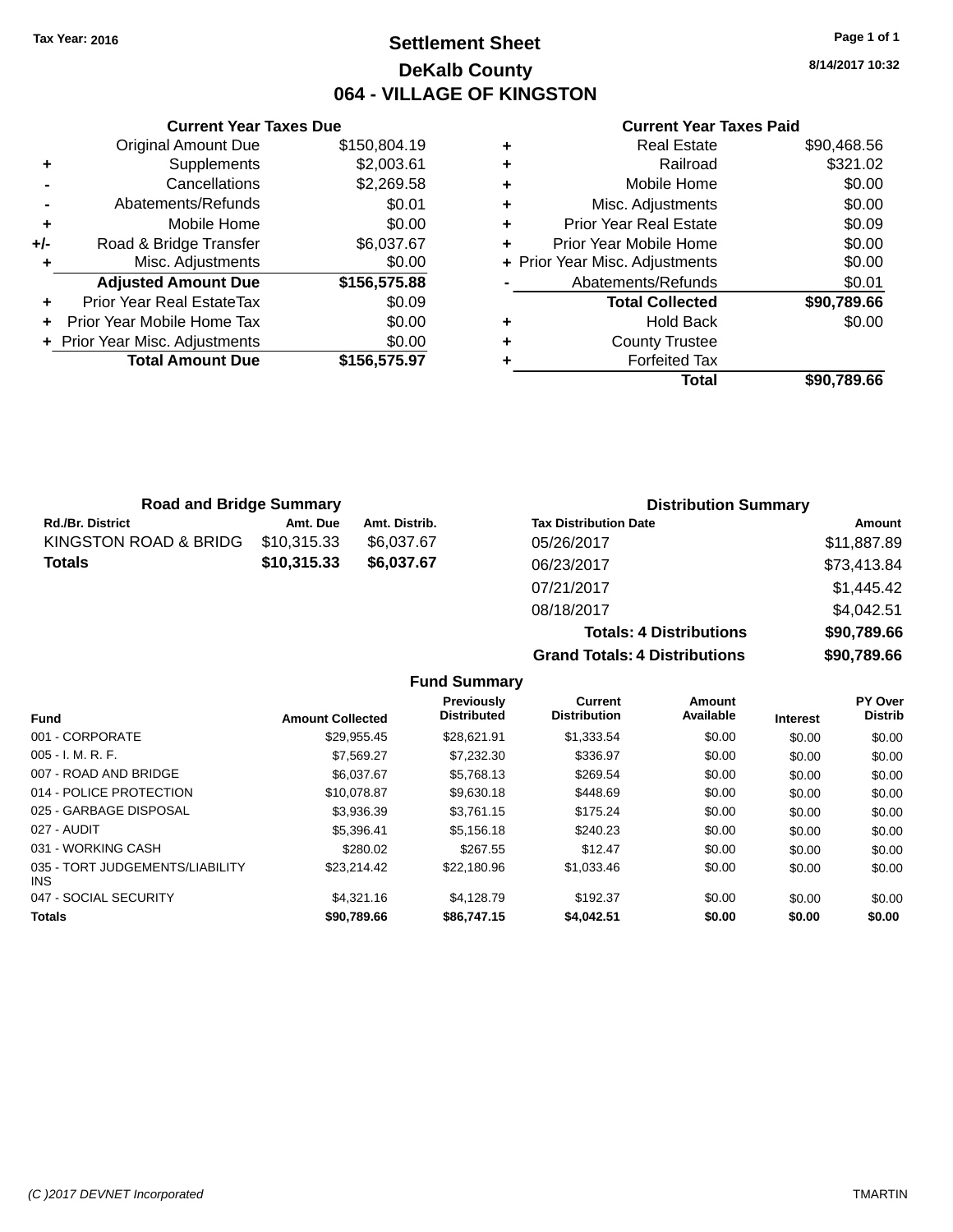# **Settlement Sheet Tax Year: 2016 Page 1 of 1 DeKalb County 065 - VILLAGE OF KIRKLAND**

**8/14/2017 10:32**

### **Current Year Taxes Paid**

|       | <b>Current Year Taxes Due</b> |              |
|-------|-------------------------------|--------------|
|       | <b>Original Amount Due</b>    | \$199,132.06 |
| ٠     | Supplements                   | \$1,057.78   |
|       | Cancellations                 | \$1,253.33   |
|       | Abatements/Refunds            | \$0.00       |
| ٠     | Mobile Home                   | \$0.00       |
| $+/-$ | Road & Bridge Transfer        | \$3,546.44   |
|       | Misc. Adjustments             | \$16.90      |
|       | <b>Adjusted Amount Due</b>    | \$202,499.85 |
| ٠     | Prior Year Real EstateTax     | \$0.49       |
|       | Prior Year Mobile Home Tax    | \$0.00       |
|       | Prior Year Misc. Adjustments  | \$30.92      |
|       | <b>Total Amount Due</b>       | \$202,531.26 |
|       |                               |              |

| ٠ | <b>Real Estate</b>             | \$111,618.79 |
|---|--------------------------------|--------------|
| ٠ | Railroad                       | \$337.08     |
| ٠ | Mobile Home                    | \$0.00       |
| ٠ | Misc. Adjustments              | \$16.90      |
| ٠ | <b>Prior Year Real Estate</b>  | \$0.49       |
| ٠ | Prior Year Mobile Home         | \$0.00       |
|   | + Prior Year Misc. Adjustments | \$30.92      |
|   | Abatements/Refunds             | \$0.00       |
|   | <b>Total Collected</b>         | \$112,004.18 |
| ٠ | <b>Hold Back</b>               | \$0.00       |
| ٠ | <b>County Trustee</b>          |              |
| ٠ | <b>Forfeited Tax</b>           |              |
|   | Total                          | \$112,004.18 |
|   |                                |              |

| <b>Road and Bridge Summary</b>    |            |               | <b>Distribution Summary</b>    |              |
|-----------------------------------|------------|---------------|--------------------------------|--------------|
| <b>Rd./Br. District</b>           | Amt. Due   | Amt. Distrib. | <b>Tax Distribution Date</b>   | Amount       |
| <b>FRANKLIN ROAD &amp; BRIDGI</b> | \$6,265.70 | \$3.546.44    | 05/26/2017                     | \$14,307.02  |
| <b>Totals</b>                     | \$6,265.70 | \$3,546.44    | 06/23/2017                     | \$89,840.01  |
|                                   |            |               | 07/21/2017                     | \$2,596.71   |
|                                   |            |               | 08/18/2017                     | \$5,260.44   |
|                                   |            |               | <b>Totals: 4 Distributions</b> | \$112,004.18 |

**Grand Totals: 4 Distributions \$112,004.18**

|                                         |                         | <b>Fund Summary</b>                     |                                       |                     |                 |                           |
|-----------------------------------------|-------------------------|-----------------------------------------|---------------------------------------|---------------------|-----------------|---------------------------|
| <b>Fund</b>                             | <b>Amount Collected</b> | <b>Previously</b><br><b>Distributed</b> | <b>Current</b><br><b>Distribution</b> | Amount<br>Available | <b>Interest</b> | PY Over<br><b>Distrib</b> |
| 001 - CORPORATE                         | \$40,670.14             | \$38,750.38                             | \$1,919.76                            | \$0.00              | \$0.00          | \$0.00                    |
| 007 - ROAD AND BRIDGE                   | \$3.546.44              | \$3,405.55                              | \$140.89                              | \$0.00              | \$0.00          | \$0.00                    |
| 014 - POLICE PROTECTION                 | \$54,228.88             | \$51,669.10                             | \$2,559.78                            | \$0.00              | \$0.00          | \$0.00                    |
| 027 - AUDIT                             | \$2.711.97              | \$2,583.96                              | \$128.01                              | \$0.00              | \$0.00          | \$0.00                    |
| 035 - TORT JUDGEMENTS/LIABILITY<br>INS. | \$10,846.75             | \$10.334.75                             | \$512.00                              | \$0.00              | \$0.00          | \$0.00                    |
| <b>Totals</b>                           | \$112.004.18            | \$106,743,74                            | \$5.260.44                            | \$0.00              | \$0.00          | \$0.00                    |
|                                         |                         | <b>Miscellaneous Adjustment Detail</b>  |                                       |                     |                 |                           |

| Year Source           | <b>Account Type</b> | <b>Amount Adjustment Description</b>             |  |
|-----------------------|---------------------|--------------------------------------------------|--|
| 2015 RE - Real Estate | Back Tax Collected  | \$30.92 DUNCAN REDEMPTION 01-26-252-011 by TBA   |  |
| 2016 RE - Real Estate | Back Tax Collected  | \$16.90 GIANNOLA REDEMPTION 01-26-206-015 by TBA |  |
| Totals 2 entries      |                     | \$47.82                                          |  |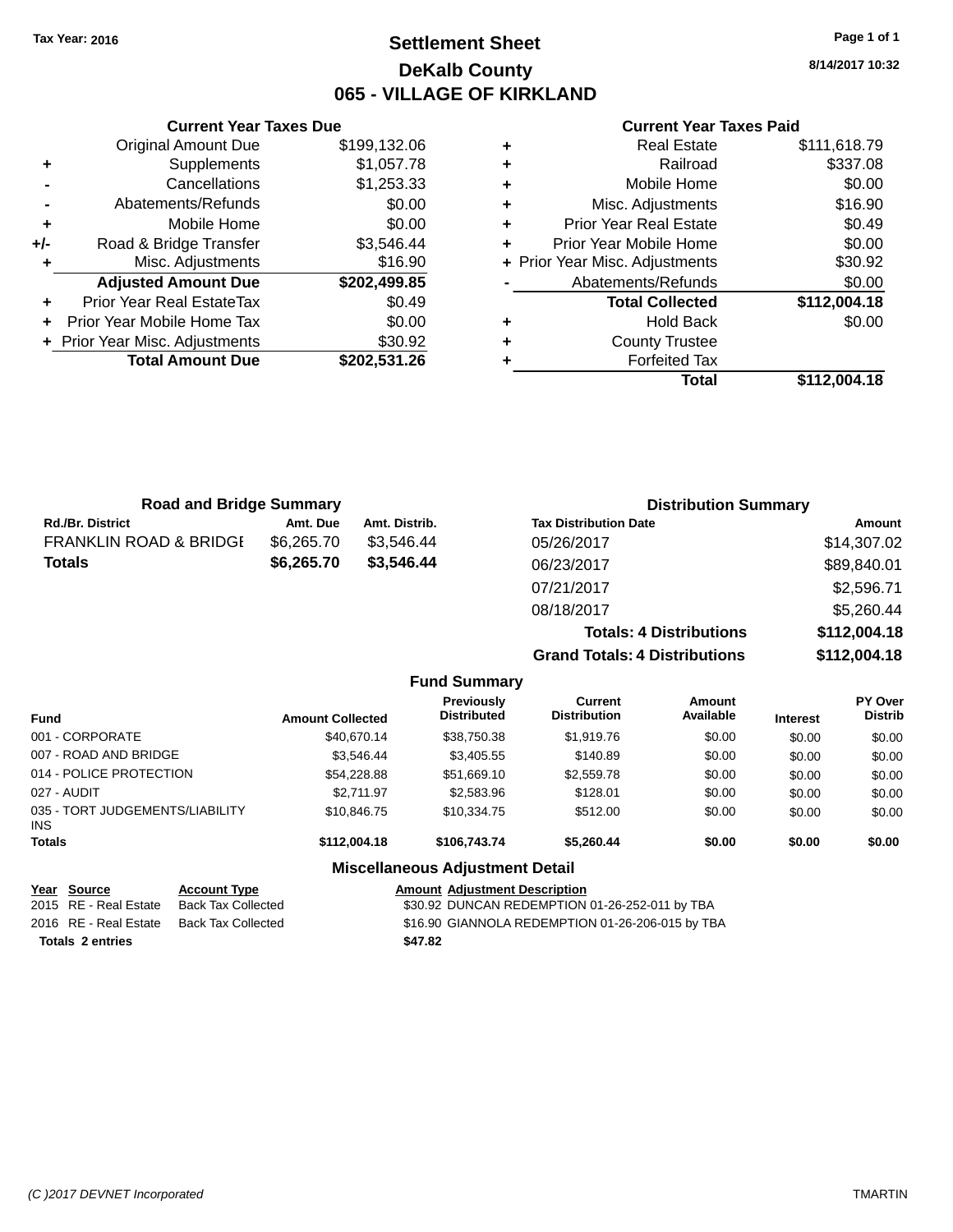# **Settlement Sheet Tax Year: 2016 Page 1 of 1 DeKalb County 066 - KIRKLAND LIBRARY**

## **Current Year Taxes Due**

|     | <b>Original Amount Due</b>       | \$48,833.76 |
|-----|----------------------------------|-------------|
| ٠   | Supplements                      | \$243.73    |
|     | Cancellations                    | \$287.41    |
|     | Abatements/Refunds               | \$0.00      |
| ٠   | Mobile Home                      | \$0.00      |
| +/- | Road & Bridge Transfer           | \$0.00      |
| ٠   | Misc. Adjustments                | \$4.14      |
|     | <b>Adjusted Amount Due</b>       | \$48,794.22 |
| ÷   | <b>Prior Year Real EstateTax</b> | \$0.00      |
|     | Prior Year Mobile Home Tax       | \$0.00      |
|     | + Prior Year Misc. Adjustments   | \$7.58      |
|     |                                  |             |

## **Current Year Taxes Paid**

| ٠ | <b>Real Estate</b>             | \$26,506.06 |
|---|--------------------------------|-------------|
| ٠ | Railroad                       | \$79.64     |
| ٠ | Mobile Home                    | \$0.00      |
| ٠ | Misc. Adjustments              | \$4.14      |
| ٠ | <b>Prior Year Real Estate</b>  | \$0.00      |
| ٠ | Prior Year Mobile Home         | \$0.00      |
|   | + Prior Year Misc. Adjustments | \$7.58      |
|   | Abatements/Refunds             | \$0.00      |
|   | <b>Total Collected</b>         | \$26,597.42 |
| ٠ | <b>Hold Back</b>               | \$0.00      |
| ٠ | <b>County Trustee</b>          |             |
| ٠ | <b>Forfeited Tax</b>           |             |
|   | Total                          | \$26,597.42 |
|   |                                |             |

## **Distribution Summary Tax Distribution Date Amount** 05/26/2017 \$3,407.74 06/23/2017 \$21,319.03 07/21/2017 \$615.17 08/18/2017 \$1,255.48 **Totals: 4 Distributions \$26,597.42 Grand Totals: 4 Distributions \$26,597.42**

## **Fund Summary**

| Fund                                     | <b>Amount Collected</b> | <b>Previously</b><br><b>Distributed</b> | Current<br><b>Distribution</b> | Amount<br>Available | <b>Interest</b> | <b>PY Over</b><br><b>Distrib</b> |
|------------------------------------------|-------------------------|-----------------------------------------|--------------------------------|---------------------|-----------------|----------------------------------|
| 005 - I. M. R. F.                        | \$4.74                  | \$4.51                                  | \$0.23                         | \$0.00              | \$0.00          | \$0.00                           |
| 016 - LIBRARY (township, municipalities) | \$25,373.48             | \$24.175.78                             | \$1.197.70                     | \$0.00              | \$0.00          | \$0.00                           |
| 047 - SOCIAL SECURITY                    | \$1,219,20              | \$1.161.65                              | \$57.55                        | \$0.00              | \$0.00          | \$0.00                           |
| Totals                                   | \$26,597.42             | \$25,341.94                             | \$1.255.48                     | \$0.00              | \$0.00          | \$0.00                           |

## **Miscellaneous Adjustment Detail**

| Year Source             | <b>Account Type</b> | <b>Amount Adiustment Description</b>            |
|-------------------------|---------------------|-------------------------------------------------|
| 2015 RE - Real Estate   | Back Tax Collected  | \$7.58 DUNCAN REDEMPTION 01-26-252-011 by TBA   |
| 2016 RE - Real Estate   | Back Tax Collected  | \$4.14 GIANNOLA REDEMPTION 01-26-206-015 by TBA |
| <b>Totals 2 entries</b> |                     | \$11.72                                         |

**8/14/2017 10:32**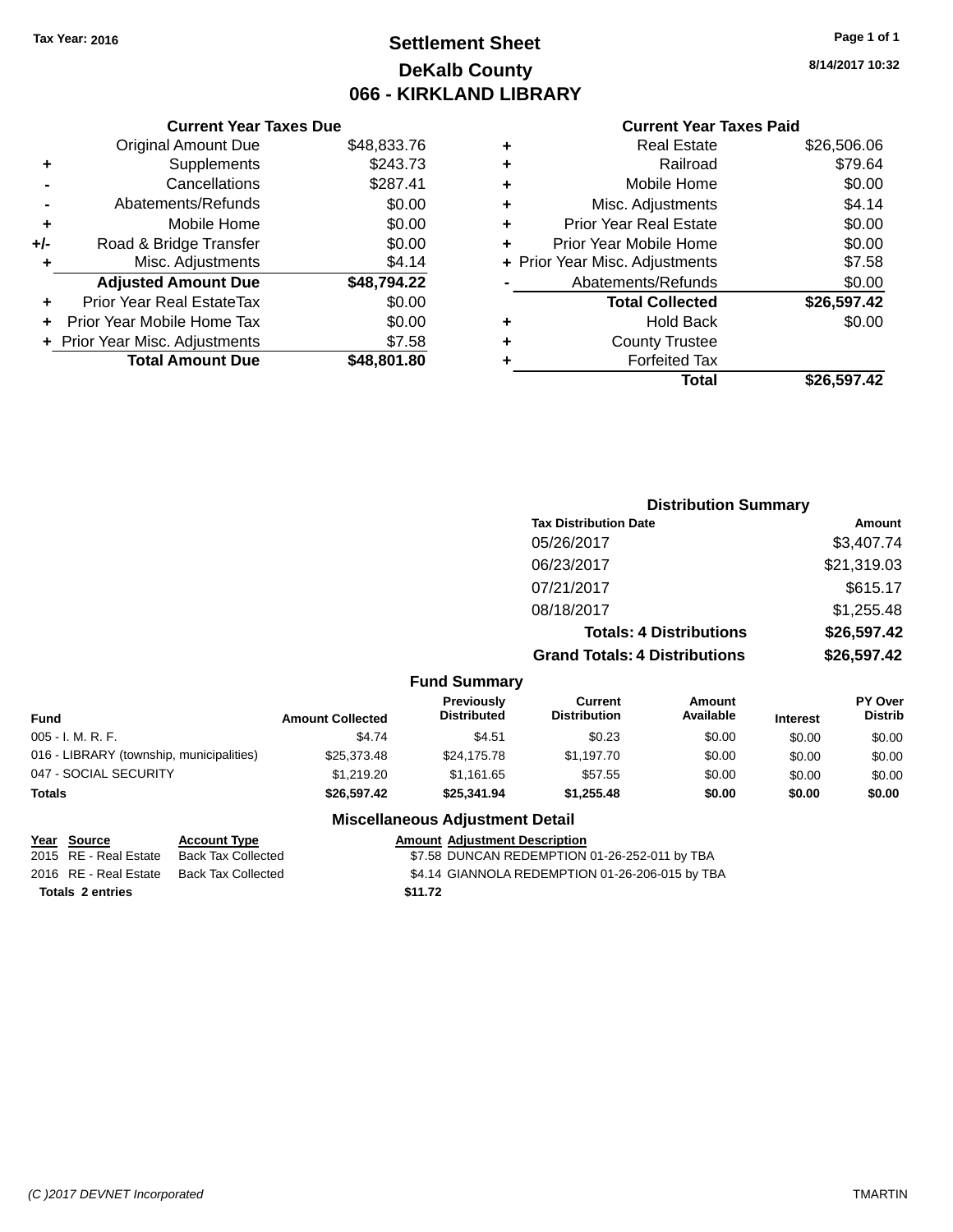# **Settlement Sheet Tax Year: 2016 Page 1 of 1 DeKalb County 067 - VILLAGE OF LEE**

**8/14/2017 10:32**

# **Current Year Taxes Paid**

|     | <b>Current Year Taxes Due</b>  |             |  |
|-----|--------------------------------|-------------|--|
|     | <b>Original Amount Due</b>     | \$10,381.82 |  |
| ٠   | Supplements                    | \$250.44    |  |
|     | Cancellations                  | \$287.70    |  |
|     | Abatements/Refunds             | \$0.00      |  |
| ٠   | Mobile Home                    | \$0.00      |  |
| +/- | Road & Bridge Transfer         | \$945.26    |  |
| ٠   | Misc. Adjustments              | \$0.00      |  |
|     | <b>Adjusted Amount Due</b>     | \$11,289.82 |  |
| ٠   | Prior Year Real EstateTax      | (\$444.40)  |  |
| ÷   | Prior Year Mobile Home Tax     | \$0.00      |  |
|     | + Prior Year Misc. Adjustments | \$0.00      |  |
|     | <b>Total Amount Due</b>        | \$10,845.42 |  |
|     |                                |             |  |

| ٠ | <b>Real Estate</b>             | \$5,846.15   |
|---|--------------------------------|--------------|
| ٠ | Railroad                       | \$429.98     |
| ٠ | Mobile Home                    | \$0.00       |
| ٠ | Misc. Adjustments              | \$0.00       |
| ٠ | <b>Prior Year Real Estate</b>  | $(\$444.40)$ |
| ٠ | Prior Year Mobile Home         | \$0.00       |
|   | + Prior Year Misc. Adjustments | \$0.00       |
|   | Abatements/Refunds             | \$0.00       |
|   | <b>Total Collected</b>         | \$5,831.73   |
| ٠ | Hold Back                      | \$0.00       |
| ٠ | <b>County Trustee</b>          |              |
| ٠ | <b>Forfeited Tax</b>           |              |
|   | Total                          | \$5,831.73   |
|   |                                |              |

| <b>Road and Bridge Summary</b> |            |               | <b>Distribution Summary</b>    |            |
|--------------------------------|------------|---------------|--------------------------------|------------|
| <b>Rd./Br. District</b>        | Amt. Due   | Amt. Distrib. | <b>Tax Distribution Date</b>   | Amount     |
| SHABBONA ROAD & BRIDC          | \$1,601.89 | \$945.26      | 05/26/2017                     | \$203.49   |
| <b>Totals</b>                  | \$1,601.89 | \$945.26      | 06/23/2017                     | \$5,074.23 |
|                                |            |               | 07/21/2017                     | \$158.71   |
|                                |            |               | 08/18/2017                     | \$395.30   |
|                                |            |               | <b>Totals: 4 Distributions</b> | \$5,831.73 |

**Grand Totals: 4 Distributions \$5,831.73**

|                                         |                         | <b>Fund Summary</b>                     |                                       |                     |                 |                                  |
|-----------------------------------------|-------------------------|-----------------------------------------|---------------------------------------|---------------------|-----------------|----------------------------------|
| <b>Fund</b>                             | <b>Amount Collected</b> | <b>Previously</b><br><b>Distributed</b> | <b>Current</b><br><b>Distribution</b> | Amount<br>Available | <b>Interest</b> | <b>PY Over</b><br><b>Distrib</b> |
| 001 - CORPORATE                         | \$1,498.32              | \$1,390.64                              | \$107.68                              | \$0.00              | \$0.00          | \$0.00                           |
| 007 - ROAD AND BRIDGE                   | \$945.26                | \$901.14                                | \$44.12                               | \$0.00              | \$0.00          | \$0.00                           |
| 025 - GARBAGE DISPOSAL                  | \$532.76                | \$494.47                                | \$38.29                               | \$0.00              | \$0.00          | \$0.00                           |
| 027 - AUDIT                             | \$596.13                | \$553.29                                | \$42.84                               | \$0.00              | \$0.00          | \$0.00                           |
| 035 - TORT JUDGEMENTS/LIABILITY<br>INS. | \$1,232.60              | \$1.144.01                              | \$88.59                               | \$0.00              | \$0.00          | \$0.00                           |
| 072 - WATERWORKS SYSTEM                 | \$1,026.66              | \$952.88                                | \$73.78                               | \$0.00              | \$0.00          | \$0.00                           |
| <b>Totals</b>                           | \$5,831.73              | \$5,436.43                              | \$395.30                              | \$0.00              | \$0.00          | \$0.00                           |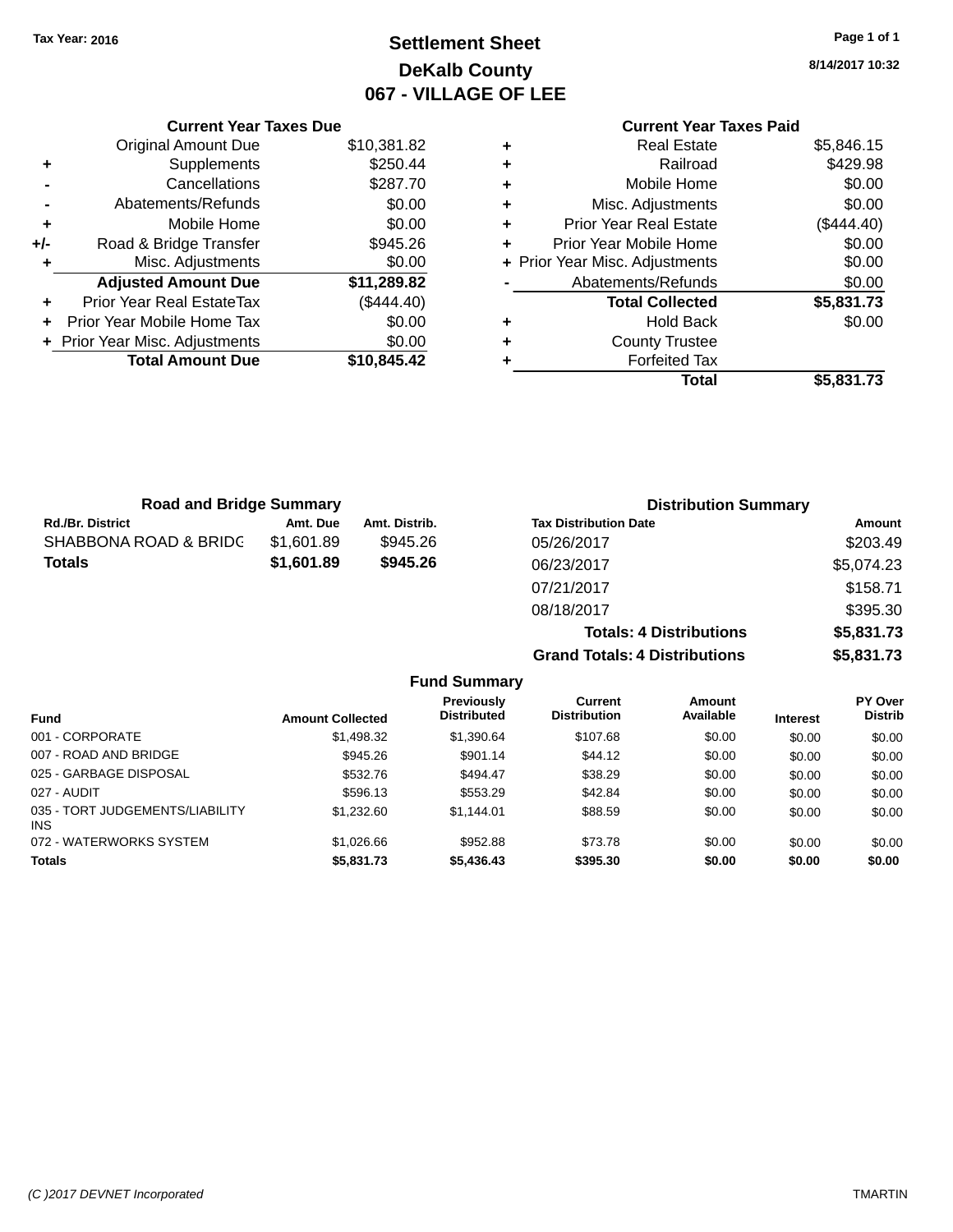# **Settlement Sheet Tax Year: 2016 Page 1 of 1 DeKalb County 068 - VILLAGE OF MALTA**

**8/14/2017 10:32**

|     | <b>Current Year Taxes Due</b>    |              |
|-----|----------------------------------|--------------|
|     | <b>Original Amount Due</b>       | \$108,253.73 |
| ٠   | Supplements                      | \$1,213.92   |
|     | Cancellations                    | \$1,385.51   |
|     | Abatements/Refunds               | \$0.00       |
| ٠   | Mobile Home                      | \$0.00       |
| +/- | Road & Bridge Transfer           | \$6,237.93   |
|     | Misc. Adjustments                | \$0.00       |
|     | <b>Adjusted Amount Due</b>       | \$114,320.07 |
|     | <b>Prior Year Real EstateTax</b> | (\$84.90)    |
|     | Prior Year Mobile Home Tax       | \$0.00       |
|     | + Prior Year Misc. Adjustments   | \$0.00       |
|     | <b>Total Amount Due</b>          | \$114,235.17 |
|     |                                  |              |

|   | <b>Real Estate</b>             | \$66,091.32 |
|---|--------------------------------|-------------|
| ٠ | Railroad                       | \$705.33    |
| ٠ | Mobile Home                    | \$0.00      |
| ٠ | Misc. Adjustments              | \$0.00      |
| ٠ | <b>Prior Year Real Estate</b>  | (\$84.90)   |
| ÷ | Prior Year Mobile Home         | \$0.00      |
|   | + Prior Year Misc. Adjustments | \$0.00      |
|   | Abatements/Refunds             | \$0.00      |
|   | <b>Total Collected</b>         | \$66,711.75 |
| ٠ | <b>Hold Back</b>               | \$0.00      |
| ٠ | <b>County Trustee</b>          |             |
| ٠ | <b>Forfeited Tax</b>           |             |
|   | Total                          | \$66,711.75 |
|   |                                |             |

| <b>Road and Bridge Summary</b> |             |               | <b>Distribution Summary</b>  |             |  |
|--------------------------------|-------------|---------------|------------------------------|-------------|--|
| <b>Rd./Br. District</b>        | Amt. Due    | Amt. Distrib. | <b>Tax Distribution Date</b> | Amount      |  |
| MALTA ROAD & BRIDGE            | \$10.771.85 | \$6.237.93    | 05/26/2017                   | \$7.734.00  |  |
| <b>Totals</b>                  | \$10,771.85 | \$6,237.93    | 06/23/2017                   | \$55,101.13 |  |
|                                |             |               | 07/21/2017                   | \$637.80    |  |

| <b>Grand Totals: 4 Distributions</b> |                                | \$66,711.75 |
|--------------------------------------|--------------------------------|-------------|
|                                      | <b>Totals: 4 Distributions</b> | \$66,711.75 |
| 08/18/2017                           |                                | \$3,238.82  |
| 07/21/2017                           |                                | \$637.80    |
| 06/23/2017                           |                                | \$55,101.13 |
|                                      |                                |             |

|                                         |                         | <b>Fund Summary</b>                     |                                |                     |                 |                           |
|-----------------------------------------|-------------------------|-----------------------------------------|--------------------------------|---------------------|-----------------|---------------------------|
| <b>Fund</b>                             | <b>Amount Collected</b> | <b>Previously</b><br><b>Distributed</b> | Current<br><b>Distribution</b> | Amount<br>Available | <b>Interest</b> | PY Over<br><b>Distrib</b> |
| 001 - CORPORATE                         | \$16,200.75             | \$15,384.46                             | \$816.29                       | \$0.00              | \$0.00          | \$0.00                    |
| 003 - BONDS AND INTEREST                | \$0.00                  | \$0.00                                  | \$0.00                         | \$0.00              | \$0.00          | \$0.00                    |
| $005 - I. M. R. F.$                     | \$6,704.01              | \$6,366.23                              | \$337.78                       | \$0.00              | \$0.00          | \$0.00                    |
| 007 - ROAD AND BRIDGE                   | \$6,237.93              | \$6,046.10                              | \$191.83                       | \$0.00              | \$0.00          | \$0.00                    |
| 014 - POLICE PROTECTION                 | \$5,028.03              | \$4,774.69                              | \$253.34                       | \$0.00              | \$0.00          | \$0.00                    |
| 025 - GARBAGE DISPOSAL                  | \$558.66                | \$530.52                                | \$28.14                        | \$0.00              | \$0.00          | \$0.00                    |
| 027 - AUDIT                             | \$4.748.35              | \$4,509.10                              | \$239.25                       | \$0.00              | \$0.00          | \$0.00                    |
| 035 - TORT JUDGEMENTS/LIABILITY<br>INS. | \$15,921.13             | \$15,118.94                             | \$802.19                       | \$0.00              | \$0.00          | \$0.00                    |
| 041 - STREET LIGHTING                   | \$2,932.86              | \$2,785.09                              | \$147.77                       | \$0.00              | \$0.00          | \$0.00                    |
| 047 - SOCIAL SECURITY                   | \$8,380.03              | \$7,957.80                              | \$422.23                       | \$0.00              | \$0.00          | \$0.00                    |
| Totals                                  | \$66,711.75             | \$63,472.93                             | \$3,238.82                     | \$0.00              | \$0.00          | \$0.00                    |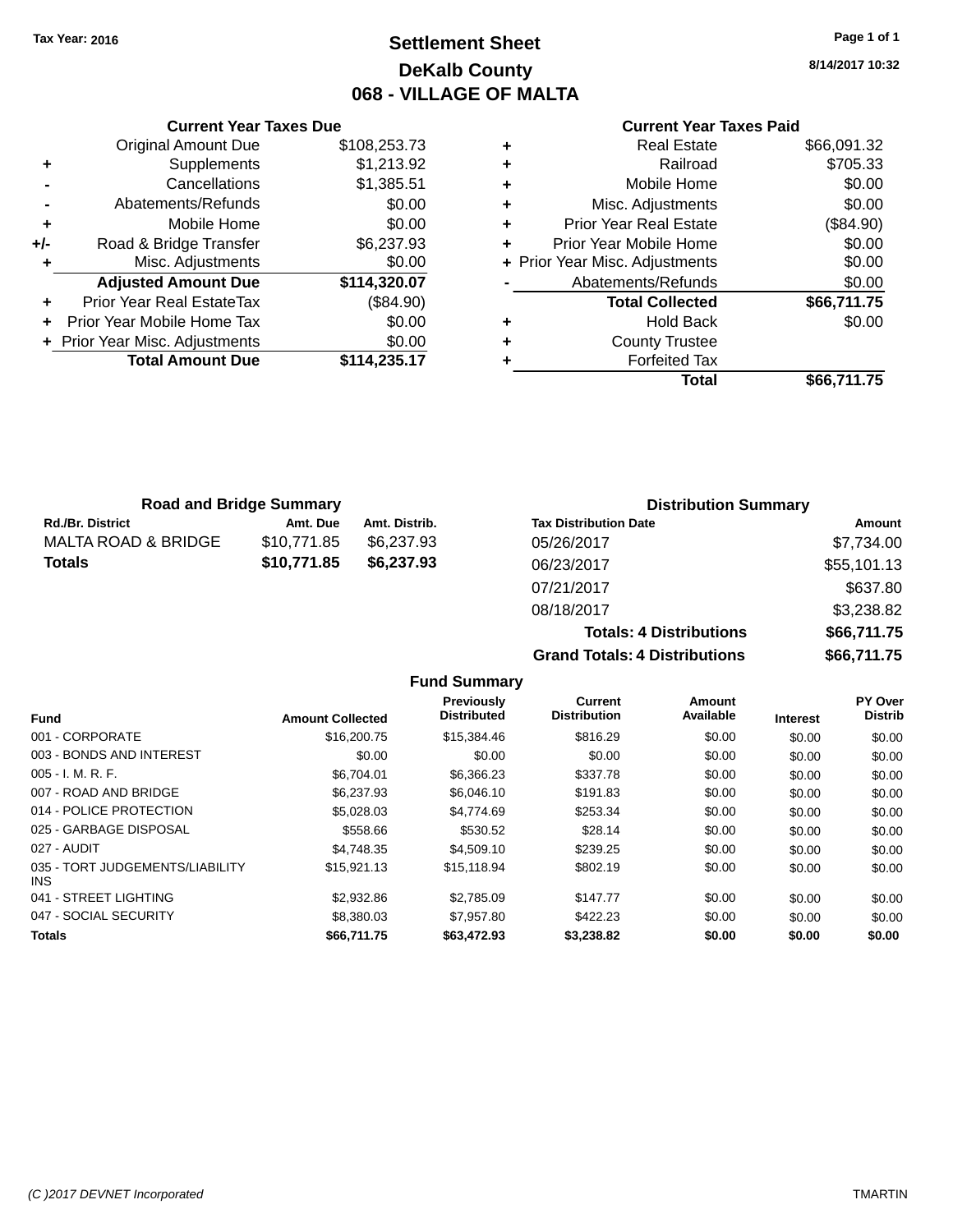# **Settlement Sheet Tax Year: 2016 Page 1 of 1 DeKalb County 069 - VILLAGE OF MAPLE PARK**

**8/14/2017 10:32**

| <b>Current Year Taxes Paid</b> |  |  |  |  |
|--------------------------------|--|--|--|--|
|--------------------------------|--|--|--|--|

|     | <b>Current Year Taxes Due</b>  |              |
|-----|--------------------------------|--------------|
|     | <b>Original Amount Due</b>     | \$108,303.61 |
| ٠   | Supplements                    | \$819.94     |
|     | Cancellations                  | \$923.92     |
|     | Abatements/Refunds             | \$0.00       |
| ÷   | Mobile Home                    | \$0.00       |
| +/- | Road & Bridge Transfer         | \$3,381.41   |
| ٠   | Misc. Adjustments              | \$0.00       |
|     | <b>Adjusted Amount Due</b>     | \$111,581.04 |
| ٠   | Prior Year Real EstateTax      | \$0.49       |
|     | Prior Year Mobile Home Tax     | \$0.00       |
|     | + Prior Year Misc. Adjustments | \$0.00       |
|     | <b>Total Amount Due</b>        | \$111,581.53 |
|     |                                |              |

| ٠ | Real Estate                    | \$62,451.23 |
|---|--------------------------------|-------------|
| ٠ | Railroad                       | \$0.00      |
| ٠ | Mobile Home                    | \$0.00      |
| ٠ | Misc. Adjustments              | \$0.00      |
| ٠ | <b>Prior Year Real Estate</b>  | \$0.49      |
| ٠ | Prior Year Mobile Home         | \$0.00      |
|   | + Prior Year Misc. Adjustments | \$0.00      |
|   | Abatements/Refunds             | \$0.00      |
|   | <b>Total Collected</b>         | \$62,451.72 |
| ٠ | Hold Back                      | \$0.00      |
| ٠ | <b>County Trustee</b>          |             |
|   | <b>Forfeited Tax</b>           |             |
|   | Total                          | \$62.451.72 |

| <b>Road and Bridge Summary</b>   |            |               | <b>Distribution Summary</b>    |             |  |
|----------------------------------|------------|---------------|--------------------------------|-------------|--|
| <b>Rd./Br. District</b>          | Amt. Due   | Amt. Distrib. | <b>Tax Distribution Date</b>   | Amount      |  |
| <b>CORTLAND ROAD &amp; BRIDC</b> | \$6,012.22 | \$3,381.41    | 05/26/2017                     | \$6,213.59  |  |
| <b>Totals</b>                    | \$6,012.22 | \$3,381.41    | 06/23/2017                     | \$53,587.06 |  |
|                                  |            |               | 07/21/2017                     | \$967.45    |  |
|                                  |            |               | 08/18/2017                     | \$1,683.62  |  |
|                                  |            |               | <b>Totals: 4 Distributions</b> | \$62,451.72 |  |

**Grand Totals: 4 Distributions \$62,451.72**

|                                         |                         | <b>Fund Summary</b>                     |                                       |                     |                 |                                  |
|-----------------------------------------|-------------------------|-----------------------------------------|---------------------------------------|---------------------|-----------------|----------------------------------|
| <b>Fund</b>                             | <b>Amount Collected</b> | <b>Previously</b><br><b>Distributed</b> | <b>Current</b><br><b>Distribution</b> | Amount<br>Available | <b>Interest</b> | <b>PY Over</b><br><b>Distrib</b> |
| 001 - CORPORATE                         | \$30,154.92             | \$29,386.75                             | \$768.17                              | \$0.00              | \$0.00          | \$0.00                           |
| 003 - BONDS AND INTEREST                | \$0.00                  | \$0.00                                  | \$0.00                                | \$0.00              | \$0.00          | \$0.00                           |
| 007 - ROAD AND BRIDGE                   | \$3.381.41              | \$3.202.54                              | \$178.87                              | \$0.00              | \$0.00          | \$0.00                           |
| 014 - POLICE PROTECTION                 | \$20.653.11             | \$20.127.00                             | \$526.11                              | \$0.00              | \$0.00          | \$0.00                           |
| 027 - AUDIT                             | \$2.754.10              | \$2,683.94                              | \$70.16                               | \$0.00              | \$0.00          | \$0.00                           |
| 035 - TORT JUDGEMENTS/LIABILITY<br>INS. | \$5,508.18              | \$5,367.87                              | \$140.31                              | \$0.00              | \$0.00          | \$0.00                           |
| <b>Totals</b>                           | \$62,451.72             | \$60,768.10                             | \$1,683.62                            | \$0.00              | \$0.00          | \$0.00                           |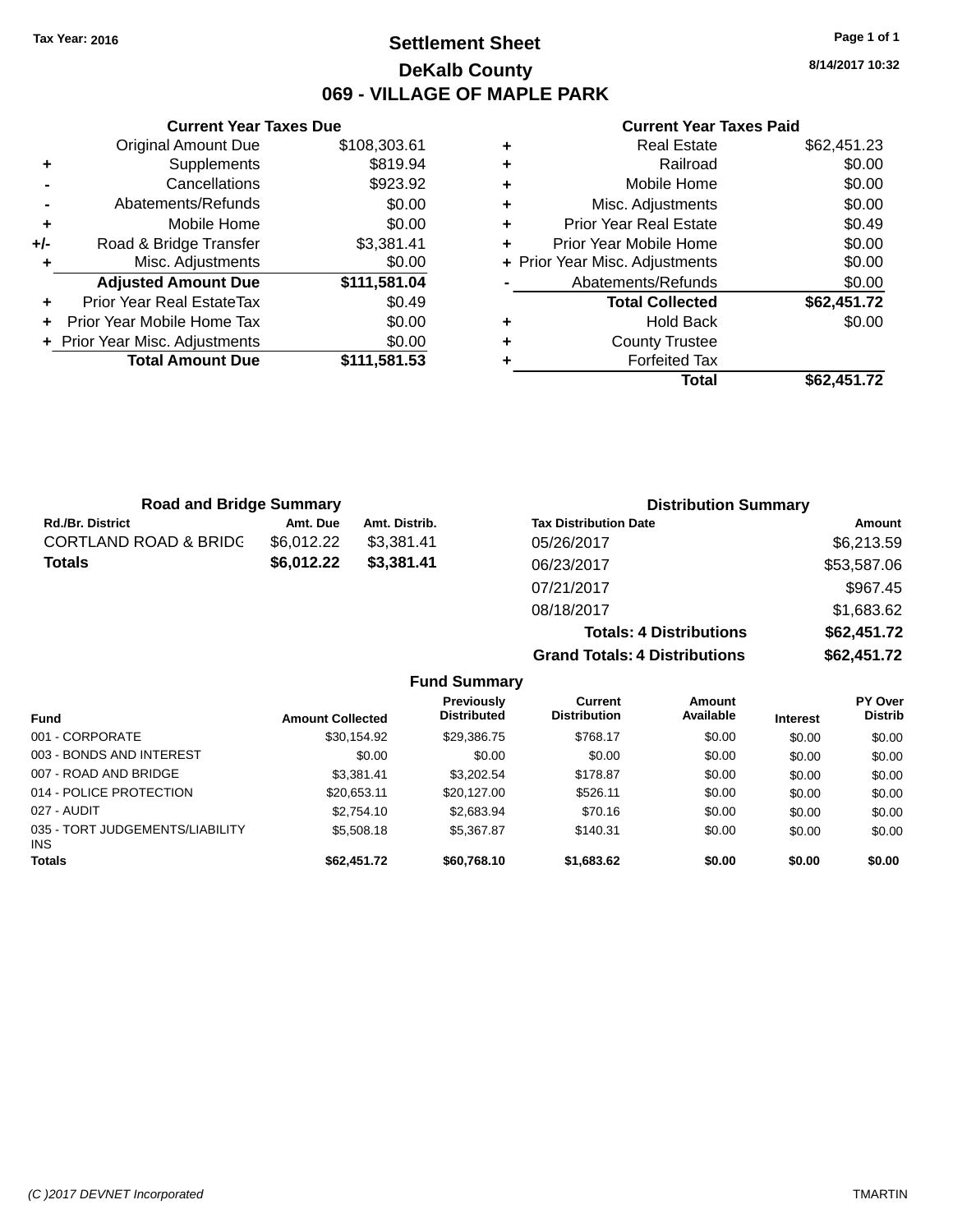# **Settlement Sheet Tax Year: 2016 Page 1 of 1 DeKalb County 070 - MAPLE PARK LIBRARY**

**8/14/2017 10:32**

## **Current Year Taxes Paid**

|     | <b>Current Year Taxes Due</b>  |             |
|-----|--------------------------------|-------------|
|     | <b>Original Amount Due</b>     | \$10,062.05 |
| ٠   | Supplements                    | \$75.05     |
|     | Cancellations                  | \$83.66     |
|     | Abatements/Refunds             | \$0.00      |
| ٠   | Mobile Home                    | \$0.00      |
| +/- | Road & Bridge Transfer         | \$0.00      |
| ٠   | Misc. Adjustments              | \$0.00      |
|     | <b>Adjusted Amount Due</b>     | \$10,053.44 |
| ٠   | Prior Year Real EstateTax      | \$0.00      |
|     | Prior Year Mobile Home Tax     | \$0.00      |
|     | + Prior Year Misc. Adjustments | \$0.00      |
|     | <b>Total Amount Due</b>        | \$10,053,44 |
|     |                                |             |

| ٠ | <b>Real Estate</b>             | \$5,390.37 |
|---|--------------------------------|------------|
| ٠ | Railroad                       | \$0.00     |
| ٠ | Mobile Home                    | \$0.00     |
| ٠ | Misc. Adjustments              | \$0.00     |
| ٠ | <b>Prior Year Real Estate</b>  | \$0.00     |
| ٠ | Prior Year Mobile Home         | \$0.00     |
|   | + Prior Year Misc. Adjustments | \$0.00     |
|   | Abatements/Refunds             | \$0.00     |
|   | <b>Total Collected</b>         | \$5,390.37 |
| ٠ | Hold Back                      | \$0.00     |
| ٠ | <b>County Trustee</b>          |            |
| ٠ | <b>Forfeited Tax</b>           |            |
|   | Total                          | \$5,390.37 |
|   |                                |            |

|                 |                         |                                         |                                       | <b>Distribution Summary</b>    |                 |                                  |
|-----------------|-------------------------|-----------------------------------------|---------------------------------------|--------------------------------|-----------------|----------------------------------|
|                 |                         |                                         | <b>Tax Distribution Date</b>          |                                |                 | Amount                           |
|                 |                         |                                         | 05/26/2017                            |                                |                 | \$459.30                         |
|                 |                         |                                         | 06/23/2017                            |                                |                 | \$4,736.15                       |
|                 |                         |                                         | 07/21/2017                            |                                |                 | \$89.54                          |
|                 |                         |                                         | 08/18/2017                            |                                |                 | \$105.38                         |
|                 |                         |                                         |                                       | <b>Totals: 4 Distributions</b> |                 | \$5,390.37                       |
|                 |                         |                                         | <b>Grand Totals: 4 Distributions</b>  |                                |                 | \$5,390.37                       |
|                 |                         | <b>Fund Summary</b>                     |                                       |                                |                 |                                  |
| <b>Fund</b>     | <b>Amount Collected</b> | <b>Previously</b><br><b>Distributed</b> | <b>Current</b><br><b>Distribution</b> | Amount<br>Available            | <b>Interest</b> | <b>PY Over</b><br><b>Distrib</b> |
| 001 - CORPORATE | \$5,390.37              | \$5,284.99                              | \$105.38                              | \$0.00                         | \$0.00          | \$0.00                           |

**Totals \$5,390.37 \$5,284.99 \$105.38 \$0.00 \$0.00 \$0.00**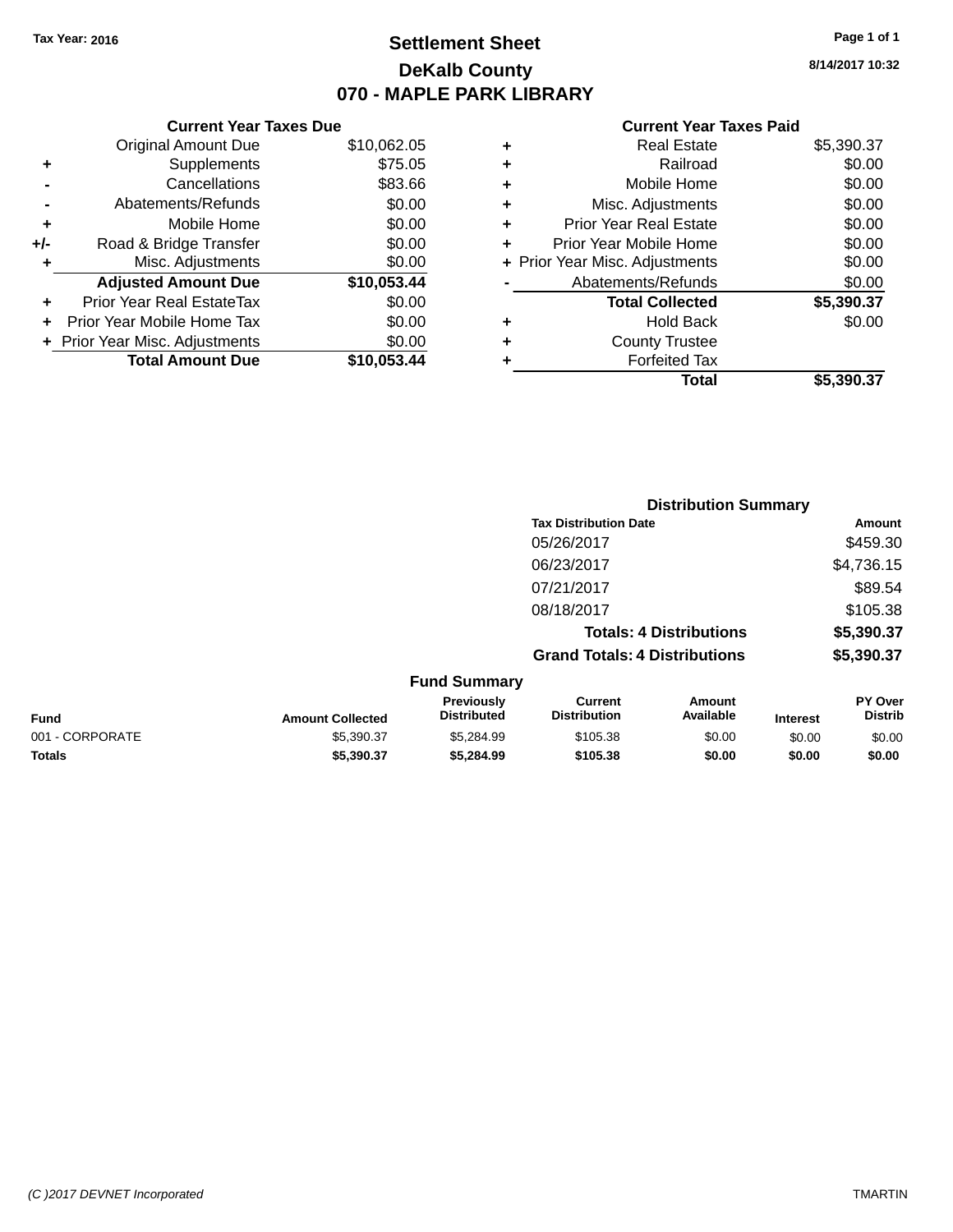# **Settlement Sheet Tax Year: 2016 Page 1 of 2 DeKalb County 071 - CITY OF SANDWICH**

**8/14/2017 10:32**

#### **Current Year Taxes Paid**

|   | <b>Real Estate</b>             | \$779,397.05 |
|---|--------------------------------|--------------|
| ٠ | Railroad                       | \$3,575.42   |
| ٠ | Mobile Home                    | \$0.00       |
| ٠ | Misc. Adjustments              | \$863.70     |
| ٠ | <b>Prior Year Real Estate</b>  | (\$429.07)   |
| ÷ | Prior Year Mobile Home         | \$0.00       |
|   | + Prior Year Misc. Adjustments | \$0.00       |
|   | Abatements/Refunds             | \$0.00       |
|   | <b>Total Collected</b>         | \$783,407.10 |
| ٠ | <b>Hold Back</b>               | \$0.00       |
| ٠ | <b>County Trustee</b>          |              |
|   | <b>Forfeited Tax</b>           |              |
|   | Total                          | \$783,407.10 |

|     | <b>Current Year Taxes Due</b>  |                |
|-----|--------------------------------|----------------|
|     | <b>Original Amount Due</b>     | \$1,312,172.51 |
| ٠   | Supplements                    | \$14,853.96    |
|     | Cancellations                  | \$16,884.84    |
|     | Abatements/Refunds             | \$0.00         |
| ٠   | Mobile Home                    | \$0.00         |
| +/- | Road & Bridge Transfer         | \$13,132.42    |
|     | Misc. Adjustments              | \$863.70       |
|     | <b>Adjusted Amount Due</b>     | \$1,324,137.75 |
| ÷   | Prior Year Real EstateTax      | (\$429.07)     |
|     | Prior Year Mobile Home Tax     | \$0.00         |
|     | + Prior Year Misc. Adjustments | \$0.00         |
|     | <b>Total Amount Due</b>        | \$1,323,708.68 |
|     |                                |                |

| <b>Road and Bridge Summary</b>    |             |               | <b>Distribution Summary</b>  |              |  |
|-----------------------------------|-------------|---------------|------------------------------|--------------|--|
| <b>Rd./Br. District</b>           | Amt. Due    | Amt. Distrib. | <b>Tax Distribution Date</b> | Amount       |  |
| SANDWICH ROAD & BRIDG \$21,059.21 |             | \$12.470.47   | 05/26/2017                   | \$126,653.68 |  |
| SOMONAUK ROAD & BRIDI             | \$1,067.99  | \$661.95      | 06/23/2017                   | \$586,555.84 |  |
| <b>Totals</b>                     | \$22,127.20 | \$13,132.42   | 07/21/2017                   | \$13,369.52  |  |
|                                   |             |               | 08/18/2017                   | \$56,828.06  |  |

**Fund Summary**

| <b>Grand Totals: 4 Distributions</b> | \$783,407.10 |
|--------------------------------------|--------------|
| <b>Totals: 4 Distributions</b>       | \$783,407.10 |
| 08/18/2017                           | \$56,828.06  |
| 07/21/2017                           | \$13,369.52  |
| <u>UULLULLU II</u>                   | wuu.uuu.u+   |

| <b>Fund</b>                                         | <b>Amount Collected</b> | Previously<br><b>Distributed</b> | <b>Current</b><br><b>Distribution</b> | Amount<br>Available | <b>Interest</b> | PY Over<br><b>Distrib</b> |
|-----------------------------------------------------|-------------------------|----------------------------------|---------------------------------------|---------------------|-----------------|---------------------------|
| 001 - CORPORATE                                     | \$243,587.80            | \$225,904.13                     | \$17,683.67                           | \$0.00              | \$0.00          | \$0.00                    |
| 003 - BONDS AND INTEREST                            | \$0.00                  | \$0.00                           | \$0.00                                | \$0.00              | \$0.00          | \$0.00                    |
| 005 - I. M. R. F.                                   | \$56,423.40             | \$52,327.25                      | \$4,096.15                            | \$0.00              | \$0.00          | \$0.00                    |
| 007 - ROAD AND BRIDGE                               | \$13,132.42             | \$12,223.71                      | \$908.71                              | \$0.00              | \$0.00          | \$0.00                    |
| 014 - POLICE PROTECTION                             | \$97,460.56             | \$90,385.25                      | \$7,075.31                            | \$0.00              | \$0.00          | \$0.00                    |
| 015 - POLICE PENSION                                | \$142,847.45            | \$132,477.21                     | \$10,370.24                           | \$0.00              | \$0.00          | \$0.00                    |
| 027 - AUDIT                                         | \$10,266.99             | \$9,521.64                       | \$745.35                              | \$0.00              | \$0.00          | \$0.00                    |
| 035 - TORT JUDGMENTS, LIABILITY<br><b>INSURANCE</b> | \$20,518.56             | \$19,028.99                      | \$1,489.57                            | \$0.00              | \$0.00          | \$0.00                    |
| 040 - STREET AND BRIDGE                             | \$8,139.50              | \$7,548.60                       | \$590.90                              | \$0.00              | \$0.00          | \$0.00                    |
| 041 - STREET LIGHTING                               | \$34,553.74             | \$32,045.25                      | \$2,508.49                            | \$0.00              | \$0.00          | \$0.00                    |
| 045 - PUBLIC BENEFIT                                | \$0.00                  | \$0.00                           | \$0.00                                | \$0.00              | \$0.00          | \$0.00                    |
| 046 - EMERGENCY SERV & DISASTER<br><b>OPER</b>      | \$2,570.41              | \$2,383.80                       | \$186.61                              | \$0.00              | \$0.00          | \$0.00                    |
| 047 - SOCIAL SECURITY                               | \$56,423.40             | \$52,327.25                      | \$4,096.15                            | \$0.00              | \$0.00          | \$0.00                    |
| 048 - SCHOOL CROSSING GUARDS                        | \$7,703.50              | \$7,144.26                       | \$559.24                              | \$0.00              | \$0.00          | \$0.00                    |
| 060 - UNEMPLOYMENT INSURANCE                        | \$12,829.69             | \$11,898.30                      | \$931.39                              | \$0.00              | \$0.00          | \$0.00                    |
| 062 - WORKERS COMPENSATION                          | \$51,297.21             | \$47,573.21                      | \$3,724.00                            | \$0.00              | \$0.00          | \$0.00                    |
| 065 - FORESTRY PROGRAM                              | \$25,652.47             | \$23,790.19                      | \$1,862.28                            | \$0.00              | \$0.00          | \$0.00                    |
| <b>Totals</b>                                       | \$783,407.10            | \$726,579.04                     | \$56,828.06                           | \$0.00              | \$0.00          | \$0.00                    |
|                                                     |                         |                                  |                                       |                     |                 |                           |

## **Miscellaneous Adjustment Detail**

**Year Source Account Type**<br>
2016 RE - Real Estate Back Tax Collected **Amount Adjustment Description**<br>
\$556.08 HARRISON REDEMPTIO

\$556.08 HARRISON REDEMPTION 19-26-408-006 by TBA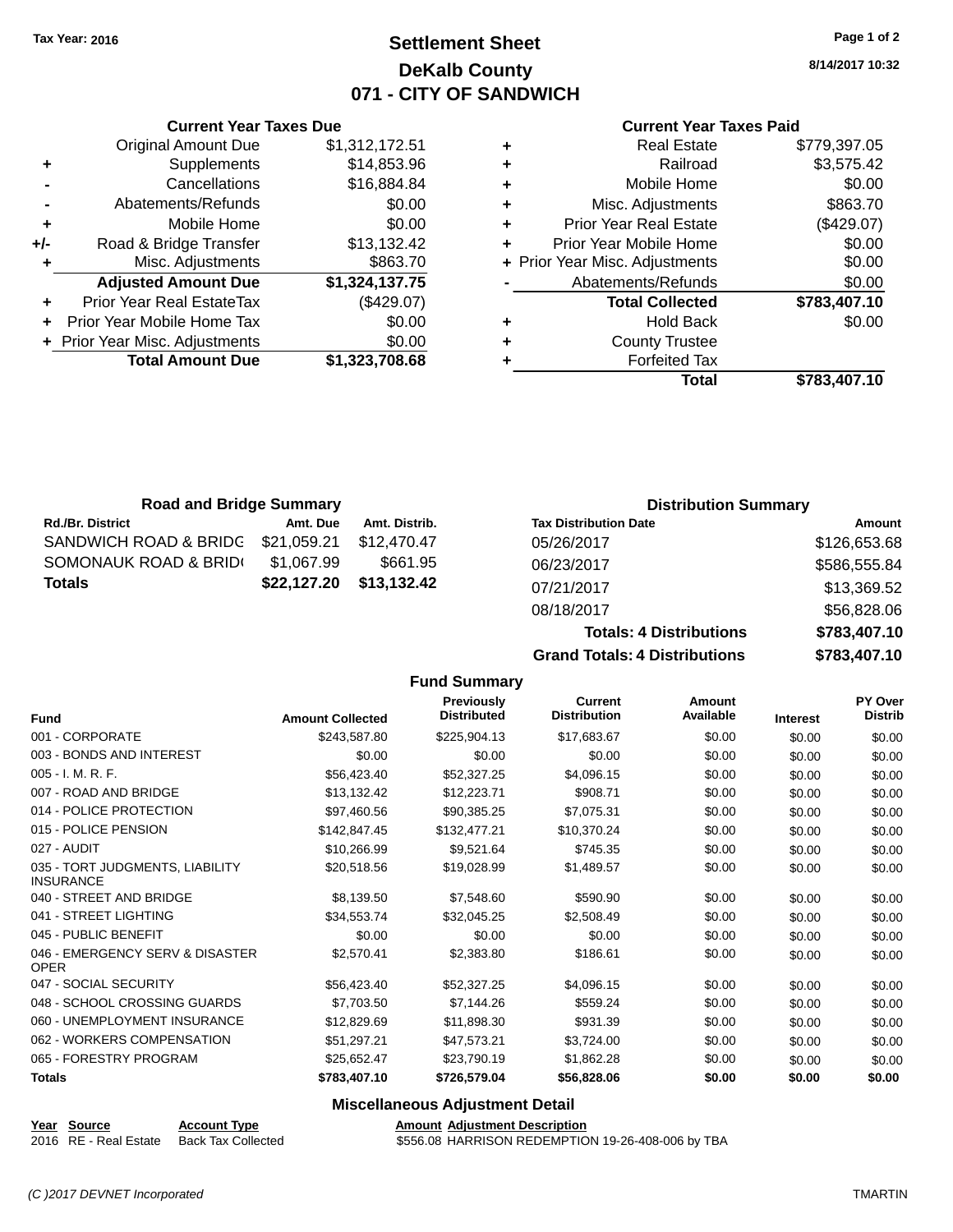# **Settlement Sheet Tax Year: 2016 Page 2 of 2**

**8/14/2017 10:32**

# **DeKalb County**

# **Miscellaneous Adjustment Detail**

**Totals 2 entries \$863.70**

**<u>Year Source</u> <b>Account Type**<br>
2016 RE - Real Estate Back Tax Collected

Amount Adjustment Description<br>\$307.62 MARSHNER REDEMPTION 19-26-434-001 by TBA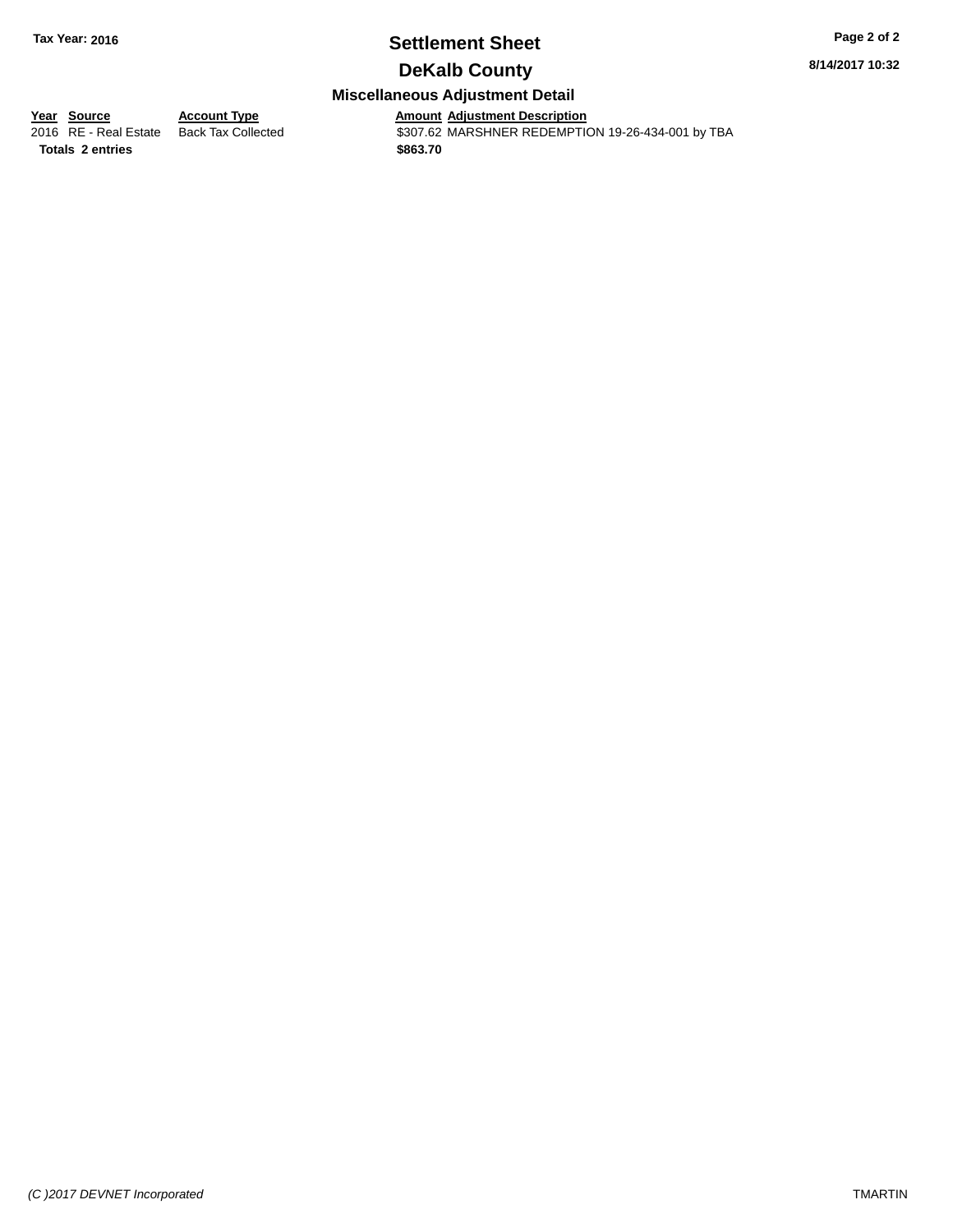# **Settlement Sheet Tax Year: 2016 Page 1 of 1 DeKalb County 072 - VILLAGE OF SHABBONA**

**8/14/2017 10:32**

#### **Current Year Taxes Paid**

|     | <b>Total Amount Due</b>        | \$105,149.83 |
|-----|--------------------------------|--------------|
|     | + Prior Year Misc. Adjustments | \$72.89      |
|     | Prior Year Mobile Home Tax     | \$0.00       |
| ٠   | Prior Year Real EstateTax      | (\$28.40)    |
|     | <b>Adjusted Amount Due</b>     | \$105,105.34 |
|     | Misc. Adjustments              | \$72.07      |
| +/- | Road & Bridge Transfer         | \$6,495.82   |
| ٠   | Mobile Home                    | \$0.00       |
|     | Abatements/Refunds             | \$0.00       |
|     | Cancellations                  | \$1,123.25   |
| ٠   | Supplements                    | \$967.82     |
|     | <b>Original Amount Due</b>     | \$98,692.88  |
|     |                                |              |

**Current Year Taxes Due**

|   | <b>Real Estate</b>             | \$63,348.93 |
|---|--------------------------------|-------------|
| ٠ | Railroad                       | \$2,392.19  |
| ÷ | Mobile Home                    | \$0.00      |
| ٠ | Misc. Adjustments              | \$72.07     |
| ٠ | <b>Prior Year Real Estate</b>  | (\$28.40)   |
| ٠ | Prior Year Mobile Home         | \$0.00      |
|   | + Prior Year Misc. Adjustments | \$72.89     |
|   | Abatements/Refunds             | \$0.00      |
|   | <b>Total Collected</b>         | \$65,857.68 |
| ٠ | <b>Hold Back</b>               | \$0.00      |
| ٠ | <b>County Trustee</b>          |             |
| ٠ | <b>Forfeited Tax</b>           |             |
|   | Total                          | \$65,857.68 |

| <b>Road and Bridge Summary</b> |             |               | <b>Distribution Summary</b>    |             |  |
|--------------------------------|-------------|---------------|--------------------------------|-------------|--|
| <b>Rd./Br. District</b>        | Amt. Due    | Amt. Distrib. | <b>Tax Distribution Date</b>   | Amount      |  |
| SHABBONA ROAD & BRIDC          | \$11,077.95 | \$6,495.82    | 05/26/2017                     | \$7,601.22  |  |
| <b>Totals</b>                  | \$11,077.95 | \$6,495.82    | 06/23/2017                     | \$54,005.62 |  |
|                                |             |               | 07/21/2017                     | \$690.34    |  |
|                                |             |               | 08/18/2017                     | \$3,560.50  |  |
|                                |             |               | <b>Totals: 4 Distributions</b> | \$65,857.68 |  |

**Grand Totals: 4 Distributions \$65,857.68 Fund Summary Fund Interest Amount Collected Distributed PY Over Distrib Amount Available Current Distribution Previously** 001 - CORPORATE \$31,167.17 \$29,430.98 \$1,736.19 \$0.00 \$0.00 \$0.00 005 - I. M. R. F. \$961.71 \$908.14 \$53.57 \$0.00 \$0.00 \$0.00 007 - ROAD AND BRIDGE \$6,495.82 \$6,495.82 \$6,242.11 \$253.71 \$0.00 \$0.00 \$0.00 \$0.00 014 - POLICE PROTECTION \$18,191.32 \$17,177.96 \$1,013.36 \$0.00 \$0.00 \$0.00 047 - SOCIAL SECURITY \$6,781.03 \$6,403.29 \$377.74 \$0.00 \$0.00 \$0.00 060 - UNEMPLOYMENT INSURANCE  $$689.07$   $$650.69$   $$38.38$   $$0.00$   $$0.00$   $$0.00$ 062 - WORKERS COMPENSATION \$1,571.56 \$1,484.01 \$87.55 \$0.00 \$0.00 \$0.00 \$0.00 **Totals \$65,857.68 \$62,297.18 \$3,560.50 \$0.00 \$0.00 \$0.00**

| Year Source             | <b>Account Type</b>                        | <b>Amount Adjustment Description</b>                |
|-------------------------|--------------------------------------------|-----------------------------------------------------|
| 2015 RE - Real Estate   | Back Tax Collected                         | \$72.89 CASTLE BANK REDEMPTION 13-15-401-006 by TBA |
|                         | 2016 RE - Real Estate Paymt In Lieu of Tax | \$72.07 HOUSING AUTHORITY SEQUOYA APARTMENTS by TBA |
| <b>Totals 2 entries</b> |                                            | \$144.96                                            |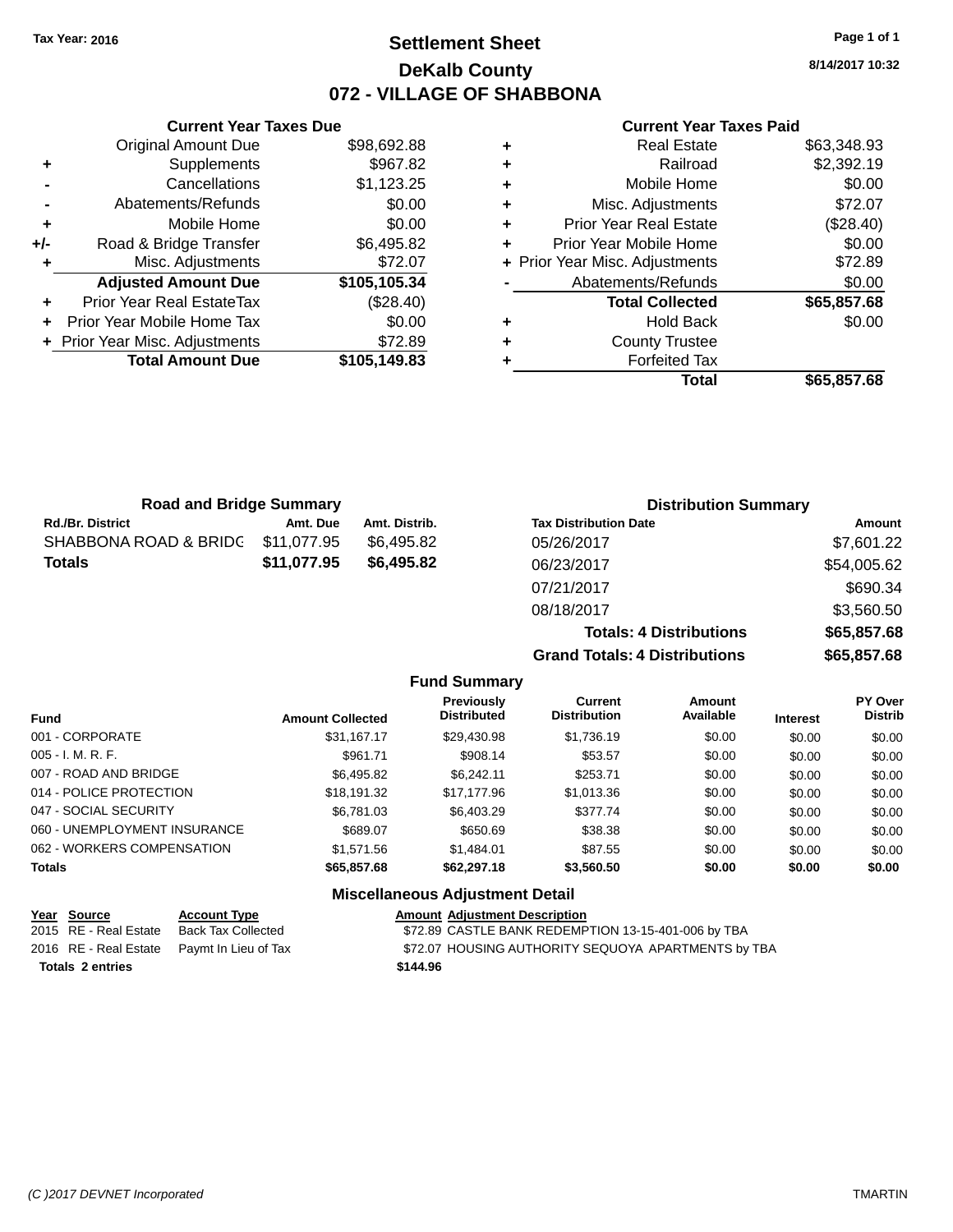# **Settlement Sheet Tax Year: 2016 Page 1 of 1 DeKalb County 073 - FLEWELLIN MEMORIAL LIBRARY**

**8/14/2017 10:32**

#### **Current Year Taxes Paid**

|     | <b>Current Year Taxes Due</b>    |             |
|-----|----------------------------------|-------------|
|     | Original Amount Due              | \$26,510.32 |
| ٠   | Supplements                      | \$237.56    |
|     | Cancellations                    | \$277.12    |
|     | Abatements/Refunds               | \$0.00      |
| ٠   | Mobile Home                      | \$0.00      |
| +/- | Road & Bridge Transfer           | \$0.00      |
| ٠   | Misc. Adjustments                | \$19.36     |
|     | <b>Adjusted Amount Due</b>       | \$26,490.12 |
| ٠   | <b>Prior Year Real EstateTax</b> | \$0.00      |
| ÷   | Prior Year Mobile Home Tax       | \$0.00      |
|     | + Prior Year Misc. Adjustments   | \$19.58     |
|     | <b>Total Amount Due</b>          | \$26,509.70 |
|     |                                  |             |

| ٠ | <b>Real Estate</b>             | \$15,319.18 |
|---|--------------------------------|-------------|
| ٠ | Railroad                       | \$587.40    |
| ٠ | Mobile Home                    | \$0.00      |
| ٠ | Misc. Adjustments              | \$19.36     |
| ٠ | <b>Prior Year Real Estate</b>  | \$0.00      |
|   | Prior Year Mobile Home         | \$0.00      |
|   | + Prior Year Misc. Adjustments | \$19.58     |
|   | Abatements/Refunds             | \$0.00      |
|   | <b>Total Collected</b>         | \$15,945.52 |
| ٠ | Hold Back                      | \$0.00      |
| ٠ | <b>County Trustee</b>          |             |
| ٠ | <b>Forfeited Tax</b>           |             |
|   | Total                          | \$15,945.52 |
|   |                                |             |

|                 |                         |                                        | <b>Distribution Summary</b>          |                                |                 |                           |
|-----------------|-------------------------|----------------------------------------|--------------------------------------|--------------------------------|-----------------|---------------------------|
|                 |                         |                                        | <b>Tax Distribution Date</b>         |                                |                 | Amount                    |
|                 |                         |                                        | 05/26/2017                           |                                |                 | \$1,796.82                |
|                 |                         |                                        | 06/23/2017                           |                                |                 | \$13,096.11               |
|                 |                         |                                        | 07/21/2017                           |                                |                 | \$164.33                  |
|                 |                         |                                        | 08/18/2017                           |                                |                 | \$888.26                  |
|                 |                         |                                        |                                      | <b>Totals: 4 Distributions</b> |                 | \$15,945.52               |
|                 |                         |                                        | <b>Grand Totals: 4 Distributions</b> |                                |                 | \$15,945.52               |
|                 |                         | <b>Fund Summary</b>                    |                                      |                                |                 |                           |
| <b>Fund</b>     | <b>Amount Collected</b> | Previously<br><b>Distributed</b>       | Current<br><b>Distribution</b>       | <b>Amount</b><br>Available     | <b>Interest</b> | PY Over<br><b>Distrib</b> |
| 001 - CORPORATE | \$15,945.52             | \$15,057.26                            | \$888.26                             | \$0.00                         | \$0.00          | \$0.00                    |
| <b>Totals</b>   | \$15,945.52             | \$15,057.26                            | \$888.26                             | \$0.00                         | \$0.00          | \$0.00                    |
|                 |                         | <b>Miscellaneous Adjustment Detail</b> |                                      |                                |                 |                           |

|                         | Year Source           | <b>Account Type</b>                        | <b>Amount Adjustment Description</b>                |
|-------------------------|-----------------------|--------------------------------------------|-----------------------------------------------------|
|                         | 2015 RE - Real Estate | Back Tax Collected                         | \$19.58 CASTLE BANK REDEMPTION 13-15-401-006 by TBA |
|                         |                       | 2016 RE - Real Estate Paymt In Lieu of Tax | \$19.36 HOUSING AUTHORITY SEQUOYA APARTMENTS by TBA |
| <b>Totals 2 entries</b> |                       |                                            | \$38.94                                             |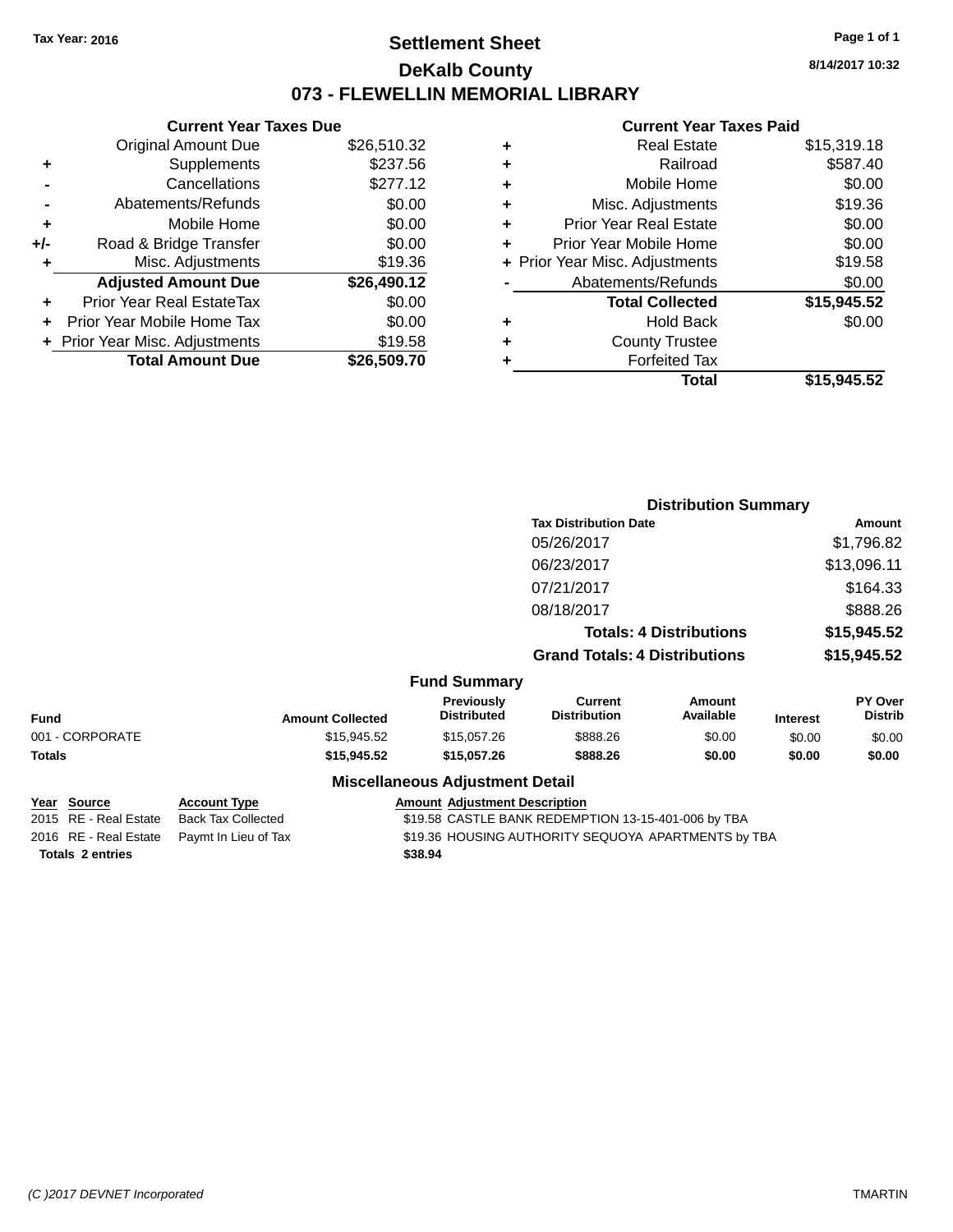# **Settlement Sheet Tax Year: 2016 Page 1 of 1 DeKalb County 074 - VILLAGE OF SOMONAUK**

**8/14/2017 10:32**

## **Current Year Taxes Paid**

|       | <b>Current Year Taxes Due</b>    |              |  |  |  |
|-------|----------------------------------|--------------|--|--|--|
|       | <b>Original Amount Due</b>       | \$421,174.37 |  |  |  |
| ٠     | Supplements                      | \$8,213.03   |  |  |  |
|       | Cancellations                    | \$9,597.16   |  |  |  |
|       | Abatements/Refunds               | \$3.15       |  |  |  |
| ٠     | Mobile Home                      | \$0.00       |  |  |  |
| $+/-$ | Road & Bridge Transfer           | \$34,519.08  |  |  |  |
|       | Misc. Adjustments                | \$0.00       |  |  |  |
|       | <b>Adjusted Amount Due</b>       | \$454,306.17 |  |  |  |
| ÷     | <b>Prior Year Real EstateTax</b> | (\$77.16)    |  |  |  |
|       | Prior Year Mobile Home Tax       | \$0.00       |  |  |  |
|       | + Prior Year Misc. Adjustments   | \$0.00       |  |  |  |
|       | <b>Total Amount Due</b>          | \$454,229.01 |  |  |  |
|       |                                  |              |  |  |  |

| <b>Road and Bridge Summary</b> |             |               | <b>Distribution Summary</b>    |              |
|--------------------------------|-------------|---------------|--------------------------------|--------------|
| <b>Rd./Br. District</b>        | Amt. Due    | Amt. Distrib. | <b>Tax Distribution Date</b>   | Amount       |
| SOMONAUK ROAD & BRID(          | \$55,332.05 | \$34.519.08   | 05/26/2017                     | \$44,221.15  |
| <b>Totals</b>                  | \$55,332.05 | \$34,519.08   | 06/23/2017                     | \$220,569.57 |
|                                |             |               | 07/21/2017                     | \$5,663.31   |
|                                |             |               | 08/18/2017                     | \$23,616.60  |
|                                |             |               | <b>Totals: 4 Distributions</b> | \$294,070.63 |

**Fund Summary**

 $Grand$ 

|        | Totals: 4 Distributions | \$294,070.63   |
|--------|-------------------------|----------------|
|        | Totals: 4 Distributions | \$294,070.63   |
| urrent | <b>Amount</b>           | <b>PY Over</b> |

| <b>Fund</b>                                                                                  | <b>Amount Collected</b> | <b>Previously</b><br><b>Distributed</b> | <b>Current</b><br><b>Distribution</b>            | <b>Amount</b><br>Available | <b>Interest</b> | PY Over<br><b>Distrib</b> |
|----------------------------------------------------------------------------------------------|-------------------------|-----------------------------------------|--------------------------------------------------|----------------------------|-----------------|---------------------------|
| 001 - CORPORATE                                                                              | \$72.063.46             | \$66,253.09                             | \$5,810.37                                       | \$0.00                     | \$0.00          | \$0.00                    |
| 003 - BONDS AND INTEREST                                                                     | \$100.470.58            | \$92,369.76                             | \$8,100.82                                       | \$0.00                     | \$0.00          | \$0.00                    |
| 007 - ROAD AND BRIDGE                                                                        | \$34,519.08             | \$31,829.80                             | \$2,689.28                                       | \$0.00                     | \$0.00          | \$0.00                    |
| 014 - POLICE PROTECTION                                                                      | \$15,773.47             | \$14,501.67                             | \$1,271.80                                       | \$0.00                     | \$0.00          | \$0.00                    |
| 025 - GARBAGE DISPOSAL                                                                       | \$10.516.24             | \$9,668.33                              | \$847.91                                         | \$0.00                     | \$0.00          | \$0.00                    |
| 027 - AUDIT                                                                                  | \$11,567.44             | \$10,634.76                             | \$932.68                                         | \$0.00                     | \$0.00          | \$0.00                    |
| 035 - TORT JUDGEMENTS/LIABILITY<br>INS.                                                      | \$25,763.35             | \$23,686.08                             | \$2,077.27                                       | \$0.00                     | \$0.00          | \$0.00                    |
| 047 - SOCIAL SECURITY                                                                        | \$23,397.01             | \$21,510.54                             | \$1,886.47                                       | \$0.00                     | \$0.00          | \$0.00                    |
| <b>Totals</b>                                                                                | \$294.070.63            | \$270,454.03                            | \$23,616,60                                      | \$0.00                     | \$0.00          | \$0.00                    |
|                                                                                              |                         | <b>Abatement Detail</b>                 |                                                  |                            |                 |                           |
| Year<br><b>Source</b><br><b>Account Type</b><br>2016 RF - Real Estate<br><b>RF</b> Abatement |                         | <b>Amount Adiustment Description</b>    | \$1.00 PTAB INTEREST REFUND 18-28-426-009 by TBA |                            |                 |                           |

| <b>Totals 2 entries</b> |                                    |  | \$2.90 |                                                  |  |  |
|-------------------------|------------------------------------|--|--------|--------------------------------------------------|--|--|
|                         | 2016 RE - Real Estate RE Abatement |  |        | \$1.90 PTAB INTEREST REFUND 18-27-302-004 by TBA |  |  |
|                         | 2016 RE - Real Estate RE Abatement |  |        | \$1.00 PTAB INTEREST REFUND 18-28-426-009 by TBA |  |  |
|                         |                                    |  |        |                                                  |  |  |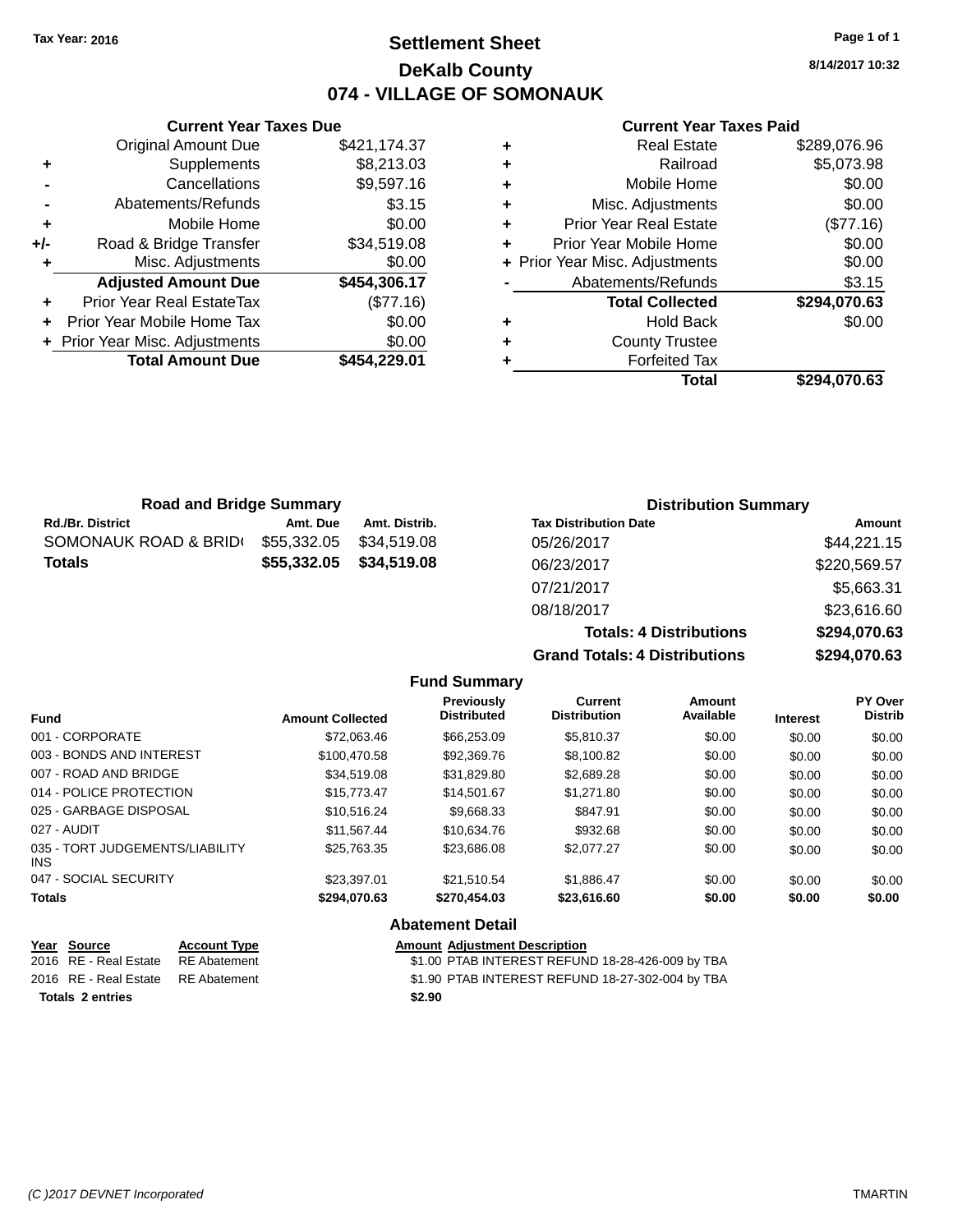# **Settlement Sheet Tax Year: 2016 Page 1 of 1 DeKalb County 075 - SOMONAUK LIBRARY**

**8/14/2017 10:32**

#### **Current Year Taxes Paid**

|       | <b>Current Year Taxes Due</b>  |              |
|-------|--------------------------------|--------------|
|       | <b>Original Amount Due</b>     | \$144,989.24 |
| ٠     | Supplements                    | \$2,276.55   |
|       | Cancellations                  | \$2,840.69   |
|       | Abatements/Refunds             | \$0.74       |
| ٠     | Mobile Home                    | \$0.00       |
| $+/-$ | Road & Bridge Transfer         | \$0.00       |
| ٠     | Misc. Adjustments              | \$0.00       |
|       | <b>Adjusted Amount Due</b>     | \$144,424.36 |
| ٠     | Prior Year Real EstateTax      | (\$19.05)    |
| ÷     | Prior Year Mobile Home Tax     | \$0.00       |
|       | + Prior Year Misc. Adjustments | \$0.00       |
|       | <b>Total Amount Due</b>        | \$144.405.31 |
|       |                                |              |

| ٠ | <b>Real Estate</b>             | \$87,943.80 |
|---|--------------------------------|-------------|
| ٠ | Railroad                       | \$1,696.38  |
| ٠ | Mobile Home                    | \$0.00      |
| ٠ | Misc. Adjustments              | \$0.00      |
| ٠ | <b>Prior Year Real Estate</b>  | (\$19.05)   |
| ٠ | Prior Year Mobile Home         | \$0.00      |
|   | + Prior Year Misc. Adjustments | \$0.00      |
|   | Abatements/Refunds             | \$0.74      |
|   | <b>Total Collected</b>         | \$89,620.39 |
| ٠ | <b>Hold Back</b>               | \$0.00      |
| ٠ | <b>County Trustee</b>          |             |
| ٠ | <b>Forfeited Tax</b>           |             |
|   | Total                          | \$89,620,39 |

# **Distribution Summary Tax Distribution Date Amount** 05/26/2017 \$13,807.13 06/23/2017 \$67,007.18 07/21/2017 \$1,449.53 08/18/2017 \$7,356.55 **Totals: 4 Distributions \$89,620.39 Grand Totals: 4 Distributions \$89,620.39**

#### **Fund Summary**

| <b>Fund</b>                             | <b>Amount Collected</b> | <b>Previously</b><br><b>Distributed</b> | Current<br><b>Distribution</b> | Amount<br>Available | <b>Interest</b> | <b>PY Over</b><br><b>Distrib</b> |
|-----------------------------------------|-------------------------|-----------------------------------------|--------------------------------|---------------------|-----------------|----------------------------------|
| 001 - CORPORATE                         | \$34,160.28             | \$31,356.24                             | \$2,804.04                     | \$0.00              | \$0.00          | \$0.00                           |
| 003 - BONDS AND INTEREST                | \$37.705.99             | \$34,610.86                             | \$3,095.13                     | \$0.00              | \$0.00          | \$0.00                           |
| 004 - OPERATIONS & MAINTENANCE          | \$4,554.69              | \$4,180.82                              | \$373.87                       | \$0.00              | \$0.00          | \$0.00                           |
| $005 - I. M. R. F.$                     | \$5,426.89              | \$4,981.41                              | \$445.48                       | \$0.00              | \$0.00          | \$0.00                           |
| 027 - AUDIT                             | \$1,138.64              | \$1,045.17                              | \$93.47                        | \$0.00              | \$0.00          | \$0.00                           |
| 035 - TORT JUDGEMENTS/LIABILITY<br>INS. | \$3,618.70              | \$3.321.65                              | \$297.05                       | \$0.00              | \$0.00          | \$0.00                           |
| 047 - SOCIAL SECURITY                   | \$3.015.20              | \$2,767.69                              | \$247.51                       | \$0.00              | \$0.00          | \$0.00                           |
| <b>Totals</b>                           | \$89,620.39             | \$82,263.84                             | \$7,356.55                     | \$0.00              | \$0.00          | \$0.00                           |

## **Abatement Detail**

| Year Source                        | <b>Account Type</b> | <b>Amount Adjustment Description</b>             |
|------------------------------------|---------------------|--------------------------------------------------|
| 2016 RE - Real Estate RE Abatement |                     | \$0.26 PTAB INTEREST REFUND 18-28-426-009 by TBA |
| 2016 RE - Real Estate RE Abatement |                     | \$0.49 PTAB INTEREST REFUND 18-27-302-004 by TBA |
| <b>Totals 2 entries</b>            |                     | \$0.75                                           |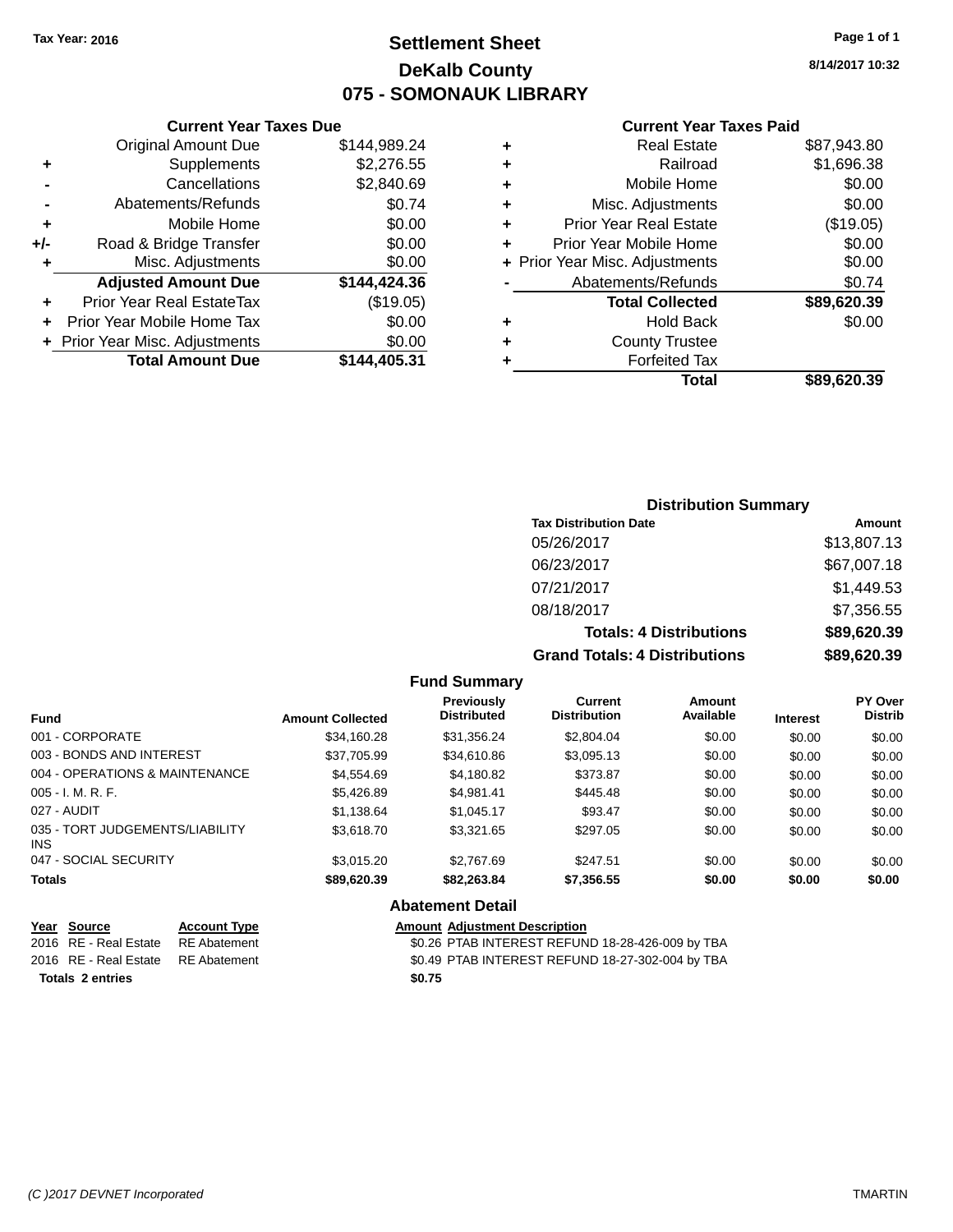# **Settlement Sheet Tax Year: 2016 Page 1 of 1 DeKalb County 076 - CITY OF SYCAMORE**

**8/14/2017 10:32**

### **Current Year Taxes Paid**

|       | <b>Current Year Taxes Due</b>  |                |  |  |  |  |
|-------|--------------------------------|----------------|--|--|--|--|
|       | <b>Original Amount Due</b>     | \$2,890,649.44 |  |  |  |  |
| ٠     | Supplements                    | \$18,382.00    |  |  |  |  |
|       | Cancellations                  | \$21,386.65    |  |  |  |  |
|       | Abatements/Refunds             | \$0.00         |  |  |  |  |
| ٠     | Mobile Home                    | \$0.00         |  |  |  |  |
| $+/-$ | Road & Bridge Transfer         | \$41,136.64    |  |  |  |  |
| ٠     | Misc. Adjustments              | \$825.05       |  |  |  |  |
|       | <b>Adjusted Amount Due</b>     | \$2,929,606.48 |  |  |  |  |
| ÷     | Prior Year Real EstateTax      | (\$229.90)     |  |  |  |  |
|       | Prior Year Mobile Home Tax     | \$0.00         |  |  |  |  |
|       | + Prior Year Misc. Adjustments | \$0.00         |  |  |  |  |
|       | <b>Total Amount Due</b>        | \$2,929,376.58 |  |  |  |  |
|       |                                |                |  |  |  |  |

| ٠ | <b>Real Estate</b>             | \$1,657,898.60 |
|---|--------------------------------|----------------|
| ٠ | Railroad                       | \$0.18         |
| ٠ | Mobile Home                    | \$0.00         |
| ٠ | Misc. Adjustments              | \$825.05       |
| ٠ | <b>Prior Year Real Estate</b>  | (\$229.90)     |
| ÷ | Prior Year Mobile Home         | \$0.00         |
|   | + Prior Year Misc. Adjustments | \$0.00         |
|   | Abatements/Refunds             | \$0.00         |
|   | <b>Total Collected</b>         | \$1,658,493.93 |
| ٠ | <b>Hold Back</b>               | \$0.00         |
| ٠ | <b>County Trustee</b>          |                |
| ٠ | <b>Forfeited Tax</b>           |                |
|   | Total                          | \$1,658,493.93 |
|   |                                |                |

| <b>Road and Bridge Summary</b>   |             |               | <b>Distribution Summary</b>  |                |
|----------------------------------|-------------|---------------|------------------------------|----------------|
| <b>Rd./Br. District</b>          | Amt. Due    | Amt. Distrib. | <b>Tax Distribution Date</b> | Amount         |
| <b>CORTLAND ROAD &amp; BRIDG</b> | \$55,705.35 | \$31,329.27   | 05/26/2017                   | \$239,067.17   |
| DEKALB ROAD & BRIDGE             | \$9,923.94  | \$5.565.58    | 06/23/2017                   | \$1,313,976.79 |
| <b>SYCAMORE ROAD &amp; BRID(</b> | \$7,448.34  | \$4,241.79    | 07/21/2017                   | \$25,213.68    |
| <b>Totals</b>                    | \$73,077.63 | \$41,136.64   | 08/18/2017                   | \$80,236.29    |

|                  |                                         | <b>Totals: 4 Distributions</b>        |                            | \$1,658,493.93  |                                  |
|------------------|-----------------------------------------|---------------------------------------|----------------------------|-----------------|----------------------------------|
|                  |                                         | <b>Grand Totals: 4 Distributions</b>  |                            |                 | \$1,658,493.93                   |
|                  | <b>Fund Summary</b>                     |                                       |                            |                 |                                  |
| <b>Collected</b> | <b>Previously</b><br><b>Distributed</b> | <b>Current</b><br><b>Distribution</b> | <b>Amount</b><br>Available | <b>Interest</b> | <b>PY Over</b><br><b>Distrib</b> |
| 700 CO7 11       | $CCEC$ $OOM$ $DE$                       | <b>COO CCD</b>                        | 0000                       | 0000            | 0000                             |

| <b>Fund</b>                  | <b>Amount Collected</b> | <b>Distributed</b> | <b>Distribution</b> | Available | <b>Interest</b> | <b>Distrib</b> |
|------------------------------|-------------------------|--------------------|---------------------|-----------|-----------------|----------------|
| 001 - CORPORATE              | \$700.697.41            | \$666.894.95       | \$33,802.46         | \$0.00    | \$0.00          | \$0.00         |
| 003 - BONDS AND INTEREST     | \$87,613.88             | \$83,387.28        | \$4,226.60          | \$0.00    | \$0.00          | \$0.00         |
| $005 - I. M. R. F.$          | \$87,397.12             | \$83,180.99        | \$4,216.13          | \$0.00    | \$0.00          | \$0.00         |
| 007 - ROAD AND BRIDGE        | \$41,136.64             | \$38,923.51        | \$2,213.13          | \$0.00    | \$0.00          | \$0.00         |
| 013 - FIREFIGHTER'S PENSION  | \$333,448.93            | \$317.362.98       | \$16,085.95         | \$0.00    | \$0.00          | \$0.00         |
| 015 - POLICE PENSION         | \$295.704.67            | \$281,439.54       | \$14,265.13         | \$0.00    | \$0.00          | \$0.00         |
| 047 - SOCIAL SECURITY        | \$52,137,12             | \$49.621.97        | \$2,515.15          | \$0.00    | \$0.00          | \$0.00         |
| 048 - SCHOOL CROSSING GUARDS | \$11,208.30             | \$10,667.60        | \$540.70            | \$0.00    | \$0.00          | \$0.00         |
| 143 - MEDICARE               | \$49,149.86             | \$46,778.82        | \$2,371.04          | \$0.00    | \$0.00          | \$0.00         |
| <b>Totals</b>                | \$1,658,493.93          | \$1,578,257.64     | \$80,236.29         | \$0.00    | \$0.00          | \$0.00         |

## **Miscellaneous Adjustment Detail**

| Year Source             | <b>Account Type</b>                        | <b>Amount Adiustment Description</b>             |
|-------------------------|--------------------------------------------|--------------------------------------------------|
|                         | 2016 RE - Real Estate Paymt In Lieu of Tax | \$825.05 HOUSING AUTHORITY SYCAMORE UNITS by TBA |
| <b>Totals 1 entries</b> |                                            | \$825.05                                         |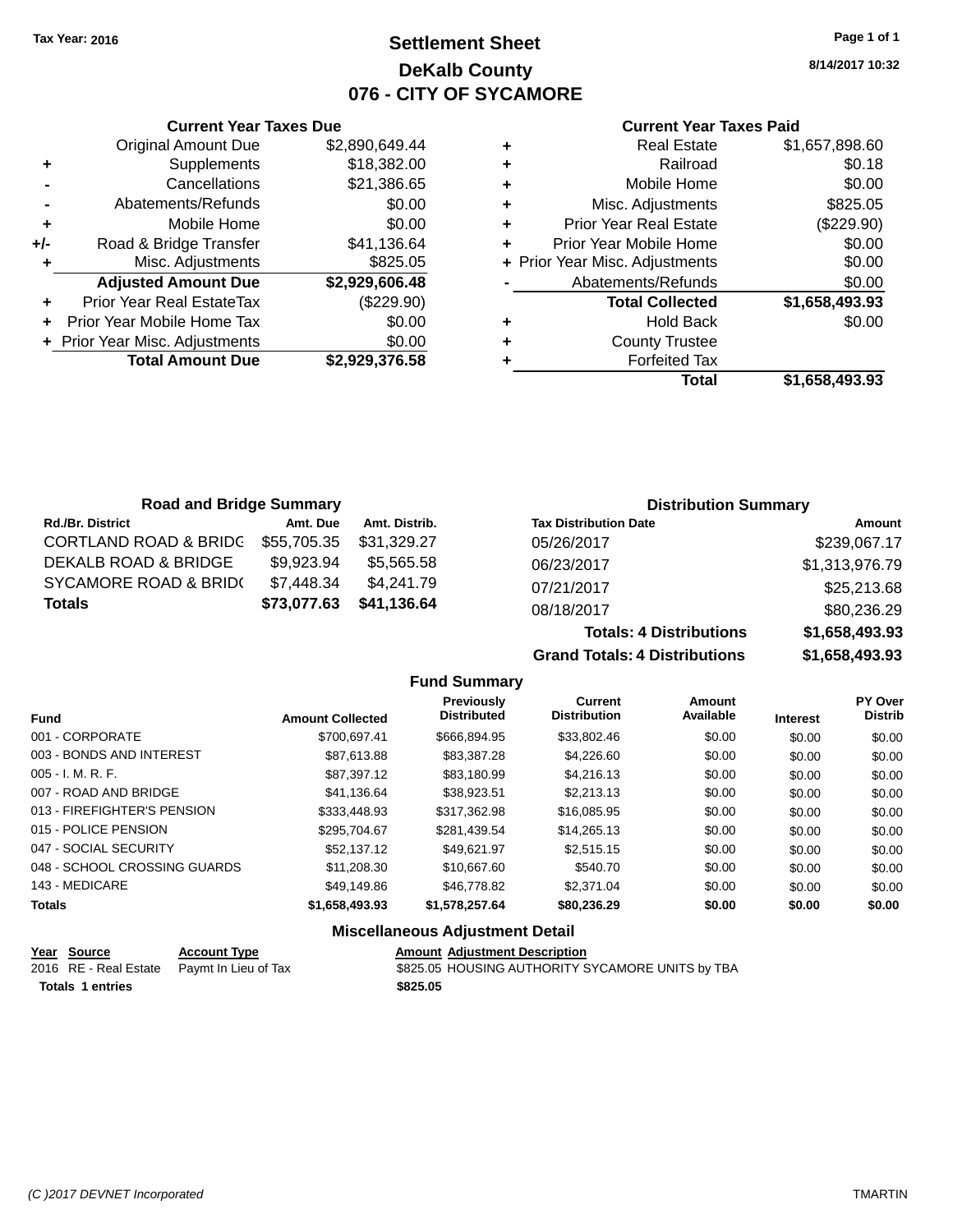# **Settlement Sheet Tax Year: 2016 Page 1 of 1 DeKalb County 077 - SYCAMORE LIBRARY**

**8/14/2017 10:32**

### **Current Year Taxes Paid**

| ٠ | <b>Real Estate</b>             | \$596,406.11 |
|---|--------------------------------|--------------|
| ٠ | Railroad                       | \$0.07       |
| ÷ | Mobile Home                    | \$0.00       |
| ٠ | Misc. Adjustments              | \$304.35     |
| ÷ | <b>Prior Year Real Estate</b>  | (\$88.01)    |
| ٠ | Prior Year Mobile Home         | \$0.00       |
|   | + Prior Year Misc. Adjustments | \$0.00       |
|   | Abatements/Refunds             | \$0.00       |
|   | <b>Total Collected</b>         | \$596,622.52 |
| ٠ | <b>Hold Back</b>               | \$0.00       |
| ٠ | <b>County Trustee</b>          |              |
| ٠ | <b>Forfeited Tax</b>           |              |
|   | Total                          | \$596,622.52 |
|   |                                |              |

|     | <b>Current Year Taxes Due</b>    |                |
|-----|----------------------------------|----------------|
|     | <b>Original Amount Due</b>       | \$1,066,319.76 |
| ٠   | Supplements                      | \$6,546.06     |
|     | Cancellations                    | \$7,601.88     |
|     | Abatements/Refunds               | \$0.00         |
| ٠   | Mobile Home                      | \$0.00         |
| +/- | Road & Bridge Transfer           | \$0.00         |
| ٠   | Misc. Adjustments                | \$304.35       |
|     | <b>Adjusted Amount Due</b>       | \$1,065,568.29 |
| ٠   | <b>Prior Year Real EstateTax</b> | (\$88.01)      |
| ÷   | Prior Year Mobile Home Tax       | \$0.00         |
|     | + Prior Year Misc. Adjustments   | \$0.00         |
|     | <b>Total Amount Due</b>          | \$1,065,480.28 |
|     |                                  |                |

| <b>Distribution Summary</b>          |              |
|--------------------------------------|--------------|
| <b>Tax Distribution Date</b>         | Amount       |
| 05/26/2017                           | \$86,276.39  |
| 06/23/2017                           | \$472,443.24 |
| 07/21/2017                           | \$9,121.27   |
| 08/18/2017                           | \$28,781.62  |
| <b>Totals: 4 Distributions</b>       | \$596,622.52 |
| <b>Grand Totals: 4 Distributions</b> | \$596,622.52 |

## **Fund Summary**

| Fund                                     | <b>Amount Collected</b> | <b>Previously</b><br><b>Distributed</b> | Current<br><b>Distribution</b> | Amount<br>Available | <b>Interest</b> | <b>PY Over</b><br><b>Distrib</b> |
|------------------------------------------|-------------------------|-----------------------------------------|--------------------------------|---------------------|-----------------|----------------------------------|
| 005 - I. M. R. F.                        | \$0.00                  | \$0.00                                  | \$0.00                         | \$0.00              | \$0.00          | \$0.00                           |
| 016 - LIBRARY (township, municipalities) | \$596.622.52            | \$567,840.90                            | \$28,781.62                    | \$0.00              | \$0.00          | \$0.00                           |
| 027 - AUDIT                              | \$0.00                  | \$0.00                                  | \$0.00                         | \$0.00              | \$0.00          | \$0.00                           |
| 047 - SOCIAL SECURITY                    | \$0.00                  | \$0.00                                  | \$0.00                         | \$0.00              | \$0.00          | \$0.00                           |
| <b>Totals</b>                            | \$596.622.52            | \$567,840,90                            | \$28,781.62                    | \$0.00              | \$0.00          | \$0.00                           |

## **Miscellaneous Adjustment Detail**

| Year Source             | <b>Account Type</b>                        | <b>Amount Adjustment Description</b>             |
|-------------------------|--------------------------------------------|--------------------------------------------------|
|                         | 2016 RE - Real Estate Paymt In Lieu of Tax | \$304.35 HOUSING AUTHORITY SYCAMORE UNITS by TBA |
| <b>Totals 1 entries</b> |                                            | \$304.35                                         |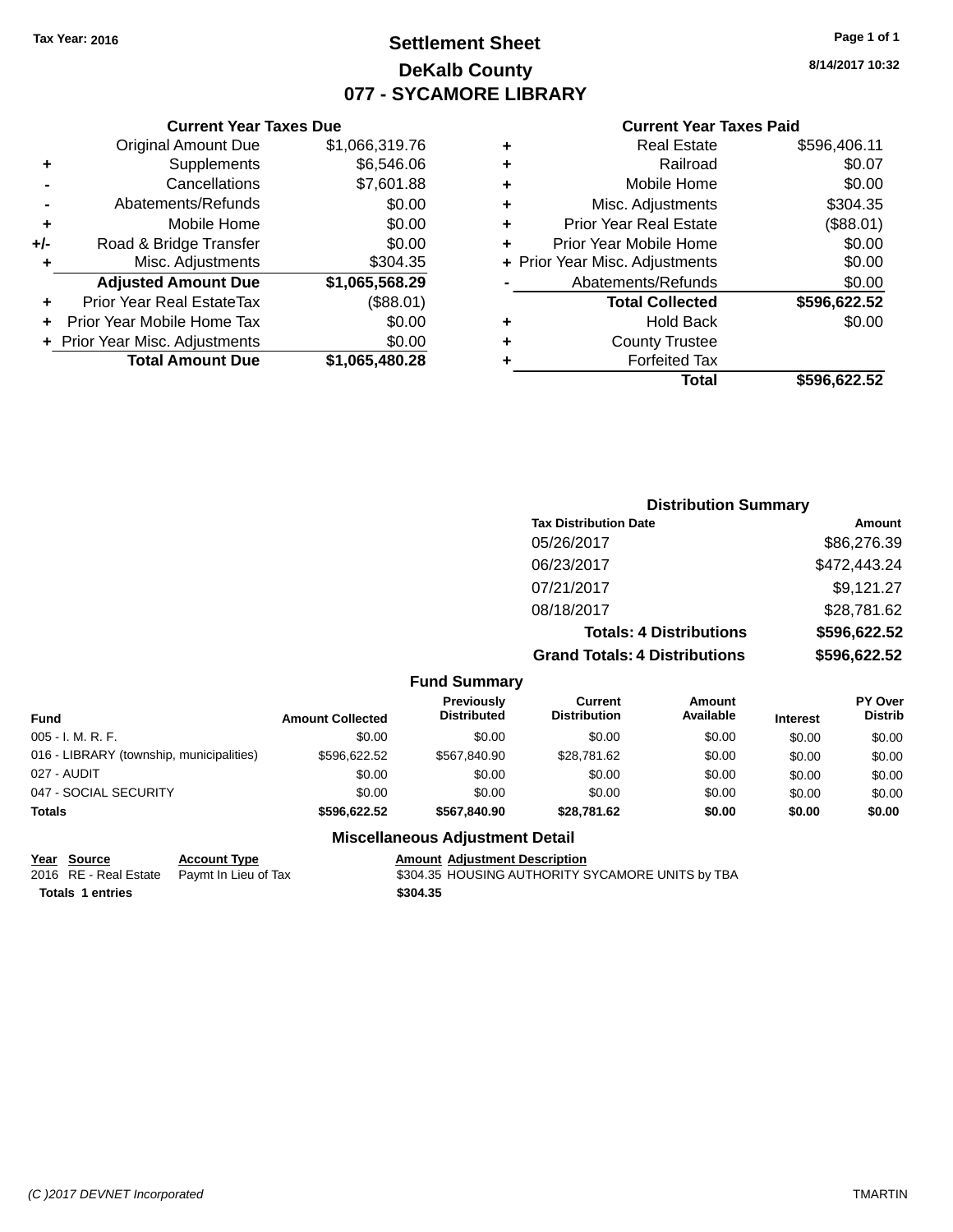# **Settlement Sheet Tax Year: 2016 Page 1 of 1 DeKalb County 078 - VILLAGE OF WATERMAN**

**8/14/2017 10:32**

#### **Current Year Taxes Paid**

|       | <b>Original Amount Due</b>     | \$180,273.30 |
|-------|--------------------------------|--------------|
| ٠     | Supplements                    | \$1,706.88   |
|       | Cancellations                  | \$1,934.50   |
|       | Abatements/Refunds             | \$0.00       |
| ٠     | Mobile Home                    | \$0.00       |
| $+/-$ | Road & Bridge Transfer         | \$19,808.87  |
| ٠     | Misc. Adjustments              | \$0.00       |
|       | <b>Adjusted Amount Due</b>     | \$199,854.55 |
| ٠     | Prior Year Real EstateTax      | \$26.44      |
|       | Prior Year Mobile Home Tax     | \$0.00       |
|       | + Prior Year Misc. Adjustments | \$268.38     |
|       | <b>Total Amount Due</b>        | \$200,149.37 |
|       |                                |              |

**Current Year Taxes Due**

| <b>Real Estate</b>             | \$130,315.00 |
|--------------------------------|--------------|
| Railroad                       | \$1,729.53   |
| Mobile Home                    | \$0.00       |
| Misc. Adjustments              | \$0.00       |
| <b>Prior Year Real Estate</b>  | \$26.44      |
| Prior Year Mobile Home         | \$0.00       |
| + Prior Year Misc. Adjustments | \$268.38     |
| Abatements/Refunds             | \$0.00       |
| <b>Total Collected</b>         | \$132,339.35 |
| <b>Hold Back</b>               | \$0.00       |
| <b>County Trustee</b>          |              |
| <b>Forfeited Tax</b>           |              |
| Total                          | \$132,339.35 |
|                                |              |

| <b>Road and Bridge Summary</b> |             |               | <b>Distribution Summary</b>    |              |
|--------------------------------|-------------|---------------|--------------------------------|--------------|
| Rd./Br. District               | Amt. Due    | Amt. Distrib. | <b>Tax Distribution Date</b>   | Amount       |
| CLINTON ROAD & BRIDGE          | \$32,173.10 | \$19,808.87   | 05/26/2017                     | \$17,044.79  |
| Totals                         | \$32,173.10 | \$19,808.87   | 06/23/2017                     | \$106,593.62 |
|                                |             |               | 07/21/2017                     | \$2,872.63   |
|                                |             |               | 08/18/2017                     | \$5,828.31   |
|                                |             |               | <b>Totals: 4 Distributions</b> | \$132,339.35 |

**Grand Totals: 4 Distributions \$132,339.35**

|                                         |                         | <b>Fund Summary</b>                    |                                       |                     |                 |                           |
|-----------------------------------------|-------------------------|----------------------------------------|---------------------------------------|---------------------|-----------------|---------------------------|
| <b>Fund</b>                             | <b>Amount Collected</b> | Previously<br><b>Distributed</b>       | <b>Current</b><br><b>Distribution</b> | Amount<br>Available | <b>Interest</b> | PY Over<br><b>Distrib</b> |
| 001 - CORPORATE                         | \$62,399.92             | \$59.634.68                            | \$2.765.24                            | \$0.00              | \$0.00          | \$0.00                    |
| 007 - ROAD AND BRIDGE                   | \$19,808.87             | \$18,967.35                            | \$841.52                              | \$0.00              | \$0.00          | \$0.00                    |
| 014 - POLICE PROTECTION                 | \$18.512.95             | \$17,692.55                            | \$820.40                              | \$0.00              | \$0.00          | \$0.00                    |
| 027 - AUDIT                             | \$9.432.77              | \$9.014.75                             | \$418.02                              | \$0.00              | \$0.00          | \$0.00                    |
| 035 - TORT JUDGEMENTS/LIABILITY<br>INS. | \$20,068.03             | \$19,178.71                            | \$889.32                              | \$0.00              | \$0.00          | \$0.00                    |
| 047 - SOCIAL SECURITY                   | \$1,840.10              | \$1,758.56                             | \$81.54                               | \$0.00              | \$0.00          | \$0.00                    |
| 073 - CHLORINATION OF SEWAGE            | \$276.71                | \$264.44                               | \$12.27                               | \$0.00              | \$0.00          | \$0.00                    |
| <b>Totals</b>                           | \$132,339.35            | \$126,511.04                           | \$5,828.31                            | \$0.00              | \$0.00          | \$0.00                    |
|                                         |                         | <b>Miscellaneous Adjustment Detail</b> |                                       |                     |                 |                           |

#### **Year Source Account Type Amount Adjustment Description** \$213.46 ROBINSON REDEMPTION 14-15-155-002 by TBA 2015 RE - Real Estate Back Tax Collected \$54.92 BOGLE REDEMPTION 14-16-233-001 by TBA **Totals 2 entries \$268.38**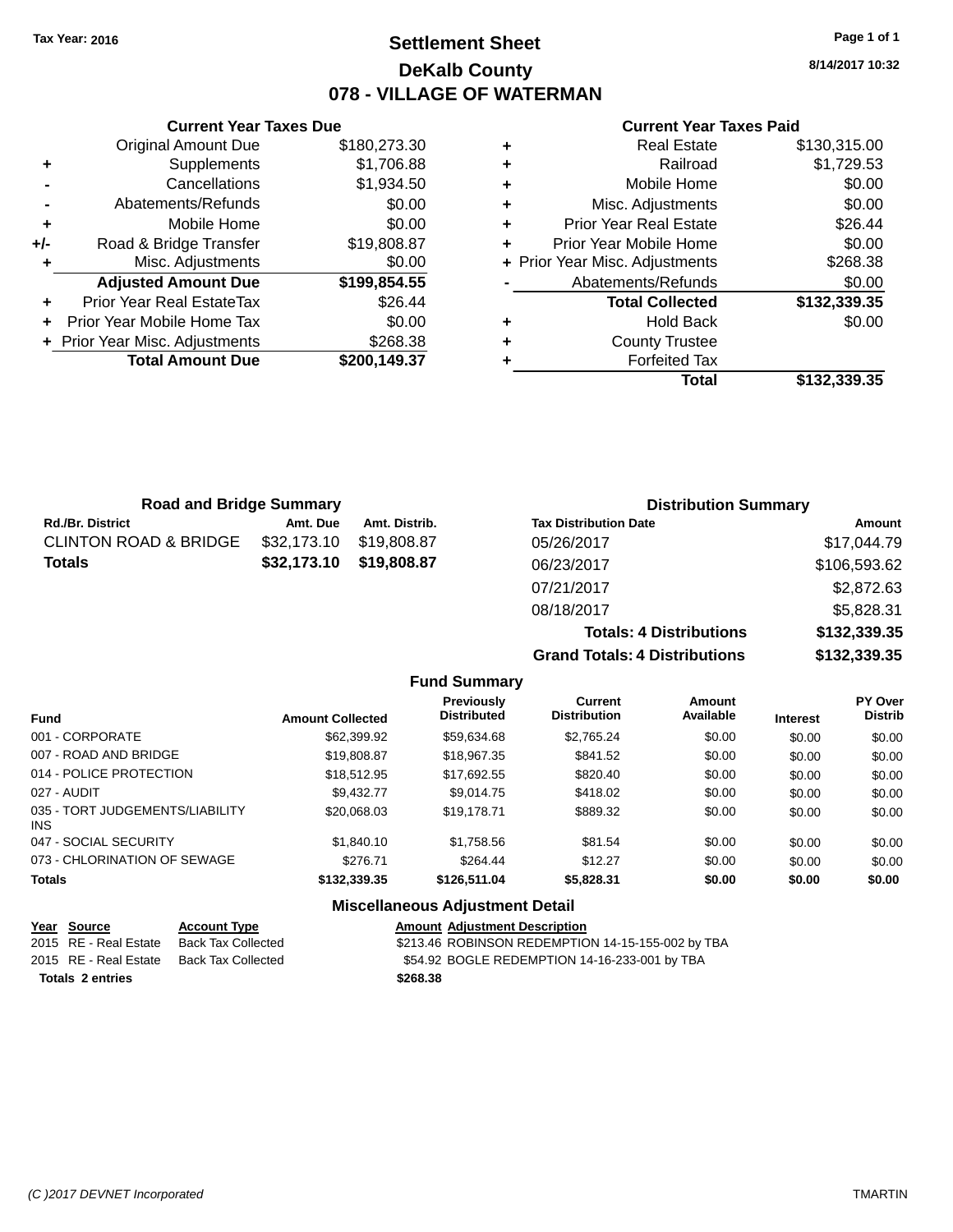# **Settlement Sheet Tax Year: 2016 Page 1 of 1 DeKalb County 079 - HINCKLEY SPEC SERV #1**

**8/14/2017 10:32**

#### **Current Year Taxes Paid**

|     | <b>Current Year Taxes Due</b>  |          |
|-----|--------------------------------|----------|
|     | <b>Original Amount Due</b>     | \$450.04 |
| ٠   | Supplements                    | \$12.30  |
|     | Cancellations                  | \$13.45  |
|     | Abatements/Refunds             | \$0.00   |
| ٠   | Mobile Home                    | \$0.00   |
| +/- | Road & Bridge Transfer         | \$0.00   |
| ٠   | Misc. Adjustments              | \$0.00   |
|     | <b>Adjusted Amount Due</b>     | \$448.89 |
| ٠   | Prior Year Real EstateTax      | \$0.00   |
| ÷   | Prior Year Mobile Home Tax     | \$0.00   |
|     | + Prior Year Misc. Adjustments | \$0.00   |
|     | <b>Total Amount Due</b>        | 48.89    |

|   | <b>Total</b>                   | \$234.38 |
|---|--------------------------------|----------|
|   | <b>Forfeited Tax</b>           |          |
| ٠ | <b>County Trustee</b>          |          |
| ٠ | <b>Hold Back</b>               | \$0.00   |
|   | <b>Total Collected</b>         | \$234.38 |
|   | Abatements/Refunds             | \$0.00   |
|   | + Prior Year Misc. Adjustments | \$0.00   |
| ٠ | Prior Year Mobile Home         | \$0.00   |
| ٠ | <b>Prior Year Real Estate</b>  | \$0.00   |
| ٠ | Misc. Adjustments              | \$0.00   |
| ٠ | Mobile Home                    | \$0.00   |
| ٠ | Railroad                       | \$0.00   |
| ٠ | <b>Real Estate</b>             | \$234.38 |
|   |                                |          |

|                            |                         |                                  |                                       | <b>Distribution Summary</b>    |                 |                           |
|----------------------------|-------------------------|----------------------------------|---------------------------------------|--------------------------------|-----------------|---------------------------|
|                            |                         |                                  | <b>Tax Distribution Date</b>          |                                |                 | <b>Amount</b>             |
|                            |                         |                                  | 05/26/2017                            |                                |                 | \$16.11                   |
|                            |                         |                                  | 06/23/2017                            |                                |                 | \$208.32                  |
|                            |                         |                                  | 07/21/2017                            |                                |                 | \$9.95                    |
|                            |                         |                                  |                                       | <b>Totals: 3 Distributions</b> |                 | \$234.38                  |
|                            |                         |                                  | <b>Grand Totals: 3 Distributions</b>  |                                |                 | \$234.38                  |
|                            |                         | <b>Fund Summary</b>              |                                       |                                |                 |                           |
| <b>Fund</b>                | <b>Amount Collected</b> | Previously<br><b>Distributed</b> | <b>Current</b><br><b>Distribution</b> | Amount<br>Available            | <b>Interest</b> | PY Over<br><b>Distrib</b> |
| 023 - SPECIAL SERVICE AREA | \$234.38                | \$234.38                         | \$0.00                                | \$0.00                         | \$0.00          | \$0.00                    |
| <b>Totals</b>              | \$234.38                | \$234.38                         | \$0.00                                | \$0.00                         | \$0.00          | \$0.00                    |
|                            |                         |                                  |                                       |                                |                 |                           |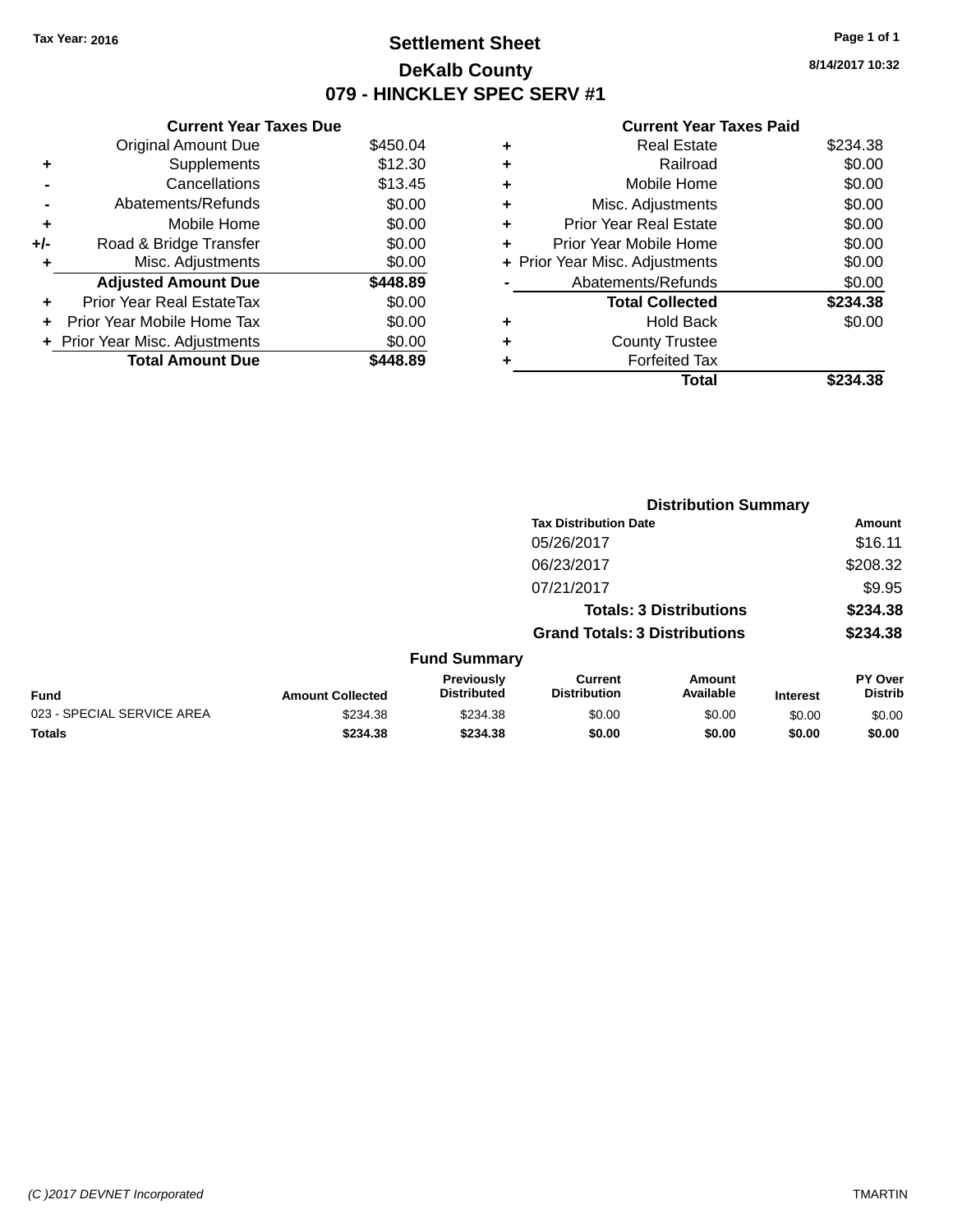# **Settlement Sheet Tax Year: 2016 Page 1 of 1 DeKalb County 080 - HINCKLEY SPEC SERV #2**

**8/14/2017 10:32**

#### **Current Year Taxes Paid**

|       | <b>Current Year Taxes Due</b> |          |
|-------|-------------------------------|----------|
|       | <b>Original Amount Due</b>    | \$450.06 |
| ٠     | Supplements                   | \$0.00   |
|       | Cancellations                 | \$0.00   |
|       | Abatements/Refunds            | \$0.00   |
| ٠     | Mobile Home                   | \$0.00   |
| $+/-$ | Road & Bridge Transfer        | \$0.00   |
| ٠     | Misc. Adjustments             | \$0.00   |
|       | <b>Adjusted Amount Due</b>    | \$450.06 |
| ٠     | Prior Year Real EstateTax     | \$0.00   |
| ÷     | Prior Year Mobile Home Tax    | \$0.00   |
|       | Prior Year Misc. Adjustments  | \$0.00   |
|       | <b>Total Amount Due</b>       | \$450.06 |

|   | <b>Total</b>                   | \$236.04 |
|---|--------------------------------|----------|
|   | <b>Forfeited Tax</b>           |          |
| ٠ | <b>County Trustee</b>          |          |
| ٠ | Hold Back                      | \$0.00   |
|   | <b>Total Collected</b>         | \$236.04 |
|   | Abatements/Refunds             | \$0.00   |
|   | + Prior Year Misc. Adjustments | \$0.00   |
| ٠ | Prior Year Mobile Home         | \$0.00   |
| ٠ | <b>Prior Year Real Estate</b>  | \$0.00   |
| + | Misc. Adjustments              | \$0.00   |
| ٠ | Mobile Home                    | \$0.00   |
| ٠ | Railroad                       | \$0.00   |
| ٠ | <b>Real Estate</b>             | \$236.04 |
|   |                                |          |

|                            |                         |                                         |                                       | <b>Distribution Summary</b>    |                 |                           |
|----------------------------|-------------------------|-----------------------------------------|---------------------------------------|--------------------------------|-----------------|---------------------------|
|                            |                         |                                         | <b>Tax Distribution Date</b>          |                                |                 | <b>Amount</b>             |
|                            |                         |                                         | 05/26/2017                            |                                |                 | \$2.01                    |
|                            |                         |                                         | 06/23/2017                            |                                |                 | \$232.02                  |
|                            |                         |                                         | 08/18/2017                            |                                |                 | \$2.01                    |
|                            |                         |                                         |                                       | <b>Totals: 3 Distributions</b> |                 | \$236.04                  |
|                            |                         |                                         | <b>Grand Totals: 3 Distributions</b>  |                                |                 | \$236.04                  |
|                            |                         | <b>Fund Summary</b>                     |                                       |                                |                 |                           |
| <b>Fund</b>                | <b>Amount Collected</b> | <b>Previously</b><br><b>Distributed</b> | <b>Current</b><br><b>Distribution</b> | Amount<br>Available            | <b>Interest</b> | PY Over<br><b>Distrib</b> |
| 023 - SPECIAL SERVICE AREA | \$236.04                | \$234.03                                | \$2.01                                | \$0.00                         | \$0.00          | \$0.00                    |
| <b>Totals</b>              | \$236.04                | \$234.03                                | \$2.01                                | \$0.00                         | \$0.00          | \$0.00                    |
|                            |                         |                                         |                                       |                                |                 |                           |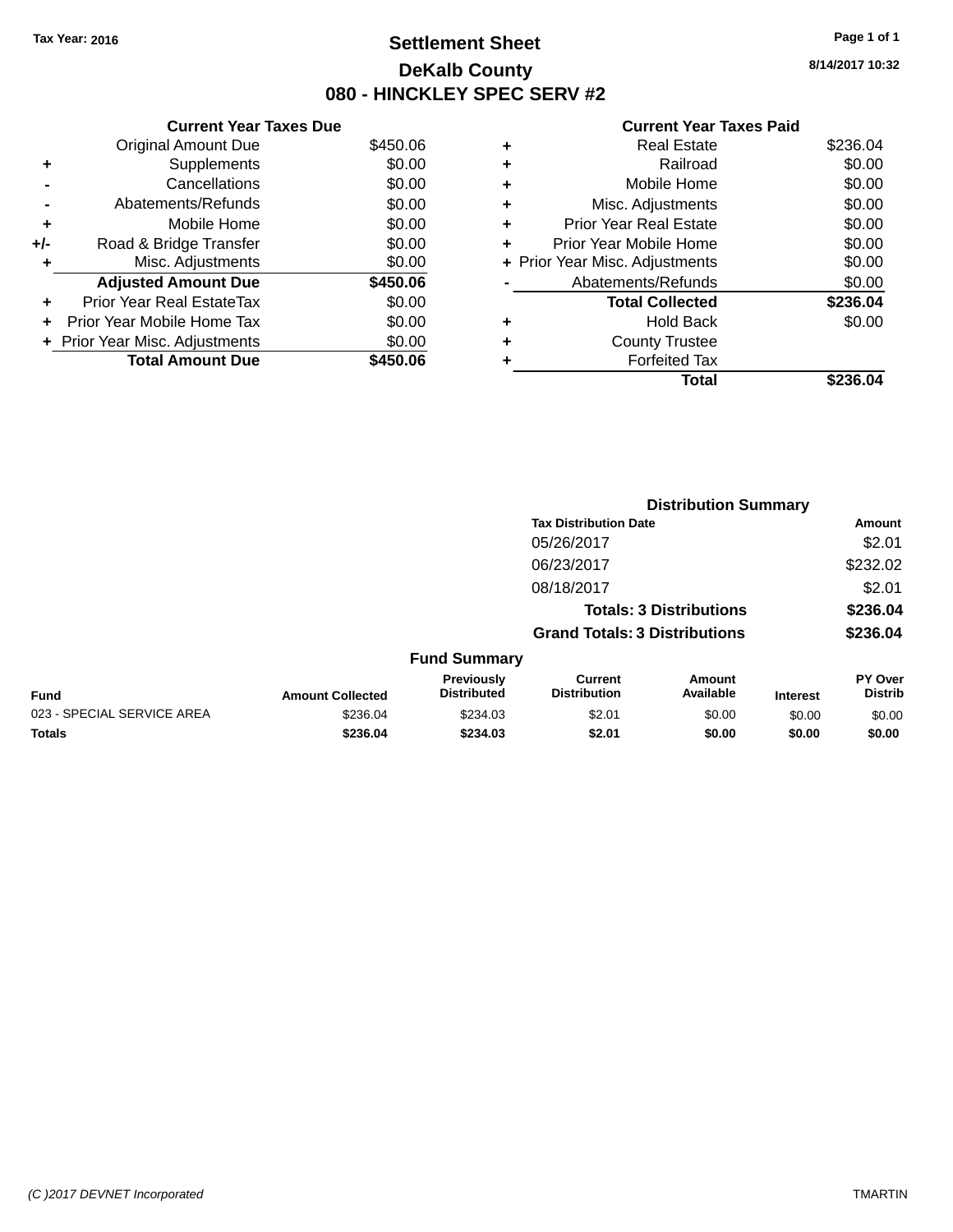# **Settlement Sheet Tax Year: 2016 Page 1 of 1 DeKalb County 083 - TOWN OF CORTLAND SBA #1**

**8/14/2017 10:32**

| <b>Current Year Taxes Paid</b> |
|--------------------------------|
|--------------------------------|

|     | <b>Current Year Taxes Due</b>  |        |
|-----|--------------------------------|--------|
|     | Original Amount Due            | \$0.00 |
| ٠   | Supplements                    | \$0.00 |
|     | Cancellations                  | \$0.00 |
|     | Abatements/Refunds             | \$0.00 |
| ٠   | Mobile Home                    | \$0.00 |
| +/- | Road & Bridge Transfer         | \$0.00 |
|     | Misc. Adjustments              | \$0.00 |
|     | <b>Adjusted Amount Due</b>     | \$0.00 |
| ÷   | Prior Year Real EstateTax      | \$0.00 |
|     | Prior Year Mobile Home Tax     | \$0.00 |
|     | + Prior Year Misc. Adjustments | \$0.00 |
|     | <b>Total Amount Due</b>        | \$0.00 |
|     |                                |        |

|   | Total                          |        |
|---|--------------------------------|--------|
|   | <b>Forfeited Tax</b>           |        |
|   | <b>County Trustee</b>          |        |
|   | <b>Hold Back</b>               | \$0.00 |
|   | <b>Total Collected</b>         | \$0.00 |
|   | Abatements/Refunds             | \$0.00 |
|   | + Prior Year Misc. Adjustments | \$0.00 |
| ٠ | Prior Year Mobile Home         | \$0.00 |
| ÷ | <b>Prior Year Real Estate</b>  | \$0.00 |
| ٠ | Misc. Adjustments              | \$0.00 |
|   | Mobile Home                    | \$0.00 |
|   | Railroad                       | \$0.00 |
|   | <b>Real Estate</b>             | \$0.00 |

|                          |                         | <b>Fund Summary</b>                     |                                |                     |                 |                                  |
|--------------------------|-------------------------|-----------------------------------------|--------------------------------|---------------------|-----------------|----------------------------------|
| <b>Fund</b>              | <b>Amount Collected</b> | <b>Previously</b><br><b>Distributed</b> | Current<br><b>Distribution</b> | Amount<br>Available | <b>Interest</b> | <b>PY Over</b><br><b>Distrib</b> |
| 003 - BONDS AND INTEREST | \$0.00                  | \$0.00                                  | \$0.00                         | \$0.00              | \$0.00          | \$0.00                           |
| <b>Totals</b>            | \$0.00                  | \$0.00                                  | \$0.00                         | \$0.00              | \$0.00          | \$0.00                           |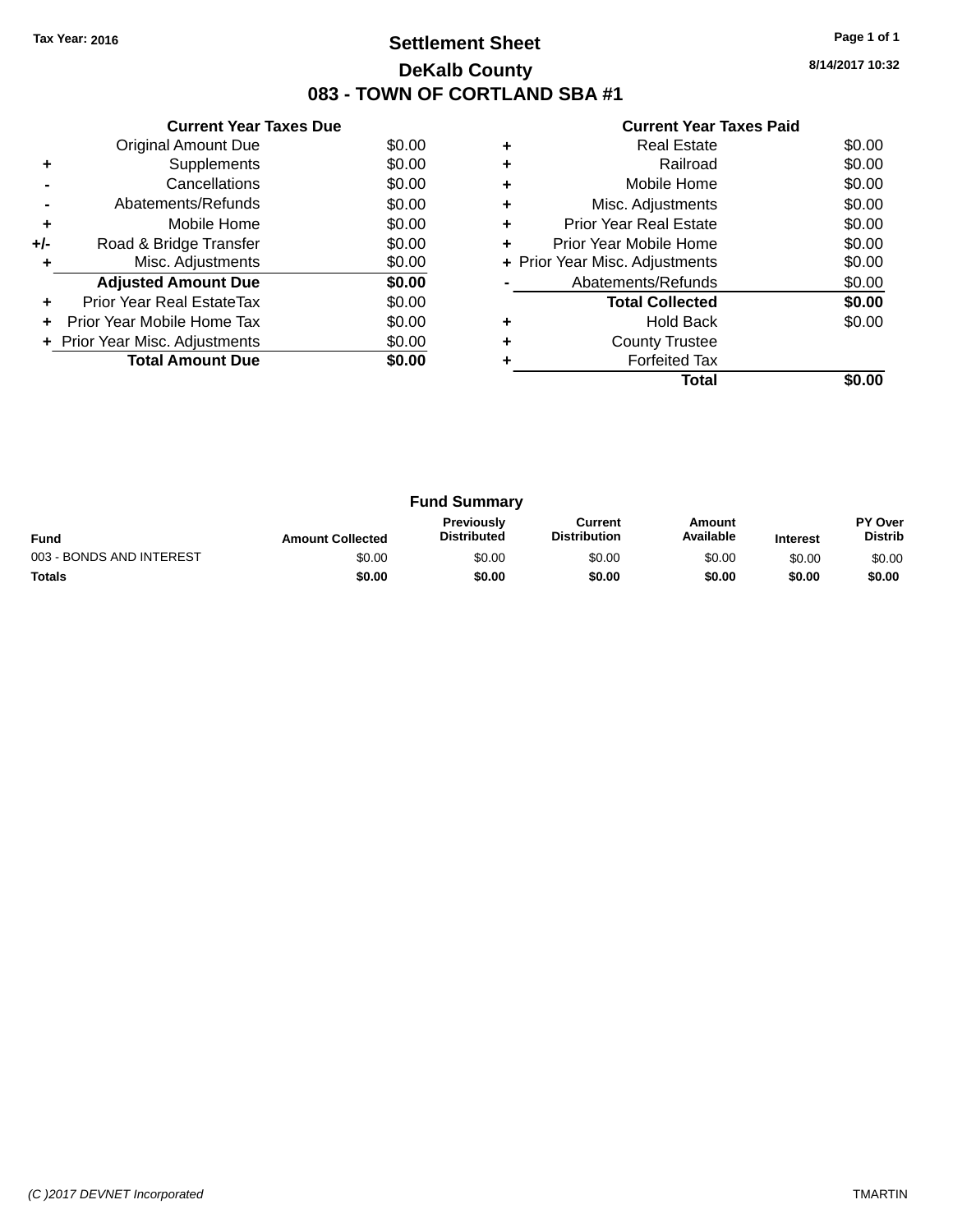# **Settlement Sheet Tax Year: 2016 Page 1 of 1 DeKalb County 085 - BURLINGTON FIRE**

**8/14/2017 10:32**

|       | <b>Current Year Taxes Due</b>  |             |
|-------|--------------------------------|-------------|
|       | <b>Original Amount Due</b>     | \$11,332.89 |
| ٠     | Supplements                    | \$0.00      |
|       | Cancellations                  | \$0.00      |
|       | Abatements/Refunds             | \$0.00      |
| ٠     | Mobile Home                    | \$0.00      |
| $+/-$ | Road & Bridge Transfer         | \$0.00      |
| ٠     | Misc. Adjustments              | \$0.00      |
|       | <b>Adjusted Amount Due</b>     | \$11,332.89 |
|       | Prior Year Real EstateTax      | \$0.00      |
| ٠     | Prior Year Mobile Home Tax     | \$0.00      |
|       | + Prior Year Misc. Adjustments | \$0.00      |
|       | <b>Total Amount Due</b>        | \$11.332.89 |

## **Current Year Taxes Paid**

| ٠ | <b>Real Estate</b>             | \$6,061.85 |
|---|--------------------------------|------------|
| ٠ | Railroad                       | \$777.36   |
| ÷ | Mobile Home                    | \$0.00     |
| ٠ | Misc. Adjustments              | \$0.00     |
| ٠ | <b>Prior Year Real Estate</b>  | \$0.00     |
| ٠ | Prior Year Mobile Home         | \$0.00     |
|   | + Prior Year Misc. Adjustments | \$0.00     |
|   | Abatements/Refunds             | \$0.00     |
|   | <b>Total Collected</b>         | \$6,839.21 |
| ٠ | Hold Back                      | \$0.00     |
| ٠ | <b>County Trustee</b>          |            |
| ٠ | <b>Forfeited Tax</b>           |            |
|   | Total                          | \$6,839.21 |
|   |                                |            |

|                                         |                                      | <b>Distribution Summary</b>    |          |                                  |
|-----------------------------------------|--------------------------------------|--------------------------------|----------|----------------------------------|
|                                         | <b>Tax Distribution Date</b>         |                                |          | Amount                           |
|                                         | 05/26/2017                           |                                |          | \$532.77                         |
|                                         | 06/23/2017                           |                                |          | \$6,306.44                       |
|                                         |                                      | <b>Totals: 2 Distributions</b> |          | \$6,839.21                       |
|                                         | <b>Grand Totals: 2 Distributions</b> |                                |          | \$6,839.21                       |
| <b>Fund Summary</b>                     |                                      |                                |          |                                  |
| <b>Previously</b><br><b>Distributed</b> | Current<br><b>Distribution</b>       | Amount<br>Available            | Interest | <b>PY Over</b><br><b>Distrib</b> |

| Fund                  | <b>Amount Collected</b> | <b>Previously</b><br><b>Distributed</b> | current<br><b>Distribution</b> | Amount<br>Available | <b>Interest</b> | <b>PT OVER</b><br><b>Distrib</b> |
|-----------------------|-------------------------|-----------------------------------------|--------------------------------|---------------------|-----------------|----------------------------------|
| 001 - CORPORATE       | \$3.286.11              | \$3.286.11                              | \$0.00                         | \$0.00              | \$0.00          | \$0.00                           |
| 047 - SOCIAL SECURITY | \$188.96                | \$188.96                                | \$0.00                         | \$0.00              | \$0.00          | \$0.00                           |
| 064 - AMBULANCE       | \$3.286.29              | \$3.286.29                              | \$0.00                         | \$0.00              | \$0.00          | \$0.00                           |
| 143 - MEDICARE        | \$77.85                 | \$77.85                                 | \$0.00                         | \$0.00              | \$0.00          | \$0.00                           |
| <b>Totals</b>         | \$6,839.21              | \$6,839,21                              | \$0.00                         | \$0.00              | \$0.00          | \$0.00                           |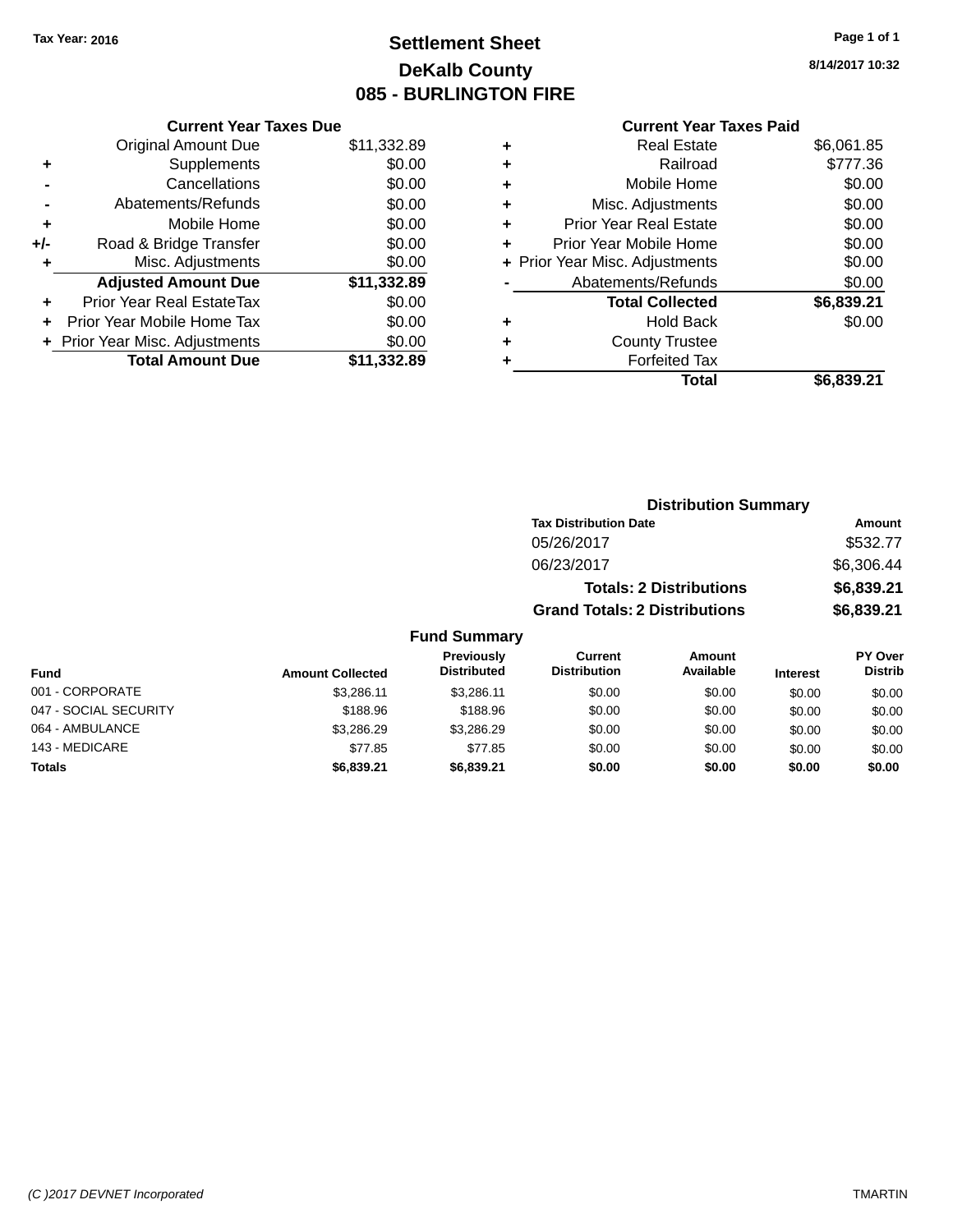# **Settlement Sheet Tax Year: 2016 Page 1 of 1 DeKalb County 086 - CORTLAND FIRE**

**8/14/2017 10:32**

## **Current Year Taxes Paid**

|     | <b>Current Year Taxes Due</b>  |              |
|-----|--------------------------------|--------------|
|     | <b>Original Amount Due</b>     | \$485,068.43 |
| ٠   | Supplements                    | \$3,379.36   |
|     | Cancellations                  | \$5,869.76   |
|     | Abatements/Refunds             | \$0.00       |
| ٠   | Mobile Home                    | \$0.00       |
| +/- | Road & Bridge Transfer         | \$0.00       |
|     | Misc. Adjustments              | \$15.92      |
|     | <b>Adjusted Amount Due</b>     | \$482,593.95 |
| ٠   | Prior Year Real EstateTax      | \$0.00       |
|     | Prior Year Mobile Home Tax     | \$0.00       |
|     | + Prior Year Misc. Adjustments | \$79.17      |
|     | <b>Total Amount Due</b>        | \$482,673.12 |
|     |                                |              |

|   | <b>Real Estate</b>             | \$268,603.56 |
|---|--------------------------------|--------------|
| ٠ | Railroad                       | \$2,225.61   |
| ٠ | Mobile Home                    | \$0.00       |
| ٠ | Misc. Adjustments              | \$15.92      |
| ٠ | <b>Prior Year Real Estate</b>  | \$0.00       |
| ٠ | Prior Year Mobile Home         | \$0.00       |
|   | + Prior Year Misc. Adjustments | \$79.17      |
|   | Abatements/Refunds             | \$0.00       |
|   | <b>Total Collected</b>         | \$270,924.26 |
| ٠ | <b>Hold Back</b>               | \$0.00       |
| ٠ | <b>County Trustee</b>          |              |
| ٠ | <b>Forfeited Tax</b>           |              |
|   | Total                          | \$270.924.26 |
|   |                                |              |

|                                    | <b>Distribution Summary</b>          |                                |                                |  |
|------------------------------------|--------------------------------------|--------------------------------|--------------------------------|--|
|                                    | <b>Tax Distribution Date</b>         | Amount                         |                                |  |
|                                    | 05/26/2017                           |                                | \$26,885.15                    |  |
|                                    | 06/23/2017                           |                                | \$230,983.26                   |  |
|                                    | 07/21/2017                           |                                | \$2,873.94                     |  |
|                                    | 08/18/2017                           |                                | \$10,181.91                    |  |
|                                    |                                      | <b>Totals: 4 Distributions</b> | \$270,924.26                   |  |
|                                    | <b>Grand Totals: 4 Distributions</b> |                                | \$270,924.26                   |  |
| <b>Fund Summary</b>                |                                      |                                |                                |  |
| <b>Previously</b><br>Diatoile de d | Current<br>Distribution              | Amount<br>$A - A$              | <b>PY Over</b><br><b>DEALL</b> |  |

| <b>Fund</b>     | <b>Amount Collected</b> | .<br><b>Distributed</b> | -------<br><b>Distribution</b> | .<br>Available | <b>Interest</b> | .<br><b>Distrib</b> |
|-----------------|-------------------------|-------------------------|--------------------------------|----------------|-----------------|---------------------|
| 001 - CORPORATE | \$128,469.84            | \$123.641.67            | \$4.828.17                     | \$0.00         | \$0.00          | \$0.00              |
| 064 - AMBULANCE | \$142,454.42            | \$137,100.68            | \$5.353.74                     | \$0.00         | \$0.00          | \$0.00              |
| <b>Totals</b>   | \$270.924.26            | \$260.742.35            | \$10.181.91                    | \$0.00         | \$0.00          | \$0.00              |
|                 |                         |                         |                                |                |                 |                     |

**Totals 4 entries \$95.09**

**Miscellaneous Adjustment Detail Year Source Account Type Amount Adjustment Description** \$69.22 ENGSTROM REDEMPTION 09-29-182-013 by TBA 2015 RE - Real Estate Back Tax Collected \$9.95 TRUSTEE SALE 09-29-252-001 by TBA 2016 RE - Real Estate Back Tax Collected \$2.81 TRUSTEE SALE 09-17-385-0110 by TBA 2016 RE - Real Estate Back Tax Collected \$13.11 TRUSTEE SALE 09-17-376-011 by TBA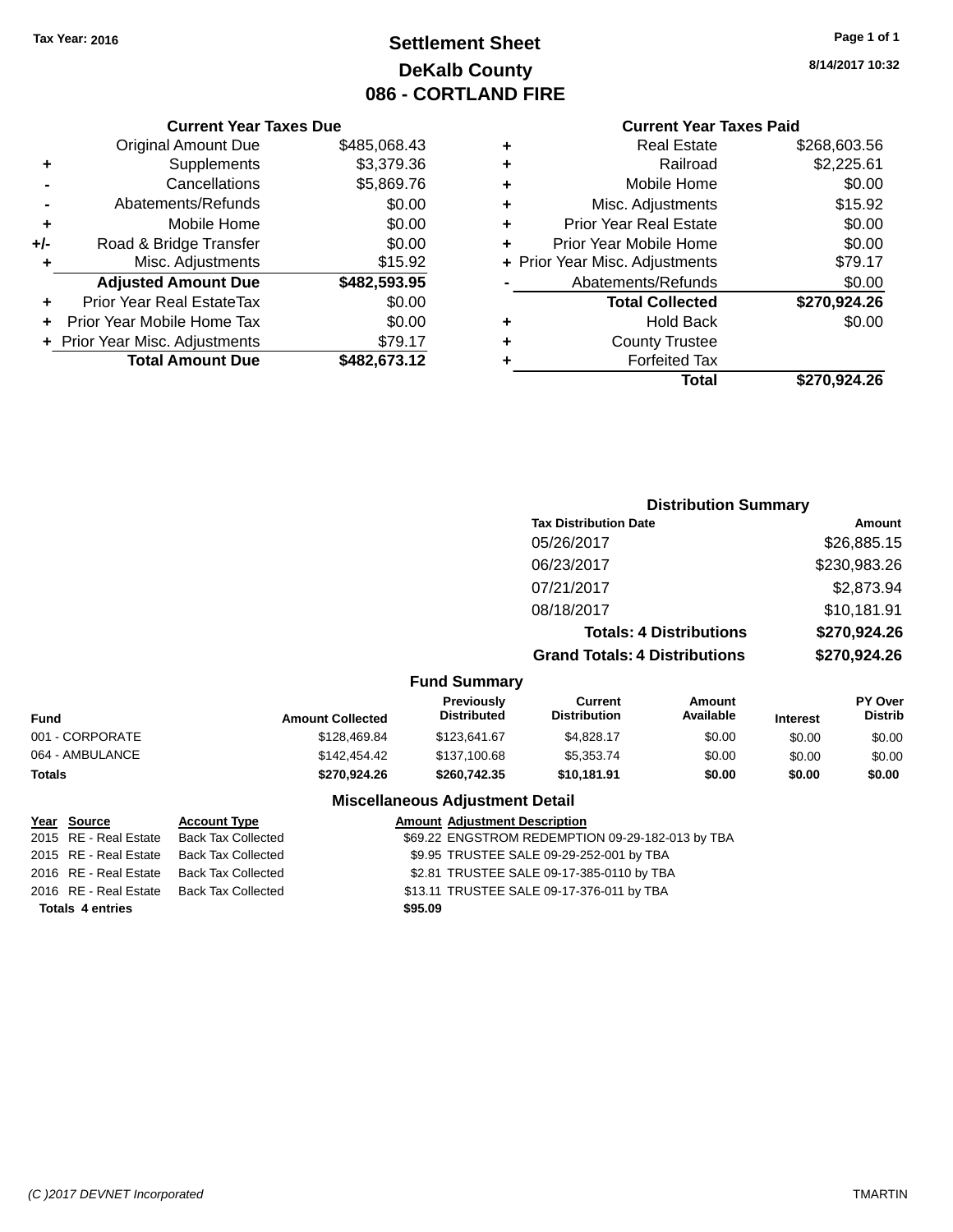# **Settlement Sheet Tax Year: 2016 Page 1 of 1 DeKalb County 087 - DE KALB FIRE**

**8/14/2017 10:32**

# **Current Year Taxes Paid +** Real Estate \$77,383.31

|     | <b>Original Amount Due</b>       | \$135,346.77 |
|-----|----------------------------------|--------------|
| ٠   | Supplements                      | \$924.70     |
|     | Cancellations                    | \$1,025.08   |
|     | Abatements/Refunds               | \$0.00       |
| ÷   | Mobile Home                      | \$0.00       |
| +/- | Road & Bridge Transfer           | \$0.00       |
| ٠   | Misc. Adjustments                | \$0.00       |
|     | <b>Adjusted Amount Due</b>       | \$135,246.39 |
| ٠   | <b>Prior Year Real EstateTax</b> | \$0.00       |
|     | Prior Year Mobile Home Tax       | \$0.00       |
|     | + Prior Year Misc. Adjustments   | \$0.00       |
|     | <b>Total Amount Due</b>          | \$135,246.39 |

**Current Year Taxes Due**

|   | Total                          | \$79,423.10         |
|---|--------------------------------|---------------------|
|   | <b>Forfeited Tax</b>           |                     |
| ÷ | <b>County Trustee</b>          |                     |
| ٠ | <b>Hold Back</b>               | \$0.00              |
|   | <b>Total Collected</b>         | \$79,423.10         |
|   | Abatements/Refunds             | \$0.00              |
|   | + Prior Year Misc. Adjustments | \$0.00              |
| ٠ | Prior Year Mobile Home         | \$0.00              |
| ٠ | <b>Prior Year Real Estate</b>  | \$0.00              |
| ٠ | Misc. Adjustments              | \$0.00              |
| ٠ | Mobile Home                    | \$0.00              |
| ÷ | Railroad                       | \$2,039.79          |
| Ŧ | NGAI CSIAIG                    | <b>JI 1,000.</b> JI |

|                     |                                      | <b>Distribution Summary</b>    |                |
|---------------------|--------------------------------------|--------------------------------|----------------|
|                     | <b>Tax Distribution Date</b>         |                                | Amount         |
|                     | 05/26/2017                           |                                | \$9,466.84     |
|                     | 06/23/2017                           |                                | \$64,212.87    |
|                     | 07/21/2017                           |                                | \$2,967.10     |
|                     | 08/18/2017                           |                                | \$2,776.29     |
|                     |                                      | <b>Totals: 4 Distributions</b> | \$79,423.10    |
|                     | <b>Grand Totals: 4 Distributions</b> |                                | \$79,423.10    |
| <b>Fund Summary</b> |                                      |                                |                |
| <b>Previously</b>   | Current                              | Amount                         | <b>PY Over</b> |

| <b>Fund</b>     | <b>Amount Collected</b> | <b>Previously</b><br><b>Distributed</b> | Current<br><b>Distribution</b> | Amount<br>Available | <b>Interest</b> | <b>PY Over</b><br>Distrib |
|-----------------|-------------------------|-----------------------------------------|--------------------------------|---------------------|-----------------|---------------------------|
| 001 - CORPORATE | \$79.423.10             | \$76,646.81                             | \$2,776.29                     | \$0.00              | \$0.00          | \$0.00                    |
| <b>Totals</b>   | \$79.423.10             | \$76,646.81                             | \$2,776.29                     | \$0.00              | \$0.00          | \$0.00                    |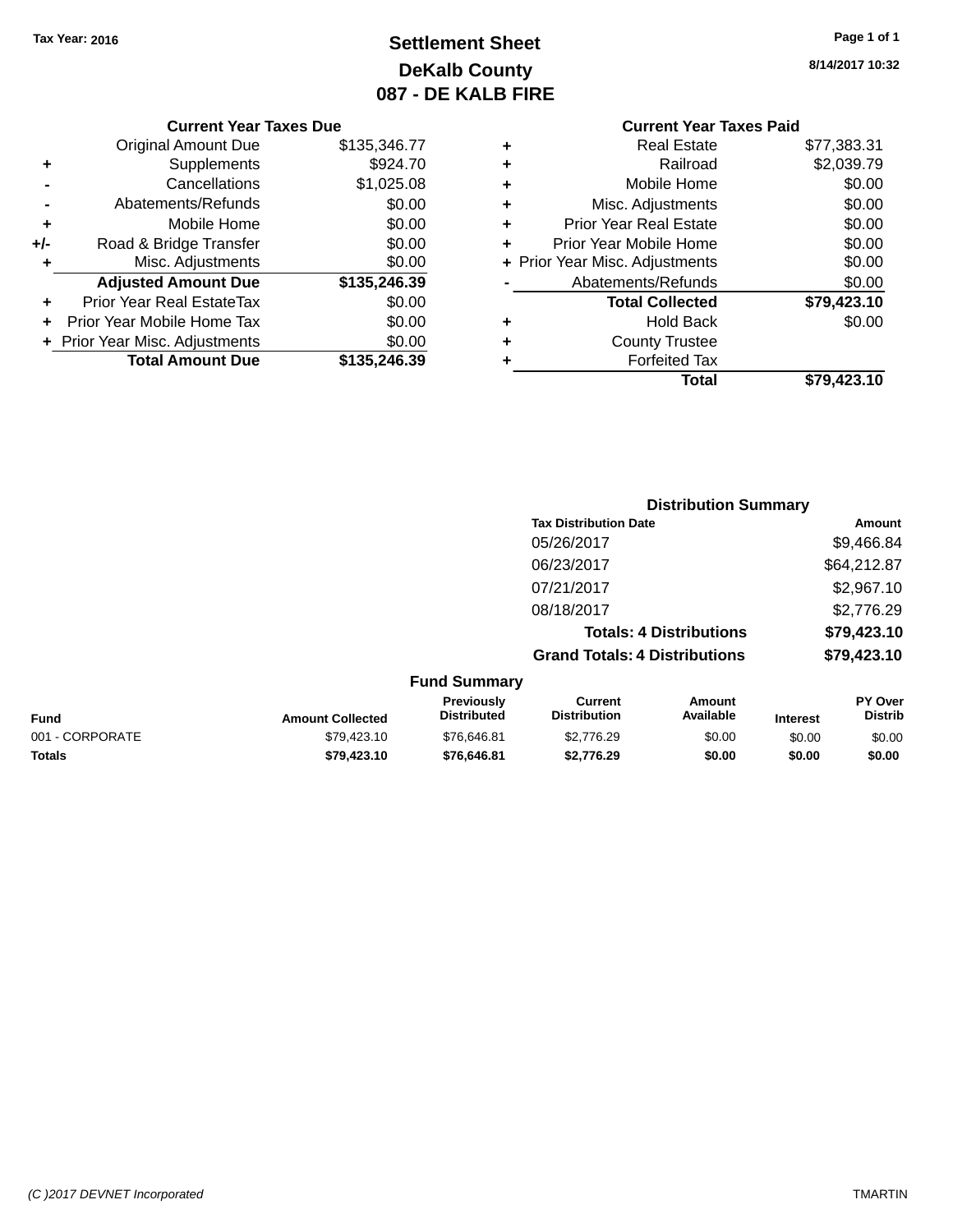# **Settlement Sheet Tax Year: 2016 Page 1 of 1 DeKalb County 088 - EARLVILLE FIRE**

**8/14/2017 10:32**

|     | <b>Current Year Taxes Due</b>  |            |
|-----|--------------------------------|------------|
|     | <b>Original Amount Due</b>     | \$4,642.13 |
| ÷   | Supplements                    | \$0.00     |
|     | Cancellations                  | \$0.00     |
|     | Abatements/Refunds             | \$0.00     |
| ٠   | Mobile Home                    | \$0.00     |
| +/- | Road & Bridge Transfer         | \$0.00     |
| ٠   | Misc. Adjustments              | \$0.00     |
|     | <b>Adjusted Amount Due</b>     | \$4,642.13 |
| ٠   | Prior Year Real EstateTax      | \$0.00     |
| ÷   | Prior Year Mobile Home Tax     | \$0.00     |
|     | + Prior Year Misc. Adjustments | \$0.00     |
|     | <b>Total Amount Due</b>        | \$4.642.13 |

# **Current Year Taxes Paid**

| ٠ | <b>Real Estate</b>             | \$2,530.49 |
|---|--------------------------------|------------|
| ٠ | Railroad                       | \$209.21   |
| ٠ | Mobile Home                    | \$0.00     |
| ٠ | Misc. Adjustments              | \$0.00     |
| ٠ | <b>Prior Year Real Estate</b>  | \$0.00     |
| ٠ | Prior Year Mobile Home         | \$0.00     |
|   | + Prior Year Misc. Adjustments | \$0.00     |
|   | Abatements/Refunds             | \$0.00     |
|   | <b>Total Collected</b>         | \$2,739.70 |
| ٠ | <b>Hold Back</b>               | \$0.00     |
| ٠ | <b>County Trustee</b>          |            |
| ٠ | <b>Forfeited Tax</b>           |            |
|   | Total                          | \$2,739.70 |
|   |                                |            |

|                 |                         | <b>Distribution Summary</b>      |                                      |                                |                 |                                  |  |
|-----------------|-------------------------|----------------------------------|--------------------------------------|--------------------------------|-----------------|----------------------------------|--|
|                 |                         |                                  | <b>Tax Distribution Date</b>         |                                |                 | Amount                           |  |
|                 |                         |                                  | 05/26/2017                           |                                |                 | \$456.52                         |  |
|                 |                         |                                  | 06/23/2017                           |                                |                 | \$2,246.68                       |  |
|                 |                         |                                  | 07/21/2017                           |                                |                 | \$36.50                          |  |
|                 |                         |                                  |                                      | <b>Totals: 3 Distributions</b> |                 | \$2,739.70                       |  |
|                 |                         |                                  | <b>Grand Totals: 3 Distributions</b> |                                |                 | \$2,739.70                       |  |
|                 |                         | <b>Fund Summary</b>              |                                      |                                |                 |                                  |  |
| Fund            | <b>Amount Collected</b> | Previously<br><b>Distributed</b> | Current<br><b>Distribution</b>       | <b>Amount</b><br>Available     | <b>Interest</b> | <b>PY Over</b><br><b>Distrib</b> |  |
| 001 - CORPORATE | \$1,458.76              | \$1,458.76                       | \$0.00                               | \$0.00                         | \$0.00          | \$0.00                           |  |
| 064 - AMBULANCE | \$1,280.94              | \$1,280.94                       | \$0.00                               | \$0.00                         | \$0.00          | \$0.00                           |  |
| <b>Totals</b>   | \$2,739.70              | \$2,739.70                       | \$0.00                               | \$0.00                         | \$0.00          | \$0.00                           |  |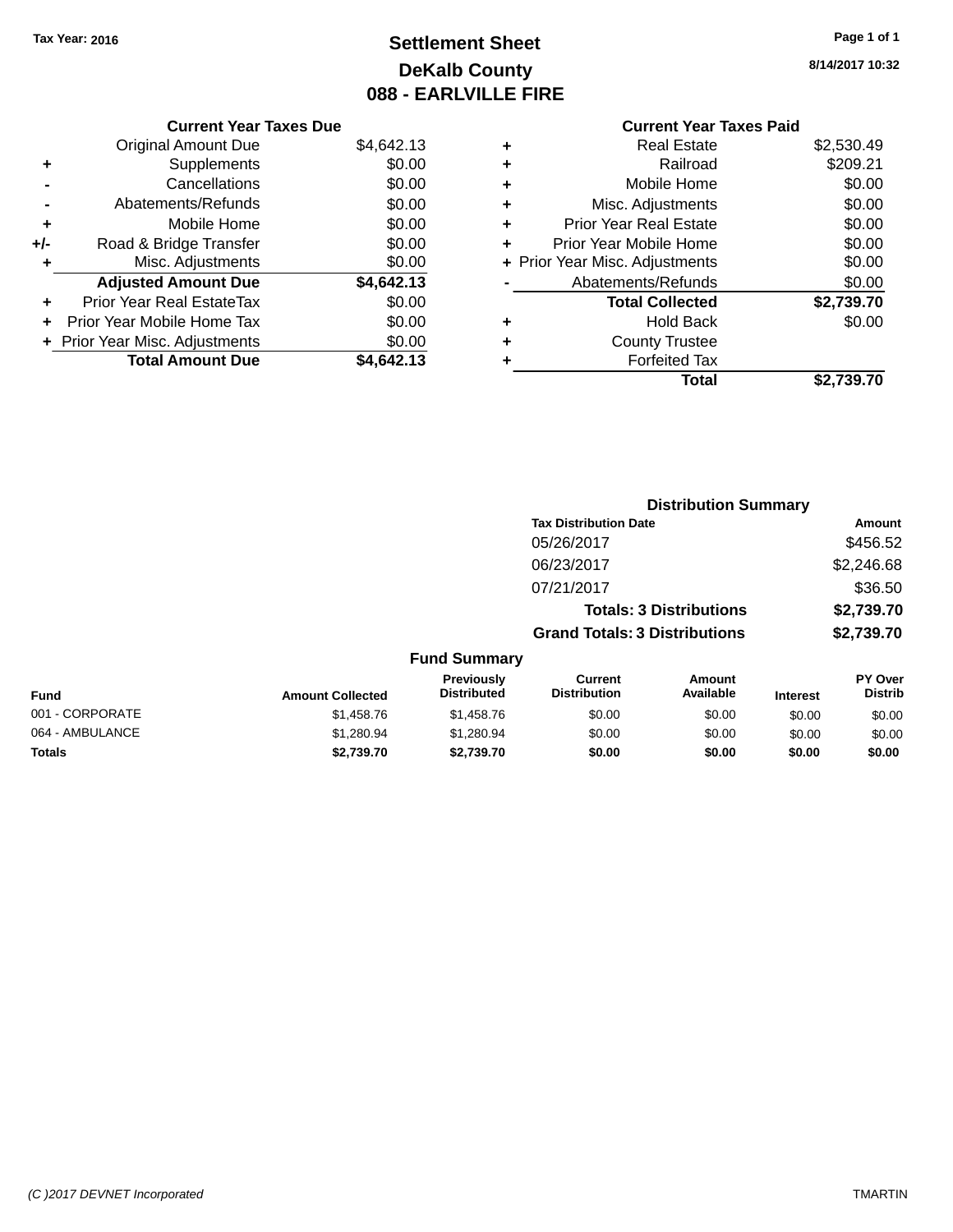# **Settlement Sheet Tax Year: 2016 Page 1 of 1 DeKalb County 089 - GENOA-KINGSTON FIRE**

**8/14/2017 10:32**

### **Current Year Taxes Paid**

|     | <b>Total Amount Due</b>          | \$959,077.30 |   |
|-----|----------------------------------|--------------|---|
|     | + Prior Year Misc. Adjustments   | \$360.87     | ٠ |
|     | Prior Year Mobile Home Tax       | \$0.00       |   |
| ÷   | <b>Prior Year Real EstateTax</b> | (\$23.96)    |   |
|     | <b>Adjusted Amount Due</b>       | \$958,740.39 |   |
| ٠   | Misc. Adjustments                | \$101.83     | ٠ |
| +/- | Road & Bridge Transfer           | \$0.00       | ٠ |
| ٠   | Mobile Home                      | \$0.00       | ٠ |
|     | Abatements/Refunds               | \$0.30       | ٠ |
|     | Cancellations                    | \$7,831.85   | ٠ |
| ٠   | Supplements                      | \$6,989.43   | ٠ |
|     | <b>Original Amount Due</b>       | \$959,481.28 | ٠ |
|     |                                  |              |   |

**Current Year Taxes Due**

|   | <b>Real Estate</b>             | \$547,725.85 |
|---|--------------------------------|--------------|
| ٠ | Railroad                       | \$8,853.29   |
| ٠ | Mobile Home                    | \$0.00       |
| ٠ | Misc. Adjustments              | \$101.83     |
| ٠ | <b>Prior Year Real Estate</b>  | (\$23.96)    |
|   | Prior Year Mobile Home         | \$0.00       |
|   | + Prior Year Misc. Adjustments | \$360.87     |
|   | Abatements/Refunds             | \$0.30       |
|   | <b>Total Collected</b>         | \$557,017.58 |
|   | <b>Hold Back</b>               | \$0.00       |
|   | <b>County Trustee</b>          |              |
|   | <b>Forfeited Tax</b>           |              |
|   | Total                          | \$557.017.58 |
|   |                                |              |

|                                                   |                                                  |                         |                                         |                                                                   | <b>Distribution Summary</b>    |                 |                           |
|---------------------------------------------------|--------------------------------------------------|-------------------------|-----------------------------------------|-------------------------------------------------------------------|--------------------------------|-----------------|---------------------------|
|                                                   |                                                  |                         |                                         | <b>Tax Distribution Date</b>                                      |                                |                 | Amount                    |
|                                                   |                                                  |                         |                                         | 05/26/2017                                                        |                                |                 | \$85,975.54               |
|                                                   |                                                  |                         |                                         | 06/23/2017                                                        |                                |                 | \$437,348.09              |
|                                                   |                                                  |                         |                                         | 07/21/2017                                                        |                                |                 | \$6,951.36                |
|                                                   |                                                  |                         |                                         | 08/18/2017                                                        |                                |                 | \$26,742.59               |
|                                                   |                                                  |                         |                                         |                                                                   | <b>Totals: 4 Distributions</b> |                 | \$557,017.58              |
|                                                   |                                                  |                         |                                         | <b>Grand Totals: 4 Distributions</b>                              |                                |                 | \$557,017.58              |
|                                                   |                                                  |                         | <b>Fund Summary</b>                     |                                                                   |                                |                 |                           |
| <b>Fund</b>                                       |                                                  | <b>Amount Collected</b> | <b>Previously</b><br><b>Distributed</b> | <b>Current</b><br><b>Distribution</b>                             | <b>Amount</b><br>Available     | <b>Interest</b> | PY Over<br><b>Distrib</b> |
| 001 - CORPORATE                                   |                                                  | \$126,067.55            | \$120,015.01                            | \$6,052.54                                                        | \$0.00                         | \$0.00          | \$0.00                    |
| 035 - TORT JUDGEMENTS/LIABILITY<br><b>INS</b>     |                                                  | \$107,732.23            | \$102,559.97                            | \$5,172.26                                                        | \$0.00                         | \$0.00          | \$0.00                    |
| 064 - AMBULANCE                                   |                                                  | \$323,217.80            | \$307,700.01                            | \$15,517.79                                                       | \$0.00                         | \$0.00          | \$0.00                    |
| <b>Totals</b>                                     |                                                  | \$557,017.58            | \$530,274.99                            | \$26,742.59                                                       | \$0.00                         | \$0.00          | \$0.00                    |
|                                                   |                                                  |                         | <b>Miscellaneous Adjustment Detail</b>  |                                                                   |                                |                 |                           |
| <b>Source</b><br>Year<br>RE - Real Estate<br>2015 | <b>Account Type</b><br><b>Back Tax Collected</b> |                         | <b>Amount Adjustment Description</b>    | \$350.65 PAN PACIFIC HOLDINGS LLC REDEMPTION 06-33-154-011 by TBA |                                |                 |                           |
| OOLE DE Deel Fetete                               | Dool: Toy Colloctod                              |                         |                                         | $0.40.22$ TDUCTEF CALE 02.32.400.004 by TDA                       |                                |                 |                           |

# 2015 RE - Real Estate Back Tax Collected \$350.65 PAN PACIFIC HOLDINGS LLC REDEMPTION 06-33-154-011 by TBA 2015 RE - Real Estate Back Tax Collected \$10.22 TRUSTEE SALE 02-22-100-004 by TBA 2016 RE - Real Estate Back Tax Collected \$101.83 MILINAC REDEMPTION 06-05-209-010 by TBA **Totals 3 entries \$462.70 Abatement Detail Year Source Account Type Amount Adjustment Description** 2016 RE - Real Estate RE Abatement \$0.30 PTAB INTEREST REFUND 02-24-452-014 by TBA

**Totals 1 entries \$0.30**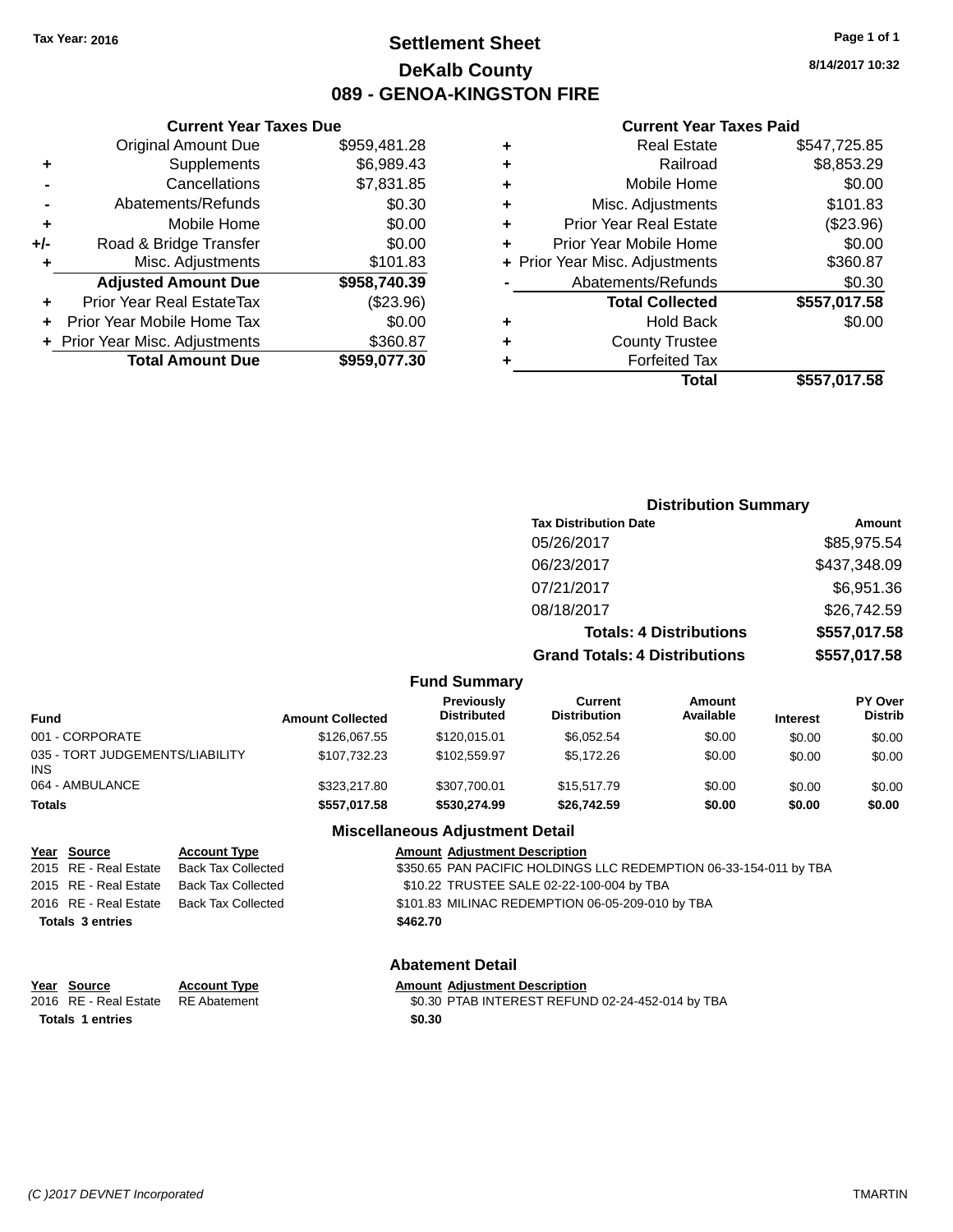# **Settlement Sheet Tax Year: 2016 Page 1 of 1 DeKalb County 090 - HAMPSHIRE FIRE**

**8/14/2017 10:32**

# **Current Year Taxes Paid**

|       | <b>Current Year Taxes Due</b>  |             |
|-------|--------------------------------|-------------|
|       | <b>Original Amount Due</b>     | \$25,065.70 |
| ٠     | Supplements                    | \$0.00      |
|       | Cancellations                  | \$0.00      |
|       | Abatements/Refunds             | \$0.00      |
| ٠     | Mobile Home                    | \$0.00      |
| $+/-$ | Road & Bridge Transfer         | \$0.00      |
| ٠     | Misc. Adjustments              | \$0.00      |
|       | <b>Adjusted Amount Due</b>     | \$25,065.70 |
| ÷     | Prior Year Real EstateTax      | \$0.00      |
|       | Prior Year Mobile Home Tax     | \$0.00      |
|       | + Prior Year Misc. Adjustments | \$0.00      |
|       | <b>Total Amount Due</b>        | \$25,065.70 |
|       |                                |             |

|   | <b>Real Estate</b>             | \$16,185.26 |
|---|--------------------------------|-------------|
| ٠ | Railroad                       | \$246.62    |
| ٠ | Mobile Home                    | \$0.00      |
| ٠ | Misc. Adjustments              | \$0.00      |
| ٠ | <b>Prior Year Real Estate</b>  | \$0.00      |
|   | Prior Year Mobile Home         | \$0.00      |
|   | + Prior Year Misc. Adjustments | \$0.00      |
|   | Abatements/Refunds             | \$0.00      |
|   | <b>Total Collected</b>         | \$16,431.88 |
| ٠ | Hold Back                      | \$0.00      |
| ٠ | <b>County Trustee</b>          |             |
|   | <b>Forfeited Tax</b>           |             |
|   | Total                          | \$16,431.88 |
|   |                                |             |

|                     | <b>Distribution Summary</b>          |             |
|---------------------|--------------------------------------|-------------|
|                     | <b>Tax Distribution Date</b>         | Amount      |
|                     | 05/26/2017                           | \$3,649.91  |
|                     | 06/23/2017                           | \$11,305.31 |
|                     | 07/21/2017                           | \$616.64    |
|                     | 08/18/2017                           | \$860.02    |
|                     | <b>Totals: 4 Distributions</b>       | \$16,431.88 |
|                     | <b>Grand Totals: 4 Distributions</b> | \$16,431.88 |
| <b>Fund Summary</b> |                                      |             |

| <b>Fund</b>                 | <b>Amount Collected</b> | <b>Previously</b><br><b>Distributed</b> | Current<br><b>Distribution</b> | Amount<br>Available | <b>Interest</b> | <b>PY Over</b><br><b>Distrib</b> |
|-----------------------------|-------------------------|-----------------------------------------|--------------------------------|---------------------|-----------------|----------------------------------|
| 001 - CORPORATE             | \$8,065,00              | \$7.642.89                              | \$422.11                       | \$0.00              | \$0.00          | \$0.00                           |
| 013 - FIREFIGHTER'S PENSION | \$301.87                | \$286.07                                | \$15.80                        | \$0.00              | \$0.00          | \$0.00                           |
| 064 - AMBULANCE             | \$8.065.01              | \$7.642.90                              | \$422.11                       | \$0.00              | \$0.00          | \$0.00                           |
| <b>Totals</b>               | \$16,431.88             | \$15,571.86                             | \$860.02                       | \$0.00              | \$0.00          | \$0.00                           |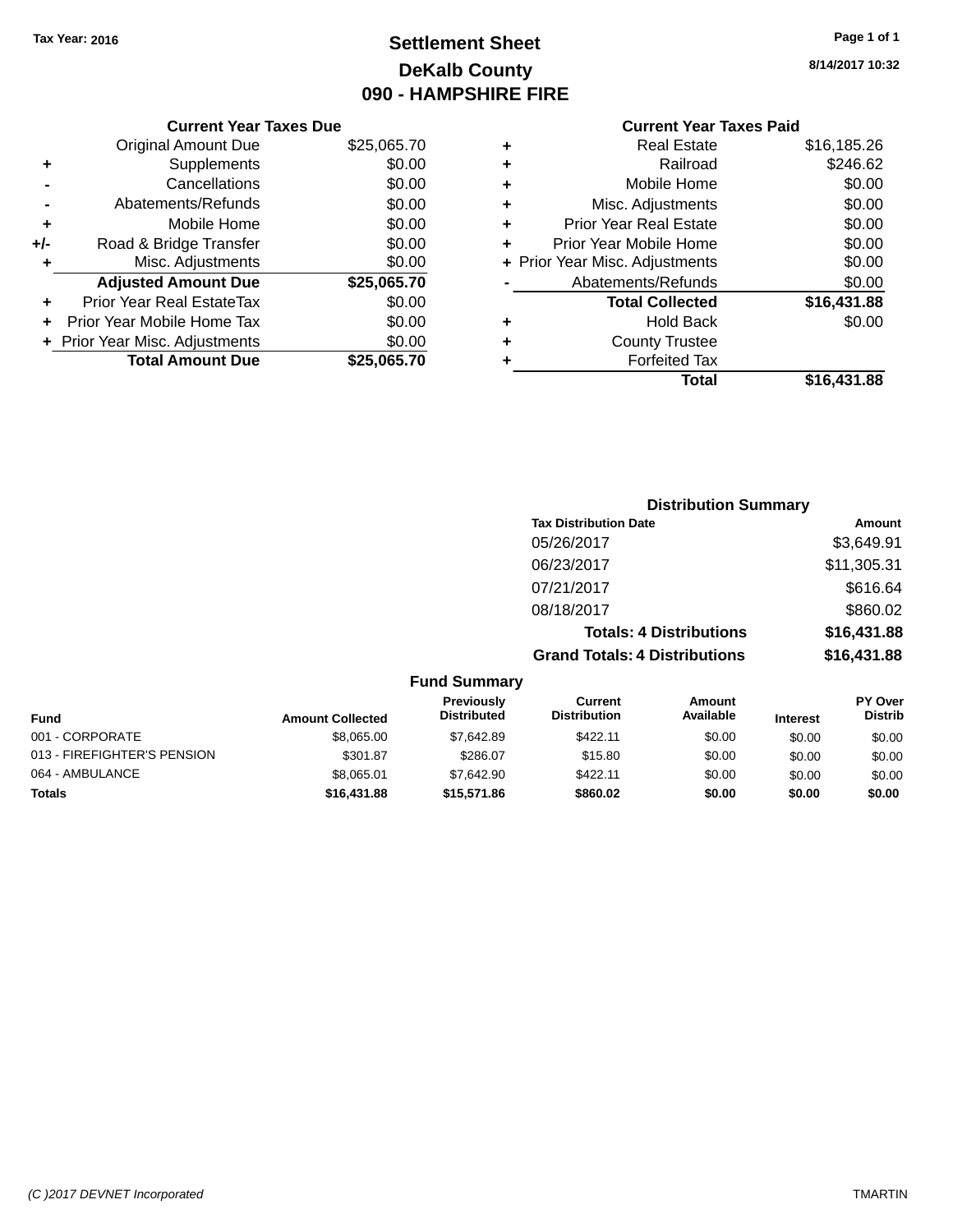# **Settlement Sheet Tax Year: 2016 Page 1 of 1 DeKalb County 091 - HINCKLEY FIRE**

**8/14/2017 10:32**

#### **Current Year Taxes Due**

|     | <b>Original Amount Due</b>       | \$393,151.95 |
|-----|----------------------------------|--------------|
| ٠   | Supplements                      | \$2,437.98   |
|     | Cancellations                    | \$2,709.03   |
|     | Abatements/Refunds               | \$0.00       |
| ٠   | Mobile Home                      | \$0.00       |
| +/- | Road & Bridge Transfer           | \$0.00       |
| ٠   | Misc. Adjustments                | \$187.03     |
|     | <b>Adjusted Amount Due</b>       | \$393,067.93 |
|     | <b>Prior Year Real EstateTax</b> | (\$0.01)     |
|     | Prior Year Mobile Home Tax       | \$0.00       |
|     | + Prior Year Misc. Adjustments   | \$226.57     |
|     | <b>Total Amount Due</b>          | \$393.294.49 |

## **Current Year Taxes Paid**

| ٠ | <b>Real Estate</b>             | \$228,056.44 |
|---|--------------------------------|--------------|
| ٠ | Railroad                       | \$4,963.32   |
| ٠ | Mobile Home                    | \$0.00       |
| ٠ | Misc. Adjustments              | \$187.03     |
| ٠ | <b>Prior Year Real Estate</b>  | (\$0.01)     |
| ٠ | Prior Year Mobile Home         | \$0.00       |
|   | + Prior Year Misc. Adjustments | \$226.57     |
|   | Abatements/Refunds             | \$0.00       |
|   | <b>Total Collected</b>         | \$233,433.35 |
| ٠ | <b>Hold Back</b>               | \$0.00       |
| ٠ | <b>County Trustee</b>          |              |
| ٠ | <b>Forfeited Tax</b>           |              |
|   | Total                          | \$233,433.35 |
|   |                                |              |

# **Distribution Summary Tax Distribution Date Amount** 05/26/2017 \$30,080.66 06/23/2017 \$183,995.17 07/21/2017 \$6,160.27 08/18/2017 \$13,197.25 **Totals: 4 Distributions \$233,433.35 Grand Totals: 4 Distributions \$233,433.35**

#### **Fund Summary**

| Fund                        | <b>Amount Collected</b> | <b>Previously</b><br><b>Distributed</b> | Current<br><b>Distribution</b> | Amount<br>Available | <b>Interest</b> | <b>PY Over</b><br><b>Distrib</b> |
|-----------------------------|-------------------------|-----------------------------------------|--------------------------------|---------------------|-----------------|----------------------------------|
| 001 - CORPORATE             | \$141.805.40            | \$133,788,37                            | \$8,017.03                     | \$0.00              | \$0.00          | \$0.00                           |
| 013 - FIREFIGHTER'S PENSION | \$4.655.83              | \$4.392.61                              | \$263.22                       | \$0.00              | \$0.00          | \$0.00                           |
| 064 - AMBULANCE             | \$86,972.12             | \$82,055.12                             | \$4.917.00                     | \$0.00              | \$0.00          | \$0.00                           |
| Totals                      | \$233,433,35            | \$220,236.10                            | \$13.197.25                    | \$0.00              | \$0.00          | \$0.00                           |

## **Miscellaneous Adjustment Detail**

| Year Source             | <b>Account Type</b>                      | <b>Amount Adjustment Description</b>                        |
|-------------------------|------------------------------------------|-------------------------------------------------------------|
| 2015 RE - Real Estate   | Back Tax Collected                       | \$61.71 AVILA REDEMPTION 15-14-328-005 by TBA               |
| 2015 RE - Real Estate   | <b>Back Tax Collected</b>                | \$147.16 NIELSEN REDEMPTION 15-16-151-002 by TBA            |
| 2015 RE - Real Estate   | Back Tax Collected                       | \$8.85 MCFARLAND REDEMPTION 15-15-228-014 by TBA            |
|                         | 2015 RE - Real Estate Back Tax Collected | \$8.85 MCFARLAND REDEMPTION 15-15-225-015 by TBA            |
| 2016 RE - Real Estate   | <b>Back Tax Collected</b>                | \$139.22 WEST SUBURBAN BANK REDEMPTION 15-14-304-002 by TBA |
| 2016 RE - Real Estate   | Paymt In Lieu of Tax                     | \$47.81 HOUSING AUTHORITY SUNSET VIEW APARTMENTS by TBA     |
| <b>Totals 6 entries</b> |                                          | \$413.60                                                    |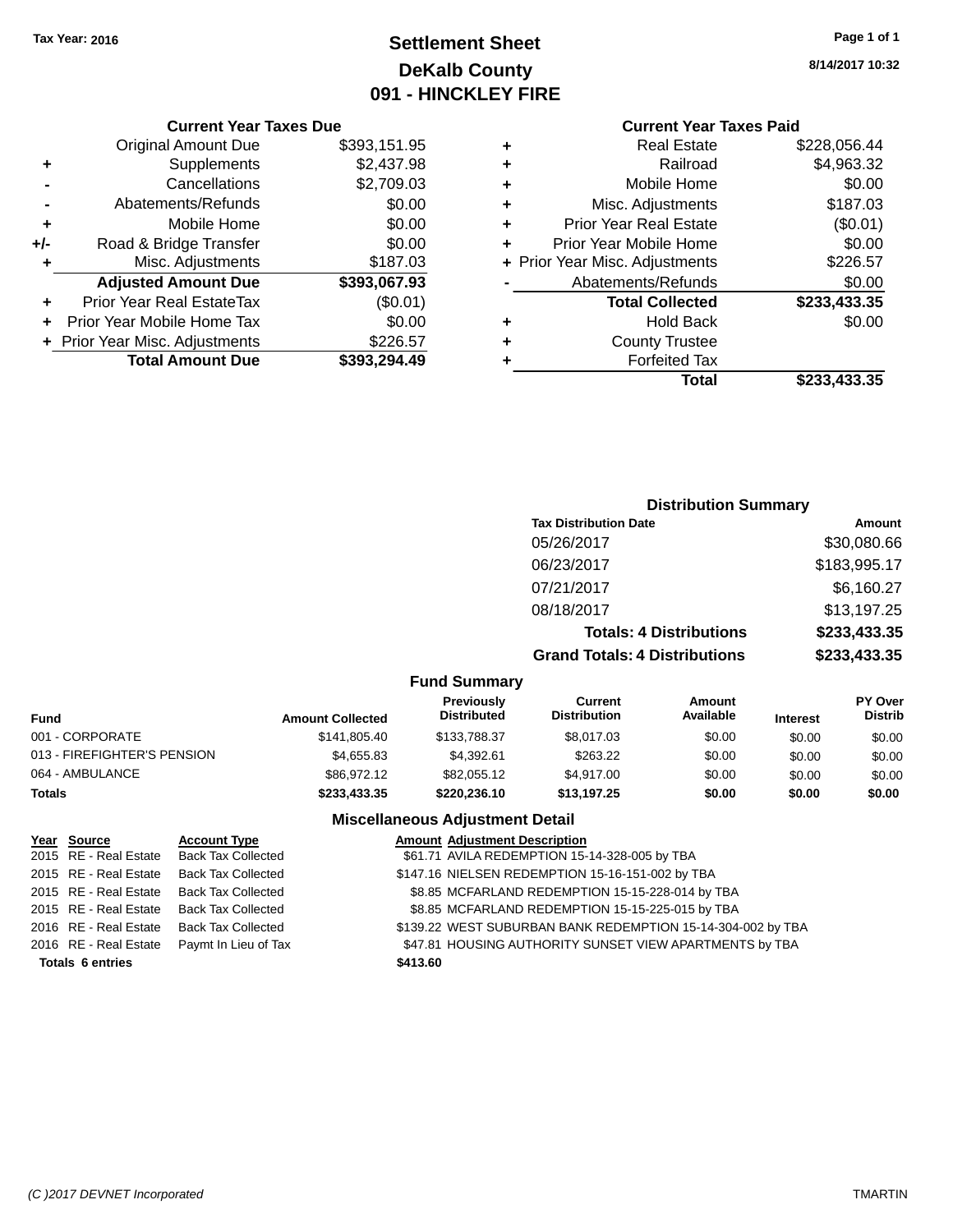# **Settlement Sheet Tax Year: 2016 Page 1 of 1 DeKalb County 092 - KIRKLAND FIRE**

**8/14/2017 10:32**

#### **Current Year Taxes Due**

|     | <b>Original Amount Due</b>     | \$345,253.26 |
|-----|--------------------------------|--------------|
| ٠   | Supplements                    | \$3,028.42   |
|     | Cancellations                  | \$3,833.74   |
|     | Abatements/Refunds             | \$0.00       |
| ٠   | Mobile Home                    | \$0.00       |
| +/- | Road & Bridge Transfer         | \$0.00       |
| ٠   | Misc. Adjustments              | \$9.38       |
|     | <b>Adjusted Amount Due</b>     | \$344,457.32 |
| ÷   | Prior Year Real EstateTax      | \$0.00       |
|     | Prior Year Mobile Home Tax     | \$0.00       |
|     | + Prior Year Misc. Adjustments | \$33.90      |
|     | <b>Total Amount Due</b>        | \$344,491.22 |

# **Current Year Taxes Paid**

| ٠ | <b>Real Estate</b>             | \$198,168.22 |
|---|--------------------------------|--------------|
| ٠ | Railroad                       | \$3,224.94   |
| ٠ | Mobile Home                    | \$0.00       |
| ٠ | Misc. Adjustments              | \$9.38       |
| ٠ | <b>Prior Year Real Estate</b>  | \$0.00       |
| ٠ | Prior Year Mobile Home         | \$0.00       |
|   | + Prior Year Misc. Adjustments | \$33.90      |
|   | Abatements/Refunds             | \$0.00       |
|   | <b>Total Collected</b>         | \$201,436.44 |
| ٠ | <b>Hold Back</b>               | \$0.00       |
| ٠ | <b>County Trustee</b>          |              |
| ٠ | <b>Forfeited Tax</b>           |              |
|   | Total                          | \$201,436.44 |
|   |                                |              |

## **Distribution Summary Tax Distribution Date Amount** 05/26/2017 \$28,175.09 06/23/2017 \$162,050.04 07/21/2017 \$3,707.39 08/18/2017 \$7,503.92 **Totals: 4 Distributions \$201,436.44 Grand Totals: 4 Distributions \$201,436.44**

#### **Fund Summary Fund Interest Amount Collected Distributed PY Over Distrib Amount Available Current Distribution Previously** 001 - CORPORATE 6 \$114,471.09 \$110,206.81 \$4,264.28 \$0.00 \$0.00 \$0.00 027 - AUDIT \$1,322.24 \$1,272.98 \$49.26 \$0.00 \$0.00 \$0.00 035 - TORT JUDGMENTS, LIABILITY INSURANCE \$7,163.50 \$6,896.64 \$266.86 \$0.00 \$0.00 \$0.00 062 - WORKERS COMPENSATION \$4,475.71 \$4,308.98 \$166.73 \$0.00 \$0.00 \$0.00 064 - AMBULANCE \$74,003.90 \$71,247.11 \$2,756.79 \$0.00 \$0.00 \$0.00 **Totals \$201,436.44 \$193,932.52 \$7,503.92 \$0.00 \$0.00 \$0.00**

## **Miscellaneous Adjustment Detail**

| Year Source             | <b>Account Type</b>       | <b>Amount Adjustment Description</b>            |
|-------------------------|---------------------------|-------------------------------------------------|
| 2015 RE - Real Estate   | <b>Back Tax Collected</b> | \$16.94 CAPES REDEMPTION 02-29-200-001 by TBA   |
| 2015 RE - Real Estate   | Back Tax Collected        | \$16.96 DUNCAN REDEMPTION 01-26-252-011 by TBA  |
| 2016 RE - Real Estate   | Back Tax Collected        | \$9.38 GIANNOLA REDEMPTION 01-26-206-015 by TBA |
| <b>Totals 3 entries</b> |                           | \$43.28                                         |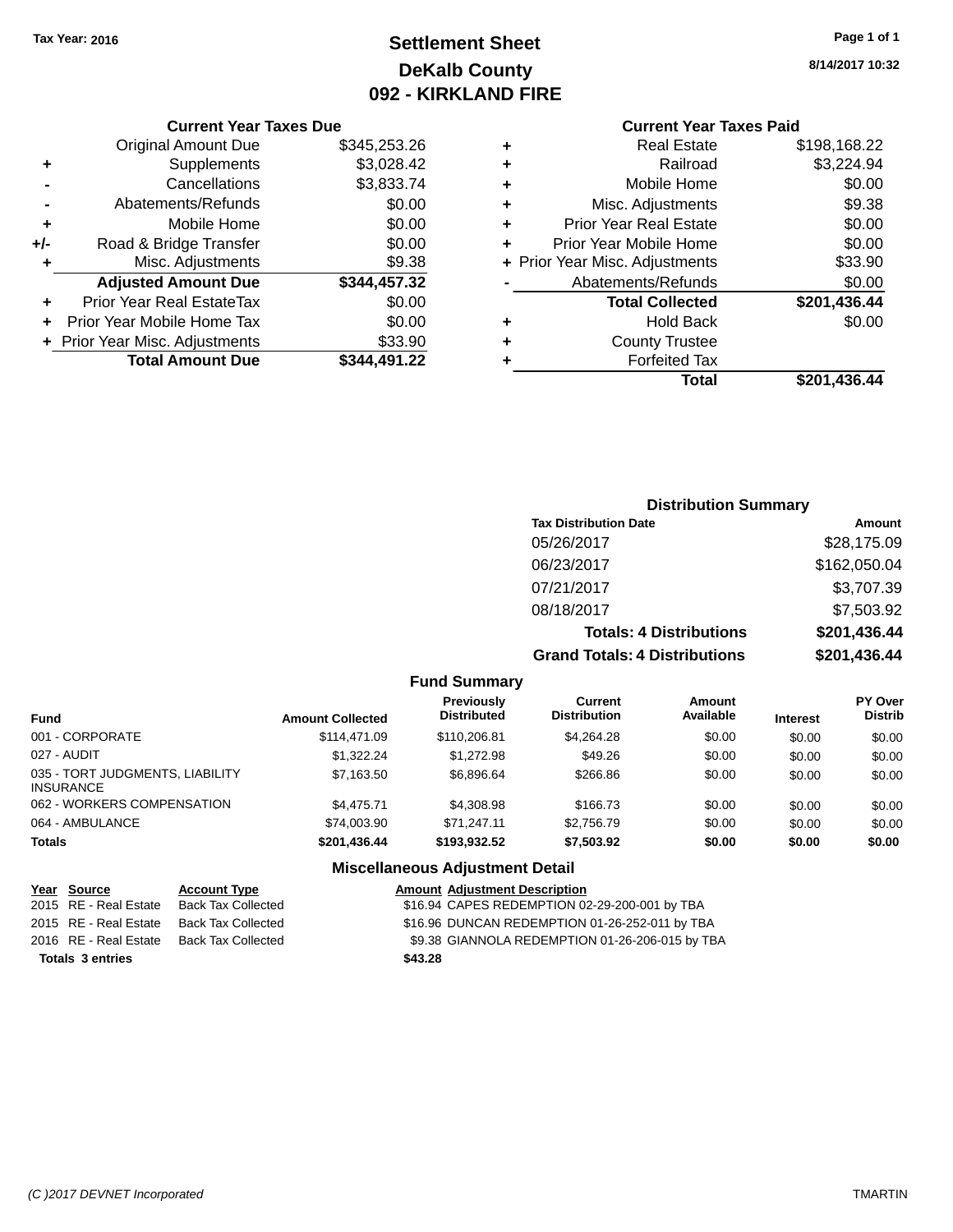# **Settlement Sheet Tax Year: 2016 Page 1 of 1 DeKalb County 093 - LEE FIRE**

| <b>IIILY</b><br><b>IRE</b> |                                |             |
|----------------------------|--------------------------------|-------------|
|                            | <b>Current Year Taxes Paid</b> |             |
| ٠                          | <b>Real Estate</b>             | \$21,411.13 |
| ٠                          | Railroad                       | \$1,038.94  |
| ٠                          | Mobile Home                    | \$0.00      |

| ٠ | <b>Forfeited Tax</b><br>Total  | \$21,956.32      |
|---|--------------------------------|------------------|
| ÷ | <b>County Trustee</b>          |                  |
| ٠ | <b>Hold Back</b>               | \$0.00           |
|   | <b>Total Collected</b>         | \$21,956.32      |
|   | Abatements/Refunds             | \$0.00           |
|   | + Prior Year Misc. Adjustments | \$0.00           |
| ÷ | Prior Year Mobile Home         | \$0.00           |
| ÷ | <b>Prior Year Real Estate</b>  | (\$493.75)       |
| ÷ | Misc. Adjustments              | \$0.00           |
| ÷ | Mobile Home                    | \$0.00           |
| ٠ | Raliload                       | <b>DI,USO.94</b> |

|     | <b>Current Year Taxes Due</b>    |             |
|-----|----------------------------------|-------------|
|     | Original Amount Due              | \$40,614.22 |
| ٠   | Supplements                      | \$216.95    |
|     | Cancellations                    | \$249.76    |
|     | Abatements/Refunds               | \$0.00      |
| ٠   | Mobile Home                      | \$0.00      |
| +/- | Road & Bridge Transfer           | \$0.00      |
| ٠   | Misc. Adjustments                | \$0.00      |
|     | <b>Adjusted Amount Due</b>       | \$40,581.41 |
|     | <b>Prior Year Real EstateTax</b> | (\$493.75)  |
|     | Prior Year Mobile Home Tax       | \$0.00      |
|     | + Prior Year Misc. Adjustments   | \$0.00      |
|     | <b>Total Amount Due</b>          | \$40.087.66 |

| <b>Distribution Summary</b>          |             |
|--------------------------------------|-------------|
| <b>Tax Distribution Date</b>         | Amount      |
| 05/26/2017                           | \$838.32    |
| 06/23/2017                           | \$19,987.27 |
| 07/21/2017                           | \$134.17    |
| 08/18/2017                           | \$996.56    |
| <b>Totals: 4 Distributions</b>       | \$21,956.32 |
| <b>Grand Totals: 4 Distributions</b> | \$21,956.32 |
|                                      |             |

|                                               |                         | <b>Fund Summary</b>              |                                |                            |                 |                                  |
|-----------------------------------------------|-------------------------|----------------------------------|--------------------------------|----------------------------|-----------------|----------------------------------|
| <b>Fund</b>                                   | <b>Amount Collected</b> | Previously<br><b>Distributed</b> | Current<br><b>Distribution</b> | <b>Amount</b><br>Available | <b>Interest</b> | <b>PY Over</b><br><b>Distrib</b> |
| 001 - CORPORATE                               | \$15,434.58             | \$14.734.03                      | \$700.55                       | \$0.00                     | \$0.00          | \$0.00                           |
| 035 - TORT JUDGEMENTS/LIABILITY<br><b>INS</b> | \$4,813.86              | \$4.595.37                       | \$218.49                       | \$0.00                     | \$0.00          | \$0.00                           |
| 064 - AMBULANCE                               | \$1,707.88              | \$1.630.36                       | \$77.52                        | \$0.00                     | \$0.00          | \$0.00                           |
| <b>Totals</b>                                 | \$21,956.32             | \$20,959.76                      | \$996.56                       | \$0.00                     | \$0.00          | \$0.00                           |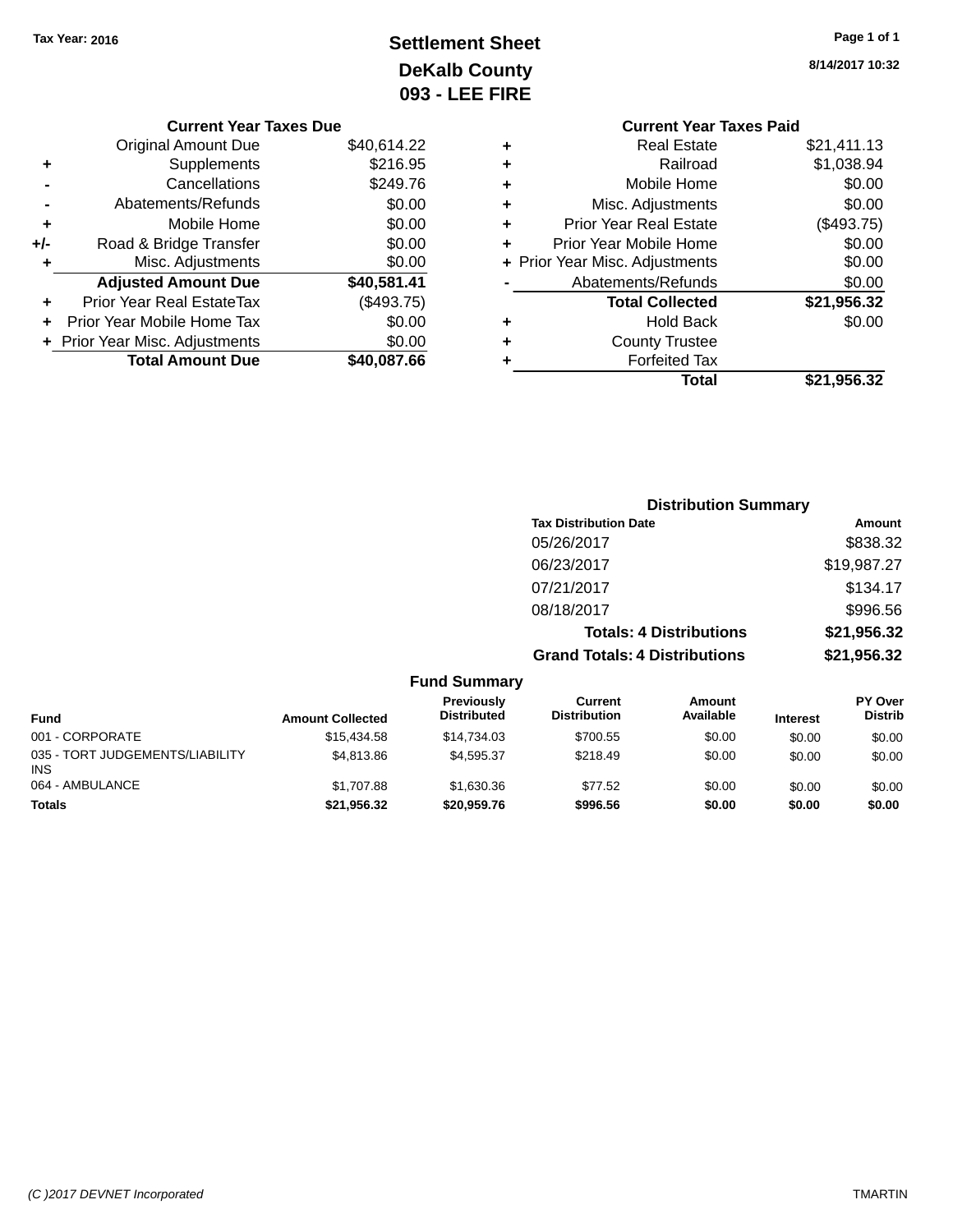# **Settlement Sheet Tax Year: 2016 Page 1 of 1 DeKalb County 094 - LELAND FIRE**

**8/14/2017 10:32**

# **Current Year Taxes Due**

|     | <b>Original Amount Due</b>     | \$30,502.97 |
|-----|--------------------------------|-------------|
|     | Supplements                    | \$71.90     |
|     | Cancellations                  | \$82.30     |
|     | Abatements/Refunds             | \$0.00      |
| ٠   | Mobile Home                    | \$0.00      |
| +/- | Road & Bridge Transfer         | \$0.00      |
| ٠   | Misc. Adjustments              | \$0.00      |
|     | <b>Adjusted Amount Due</b>     | \$30,492.57 |
|     | Prior Year Real EstateTax      | \$0.00      |
|     | Prior Year Mobile Home Tax     | \$0.00      |
|     | + Prior Year Misc. Adjustments | \$0.00      |
|     | <b>Total Amount Due</b>        | \$30.492.57 |

## **Current Year Taxes Paid +** Real Estate \$19,246.76 **+** Railroad \$0.00 **+** Mobile Home \$0.00 **+** Misc. Adjustments \$0.00 **+** Prior Year Real Estate \$0.00 **+** Prior Year Mobile Home \$0.00 **+ Prior Year Misc. Adjustments**  $$0.00$ **-** Abatements/Refunds \$0.00 **Total Collected \$19,246.76 +** Hold Back \$0.00 **+** County Trustee **+** Forfeited Tax

**Total \$19,246.76**

|                     |                                      | <b>Distribution Summary</b>    |                |
|---------------------|--------------------------------------|--------------------------------|----------------|
|                     | <b>Tax Distribution Date</b>         |                                | Amount         |
|                     | 05/26/2017                           |                                | \$3,327.12     |
|                     | 06/23/2017                           |                                | \$15,264.96    |
|                     | 07/21/2017                           |                                | \$149.88       |
|                     | 08/18/2017                           |                                | \$504.80       |
|                     |                                      | <b>Totals: 4 Distributions</b> | \$19,246.76    |
|                     | <b>Grand Totals: 4 Distributions</b> |                                | \$19,246.76    |
| <b>Fund Summary</b> |                                      |                                |                |
| <b>Drovioushi</b>   | $r_{\text{irr}}$                     | $Ann_{num+}$                   | <b>DV Over</b> |

| <b>Fund</b>     | <b>Amount Collected</b> | Previously<br><b>Distributed</b> | Current<br><b>Distribution</b> | Amount<br>Available | <b>Interest</b> | <b>PY Over</b><br>Distrib |
|-----------------|-------------------------|----------------------------------|--------------------------------|---------------------|-----------------|---------------------------|
| 001 - CORPORATE | \$19,246,76             | \$18,741.96                      | \$504.80                       | \$0.00              | \$0.00          | \$0.00                    |
| <b>Totals</b>   | \$19.246.76             | \$18,741.96                      | \$504.80                       | \$0.00              | \$0.00          | \$0.00                    |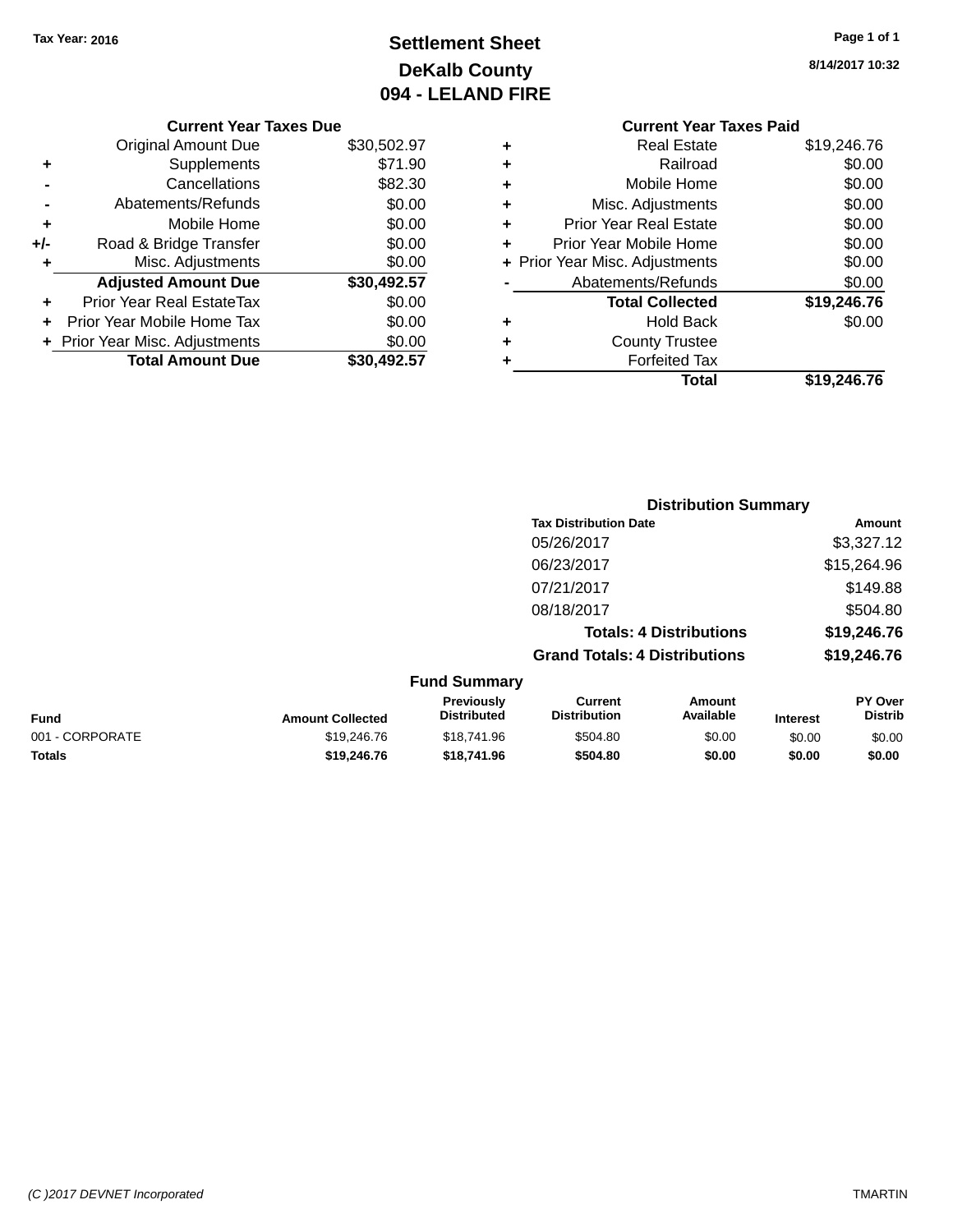# **Settlement Sheet Tax Year: 2016 Page 1 of 1 DeKalb County 095 - MALTA FIRE**

**8/14/2017 10:32**

## **Current Year Taxes Due**

|       | <b>Total Amount Due</b>        | \$191,847.61 |
|-------|--------------------------------|--------------|
|       | + Prior Year Misc. Adjustments | \$0.00       |
|       | Prior Year Mobile Home Tax     | \$0.00       |
|       | Prior Year Real EstateTax      | (\$16.59)    |
|       | <b>Adjusted Amount Due</b>     | \$191,864.20 |
| ٠     | Misc. Adjustments              | \$0.00       |
| $+/-$ | Road & Bridge Transfer         | \$0.00       |
| ٠     | Mobile Home                    | \$0.00       |
|       | Abatements/Refunds             | \$0.00       |
|       | Cancellations                  | \$2,199.59   |
| ٠     | Supplements                    | \$1,984.53   |
|       | <b>Original Amount Due</b>     | \$192,079.26 |

# **Current Year Taxes Paid**

| ٠ | <b>Real Estate</b>             | \$107,117.09 |
|---|--------------------------------|--------------|
| ٠ | Railroad                       | \$3,097.69   |
| ٠ | Mobile Home                    | \$0.00       |
| ٠ | Misc. Adjustments              | \$0.00       |
| ٠ | <b>Prior Year Real Estate</b>  | (\$16.59)    |
| ٠ | Prior Year Mobile Home         | \$0.00       |
|   | + Prior Year Misc. Adjustments | \$0.00       |
|   | Abatements/Refunds             | \$0.00       |
|   | <b>Total Collected</b>         | \$110,198.19 |
| ٠ | <b>Hold Back</b>               | \$0.00       |
| ٠ | <b>County Trustee</b>          |              |
|   | <b>Forfeited Tax</b>           |              |
|   | Total                          | \$110,198.19 |
|   |                                |              |

# **Distribution Summary Tax Distribution Date Amount** 05/26/2017 \$12,224.08 06/23/2017 \$94,926.06 07/21/2017 \$614.85 08/18/2017 \$2,433.20 **Totals: 4 Distributions \$110,198.19 Grand Totals: 4 Distributions \$110,198.19 Fund Summary**

| <b>Fund</b>     | <b>Amount Collected</b> | <b>Previously</b><br><b>Distributed</b> | Current<br><b>Distribution</b> | Amount<br>Available | <b>Interest</b> | <b>PY Over</b><br><b>Distrib</b> |
|-----------------|-------------------------|-----------------------------------------|--------------------------------|---------------------|-----------------|----------------------------------|
| 001 - CORPORATE | \$55,097.67             | \$53,881.10                             | \$1,216.57                     | \$0.00              | \$0.00          | \$0.00                           |
| 064 - AMBULANCE | \$55,100.52             | \$53,883.89                             | \$1,216,63                     | \$0.00              | \$0.00          | \$0.00                           |
| <b>Totals</b>   | \$110,198.19            | \$107.764.99                            | \$2,433,20                     | \$0.00              | \$0.00          | \$0.00                           |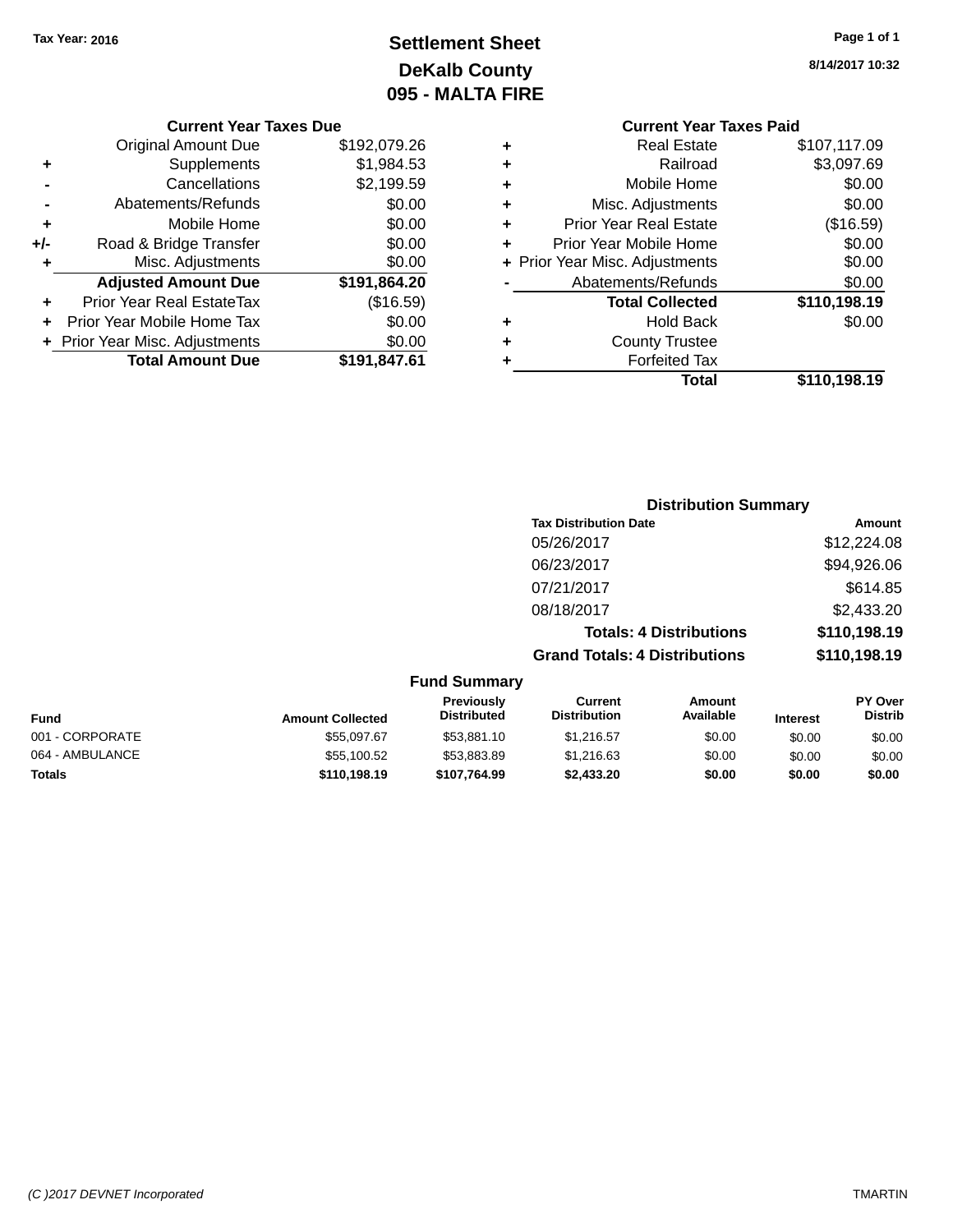# **Settlement Sheet Tax Year: 2016 Page 1 of 1 DeKalb County 096 - MAPLE PARK FIRE**

**8/14/2017 10:32**

## **Current Year Taxes Paid**

|     |                                  |              |   | Total                          | \$86,455.15 |
|-----|----------------------------------|--------------|---|--------------------------------|-------------|
|     | <b>Total Amount Due</b>          | \$153,904.76 |   | <b>Forfeited Tax</b>           |             |
|     | + Prior Year Misc. Adjustments   | \$34.28      | ٠ | <b>County Trustee</b>          |             |
| $+$ | Prior Year Mobile Home Tax       | \$0.00       | ٠ | <b>Hold Back</b>               | \$0.00      |
| ÷.  | <b>Prior Year Real EstateTax</b> | \$0.00       |   | <b>Total Collected</b>         | \$86,455.15 |
|     | <b>Adjusted Amount Due</b>       | \$153,870.48 |   | Abatements/Refunds             | \$0.00      |
|     | Misc. Adjustments                | \$0.00       |   | + Prior Year Misc. Adjustments | \$34.28     |
| +/- | Road & Bridge Transfer           | \$0.00       | ٠ | Prior Year Mobile Home         | \$0.00      |
| ٠   | Mobile Home                      | \$0.00       | ٠ | <b>Prior Year Real Estate</b>  | \$0.00      |
|     | Abatements/Refunds               | \$0.00       | ٠ | Misc. Adjustments              | \$0.00      |
|     | Cancellations                    | \$1,562.36   | ٠ | Mobile Home                    | \$0.00      |
| ٠   | Supplements                      | \$1,416.05   | ٠ | Railroad                       | \$2,698.20  |
|     | <b>Original Amount Due</b>       | \$154,016.79 | ٠ | <b>Real Estate</b>             | \$83,722.67 |
|     |                                  |              |   |                                |             |

# **Distribution Summary**

| <b>Tax Distribution Date</b>         | Amount      |
|--------------------------------------|-------------|
| 05/26/2017                           | \$14,328.99 |
| 06/23/2017                           | \$68,719.25 |
| 07/21/2017                           | \$1,520.27  |
| 08/18/2017                           | \$1,886.64  |
| <b>Totals: 4 Distributions</b>       | \$86,455.15 |
| <b>Grand Totals: 4 Distributions</b> | \$86,455.15 |

#### **Fund Summary**

| <b>Fund</b>                             | <b>Amount Collected</b> | <b>Previously</b><br><b>Distributed</b> | Current<br><b>Distribution</b> | <b>Amount</b><br>Available | <b>Interest</b> | <b>PY Over</b><br><b>Distrib</b> |
|-----------------------------------------|-------------------------|-----------------------------------------|--------------------------------|----------------------------|-----------------|----------------------------------|
| 001 - CORPORATE                         | \$42,724.48             | \$41.792.14                             | \$932.34                       | \$0.00                     | \$0.00          | \$0.00                           |
| 013 - FIREFIGHTER'S PENSION             | \$1,175,18              | \$1,149.53                              | \$25.65                        | \$0.00                     | \$0.00          | \$0.00                           |
| 027 - AUDIT                             | \$195.66                | \$191.39                                | \$4.27                         | \$0.00                     | \$0.00          | \$0.00                           |
| 035 - TORT JUDGEMENTS/LIABILITY<br>INS. | \$8.653.29              | \$8,464.46                              | \$188.83                       | \$0.00                     | \$0.00          | \$0.00                           |
| 064 - AMBULANCE                         | \$33.706.54             | \$32,970.99                             | \$735.55                       | \$0.00                     | \$0.00          | \$0.00                           |
| <b>Totals</b>                           | \$86,455.15             | \$84,568.51                             | \$1,886.64                     | \$0.00                     | \$0.00          | \$0.00                           |

# **Miscellaneous Adjustment Detail**

| Year Source           | <b>Account Type</b>       | <b>Amount Adjustment Description</b> |
|-----------------------|---------------------------|--------------------------------------|
| 2015 RE - Real Estate | Back Tax Collected        | \$12.61 OBERHELMAN REDEMF            |
| 2015 RE - Real Estate | <b>Back Tax Collected</b> | \$21.67 OBERHELMAN REDEMF            |

**Totals 2 entries \$34.28**

**Current Year Taxes Due**

2015 RE - Real Estate Back Tax Collected \$12.61 OBERHELMAN REDEMPTION 09-25-451-001 by TBA 2015 ack Tax Collected Tax - Real Estate Back Tax Collected \$21.67 OBERHELMAN REDEMPTION 09-25-478-001 by TBA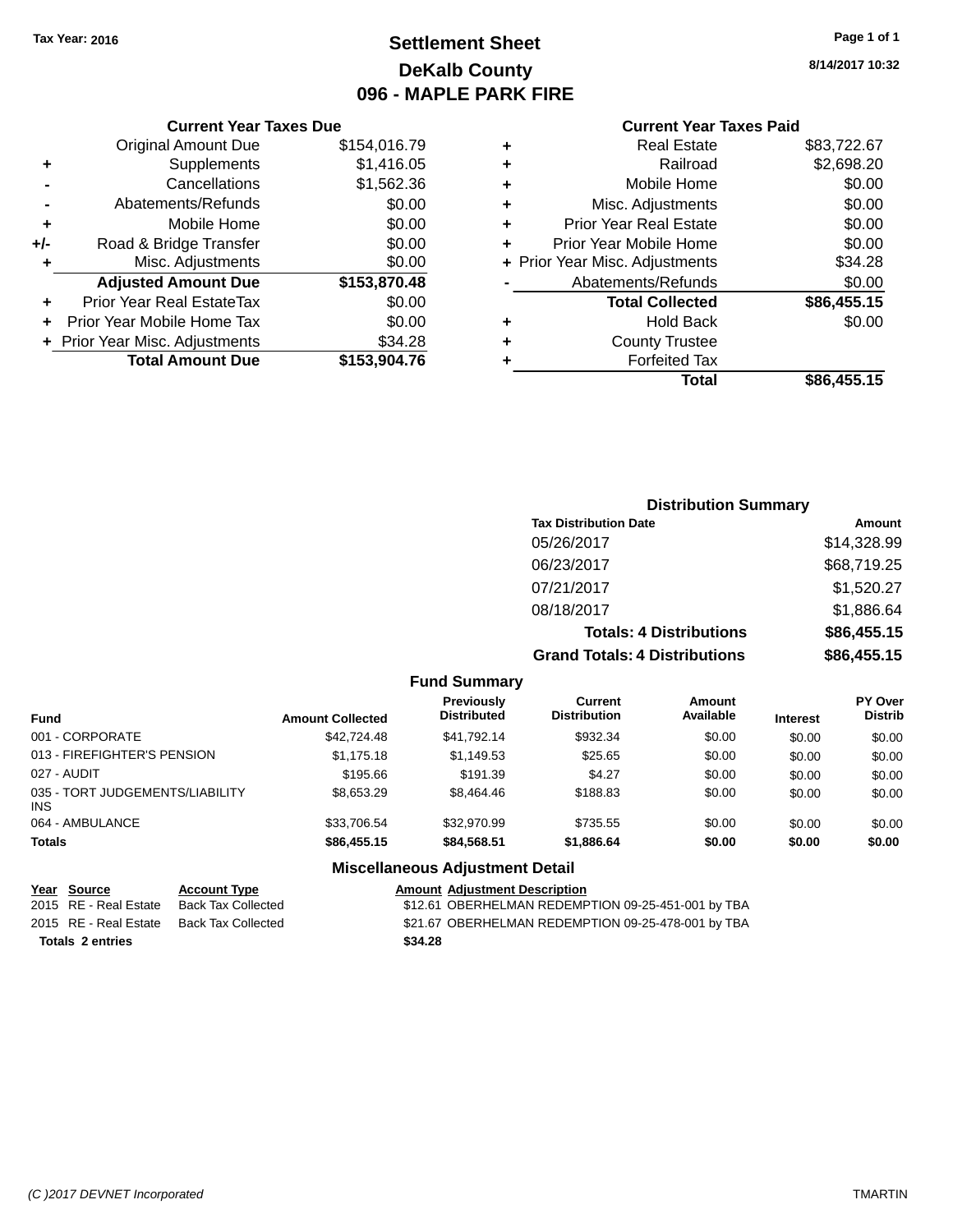# **Settlement Sheet Tax Year: 2016 Page 1 of 1 DeKalb County 097 - PAW PAW FIRE**

**8/14/2017 10:32**

|     | <b>Current Year Taxes Due</b>  |             |
|-----|--------------------------------|-------------|
|     | <b>Original Amount Due</b>     | \$37,852.98 |
| ٠   | Supplements                    | \$111.55    |
|     | Cancellations                  | \$126.75    |
|     | Abatements/Refunds             | \$0.00      |
| ٠   | Mobile Home                    | \$0.00      |
| +/- | Road & Bridge Transfer         | \$0.00      |
| ٠   | Misc. Adjustments              | \$0.00      |
|     | <b>Adjusted Amount Due</b>     | \$37,837.78 |
|     | Prior Year Real EstateTax      | \$0.00      |
| ÷   | Prior Year Mobile Home Tax     | \$0.00      |
|     | + Prior Year Misc. Adjustments | \$0.00      |
|     | <b>Total Amount Due</b>        | \$37,837.78 |
|     |                                |             |

# **Current Year Taxes Paid +** Real Estate \$19,760.38 **+** Railroad \$1,138.97 **+** Mobile Home \$0.00 **+** Misc. Adjustments \$0.00 **+** Prior Year Real Estate \$0.00 **+** Prior Year Mobile Home \$0.00 **+ Prior Year Misc. Adjustments**  $$0.00$ **-** Abatements/Refunds \$0.00 **Total Collected \$20,899.35 +** Hold Back \$0.00 **+** County Trustee **+** Forfeited Tax **Total \$20,899.35**

|                                         |                         |                                  |                                       | <b>Distribution Summary</b>    |                 |                                  |
|-----------------------------------------|-------------------------|----------------------------------|---------------------------------------|--------------------------------|-----------------|----------------------------------|
|                                         |                         |                                  | <b>Tax Distribution Date</b>          |                                |                 | Amount                           |
|                                         |                         |                                  | 05/26/2017                            |                                |                 | \$3,395.99                       |
|                                         |                         |                                  | 06/23/2017                            |                                |                 | \$17,014.67                      |
|                                         |                         |                                  | 07/21/2017                            |                                |                 | \$81.27                          |
|                                         |                         |                                  | 08/18/2017                            |                                |                 | \$407.42                         |
|                                         |                         |                                  |                                       | <b>Totals: 4 Distributions</b> |                 | \$20,899.35                      |
|                                         |                         |                                  | <b>Grand Totals: 4 Distributions</b>  |                                |                 | \$20,899.35                      |
|                                         |                         | <b>Fund Summary</b>              |                                       |                                |                 |                                  |
| Fund                                    | <b>Amount Collected</b> | Previously<br><b>Distributed</b> | <b>Current</b><br><b>Distribution</b> | Amount<br>Available            | <b>Interest</b> | <b>PY Over</b><br><b>Distrib</b> |
| 001 - CORPORATE                         | \$18,829.84             | \$18,462.76                      | \$367.08                              | \$0.00                         | \$0.00          | \$0.00                           |
| 035 - TORT JUDGEMENTS/LIABILITY<br>INS. | \$2,069.51              | \$2,029.17                       | \$40.34                               | \$0.00                         | \$0.00          | \$0.00                           |
| Totals                                  | \$20,899,35             | \$20,491.93                      | \$407.42                              | \$0.00                         | \$0.00          | \$0.00                           |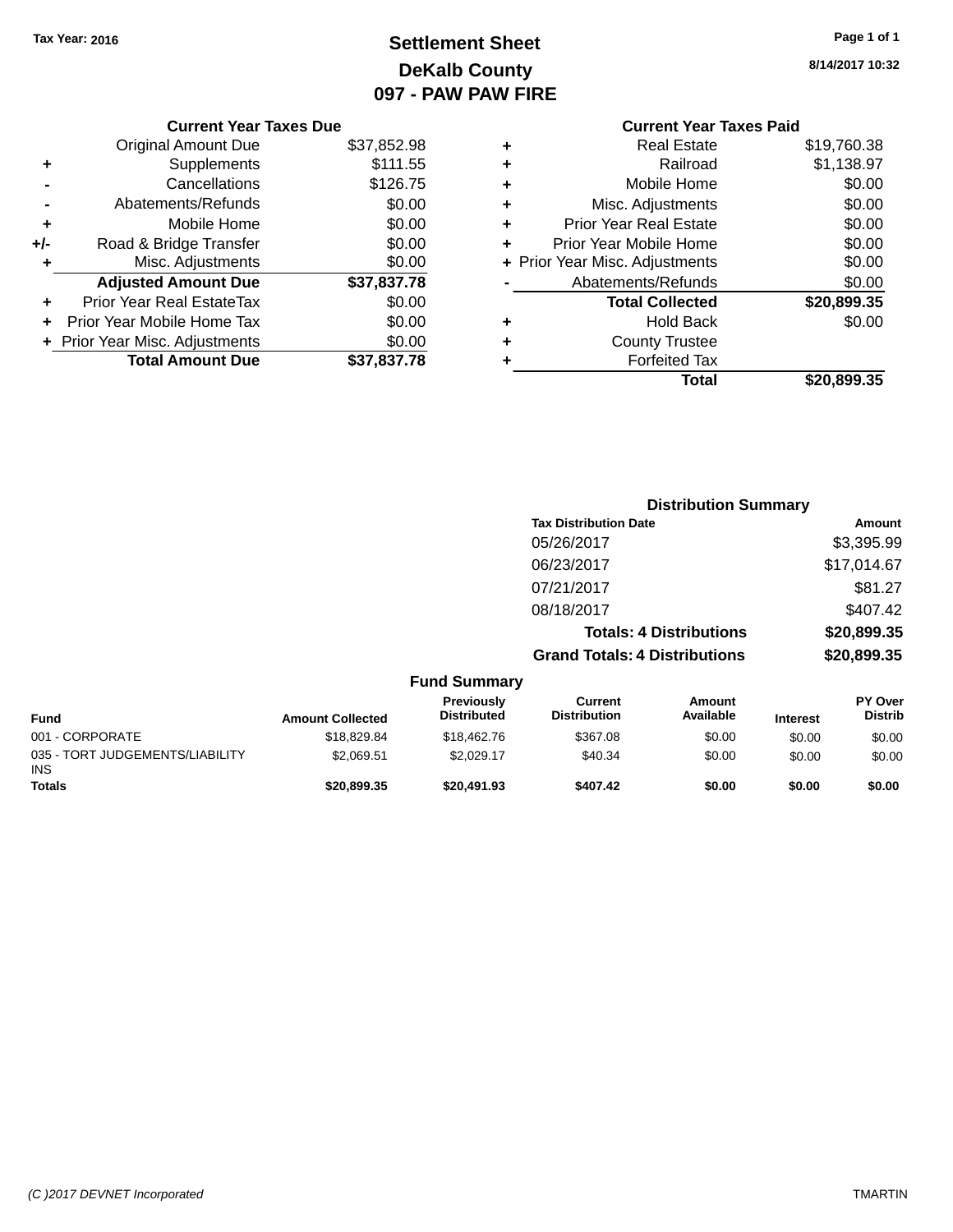# **Settlement Sheet Tax Year: 2016 Page 1 of 1 DeKalb County 098 - SANDWICH FIRE**

**8/14/2017 10:32**

# **Current Year Taxes Paid**

|     | <b>Current Year Taxes Due</b>  |              |
|-----|--------------------------------|--------------|
|     | <b>Original Amount Due</b>     | \$578,076.80 |
| ٠   | Supplements                    | \$6,511.08   |
|     | Cancellations                  | \$7,374.86   |
|     | Abatements/Refunds             | \$0.00       |
| ٠   | Mobile Home                    | \$0.00       |
| +/- | Road & Bridge Transfer         | \$0.00       |
| ٠   | Misc. Adjustments              | \$331.77     |
|     | <b>Adjusted Amount Due</b>     | \$577,544.79 |
|     | Prior Year Real EstateTax      | (\$161.48)   |
|     | Prior Year Mobile Home Tax     | \$0.00       |
|     | + Prior Year Misc. Adjustments | \$6.79       |
|     | <b>Total Amount Due</b>        | \$577,390.10 |
|     |                                |              |

|   | <b>Real Estate</b>             | \$339,520.87 |
|---|--------------------------------|--------------|
| ٠ | Railroad                       | \$2,547.60   |
| ٠ | Mobile Home                    | \$0.00       |
| ٠ | Misc. Adjustments              | \$331.77     |
| ٠ | <b>Prior Year Real Estate</b>  | (\$161.48)   |
| ٠ | Prior Year Mobile Home         | \$0.00       |
|   | + Prior Year Misc. Adjustments | \$6.79       |
|   | Abatements/Refunds             | \$0.00       |
|   | <b>Total Collected</b>         | \$342,245.55 |
| ٠ | Hold Back                      | \$0.00       |
| ٠ | <b>County Trustee</b>          |              |
| ٠ | <b>Forfeited Tax</b>           |              |
|   | Total                          | \$342.245.55 |
|   |                                |              |

|                         |                                  | <b>Distribution Summary</b>           |                                |          |                                  |
|-------------------------|----------------------------------|---------------------------------------|--------------------------------|----------|----------------------------------|
|                         |                                  | <b>Tax Distribution Date</b>          |                                |          | Amount                           |
|                         |                                  | 05/26/2017                            |                                |          | \$57,073.50                      |
|                         |                                  | 06/23/2017                            |                                |          | \$255,210.13                     |
|                         |                                  | 07/21/2017                            |                                |          | \$6,001.52                       |
|                         |                                  | 08/18/2017                            |                                |          | \$23,960.40                      |
|                         |                                  |                                       | <b>Totals: 4 Distributions</b> |          | \$342,245.55                     |
|                         |                                  | <b>Grand Totals: 4 Distributions</b>  |                                |          | \$342,245.55                     |
|                         | <b>Fund Summary</b>              |                                       |                                |          |                                  |
| <b>Amount Collected</b> | Previously<br><b>Distributed</b> | <b>Current</b><br><b>Distribution</b> | Amount<br>Available            | Interest | <b>PY Over</b><br><b>Distrib</b> |

| <b>Fund</b>                                   | <b>Amount Collected</b> | <b>Previously</b><br><b>Distributed</b> | Current<br><b>Distribution</b> | Amount<br>Available | <b>Interest</b> | <b>PY Over</b><br><b>Distrib</b> |
|-----------------------------------------------|-------------------------|-----------------------------------------|--------------------------------|---------------------|-----------------|----------------------------------|
| 001 - CORPORATE                               | \$299,850.24            | \$278.857.91                            | \$20,992.33                    | \$0.00              | \$0.00          | \$0.00                           |
| 027 - AUDIT                                   | \$2,981.30              | \$2,772.58                              | \$208.72                       | \$0.00              | \$0.00          | \$0.00                           |
| 035 - TORT JUDGEMENTS/LIABILITY<br><b>INS</b> | \$39.414.01             | \$36,654.66                             | \$2,759.35                     | \$0.00              | \$0.00          | \$0.00                           |
| <b>Totals</b>                                 | \$342.245.55            | \$318,285.15                            | \$23,960,40                    | \$0.00              | \$0.00          | \$0.00                           |
|                                               |                         |                                         |                                |                     |                 |                                  |

# **Miscellaneous Adjustment Detail**

| Year Source             | <b>Account Type</b> | <b>Amount Adjustment Description</b>              |
|-------------------------|---------------------|---------------------------------------------------|
| 2015 RE - Real Estate   | Back Tax Collected  | \$6.79 NIELSEN REDEMPTION 15-16-151-019 by TBA    |
| 2016 RE - Real Estate   | Back Tax Collected  | \$213.60 HARRISON REDEMPTION 19-26-408-006 by TBA |
| 2016 RE - Real Estate   | Back Tax Collected  | \$118.17 MARSHNER REDEMPTION 19-26-434-001 by TBA |
| <b>Totals 3 entries</b> |                     | \$338.56                                          |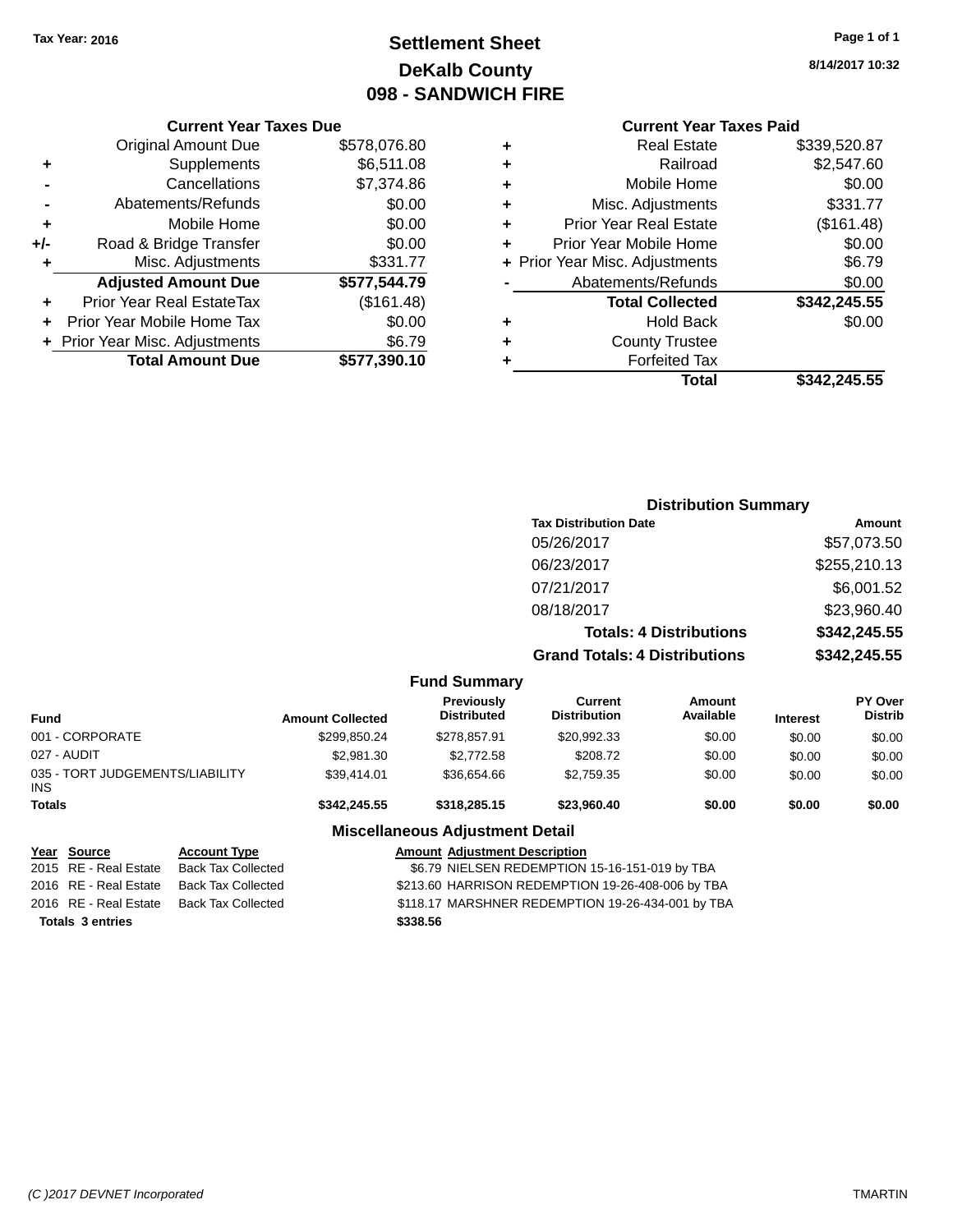# **Settlement Sheet Tax Year: 2016 Page 1 of 1 DeKalb County 099 - SHABBONA FIRE**

## **8/14/2017 10:32**

## **Current Year Taxes Paid**

|     | <b>Current Year Taxes Due</b>  |              |   |                  |
|-----|--------------------------------|--------------|---|------------------|
|     | <b>Original Amount Due</b>     | \$189,203.07 |   |                  |
|     | Supplements                    | \$832.84     | ٠ |                  |
|     | Cancellations                  | \$948.33     | ٠ |                  |
|     | Abatements/Refunds             | \$0.00       |   | Mis              |
|     | Mobile Home                    | \$0.00       | ٠ | Prior Y          |
| +/- | Road & Bridge Transfer         | \$0.00       |   | <b>Prior Yea</b> |
|     | Misc. Adjustments              | \$45.92      |   | + Prior Year Mis |
|     | <b>Adjusted Amount Due</b>     | \$189,133.50 |   | Abate            |
|     | Prior Year Real EstateTax      | \$0.00       |   |                  |
|     | Prior Year Mobile Home Tax     | \$0.00       | ٠ |                  |
|     | + Prior Year Misc. Adjustments | \$45.48      |   |                  |
|     | <b>Total Amount Due</b>        | \$189,178.98 |   |                  |
|     |                                |              |   |                  |

|   | <b>Real Estate</b>             | \$109,630.13 |
|---|--------------------------------|--------------|
| ٠ | Railroad                       | \$4,779.36   |
| ٠ | Mobile Home                    | \$0.00       |
| ٠ | Misc. Adjustments              | \$45.92      |
| ٠ | <b>Prior Year Real Estate</b>  | \$0.00       |
| ÷ | Prior Year Mobile Home         | \$0.00       |
|   | + Prior Year Misc. Adjustments | \$45.48      |
|   | Abatements/Refunds             | \$0.00       |
|   | <b>Total Collected</b>         | \$114,500.89 |
| ٠ | <b>Hold Back</b>               | \$0.00       |
| ٠ | <b>County Trustee</b>          |              |
|   | <b>Forfeited Tax</b>           |              |
|   | Total                          | \$114,500.89 |
|   |                                |              |

# **Distribution Summary Tax Distribution Date Amount** 05/26/2017 \$16,155.24 06/23/2017 \$92,817.97 07/21/2017 \$1,096.87 08/18/2017 \$4,430.81 **Totals: 4 Distributions \$114,500.89 Grand Totals: 4 Distributions \$114,500.89 Fund Summary**

| Fund                                   | <b>Amount Collected</b> | <b>Previously</b><br><b>Distributed</b> | Current<br><b>Distribution</b> | Amount<br>Available | <b>Interest</b> | <b>PY Over</b><br><b>Distrib</b> |
|----------------------------------------|-------------------------|-----------------------------------------|--------------------------------|---------------------|-----------------|----------------------------------|
| 001 - CORPORATE                        | \$78,244.08             | \$75,216.29                             | \$3.027.79                     | \$0.00              | \$0.00          | \$0.00                           |
| 035 - TORT JUDGEMENTS/LIABILITY<br>INS | \$15.764.24             | \$15,154.22                             | \$610.02                       | \$0.00              | \$0.00          | \$0.00                           |
| 064 - AMBULANCE                        | \$20.492.57             | \$19.699.57                             | \$793.00                       | \$0.00              | \$0.00          | \$0.00                           |
| Totals                                 | \$114,500.89            | \$110,070,08                            | \$4,430.81                     | \$0.00              | \$0.00          | \$0.00                           |

## **Miscellaneous Adjustment Detail**

| Year Source             | <b>Account Type</b>                        | Amount  |
|-------------------------|--------------------------------------------|---------|
| 2015 RE - Real Estate   | Back Tax Collected                         | \$45.48 |
|                         | 2016 RE - Real Estate Paymt In Lieu of Tax | \$45.92 |
| <b>Totals 2 entries</b> |                                            | \$91.40 |

# **Amount Adjustment Description** \$45.48 CASTLE BANK REDEMPTION 13-15-401-006 by TBA \$45.92 HOUSING AUTHORITY SEQUOYA APARTMENTS by TBA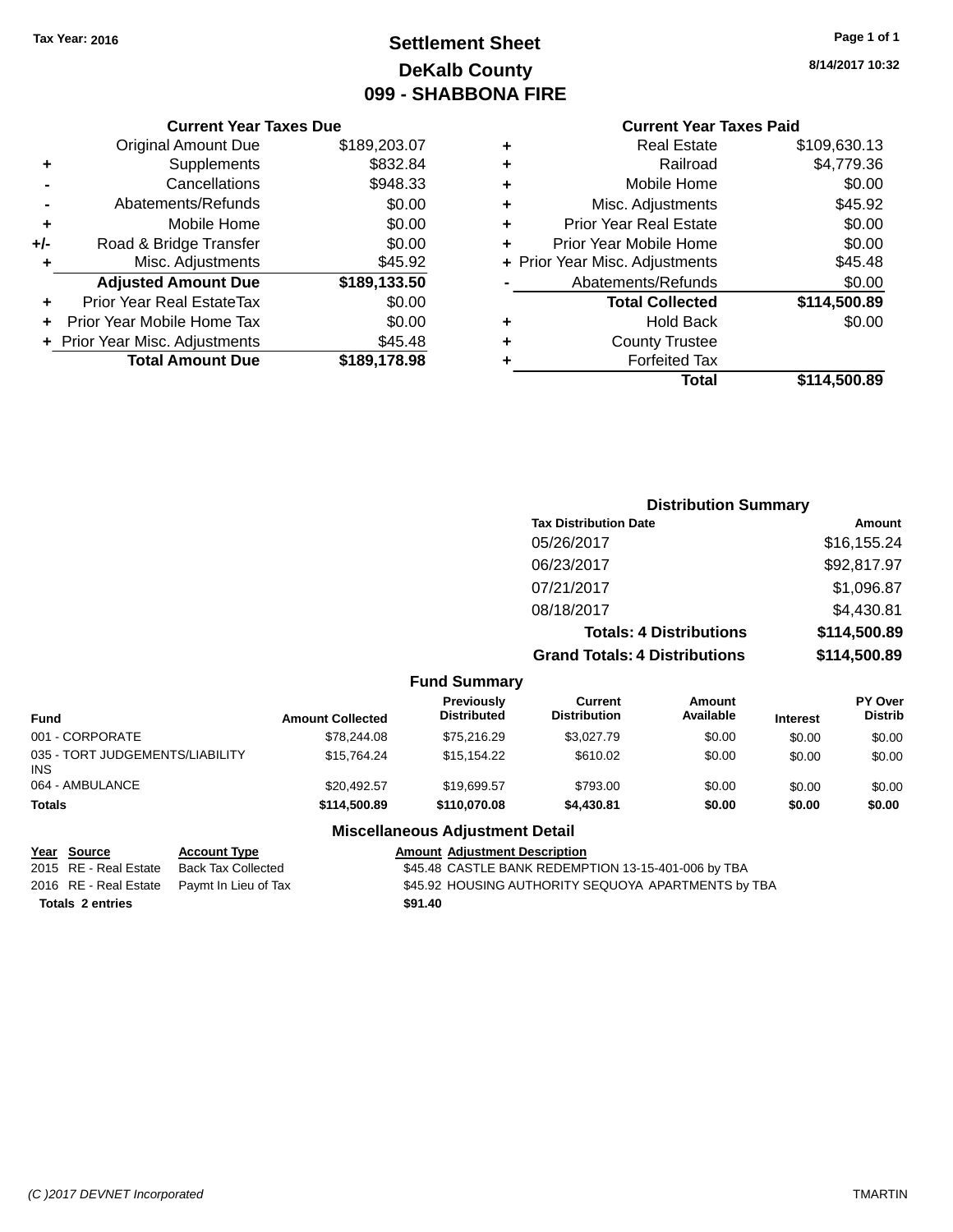# **Settlement Sheet Tax Year: 2016 Page 1 of 1 DeKalb County 100 - SOMONAUK FIRE**

**8/14/2017 10:32**

#### **Current Year Taxes Due**

|       | <b>Original Amount Due</b>     | \$262,022.23 |
|-------|--------------------------------|--------------|
| ٠     | Supplements                    | \$4,458.08   |
|       | Cancellations                  | \$5,358.51   |
|       | Abatements/Refunds             | \$1.03       |
| ٠     | Mobile Home                    | \$0.00       |
| $+/-$ | Road & Bridge Transfer         | \$0.00       |
| ÷     | Misc. Adjustments              | \$0.00       |
|       | <b>Adjusted Amount Due</b>     | \$261,120.77 |
|       | Prior Year Real EstateTax      | (\$25.02)    |
|       | Prior Year Mobile Home Tax     | \$0.00       |
|       | + Prior Year Misc. Adjustments | \$0.00       |
|       | <b>Total Amount Due</b>        | \$261,095.75 |

#### **Current Year Taxes Paid**

| ٠ | <b>Real Estate</b>             | \$158,634.01 |
|---|--------------------------------|--------------|
| ٠ | Railroad                       | \$4,909.96   |
| ٠ | Mobile Home                    | \$0.00       |
| ٠ | Misc. Adjustments              | \$0.00       |
| ٠ | <b>Prior Year Real Estate</b>  | (\$25.02)    |
| ٠ | Prior Year Mobile Home         | \$0.00       |
|   | + Prior Year Misc. Adjustments | \$0.00       |
|   | Abatements/Refunds             | \$1.03       |
|   | <b>Total Collected</b>         | \$163,517.92 |
| ٠ | Hold Back                      | \$0.00       |
| ٠ | <b>County Trustee</b>          |              |
| ٠ | <b>Forfeited Tax</b>           |              |
|   | Total                          | \$163,517.92 |
|   |                                |              |

#### **Distribution Summary Tax Distribution Date Amount** 05/26/2017 \$24,266.35 06/23/2017 \$124,082.15 07/21/2017 \$2,494.99 08/18/2017 \$12,674.43 **Totals: 4 Distributions \$163,517.92 Grand Totals: 4 Distributions \$163,517.92 Fund Summary Fund Interest Amount Collected Distributed PY Over Distrib Amount Available Current Distribution Previously** 001 - CORPORATE \$89,472.92 \$82,537.79 \$6,935.13 \$0.00 \$0.00 \$0.00 064 - AMBULANCE \$74,045.00 \$68,305.70 \$5,739.30 \$0.00 \$0.00 \$0.00 **Totals \$163,517.92 \$150,843.49 \$12,674.43 \$0.00 \$0.00 \$0.00 Abatement Detail Year Source Account Type Amount Adjustment Description**

**Totals 3 entries \$1.02**

2016 RE - Real Estate RE Abatement \$0.00 PTAB INTEREST REFUND 19-23-300-013 by TBA 2016 RE - Real Estate RE Abatement \$0.35 PTAB INTEREST REFUND 18-28-426-009 by TBA 2016 RE - Real Estate RE Abatement \$0.67 PTAB INTEREST REFUND 18-27-302-004 by TBA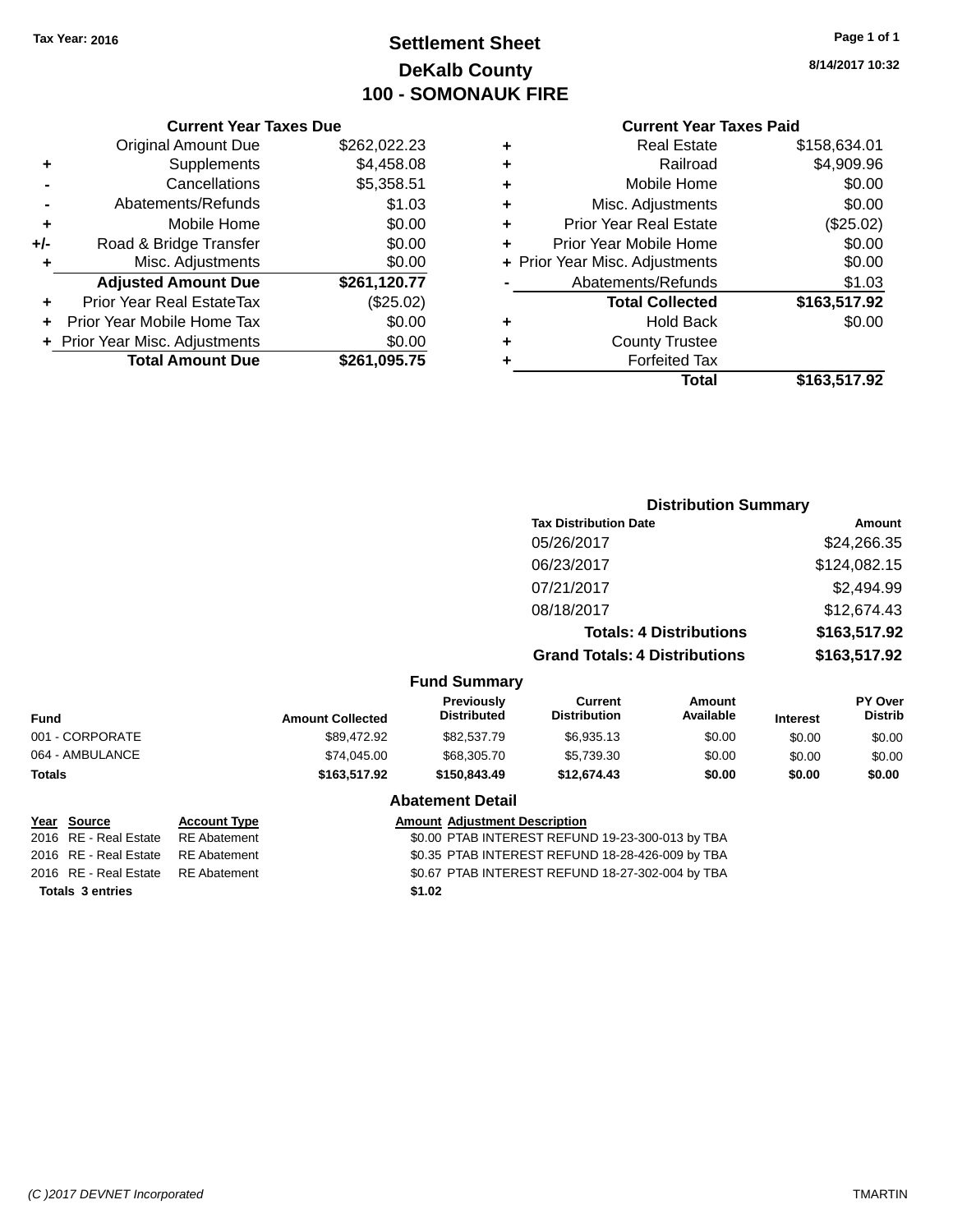# **Settlement Sheet Tax Year: 2016 Page 1 of 1 DeKalb County 101 - SYCAMORE FIRE**

**8/14/2017 10:32**

## **Current Year Taxes Paid**

|     | <b>Current Year Taxes Due</b>  |              |
|-----|--------------------------------|--------------|
|     | <b>Original Amount Due</b>     | \$343,562.81 |
| ٠   | Supplements                    | \$3,872.77   |
|     | Cancellations                  | \$4,295.48   |
|     | Abatements/Refunds             | \$0.13       |
| ٠   | Mobile Home                    | \$0.00       |
| +/- | Road & Bridge Transfer         | \$0.00       |
| ٠   | Misc. Adjustments              | \$0.00       |
|     | <b>Adjusted Amount Due</b>     | \$343,139.97 |
| ٠   | Prior Year Real EstateTax      | (\$13.56)    |
|     | Prior Year Mobile Home Tax     | \$0.00       |
|     | + Prior Year Misc. Adjustments | \$0.00       |
|     | <b>Total Amount Due</b>        | \$343,126.41 |

|   | <b>Real Estate</b>             | \$200,553.65 |
|---|--------------------------------|--------------|
| ٠ | Railroad                       | \$0.00       |
| ٠ | Mobile Home                    | \$0.00       |
| ٠ | Misc. Adjustments              | \$0.00       |
| ٠ | <b>Prior Year Real Estate</b>  | (\$13.56)    |
| ÷ | Prior Year Mobile Home         | \$0.00       |
|   | + Prior Year Misc. Adjustments | \$0.00       |
|   | Abatements/Refunds             | \$0.13       |
|   | <b>Total Collected</b>         | \$200,539.96 |
| ٠ | <b>Hold Back</b>               | \$0.00       |
| ÷ | <b>County Trustee</b>          |              |
| ٠ | <b>Forfeited Tax</b>           |              |
|   | Total                          | \$200,539.96 |
|   |                                |              |

|                 |              |                         |                                         | <b>Distribution Summary</b>           |                                |                 |                           |
|-----------------|--------------|-------------------------|-----------------------------------------|---------------------------------------|--------------------------------|-----------------|---------------------------|
|                 |              |                         |                                         | <b>Tax Distribution Date</b>          |                                |                 | Amount                    |
|                 |              |                         |                                         | 05/26/2017                            |                                |                 | \$32,266.31               |
|                 |              |                         |                                         | 06/23/2017                            |                                |                 | \$158,352.20              |
|                 |              |                         |                                         | 07/21/2017                            |                                |                 | \$3,155.74                |
|                 |              |                         |                                         | 08/18/2017                            |                                |                 | \$6,765.71                |
|                 |              |                         |                                         |                                       | <b>Totals: 4 Distributions</b> |                 | \$200,539.96              |
|                 |              |                         |                                         | <b>Grand Totals: 4 Distributions</b>  |                                |                 | \$200,539.96              |
|                 |              |                         | <b>Fund Summary</b>                     |                                       |                                |                 |                           |
| <b>Fund</b>     |              | <b>Amount Collected</b> | <b>Previously</b><br><b>Distributed</b> | <b>Current</b><br><b>Distribution</b> | Amount<br>Available            | <b>Interest</b> | PY Over<br><b>Distrib</b> |
| 001 - CORPORATE |              | \$103,568.26            | \$100,074.13                            | \$3,494.13                            | \$0.00                         | \$0.00          | \$0.00                    |
| 064 - AMBULANCE |              | \$96,971.70             | \$93,700.12                             | \$3,271.58                            | \$0.00                         | \$0.00          | \$0.00                    |
| <b>Totals</b>   |              | \$200,539.96            | \$193,774.25                            | \$6,765.71                            | \$0.00                         | \$0.00          | \$0.00                    |
|                 |              |                         | <b>Abatement Detail</b>                 |                                       |                                |                 |                           |
| Voor Course     | Agogunt Tung |                         | Amount, Adjustment Description          |                                       |                                |                 |                           |

**<u>Year Source</u> <b>Account Type**<br>
2016 RE - Real Estate RE Abatement

Amount Adjustment Description<br>\$0.13 PTAB INTEREST REFUND 06-28-180-020 by TBA **Totals 1 entries \$0.13**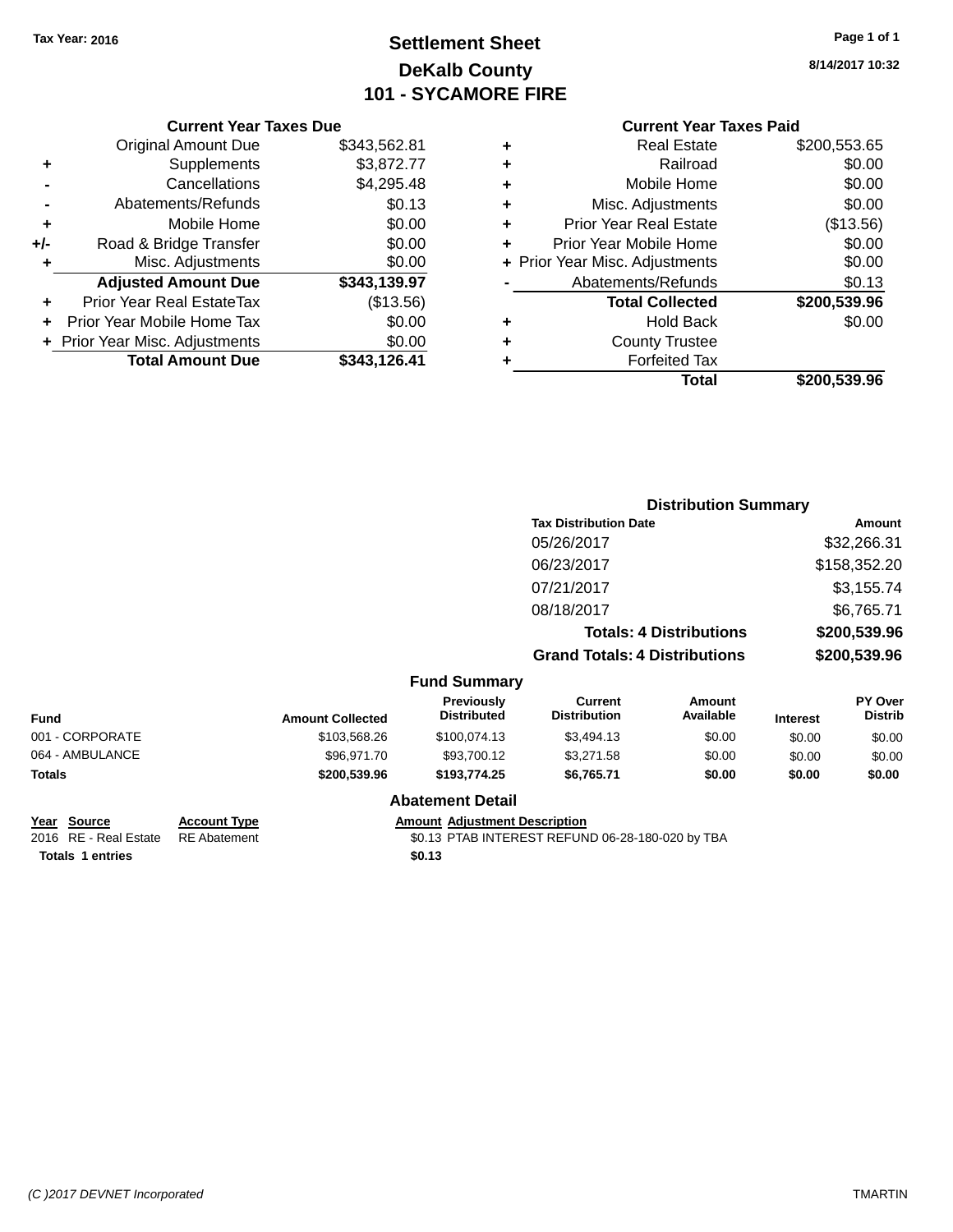# **Settlement Sheet Tax Year: 2016 Page 1 of 1 DeKalb County 102 - WATERMAN FIRE**

**8/14/2017 10:32**

#### **Current Year Taxes Due**

|     | <b>Original Amount Due</b>     | \$153,649.56 |
|-----|--------------------------------|--------------|
| ٠   | Supplements                    | \$544.82     |
|     | Cancellations                  | \$617.49     |
|     | Abatements/Refunds             | \$0.00       |
| ٠   | Mobile Home                    | \$0.00       |
| +/- | Road & Bridge Transfer         | \$0.00       |
| ٠   | Misc. Adjustments              | \$0.00       |
|     | <b>Adjusted Amount Due</b>     | \$153,576.89 |
| ÷   | Prior Year Real EstateTax      | \$0.00       |
|     | Prior Year Mobile Home Tax     | \$0.00       |
|     | + Prior Year Misc. Adjustments | \$92.96      |
|     | <b>Total Amount Due</b>        | \$153,669.85 |

## **Current Year Taxes Paid +** Real Estate \$92,368.67

|   | <b>Total</b>                   | \$94,939.34 |
|---|--------------------------------|-------------|
| ٠ | <b>Forfeited Tax</b>           |             |
| ٠ | <b>County Trustee</b>          |             |
| ٠ | <b>Hold Back</b>               | \$0.00      |
|   | <b>Total Collected</b>         | \$94,939.34 |
|   | Abatements/Refunds             | \$0.00      |
|   | + Prior Year Misc. Adjustments | \$92.96     |
| ٠ | Prior Year Mobile Home         | \$0.00      |
| ٠ | <b>Prior Year Real Estate</b>  | \$0.00      |
| ٠ | Misc. Adjustments              | \$0.00      |
| ٠ | Mobile Home                    | \$0.00      |
| ÷ | Railroad                       | \$2,477.71  |
| Ŧ | NGAI CSIAIG                    | JYZ,JUO.UT  |

|                 |                         |                                        | <b>Distribution Summary</b>           |                                |                 |                           |
|-----------------|-------------------------|----------------------------------------|---------------------------------------|--------------------------------|-----------------|---------------------------|
|                 |                         |                                        | <b>Tax Distribution Date</b>          |                                |                 | Amount                    |
|                 |                         |                                        | 05/26/2017                            |                                |                 | \$12,813.73               |
|                 |                         |                                        | 06/23/2017                            |                                |                 | \$76,669.93               |
|                 |                         |                                        | 07/21/2017                            |                                |                 | \$1,521.39                |
|                 |                         |                                        | 08/18/2017                            |                                |                 | \$3,934.29                |
|                 |                         |                                        |                                       | <b>Totals: 4 Distributions</b> |                 | \$94,939.34               |
|                 |                         |                                        | <b>Grand Totals: 4 Distributions</b>  |                                |                 | \$94,939.34               |
|                 |                         | <b>Fund Summary</b>                    |                                       |                                |                 |                           |
| <b>Fund</b>     | <b>Amount Collected</b> | Previously<br><b>Distributed</b>       | <b>Current</b><br><b>Distribution</b> | Amount<br>Available            | <b>Interest</b> | PY Over<br><b>Distrib</b> |
| 001 - CORPORATE | \$94,939.34             | \$91,005.05                            | \$3,934.29                            | \$0.00                         | \$0.00          | \$0.00                    |
| <b>Totals</b>   | \$94,939.34             | \$91,005.05                            | \$3,934.29                            | \$0.00                         | \$0.00          | \$0.00                    |
|                 |                         | <b>Miscellaneous Adjustment Detail</b> |                                       |                                |                 |                           |

|                  | Year Source           | <b>Account Type</b> | <b>Amount Adjustment Description</b>             |
|------------------|-----------------------|---------------------|--------------------------------------------------|
|                  | 2015 RE - Real Estate | Back Tax Collected  | \$73.94 ROBINSON REDEMPTION 14-15-155-002 by TBA |
|                  | 2015 RE - Real Estate | Back Tax Collected  | \$19.02 BOGLE REDEMPTION 14-16-233-001 by TBA    |
| Totals 2 entries |                       |                     | \$92.96                                          |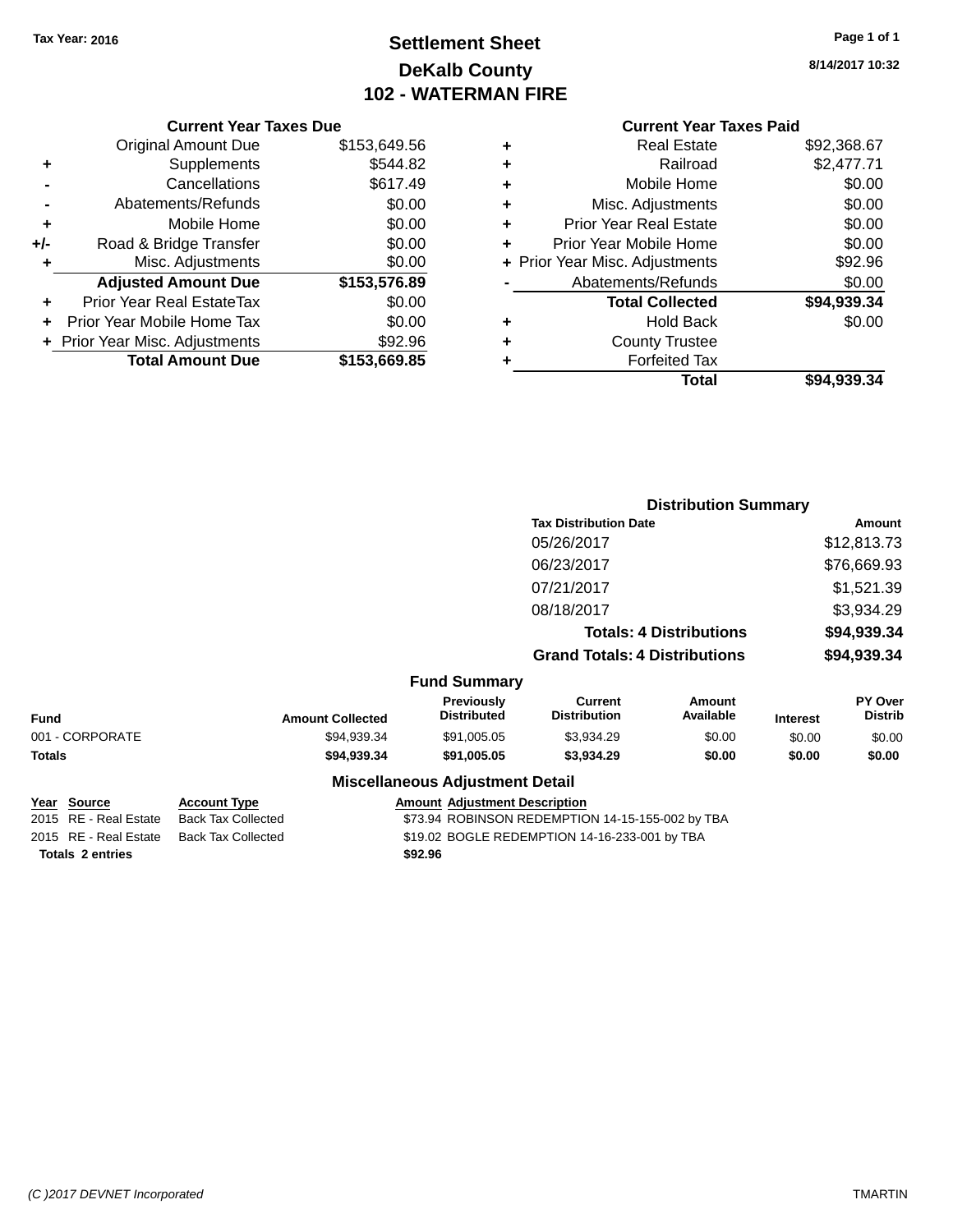# **Settlement Sheet Tax Year: 2016 Page 1 of 1 DeKalb County 103 - EARLVILLE LIBRARY DISTRICT**

**8/14/2017 10:32**

## **Current Year Taxes Paid**

|     | <b>Current Year Taxes Due</b> |            |
|-----|-------------------------------|------------|
|     | <b>Original Amount Due</b>    | \$5,049.64 |
| ٠   | Supplements                   | \$0.00     |
|     | Cancellations                 | \$0.00     |
|     | Abatements/Refunds            | \$0.00     |
| ٠   | Mobile Home                   | \$0.00     |
| +/- | Road & Bridge Transfer        | \$0.00     |
| ٠   | Misc. Adjustments             | \$0.00     |
|     | <b>Adjusted Amount Due</b>    | \$5,049.64 |
| ÷   | Prior Year Real EstateTax     | \$0.00     |
| ÷   | Prior Year Mobile Home Tax    | \$0.00     |
|     | Prior Year Misc. Adjustments  | \$0.00     |
|     | <b>Total Amount Due</b>       | \$5.049.64 |

|   | <b>Real Estate</b>             | \$2,801.04 |
|---|--------------------------------|------------|
| ٠ | Railroad                       | \$0.00     |
| ٠ | Mobile Home                    | \$0.00     |
| ٠ | Misc. Adjustments              | \$0.00     |
| ٠ | <b>Prior Year Real Estate</b>  | \$0.00     |
| ٠ | Prior Year Mobile Home         | \$0.00     |
|   | + Prior Year Misc. Adjustments | \$0.00     |
|   | Abatements/Refunds             | \$0.00     |
|   | <b>Total Collected</b>         | \$2,801.04 |
| ٠ | <b>Hold Back</b>               | \$0.00     |
| ٠ | <b>County Trustee</b>          |            |
| ٠ | <b>Forfeited Tax</b>           |            |
|   | <b>Total</b>                   | \$2,801.04 |
|   |                                |            |

| <b>Distribution Summary</b>          |            |  |  |  |
|--------------------------------------|------------|--|--|--|
| <b>Tax Distribution Date</b>         | Amount     |  |  |  |
| 05/26/2017                           | \$569.28   |  |  |  |
| 06/23/2017                           | \$2,195.82 |  |  |  |
| 07/21/2017                           | \$35.94    |  |  |  |
| <b>Totals: 3 Distributions</b>       | \$2,801.04 |  |  |  |
| <b>Grand Totals: 3 Distributions</b> | \$2,801.04 |  |  |  |

## **Fund Summary**

|                                                     |                         | <b>Previously</b>  | Current             | Amount    |                 | <b>PY Over</b> |
|-----------------------------------------------------|-------------------------|--------------------|---------------------|-----------|-----------------|----------------|
| Fund                                                | <b>Amount Collected</b> | <b>Distributed</b> | <b>Distribution</b> | Available | <b>Interest</b> | <b>Distrib</b> |
| 001 - CORPORATE                                     | \$1,555.57              | \$1,555.57         | \$0.00              | \$0.00    | \$0.00          | \$0.00         |
| 004 - OPERATIONS & MAINTENANCE                      | \$207.40                | \$207.40           | \$0.00              | \$0.00    | \$0.00          | \$0.00         |
| 027 - AUDIT                                         | \$49.46                 | \$49.46            | \$0.00              | \$0.00    | \$0.00          | \$0.00         |
| 031 - WORKING CASH                                  | \$0.00                  | \$0.00             | \$0.00              | \$0.00    | \$0.00          | \$0.00         |
| 035 - TORT JUDGMENTS, LIABILITY<br><b>INSURANCE</b> | \$790.85                | \$790.85           | \$0.00              | \$0.00    | \$0.00          | \$0.00         |
| 047 - SOCIAL SECURITY                               | \$197.76                | \$197.76           | \$0.00              | \$0.00    | \$0.00          | \$0.00         |
| <b>Totals</b>                                       | \$2,801.04              | \$2,801.04         | \$0.00              | \$0.00    | \$0.00          | \$0.00         |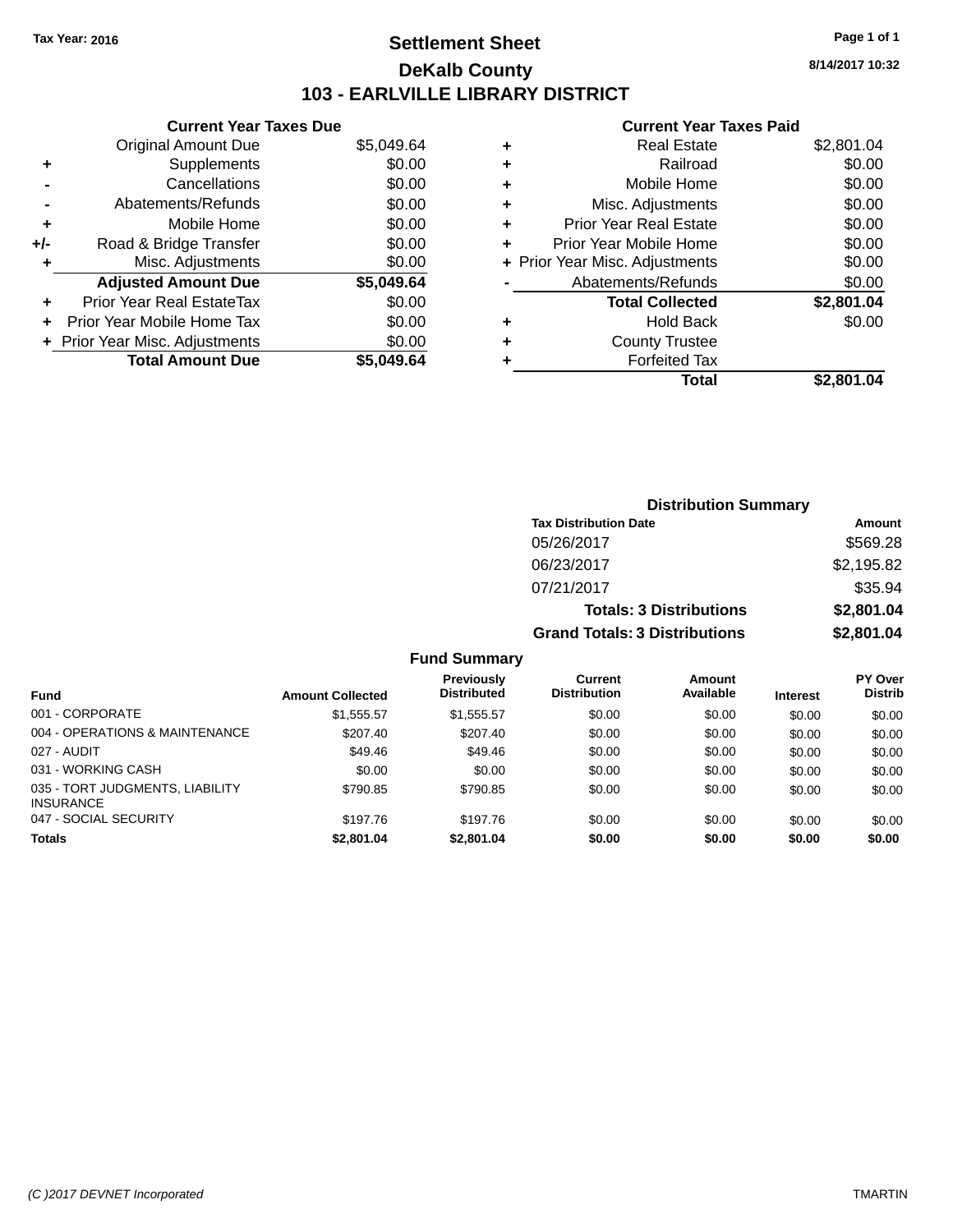# **Settlement Sheet Tax Year: 2016 Page 1 of 2 DeKalb County 110 - DEKALB PARK**

## **Current Year Taxes Due**

|     | <b>Original Amount Due</b>       | \$3,824,614.61 |
|-----|----------------------------------|----------------|
| ٠   | Supplements                      | \$53,813.43    |
|     | Cancellations                    | \$85,543.23    |
|     | Abatements/Refunds               | \$0.00         |
| ٠   | Mobile Home                      | \$0.00         |
| +/- | Road & Bridge Transfer           | \$0.00         |
| ٠   | Misc. Adjustments                | \$1,018.91     |
|     | <b>Adjusted Amount Due</b>       | \$3,793,903.72 |
| ÷   | <b>Prior Year Real EstateTax</b> | (\$939.67)     |
|     | Prior Year Mobile Home Tax       | \$0.00         |
|     | + Prior Year Misc. Adjustments   | \$2,892.45     |
|     | <b>Total Amount Due</b>          | \$3,795,856.50 |

## **Current Year Taxes Paid**

| ٠ | <b>Real Estate</b>             | \$2,130,127.23 |
|---|--------------------------------|----------------|
| ٠ | Railroad                       | \$7,445.28     |
| ٠ | Mobile Home                    | \$0.00         |
| ٠ | Misc. Adjustments              | \$1,018.91     |
| ٠ | <b>Prior Year Real Estate</b>  | (\$939.67)     |
| ÷ | Prior Year Mobile Home         | \$0.00         |
|   | + Prior Year Misc. Adjustments | \$2,892.45     |
|   | Abatements/Refunds             | \$0.00         |
|   | <b>Total Collected</b>         | \$2,140,544.20 |
| ٠ | <b>Hold Back</b>               | \$0.00         |
| ٠ | <b>County Trustee</b>          |                |
| ٠ | <b>Forfeited Tax</b>           |                |
|   | Total                          | \$2,140,544.20 |
|   |                                |                |

## **Distribution Summary**

| <b>Tax Distribution Date</b>         | Amount         |
|--------------------------------------|----------------|
| 05/26/2017                           | \$363,623.33   |
| 06/23/2017                           | \$1,589,316.32 |
| 07/21/2017                           | \$31,414.78    |
| 08/18/2017                           | \$156,189.77   |
| <b>Totals: 4 Distributions</b>       | \$2,140,544.20 |
| <b>Grand Totals: 4 Distributions</b> | \$2,140,544.20 |

## **Fund Summary**

| <b>Fund</b>                             | <b>Amount Collected</b> | <b>Previously</b><br><b>Distributed</b> | Current<br><b>Distribution</b> | Amount<br>Available | <b>Interest</b> | PY Over<br><b>Distrib</b> |
|-----------------------------------------|-------------------------|-----------------------------------------|--------------------------------|---------------------|-----------------|---------------------------|
| 001 - CORPORATE                         | \$818,030.39            | \$758,340.92                            | \$59,689.47                    | \$0.00              | \$0.00          | \$0.00                    |
| 003 - BONDS AND INTEREST                | \$701.242.28            | \$650.074.51                            | \$51,167.77                    | \$0.00              | \$0.00          | \$0.00                    |
| $005 - I. M. R. F.$                     | \$130,977.77            | \$121,420.67                            | \$9,557.10                     | \$0.00              | \$0.00          | \$0.00                    |
| 027 - AUDIT                             | \$12,886.07             | \$11,945.81                             | \$940.26                       | \$0.00              | \$0.00          | \$0.00                    |
| 035 - TORT JUDGEMENTS/LIABILITY<br>INS. | \$30.018.99             | \$27.828.58                             | \$2.190.41                     | \$0.00              | \$0.00          | \$0.00                    |
| 047 - SOCIAL SECURITY                   | \$69.325.80             | \$64.267.28                             | \$5,058.52                     | \$0.00              | \$0.00          | \$0.00                    |
| 060 - UNEMPLOYMENT INSURANCE            | \$13,678,08             | \$12,680.03                             | \$998.05                       | \$0.00              | \$0.00          | \$0.00                    |
| 062 - WORKERS COMPENSATION              | \$27.328.31             | \$25.334.24                             | \$1,994.07                     | \$0.00              | \$0.00          | \$0.00                    |
| 122 - RECREATION                        | \$158,276.11            | \$146,727.12                            | \$11.548.99                    | \$0.00              | \$0.00          | \$0.00                    |
| 123 - AQUARIUM AND MUSEUM               | \$65,502.80             | \$60,723.24                             | \$4,779.56                     | \$0.00              | \$0.00          | \$0.00                    |
| 126 - REC PROGRAMS/HANDICAPPED          | \$113,277,60            | \$105,012.03                            | \$8,265.57                     | \$0.00              | \$0.00          | \$0.00                    |
| <b>Totals</b>                           | \$2.140.544.20          | \$1.984.354.43                          | \$156,189.77                   | \$0.00              | \$0.00          | \$0.00                    |

## **Miscellaneous Adjustment Detail**

| Year Source                  | <b>Account Type</b>       | <b>Amount Adjustment Description</b>                           |                |
|------------------------------|---------------------------|----------------------------------------------------------------|----------------|
| 2015 RE - Real Estate        | <b>Back Tax Collected</b> | \$89.56 MOONEY REDEMPTION 08-23-184-002 by TBA                 |                |
| 2015 RE - Real Estate        | <b>Back Tax Collected</b> | \$231.64 1827 LINCOLN HWY CORP REDEMPTION 08-24-352-024 by TBA |                |
| 2015 RE - Real Estate        | <b>Back Tax Collected</b> | \$77.21 RIVERMIST REDEMPTION 08-02-324-004 by TBA              |                |
| 2015 RE - Real Estate        | Back Tax Collected        | \$77.21 RIVERMIST REDEMPTION 08-02-351-013 by TBA              |                |
| 2015 RE - Real Estate        | Back Tax Collected        | \$77.21 RIVERMIST REDEMPTION 08-02-351-017 by TBA              |                |
| 2015 RE - Real Estate        | <b>Back Tax Collected</b> | \$77.21 RIVERMIST REDEMPTION 08-02-351-020 by TBA              |                |
| 2015 RE - Real Estate        | <b>Back Tax Collected</b> | \$77.21 RIVERMIST REDEMPTION 08-02-351-022 by TBA              |                |
| 2015 RE - Real Estate        | Back Tax Collected        | \$77.21 RIVERMIST REDEMPTION 08-02-354-001 by TBA              |                |
| 2015 RE - Real Estate        | Back Tax Collected        | \$77.21 RIVERMIST REDEMPTION 08-02-354-008 by TBA              |                |
| 2015 RE - Real Estate        | Back Tax Collected        | \$77.21 RIVERMIST REDEMPTION 08-02-354-012 by TBA              |                |
| (C) 2017 DEVNET Incorporated |                           |                                                                | <b>TMARTIN</b> |

**8/14/2017 10:32**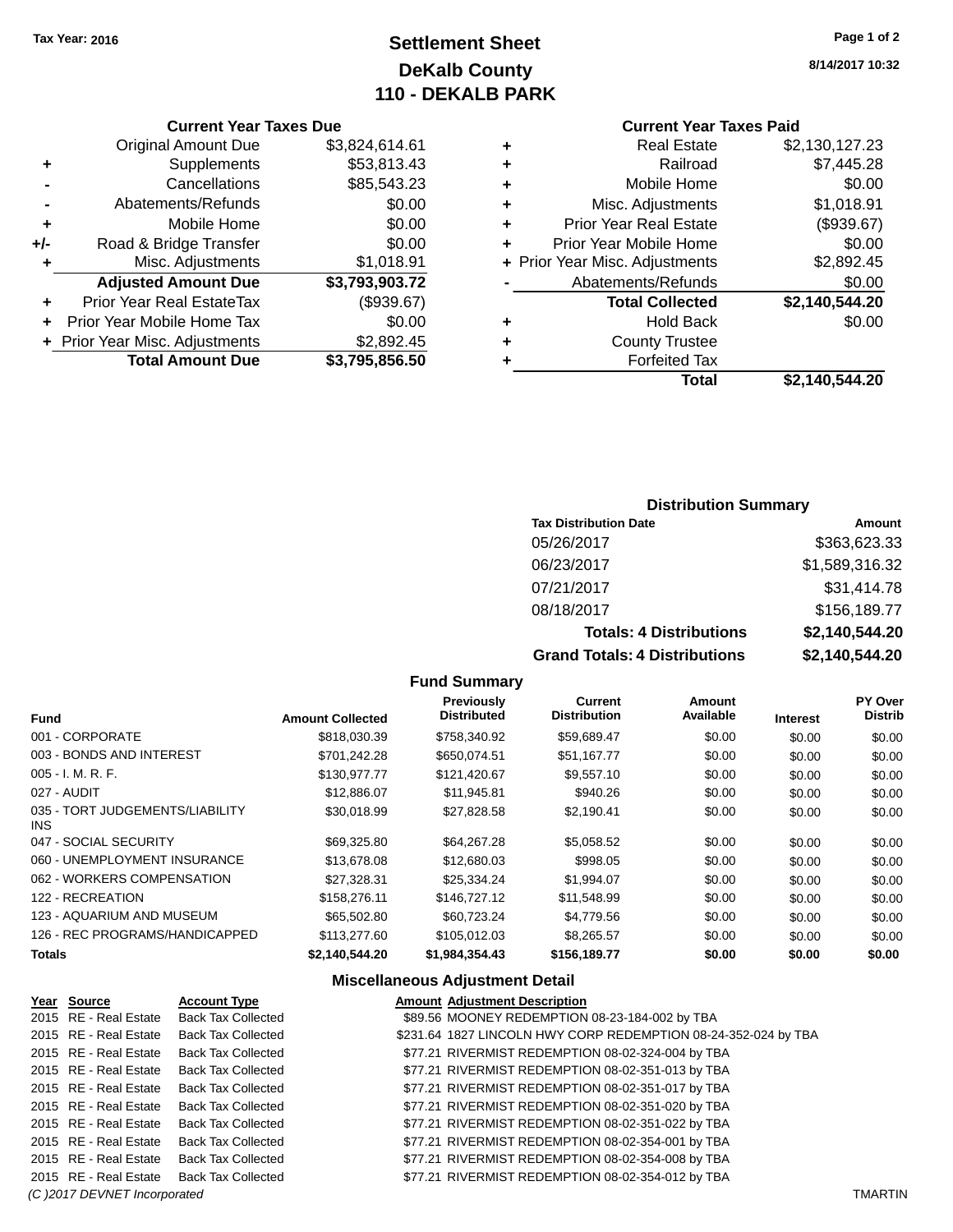# **Settlement Sheet Tax Year: 2016 Page 2 of 2 DeKalb County**

**Miscellaneous Adjustment Detail**

**8/14/2017 10:32**

| Year | Source                   | Account T∖  |
|------|--------------------------|-------------|
| 2015 | <b>RE</b> - Real Estate  | Back Tax C  |
| 2015 | <b>RE</b> - Real Estate  | Back Tax C  |
| 2015 | <b>RE</b> - Real Estate  | Back Tax C  |
| 2015 | <b>RE</b> - Real Estate  | Back Tax C  |
| 2015 | <b>RE</b> - Real Estate  | Back Tax C  |
| 2015 | <b>RE</b> - Real Estate  | Back Tax C  |
| 2015 | <b>RE</b> - Real Estate  | Back Tax C  |
| 2015 | <b>RE</b> - Real Estate  | Back Tax C  |
| 2015 | <b>RE</b> - Real Estate  | Back Tax C  |
| 2015 | <b>RE</b> - Real Estate  | Back Tax C  |
| 2015 | <b>RE</b> - Real Estate  | Back Tax C  |
| 2015 | <b>RE</b> - Real Estate  | Back Tax C  |
| 2015 | RF - Real Estate         | Back Tax C  |
| 2016 | RE - Real Estate         | Paymt In Li |
|      | <b>Totals 24 entries</b> |             |

| <b>Account Type</b>       | <b>Amount Adjustment Description</b> |
|---------------------------|--------------------------------------|
| <b>Back Tax Collected</b> | \$77.21 RIVERMIST REDEMPTIC          |
| <b>Back Tax Collected</b> | \$77.21 RIVERMIST REDEMPTIC          |
| <b>Back Tax Collected</b> | \$77.21 RIVERMIST REDEMPTIC          |
| <b>Back Tax Collected</b> | \$77.21 RIVERMIST REDEMPTIC          |
| <b>Back Tax Collected</b> | \$49.03 RIVERMIST REDEMPTIC          |
| <b>Back Tax Collected</b> | \$33.22 RIVERMIST REDEMPTIC          |
| <b>Back Tax Collected</b> | \$9.32 RIVERMIST REDEMPTIC           |
| <b>Back Tax Collected</b> | \$4.41 RIVERMIST REDEMPTIC           |
| <b>Back Tax Collected</b> | \$77.21 RIVERMIST REDEMPTIC          |
| <b>Back Tax Collected</b> | \$47.76 VOID HEL EXEMPTION 0         |
| <b>Back Tax Collected</b> | \$1,023.97 MOONEY REDEMPTION         |
| <b>Back Tax Collected</b> | \$211.70 MOONEY REDEMPTION           |
| <b>Back Tax Collected</b> | \$188.11 MOONEY REDEMPTION           |
| Paymt In Lieu of Tax      | \$1,018.91 HOUSING AUTHORITY D       |

|                   | 2015 RE - Real Estate<br>2015 RE - Real Estate | <b>Back Tax Collected</b><br><b>Back Tax Collected</b> |  | \$77.21 RIVERMIST REDEMPTION 08-02-323-005 by TBA<br>\$47.76 VOID HEL EXEMPTION 08-14-478-035 by TBA |
|-------------------|------------------------------------------------|--------------------------------------------------------|--|------------------------------------------------------------------------------------------------------|
|                   | 2015 RE - Real Estate                          | <b>Back Tax Collected</b>                              |  | \$1,023.97 MOONEY REDEMPTION 08-23-184-020 by TBA                                                    |
|                   | 2015 RE - Real Estate                          | <b>Back Tax Collected</b>                              |  | \$211.70 MOONEY REDEMPTION 08-23-184-003 by TBA                                                      |
|                   | 2015 RE - Real Estate                          | <b>Back Tax Collected</b>                              |  | \$188.11 MOONEY REDEMPTION 08-12-184-027 by TBA                                                      |
|                   | 2016 RE - Real Estate                          | Paymt In Lieu of Tax                                   |  | \$1,018.91 HOUSING AUTHORITY DEKALB UNITS by TBA                                                     |
| Totals 24 entries |                                                | \$3,911.36                                             |  |                                                                                                      |
|                   |                                                |                                                        |  |                                                                                                      |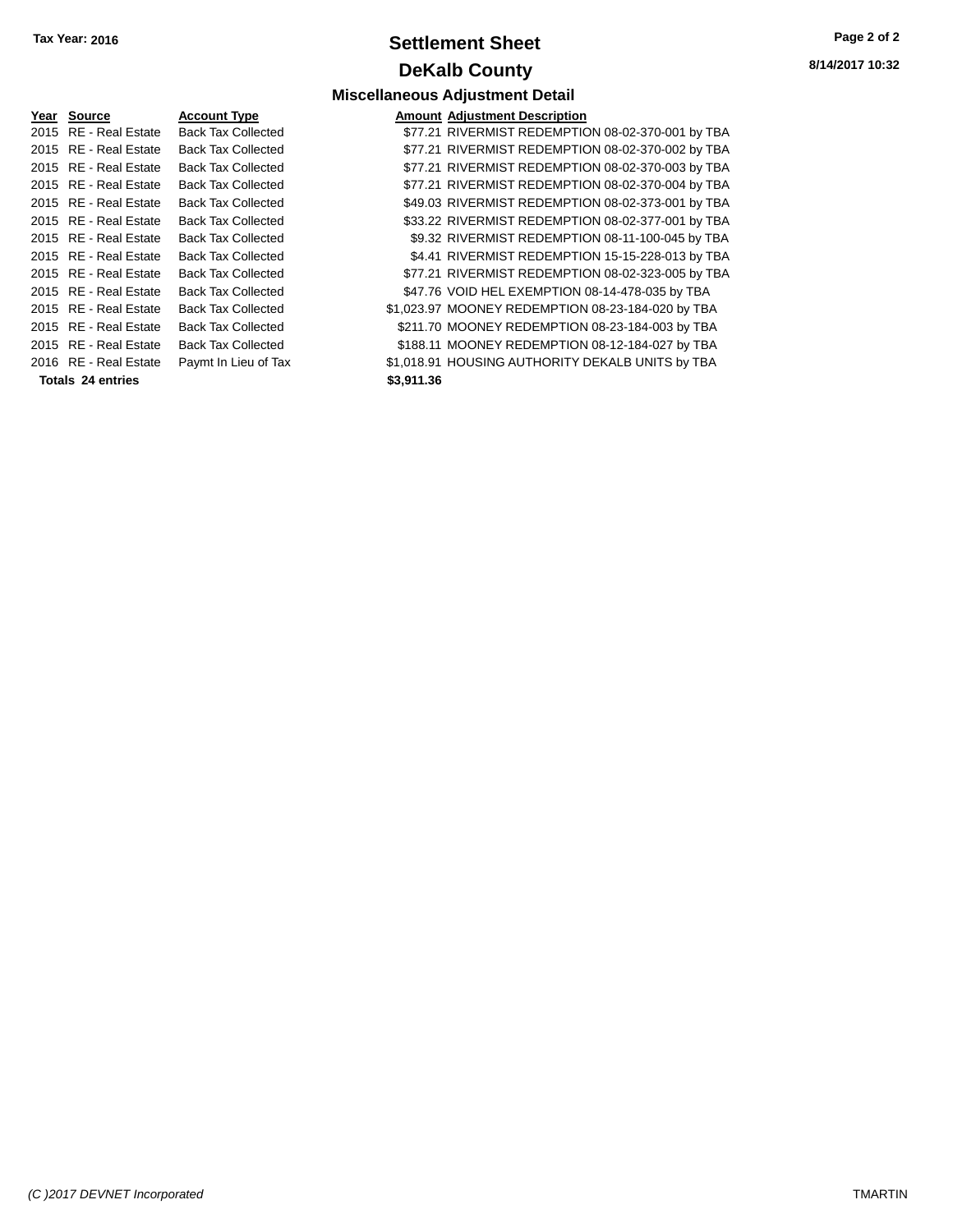# **Settlement Sheet Tax Year: 2016 Page 1 of 1 DeKalb County 111 - FRANKLIN TWP PARK**

**8/14/2017 10:32**

## **Current Year Taxes Paid**

| <b>Current Year Taxes Due</b>  |             |  |  |  |
|--------------------------------|-------------|--|--|--|
| <b>Original Amount Due</b>     | \$42,032.31 |  |  |  |
| Supplements                    | \$422.65    |  |  |  |
| Cancellations                  | \$539.52    |  |  |  |
| Abatements/Refunds             | \$0.00      |  |  |  |
| Mobile Home                    | \$0.00      |  |  |  |
| Road & Bridge Transfer         | \$0.00      |  |  |  |
| Misc. Adjustments              | \$1.79      |  |  |  |
| <b>Adjusted Amount Due</b>     | \$41,917.23 |  |  |  |
| Prior Year Real EstateTax      | \$0.00      |  |  |  |
| Prior Year Mobile Home Tax     | \$0.00      |  |  |  |
| + Prior Year Misc. Adjustments | \$3.21      |  |  |  |
| <b>Total Amount Due</b>        | \$41.920.44 |  |  |  |
|                                |             |  |  |  |

| ٠ | <b>Real Estate</b>             | \$23,442.78 |
|---|--------------------------------|-------------|
| ٠ | Railroad                       | \$291.87    |
| ٠ | Mobile Home                    | \$0.00      |
| ٠ | Misc. Adjustments              | \$1.79      |
| ٠ | <b>Prior Year Real Estate</b>  | \$0.00      |
|   | Prior Year Mobile Home         | \$0.00      |
|   | + Prior Year Misc. Adjustments | \$3.21      |
|   | Abatements/Refunds             | \$0.00      |
|   | <b>Total Collected</b>         | \$23,739.65 |
| ٠ | <b>Hold Back</b>               | \$0.00      |
| ٠ | <b>County Trustee</b>          |             |
|   | <b>Forfeited Tax</b>           |             |
|   | Total                          | \$23.739.65 |
|   |                                |             |

|                                               |                         |                                         | <b>Distribution Summary</b>           |                                |                 |                                  |
|-----------------------------------------------|-------------------------|-----------------------------------------|---------------------------------------|--------------------------------|-----------------|----------------------------------|
|                                               |                         |                                         | <b>Tax Distribution Date</b>          |                                |                 | Amount                           |
|                                               |                         |                                         | 05/26/2017                            |                                |                 | \$2,727.77                       |
|                                               |                         |                                         | 06/23/2017                            |                                |                 | \$19,491.64                      |
|                                               |                         |                                         | 07/21/2017                            |                                |                 | \$585.48                         |
|                                               |                         |                                         | 08/18/2017                            |                                |                 | \$934.76                         |
|                                               |                         |                                         |                                       | <b>Totals: 4 Distributions</b> |                 | \$23,739.65                      |
|                                               |                         |                                         | <b>Grand Totals: 4 Distributions</b>  |                                |                 | \$23,739.65                      |
|                                               |                         | <b>Fund Summary</b>                     |                                       |                                |                 |                                  |
| <b>Fund</b>                                   | <b>Amount Collected</b> | <b>Previously</b><br><b>Distributed</b> | <b>Current</b><br><b>Distribution</b> | <b>Amount</b><br>Available     | <b>Interest</b> | <b>PY Over</b><br><b>Distrib</b> |
| 001 - CORPORATE                               | \$22,347.77             | \$21,467.82                             | \$879.95                              | \$0.00                         | \$0.00          | \$0.00                           |
| 035 - TORT JUDGEMENTS/LIABILITY<br><b>INS</b> | \$1,391.88              | \$1,337.07                              | \$54.81                               | \$0.00                         | \$0.00          | \$0.00                           |
| Totals                                        | \$23,739.65             | \$22,804.89                             | \$934.76                              | \$0.00                         | \$0.00          | \$0.00                           |
|                                               |                         | <b>Miscellaneous Adjustment Detail</b>  |                                       |                                |                 |                                  |

#### iscellaneous Adjust **Year Source Account Type Amount Adjustment Description**

| <u>rear source</u>      | ACCOUNT TYPE       | Alliount Adjustment Description                 |
|-------------------------|--------------------|-------------------------------------------------|
| 2015 RE - Real Estate   | Back Tax Collected | \$3.21 DUNCAN REDEMPTION 01-26-252-011 by TBA   |
| 2016 RE - Real Estate   | Back Tax Collected | \$1.79 GIANNOLA REDEMPTION 01-26-206-015 by TBA |
| <b>Totals 2 entries</b> |                    | \$5.00                                          |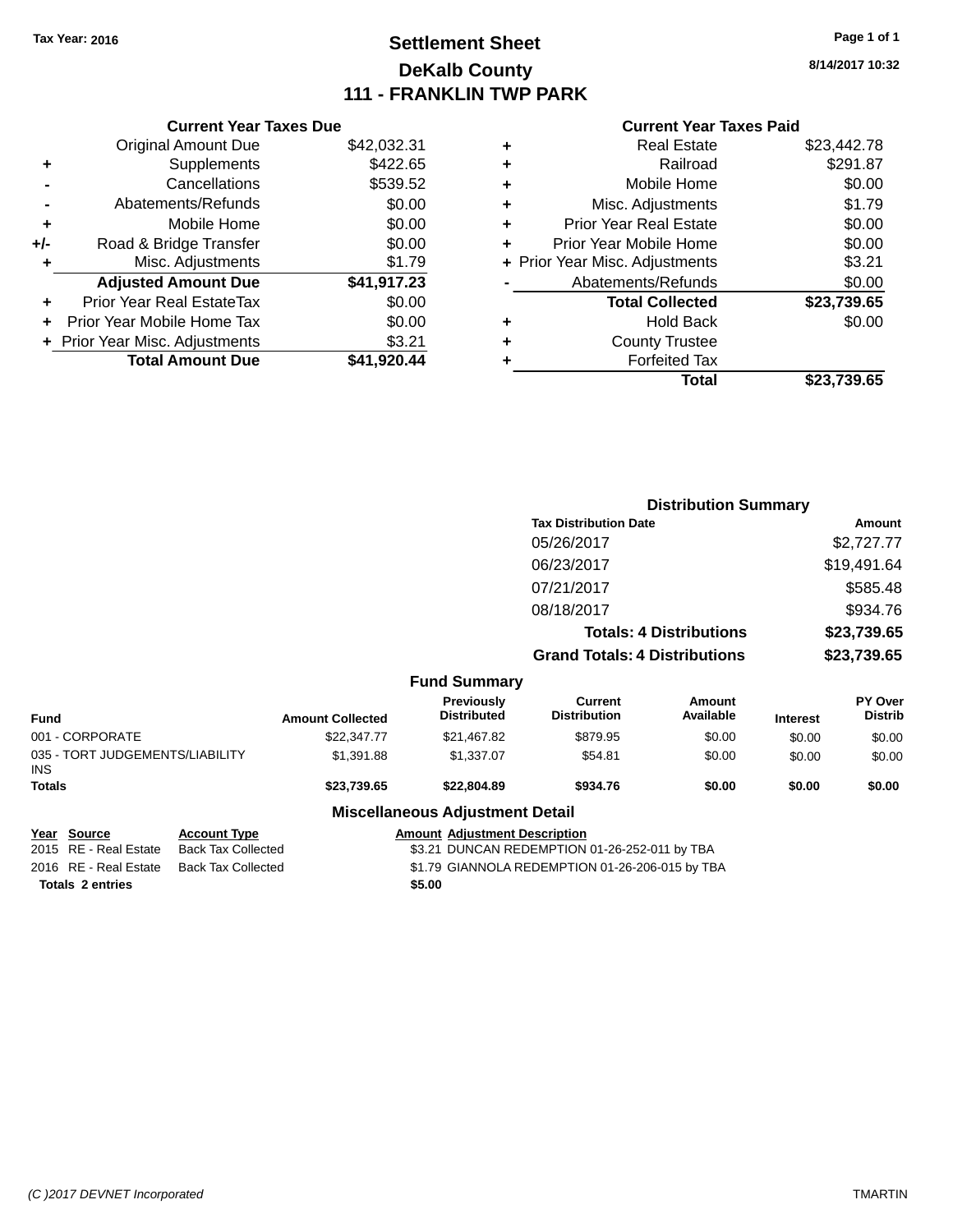# **Settlement Sheet Tax Year: 2016 Page 1 of 1 DeKalb County 112 - GENOA TWP PARK**

**8/14/2017 10:32**

#### **Current Year Taxes Paid**

|                 |   | Total                          | \$358.416.81 |
|-----------------|---|--------------------------------|--------------|
| $\frac{10}{4}$  |   | <b>Forfeited Tax</b>           |              |
|                 |   | <b>County Trustee</b>          |              |
| 10              | ٠ | <b>Hold Back</b>               | \$0.00       |
| 0               |   | <b>Total Collected</b>         | \$358,416.81 |
|                 |   | Abatements/Refunds             | \$0.00       |
| $\frac{10}{14}$ |   | + Prior Year Misc. Adjustments | \$0.00       |
| 0               |   | Prior Year Mobile Home         | \$0.00       |
| 10              | ٠ | <b>Prior Year Real Estate</b>  | \$0.00       |
| 10              | ٠ | Misc. Adjustments              | \$0.00       |
| 13              | ٠ | Mobile Home                    | \$0.00       |
| $\mathbf{1}$    | ٠ | Railroad                       | \$4,426.30   |
| ΄6              | ٠ | <b>Real Estate</b>             | \$353,990.51 |
|                 |   |                                |              |

|       | <b>Original Amount Due</b>     | \$615,436.76 |
|-------|--------------------------------|--------------|
| ٠     | Supplements                    | \$3,535.61   |
|       | Cancellations                  | \$3,888.83   |
|       | Abatements/Refunds             | \$0.00       |
| ÷     | Mobile Home                    | \$0.00       |
| $+/-$ | Road & Bridge Transfer         | \$0.00       |
| ٠     | Misc. Adjustments              | \$0.00       |
|       | <b>Adjusted Amount Due</b>     | \$615,083.54 |
| ٠     | Prior Year Real EstateTax      | \$0.00       |
|       | Prior Year Mobile Home Tax     | \$0.00       |
|       | + Prior Year Misc. Adjustments | \$0.00       |
|       | <b>Total Amount Due</b>        | \$615,083.54 |
|       |                                |              |

**Current Year Taxes Due**

| <b>Distribution Summary</b> |  |
|-----------------------------|--|
|-----------------------------|--|

| <b>Tax Distribution Date</b>         | Amount       |
|--------------------------------------|--------------|
| 05/26/2017                           | \$61,180.54  |
| 06/23/2017                           | \$272,683.60 |
| 07/21/2017                           | \$5,201.76   |
| 08/18/2017                           | \$19,350.91  |
| <b>Totals: 4 Distributions</b>       | \$358,416.81 |
| <b>Grand Totals: 4 Distributions</b> | \$358,416.81 |

#### **Fund Summary Fund Interest Amount Collected Distributed PY Over Distrib Amount Available Current Distribution Previously** 001 - CORPORATE \$106,892.06 \$101,120.97 \$5,771.09 \$0.00 \$0.00 \$0.00 003 - BONDS AND INTEREST \$159,132.39 \$150,540.84 \$8,591.55 \$0.00 \$0.00 \$0.00 005 - I. M. R. F. \$553.04 \$523.18 \$29.86 \$0.00 \$0.00 \$0.00 027 - AUDIT \$553.04 \$523.18 \$29.86 \$0.00 \$0.00 \$0.00 035 - TORT JUDGEMENTS/LIABILITY INS \$0.00 \$0.00 \$0.00 \$0.00 \$0.00 \$0.00 047 - SOCIAL SECURITY \$553.04 \$523.18 \$29.86 \$0.00 \$0.00 \$0.00 \$0.00 \$0.00 \$0.00 \$0.00 \$0.00 \$0.00 062 - WORKERS COMPENSATION \$553.04 \$523.18 \$29.86 \$0.00 \$0.00 \$0.00 \$0.00 122 - RECREATION 60.00 \$66,912.12 \$63,299.54 \$3,612.58 \$0.00 \$0.00 \$0.00 \$0.00 126 - REC PROGRAMS/HANDICAPPED \$22,715.04 \$21,488.65 \$1,226.39 \$0.00 \$0.00 \$0.00 \$0.00 143 - MEDICARE \$553.04 \$523.18 \$29.86 \$0.00 \$0.00 \$0.00 **Totals \$358,416.81 \$339,065.90 \$19,350.91 \$0.00 \$0.00 \$0.00**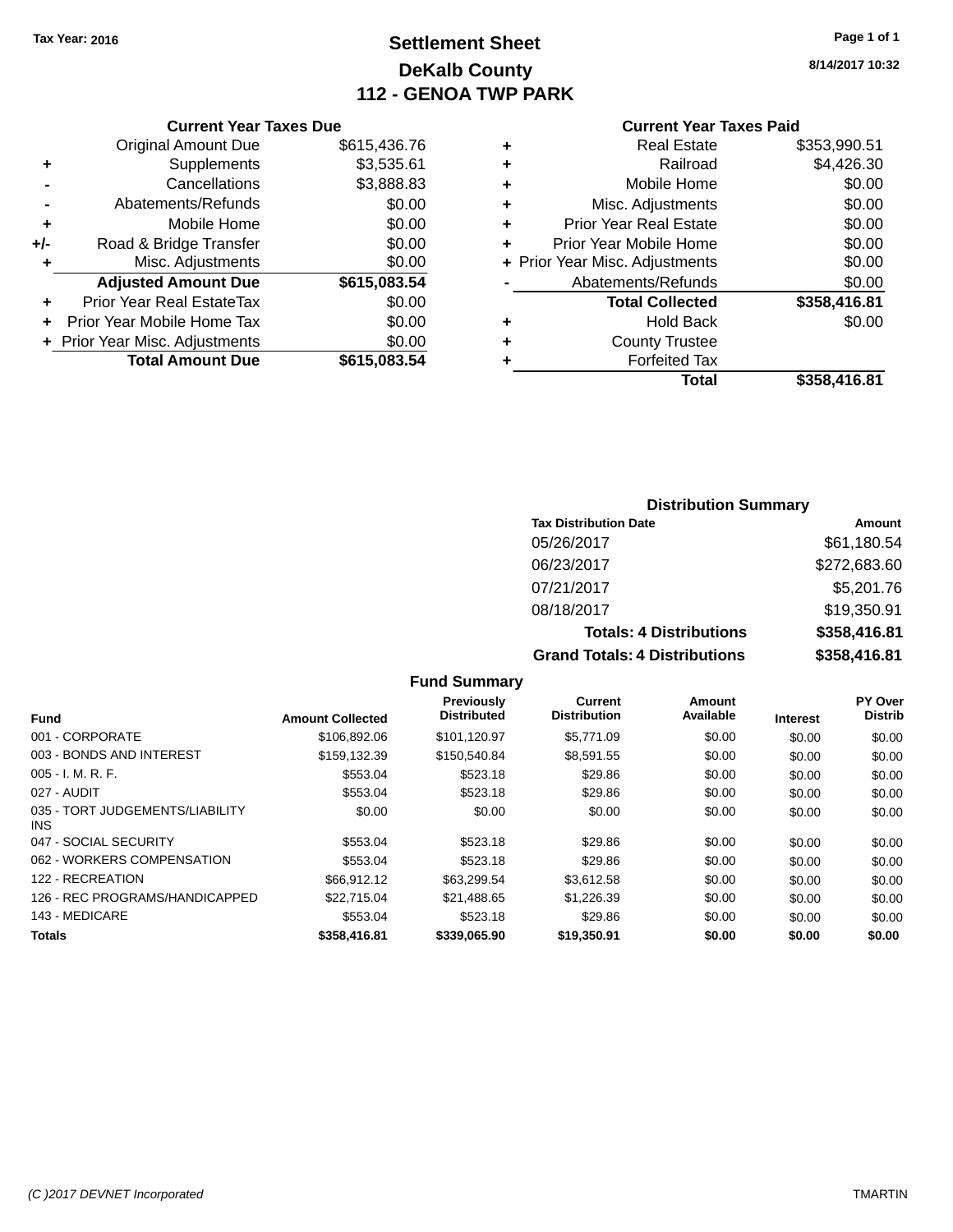# **Settlement Sheet Tax Year: 2016 Page 1 of 1 DeKalb County 113 - KINGSTON TWP PARK**

**8/14/2017 10:32**

## **Current Year Taxes Paid**

|     | <b>Current Year Taxes Due</b>  |             |
|-----|--------------------------------|-------------|
|     | <b>Original Amount Due</b>     | \$52,184.81 |
| ٠   | Supplements                    | \$317.05    |
|     | Cancellations                  | \$374.15    |
|     | Abatements/Refunds             | \$0.04      |
| ٠   | Mobile Home                    | \$0.00      |
| +/- | Road & Bridge Transfer         | \$0.00      |
|     | Misc. Adjustments              | \$0.00      |
|     | <b>Adjusted Amount Due</b>     | \$52,127.67 |
| ٠   | Prior Year Real EstateTax      | (\$3.17)    |
|     | Prior Year Mobile Home Tax     | \$0.00      |
|     | + Prior Year Misc. Adjustments | \$3.60      |
|     | <b>Total Amount Due</b>        | \$52,128.10 |
|     |                                |             |

| ٠ | <b>Real Estate</b>             | \$29,899.94 |
|---|--------------------------------|-------------|
| ٠ | Railroad                       | \$822.23    |
| ٠ | Mobile Home                    | \$0.00      |
| ٠ | Misc. Adjustments              | \$0.00      |
| ٠ | <b>Prior Year Real Estate</b>  | (\$3.17)    |
|   | Prior Year Mobile Home         | \$0.00      |
|   | + Prior Year Misc. Adjustments | \$3.60      |
|   | Abatements/Refunds             | \$0.04      |
|   | <b>Total Collected</b>         | \$30,722.56 |
| ٠ | Hold Back                      | \$0.00      |
| ٠ | <b>County Trustee</b>          |             |
| ٠ | <b>Forfeited Tax</b>           |             |
|   | Total                          | \$30.722.56 |
|   |                                |             |

|                                         |                         |                                         | <b>Distribution Summary</b>           |                                |                 |                           |  |
|-----------------------------------------|-------------------------|-----------------------------------------|---------------------------------------|--------------------------------|-----------------|---------------------------|--|
|                                         |                         |                                         | <b>Tax Distribution Date</b>          |                                |                 | <b>Amount</b>             |  |
|                                         |                         |                                         | 05/26/2017                            |                                |                 | \$4,648.97                |  |
|                                         |                         |                                         | 06/23/2017                            |                                |                 | \$24,354.78               |  |
|                                         |                         |                                         | 07/21/2017                            |                                |                 | \$376.39                  |  |
|                                         |                         |                                         | 08/18/2017                            |                                |                 | \$1,342.42                |  |
|                                         |                         |                                         |                                       | <b>Totals: 4 Distributions</b> |                 | \$30,722.56               |  |
|                                         |                         |                                         | <b>Grand Totals: 4 Distributions</b>  |                                |                 | \$30,722.56               |  |
|                                         |                         | <b>Fund Summary</b>                     |                                       |                                |                 |                           |  |
| <b>Fund</b>                             | <b>Amount Collected</b> | <b>Previously</b><br><b>Distributed</b> | <b>Current</b><br><b>Distribution</b> | <b>Amount</b><br>Available     | <b>Interest</b> | PY Over<br><b>Distrib</b> |  |
| 001 - CORPORATE                         | \$24,305.51             | \$23,243.48                             | \$1,062.03                            | \$0.00                         | \$0.00          | \$0.00                    |  |
| 035 - TORT JUDGEMENTS/LIABILITY<br>INS. | \$3,213.09              | \$3,072.69                              | \$140.40                              | \$0.00                         | \$0.00          | \$0.00                    |  |
| 122 - RECREATION                        | \$3,203.96              | \$3,063.97                              | \$139.99                              | \$0.00                         | \$0.00          | \$0.00                    |  |
| Totals                                  | \$30,722.56             | \$29,380.14                             | \$1,342.42                            | \$0.00                         | \$0.00          | \$0.00                    |  |
|                                         |                         |                                         |                                       |                                |                 |                           |  |

#### **Miscellaneous Adjustment Detail**

| Year Source             | <b>Account Type</b>       | Amount |
|-------------------------|---------------------------|--------|
| 2015 RE - Real Estate   | <b>Back Tax Collected</b> | \$2.25 |
| 2015 RE - Real Estate   | Back Tax Collected        | \$1.35 |
| <b>Totals 2 entries</b> |                           | \$3.60 |

035 INS

**<u>Amount Adjustment Description</u><br>Fax Collected <b>Account Advisor** S2.25 CAPES REDEMPTION 02 \$2.25 CAPES REDEMPTION 02-29-200-001 by TBA Fax Collected **\$1.35 TRUSTEE SALE 02-22-100-004 by TBA** 

## **Abatement Detail**

|  | <b>Amount Adiustment Description</b> |
|--|--------------------------------------|
|  |                                      |

**Year Source Account Type Amount Adjustment Description**<br>2016 RE - Real Estate RE Abatement **Amount 1998** 1999 **AMOUNT ADDINTEREST REFUN** \$0.04 PTAB INTEREST REFUND 02-24-452-014 by TBA **Totals 1 entries \$0.04**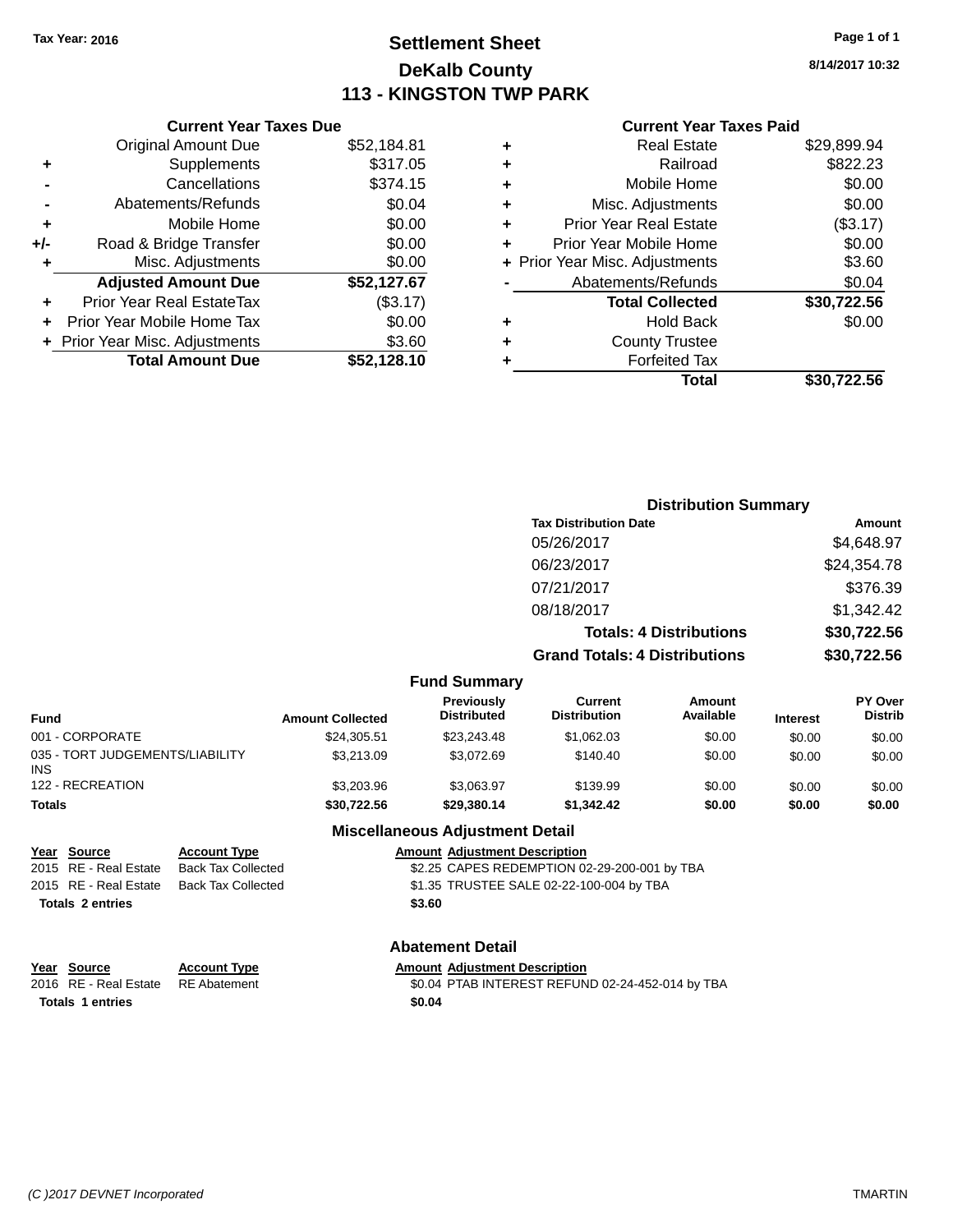# **Settlement Sheet Tax Year: 2016 Page 1 of 1 DeKalb County 114 - SANDWICH PARK**

**8/14/2017 10:32**

## **Current Year Taxes Paid**

|     | <b>Current Year Taxes Due</b>  |              |  |  |  |  |
|-----|--------------------------------|--------------|--|--|--|--|
|     | <b>Original Amount Due</b>     | \$536,598.54 |  |  |  |  |
| ٠   | Supplements                    | \$5,975.28   |  |  |  |  |
|     | Cancellations                  | \$6,797.70   |  |  |  |  |
|     | Abatements/Refunds             | \$0.00       |  |  |  |  |
| ٠   | Mobile Home                    | \$0.00       |  |  |  |  |
| +/- | Road & Bridge Transfer         | \$0.00       |  |  |  |  |
| ٠   | Misc. Adjustments              | \$353.82     |  |  |  |  |
|     | <b>Adjusted Amount Due</b>     | \$536,129.94 |  |  |  |  |
| ٠   | Prior Year Real EstateTax      | (\$156.24)   |  |  |  |  |
| ÷   | Prior Year Mobile Home Tax     | \$0.00       |  |  |  |  |
|     | + Prior Year Misc. Adjustments | \$0.00       |  |  |  |  |
|     | <b>Total Amount Due</b>        | \$535,973.70 |  |  |  |  |
|     |                                |              |  |  |  |  |

|   | <b>Real Estate</b>             | \$313,358.45 |
|---|--------------------------------|--------------|
| ٠ | Railroad                       | \$1,441.42   |
| ٠ | Mobile Home                    | \$0.00       |
| ٠ | Misc. Adjustments              | \$353.82     |
| ٠ | <b>Prior Year Real Estate</b>  | (\$156.24)   |
|   | Prior Year Mobile Home         | \$0.00       |
|   | + Prior Year Misc. Adjustments | \$0.00       |
|   | Abatements/Refunds             | \$0.00       |
|   | <b>Total Collected</b>         | \$314,997.45 |
| ٠ | <b>Hold Back</b>               | \$0.00       |
| ٠ | <b>County Trustee</b>          |              |
| ٠ | <b>Forfeited Tax</b>           |              |
|   | Total                          | \$314,997.45 |
|   |                                |              |

# **Distribution Summary**

| <b>Tax Distribution Date</b>         | Amount       |
|--------------------------------------|--------------|
| 05/26/2017                           | \$50,998.06  |
| 06/23/2017                           | \$235,776.38 |
| 07/21/2017                           | \$5,382.87   |
| 08/18/2017                           | \$22,840.14  |
| <b>Totals: 4 Distributions</b>       | \$314,997.45 |
| <b>Grand Totals: 4 Distributions</b> | \$314,997.45 |

## **Fund Summary**

|                                               |                         | <b>Previously</b><br><b>Distributed</b> | <b>Current</b><br><b>Distribution</b> | Amount<br>Available |                 | PY Over<br><b>Distrib</b> |
|-----------------------------------------------|-------------------------|-----------------------------------------|---------------------------------------|---------------------|-----------------|---------------------------|
| <b>Fund</b>                                   | <b>Amount Collected</b> |                                         |                                       |                     | <b>Interest</b> |                           |
| 001 - CORPORATE                               | \$92,015.18             | \$85,343.24                             | \$6.671.94                            | \$0.00              | \$0.00          | \$0.00                    |
| 003 - BONDS AND INTEREST                      | \$63.595.14             | \$58.983.92                             | \$4.611.22                            | \$0.00              | \$0.00          | \$0.00                    |
| $005 - I. M. R. F.$                           | \$17.141.85             | \$15,898.91                             | \$1,242.94                            | \$0.00              | \$0.00          | \$0.00                    |
| 027 - AUDIT                                   | \$3,522.62              | \$3,267.20                              | \$255.42                              | \$0.00              | \$0.00          | \$0.00                    |
| 035 - TORT JUDGEMENTS/LIABILITY<br><b>INS</b> | \$18.171.27             | \$16,853.69                             | \$1,317.58                            | \$0.00              | \$0.00          | \$0.00                    |
| 047 - SOCIAL SECURITY                         | \$14.025.26             | \$13.008.31                             | \$1.016.95                            | \$0.00              | \$0.00          | \$0.00                    |
| 060 - UNEMPLOYMENT INSURANCE                  | \$9,350.05              | \$8,672.09                              | \$677.96                              | \$0.00              | \$0.00          | \$0.00                    |
| 122 - RECREATION                              | \$67,929.84             | \$63.004.32                             | \$4,925.52                            | \$0.00              | \$0.00          | \$0.00                    |
| 125 - PAVING & LIGHTING, STREETS              | \$2,087.48              | \$1,936.12                              | \$151.36                              | \$0.00              | \$0.00          | \$0.00                    |
| 126 - REC PROGRAMS/HANDICAPPED                | \$27.158.76             | \$25.189.51                             | \$1.969.25                            | \$0.00              | \$0.00          | \$0.00                    |
| <b>Totals</b>                                 | \$314,997.45            | \$292.157.31                            | \$22,840.14                           | \$0.00              | \$0.00          | \$0.00                    |

## **Miscellaneous Adjustment Detail**

| Year Source             | <b>Account Type</b> | <b>Amount Adiustment Description</b>              |
|-------------------------|---------------------|---------------------------------------------------|
| 2016 RE - Real Estate   | Back Tax Collected  | \$227.80 HARRISON REDEMPTION 19-26-408-006 by TBA |
| 2016 RE - Real Estate   | Back Tax Collected  | \$126.02 MARSHNER REDEMPTION 19-26-434-001 by TBA |
| <b>Totals 2 entries</b> |                     | \$353.82                                          |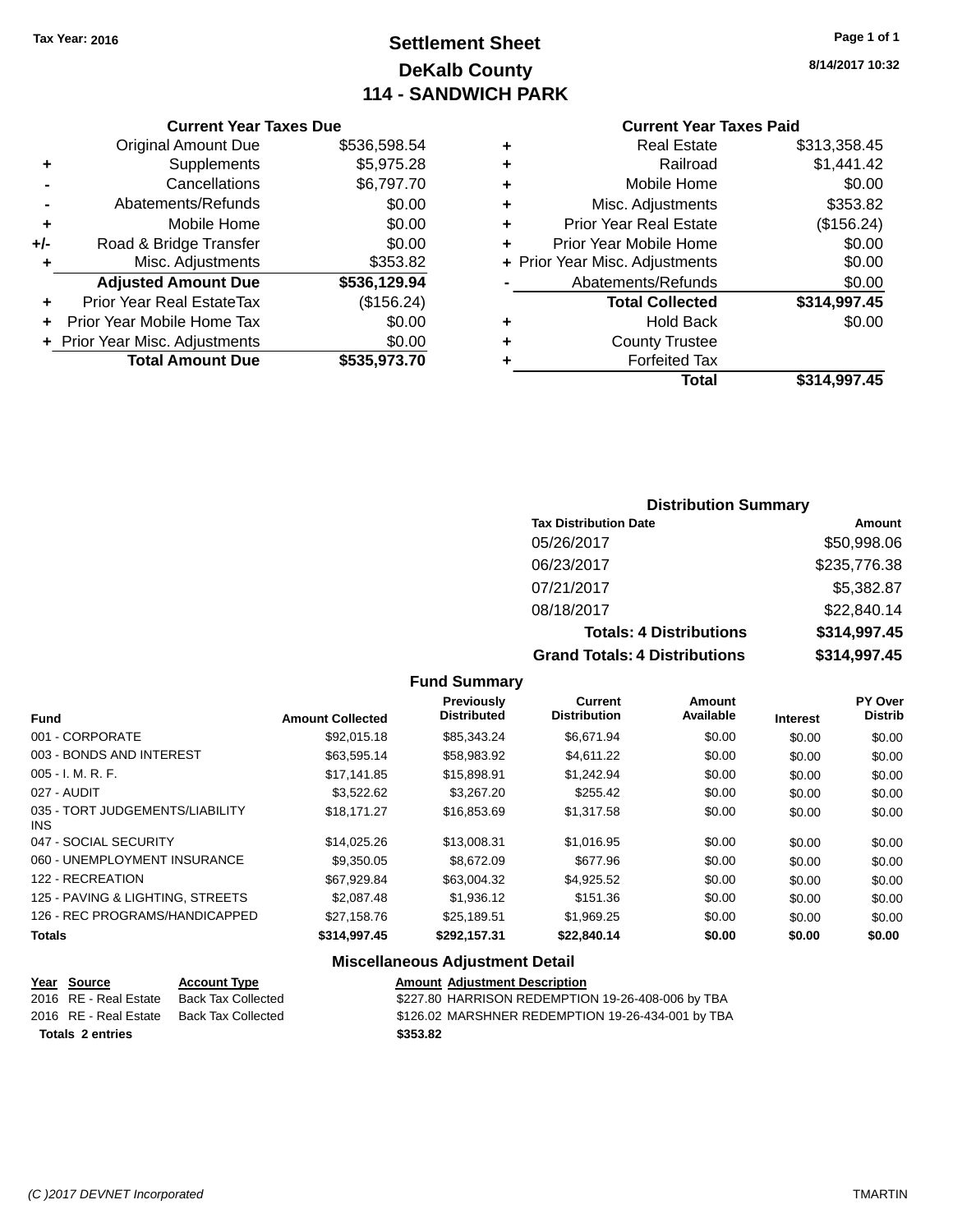# **Settlement Sheet Tax Year: 2016 Page 1 of 1 DeKalb County 115 - SYCAMORE PARK**

**8/14/2017 10:32**

## **Current Year Taxes Paid**

| ٠ | Real Estate                    | \$1,722,137.52 |
|---|--------------------------------|----------------|
| ٠ | Railroad                       | \$0.18         |
| ٠ | Mobile Home                    | \$0.00         |
| ٠ | Misc. Adjustments              | \$817.40       |
| ÷ | <b>Prior Year Real Estate</b>  | (\$267.51)     |
| ÷ | Prior Year Mobile Home         | \$0.00         |
|   | + Prior Year Misc. Adjustments | \$0.00         |
|   | Abatements/Refunds             | \$0.25         |
|   | <b>Total Collected</b>         | \$1,722,687.34 |
|   | Hold Back                      | \$0.00         |
| ÷ | <b>County Trustee</b>          |                |
|   | <b>Forfeited Tax</b>           |                |
|   | Total                          | \$1.722.687.34 |

## **Current Year Taxes Due** Original Amount Due \$3,071,735.44<br>Supplements \$21,051.33 **+** Supplements **-** Cancellations \$23,989.53 **-** Abatements/Refunds \$0.25 **+** Mobile Home \$0.00 **+/-** Road & Bridge Transfer \$0.00 **+** Misc. Adjustments \$817.40 **Adjusted Amount Due \$3,069,614.39 +** Prior Year Real EstateTax (\$267.51) **+** Prior Year Mobile Home Tax \$0.00 **+** Prior Year Misc. Adjustments \$0.00<br> **Total Amount Due** \$3,069,346.88 **Total Amount Due**

## **Distribution Summary**

| <b>Tax Distribution Date</b>         | Amount         |
|--------------------------------------|----------------|
| 05/26/2017                           | \$252,265.26   |
| 06/23/2017                           | \$1,362,305.06 |
| 07/21/2017                           | \$26,177.29    |
| 08/18/2017                           | \$81,939.73    |
| <b>Totals: 4 Distributions</b>       | \$1,722,687.34 |
| <b>Grand Totals: 4 Distributions</b> | \$1,722,687.34 |

#### **Fund Summary**

| <b>Fund</b>                             | <b>Amount Collected</b> | <b>Previously</b><br><b>Distributed</b> | <b>Current</b><br><b>Distribution</b> | Amount<br>Available | <b>Interest</b> | <b>PY Over</b><br><b>Distrib</b> |
|-----------------------------------------|-------------------------|-----------------------------------------|---------------------------------------|---------------------|-----------------|----------------------------------|
| 001 - CORPORATE                         | \$679.121.29            | \$646,818.83                            | \$32,302.46                           | \$0.00              | \$0.00          | \$0.00                           |
| 003 - BONDS AND INTEREST                | \$333,712.08            | \$317.839.05                            | \$15,873.03                           | \$0.00              | \$0.00          | \$0.00                           |
| $005 - I. M. R. F.$                     | \$46,557.35             | \$44.342.84                             | \$2.214.51                            | \$0.00              | \$0.00          | \$0.00                           |
| 014 - POLICE PROTECTION                 | \$680.46                | \$648.09                                | \$32.37                               | \$0.00              | \$0.00          | \$0.00                           |
| 027 - AUDIT                             | \$8,134.53              | \$7,747.62                              | \$386.91                              | \$0.00              | \$0.00          | \$0.00                           |
| 035 - TORT JUDGEMENTS/LIABILITY<br>INS. | \$38,703.61             | \$36,862.68                             | \$1,840.93                            | \$0.00              | \$0.00          | \$0.00                           |
| 039 - PLAYGROUND AND RECREATION<br>COMM | \$210.987.85            | \$200,952.20                            | \$10,035.65                           | \$0.00              | \$0.00          | \$0.00                           |
| 047 - SOCIAL SECURITY                   | \$46,791.62             | \$44,565.97                             | \$2,225.65                            | \$0.00              | \$0.00          | \$0.00                           |
| 122 - RECREATION                        | \$264,179.28            | \$251,613.58                            | \$12,565.70                           | \$0.00              | \$0.00          | \$0.00                           |
| 125 - PAVING & LIGHTING, STREETS        | \$46.51                 | \$44.30                                 | \$2.21                                | \$0.00              | \$0.00          | \$0.00                           |
| 126 - REC PROGRAMS/HANDICAPPED          | \$93,772.76             | \$89,312.45                             | \$4,460.31                            | \$0.00              | \$0.00          | \$0.00                           |
| <b>Totals</b>                           | \$1,722,687.34          | \$1,640,747.61                          | \$81,939.73                           | \$0.00              | \$0.00          | \$0.00                           |

## **Miscellaneous Adjustment Detail**

| <u>Year Source</u>      | <b>Account Type</b>                        | <b>Amount Adjustment Description</b>             |
|-------------------------|--------------------------------------------|--------------------------------------------------|
|                         | 2016 RE - Real Estate Paymt In Lieu of Tax | \$817.40 HOUSING AUTHORITY SYCAMORE UNITS by TBA |
| <b>Totals 1 entries</b> |                                            | \$817.40                                         |

## **Abatement Detail**

| Year Source                        | <b>Account Type</b> | <b>Amount Adiustment Description</b>             |
|------------------------------------|---------------------|--------------------------------------------------|
| 2016 RE - Real Estate RE Abatement |                     | \$0.25 PTAB INTEREST REFUND 06-28-180-020 by TBA |
| <b>Totals 1 entries</b>            |                     | \$0.25                                           |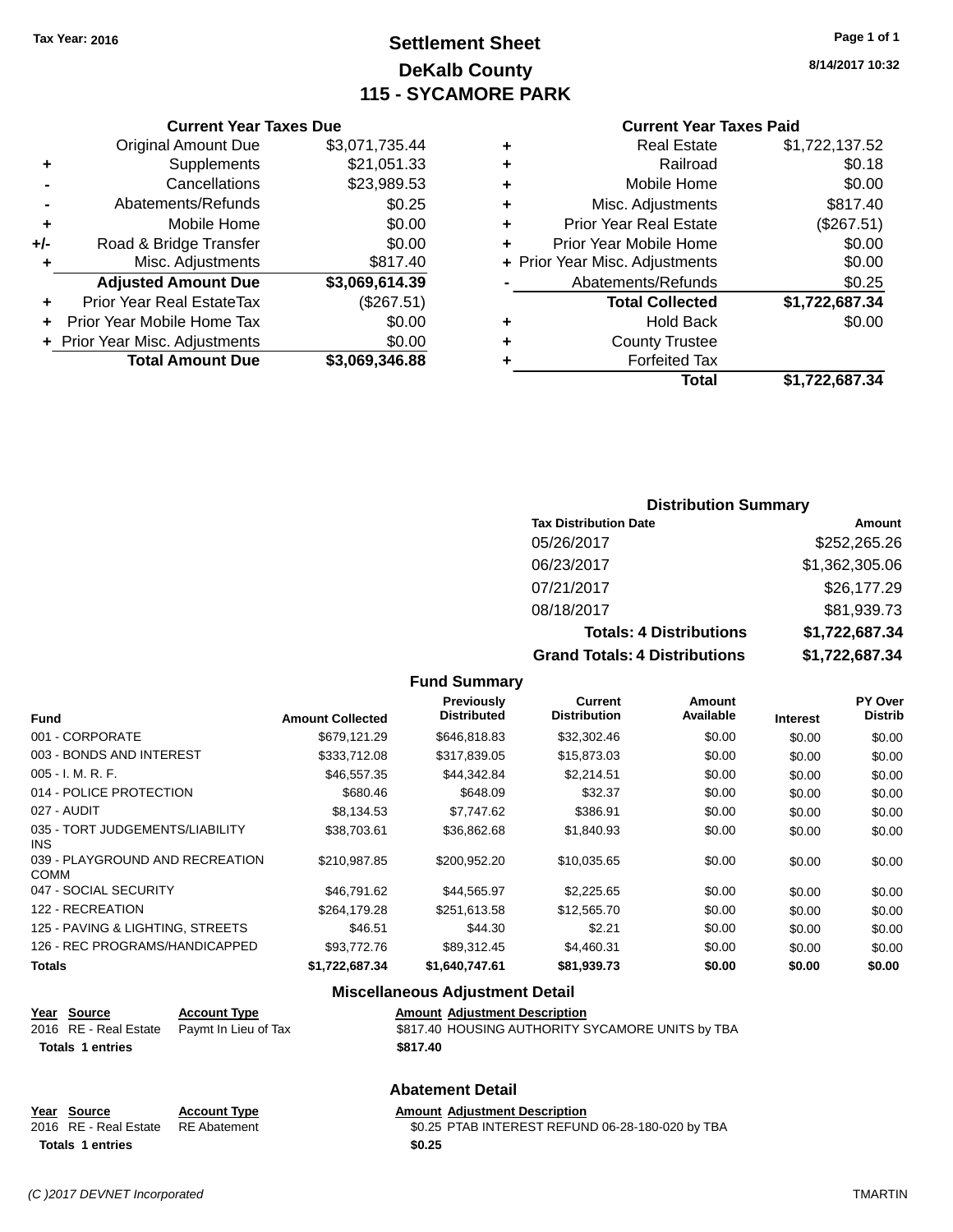# **Settlement Sheet Tax Year: 2016 Page 1 of 1 DeKalb County 120 - SCHOOL DISTRICT 1**

**8/14/2017 10:32**

## **Current Year Taxes Paid**

|     | <b>Current Year Taxes Due</b>  |              |  |  |  |  |
|-----|--------------------------------|--------------|--|--|--|--|
|     | <b>Original Amount Due</b>     | \$607,751.76 |  |  |  |  |
| ٠   | Supplements                    | \$2,151.82   |  |  |  |  |
|     | Cancellations                  | \$2,463.05   |  |  |  |  |
|     | Abatements/Refunds             | \$0.00       |  |  |  |  |
| ٠   | Mobile Home                    | \$0.00       |  |  |  |  |
| +/- | Road & Bridge Transfer         | \$0.00       |  |  |  |  |
| ٠   | Misc. Adjustments              | \$0.00       |  |  |  |  |
|     | <b>Adjusted Amount Due</b>     | \$607,440.53 |  |  |  |  |
| ÷   | Prior Year Real EstateTax      | \$0.00       |  |  |  |  |
|     | Prior Year Mobile Home Tax     | \$0.00       |  |  |  |  |
|     | + Prior Year Misc. Adjustments | \$0.00       |  |  |  |  |
|     | <b>Total Amount Due</b>        | \$607,440.53 |  |  |  |  |
|     |                                |              |  |  |  |  |

|   | <b>Real Estate</b>             | \$391,021.25 |
|---|--------------------------------|--------------|
| ٠ | Railroad                       | \$0.00       |
| ٠ | Mobile Home                    | \$0.00       |
| ٠ | Misc. Adjustments              | \$0.00       |
| ٠ | <b>Prior Year Real Estate</b>  | \$0.00       |
| ٠ | Prior Year Mobile Home         | \$0.00       |
|   | + Prior Year Misc. Adjustments | \$0.00       |
|   | Abatements/Refunds             | \$0.00       |
|   | <b>Total Collected</b>         | \$391,021.25 |
| ٠ | Hold Back                      | \$0.00       |
| ٠ | <b>County Trustee</b>          |              |
| ٠ | <b>Forfeited Tax</b>           |              |
|   | Total                          | \$391,021.25 |
|   |                                |              |

## **Distribution Summary**

| <b>Tax Distribution Date</b>         | Amount       |
|--------------------------------------|--------------|
| 05/26/2017                           | \$72,980.80  |
| 06/23/2017                           | \$307,424.10 |
| 07/21/2017                           | \$2,689.00   |
| 08/18/2017                           | \$7,927.35   |
| <b>Totals: 4 Distributions</b>       | \$391,021.25 |
| <b>Grand Totals: 4 Distributions</b> | \$391,021.25 |

## **Fund Summary**

|                                         |                         | Previously         | Current             | Amount    |                 | PY Over        |
|-----------------------------------------|-------------------------|--------------------|---------------------|-----------|-----------------|----------------|
| <b>Fund</b>                             | <b>Amount Collected</b> | <b>Distributed</b> | <b>Distribution</b> | Available | <b>Interest</b> | <b>Distrib</b> |
| 002 - EDUCATION                         | \$251.271.05            | \$246.176.91       | \$5.094.14          | \$0.00    | \$0.00          | \$0.00         |
| 003 - BONDS AND INTEREST                | \$36,336.82             | \$35,600.15        | \$736.67            | \$0.00    | \$0.00          | \$0.00         |
| 004 - OPERATIONS & MAINTENANCE          | \$31.408.77             | \$30,772.01        | \$636.76            | \$0.00    | \$0.00          | \$0.00         |
| $005 - I. M. R. F.$                     | \$8,390.15              | \$8,220.05         | \$170.10            | \$0.00    | \$0.00          | \$0.00         |
| 030 - TRANSPORTATION SYSTEM             | \$12,563.52             | \$12,308.81        | \$254.71            | \$0.00    | \$0.00          | \$0.00         |
| 031 - WORKING CASH                      | \$3.141.07              | \$3.077.39         | \$63.68             | \$0.00    | \$0.00          | \$0.00         |
| 032 - FIRE PREV/SFTY/ENERGY             | \$3.141.07              | \$3,077.39         | \$63.68             | \$0.00    | \$0.00          | \$0.00         |
| 033 - SPECIAL EDUCATION                 | \$2,512.70              | \$2,461.76         | \$50.94             | \$0.00    | \$0.00          | \$0.00         |
| 035 - TORT JUDGEMENTS/LIABILITY<br>INS. | \$27,200.22             | \$26,648.78        | \$551.44            | \$0.00    | \$0.00          | \$0.00         |
| 047 - SOCIAL SECURITY                   | \$11.914.81             | \$11,673,26        | \$241.55            | \$0.00    | \$0.00          | \$0.00         |
| 057 - LEASE/PURCHASE/RENTAL             | \$3.141.07              | \$3.077.39         | \$63.68             | \$0.00    | \$0.00          | \$0.00         |
| <b>Totals</b>                           | \$391.021.25            | \$383.093.90       | \$7.927.35          | \$0.00    | \$0.00          | \$0.00         |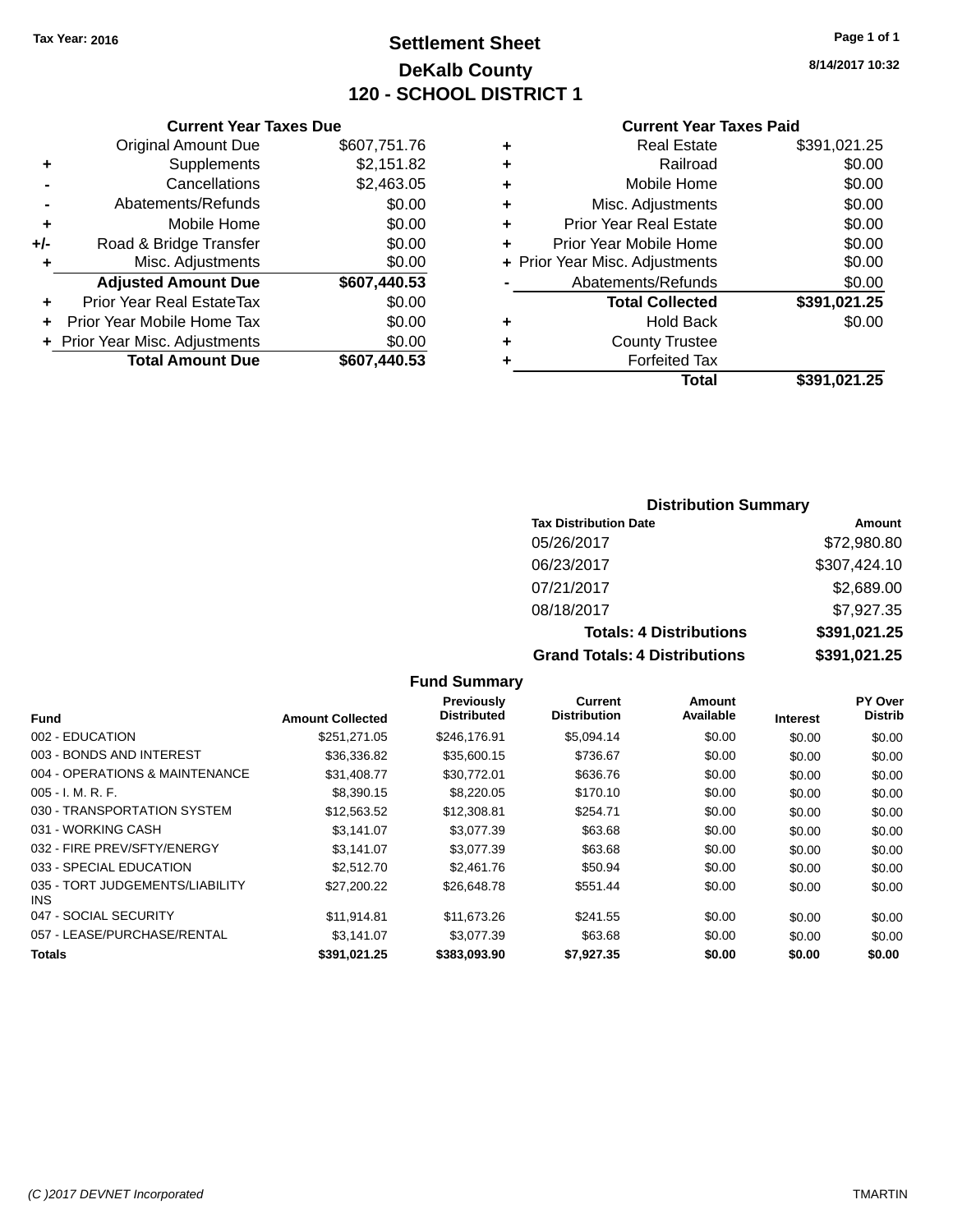# **Settlement Sheet Tax Year: 2016 Page 1 of 1 DeKalb County 121 - SCHOOL DISTRICT 9**

**8/14/2017 10:32**

### **Current Year Taxes Paid**

|       | <b>Current Year Taxes Due</b>  |              |
|-------|--------------------------------|--------------|
|       | <b>Original Amount Due</b>     | \$128,809.14 |
| ٠     | Supplements                    | \$0.00       |
|       | Cancellations                  | \$0.00       |
|       | Abatements/Refunds             | \$0.00       |
| ٠     | Mobile Home                    | \$0.00       |
| $+/-$ | Road & Bridge Transfer         | \$0.00       |
| ٠     | Misc. Adjustments              | \$0.00       |
|       | <b>Adjusted Amount Due</b>     | \$128,809.14 |
| ٠     | Prior Year Real EstateTax      | \$0.00       |
|       | Prior Year Mobile Home Tax     | \$0.00       |
|       | + Prior Year Misc. Adjustments | \$0.00       |
|       | <b>Total Amount Due</b>        | \$128,809.14 |
|       |                                |              |

| ٠ | <b>Real Estate</b>             | \$66,256.84 |
|---|--------------------------------|-------------|
| ٠ | Railroad                       | \$4,682.26  |
| ٠ | Mobile Home                    | \$0.00      |
| ٠ | Misc. Adjustments              | \$0.00      |
| ٠ | <b>Prior Year Real Estate</b>  | \$0.00      |
| ÷ | Prior Year Mobile Home         | \$0.00      |
|   | + Prior Year Misc. Adjustments | \$0.00      |
|   | Abatements/Refunds             | \$0.00      |
|   | <b>Total Collected</b>         | \$70,939.10 |
| ٠ | Hold Back                      | \$0.00      |
| ٠ | <b>County Trustee</b>          |             |
| ٠ | <b>Forfeited Tax</b>           |             |
|   | Total                          | \$70,939.10 |
|   |                                |             |

## **Distribution Summary Tax Distribution Date Amount** 05/26/2017 \$13,465.85 06/23/2017 \$56,622.96 07/21/2017 \$850.29 **Totals: 3 Distributions \$70,939.10 Grand Totals: 3 Distributions \$70,939.10**

| <b>Fund</b>                             | <b>Amount Collected</b> | <b>Previously</b><br><b>Distributed</b> | Current<br><b>Distribution</b> | Amount<br>Available | <b>Interest</b> | <b>PY Over</b><br><b>Distrib</b> |
|-----------------------------------------|-------------------------|-----------------------------------------|--------------------------------|---------------------|-----------------|----------------------------------|
| 002 - EDUCATION                         | \$44,413.07             | \$44,413.07                             | \$0.00                         | \$0.00              | \$0.00          | \$0.00                           |
| 003 - BONDS AND INTEREST                | \$8.115.51              | \$8.115.51                              | \$0.00                         | \$0.00              | \$0.00          | \$0.00                           |
| 004 - OPERATIONS & MAINTENANCE          | \$7,827.85              | \$7,827.85                              | \$0.00                         | \$0.00              | \$0.00          | \$0.00                           |
| $005 - I. M. R. F.$                     | \$1.189.93              | \$1,189.93                              | \$0.00                         | \$0.00              | \$0.00          | \$0.00                           |
| 030 - TRANSPORTATION SYSTEM             | \$2,220.67              | \$2,220.67                              | \$0.00                         | \$0.00              | \$0.00          | \$0.00                           |
| 031 - WORKING CASH                      | \$555.16                | \$555.16                                | \$0.00                         | \$0.00              | \$0.00          | \$0.00                           |
| 032 - FIRE PREV/SFTY/ENERGY             | \$555.16                | \$555.16                                | \$0.00                         | \$0.00              | \$0.00          | \$0.00                           |
| 033 - SPECIAL EDUCATION                 | \$444.15                | \$444.15                                | \$0.00                         | \$0.00              | \$0.00          | \$0.00                           |
| 035 - TORT JUDGEMENTS/LIABILITY<br>INS. | \$3,223,48              | \$3,223.48                              | \$0.00                         | \$0.00              | \$0.00          | \$0.00                           |
| 047 - SOCIAL SECURITY                   | \$1,838.96              | \$1,838.96                              | \$0.00                         | \$0.00              | \$0.00          | \$0.00                           |
| 057 - LEASE/PURCHASE/RENTAL             | \$555.16                | \$555.16                                | \$0.00                         | \$0.00              | \$0.00          | \$0.00                           |
| <b>Totals</b>                           | \$70,939.10             | \$70,939.10                             | \$0.00                         | \$0.00              | \$0.00          | \$0.00                           |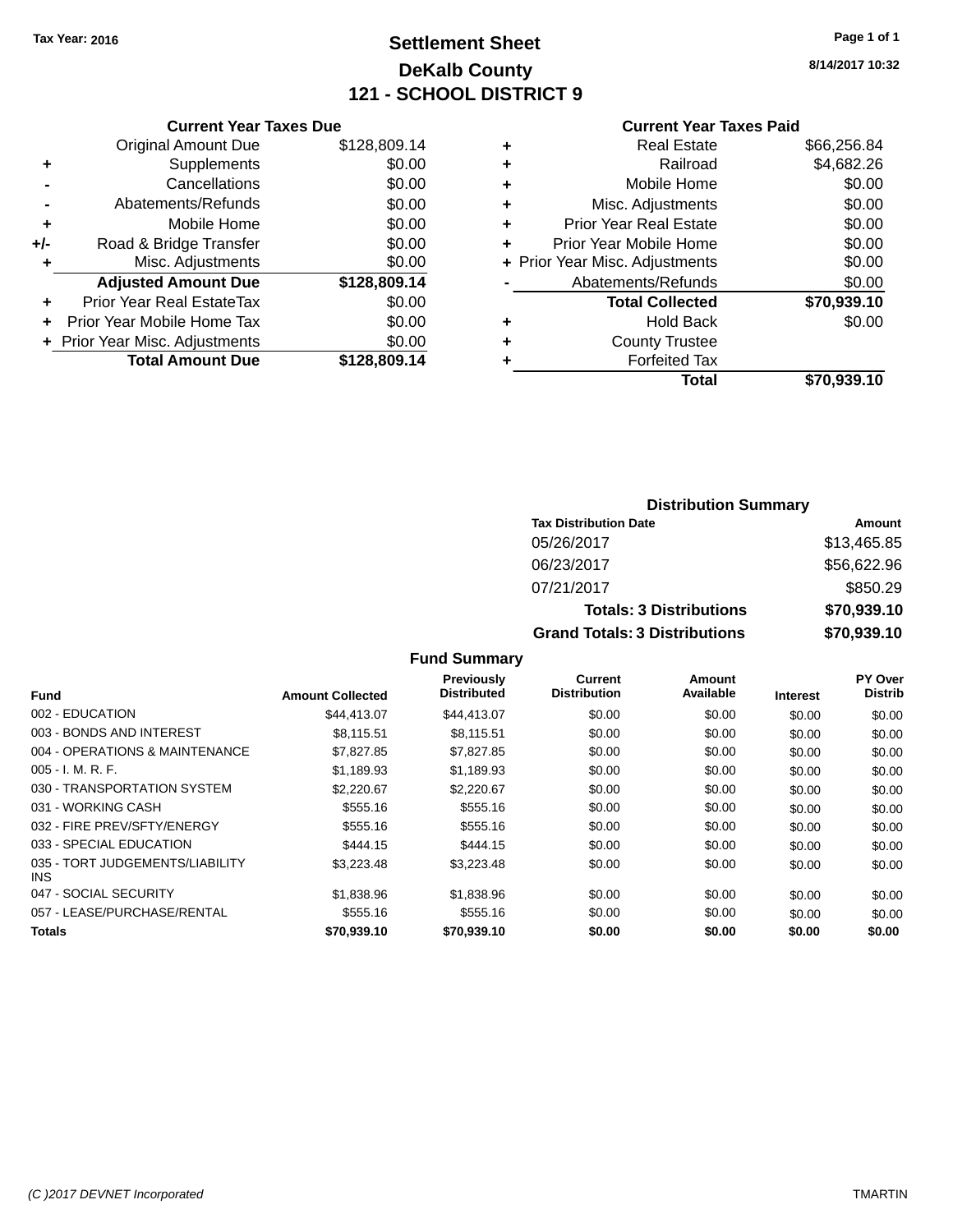# **Settlement Sheet Tax Year: 2016 Page 1 of 1 DeKalb County 122 - SCHOOL DISTRICT 100**

**8/14/2017 10:32**

#### **Current Year Taxes Paid**

|       | <b>Current Year Taxes Due</b>  |             |
|-------|--------------------------------|-------------|
|       | <b>Original Amount Due</b>     | \$14,700.89 |
| ٠     | Supplements                    | \$0.00      |
|       | Cancellations                  | \$0.00      |
|       | Abatements/Refunds             | \$0.00      |
| ٠     | Mobile Home                    | \$0.00      |
| $+/-$ | Road & Bridge Transfer         | \$0.00      |
|       | Misc. Adjustments              | \$0.00      |
|       | <b>Adjusted Amount Due</b>     | \$14,700.89 |
| ٠     | Prior Year Real EstateTax      | \$0.00      |
|       | Prior Year Mobile Home Tax     | \$0.00      |
|       | + Prior Year Misc. Adjustments | \$0.00      |
|       | <b>Total Amount Due</b>        | \$14.700.89 |
|       |                                |             |

| ٠ | <b>Real Estate</b>             | \$7,299.40 |
|---|--------------------------------|------------|
| ٠ | Railroad                       | \$0.00     |
| ٠ | Mobile Home                    | \$0.00     |
| ٠ | Misc. Adjustments              | \$0.00     |
| ٠ | <b>Prior Year Real Estate</b>  | \$0.00     |
| ÷ | Prior Year Mobile Home         | \$0.00     |
|   | + Prior Year Misc. Adjustments | \$0.00     |
|   | Abatements/Refunds             | \$0.00     |
|   | <b>Total Collected</b>         | \$7,299.40 |
| ٠ | <b>Hold Back</b>               | \$0.00     |
| ٠ | <b>County Trustee</b>          |            |
| ٠ | <b>Forfeited Tax</b>           |            |
|   | Total                          | \$7.299.40 |
|   |                                |            |

| <b>Distribution Summary</b>          |            |
|--------------------------------------|------------|
| <b>Tax Distribution Date</b>         | Amount     |
| 06/23/2017                           | \$7,299.40 |
| <b>Totals: 1 Distributions</b>       | \$7,299.40 |
| <b>Grand Totals: 1 Distributions</b> | \$7,299.40 |

| <b>Fund</b>                                   | <b>Amount Collected</b> | <b>Previously</b><br><b>Distributed</b> | Current<br><b>Distribution</b> | Amount<br>Available | <b>Interest</b> | PY Over<br><b>Distrib</b> |
|-----------------------------------------------|-------------------------|-----------------------------------------|--------------------------------|---------------------|-----------------|---------------------------|
| 002 - EDUCATION                               | \$4,234.59              | \$4,234.59                              | \$0.00                         | \$0.00              | \$0.00          | \$0.00                    |
| 003 - BONDS AND INTEREST                      | \$1.078.94              | \$1.078.94                              | \$0.00                         | \$0.00              | \$0.00          | \$0.00                    |
| 004 - OPERATIONS & MAINTENANCE                | \$839.97                | \$839.97                                | \$0.00                         | \$0.00              | \$0.00          | \$0.00                    |
| $005 - I. M. R. F.$                           | \$74.74                 | \$74.74                                 | \$0.00                         | \$0.00              | \$0.00          | \$0.00                    |
| 030 - TRANSPORTATION SYSTEM                   | \$355.86                | \$355.86                                | \$0.00                         | \$0.00              | \$0.00          | \$0.00                    |
| 031 - WORKING CASH                            | \$0.00                  | \$0.00                                  | \$0.00                         | \$0.00              | \$0.00          | \$0.00                    |
| 032 - FIRE PREV/SFTY/ENERGY                   | \$106.77                | \$106.77                                | \$0.00                         | \$0.00              | \$0.00          | \$0.00                    |
| 033 - SPECIAL EDUCATION                       | \$355.86                | \$355.86                                | \$0.00                         | \$0.00              | \$0.00          | \$0.00                    |
| 035 - TORT JUDGEMENTS/LIABILITY<br><b>INS</b> | \$120.99                | \$120.99                                | \$0.00                         | \$0.00              | \$0.00          | \$0.00                    |
| 047 - SOCIAL SECURITY                         | \$131.68                | \$131.68                                | \$0.00                         | \$0.00              | \$0.00          | \$0.00                    |
| Totals                                        | \$7,299.40              | \$7,299.40                              | \$0.00                         | \$0.00              | \$0.00          | \$0.00                    |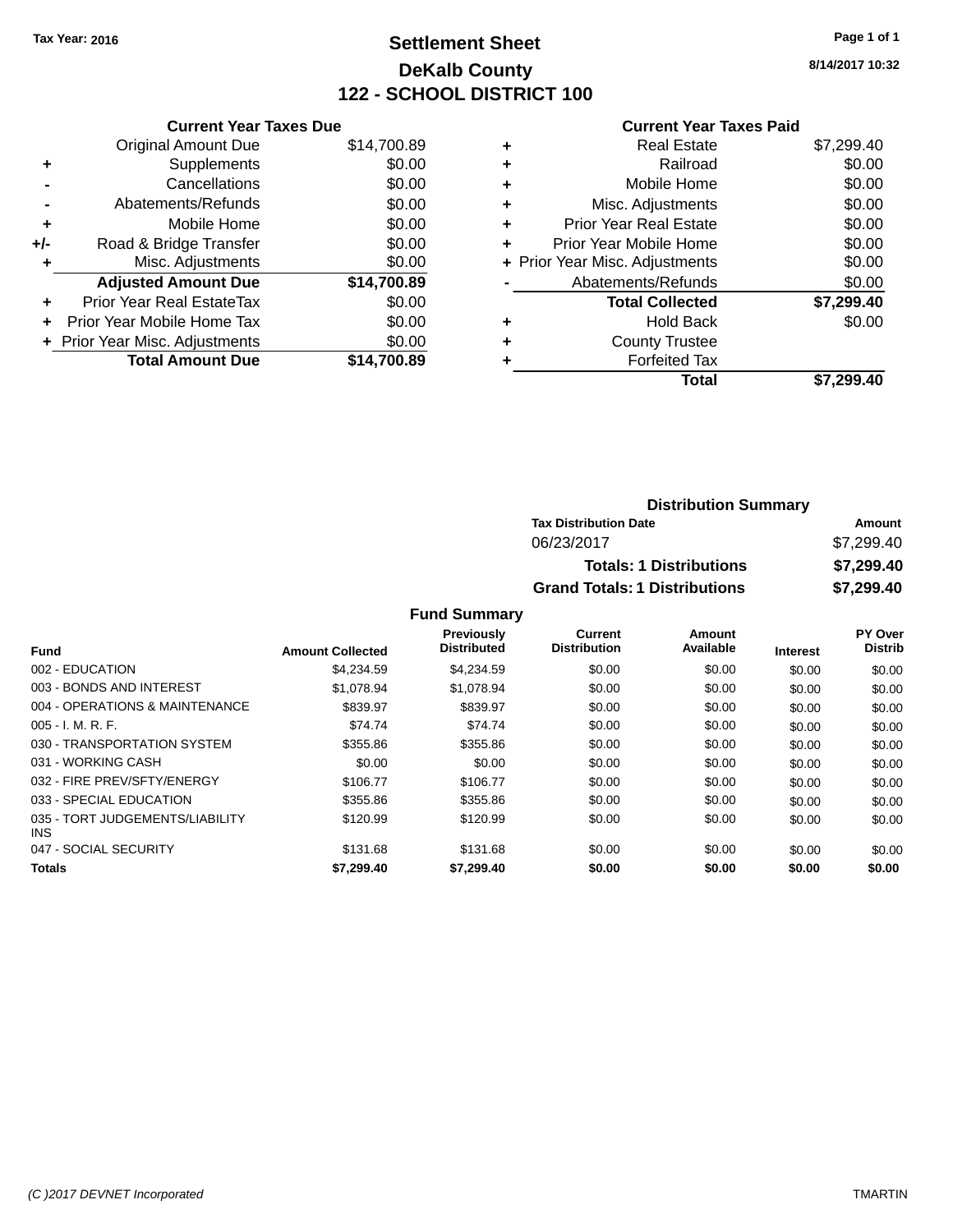# **Settlement Sheet Tax Year: 2016 Page 1 of 1 DeKalb County 123 - SCHOOL DISTRICT 161**

**8/14/2017 10:32**

#### **Current Year Taxes Paid**

|     | <b>Current Year Taxes Due</b>  |             |
|-----|--------------------------------|-------------|
|     | <b>Original Amount Due</b>     | \$92,649.60 |
| ٠   | Supplements                    | \$1,675.14  |
|     | Cancellations                  | \$1,870.29  |
|     | Abatements/Refunds             | \$0.00      |
| ٠   | Mobile Home                    | \$0.00      |
| +/- | Road & Bridge Transfer         | \$0.00      |
|     | Misc. Adjustments              | \$0.00      |
|     | <b>Adjusted Amount Due</b>     | \$92,454.45 |
| ÷   | Prior Year Real EstateTax      | \$0.00      |
| ÷   | Prior Year Mobile Home Tax     | \$0.00      |
|     | + Prior Year Misc. Adjustments | \$0.00      |
|     | <b>Total Amount Due</b>        | \$92.454.45 |

|   | <b>Real Estate</b>             | \$58,501.79 |
|---|--------------------------------|-------------|
| ٠ | Railroad                       | \$0.00      |
| ٠ | Mobile Home                    | \$0.00      |
| ٠ | Misc. Adjustments              | \$0.00      |
| ٠ | <b>Prior Year Real Estate</b>  | \$0.00      |
|   | Prior Year Mobile Home         | \$0.00      |
|   | + Prior Year Misc. Adjustments | \$0.00      |
|   | Abatements/Refunds             | \$0.00      |
|   | <b>Total Collected</b>         | \$58,501.79 |
| ٠ | <b>Hold Back</b>               | \$0.00      |
|   | <b>County Trustee</b>          |             |
| ٠ | <b>Forfeited Tax</b>           |             |
|   | Total                          | \$58,501.79 |
|   |                                |             |

### **Distribution Summary Tax Distribution Date Amount** 05/26/2017 \$6,469.13 06/23/2017 \$52,032.66 **Totals: 2 Distributions \$58,501.79 Grand Totals: 2 Distributions \$58,501.79**

| Fund                                    | <b>Amount Collected</b> | <b>Previously</b><br><b>Distributed</b> | Current<br><b>Distribution</b> | Amount<br>Available | <b>Interest</b> | PY Over<br><b>Distrib</b> |
|-----------------------------------------|-------------------------|-----------------------------------------|--------------------------------|---------------------|-----------------|---------------------------|
|                                         |                         |                                         |                                |                     |                 |                           |
| 002 - EDUCATION                         | \$35,674.77             | \$35,674.77                             | \$0.00                         | \$0.00              | \$0.00          | \$0.00                    |
| 003 - BONDS AND INTEREST                | \$4.294.33              | \$4,294.33                              | \$0.00                         | \$0.00              | \$0.00          | \$0.00                    |
| 004 - OPERATIONS & MAINTENANCE          | \$3.747.33              | \$3.747.33                              | \$0.00                         | \$0.00              | \$0.00          | \$0.00                    |
| $005 - I. M. R. F.$                     | \$1.540.94              | \$1.540.94                              | \$0.00                         | \$0.00              | \$0.00          | \$0.00                    |
| 030 - TRANSPORTATION SYSTEM             | \$1,798.76              | \$1,798.76                              | \$0.00                         | \$0.00              | \$0.00          | \$0.00                    |
| 031 - WORKING CASH                      | \$749.47                | \$749.47                                | \$0.00                         | \$0.00              | \$0.00          | \$0.00                    |
| 033 - SPECIAL EDUCATION                 | \$299.77                | \$299.77                                | \$0.00                         | \$0.00              | \$0.00          | \$0.00                    |
| 035 - TORT JUDGEMENTS/LIABILITY<br>INS. | \$8,106.01              | \$8,106.01                              | \$0.00                         | \$0.00              | \$0.00          | \$0.00                    |
| 047 - SOCIAL SECURITY                   | \$1.540.94              | \$1.540.94                              | \$0.00                         | \$0.00              | \$0.00          | \$0.00                    |
| 057 - LEASE/PURCHASE/RENTAL             | \$749.47                | \$749.47                                | \$0.00                         | \$0.00              | \$0.00          | \$0.00                    |
| <b>Totals</b>                           | \$58,501.79             | \$58,501.79                             | \$0.00                         | \$0.00              | \$0.00          | \$0.00                    |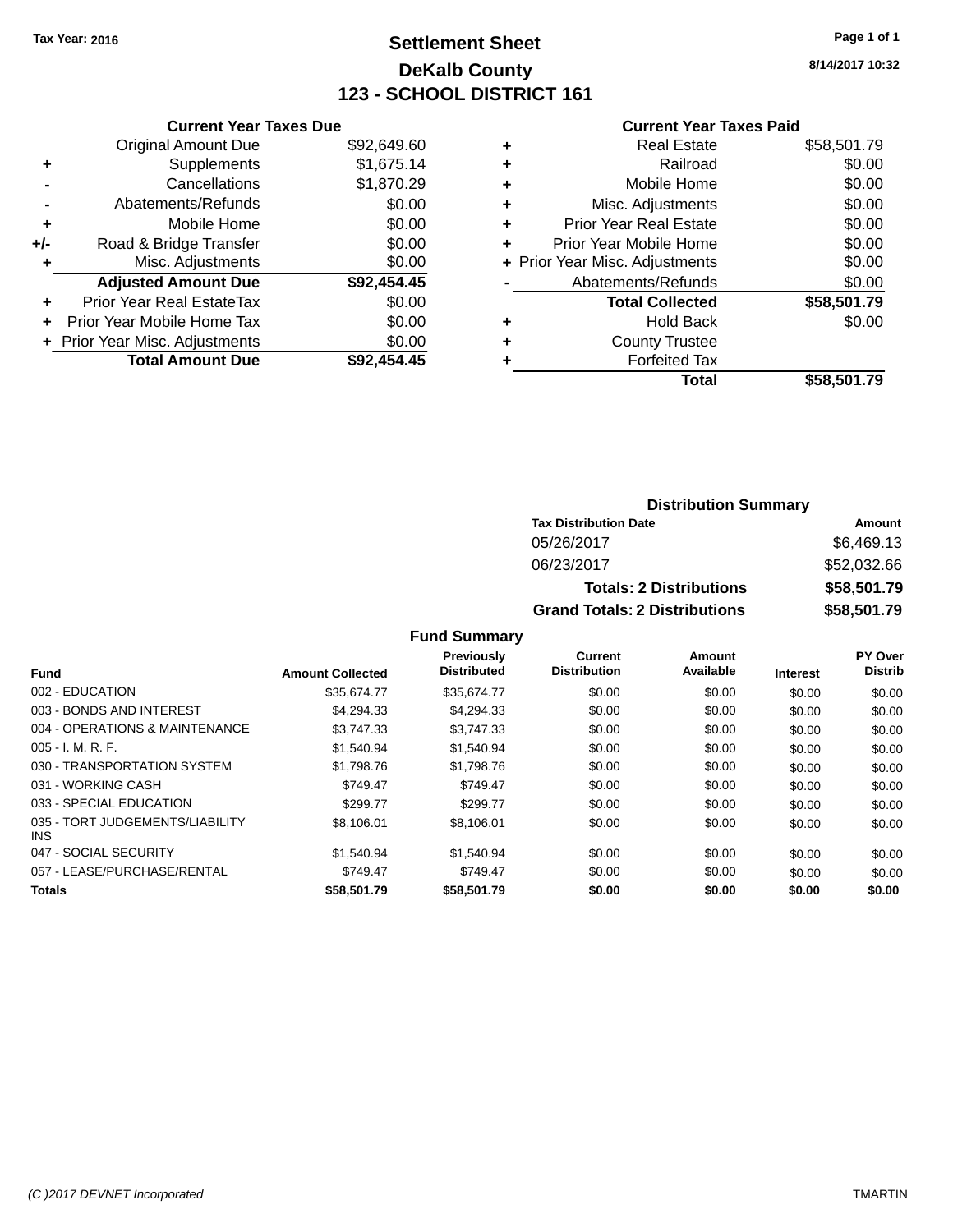# **Settlement Sheet Tax Year: 2016 Page 1 of 1 DeKalb County 124 - SCHOOL DISTRICT 212**

**8/14/2017 10:32**

#### **Current Year Taxes Paid**

|     | <b>Original Amount Due</b>     | \$290,836.44 |
|-----|--------------------------------|--------------|
| ٠   | Supplements                    | \$3,036.18   |
|     | Cancellations                  | \$3,857.72   |
|     | Abatements/Refunds             | \$0.00       |
| ÷   | Mobile Home                    | \$0.00       |
| +/- | Road & Bridge Transfer         | \$0.00       |
| ٠   | Misc. Adjustments              | \$0.00       |
|     | <b>Adjusted Amount Due</b>     | \$290,014.90 |
| ÷   | Prior Year Real EstateTax      | \$0.00       |
| ٠   | Prior Year Mobile Home Tax     | \$0.00       |
|     | + Prior Year Misc. Adjustments | \$0.00       |
|     | <b>Total Amount Due</b>        | \$290,014.90 |
|     |                                |              |

**Current Year Taxes Due**

|   | <b>Real Estate</b>             | \$173,205.03 |
|---|--------------------------------|--------------|
| ٠ | Railroad                       | \$0.00       |
| ٠ | Mobile Home                    | \$0.00       |
| ٠ | Misc. Adjustments              | \$0.00       |
| ٠ | <b>Prior Year Real Estate</b>  | \$0.00       |
| ٠ | Prior Year Mobile Home         | \$0.00       |
|   | + Prior Year Misc. Adjustments | \$0.00       |
|   | Abatements/Refunds             | \$0.00       |
|   | <b>Total Collected</b>         | \$173,205.03 |
| ٠ | <b>Hold Back</b>               | \$0.00       |
| ٠ | <b>County Trustee</b>          |              |
| ٠ | <b>Forfeited Tax</b>           |              |
|   | Total                          | \$173,205.03 |
|   |                                |              |

## **Distribution Summary**

| <b>Tax Distribution Date</b>         | Amount       |
|--------------------------------------|--------------|
| 05/26/2017                           | \$27,307.57  |
| 06/23/2017                           | \$140,959.58 |
| 07/21/2017                           | \$1,757.46   |
| 08/18/2017                           | \$3,180.42   |
| <b>Totals: 4 Distributions</b>       | \$173,205.03 |
| <b>Grand Totals: 4 Distributions</b> | \$173,205.03 |

#### **Fund Interest Amount Collected Distributed PY Over Distrib Amount Available Current Distribution Previously** 002 - EDUCATION \$87,655.24 \$86,045.70 \$1,609.54 \$0.00 \$0.00 \$0.00 003 - BONDS AND INTEREST 60.00 \$25,363.96 \$24,898.23 \$465.73 \$0.00 \$0.00 \$0.00 \$0.00 004 - OPERATIONS & MAINTENANCE \$16,856.66 \$16,547.14 \$309.52 \$0.00 \$0.00 \$0.00 005 - I. M. R. F. \$3,066.60 \$3,010.29 \$56.31 \$0.00 \$0.00 \$0.00 030 - TRANSPORTATION SYSTEM \$8,091.28 \$7,942.70 \$148.58 \$0.00 \$0.00 \$0.00 \$0.00 031 - WORKING CASH \$3,371.27 \$3,309.36 \$61.91 \$0.00 \$0.00 \$0.00 032 - FIRE PREV/SFTY/ENERGY  $$0.00$   $$0.00$   $$0.00$   $$0.00$   $$0.00$   $$0.00$   $$0.00$   $$0.00$ 033 - SPECIAL EDUCATION \$1,348.57 \$1,323.81 \$24.76 \$0.00 \$0.00 \$0.00 \$0.00 035 - TORT JUDGEMENTS/LIABILITY INS \$20,345.37 \$19,971.78 \$373.59 \$0.00 \$0.00 \$0.00 047 - SOCIAL SECURITY 63,734.81 \$3,734.81 \$3,666.24 \$68.57 \$0.00 \$0.00 \$0.00 \$0.00 057 - LEASE/PURCHASE/RENTAL \$3,371.27 \$3,309.36 \$61.91 \$0.00 \$0.00 \$0.00 \$0.00 **Totals \$173,205.03 \$170,024.61 \$3,180.42 \$0.00 \$0.00 \$0.00**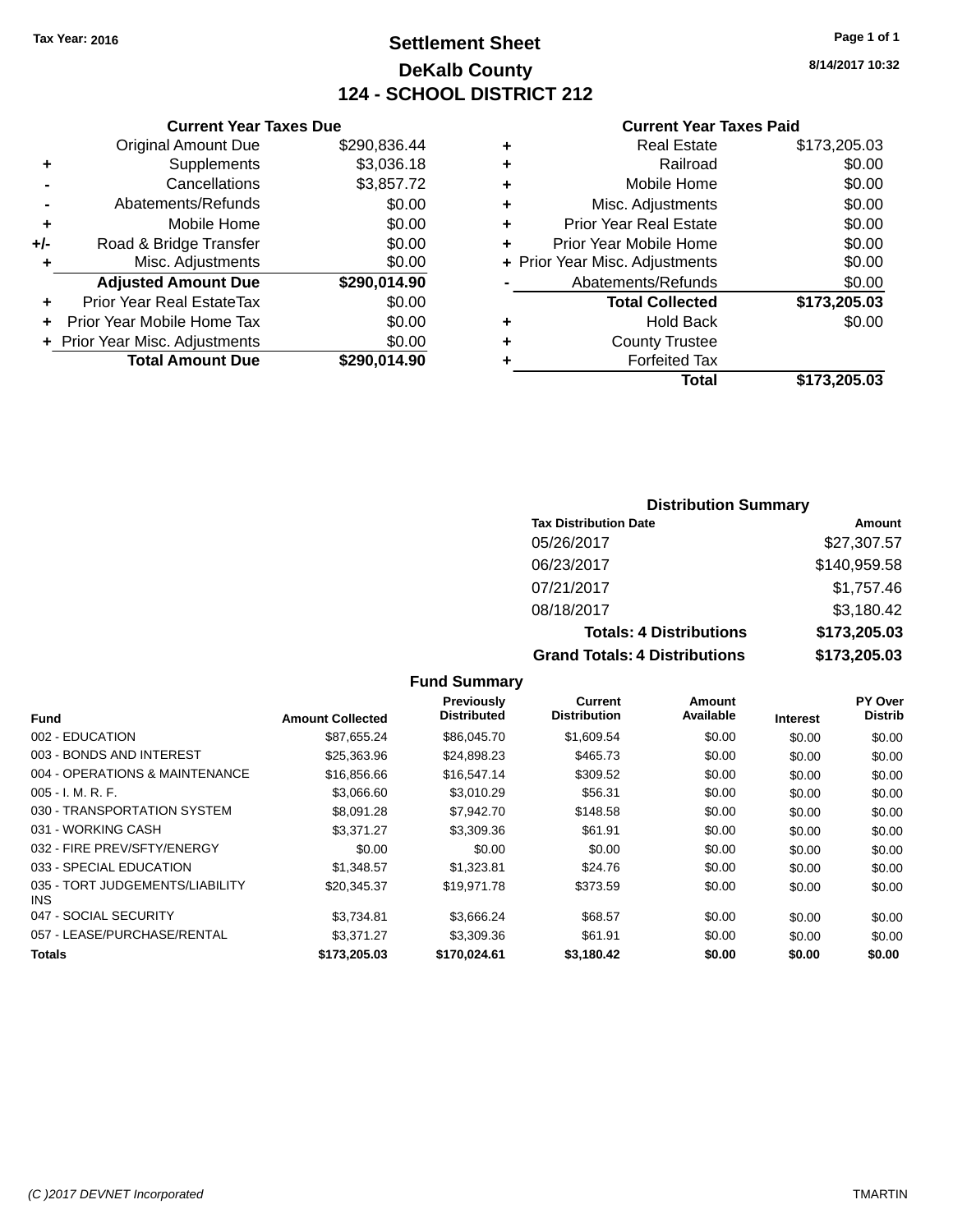# **Settlement Sheet Tax Year: 2016 Page 1 of 1 DeKalb County 125 - SCHOOL DISTRICT 220**

**8/14/2017 10:32**

#### **Current Year Taxes Paid**

|     | <b>Current Year Taxes Due</b>  |            |
|-----|--------------------------------|------------|
|     | <b>Original Amount Due</b>     | \$3,880.30 |
| ÷   | Supplements                    | \$0.00     |
|     | Cancellations                  | \$0.00     |
|     | Abatements/Refunds             | \$0.00     |
| ٠   | Mobile Home                    | \$0.00     |
| +/- | Road & Bridge Transfer         | \$0.00     |
| ٠   | Misc. Adjustments              | \$0.00     |
|     | <b>Adjusted Amount Due</b>     | \$3,880.30 |
| ÷   | Prior Year Real EstateTax      | \$0.00     |
| ÷   | Prior Year Mobile Home Tax     | \$0.00     |
|     | + Prior Year Misc. Adjustments | \$0.00     |
|     | <b>Total Amount Due</b>        | \$3,880.30 |

|   | <b>Real Estate</b>             | \$1,940.15 |
|---|--------------------------------|------------|
| ٠ | Railroad                       | \$0.00     |
| ٠ | Mobile Home                    | \$0.00     |
| ٠ | Misc. Adjustments              | \$0.00     |
| ٠ | <b>Prior Year Real Estate</b>  | \$0.00     |
| ٠ | Prior Year Mobile Home         | \$0.00     |
|   | + Prior Year Misc. Adjustments | \$0.00     |
|   | Abatements/Refunds             | \$0.00     |
|   | <b>Total Collected</b>         | \$1,940.15 |
| ٠ | <b>Hold Back</b>               | \$0.00     |
| ٠ | <b>County Trustee</b>          |            |
| ٠ | <b>Forfeited Tax</b>           |            |
|   | Total                          | \$1,940.15 |
|   |                                |            |

| <b>Distribution Summary</b>          |            |
|--------------------------------------|------------|
| <b>Tax Distribution Date</b>         | Amount     |
| 06/23/2017                           | \$1,940.15 |
| <b>Totals: 1 Distributions</b>       | \$1,940.15 |
| <b>Grand Totals: 1 Distributions</b> | \$1,940.15 |

| <b>Fund</b>                             | <b>Amount Collected</b> | Previously<br><b>Distributed</b> | Current<br><b>Distribution</b> | Amount<br>Available | <b>Interest</b> | PY Over<br><b>Distrib</b> |
|-----------------------------------------|-------------------------|----------------------------------|--------------------------------|---------------------|-----------------|---------------------------|
| 002 - EDUCATION                         | \$1,254.58              | \$1,254.58                       | \$0.00                         | \$0.00              | \$0.00          | \$0.00                    |
| 003 - BONDS AND INTEREST                | \$110.35                | \$110.35                         | \$0.00                         | \$0.00              | \$0.00          | \$0.00                    |
| 004 - OPERATIONS & MAINTENANCE          | \$228.11                | \$228.11                         | \$0.00                         | \$0.00              | \$0.00          | \$0.00                    |
| $005 - I. M. R. F.$                     | \$28.52                 | \$28.52                          | \$0.00                         | \$0.00              | \$0.00          | \$0.00                    |
| 030 - TRANSPORTATION SYSTEM             | \$102.66                | \$102.66                         | \$0.00                         | \$0.00              | \$0.00          | \$0.00                    |
| 031 - WORKING CASH                      | \$27.72                 | \$27.72                          | \$0.00                         | \$0.00              | \$0.00          | \$0.00                    |
| 032 - FIRE PREV/SFTY/ENERGY             | \$11.41                 | \$11.41                          | \$0.00                         | \$0.00              | \$0.00          | \$0.00                    |
| 033 - SPECIAL EDUCATION                 | \$11.41                 | \$11.41                          | \$0.00                         | \$0.00              | \$0.00          | \$0.00                    |
| 035 - TORT JUDGEMENTS/LIABILITY<br>INS. | \$114.06                | \$114.06                         | \$0.00                         | \$0.00              | \$0.00          | \$0.00                    |
| 047 - SOCIAL SECURITY                   | \$28.52                 | \$28.52                          | \$0.00                         | \$0.00              | \$0.00          | \$0.00                    |
| 057 - LEASE/PURCHASE/RENTAL             | \$22.81                 | \$22.81                          | \$0.00                         | \$0.00              | \$0.00          | \$0.00                    |
| Totals                                  | \$1,940.15              | \$1,940.15                       | \$0.00                         | \$0.00              | \$0.00          | \$0.00                    |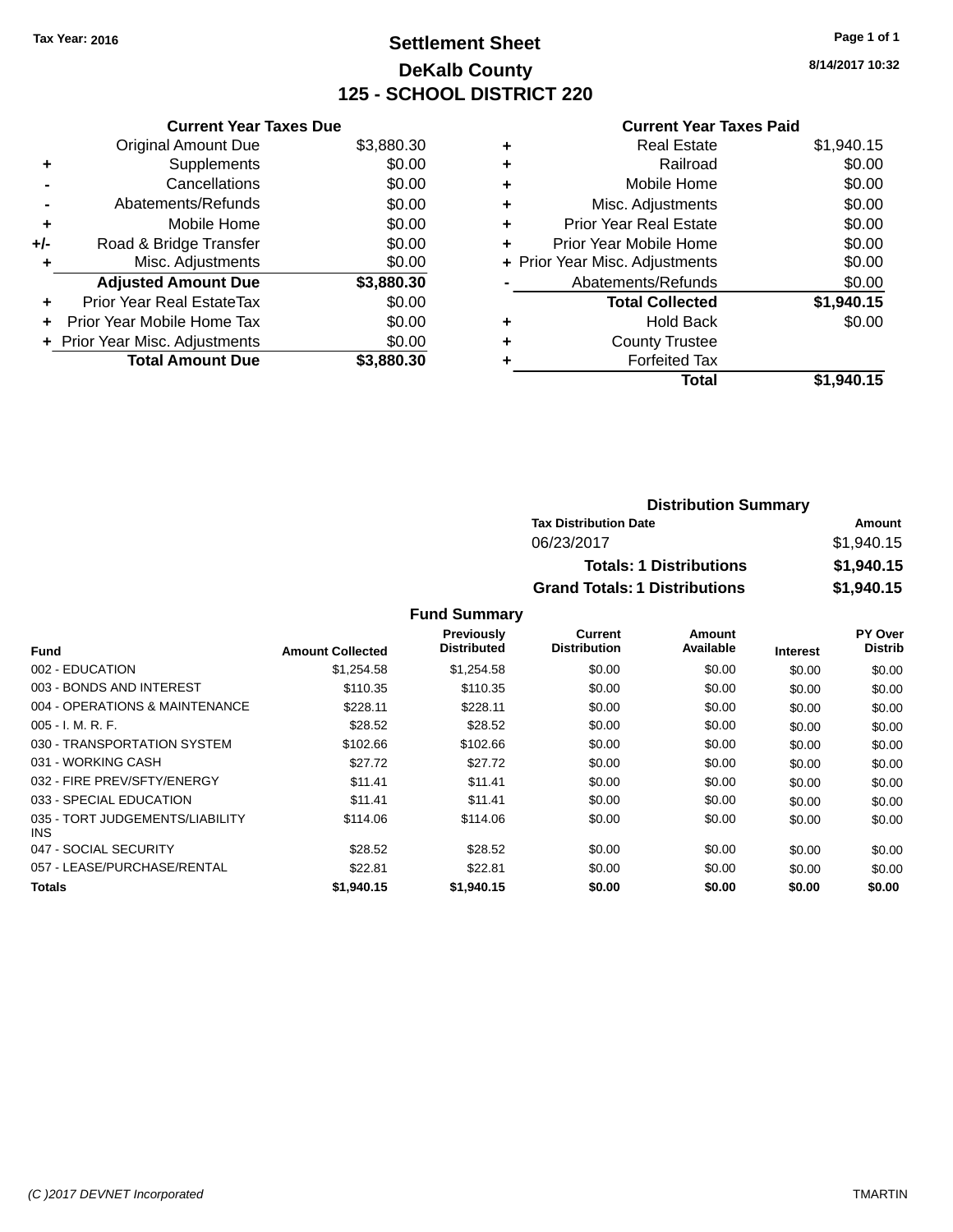# **Settlement Sheet Tax Year: 2016 Page 1 of 1 DeKalb County 126 - SCHOOL DISTRICT 269**

**8/14/2017 10:32**

#### **Current Year Taxes Paid**

| <b>Original Amount Due</b>     | \$296,586.13 |                               |
|--------------------------------|--------------|-------------------------------|
| Supplements                    | \$2,530.11   |                               |
| Cancellations                  | \$3,437.03   | ٠                             |
| Abatements/Refunds             | \$0.00       | ٠                             |
| Mobile Home                    | \$0.00       | ٠                             |
| Road & Bridge Transfer         | \$0.00       | ٠                             |
| Misc. Adjustments              | \$0.00       | ٠                             |
| <b>Adjusted Amount Due</b>     | \$295,679.21 |                               |
| Prior Year Real EstateTax      | \$0.00       |                               |
| Prior Year Mobile Home Tax     | \$0.00       |                               |
| + Prior Year Misc. Adjustments | \$0.00       | ٠                             |
| <b>Total Amount Due</b>        | \$295,679.21 |                               |
|                                |              | <b>Current Year Taxes Due</b> |

| ٠ | <b>Real Estate</b>             | \$174,164.44 |
|---|--------------------------------|--------------|
| ٠ | Railroad                       | \$0.00       |
| ٠ | Mobile Home                    | \$0.00       |
| ٠ | Misc. Adjustments              | \$0.00       |
| ٠ | <b>Prior Year Real Estate</b>  | \$0.00       |
| ٠ | Prior Year Mobile Home         | \$0.00       |
|   | + Prior Year Misc. Adjustments | \$0.00       |
|   | Abatements/Refunds             | \$0.00       |
|   | <b>Total Collected</b>         | \$174,164.44 |
| ٠ | Hold Back                      | \$0.00       |
| ٠ | <b>County Trustee</b>          |              |
| ٠ | <b>Forfeited Tax</b>           |              |
|   | Total                          | \$174,164.44 |
|   |                                |              |

## **Distribution Summary Tax Distribution Date Amount** 05/26/2017 \$30,160.13 06/23/2017 \$137,543.23 07/21/2017 \$2,299.58 08/18/2017 \$4,161.50 **Totals: 4 Distributions \$174,164.44 Grand Totals: 4 Distributions \$174,164.44**

#### **Fund Summary Fund Interest Amount Collected Distributed PY Over Distrib Amount Available Current Distribution Previously** 002 - EDUCATION \$108,813.96 \$106,213.94 \$2,600.02 \$0.00 \$0.00 \$0.00 004 - OPERATIONS & MAINTENANCE \$28,498.86 \$27,817.91 \$680.95 \$0.00 \$0.00 \$0.00 \$0.00 005 - I. M. R. F. \$1,305.19 \$1,274.00 \$31.19 \$0.00 \$0.00 \$0.00 030 - TRANSPORTATION SYSTEM \$6,218.03 \$6,069.45 \$148.58 \$0.00 \$0.00 \$0.00 \$0.00 031 - WORKING CASH \$2,590.86 \$2,528.96 \$61.90 \$0.00 \$0.00 \$0.00 033 - SPECIAL EDUCATION \$1,036.27 \$1,011.51 \$24.76 \$0.00 \$0.00 \$0.00 \$0.00 035 - TORT JUDGEMENTS/LIABILITY INS \$21,413.00 \$20,901.36 \$511.64 \$0.00 \$0.00 \$0.00 047 - SOCIAL SECURITY \$4,288.27 \$4,185.81 \$102.46 \$0.00 \$0.00 \$0.00 \$0.00 **Totals \$174,164.44 \$170,002.94 \$4,161.50 \$0.00 \$0.00 \$0.00**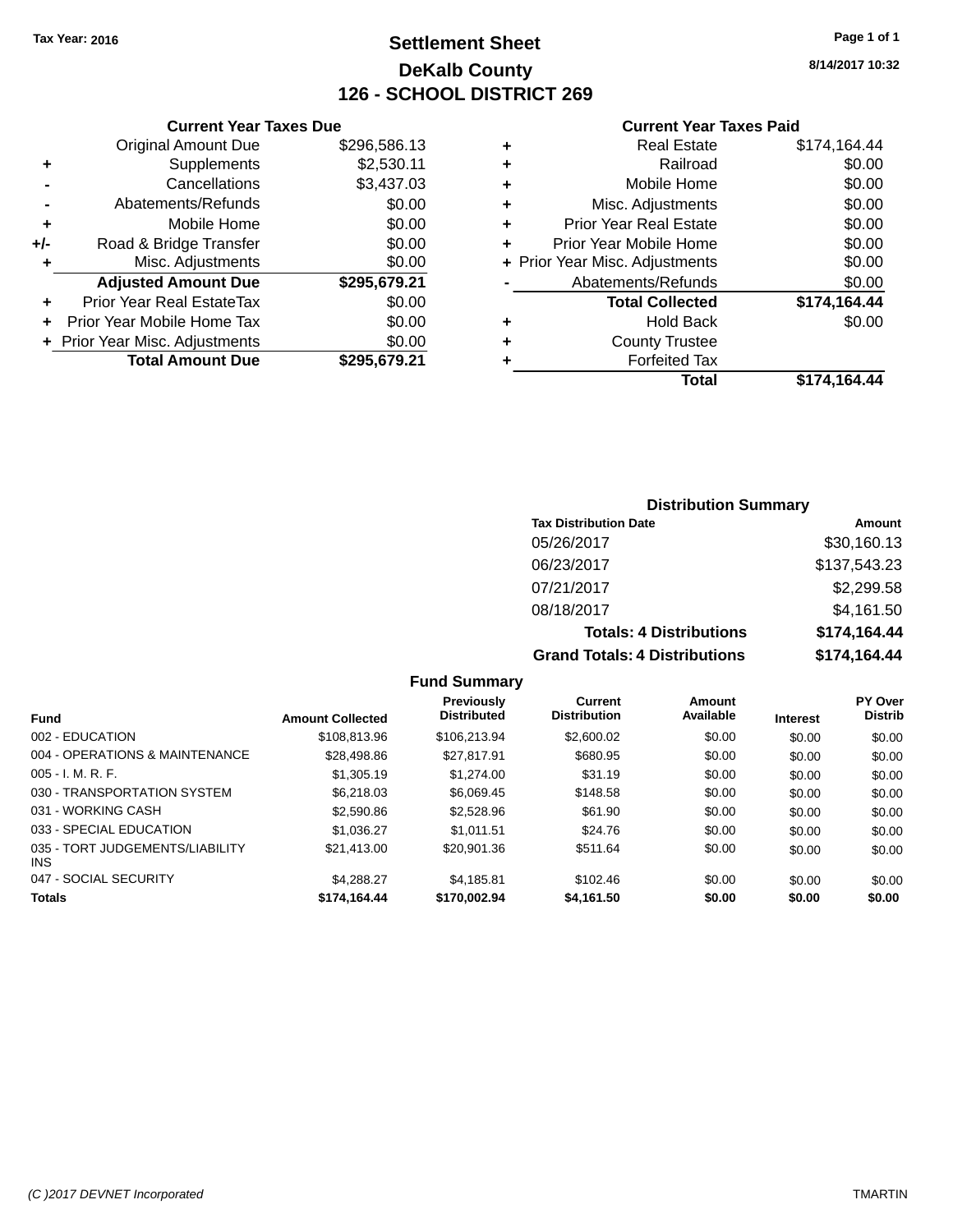# **Settlement Sheet Tax Year: 2016 Page 1 of 1 DeKalb County 127 - SCHOOL DISTRICT 271**

**8/14/2017 10:32**

#### **Current Year Taxes Paid**

|     | <b>Current Year Taxes Due</b>  |             |
|-----|--------------------------------|-------------|
|     | <b>Original Amount Due</b>     | \$69,541.85 |
| ÷   | Supplements                    | \$0.00      |
|     | Cancellations                  | \$0.00      |
|     | Abatements/Refunds             | \$0.00      |
| ٠   | Mobile Home                    | \$0.00      |
| +/- | Road & Bridge Transfer         | \$0.00      |
| ٠   | Misc. Adjustments              | \$0.00      |
|     | <b>Adjusted Amount Due</b>     | \$69,541.85 |
| ÷   | Prior Year Real EstateTax      | \$0.00      |
|     | Prior Year Mobile Home Tax     | \$0.00      |
|     | + Prior Year Misc. Adjustments | \$0.00      |
|     | <b>Total Amount Due</b>        | \$69,541.85 |
|     |                                |             |

| ٠ | <b>Real Estate</b>             | \$40,567.16 |
|---|--------------------------------|-------------|
| ٠ | Railroad                       | \$0.00      |
| ٠ | Mobile Home                    | \$0.00      |
| ٠ | Misc. Adjustments              | \$0.00      |
| ٠ | <b>Prior Year Real Estate</b>  | \$0.00      |
| ÷ | Prior Year Mobile Home         | \$0.00      |
|   | + Prior Year Misc. Adjustments | \$0.00      |
|   | Abatements/Refunds             | \$0.00      |
|   | <b>Total Collected</b>         | \$40,567.16 |
| ٠ | <b>Hold Back</b>               | \$0.00      |
| ٠ | <b>County Trustee</b>          |             |
| ٠ | <b>Forfeited Tax</b>           |             |
|   | Total                          | \$40,567.16 |
|   |                                |             |

## **Distribution Summary Tax Distribution Date Amount** 05/26/2017 \$10,953.50 06/23/2017 \$28,343.57 08/18/2017 \$1,270.09 **Totals: 3 Distributions \$40,567.16 Grand Totals: 3 Distributions \$40,567.16**

| Fund                                    | <b>Amount Collected</b> | <b>Previously</b><br><b>Distributed</b> | Current<br><b>Distribution</b> | Amount<br>Available | <b>Interest</b> | PY Over<br><b>Distrib</b> |
|-----------------------------------------|-------------------------|-----------------------------------------|--------------------------------|---------------------|-----------------|---------------------------|
| 002 - EDUCATION                         | \$24,126.87             | \$23,371.50                             | \$755.37                       | \$0.00              | \$0.00          | \$0.00                    |
| 003 - BONDS AND INTEREST                | \$8,192.58              | \$7,936.08                              | \$256.50                       | \$0.00              | \$0.00          | \$0.00                    |
| 004 - OPERATIONS & MAINTENANCE          | \$3,633.68              | \$3,519.92                              | \$113.76                       | \$0.00              | \$0.00          | \$0.00                    |
| $005 - I. M. R. F.$                     | \$501.45                | \$485.75                                | \$15.70                        | \$0.00              | \$0.00          | \$0.00                    |
| 030 - TRANSPORTATION SYSTEM             | \$1,235.47              | \$1,196.79                              | \$38.68                        | \$0.00              | \$0.00          | \$0.00                    |
| 031 - WORKING CASH                      | \$304.30                | \$294.77                                | \$9.53                         | \$0.00              | \$0.00          | \$0.00                    |
| 032 - FIRE PREV/SFTY/ENERGY             | \$87.26                 | \$84.53                                 | \$2.73                         | \$0.00              | \$0.00          | \$0.00                    |
| 033 - SPECIAL EDUCATION                 | \$174.44                | \$168.98                                | \$5.46                         | \$0.00              | \$0.00          | \$0.00                    |
| 035 - TORT JUDGEMENTS/LIABILITY<br>INS. | \$1,598.88              | \$1,548.82                              | \$50.06                        | \$0.00              | \$0.00          | \$0.00                    |
| 047 - SOCIAL SECURITY                   | \$501.45                | \$485.75                                | \$15.70                        | \$0.00              | \$0.00          | \$0.00                    |
| 057 - LEASE/PURCHASE/RENTAL             | \$210.78                | \$204.18                                | \$6.60                         | \$0.00              | \$0.00          | \$0.00                    |
| Totals                                  | \$40,567.16             | \$39,297.07                             | \$1,270.09                     | \$0.00              | \$0.00          | \$0.00                    |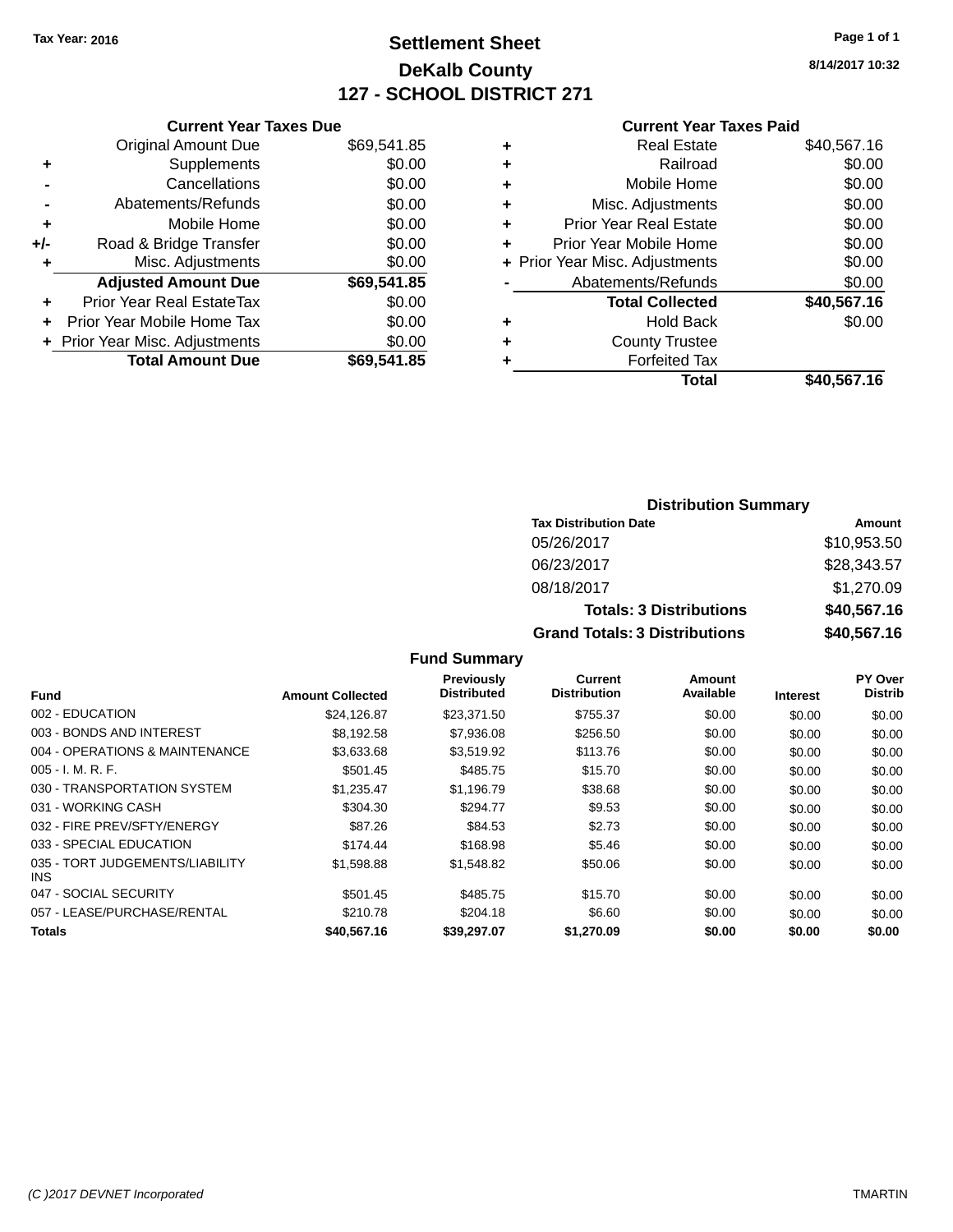# **Settlement Sheet Tax Year: 2016 Page 1 of 1 DeKalb County 128 - SCHOOL DISTRICT 300**

**8/14/2017 10:32**

### **Current Year Taxes Paid**

|     | <b>Current Year Taxes Due</b>  |            |
|-----|--------------------------------|------------|
|     | <b>Original Amount Due</b>     | \$9,614.22 |
| ٠   | Supplements                    | \$0.00     |
|     | Cancellations                  | \$0.00     |
|     | Abatements/Refunds             | \$0.00     |
| ٠   | Mobile Home                    | \$0.00     |
| +/- | Road & Bridge Transfer         | \$0.00     |
| ٠   | Misc. Adjustments              | \$0.00     |
|     | <b>Adjusted Amount Due</b>     | \$9,614.22 |
| ٠   | Prior Year Real EstateTax      | \$0.00     |
| ÷   | Prior Year Mobile Home Tax     | \$0.00     |
|     | + Prior Year Misc. Adjustments | \$0.00     |
|     | <b>Total Amount Due</b>        | \$9.614.22 |

| ٠ | <b>Real Estate</b>             | \$8,451.57 |
|---|--------------------------------|------------|
| ٠ | Railroad                       | \$0.00     |
| ٠ | Mobile Home                    | \$0.00     |
| ٠ | Misc. Adjustments              | \$0.00     |
| ٠ | <b>Prior Year Real Estate</b>  | \$0.00     |
| ÷ | Prior Year Mobile Home         | \$0.00     |
|   | + Prior Year Misc. Adjustments | \$0.00     |
|   | Abatements/Refunds             | \$0.00     |
|   | <b>Total Collected</b>         | \$8,451.57 |
| ٠ | <b>Hold Back</b>               | \$0.00     |
| ٠ | <b>County Trustee</b>          |            |
| ٠ | <b>Forfeited Tax</b>           |            |
|   | Total                          | \$8,451.57 |
|   |                                |            |

| <b>Distribution Summary</b>          |            |  |  |  |
|--------------------------------------|------------|--|--|--|
| <b>Tax Distribution Date</b>         | Amount     |  |  |  |
| 06/23/2017                           | \$4,807.10 |  |  |  |
| 08/18/2017                           | \$3,644.47 |  |  |  |
| <b>Totals: 2 Distributions</b>       | \$8,451.57 |  |  |  |
| <b>Grand Totals: 2 Distributions</b> | \$8,451.57 |  |  |  |

|                                               |                         | <b>Previously</b><br><b>Distributed</b> | Current<br><b>Distribution</b> | Amount<br>Available |                 | PY Over<br><b>Distrib</b> |
|-----------------------------------------------|-------------------------|-----------------------------------------|--------------------------------|---------------------|-----------------|---------------------------|
| <b>Fund</b>                                   | <b>Amount Collected</b> |                                         |                                |                     | <b>Interest</b> |                           |
| 002 - EDUCATION                               | \$4.551.61              | \$2.588.87                              | \$1.962.74                     | \$0.00              | \$0.00          | \$0.00                    |
| 003 - BONDS AND INTEREST                      | \$1.239.54              | \$705.03                                | \$534.51                       | \$0.00              | \$0.00          | \$0.00                    |
| 004 - OPERATIONS & MAINTENANCE                | \$853.46                | \$485.43                                | \$368.03                       | \$0.00              | \$0.00          | \$0.00                    |
| $005 - I. M. R. F.$                           | \$186.61                | \$106.14                                | \$80.47                        | \$0.00              | \$0.00          | \$0.00                    |
| 030 - TRANSPORTATION SYSTEM                   | \$373.20                | \$212.27                                | \$160.93                       | \$0.00              | \$0.00          | \$0.00                    |
| 031 - WORKING CASH                            | \$56.89                 | \$32.36                                 | \$24.53                        | \$0.00              | \$0.00          | \$0.00                    |
| 033 - SPECIAL EDUCATION                       | \$910.35                | \$517.79                                | \$392.56                       | \$0.00              | \$0.00          | \$0.00                    |
| 035 - TORT JUDGEMENTS/LIABILITY<br><b>INS</b> | \$93.30                 | \$53.07                                 | \$40.23                        | \$0.00              | \$0.00          | \$0.00                    |
| 047 - SOCIAL SECURITY                         | \$186.61                | \$106.14                                | \$80.47                        | \$0.00              | \$0.00          | \$0.00                    |
| <b>Totals</b>                                 | \$8,451.57              | \$4,807.10                              | \$3.644.47                     | \$0.00              | \$0.00          | \$0.00                    |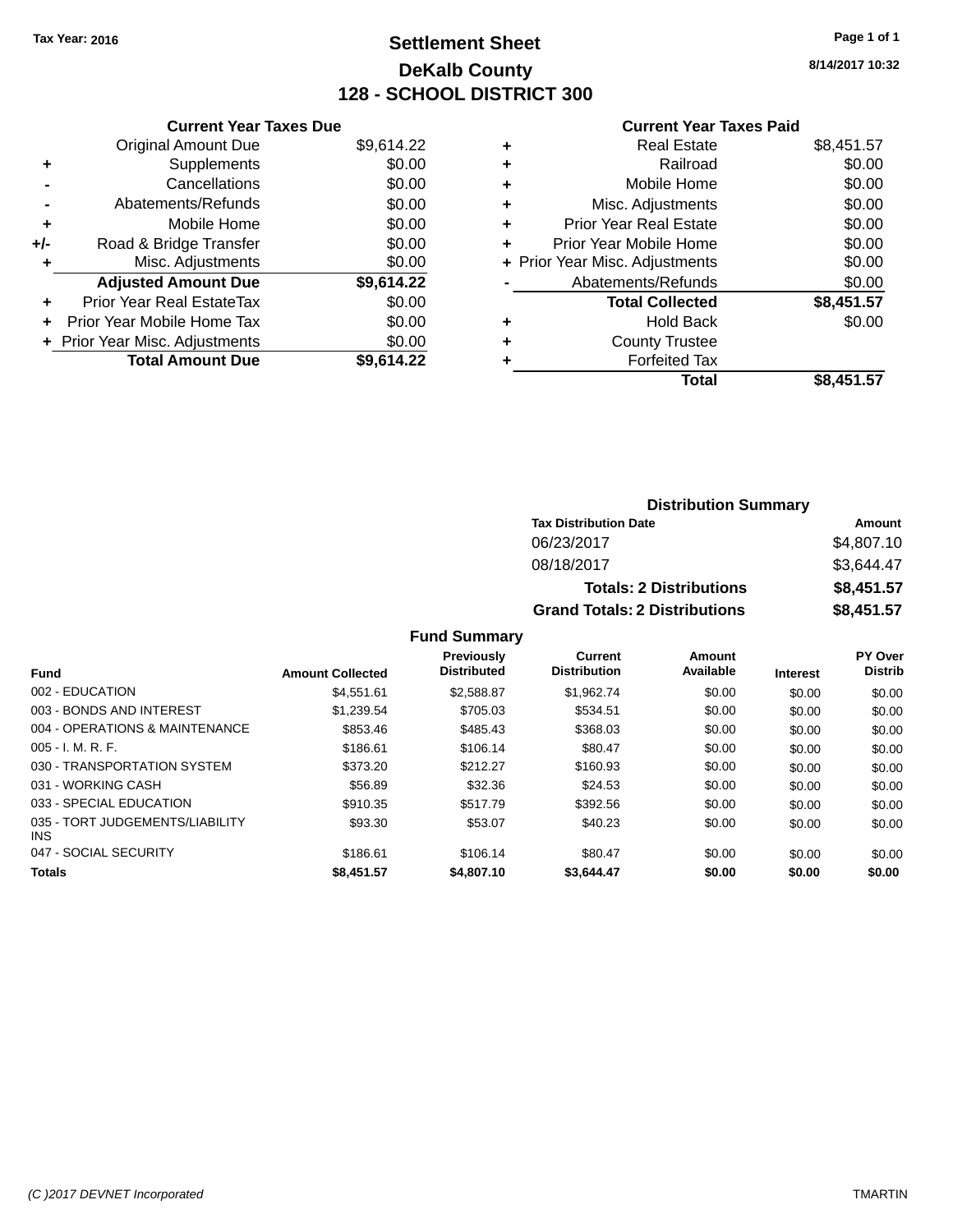# **Settlement Sheet Tax Year: 2016 Page 1 of 1 DeKalb County 129 - SCHOOL DISTRICT 301**

**8/14/2017 10:32**

#### **Current Year Taxes Paid**

|     | <b>Current Year Taxes Due</b>  |             |
|-----|--------------------------------|-------------|
|     | <b>Original Amount Due</b>     | \$11,877.36 |
| ٠   | Supplements                    | \$0.00      |
|     | Cancellations                  | \$0.00      |
|     | Abatements/Refunds             | \$0.00      |
| ٠   | Mobile Home                    | \$0.00      |
| +/- | Road & Bridge Transfer         | \$0.00      |
|     | Misc. Adjustments              | \$0.00      |
|     | <b>Adjusted Amount Due</b>     | \$11,877.36 |
| ÷   | Prior Year Real EstateTax      | \$0.00      |
|     | Prior Year Mobile Home Tax     | \$0.00      |
|     | + Prior Year Misc. Adjustments | \$0.00      |
|     | <b>Total Amount Due</b>        | \$11,877.36 |
|     |                                |             |

|   | <b>Real Estate</b>             | \$7,750.51 |
|---|--------------------------------|------------|
| ٠ | Railroad                       | \$0.00     |
| ٠ | Mobile Home                    | \$0.00     |
| ٠ | Misc. Adjustments              | \$0.00     |
| ٠ | <b>Prior Year Real Estate</b>  | \$0.00     |
| ٠ | Prior Year Mobile Home         | \$0.00     |
|   | + Prior Year Misc. Adjustments | \$0.00     |
|   | Abatements/Refunds             | \$0.00     |
|   | <b>Total Collected</b>         | \$7,750.51 |
| ٠ | <b>Hold Back</b>               | \$0.00     |
|   | <b>County Trustee</b>          |            |
| ٠ | <b>Forfeited Tax</b>           |            |
|   | Total                          | \$7,750.51 |
|   |                                |            |

| <b>Distribution Summary</b>          |            |
|--------------------------------------|------------|
| <b>Tax Distribution Date</b>         | Amount     |
| 06/23/2017                           | \$7,750.51 |
| <b>Totals: 1 Distributions</b>       | \$7,750.51 |
| <b>Grand Totals: 1 Distributions</b> | \$7,750.51 |

| <b>Fund</b>                                         | <b>Amount Collected</b> | <b>Previously</b><br><b>Distributed</b> | Current<br><b>Distribution</b> | Amount<br>Available | <b>Interest</b> | PY Over<br><b>Distrib</b> |
|-----------------------------------------------------|-------------------------|-----------------------------------------|--------------------------------|---------------------|-----------------|---------------------------|
| 002 - EDUCATION                                     | \$4,073,73              | \$4,073,73                              | \$0.00                         | \$0.00              | \$0.00          | \$0.00                    |
| 003 - BONDS AND INTEREST                            | \$1,503.99              | \$1,503.99                              | \$0.00                         | \$0.00              | \$0.00          | \$0.00                    |
| 004 - OPERATIONS & MAINTENANCE                      | \$763.60                | \$763.60                                | \$0.00                         | \$0.00              | \$0.00          | \$0.00                    |
| $005 - I. M. R. F.$                                 | \$133.84                | \$133.84                                | \$0.00                         | \$0.00              | \$0.00          | \$0.00                    |
| 030 - TRANSPORTATION SYSTEM                         | \$267.66                | \$267.66                                | \$0.00                         | \$0.00              | \$0.00          | \$0.00                    |
| 031 - WORKING CASH                                  | \$31.51                 | \$31.51                                 | \$0.00                         | \$0.00              | \$0.00          | \$0.00                    |
| 033 - SPECIAL EDUCATION                             | \$755.74                | \$755.74                                | \$0.00                         | \$0.00              | \$0.00          | \$0.00                    |
| 035 - TORT JUDGMENTS, LIABILITY<br><b>INSURANCE</b> | \$94.48                 | \$94.48                                 | \$0.00                         | \$0.00              | \$0.00          | \$0.00                    |
| 047 - SOCIAL SECURITY                               | \$125.96                | \$125.96                                | \$0.00                         | \$0.00              | \$0.00          | \$0.00                    |
| <b>Totals</b>                                       | \$7,750.51              | \$7,750.51                              | \$0.00                         | \$0.00              | \$0.00          | \$0.00                    |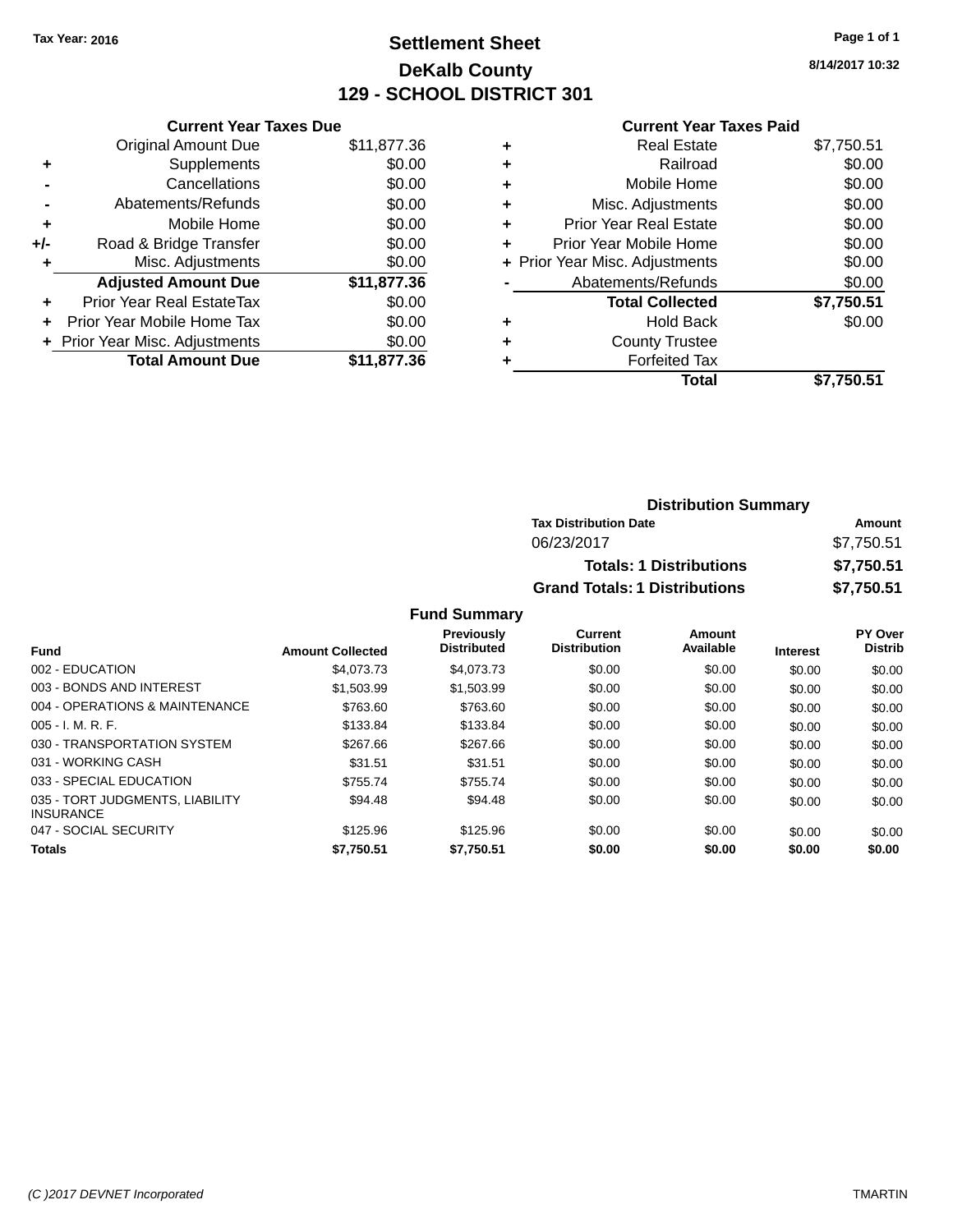# **Settlement Sheet Tax Year: 2016 Page 1 of 1 DeKalb County 130 - SCHOOL DISTRICT 302**

**8/14/2017 10:32**

### **Current Year Taxes Paid**

|     | <b>Current Year Taxes Due</b>    |                |  |  |  |
|-----|----------------------------------|----------------|--|--|--|
|     | <b>Original Amount Due</b>       | \$1,952,294.70 |  |  |  |
| ٠   | Supplements                      | \$17,729.77    |  |  |  |
|     | Cancellations                    | \$19,623.23    |  |  |  |
|     | Abatements/Refunds               | \$0.00         |  |  |  |
| ٠   | Mobile Home                      | \$0.00         |  |  |  |
| +/- | Road & Bridge Transfer           | \$0.00         |  |  |  |
| ٠   | Misc. Adjustments                | \$0.00         |  |  |  |
|     | <b>Adjusted Amount Due</b>       | \$1,950,401.24 |  |  |  |
| ٠   | <b>Prior Year Real EstateTax</b> | \$0.00         |  |  |  |
|     | Prior Year Mobile Home Tax       | \$0.00         |  |  |  |
|     | + Prior Year Misc. Adjustments   | \$385.45       |  |  |  |
|     | <b>Total Amount Due</b>          | \$1,950,786.69 |  |  |  |
|     |                                  |                |  |  |  |

| ٠ | <b>Real Estate</b>             | \$1,074,991.27 |
|---|--------------------------------|----------------|
| ٠ | Railroad                       | \$32,472.42    |
| ٠ | Mobile Home                    | \$0.00         |
| ٠ | Misc. Adjustments              | \$0.00         |
| ٠ | <b>Prior Year Real Estate</b>  | \$0.00         |
| ٠ | Prior Year Mobile Home         | \$0.00         |
|   | + Prior Year Misc. Adjustments | \$385.45       |
|   | Abatements/Refunds             | \$0.00         |
|   | <b>Total Collected</b>         | \$1,107,849.14 |
| ٠ | <b>Hold Back</b>               | \$0.00         |
| ٠ | <b>County Trustee</b>          |                |
| ٠ | <b>Forfeited Tax</b>           |                |
|   | Total                          | \$1,107,849.14 |
|   |                                |                |

# **Distribution Summary**

| <b>Tax Distribution Date</b>         | Amount         |
|--------------------------------------|----------------|
| 05/26/2017                           | \$167,696.57   |
| 06/23/2017                           | \$897,068.28   |
| 07/21/2017                           | \$16,626.43    |
| 08/18/2017                           | \$26,457.86    |
| <b>Totals: 4 Distributions</b>       | \$1,107,849.14 |
| <b>Grand Totals: 4 Distributions</b> | \$1,107,849.14 |

### **Fund Summary**

| <b>Fund</b>                    | <b>Amount Collected</b> | <b>Previously</b><br><b>Distributed</b> | <b>Current</b><br><b>Distribution</b> | Amount<br>Available | <b>Interest</b> | <b>PY Over</b><br><b>Distrib</b> |
|--------------------------------|-------------------------|-----------------------------------------|---------------------------------------|---------------------|-----------------|----------------------------------|
| 002 - EDUCATION                | \$614,882,88            | \$600,198.13                            | \$14,684.75                           | \$0.00              | \$0.00          | \$0.00                           |
| 003 - BONDS AND INTEREST       | \$223,509.66            | \$218,171.76                            | \$5,337.90                            | \$0.00              | \$0.00          | \$0.00                           |
| 004 - OPERATIONS & MAINTENANCE | \$114,029.80            | \$111,306.52                            | \$2,723.28                            | \$0.00              | \$0.00          | \$0.00                           |
| $005 - I. M. R. F.$            | \$15,263,95             | \$14,899.41                             | \$364.54                              | \$0.00              | \$0.00          | \$0.00                           |
| 030 - TRANSPORTATION SYSTEM    | \$30,544.52             | \$29,815.05                             | \$729.47                              | \$0.00              | \$0.00          | \$0.00                           |
| 031 - WORKING CASH             | \$2,029.58              | \$1.981.11                              | \$48.47                               | \$0.00              | \$0.00          | \$0.00                           |
| 033 - SPECIAL EDUCATION        | \$87,835.81             | \$85,738,10                             | \$2.097.71                            | \$0.00              | \$0.00          | \$0.00                           |
| 047 - SOCIAL SECURITY          | \$19.752.94             | \$19,281.20                             | \$471.74                              | \$0.00              | \$0.00          | \$0.00                           |
| <b>Totals</b>                  | \$1,107,849.14          | \$1,081,391.28                          | \$26,457.86                           | \$0.00              | \$0.00          | \$0.00                           |

| Year Source             | <b>Account Type</b> | <b>Amount Adjustment Description</b>                |
|-------------------------|---------------------|-----------------------------------------------------|
| 2015 RE - Real Estate   | Back Tax Collected  | \$141.80 OBERHELMAN REDEMPTION 09-25-451-001 by TBA |
| 2015 RE - Real Estate   | Back Tax Collected  | \$243.65 OBERHELMAN REDEMPTION 09-25-478-001 by TBA |
| <b>Totals 2 entries</b> |                     | \$385.45                                            |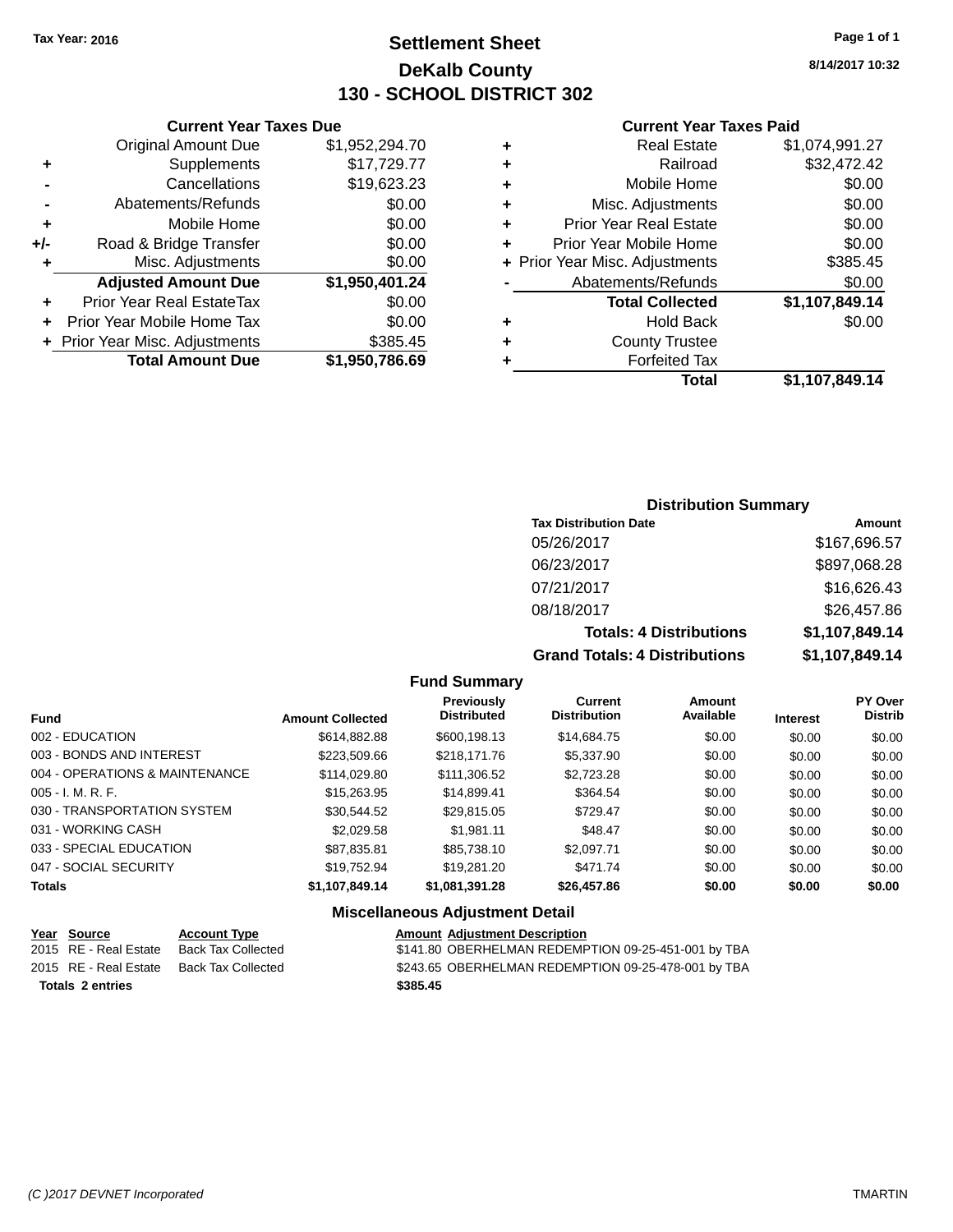**Current Year Taxes Due**

# **Settlement Sheet Tax Year: 2016 Page 1 of 2 DeKalb County 131 - SCHOOL DISTRICT 424**

**8/14/2017 10:32**

#### **Current Year Taxes Paid**

|     |                                  |                 |   | <b>Total</b>                   | \$6,350,726.65 |
|-----|----------------------------------|-----------------|---|--------------------------------|----------------|
|     | <b>Total Amount Due</b>          | \$10,898,017.62 |   | <b>Forfeited Tax</b>           |                |
|     | + Prior Year Misc. Adjustments   | \$4,521.22      | ÷ | <b>County Trustee</b>          |                |
| ÷.  | Prior Year Mobile Home Tax       | \$0.00          | ٠ | <b>Hold Back</b>               | \$0.00         |
| ÷.  | <b>Prior Year Real EstateTax</b> | (\$286.68)      |   | <b>Total Collected</b>         | \$6,350,726.65 |
|     | <b>Adjusted Amount Due</b>       | \$10,893,783.08 |   | Abatements/Refunds             | \$3.64         |
|     | Misc. Adjustments                | \$1,228.06      |   | + Prior Year Misc. Adjustments | \$4,521.22     |
| +/- | Road & Bridge Transfer           | \$0.00          | ٠ | Prior Year Mobile Home         | \$0.00         |
| ٠   | Mobile Home                      | \$0.00          | ٠ | <b>Prior Year Real Estate</b>  | (\$286.68)     |
|     | Abatements/Refunds               | \$3.64          | ٠ | Misc. Adjustments              | \$1,228.06     |
|     | Cancellations                    | \$77,400.18     | ٠ | Mobile Home                    | \$0.00         |
| ٠   | Supplements                      | \$70,916.58     | ٠ | Railroad                       | \$111,618.91   |
|     | <b>Original Amount Due</b>       | \$10,899,042.26 | ٠ | <b>Real Estate</b>             | \$6,233,648.78 |
|     |                                  |                 |   |                                |                |

### **Distribution Summary**

| <b>Tax Distribution Date</b>         | Amount         |
|--------------------------------------|----------------|
| 05/26/2017                           | \$987,030.65   |
| 06/23/2017                           | \$4,970,115.06 |
| 07/21/2017                           | \$85,677.02    |
| 08/18/2017                           | \$307,903.92   |
| <b>Totals: 4 Distributions</b>       | \$6,350,726.65 |
| <b>Grand Totals: 4 Distributions</b> | \$6,350,726.65 |

#### **Fund Summary**

|                                               |                         | <b>Previously</b>  | Current             | Amount    |                 | PY Over        |
|-----------------------------------------------|-------------------------|--------------------|---------------------|-----------|-----------------|----------------|
| <b>Fund</b>                                   | <b>Amount Collected</b> | <b>Distributed</b> | <b>Distribution</b> | Available | <b>Interest</b> | <b>Distrib</b> |
| 002 - EDUCATION                               | \$3,488,200.09          | \$3,319,080.79     | \$169,119.30        | \$0.00    | \$0.00          | \$0.00         |
| 003 - BONDS AND INTEREST                      | \$1,400,665.48          | \$1,332,756.65     | \$67,908.83         | \$0.00    | \$0.00          | \$0.00         |
| 004 - OPERATIONS & MAINTENANCE                | \$703.057.20            | \$668,970.69       | \$34,086.51         | \$0.00    | \$0.00          | \$0.00         |
| $005 - I. M. R. F.$                           | \$133,866.99            | \$127,376.68       | \$6,490.31          | \$0.00    | \$0.00          | \$0.00         |
| 030 - TRANSPORTATION SYSTEM                   | \$222.173.82            | \$211,402.11       | \$10,771.71         | \$0.00    | \$0.00          | \$0.00         |
| 031 - WORKING CASH                            | \$13,508.00             | \$12,853.09        | \$654.91            | \$0.00    | \$0.00          | \$0.00         |
| 032 - FIRE PREV/SFTY/ENERGY                   | \$25,320.34             | \$24,092.73        | \$1,227.61          | \$0.00    | \$0.00          | \$0.00         |
| 033 - SPECIAL EDUCATION                       | \$49,503.92             | \$47.103.81        | \$2,400.11          | \$0.00    | \$0.00          | \$0.00         |
| 035 - TORT JUDGEMENTS/LIABILITY<br><b>INS</b> | \$121.489.40            | \$115,599.20       | \$5,890.20          | \$0.00    | \$0.00          | \$0.00         |
| 047 - SOCIAL SECURITY                         | \$168,186.28            | \$160,032.06       | \$8,154.22          | \$0.00    | \$0.00          | \$0.00         |
| 057 - LEASE/PURCHASE/RENTAL                   | \$24.755.13             | \$23.554.92        | \$1.200.21          | \$0.00    | \$0.00          | \$0.00         |
| <b>Totals</b>                                 | \$6,350,726.65          | \$6,042,822.73     | \$307,903.92        | \$0.00    | \$0.00          | \$0.00         |

| Year Source             | <b>Account Type</b>                      | <b>Amount Adjustment Description</b>                                |
|-------------------------|------------------------------------------|---------------------------------------------------------------------|
| 2015 RE - Real Estate   | Back Tax Collected                       | \$202.95 CAPES REDEMPTION 02-29-200-001 by TBA                      |
| 2015 RE - Real Estate   | Back Tax Collected                       | \$4,195.96 PAN PACIFIC HOLDINGS LLC REDEMPTION 06-33-154-011 by TBA |
|                         | 2015 RE - Real Estate Back Tax Collected | \$122.31 TRUSTEE SALE 02-22-100-004 by TBA                          |
|                         | 2016 RE - Real Estate Back Tax Collected | \$1,228.06 MILINAC REDEMPTION 06-05-209-010 by TBA                  |
| <b>Totals 4 entries</b> |                                          | \$5.749.28                                                          |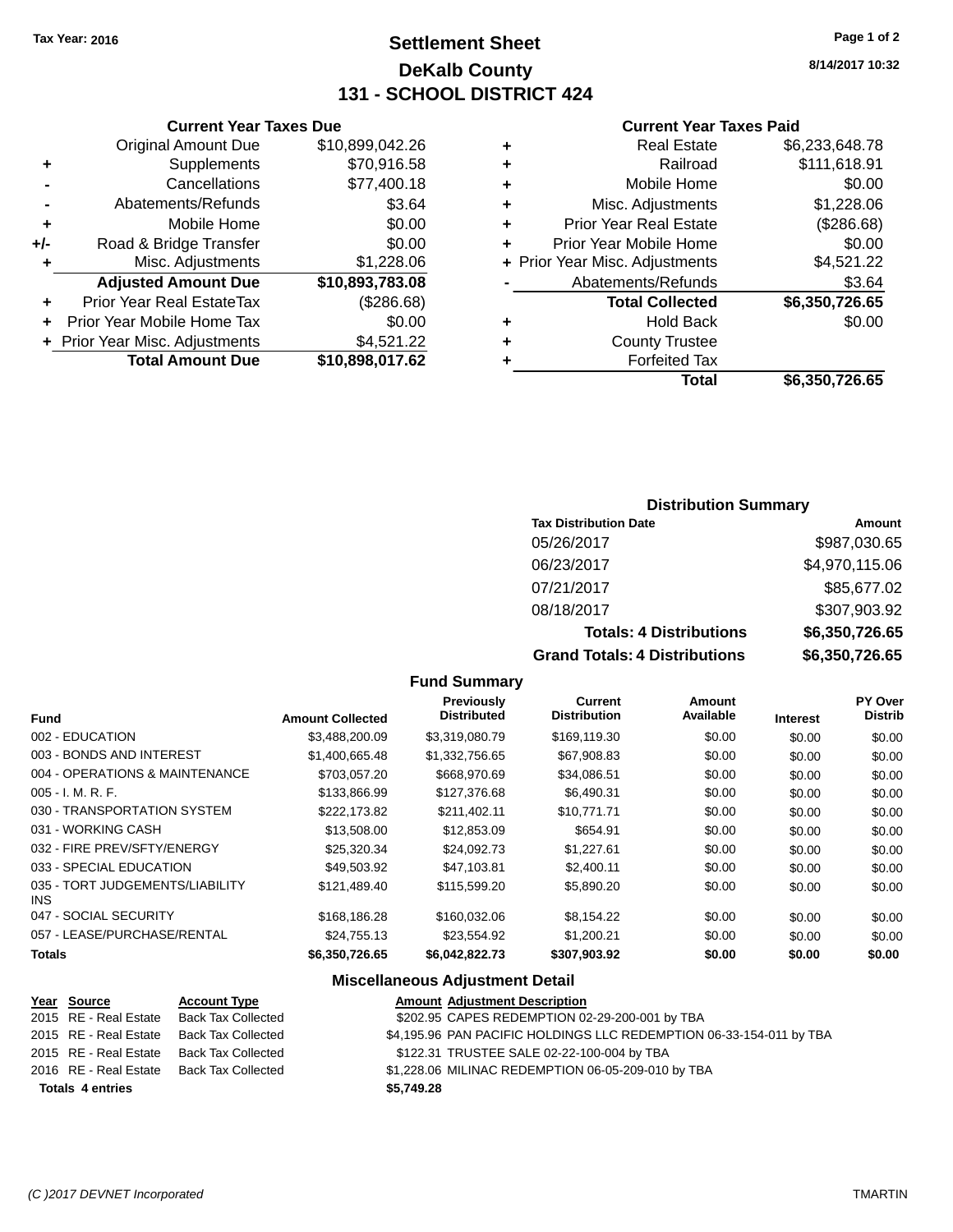# **Settlement Sheet Tax Year: 2016 Page 2 of 2 DeKalb County Abatement Detail**

**8/14/2017 10:32**

**Totals 1 entries \$3.64**

**Year Source Account Type Anneurs Amount Adjustment Description**<br>2016 RE - Real Estate RE Abatement **Adjustment** \$3.64 PTAB INTEREST REFUN \$3.64 PTAB INTEREST REFUND 02-24-452-014 by TBA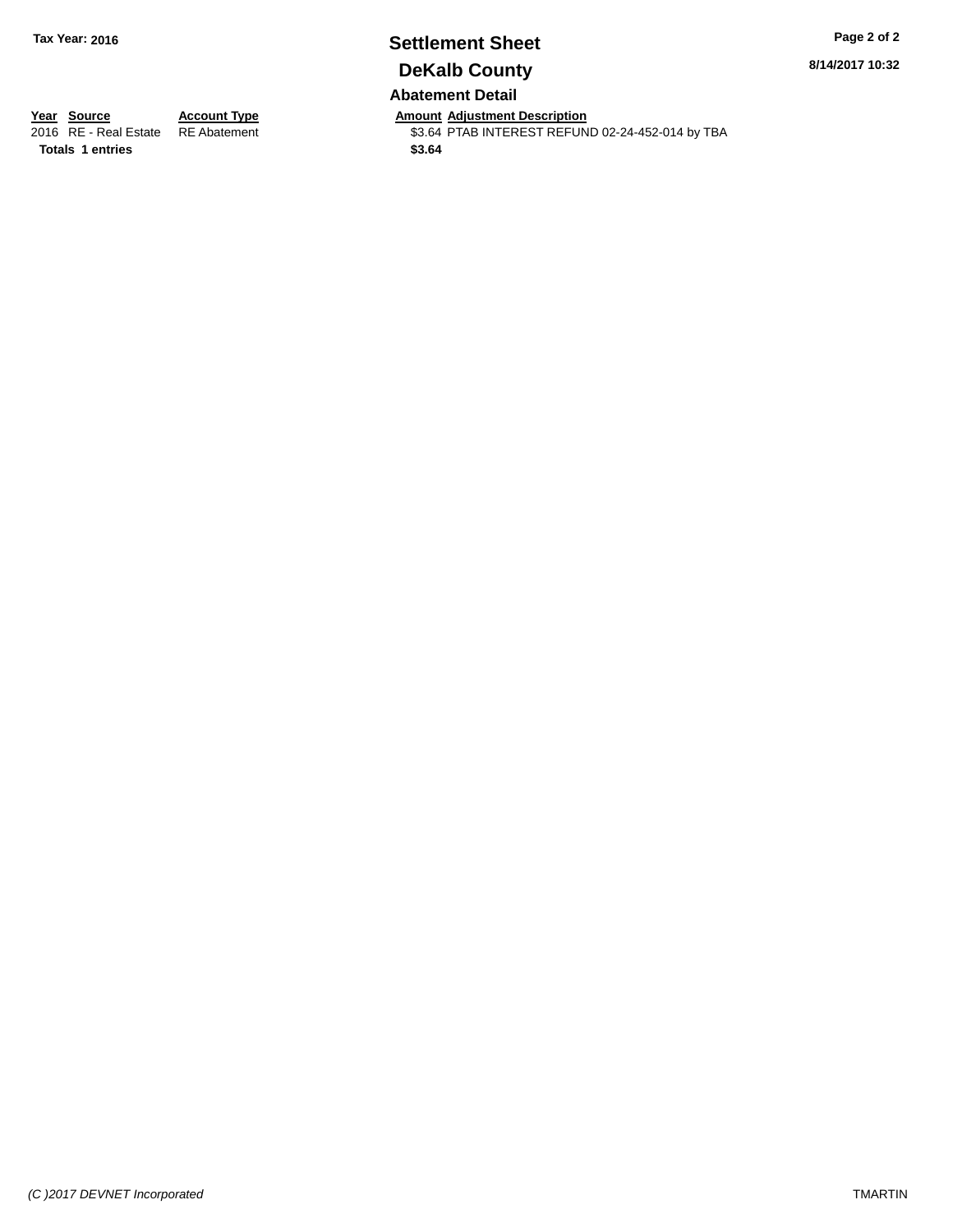# **Settlement Sheet Tax Year: 2016 Page 1 of 1 DeKalb County 132 - SCHOOL DISTRICT 425**

**8/14/2017 10:32**

### **Current Year Taxes Paid**

| ٠ | <b>Real Estate</b>             | \$4,644,391.52 |
|---|--------------------------------|----------------|
| ٠ | Railroad                       | \$159,959.00   |
| ٠ | Mobile Home                    | \$0.00         |
| ٠ | Misc. Adjustments              | \$587.49       |
| ٠ | <b>Prior Year Real Estate</b>  | (\$5,271.88)   |
| ÷ | Prior Year Mobile Home         | \$0.00         |
|   | + Prior Year Misc. Adjustments | \$2,710.40     |
|   | Abatements/Refunds             | \$0.00         |
|   | <b>Total Collected</b>         | \$4,802,376.53 |
| ٠ | <b>Hold Back</b>               | \$0.00         |
| ٠ | <b>County Trustee</b>          |                |
|   | <b>Forfeited Tax</b>           |                |
|   | Total                          | \$4,802,376.53 |

|     | <b>Current Year Taxes Due</b>    |                |
|-----|----------------------------------|----------------|
|     | <b>Original Amount Due</b>       | \$8,006,983.90 |
| ٠   | Supplements                      | \$43,191.19    |
|     | Cancellations                    | \$48,256.68    |
|     | Abatements/Refunds               | \$0.00         |
| ٠   | Mobile Home                      | \$0.00         |
| +/- | Road & Bridge Transfer           | \$0.00         |
| ٠   | Misc. Adjustments                | \$587.49       |
|     | <b>Adjusted Amount Due</b>       | \$8,002,505.90 |
| ÷   | <b>Prior Year Real EstateTax</b> | (\$5,271.88)   |
| ٠   | Prior Year Mobile Home Tax       | \$0.00         |
|     | + Prior Year Misc. Adjustments   | \$2,710.40     |
|     | <b>Total Amount Due</b>          | \$7,999,944.42 |
|     |                                  |                |

### **Distribution Summary**

| <b>Tax Distribution Date</b>         | Amount         |
|--------------------------------------|----------------|
| 05/26/2017                           | \$602,173.02   |
| 06/23/2017                           | \$3,962,033.83 |
| 07/21/2017                           | \$55,739.64    |
| 08/18/2017                           | \$182,430.04   |
| <b>Totals: 4 Distributions</b>       | \$4,802,376.53 |
| <b>Grand Totals: 4 Distributions</b> | \$4,802,376.53 |

### **Fund Summary**

| <b>Fund</b>                             | <b>Amount Collected</b> | <b>Previously</b><br><b>Distributed</b> | Current<br><b>Distribution</b> | Amount<br>Available | <b>Interest</b> | PY Over<br><b>Distrib</b> |
|-----------------------------------------|-------------------------|-----------------------------------------|--------------------------------|---------------------|-----------------|---------------------------|
|                                         |                         |                                         |                                |                     |                 |                           |
| 002 - EDUCATION                         | \$3,160,343.11          | \$3,040,289.76                          | \$120,053.35                   | \$0.00              | \$0.00          | \$0.00                    |
| 003 - BONDS AND INTEREST                | \$304.086.49            | \$292.535.02                            | \$11,551.47                    | \$0.00              | \$0.00          | \$0.00                    |
| 004 - OPERATIONS & MAINTENANCE          | \$422,431,46            | \$406,384.36                            | \$16,047.10                    | \$0.00              | \$0.00          | \$0.00                    |
| $005 - I. M. R. F.$                     | \$55,400.23             | \$53.295.71                             | \$2,104.52                     | \$0.00              | \$0.00          | \$0.00                    |
| 030 - TRANSPORTATION SYSTEM             | \$221,576.86            | \$213,159.72                            | \$8,417.14                     | \$0.00              | \$0.00          | \$0.00                    |
| 031 - WORKING CASH                      | \$2,593,30              | \$2,494.78                              | \$98.52                        | \$0.00              | \$0.00          | \$0.00                    |
| 032 - FIRE PREV/SFTY/ENERGY             | \$35,211.00             | \$33.873.43                             | \$1,337.57                     | \$0.00              | \$0.00          | \$0.00                    |
| 033 - SPECIAL EDUCATION                 | \$419,329.10            | \$403,399.85                            | \$15,929.25                    | \$0.00              | \$0.00          | \$0.00                    |
| 035 - TORT JUDGEMENTS/LIABILITY<br>INS. | \$72.482.28             | \$69.728.86                             | \$2,753.42                     | \$0.00              | \$0.00          | \$0.00                    |
| 047 - SOCIAL SECURITY                   | \$79.733.84             | \$76.704.95                             | \$3.028.89                     | \$0.00              | \$0.00          | \$0.00                    |
| 057 - LEASE/PURCHASE/RENTAL             | \$25.884.82             | \$24.901.52                             | \$983.30                       | \$0.00              | \$0.00          | \$0.00                    |
| 109 - PRIOR YEAR ADJUSTMENT             | \$3,304.04              | \$3,178.53                              | \$125.51                       | \$0.00              | \$0.00          | \$0.00                    |
| <b>Totals</b>                           | \$4.802.376.53          | \$4.619.946.49                          | \$182.430.04                   | \$0.00              | \$0.00          | \$0.00                    |

| Year Source             | <b>Account Type</b>                        | <b>Amount Adjustment Description</b>                 |
|-------------------------|--------------------------------------------|------------------------------------------------------|
| 2015 RE - Real Estate   | <b>Back Tax Collected</b>                  | \$1,693.80 ROBINSON REDEMPTION 14-15-155-002 by TBA  |
| 2015 RE - Real Estate   | <b>Back Tax Collected</b>                  | \$435.78 BOGLE REDEMPTION 14-16-233-001 by TBA       |
| 2015 RE - Real Estate   | <b>Back Tax Collected</b>                  | \$580.82 CASTLE BANK REDEMPTION 13-15-401-006 by TBA |
|                         | 2016 RE - Real Estate Paymt In Lieu of Tax | \$587.49 HOUSING AUTHORITY SEQUOYA APARTMENTS by TBA |
| <b>Totals 4 entries</b> |                                            | \$3,297.89                                           |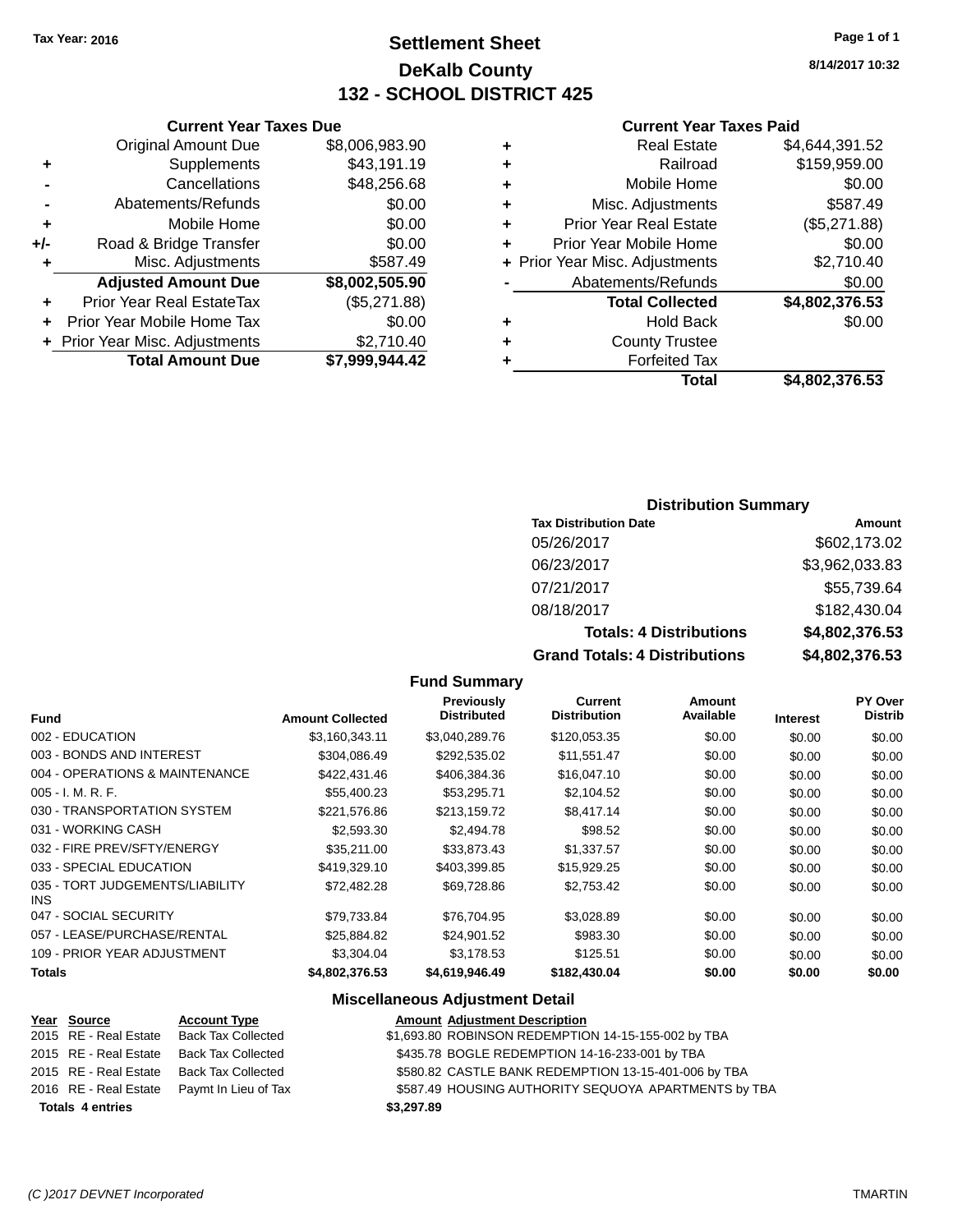# **Settlement Sheet Tax Year: 2016 Page 1 of 1 DeKalb County 133 - SCHOOL DISTRICT 426**

**8/14/2017 10:32**

#### **Current Year Taxes Paid**

|     | <b>Current Year Taxes Due</b>  |                |
|-----|--------------------------------|----------------|
|     | <b>Original Amount Due</b>     | \$3,928,243.32 |
| ٠   | Supplements                    | \$36,245.41    |
|     | Cancellations                  | \$47,471.84    |
|     | Abatements/Refunds             | \$0.00         |
| ٠   | Mobile Home                    | \$0.00         |
| +/- | Road & Bridge Transfer         | \$0.00         |
| ٠   | Misc. Adjustments              | \$118.33       |
|     | <b>Adjusted Amount Due</b>     | \$3,917,135.22 |
| ٠   | Prior Year Real EstateTax      | \$0.00         |
| ÷   | Prior Year Mobile Home Tax     | \$0.00         |
|     | + Prior Year Misc. Adjustments | \$203.72       |
|     | <b>Total Amount Due</b>        | \$3,917,338.94 |
|     |                                |                |

|   | <b>Real Estate</b>             | \$2,242,470.16 |
|---|--------------------------------|----------------|
| ٠ | Railroad                       | \$34,786.05    |
| ٠ | Mobile Home                    | \$0.00         |
| ٠ | Misc. Adjustments              | \$118.33       |
| ٠ | <b>Prior Year Real Estate</b>  | \$0.00         |
| ٠ | Prior Year Mobile Home         | \$0.00         |
|   | + Prior Year Misc. Adjustments | \$203.72       |
|   | Abatements/Refunds             | \$0.00         |
|   | <b>Total Collected</b>         | \$2,277,578.26 |
| ٠ | <b>Hold Back</b>               | \$0.00         |
| ٠ | <b>County Trustee</b>          |                |
| ٠ | <b>Forfeited Tax</b>           |                |
|   | Total                          | \$2,277,578.26 |
|   |                                |                |

### **Distribution Summary**

| <b>Tax Distribution Date</b>         | Amount         |
|--------------------------------------|----------------|
| 05/26/2017                           | \$298,323.02   |
| 06/23/2017                           | \$1,850,702.26 |
| 07/21/2017                           | \$42,613.25    |
| 08/18/2017                           | \$85,939.73    |
| <b>Totals: 4 Distributions</b>       | \$2,277,578.26 |
| <b>Grand Totals: 4 Distributions</b> | \$2,277,578.26 |

### **Fund Summary**

| <b>Fund</b>                             | <b>Amount Collected</b> | <b>Previously</b><br><b>Distributed</b> | Current<br><b>Distribution</b> | <b>Amount</b><br>Available | <b>Interest</b> | <b>PY Over</b><br><b>Distrib</b> |
|-----------------------------------------|-------------------------|-----------------------------------------|--------------------------------|----------------------------|-----------------|----------------------------------|
|                                         |                         |                                         |                                |                            |                 |                                  |
| 002 - EDUCATION                         | \$1.319.114.12          | \$1,269,340.07                          | \$49.774.05                    | \$0.00                     | \$0.00          | \$0.00                           |
| 003 - BONDS AND INTEREST                | \$330,125.87            | \$317,669.25                            | \$12,456.62                    | \$0.00                     | \$0.00          | \$0.00                           |
| 004 - OPERATIONS & MAINTENANCE          | \$263,470.26            | \$253,528.74                            | \$9,941.52                     | \$0.00                     | \$0.00          | \$0.00                           |
| $005 - I. M. R. F.$                     | \$44,670.15             | \$42,984.61                             | \$1,685.54                     | \$0.00                     | \$0.00          | \$0.00                           |
| 030 - TRANSPORTATION SYSTEM             | \$70.730.18             | \$68,061.32                             | \$2,668.86                     | \$0.00                     | \$0.00          | \$0.00                           |
| 031 - WORKING CASH                      | \$17.683.11             | \$17,015.88                             | \$667.23                       | \$0.00                     | \$0.00          | \$0.00                           |
| 032 - FIRE PREV/SFTY/ENERGY             | \$17.683.11             | \$17,015.88                             | \$667.23                       | \$0.00                     | \$0.00          | \$0.00                           |
| 033 - SPECIAL EDUCATION                 | \$14.146.04             | \$13,612.27                             | \$533.77                       | \$0.00                     | \$0.00          | \$0.00                           |
| 035 - TORT JUDGEMENTS/LIABILITY<br>INS. | \$133,493.41            | \$128,456.31                            | \$5,037.10                     | \$0.00                     | \$0.00          | \$0.00                           |
| 047 - SOCIAL SECURITY                   | \$48,778.90             | \$46,938.32                             | \$1,840.58                     | \$0.00                     | \$0.00          | \$0.00                           |
| 057 - LEASE/PURCHASE/RENTAL             | \$17.683.11             | \$17,015.88                             | \$667.23                       | \$0.00                     | \$0.00          | \$0.00                           |
| <b>Totals</b>                           | \$2,277,578.26          | \$2,191,638.53                          | \$85,939.73                    | \$0.00                     | \$0.00          | \$0.00                           |

|                         | Year Source           | <b>Account Type</b> | <b>Amount Adiustment Description</b>              |
|-------------------------|-----------------------|---------------------|---------------------------------------------------|
|                         | 2015 RE - Real Estate | Back Tax Collected  | \$203.72 DUNCAN REDEMPTION 01-26-252-011 by TBA   |
|                         | 2016 RE - Real Estate | Back Tax Collected  | \$118.33 GIANNOLA REDEMPTION 01-26-206-015 by TBA |
| <b>Totals 2 entries</b> |                       |                     | \$322.05                                          |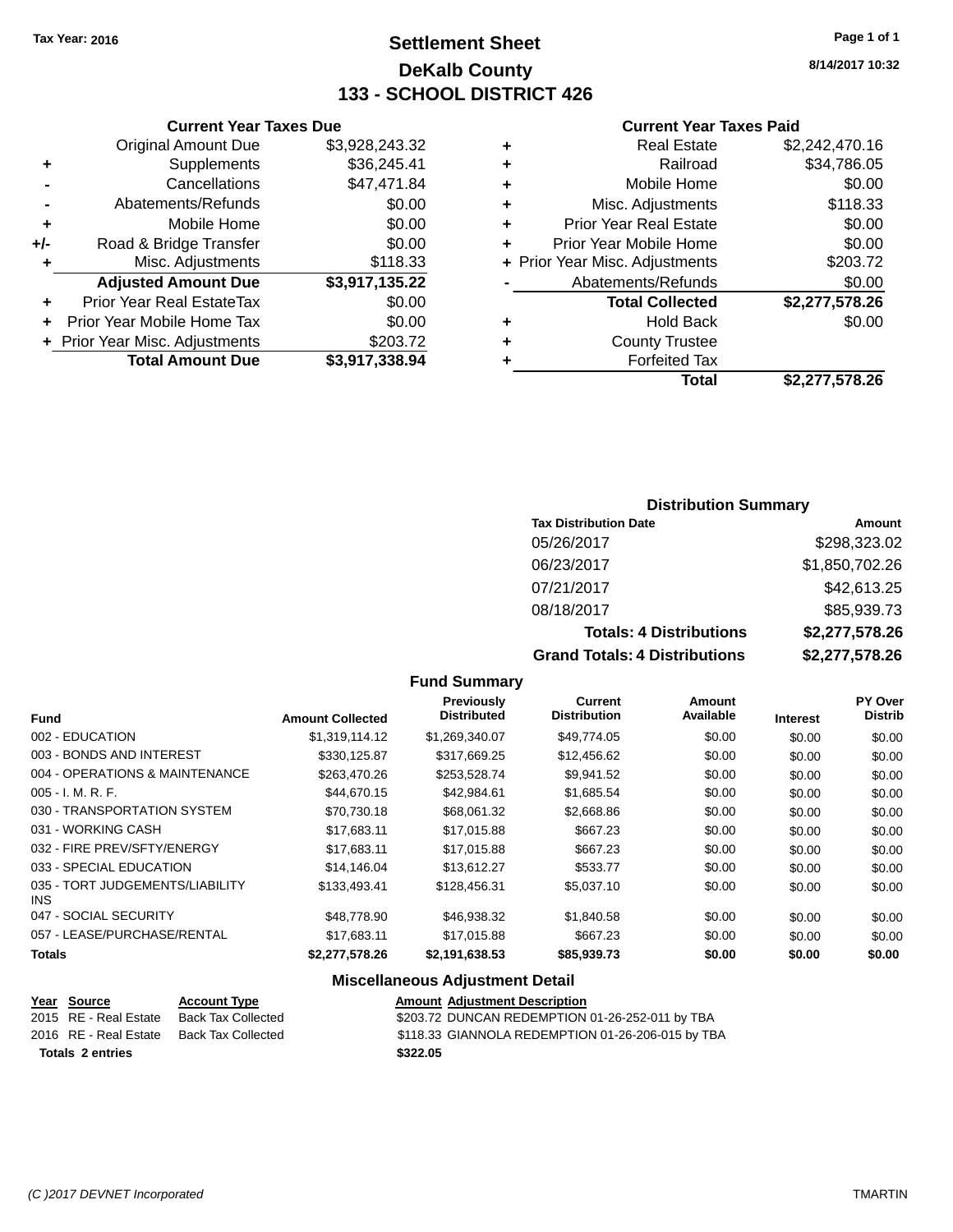# **Settlement Sheet Tax Year: 2016 Page 1 of 1 DeKalb County 134 - SCHOOL DISTRICT 427**

**8/14/2017 10:32**

### **Current Year Taxes Paid**

|   | Total                          | \$17,756,895.99 |
|---|--------------------------------|-----------------|
|   | <b>Forfeited Tax</b>           |                 |
| ٠ | <b>County Trustee</b>          |                 |
| ٠ | <b>Hold Back</b>               | \$0.00          |
|   | <b>Total Collected</b>         | \$17,756,895.99 |
|   | Abatements/Refunds             | \$2.19          |
|   | + Prior Year Misc. Adjustments | \$0.00          |
| ÷ | Prior Year Mobile Home         | \$0.00          |
| ٠ | <b>Prior Year Real Estate</b>  | (\$2,315.30)    |
| ٠ | Misc. Adjustments              | \$7,270.40      |
| ٠ | Mobile Home                    | \$0.00          |
|   | Railroad                       | \$11,194.72     |
| ٠ | <b>Real Estate</b>             | \$17,740,748.36 |
|   |                                |                 |

|     | <b>Current Year Taxes Due</b>    |                 |
|-----|----------------------------------|-----------------|
|     | <b>Original Amount Due</b>       | \$31,280,089.34 |
| ٠   | Supplements                      | \$230,537.61    |
|     | Cancellations                    | \$281,824.85    |
|     | Abatements/Refunds               | \$2.19          |
| ٠   | Mobile Home                      | \$0.00          |
| +/- | Road & Bridge Transfer           | \$0.00          |
| ٠   | Misc. Adjustments                | \$7,270.40      |
|     | <b>Adjusted Amount Due</b>       | \$31,236,070.31 |
|     | <b>Prior Year Real EstateTax</b> | (\$2,315.30)    |
|     | Prior Year Mobile Home Tax       | \$0.00          |
|     | + Prior Year Misc. Adjustments   | \$0.00          |
|     | <b>Total Amount Due</b>          | \$31,233,755.01 |

### **Distribution Summary**

| <b>Tax Distribution Date</b>         | Amount          |
|--------------------------------------|-----------------|
| 05/26/2017                           | \$2,543,201.90  |
| 06/23/2017                           | \$14,084,272.62 |
| 07/21/2017                           | \$266,807.32    |
| 08/18/2017                           | \$862,614.15    |
| <b>Totals: 4 Distributions</b>       | \$17,756,895.99 |
| <b>Grand Totals: 4 Distributions</b> | \$17,756,895.99 |

#### **Fund Summary**

| <b>Fund</b>                    | <b>Amount Collected</b> | <b>Previously</b><br><b>Distributed</b> | Current<br><b>Distribution</b> | Amount<br>Available | <b>Interest</b> | PY Over<br><b>Distrib</b> |
|--------------------------------|-------------------------|-----------------------------------------|--------------------------------|---------------------|-----------------|---------------------------|
| 002 - EDUCATION                | \$8,965,740.90          | \$8,530,193.22                          | \$435,547,68                   | \$0.00              | \$0.00          | \$0.00                    |
| 003 - BONDS AND INTEREST       | \$2,753,881.47          | \$2,620,100.37                          | \$133,781.10                   | \$0.00              | \$0.00          | \$0.00                    |
| 004 - OPERATIONS & MAINTENANCE | \$1.593.716.91          | \$1,516,295.57                          | \$77,421.34                    | \$0.00              | \$0.00          | \$0.00                    |
| $005 - I. M. R. F.$            | \$345,371,63            | \$328,593.79                            | \$16,777.84                    | \$0.00              | \$0.00          | \$0.00                    |
| 030 - TRANSPORTATION SYSTEM    | \$1,318,236.45          | \$1,254,197.69                          | \$64,038.76                    | \$0.00              | \$0.00          | \$0.00                    |
| 031 - WORKING CASH             | \$111,371,26            | \$105.960.94                            | \$5,410.32                     | \$0.00              | \$0.00          | \$0.00                    |
| 032 - FIRE PREV/SFTY/ENERGY    | \$236.184.47            | \$224.710.84                            | \$11.473.63                    | \$0.00              | \$0.00          | \$0.00                    |
| 033 - SPECIAL EDUCATION        | \$1.867.510.50          | \$1.776.788.51                          | \$90.721.99                    | \$0.00              | \$0.00          | \$0.00                    |
| 047 - SOCIAL SECURITY          | \$451,628,90            | \$429.689.17                            | \$21.939.73                    | \$0.00              | \$0.00          | \$0.00                    |
| 057 - LEASE/PURCHASE/RENTAL    | \$113,253,50            | \$107.751.74                            | \$5,501.76                     | \$0.00              | \$0.00          | \$0.00                    |
| <b>Totals</b>                  | \$17,756,895.99         | \$16,894,281.84                         | \$862.614.15                   | \$0.00              | \$0.00          | \$0.00                    |

### **Miscellaneous Adjustment Detail**

|                         | Year Source           | <b>Account Type</b>                      | <b>Amount Adjustment Description</b>               |
|-------------------------|-----------------------|------------------------------------------|----------------------------------------------------|
|                         |                       | 2016 RE - Real Estate Back Tax Collected | \$27.00 TRUSTEE SALE 09-17-385-0110 by TBA         |
|                         | 2016 RE - Real Estate | Paymt In Lieu of Tax                     | \$7,117.55 HOUSING AUTHORITY SYCAMORE UNITS by TBA |
|                         |                       | 2016 RE - Real Estate Back Tax Collected | \$125.85 TRUSTEE SALE 09-17-376-011 by TBA         |
| <b>Totals 3 entries</b> |                       |                                          | \$7,270.40                                         |
|                         |                       |                                          |                                                    |
|                         |                       |                                          |                                                    |

### **Abatement Detail**

| Year Source             | <b>Account Type</b> |        | <b>Amount Adiustment Description</b> |
|-------------------------|---------------------|--------|--------------------------------------|
| 2016 RE - Real Estate   | RE Abatement        |        | \$2.19 PTAB INTEREST REFUN           |
| <b>Totals 1 entries</b> |                     | \$2.19 |                                      |

| mount Adjustment Description) |  |
|-------------------------------|--|
|-------------------------------|--|

nt 32.19 PTAB INTEREST REFUND 06-28-180-020 by TBA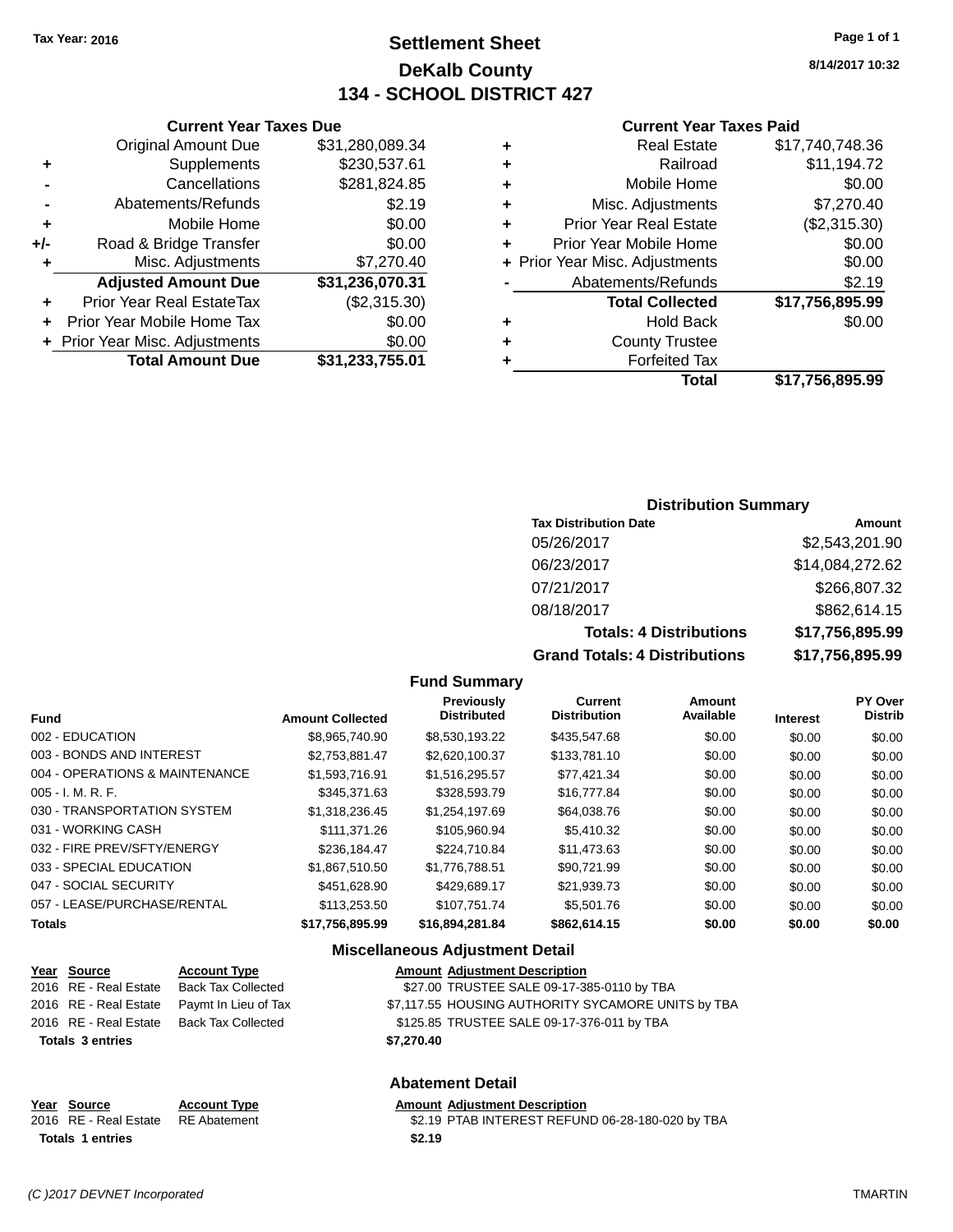# **Settlement Sheet Tax Year: 2016 Page 1 of 2 DeKalb County 135 - SCHOOL DISTRICT 428**

**8/14/2017 10:32**

### **Current Year Taxes Paid**

| ٠ | <b>Real Estate</b>             | \$28,854,964.58 |
|---|--------------------------------|-----------------|
| ٠ | Railroad                       | \$220,294.13    |
| ٠ | Mobile Home                    | \$0.00          |
| ٠ | Misc. Adjustments              | \$10,532.37     |
| ٠ | <b>Prior Year Real Estate</b>  | (\$10,421.22)   |
|   | Prior Year Mobile Home         | \$0.00          |
|   | + Prior Year Misc. Adjustments | \$30,921.94     |
|   | Abatements/Refunds             | \$0.00          |
|   | <b>Total Collected</b>         | \$29,106,291.80 |
| ٠ | <b>Hold Back</b>               | \$0.00          |
| ٠ | <b>County Trustee</b>          |                 |
|   | <b>Forfeited Tax</b>           |                 |
|   | Total                          | \$29,106,291.80 |

### **Current Year Taxes Due** Original Amount Due \$51,980,579.10 **+** Supplements \$631,514.22 **-** Cancellations \$970,726.09 **-** Abatements/Refunds \$0.00 **+** Mobile Home \$0.00 **+/-** Road & Bridge Transfer \$0.00<br> **+** Misc. Adjustments \$10,532.37 **+** Misc. Adjustments **Adjusted Amount Due \$51,651,899.60 +** Prior Year Real EstateTax (\$10,421.22) **+** Prior Year Mobile Home Tax \$0.00 **+ Prior Year Misc. Adjustments \$30,921.94 Total Amount Due \$51,672,400.32**

### **Distribution Summary**

| <b>Tax Distribution Date</b>         | Amount          |
|--------------------------------------|-----------------|
| 05/26/2017                           | \$4,673,549.47  |
| 06/23/2017                           | \$22,238,357.38 |
| 07/21/2017                           | \$403,199.81    |
| 08/18/2017                           | \$1,791,185.14  |
| <b>Totals: 4 Distributions</b>       | \$29,106,291.80 |
| <b>Grand Totals: 4 Distributions</b> | \$29,106,291.80 |

#### **Fund Summary**

|                                               |                         | <b>Previously</b>  | <b>Current</b>      | <b>Amount</b> |                 | <b>PY Over</b> |
|-----------------------------------------------|-------------------------|--------------------|---------------------|---------------|-----------------|----------------|
| <b>Fund</b>                                   | <b>Amount Collected</b> | <b>Distributed</b> | <b>Distribution</b> | Available     | <b>Interest</b> | <b>Distrib</b> |
| 002 - EDUCATION                               | \$14,901,169.75         | \$13,984,160.00    | \$917,009.75        | \$0.00        | \$0.00          | \$0.00         |
| 003 - BONDS AND INTEREST                      | \$2.681.882.82          | \$2.516.841.23     | \$165,041,59        | \$0.00        | \$0.00          | \$0.00         |
| 004 - OPERATIONS & MAINTENANCE                | \$2,793,971.18          | \$2.622.031.74     | \$171,939.44        | \$0.00        | \$0.00          | \$0.00         |
| $005 - I. M. R. F.$                           | \$708.243.41            | \$664,658.50       | \$43.584.91         | \$0.00        | \$0.00          | \$0.00         |
| 030 - TRANSPORTATION SYSTEM                   | \$3,254,228.97          | \$3,053,965.52     | \$200,263.45        | \$0.00        | \$0.00          | \$0.00         |
| 031 - WORKING CASH                            | \$176,762,53            | \$165,884,65       | \$10,877.88         | \$0.00        | \$0.00          | \$0.00         |
| 032 - FIRE PREV/SFTY/ENERGY                   | \$372.531.43            | \$349,606.04       | \$22.925.39         | \$0.00        | \$0.00          | \$0.00         |
| 033 - SPECIAL EDUCATION                       | \$2.980.222.34          | \$2,796,821.10     | \$183,401.24        | \$0.00        | \$0.00          | \$0.00         |
| 035 - TORT JUDGEMENTS/LIABILITY<br><b>INS</b> | \$514,802.98            | \$483,122.29       | \$31,680.69         | \$0.00        | \$0.00          | \$0.00         |
| 047 - SOCIAL SECURITY                         | \$722,476.39            | \$678,015.59       | \$44,460.80         | \$0.00        | \$0.00          | \$0.00         |
| <b>Totals</b>                                 | \$29,106,291.80         | \$27,315,106.66    | \$1,791,185.14      | \$0.00        | \$0.00          | \$0.00         |

| Year Source                  | <b>Account Type</b>       | <b>Amount Adiustment Description</b>                             |                |
|------------------------------|---------------------------|------------------------------------------------------------------|----------------|
| 2015 RE - Real Estate        | <b>Back Tax Collected</b> | \$928.29 MOONEY REDEMPTION 08-23-184-002 by TBA                  |                |
| 2015 RE - Real Estate        | <b>Back Tax Collected</b> | \$2,400.99 1827 LINCOLN HWY CORP REDEMPTION 08-24-352-024 by TBA |                |
| 2015 RE - Real Estate        | <b>Back Tax Collected</b> | \$800.30 RIVERMIST REDEMPTION 08-02-324-004 by TBA               |                |
| 2015 RE - Real Estate        | <b>Back Tax Collected</b> | \$800.30 RIVERMIST REDEMPTION 08-02-351-013 by TBA               |                |
| 2015 RE - Real Estate        | <b>Back Tax Collected</b> | \$800.30 RIVERMIST REDEMPTION 08-02-351-017 by TBA               |                |
| 2015 RE - Real Estate        | <b>Back Tax Collected</b> | \$800.30 RIVERMIST REDEMPTION 08-02-351-020 by TBA               |                |
| 2015 RE - Real Estate        | <b>Back Tax Collected</b> | \$800.30 RIVERMIST REDEMPTION 08-02-351-022 by TBA               |                |
| 2015 RE - Real Estate        | <b>Back Tax Collected</b> | \$800.30 RIVERMIST REDEMPTION 08-02-354-001 by TBA               |                |
| 2015 RE - Real Estate        | <b>Back Tax Collected</b> | \$800.30 RIVERMIST REDEMPTION 08-02-354-008 by TBA               |                |
| 2015 RE - Real Estate        | <b>Back Tax Collected</b> | \$800.30 RIVERMIST REDEMPTION 08-02-354-012 by TBA               |                |
| 2015 RE - Real Estate        | <b>Back Tax Collected</b> | \$800.30 RIVERMIST REDEMPTION 08-02-370-001 by TBA               |                |
| (C) 2017 DEVNET Incorporated |                           |                                                                  | <b>TMARTIN</b> |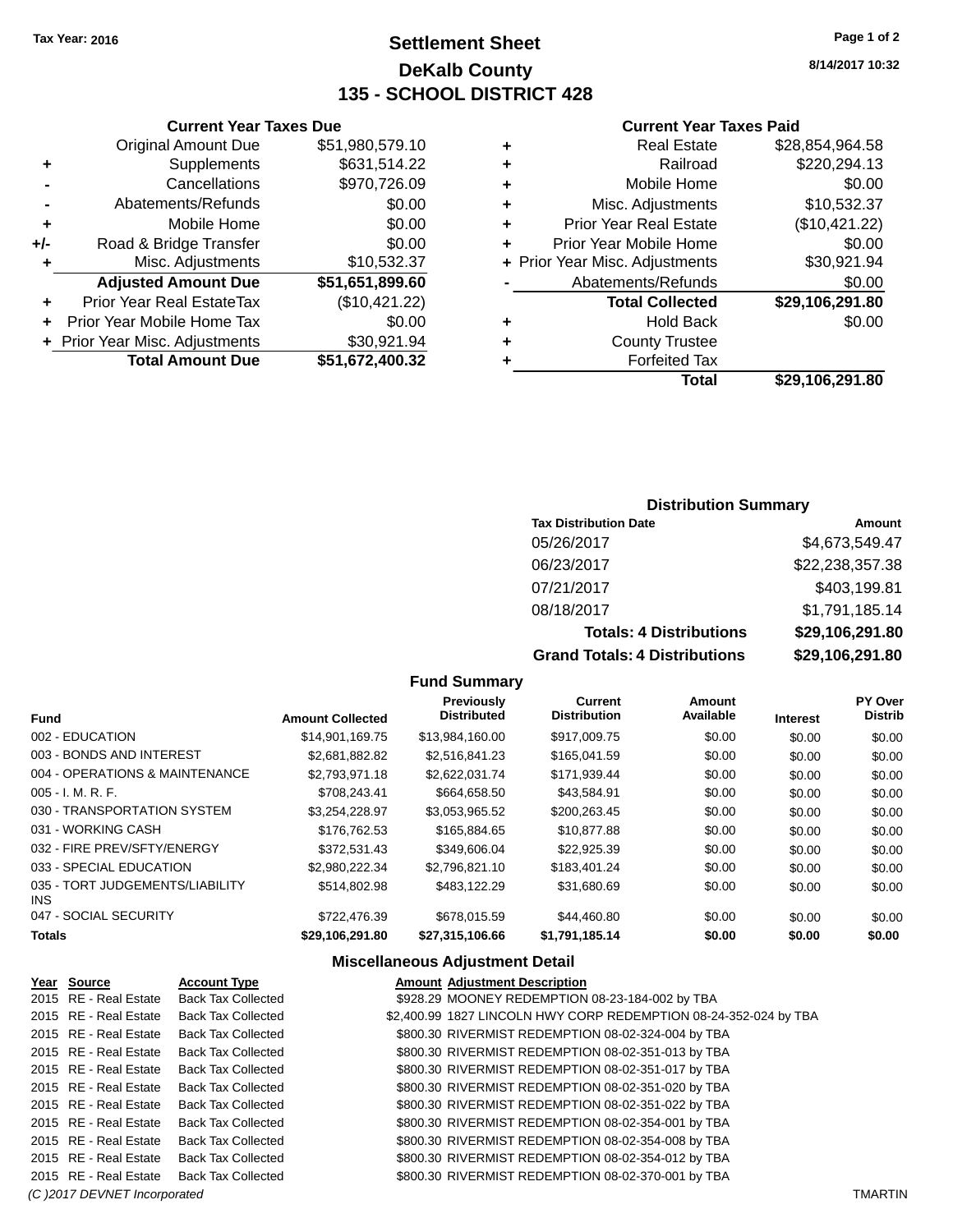# **Settlement Sheet Tax Year: 2016 Page 2 of 2 DeKalb County**

**8/14/2017 10:32**

| <u>Year</u> | <b>Source</b>           | <b>Account Type</b>       | Amount      |
|-------------|-------------------------|---------------------------|-------------|
| 2015        | <b>RE</b> - Real Estate | <b>Back Tax Collected</b> | \$800.30    |
| 2015        | <b>RE</b> - Real Estate | <b>Back Tax Collected</b> | \$800.30    |
| 2015        | <b>RE</b> - Real Estate | <b>Back Tax Collected</b> | \$800.30    |
| 2015        | <b>RE</b> - Real Estate | <b>Back Tax Collected</b> | \$508.23    |
|             | 2015 RE - Real Estate   | <b>Back Tax Collected</b> | \$344.35    |
|             | 2015 RE - Real Estate   | <b>Back Tax Collected</b> | \$96.57     |
|             | 2015 RE - Real Estate   | <b>Back Tax Collected</b> | \$45.72     |
|             | 2015 RE - Real Estate   | <b>Back Tax Collected</b> | \$800.30    |
|             | 2015 RE - Real Estate   | <b>Back Tax Collected</b> | \$823.12    |
|             | 2015 RE - Real Estate   | <b>Back Tax Collected</b> | \$494.99    |
| 2015        | RE - Real Estate        | <b>Back Tax Collected</b> | \$10,613.43 |
|             | 2015 RE - Real Estate   | <b>Back Tax Collected</b> | \$118.38    |
| 2015        | <b>RE</b> - Real Estate | <b>Back Tax Collected</b> | \$2,194.25  |
|             | 2015 RE - Real Estate   | <b>Back Tax Collected</b> | \$1,949.72  |
|             | 2016 RE - Real Estate   | Paymt In Lieu of Tax      | \$10,532.37 |
|             | Totals 26 entries       |                           | \$41,454.31 |

**Miscellaneous Adjustment Detail PEARELY CONTENTS ACCOUNT ADDEN AMOUNT Adjustment Description** Ilected **\$800.30 RIVERMIST REDEMPTION 08-02-370-002 by TBA** Ilected **\$800.30 RIVERMIST REDEMPTION 08-02-370-003 by TBA** Ilected **\$800.30 RIVERMIST REDEMPTION 08-02-370-004 by TBA** Ilected **\$508.23 RIVERMIST REDEMPTION 08-02-373-001 by TBA** llected **\$344.35 RIVERMIST REDEMPTION 08-02-377-001 by TBA** Ilected **\$96.57 RIVERMIST REDEMPTION 08-11-100-045 by TBA** llected **\$45.72 RIVERMIST REDEMPTION 15-15-228-013 by TBA** Ilected \$800.30 RIVERMIST REDEMPTION 08-02-323-005 by TBA llected **3823.12 ENGSTROM REDEMPTION 09-29-182-013 by TBA** llected **\$494.99 VOID HEL EXEMPTION 08-14-478-035 by TBA** Ilected \$10,613.43 MOONEY REDEMPTION 08-23-184-020 by TBA 10016 Rected \$118.38 TRUSTEE SALE 09-29-252-001 by TBA llected **62.194.25 MOONEY REDEMPTION 08-23-184-003 by TBA** llected **\$1,949.72 MOONEY REDEMPTION 08-12-184-027 by TBA** u of Tax  $$10,532.37$  HOUSING AUTHORITY DEKALB UNITS by TBA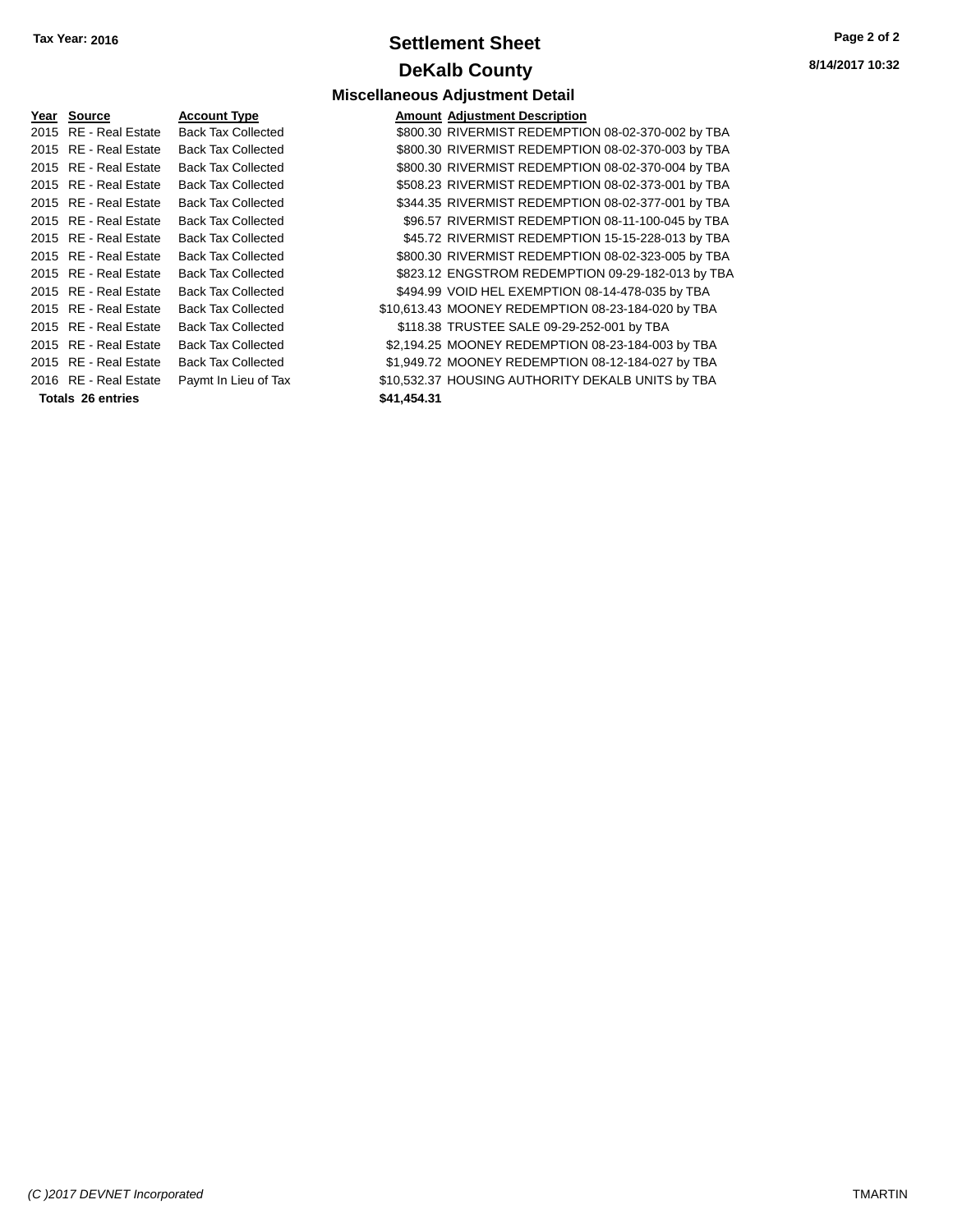# **Settlement Sheet Tax Year: 2016 Page 1 of 1 DeKalb County 136 - SCHOOL DISTRICT 429**

**8/14/2017 10:32**

### **Current Year Taxes Paid**

|     | <b>Current Year Taxes Due</b>  |                |
|-----|--------------------------------|----------------|
|     | <b>Original Amount Due</b>     | \$5,286,122.58 |
| ٠   | Supplements                    | \$35,408.27    |
|     | Cancellations                  | \$39,305.69    |
|     | Abatements/Refunds             | \$0.00         |
| ٠   | Mobile Home                    | \$0.00         |
| +/- | Road & Bridge Transfer         | \$0.00         |
| ٠   | Misc. Adjustments              | \$2,465.79     |
|     | <b>Adjusted Amount Due</b>     | \$5,284,690.95 |
| ٠   | Prior Year Real EstateTax      | \$0.00         |
|     | Prior Year Mobile Home Tax     | \$0.00         |
|     | + Prior Year Misc. Adjustments | \$2,985.49     |
|     | <b>Total Amount Due</b>        | \$5,287,676.44 |
|     |                                |                |

|   | <b>Real Estate</b>             | \$3,078,649.05 |
|---|--------------------------------|----------------|
| ٠ | Railroad                       | \$65,439.32    |
| ٠ | Mobile Home                    | \$0.00         |
| ٠ | Misc. Adjustments              | \$2,465.79     |
| ٠ | <b>Prior Year Real Estate</b>  | \$0.00         |
| ٠ | Prior Year Mobile Home         | \$0.00         |
|   | + Prior Year Misc. Adjustments | \$2,985.49     |
|   | Abatements/Refunds             | \$0.00         |
|   | <b>Total Collected</b>         | \$3,149,539.65 |
| ٠ | <b>Hold Back</b>               | \$0.00         |
| ٠ | <b>County Trustee</b>          |                |
| ٠ | <b>Forfeited Tax</b>           |                |
|   | Total                          | \$3,149,539.65 |

### **Distribution Summary**

| <b>Tax Distribution Date</b>         | Amount         |
|--------------------------------------|----------------|
| 05/26/2017                           | \$430,758.60   |
| 06/23/2017                           | \$2,459,269.60 |
| 07/21/2017                           | \$94,819.49    |
| 08/18/2017                           | \$164,691.96   |
| <b>Totals: 4 Distributions</b>       | \$3,149,539.65 |
| <b>Grand Totals: 4 Distributions</b> | \$3,149,539.65 |

### **Fund Summary**

| Fund                                    | <b>Amount Collected</b> | <b>Previously</b><br><b>Distributed</b> | Current<br><b>Distribution</b> | Amount<br>Available | <b>Interest</b> | <b>PY Over</b><br><b>Distrib</b> |
|-----------------------------------------|-------------------------|-----------------------------------------|--------------------------------|---------------------|-----------------|----------------------------------|
| 002 - EDUCATION                         | \$1,713,938.55          | \$1,624,315.31                          | \$89.623.24                    | \$0.00              | \$0.00          | \$0.00                           |
| 003 - BONDS AND INTEREST                | \$597.423.58            | \$566.183.83                            | \$31.239.75                    | \$0.00              | \$0.00          | \$0.00                           |
| 004 - OPERATIONS & MAINTENANCE          | \$331.035.50            | \$313,725.39                            | \$17.310.11                    | \$0.00              | \$0.00          | \$0.00                           |
| 005 - I. M. R. F.                       | \$55,280.73             | \$52,390.05                             | \$2,890.68                     | \$0.00              | \$0.00          | \$0.00                           |
| 030 - TRANSPORTATION SYSTEM             | \$137,304.16            | \$130.124.42                            | \$7.179.74                     | \$0.00              | \$0.00          | \$0.00                           |
| 032 - FIRE PREV/SFTY/ENERGY             | \$327.56                | \$310.43                                | \$17.13                        | \$0.00              | \$0.00          | \$0.00                           |
| 033 - SPECIAL EDUCATION                 | \$208.959.35            | \$198,032.70                            | \$10.926.65                    | \$0.00              | \$0.00          | \$0.00                           |
| 035 - TORT JUDGEMENTS/LIABILITY<br>INS. | \$46,499.80             | \$44.068.29                             | \$2.431.51                     | \$0.00              | \$0.00          | \$0.00                           |
| 047 - SOCIAL SECURITY                   | \$58,770.42             | \$55.697.27                             | \$3.073.15                     | \$0.00              | \$0.00          | \$0.00                           |
| <b>Totals</b>                           | \$3,149,539.65          | \$2,984,847.69                          | \$164,691.96                   | \$0.00              | \$0.00          | \$0.00                           |

| Year Source             | <b>Account Type</b>       | <b>Amount Adjustment Description</b>                          |
|-------------------------|---------------------------|---------------------------------------------------------------|
| 2015 RE - Real Estate   | <b>Back Tax Collected</b> | \$813.13 AVILA REDEMPTION 15-14-328-005 by TBA                |
| 2015 RE - Real Estate   | <b>Back Tax Collected</b> | \$1,939.22 NIELSEN REDEMPTION 15-16-151-002 by TBA            |
| 2015 RE - Real Estate   | <b>Back Tax Collected</b> | \$116.57 MCFARLAND REDEMPTION 15-15-228-014 by TBA            |
| 2015 RE - Real Estate   | <b>Back Tax Collected</b> | \$116.57 MCFARLAND REDEMPTION 15-15-225-015 by TBA            |
| 2016 RE - Real Estate   | <b>Back Tax Collected</b> | \$1,835.49 WEST SUBURBAN BANK REDEMPTION 15-14-304-002 by TBA |
| 2016 RE - Real Estate   | Paymt In Lieu of Tax      | \$630.30 HOUSING AUTHORITY SUNSET VIEW APARTMENTS by TBA      |
| <b>Totals 6 entries</b> |                           | \$5,451.28                                                    |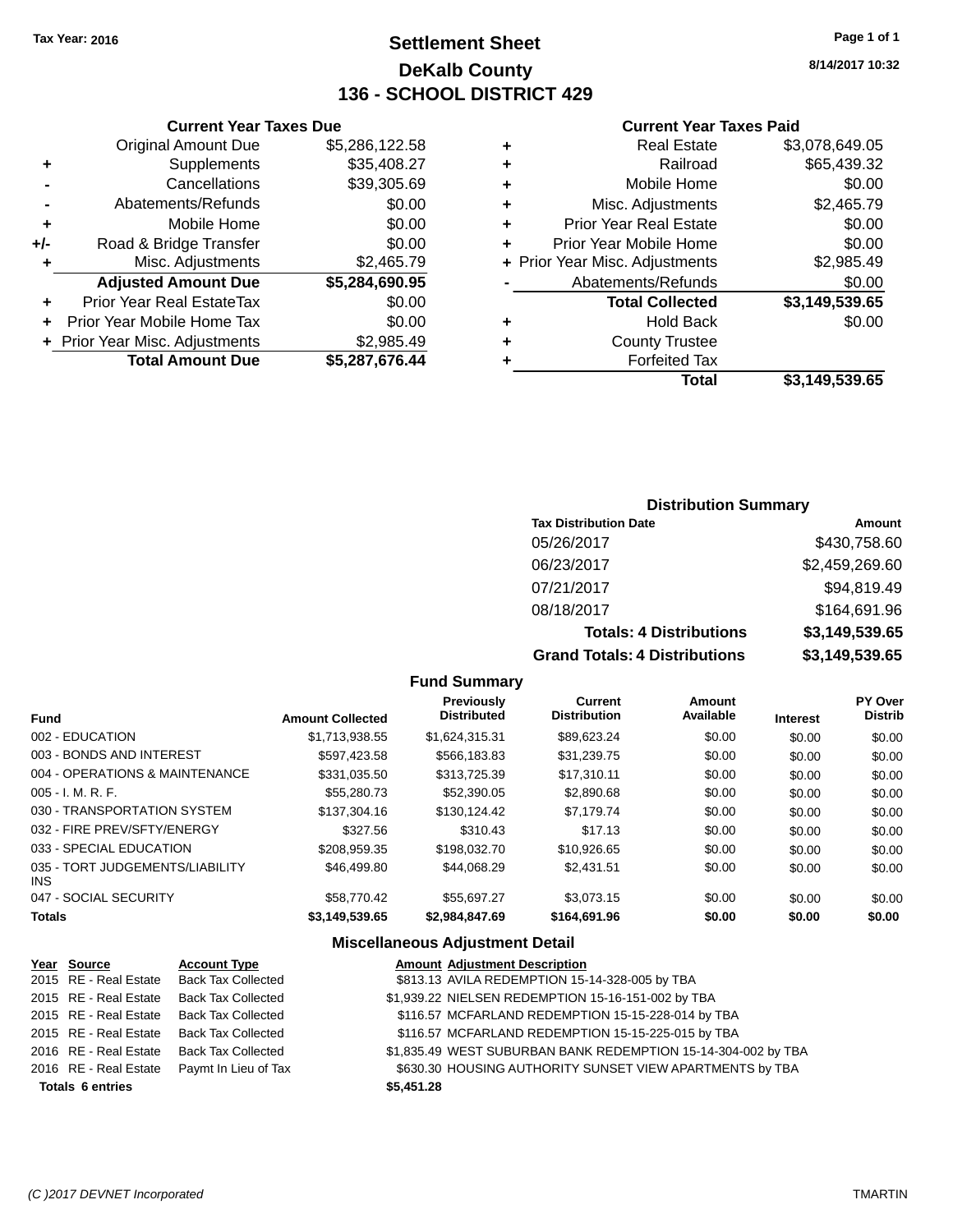# **Settlement Sheet Tax Year: 2016 Page 1 of 2 DeKalb County 137 - SCHOOL DISTRICT 430**

**8/14/2017 10:32**

### **Current Year Taxes Paid**

|   | Total                          | \$4.829.476.62 |
|---|--------------------------------|----------------|
|   | <b>Forfeited Tax</b>           |                |
| ٠ | <b>County Trustee</b>          |                |
| ٠ | <b>Hold Back</b>               | \$0.00         |
|   | <b>Total Collected</b>         | \$4,829,476.62 |
|   | Abatements/Refunds             | \$0.03         |
|   | + Prior Year Misc. Adjustments | \$91.72        |
| ٠ | Prior Year Mobile Home         | \$0.00         |
| ٠ | <b>Prior Year Real Estate</b>  | (\$2,182.62)   |
| ٠ | Misc. Adjustments              | \$4,523.10     |
| ٠ | Mobile Home                    | \$0.00         |
|   | Railroad                       | \$43,585.50    |
| ٠ | <b>Real Estate</b>             | \$4,783,458.95 |
|   |                                |                |

|     | <b>Current Year Taxes Due</b>    |                |
|-----|----------------------------------|----------------|
|     | <b>Original Amount Due</b>       | \$8,147,062.22 |
| ٠   | Supplements                      | \$92,873.11    |
|     | Cancellations                    | \$105,572.09   |
|     | Abatements/Refunds               | \$0.03         |
| ٠   | Mobile Home                      | \$0.00         |
| +/- | Road & Bridge Transfer           | \$0.00         |
| ٠   | Misc. Adjustments                | \$4,523.10     |
|     | <b>Adjusted Amount Due</b>       | \$8,138,886.31 |
|     | <b>Prior Year Real EstateTax</b> | (\$2,182.62)   |
|     | Prior Year Mobile Home Tax       | \$0.00         |
|     | + Prior Year Misc. Adjustments   | \$91.72        |
|     | <b>Total Amount Due</b>          | \$8,136,795.41 |

### **Distribution Summary**

| <b>Tax Distribution Date</b>         | Amount         |
|--------------------------------------|----------------|
| 05/26/2017                           | \$804,987.11   |
| 06/23/2017                           | \$3,602,879.16 |
| 07/21/2017                           | \$81,820.70    |
| 08/18/2017                           | \$339,789.65   |
| <b>Totals: 4 Distributions</b>       | \$4,829,476.62 |
| <b>Grand Totals: 4 Distributions</b> | \$4,829,476.62 |

#### **Fund Summary**

|                                                     |                         | Previously<br><b>Distributed</b> | <b>Current</b><br><b>Distribution</b> | Amount<br>Available |                 | PY Over<br><b>Distrib</b> |
|-----------------------------------------------------|-------------------------|----------------------------------|---------------------------------------|---------------------|-----------------|---------------------------|
| <b>Fund</b>                                         | <b>Amount Collected</b> |                                  |                                       |                     | <b>Interest</b> |                           |
| 002 - EDUCATION                                     | \$3,477,131,35          | \$3,232,489.29                   | \$244,642.06                          | \$0.00              | \$0.00          | \$0.00                    |
| 003 - BONDS AND INTEREST                            | \$381.755.64            | \$354,896.29                     | \$26,859.35                           | \$0.00              | \$0.00          | \$0.00                    |
| 004 - OPERATIONS & MAINTENANCE                      | \$545.614.97            | \$507,226.89                     | \$38,388.08                           | \$0.00              | \$0.00          | \$0.00                    |
| $005 - I. M. R. F.$                                 | \$74,914.83             | \$69.644.01                      | \$5,270.82                            | \$0.00              | \$0.00          | \$0.00                    |
| 030 - TRANSPORTATION SYSTEM                         | \$26,079.18             | \$24.244.31                      | \$1,834.87                            | \$0.00              | \$0.00          | \$0.00                    |
| 031 - WORKING CASH                                  | \$96.61                 | \$89.81                          | \$6.80                                | \$0.00              | \$0.00          | \$0.00                    |
| 032 - FIRE PREV/SFTY/ENERGY                         | \$57,036.10             | \$53,023.19                      | \$4.012.91                            | \$0.00              | \$0.00          | \$0.00                    |
| 033 - SPECIAL EDUCATION                             | \$191.739.89            | \$178,249.55                     | \$13.490.34                           | \$0.00              | \$0.00          | \$0.00                    |
| 035 - TORT JUDGMENTS, LIABILITY<br><b>INSURANCE</b> | \$96.61                 | \$89.81                          | \$6.80                                | \$0.00              | \$0.00          | \$0.00                    |
| 047 - SOCIAL SECURITY                               | \$74,914.83             | \$69,644.01                      | \$5,270.82                            | \$0.00              | \$0.00          | \$0.00                    |
| 057 - LEASE/PURCHASE/RENTAL                         | \$96.61                 | \$89.81                          | \$6.80                                | \$0.00              | \$0.00          | \$0.00                    |
| <b>Totals</b>                                       | \$4,829,476.62          | \$4,489,686.97                   | \$339,789.65                          | \$0.00              | \$0.00          | \$0.00                    |

| Year Source             | <b>Account Type</b> | <b>Amount Adjustment Description</b>                |
|-------------------------|---------------------|-----------------------------------------------------|
| 2015 RE - Real Estate   | Back Tax Collected  | \$91.72 NIELSEN REDEMPTION 15-16-151-019 by TBA     |
| 2016 RE - Real Estate   | Back Tax Collected  | \$2,912.12 HARRISON REDEMPTION 19-26-408-006 by TBA |
| 2016 RE - Real Estate   | Back Tax Collected  | \$1,610.98 MARSHNER REDEMPTION 19-26-434-001 by TBA |
| <b>Totals 3 entries</b> |                     | \$4.614.82                                          |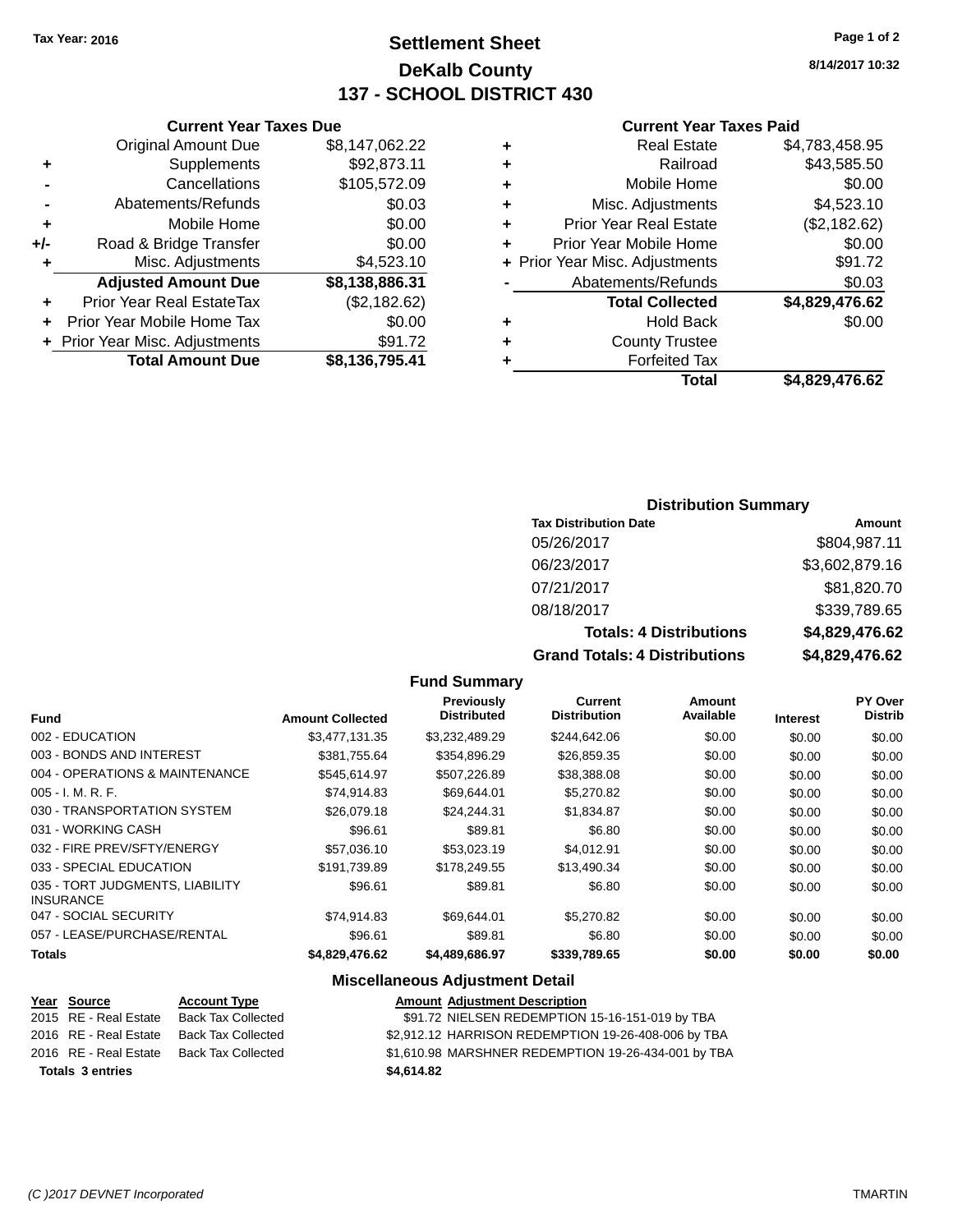## **Settlement Sheet Tax Year: 2016 Page 2 of 2 DeKalb County Abatement Detail**

**8/14/2017 10:32**

**Totals 1 entries \$0.03**

**Year Source Account Type Anneurs Amount Adjustment Description**<br>2016 RE - Real Estate RE Abatement **Account 1998 AMOUNTEREST REFUN** \$0.03 PTAB INTEREST REFUND 19-23-300-013 by TBA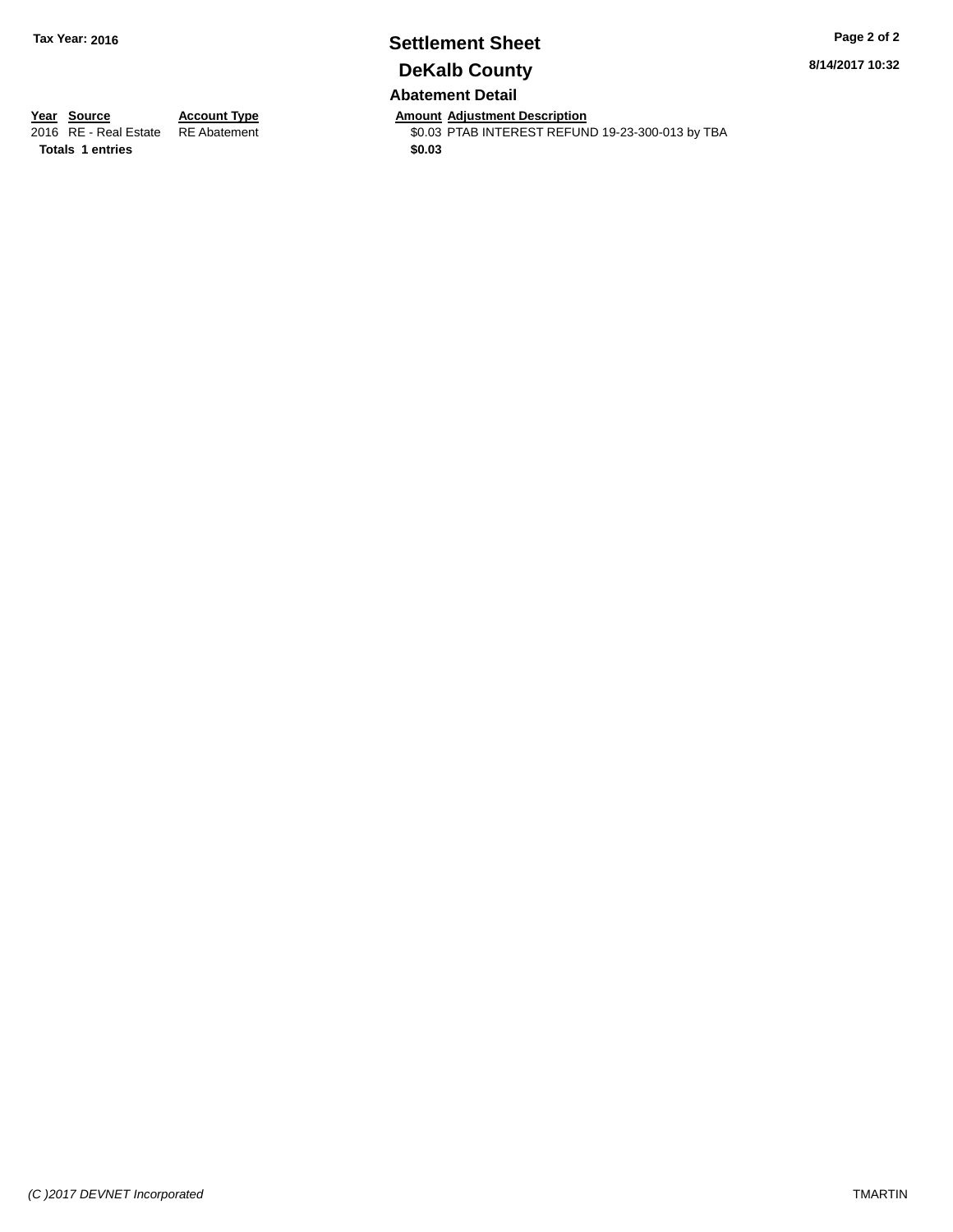# **Settlement Sheet Tax Year: 2016 Page 1 of 1 DeKalb County 139 - SCHOOL DISTRICT 432**

**8/14/2017 10:32**

#### **Current Year Taxes Paid**

|   | <b>Real Estate</b>             | \$1,620,306.35 |
|---|--------------------------------|----------------|
| ٠ | Railroad                       | \$45,706.88    |
| ٠ | Mobile Home                    | \$0.00         |
| ٠ | Misc. Adjustments              | \$0.00         |
| ٠ | <b>Prior Year Real Estate</b>  | (\$281.75)     |
| ٠ | Prior Year Mobile Home         | \$0.00         |
|   | + Prior Year Misc. Adjustments | \$0.00         |
|   | Abatements/Refunds             | \$11.61        |
|   | <b>Total Collected</b>         | \$1,665,719.87 |
| ٠ | <b>Hold Back</b>               | \$0.00         |
| ٠ | <b>County Trustee</b>          |                |
| ٠ | <b>Forfeited Tax</b>           |                |
|   | Total                          | \$1,665,719.87 |
|   |                                |                |

### **Distribution Summary**

| <b>Tax Distribution Date</b>         | Amount         |
|--------------------------------------|----------------|
| 05/26/2017                           | \$257,824.06   |
| 06/23/2017                           | \$1,250,946.43 |
| 07/21/2017                           | \$28,204.21    |
| 08/18/2017                           | \$128,745.17   |
| <b>Totals: 4 Distributions</b>       | \$1,665,719.87 |
| <b>Grand Totals: 4 Distributions</b> | \$1,665,719.87 |

### **Fund Summary**

|                                         |                         | Previously         | <b>Current</b>      | Amount    |                 | PY Over        |
|-----------------------------------------|-------------------------|--------------------|---------------------|-----------|-----------------|----------------|
| <b>Fund</b>                             | <b>Amount Collected</b> | <b>Distributed</b> | <b>Distribution</b> | Available | <b>Interest</b> | <b>Distrib</b> |
| 002 - EDUCATION                         | \$1,083,817.27          | \$1,000,047.96     | \$83,769.31         | \$0.00    | \$0.00          | \$0.00         |
| 003 - BONDS AND INTEREST                | \$202,331.66            | \$186,693.24       | \$15,638.42         | \$0.00    | \$0.00          | \$0.00         |
| 004 - OPERATIONS & MAINTENANCE          | \$101,607.25            | \$93,753.93        | \$7,853.32          | \$0.00    | \$0.00          | \$0.00         |
| $005 - I. M. R. F.$                     | \$34,232.20             | \$31,586.36        | \$2,645.84          | \$0.00    | \$0.00          | \$0.00         |
| 030 - TRANSPORTATION SYSTEM             | \$54,190.86             | \$50,002.40        | \$4,188.46          | \$0.00    | \$0.00          | \$0.00         |
| 031 - WORKING CASH                      | \$13,547.31             | \$12,500.21        | \$1,047.10          | \$0.00    | \$0.00          | \$0.00         |
| 032 - FIRE PREV/SFTY/ENERGY             | \$13,547.31             | \$12,500.21        | \$1,047.10          | \$0.00    | \$0.00          | \$0.00         |
| 033 - SPECIAL EDUCATION                 | \$10,838.84             | \$10,001.10        | \$837.74            | \$0.00    | \$0.00          | \$0.00         |
| 035 - TORT JUDGEMENTS/LIABILITY<br>INS. | \$115,239.50            | \$106.332.52       | \$8,906.98          | \$0.00    | \$0.00          | \$0.00         |
| 047 - SOCIAL SECURITY                   | \$22,820.36             | \$21,056.56        | \$1,763.80          | \$0.00    | \$0.00          | \$0.00         |
| 057 - LEASE/PURCHASE/RENTAL             | \$13,547.31             | \$12,500.21        | \$1,047.10          | \$0.00    | \$0.00          | \$0.00         |
| <b>Totals</b>                           | \$1,665,719.87          | \$1,536,974.70     | \$128,745.17        | \$0.00    | \$0.00          | \$0.00         |

### **Abatement Detail**

| Year Source                        | <b>Account Type</b> | <b>Amount Adjustment Description</b>             |
|------------------------------------|---------------------|--------------------------------------------------|
| 2016 RE - Real Estate              | RE Abatement        | \$4.00 PTAB INTEREST REFUND 18-28-426-009 by TBA |
| 2016 RE - Real Estate RE Abatement |                     | \$7.62 PTAB INTEREST REFUND 18-27-302-004 by TBA |
| Totals 2 entries                   |                     | \$11.62                                          |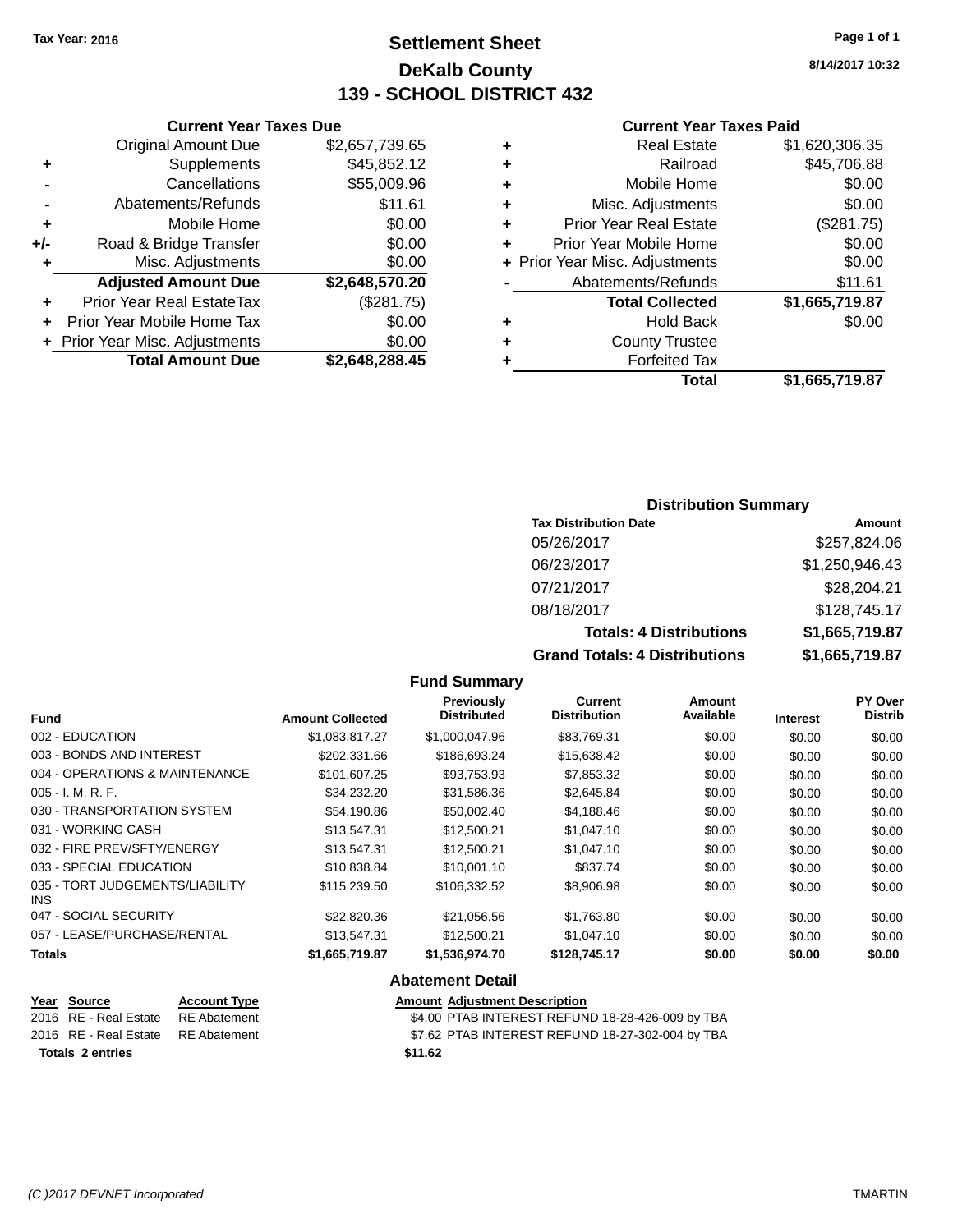# **Settlement Sheet Tax Year: 2016 Page 1 of 1 DeKalb County 141 - CC 509 ELGIN**

| 8/14/2017 10:32 |  |
|-----------------|--|

### **Current Year Taxes Paid +** Real Estate \$4,609.48 **+** Railroad \$0.00 **+** Mobile Home \$0.00 **+** Misc. Adjustments \$0.00 **+** Prior Year Real Estate \$0.00

|   | Total                          | \$4,609.48 |
|---|--------------------------------|------------|
| ÷ | <b>Forfeited Tax</b>           |            |
| ÷ | <b>County Trustee</b>          |            |
| ٠ | <b>Hold Back</b>               | \$0.00     |
|   | <b>Total Collected</b>         | \$4,609.48 |
|   | Abatements/Refunds             | \$0.00     |
|   | + Prior Year Misc. Adjustments | \$0.00     |
|   | Prior Year Mobile Home         | \$0.00     |
|   |                                |            |

|     | <b>Original Amount Due</b>     | \$6,027.51 |
|-----|--------------------------------|------------|
| ٠   | Supplements                    | \$0.00     |
|     | Cancellations                  | \$0.00     |
|     | Abatements/Refunds             | \$0.00     |
| ٠   | Mobile Home                    | \$0.00     |
| +/- | Road & Bridge Transfer         | \$0.00     |
| ٠   | Misc. Adjustments              | \$0.00     |
|     | <b>Adjusted Amount Due</b>     | \$6,027.51 |
| ٠   | Prior Year Real EstateTax      | \$0.00     |
| ٠   | Prior Year Mobile Home Tax     | \$0.00     |
|     | + Prior Year Misc. Adjustments | \$0.00     |
|     | <b>Total Amount Due</b>        | \$6,027.51 |

**Current Year Taxes Due**

### **Distribution Summary Tax Distribution Date Amount** 06/23/2017 \$3,477.81 08/18/2017 \$1,131.67

## **Totals: 2 Distributions \$4,609.48 Grand Totals: 2 Distributions \$4,609.48**

| <b>Fund</b>                                   | <b>Amount Collected</b> | <b>Previously</b><br><b>Distributed</b> | Current<br><b>Distribution</b> | Amount<br>Available | <b>Interest</b> | PY Over<br><b>Distrib</b> |
|-----------------------------------------------|-------------------------|-----------------------------------------|--------------------------------|---------------------|-----------------|---------------------------|
| 003 - BONDS AND INTEREST                      | \$949.77                | \$716.59                                | \$233.18                       | \$0.00              | \$0.00          | \$0.00                    |
| 027 - AUDIT                                   | \$8.85                  | \$6.68                                  | \$2.17                         | \$0.00              | \$0.00          | \$0.00                    |
| 035 - TORT JUDGEMENTS/LIABILITY<br><b>INS</b> | \$113.45                | \$85.60                                 | \$27.85                        | \$0.00              | \$0.00          | \$0.00                    |
| 047 - SOCIAL SECURITY                         | \$57.07                 | \$43.06                                 | \$14.01                        | \$0.00              | \$0.00          | \$0.00                    |
| 136 - OPERATIONS & MAINTENANCE<br>(colleges)  | \$750.84                | \$566.50                                | \$184.34                       | \$0.00              | \$0.00          | \$0.00                    |
| 159 - EDUCATIONAL PURPOSES<br>(colleges)      | \$2.729.50              | \$2.059.38                              | \$670.12                       | \$0.00              | \$0.00          | \$0.00                    |
| <b>Totals</b>                                 | \$4,609.48              | \$3,477.81                              | \$1,131.67                     | \$0.00              | \$0.00          | \$0.00                    |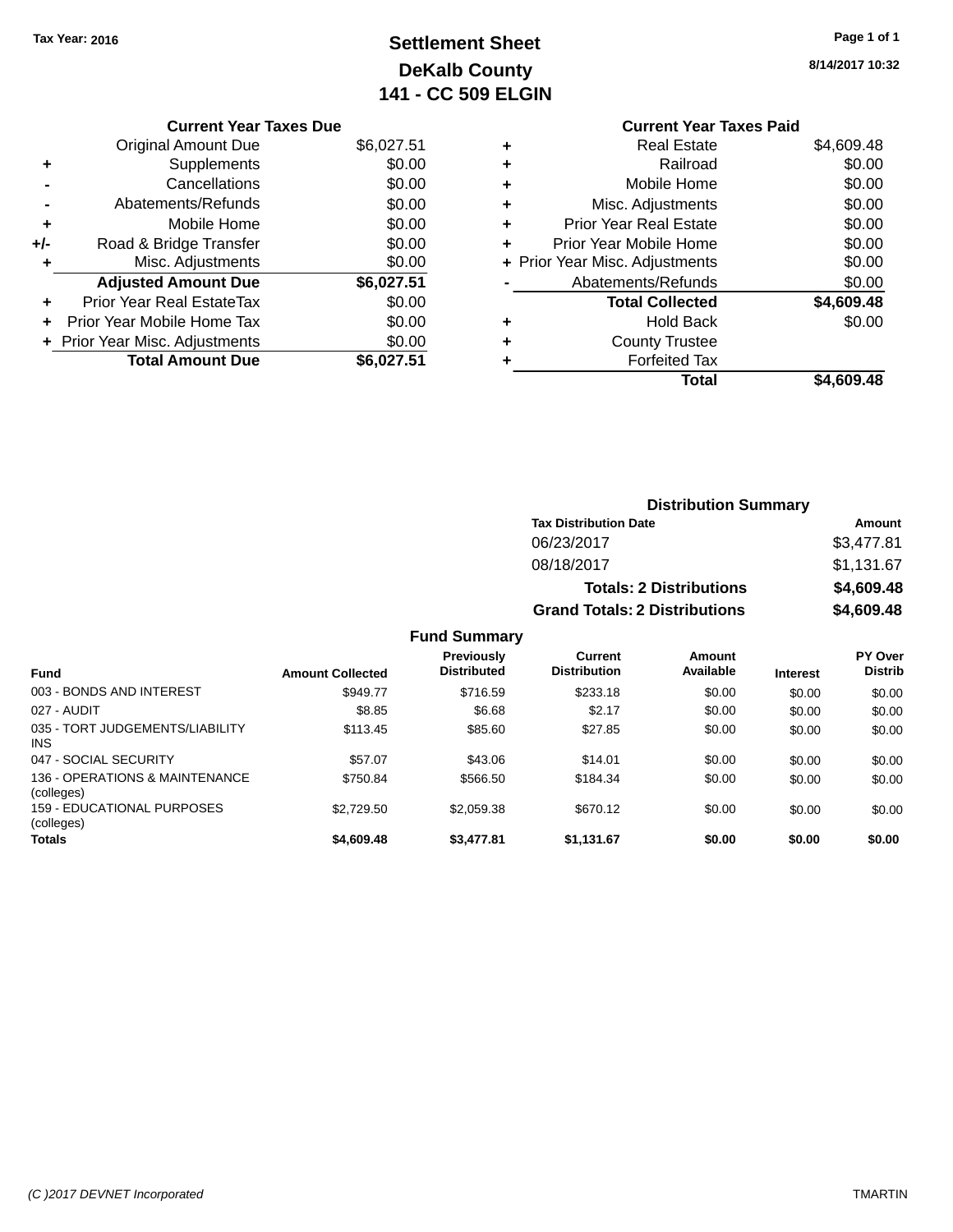# **Settlement Sheet Tax Year: 2016 Page 1 of 1 DeKalb County 142 - CC 511 ROCK VALLEY**

**8/14/2017 10:32**

|     | <b>Current Year Taxes Due</b>    |            |
|-----|----------------------------------|------------|
|     | <b>Original Amount Due</b>       | \$1,149.50 |
| ٠   | Supplements                      | \$0.00     |
|     | Cancellations                    | \$0.00     |
|     | Abatements/Refunds               | \$0.00     |
| ٠   | Mobile Home                      | \$0.00     |
| +/- | Road & Bridge Transfer           | \$0.00     |
|     | Misc. Adjustments                | \$0.00     |
|     | <b>Adjusted Amount Due</b>       | \$1,149.50 |
|     | <b>Prior Year Real EstateTax</b> | \$0.00     |
| ÷   | Prior Year Mobile Home Tax       | \$0.00     |
|     | + Prior Year Misc. Adjustments   | \$0.00     |
|     | <b>Total Amount Due</b>          | \$1.149.50 |

### **Current Year Taxes Paid**

|   | <b>Forfeited Tax</b><br>Total  | \$570.75 |
|---|--------------------------------|----------|
| ٠ | <b>County Trustee</b>          |          |
| ٠ | Hold Back                      | \$0.00   |
|   | <b>Total Collected</b>         | \$570.75 |
|   | Abatements/Refunds             | \$0.00   |
|   | + Prior Year Misc. Adjustments | \$0.00   |
| ٠ | Prior Year Mobile Home         | \$0.00   |
| ٠ | <b>Prior Year Real Estate</b>  | \$0.00   |
| ٠ | Misc. Adjustments              | \$0.00   |
| ٠ | Mobile Home                    | \$0.00   |
| ٠ | Railroad                       | \$0.00   |
|   | <b>Real Estate</b>             | \$570.75 |

| <b>Distribution Summary</b>          |          |  |  |
|--------------------------------------|----------|--|--|
| <b>Tax Distribution Date</b>         | Amount   |  |  |
| 06/23/2017                           | \$570.75 |  |  |
| <b>Totals: 1 Distributions</b>       | \$570.75 |  |  |
| <b>Grand Totals: 1 Distributions</b> | \$570.75 |  |  |

| <b>Fund</b>                                   | <b>Amount Collected</b> | <b>Previously</b><br><b>Distributed</b> | <b>Current</b><br><b>Distribution</b> | Amount<br>Available | <b>Interest</b> | PY Over<br><b>Distrib</b> |
|-----------------------------------------------|-------------------------|-----------------------------------------|---------------------------------------|---------------------|-----------------|---------------------------|
| 003 - BONDS AND INTEREST                      | \$258.09                | \$258.09                                | \$0.00                                | \$0.00              | \$0.00          | \$0.00                    |
| 027 - AUDIT                                   | \$1.02                  | \$1.02                                  | \$0.00                                | \$0.00              | \$0.00          | \$0.00                    |
| 035 - TORT JUDGEMENTS/LIABILITY<br><b>INS</b> | \$0.00                  | \$0.00                                  | \$0.00                                | \$0.00              | \$0.00          | \$0.00                    |
| 047 - SOCIAL SECURITY                         | \$0.00                  | \$0.00                                  | \$0.00                                | \$0.00              | \$0.00          | \$0.00                    |
| 136 - OPERATIONS & MAINTENANCE<br>(colleges)  | \$46.17                 | \$46.17                                 | \$0.00                                | \$0.00              | \$0.00          | \$0.00                    |
| 141 - HLTH, SFTY/HANDICAP<br>ACCESS/ENERGY    | \$0.00                  | \$0.00                                  | \$0.00                                | \$0.00              | \$0.00          | \$0.00                    |
| 159 - EDUCATIONAL PURPOSES<br>(colleges)      | \$265.47                | \$265.47                                | \$0.00                                | \$0.00              | \$0.00          | \$0.00                    |
| <b>Totals</b>                                 | \$570.75                | \$570.75                                | \$0.00                                | \$0.00              | \$0.00          | \$0.00                    |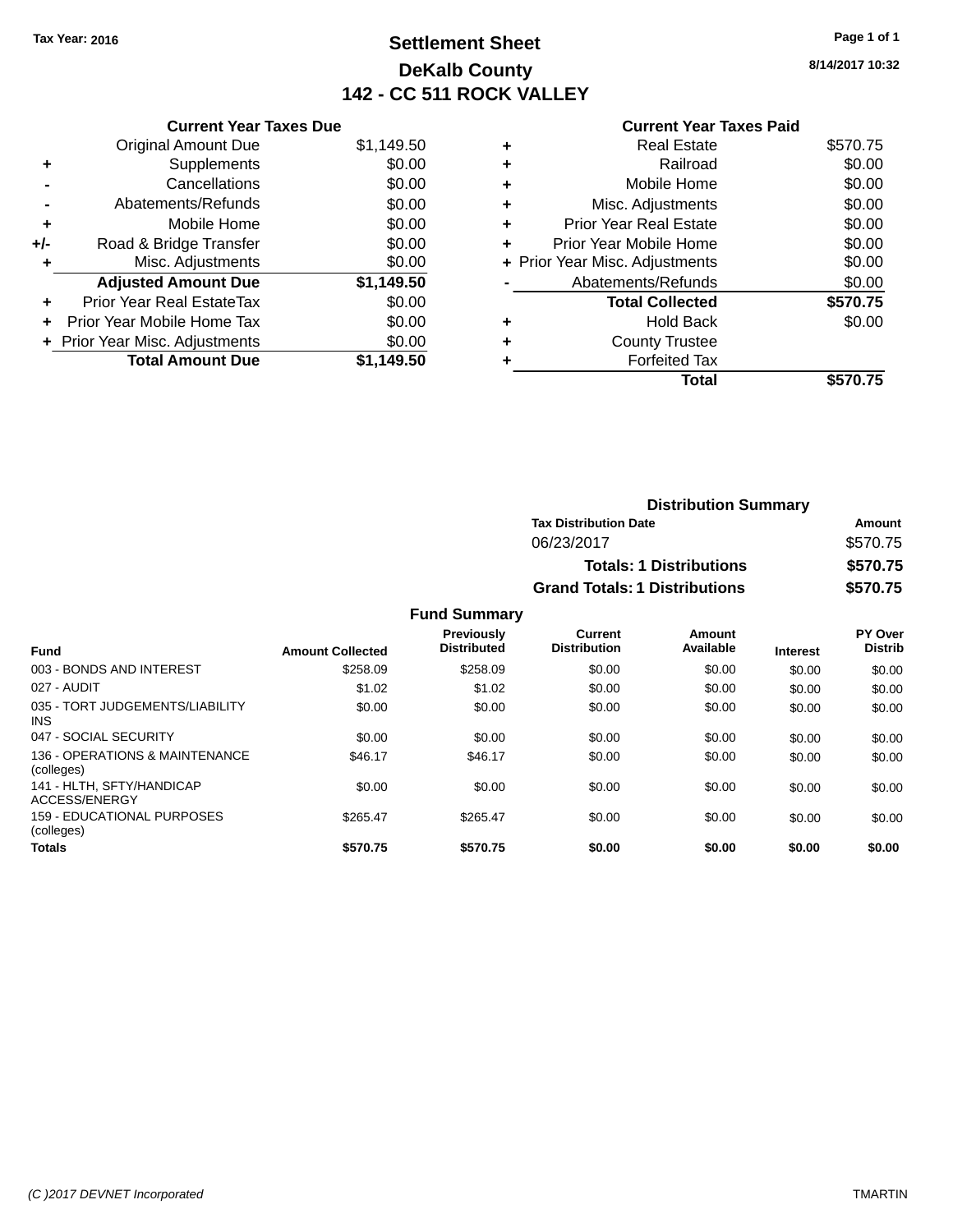# **Settlement Sheet Tax Year: 2016 Page 1 of 1 DeKalb County 143 - CC 513 ILLINOIS VALLEY**

**8/14/2017 10:32**

#### **Current Year Taxes Paid**

| \$7,450.97 |
|------------|
| \$0.00     |
| \$0.00     |
| \$0.00     |
| \$0.00     |
| \$0.00     |
| \$0.00     |
| \$7,450.97 |
| \$0.00     |
| \$0.00     |
| \$0.00     |
| \$7,450.97 |
|            |

|   | <b>Real Estate</b>             | \$3,832.65 |
|---|--------------------------------|------------|
| ٠ | Railroad                       | \$270.85   |
| ٠ | Mobile Home                    | \$0.00     |
| ٠ | Misc. Adjustments              | \$0.00     |
| ٠ | <b>Prior Year Real Estate</b>  | \$0.00     |
| ٠ | Prior Year Mobile Home         | \$0.00     |
|   | + Prior Year Misc. Adjustments | \$0.00     |
|   | Abatements/Refunds             | \$0.00     |
|   | <b>Total Collected</b>         | \$4,103.50 |
| ٠ | Hold Back                      | \$0.00     |
| ٠ | <b>County Trustee</b>          |            |
| ٠ | <b>Forfeited Tax</b>           |            |
|   | Total                          | \$4,103.50 |
|   |                                |            |

| <b>Distribution Summary</b>          |            |  |  |  |
|--------------------------------------|------------|--|--|--|
| <b>Tax Distribution Date</b>         | Amount     |  |  |  |
| 05/26/2017                           | \$778.93   |  |  |  |
| 06/23/2017                           | \$3,275.39 |  |  |  |
| 07/21/2017                           | \$49.18    |  |  |  |
| <b>Totals: 3 Distributions</b>       | \$4,103.50 |  |  |  |
| <b>Grand Totals: 3 Distributions</b> | \$4,103.50 |  |  |  |

| <b>Fund</b>                                         | <b>Amount Collected</b> | Previously<br><b>Distributed</b> | Current<br><b>Distribution</b> | Amount<br>Available | <b>Interest</b> | <b>PY Over</b><br><b>Distrib</b> |
|-----------------------------------------------------|-------------------------|----------------------------------|--------------------------------|---------------------|-----------------|----------------------------------|
| 003 - BONDS AND INTEREST                            | \$0.00                  | \$0.00                           | \$0.00                         | \$0.00              | \$0.00          | \$0.00                           |
| 027 - AUDIT                                         | \$13.33                 | \$13.33                          | \$0.00                         | \$0.00              | \$0.00          | \$0.00                           |
| 035 - TORT JUDGMENTS, LIABILITY<br><b>INSURANCE</b> | \$146.79                | \$146.79                         | \$0.00                         | \$0.00              | \$0.00          | \$0.00                           |
| 047 - SOCIAL SECURITY                               | \$100.37                | \$100.37                         | \$0.00                         | \$0.00              | \$0.00          | \$0.00                           |
| 136 - OPERATIONS & MAINTENANCE<br>(colleges)        | \$444.14                | \$444.14                         | \$0.00                         | \$0.00              | \$0.00          | \$0.00                           |
| 141 - HLTH, SFTY/HANDICAP<br>ACCESS/ENERGY          | \$515.31                | \$515.31                         | \$0.00                         | \$0.00              | \$0.00          | \$0.00                           |
| 149 - STATEWIDE AVERAGE<br><b>ADDITIONAL TAX</b>    | \$1,440.11              | \$1,440.11                       | \$0.00                         | \$0.00              | \$0.00          | \$0.00                           |
| 159 - EDUCATIONAL PURPOSES<br>(colleges)            | \$1.443.45              | \$1.443.45                       | \$0.00                         | \$0.00              | \$0.00          | \$0.00                           |
| <b>Totals</b>                                       | \$4,103.50              | \$4,103.50                       | \$0.00                         | \$0.00              | \$0.00          | \$0.00                           |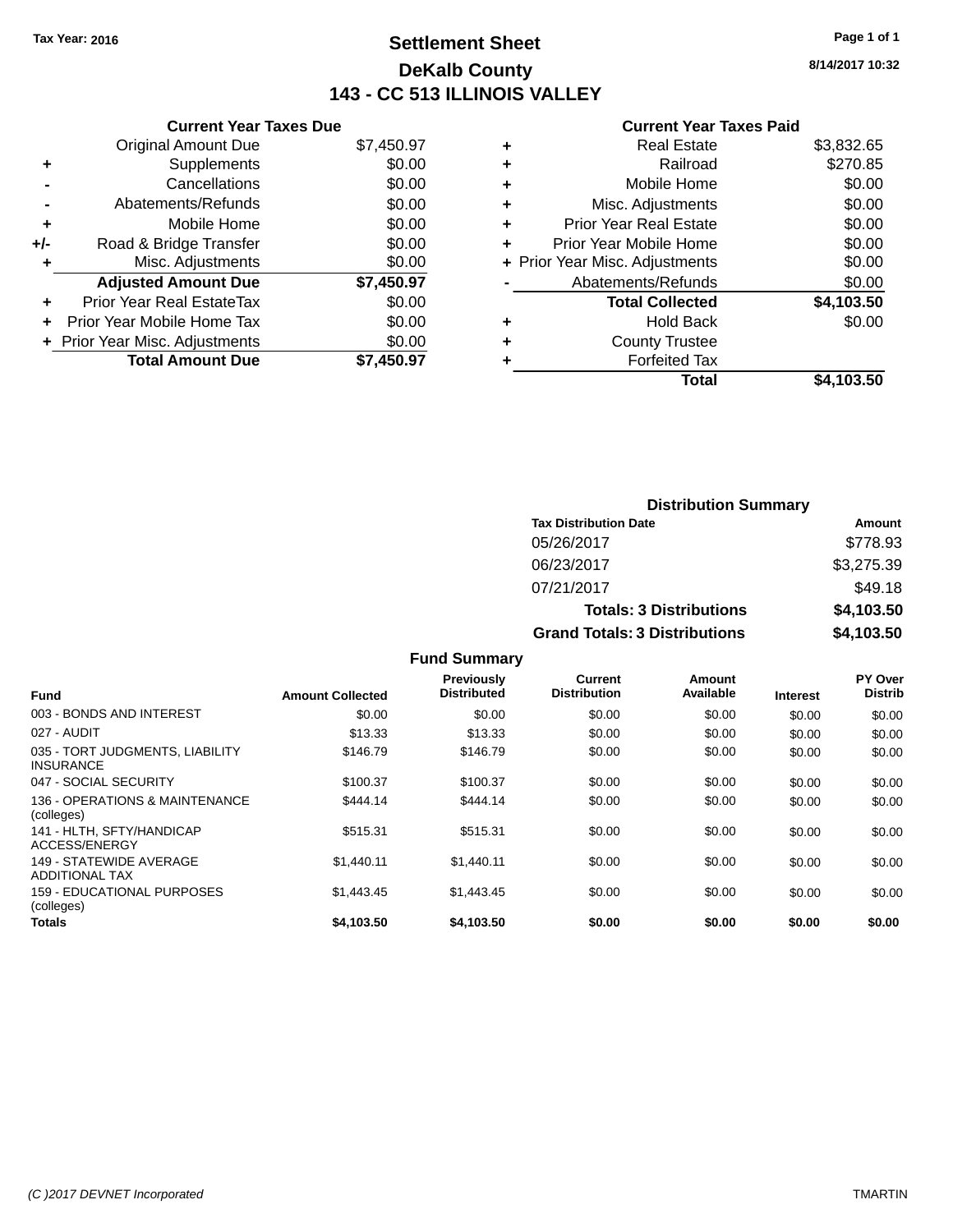# **Settlement Sheet Tax Year: 2016 Page 1 of 2 DeKalb County 144 - CC 516 WAUBONSEE**

**8/14/2017 10:32**

### **Current Year Taxes Paid**

### **Current Year Taxes Due** Original Amount Due \$1,729,869.9 **+** Supplements \$18,202.55 **-** Cancellations \$20,833.3 **-** Abatements/Refunds \$1.0 **+** Mobile Home \$0.0 **+/-** Road & Bridge Transfer \$0.0 **+** Misc. Adjustments \$670.3 **Adjusted Amount Due \$1,727,908.53 +** Prior Year Real EstateTax (\$252.67) **+** Prior Year Mobile Home Tax \$0.0 **+ Prior Year Misc. Adjustments \$295.3 Total Amount Due \$1,727,951.23**

### **Distribution Summary**

| <b>Tax Distribution Date</b>         | Amount         |
|--------------------------------------|----------------|
| 05/26/2017                           | \$161,747.41   |
| 06/23/2017                           | \$788,534.94   |
| 07/21/2017                           | \$20,588.19    |
| 08/18/2017                           | \$63,098.62    |
| <b>Totals: 4 Distributions</b>       | \$1,033,969.16 |
| <b>Grand Totals: 4 Distributions</b> | \$1,033,969.16 |

|                                               |                         | <b>Fund Summary</b>              |                                |                     |                 |                           |
|-----------------------------------------------|-------------------------|----------------------------------|--------------------------------|---------------------|-----------------|---------------------------|
| <b>Fund</b>                                   | <b>Amount Collected</b> | Previously<br><b>Distributed</b> | Current<br><b>Distribution</b> | Amount<br>Available | <b>Interest</b> | PY Over<br><b>Distrib</b> |
| 003 - BONDS AND INTEREST                      | \$163,288.54            | \$153,323,77                     | \$9.964.77                     | \$0.00              | \$0.00          | \$0.00                    |
| 027 - AUDIT                                   | \$1.659.53              | \$1,558,25                       | \$101.28                       | \$0.00              | \$0.00          | \$0.00                    |
| 035 - TORT JUDGEMENTS/LIABILITY<br><b>INS</b> | \$23,466.97             | \$22.034.88                      | \$1,432.09                     | \$0.00              | \$0.00          | \$0.00                    |
| 136 - OPERATIONS & MAINTENANCE<br>(colleges)  | \$133,075.95            | \$124.954.91                     | \$8.121.04                     | \$0.00              | \$0.00          | \$0.00                    |
| 159 - FDUCATIONAL PURPOSES<br>(colleges)      | \$712,478.17            | \$668,998.73                     | \$43.479.44                    | \$0.00              | \$0.00          | \$0.00                    |
| <b>Totals</b>                                 | \$1,033,969.16          | \$970.870.54                     | \$63,098.62                    | \$0.00              | \$0.00          | \$0.00                    |

| Year Source              | <b>Account Type</b>       |          | <b>Amount Adiustment Description</b>                        |
|--------------------------|---------------------------|----------|-------------------------------------------------------------|
| 2015 RE - Real Estate    | <b>Back Tax Collected</b> |          | \$11.18 OBERHELMAN REDEMPTION 09-25-451-001 by TBA          |
| 2015 RE - Real Estate    | <b>Back Tax Collected</b> |          | \$19.21 OBERHELMAN REDEMPTION 09-25-478-001 by TBA          |
| 2015 RE - Real Estate    | <b>Back Tax Collected</b> |          | \$69.58 AVILA REDEMPTION 15-14-328-005 by TBA               |
| 2015 RE - Real Estate    | <b>Back Tax Collected</b> |          | \$165.95 NIELSEN REDEMPTION 15-16-151-002 by TBA            |
| 2015 RE - Real Estate    | <b>Back Tax Collected</b> |          | \$9.49 NIELSEN REDEMPTION 15-16-151-019 by TBA              |
| 2015 RE - Real Estate    | <b>Back Tax Collected</b> |          | \$9.98 MCFARLAND REDEMPTION 15-15-228-014 by TBA            |
| 2015 RE - Real Estate    | <b>Back Tax Collected</b> |          | \$9.98 MCFARLAND REDEMPTION 15-15-225-015 by TBA            |
| 2016 RE - Real Estate    | <b>Back Tax Collected</b> |          | \$294.01 HARRISON REDEMPTION 19-26-408-006 by TBA           |
| 2016 RE - Real Estate    | <b>Back Tax Collected</b> |          | \$159.08 WEST SUBURBAN BANK REDEMPTION 15-14-304-002 by TBA |
| 2016 RE - Real Estate    | <b>Back Tax Collected</b> |          | \$162.64 MARSHNER REDEMPTION 19-26-434-001 by TBA           |
| 2016 RE - Real Estate    | Paymt In Lieu of Tax      |          | \$54.63 HOUSING AUTHORITY SUNSET VIEW APARTMENTS by TBA     |
| <b>Totals 11 entries</b> |                           | \$965.73 |                                                             |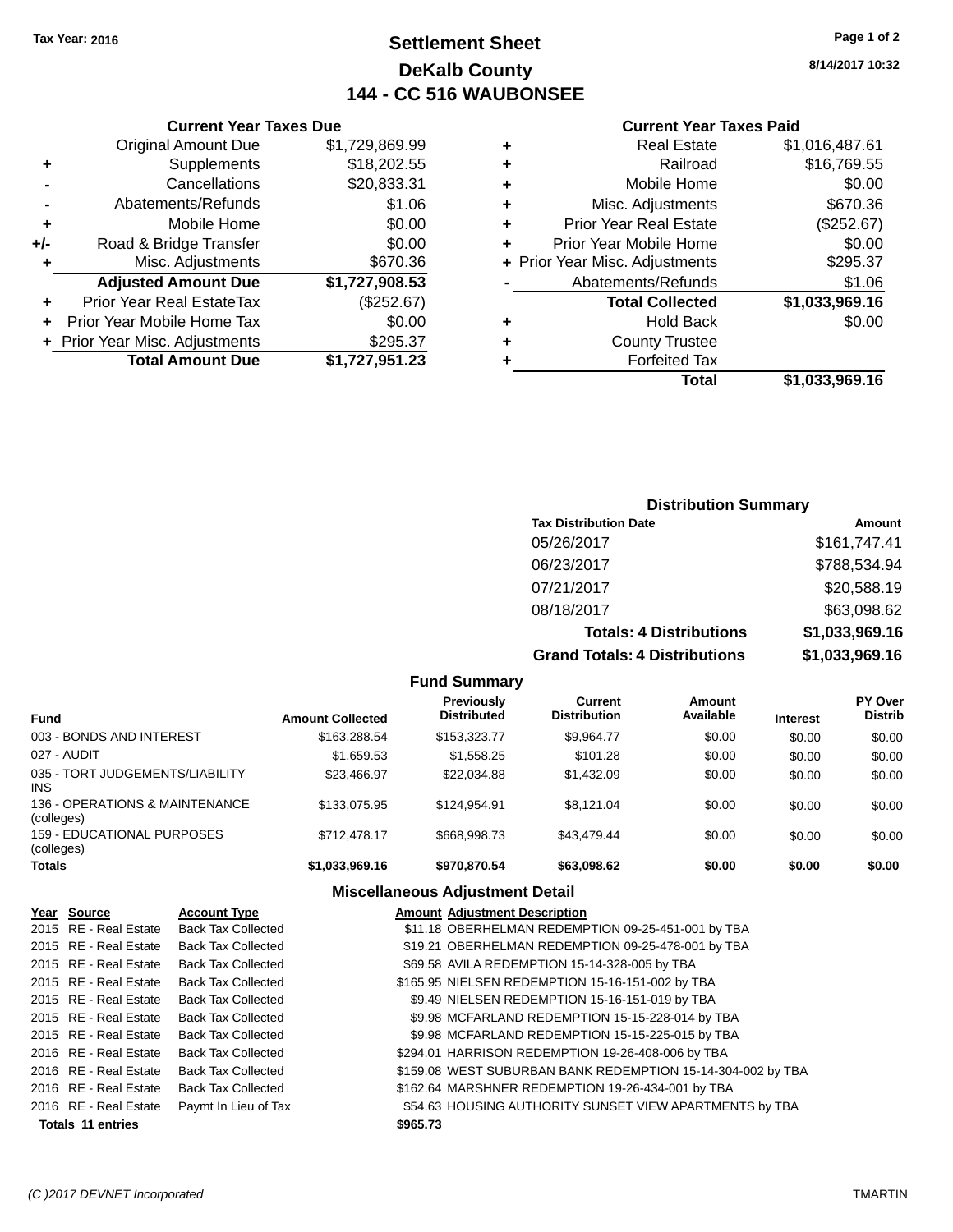## **Settlement Sheet Tax Year: 2016 Page 2 of 2 DeKalb County Abatement Detail**

**Totals 3 entries \$1.06**

**Year Source Account Type Amount Adjustment Description**<br>2016 RE - Real Estate RE Abatement \$0.00 PTAB INTEREST REFUN \$0.00 PTAB INTEREST REFUND 19-23-300-013 by TBA 2016 RE - Real Estate RE Abatement \$0.36 PTAB INTEREST REFUND 18-28-426-009 by TBA 2016 RE - Real Estate RE Abatement \$0.70 PTAB INTEREST REFUND 18-27-302-004 by TBA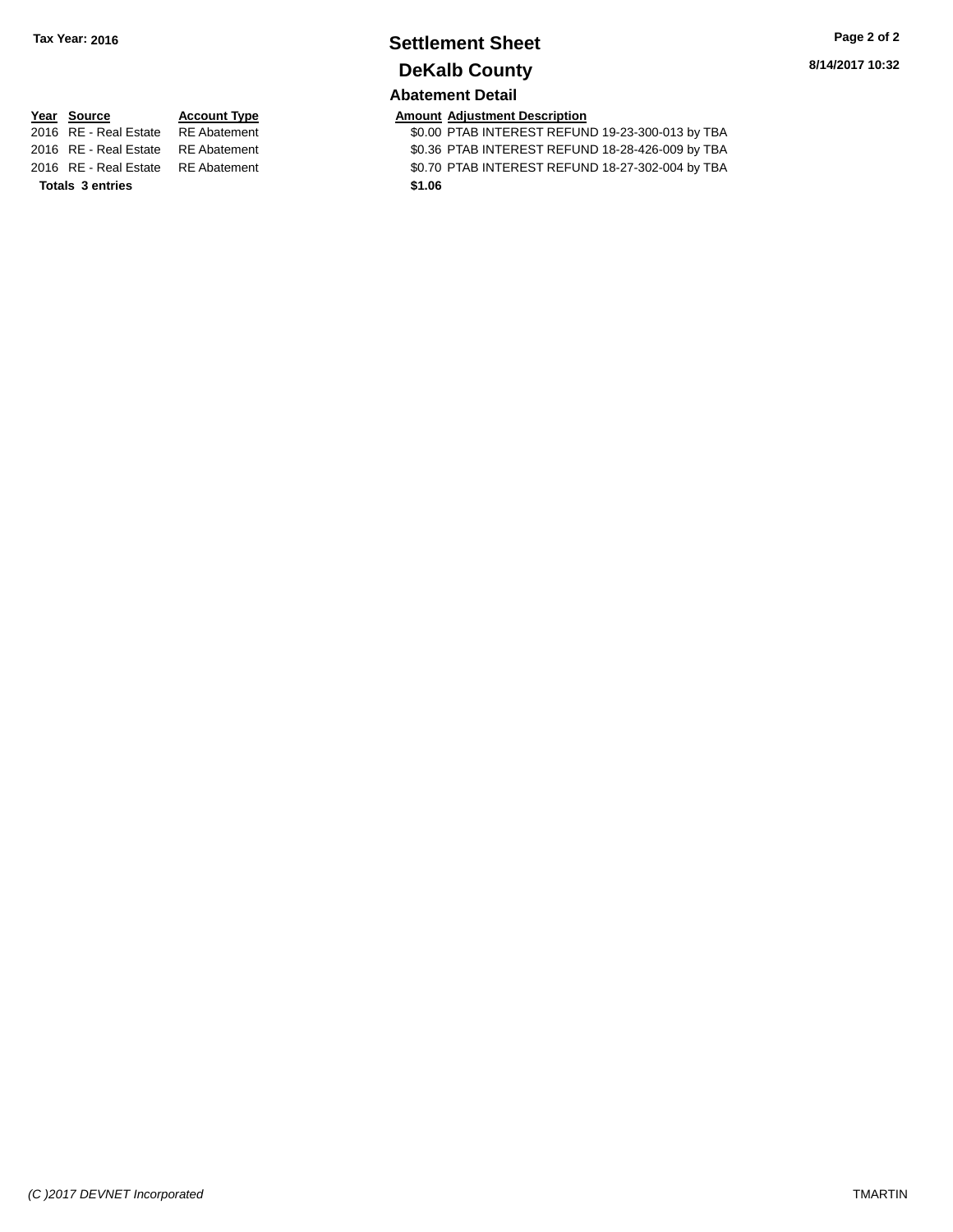# **Settlement Sheet Tax Year: 2016 Page 1 of 2 DeKalb County 145 - CC 523 KISHWAUKEE**

**8/14/2017 10:32**

### **Current Year Taxes Paid**

| ٠ | <b>Real Estate</b>             | \$5,850,824.01 |
|---|--------------------------------|----------------|
| ٠ | Railroad                       | \$55,080.21    |
| ٠ | Mobile Home                    | \$0.00         |
| ٠ | Misc. Adjustments              | \$1,880.78     |
| ٠ | <b>Prior Year Real Estate</b>  | (\$1,849.08)   |
| ٠ | Prior Year Mobile Home         | \$0.00         |
|   | + Prior Year Misc. Adjustments | \$3,465.54     |
|   | Abatements/Refunds             | \$0.62         |
|   | <b>Total Collected</b>         | \$5,909,400.84 |
| ٠ | <b>Hold Back</b>               | \$0.00         |
| ٠ | <b>County Trustee</b>          |                |
|   | <b>Forfeited Tax</b>           |                |
|   | Total                          | \$5,909,400.84 |

|     | <b>Current Year Taxes Due</b>    |                 |
|-----|----------------------------------|-----------------|
|     | <b>Original Amount Due</b>       | \$10,372,189.49 |
| ٠   | Supplements                      | \$95,754.84     |
|     | Cancellations                    | \$132,908.95    |
|     | Abatements/Refunds               | \$0.62          |
| ÷   | Mobile Home                      | \$0.00          |
| +/- | Road & Bridge Transfer           | \$0.00          |
| ٠   | Misc. Adjustments                | \$1,880.78      |
|     | <b>Adjusted Amount Due</b>       | \$10,336,915.54 |
|     | <b>Prior Year Real EstateTax</b> | (\$1,849.08)    |
|     | Prior Year Mobile Home Tax       | \$0.00          |
|     | + Prior Year Misc. Adjustments   | \$3,465.54      |
|     | <b>Total Amount Due</b>          | \$10,338,532.00 |

### **Distribution Summary**

| <b>Tax Distribution Date</b>         | Amount         |
|--------------------------------------|----------------|
| 05/26/2017                           | \$885,956.22   |
| 06/23/2017                           | \$4,630,808.94 |
| 07/21/2017                           | \$83,417.73    |
| 08/18/2017                           | \$309,217.95   |
| <b>Totals: 4 Distributions</b>       | \$5,909,400.84 |
| <b>Grand Totals: 4 Distributions</b> | \$5,909,400.84 |

|                                              |                         | <b>Fund Summary</b>              |                                       |                     |                 |                           |
|----------------------------------------------|-------------------------|----------------------------------|---------------------------------------|---------------------|-----------------|---------------------------|
| <b>Fund</b>                                  | <b>Amount Collected</b> | Previously<br><b>Distributed</b> | <b>Current</b><br><b>Distribution</b> | Amount<br>Available | <b>Interest</b> | PY Over<br><b>Distrib</b> |
| 003 - BONDS AND INTEREST                     | \$1.814.150.57          | \$1.719.222.53                   | \$94.928.04                           | \$0.00              | \$0.00          | \$0.00                    |
| 027 - AUDIT                                  | \$35.899.61             | \$34.021.11                      | \$1,878.50                            | \$0.00              | \$0.00          | \$0.00                    |
| 035 - TORT JUDGEMENTS/LIABILITY<br>INS.      | \$522.071.94            | \$494,753.77                     | \$27,318.17                           | \$0.00              | \$0.00          | \$0.00                    |
| 047 - SOCIAL SECURITY                        | \$113,430.94            | \$107.495.50                     | \$5.935.44                            | \$0.00              | \$0.00          | \$0.00                    |
| 136 - OPERATIONS & MAINTENANCE<br>(colleges) | \$653.402.44            | \$619,212.21                     | \$34.190.23                           | \$0.00              | \$0.00          | \$0.00                    |
| 141 - HLTH/SFTY/HANDICAP<br>ACCESS/ENERGY    | \$344.872.64            | \$326.826.67                     | \$18,045.97                           | \$0.00              | \$0.00          | \$0.00                    |
| 159 - EDUCATIONAL PURPOSES<br>(colleges)     | \$2.425.572.70          | \$2.298.651.10                   | \$126,921,60                          | \$0.00              | \$0.00          | \$0.00                    |
| <b>Totals</b>                                | \$5,909,400.84          | \$5,600,182.89                   | \$309,217.95                          | \$0.00              | \$0.00          | \$0.00                    |

| Year Source           | <b>Account Type</b>       | <b>Amount Adjustment Description</b>                           |
|-----------------------|---------------------------|----------------------------------------------------------------|
| 2015 RE - Real Estate | <b>Back Tax Collected</b> | \$78.45 MOONEY REDEMPTION 08-23-184-002 by TBA                 |
| 2015 RE - Real Estate | <b>Back Tax Collected</b> | \$22.37 CAPES REDEMPTION 02-29-200-001 by TBA                  |
| 2015 RE - Real Estate | Back Tax Collected        | \$202.92 1827 LINCOLN HWY CORP REDEMPTION 08-24-352-024 by TBA |
| 2015 RE - Real Estate | Back Tax Collected        | \$67.64 RIVERMIST REDEMPTION 08-02-324-004 by TBA              |
| 2015 RE - Real Estate | Back Tax Collected        | \$67.64 RIVERMIST REDEMPTION 08-02-351-013 by TBA              |
| 2015 RE - Real Estate | <b>Back Tax Collected</b> | \$67.64 RIVERMIST REDEMPTION 08-02-351-017 by TBA              |
| 2015 RE - Real Estate | Back Tax Collected        | \$67.64 RIVERMIST REDEMPTION 08-02-351-020 by TBA              |
| 2015 RE - Real Estate | <b>Back Tax Collected</b> | \$67.64 RIVERMIST REDEMPTION 08-02-351-022 by TBA              |
| 2015 RE - Real Estate | <b>Back Tax Collected</b> | \$67.64 RIVERMIST REDEMPTION 08-02-354-001 by TBA              |
| 2015 RE - Real Estate | <b>Back Tax Collected</b> | \$67.64 RIVERMIST REDEMPTION 08-02-354-008 by TBA              |
| 2015 RE - Real Estate | <b>Back Tax Collected</b> | \$67.64 RIVERMIST REDEMPTION 08-02-354-012 by TBA              |
| 2015 RE - Real Estate | <b>Back Tax Collected</b> | \$67.64 RIVERMIST REDEMPTION 08-02-370-001 by TBA              |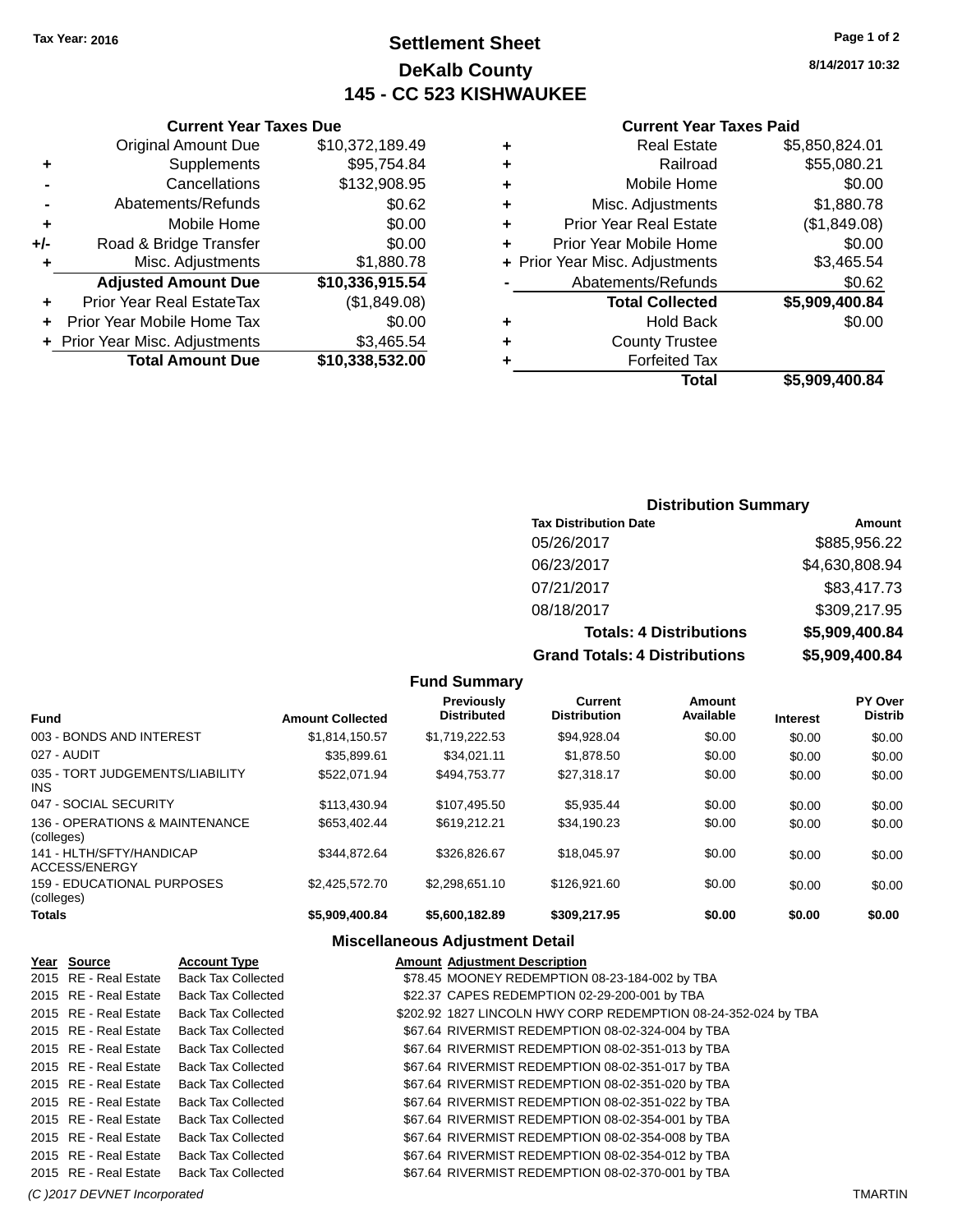# **Settlement Sheet Tax Year: 2016 Page 2 of 2 DeKalb County**

**Miscellaneous Adjustment Detail**

| Year | Source                  | <b>Account Type</b>       |
|------|-------------------------|---------------------------|
| 2015 | RF - Real Estate        | <b>Back Tax Collected</b> |
| 2015 | <b>RE</b> - Real Estate | <b>Back Tax Collected</b> |
| 2015 | <b>RE</b> - Real Estate | <b>Back Tax Collected</b> |
| 2015 | <b>RE</b> - Real Estate | <b>Back Tax Collected</b> |
| 2015 | <b>RE</b> - Real Estate | <b>Back Tax Collected</b> |
| 2015 | RF - Real Estate        | <b>Back Tax Collected</b> |
| 2015 | <b>RE</b> - Real Estate | <b>Back Tax Collected</b> |
| 2015 | <b>RE</b> - Real Estate | <b>Back Tax Collected</b> |
| 2015 | <b>RE</b> - Real Estate | <b>Back Tax Collected</b> |
| 2015 | <b>RE</b> - Real Estate | <b>Back Tax Collected</b> |
| 2015 | <b>RE</b> - Real Estate | <b>Back Tax Collected</b> |
| 2015 | RF - Real Estate        | <b>Back Tax Collected</b> |
| 2015 | RF - Real Estate        | <b>Back Tax Collected</b> |
| 2015 | <b>RE</b> - Real Estate | <b>Back Tax Collected</b> |
| 2015 | <b>RE</b> - Real Estate | <b>Back Tax Collected</b> |
| 2015 | <b>RE</b> - Real Estate | <b>Back Tax Collected</b> |
| 2015 | <b>RE</b> - Real Estate | <b>Back Tax Collected</b> |
| 2015 | <b>RE</b> - Real Estate | <b>Back Tax Collected</b> |
| 2015 | <b>RE</b> - Real Estate | <b>Back Tax Collected</b> |
| 2015 | <b>RE</b> - Real Estate | <b>Back Tax Collected</b> |
| 2016 | <b>RE</b> - Real Estate | <b>Back Tax Collected</b> |
| 2016 | <b>RE</b> - Real Estate | <b>Back Tax Collected</b> |
| 2016 | <b>RE</b> - Real Estate | Paymt In Lieu of Tax      |
| 2016 | <b>RE</b> - Real Estate | Paymt In Lieu of Tax      |
| 2016 | <b>RE</b> - Real Estate | Paymt In Lieu of Tax      |
| 2016 | <b>RE</b> - Real Estate | <b>Back Tax Collected</b> |
| 2016 | <b>RE</b> - Real Estate | <b>Back Tax Collected</b> |

**Totals 2 entries \$0.62**

| Year Source              | <b>Account Type</b>       | <b>Amount Adjustment Description</b>                              |
|--------------------------|---------------------------|-------------------------------------------------------------------|
| 2015 RE - Real Estate    | <b>Back Tax Collected</b> | \$67.64 RIVERMIST REDEMPTION 08-02-370-002 by TBA                 |
| 2015 RE - Real Estate    | <b>Back Tax Collected</b> | \$67.64 RIVERMIST REDEMPTION 08-02-370-003 by TBA                 |
| 2015 RE - Real Estate    | <b>Back Tax Collected</b> | \$67.64 RIVERMIST REDEMPTION 08-02-370-004 by TBA                 |
| 2015 RE - Real Estate    | <b>Back Tax Collected</b> | \$42.95 RIVERMIST REDEMPTION 08-02-373-001 by TBA                 |
| 2015 RE - Real Estate    | <b>Back Tax Collected</b> | \$29.10 RIVERMIST REDEMPTION 08-02-377-001 by TBA                 |
| 2015 RE - Real Estate    | <b>Back Tax Collected</b> | \$8.16 RIVERMIST REDEMPTION 08-11-100-045 by TBA                  |
| 2015 RE - Real Estate    | <b>Back Tax Collected</b> | \$3.86 RIVERMIST REDEMPTION 15-15-228-013 by TBA                  |
| 2015 RE - Real Estate    | <b>Back Tax Collected</b> | \$67.64 RIVERMIST REDEMPTION 08-02-323-005 by TBA                 |
| 2015 RE - Real Estate    | <b>Back Tax Collected</b> | \$69.56 ENGSTROM REDEMPTION 09-29-182-013 by TBA                  |
| 2015 RE - Real Estate    | <b>Back Tax Collected</b> | \$207.07 ROBINSON REDEMPTION 14-15-155-002 by TBA                 |
| 2015 RE - Real Estate    | <b>Back Tax Collected</b> | \$22.40 DUNCAN REDEMPTION 01-26-252-011 by TBA                    |
| 2015 RE - Real Estate    | <b>Back Tax Collected</b> | \$41.83 VOID HEL EXEMPTION 08-14-478-035 by TBA                   |
| 2015 RE - Real Estate    | <b>Back Tax Collected</b> | \$462.59 PAN PACIFIC HOLDINGS LLC REDEMPTION 06-33-154-011 by TBA |
| 2015 RE - Real Estate    | <b>Back Tax Collected</b> | \$896.98 MOONEY REDEMPTION 08-23-184-020 by TBA                   |
| 2015 RE - Real Estate    | <b>Back Tax Collected</b> | \$10.00 TRUSTEE SALE 09-29-252-001 by TBA                         |
| 2015 RE - Real Estate    | <b>Back Tax Collected</b> | \$13.48 TRUSTEE SALE 02-22-100-004 by TBA                         |
| 2015 RE - Real Estate    | <b>Back Tax Collected</b> | \$185.44 MOONEY REDEMPTION 08-23-184-003 by TBA                   |
| 2015 RE - Real Estate    | <b>Back Tax Collected</b> | \$164.78 MOONEY REDEMPTION 08-12-184-027 by TBA                   |
| 2015 RE - Real Estate    | <b>Back Tax Collected</b> | \$53.27 BOGLE REDEMPTION 14-16-233-001 by TBA                     |
| 2015 RE - Real Estate    | <b>Back Tax Collected</b> | \$71.01 CASTLE BANK REDEMPTION 13-15-401-006 by TBA               |
| 2016 RE - Real Estate    | <b>Back Tax Collected</b> | \$2.83 TRUSTEE SALE 09-17-385-0110 by TBA                         |
| 2016 RE - Real Estate    | <b>Back Tax Collected</b> | \$133.20 MILINAC REDEMPTION 06-05-209-010 by TBA                  |
| 2016 RE - Real Estate    | Paymt In Lieu of Tax      | \$70.86 HOUSING AUTHORITY SEQUOYA APARTMENTS by TBA               |
| 2016 RE - Real Estate    | Paymt In Lieu of Tax      | \$903.14 HOUSING AUTHORITY DEKALB UNITS by TBA                    |
| 2016 RE - Real Estate    | Paymt In Lieu of Tax      | \$745.26 HOUSING AUTHORITY SYCAMORE UNITS by TBA                  |
| 2016 RE - Real Estate    | <b>Back Tax Collected</b> | \$12.31 GIANNOLA REDEMPTION 01-26-206-015 by TBA                  |
| 2016 RE - Real Estate    | <b>Back Tax Collected</b> | \$13.18 TRUSTEE SALE 09-17-376-011 by TBA                         |
| <b>Totals 39 entries</b> | \$5,346.32                |                                                                   |

### **Abatement Detail**

### **Year** Source **Account Type Account Adjustment Description**

- 2016 RE Real Estate RE Abatement \$0.23 PTAB INTEREST REFUND 06-28-180-020 by TBA
- 2016 RE Real Estate RE Abatement \$0.39 PTAB INTEREST REFUND 02-24-452-014 by TBA
	-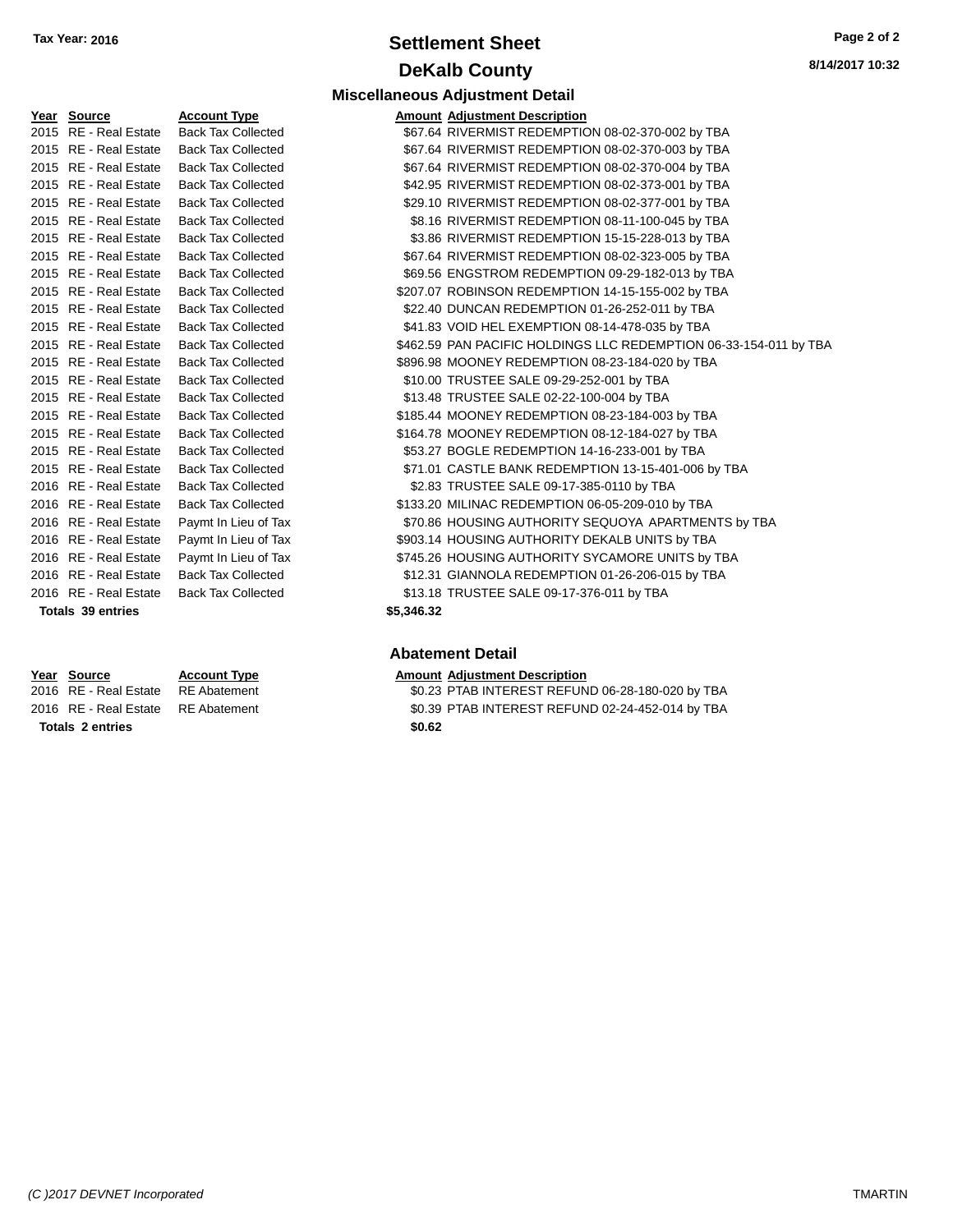# **Settlement Sheet Tax Year: 2016 Page 1 of 2 DeKalb County 150 - DE KALB SANITARY**

**8/14/2017 10:32**

#### **Current Year Taxes Paid**

| ٠ | <b>Real Estate</b>             | \$391,587.00 |
|---|--------------------------------|--------------|
| ٠ | Railroad                       | \$1,193.97   |
| ٠ | Mobile Home                    | \$0.00       |
| ٠ | Misc. Adjustments              | \$192.12     |
| ٠ | <b>Prior Year Real Estate</b>  | (\$174.36)   |
| ÷ | Prior Year Mobile Home         | \$0.00       |
|   | + Prior Year Misc. Adjustments | \$546.65     |
|   | Abatements/Refunds             | \$0.00       |
|   | <b>Total Collected</b>         | \$393,345.38 |
| ÷ | <b>Hold Back</b>               | \$0.00       |
| ٠ | <b>County Trustee</b>          |              |
|   | <b>Forfeited Tax</b>           |              |
|   | <b>Total</b>                   | \$393,345.38 |

### **Current Year Taxes Due** Original Amount Due \$704,711.70 **+** Supplements \$10,146.72 **-** Cancellations \$16,129.42 **-** Abatements/Refunds \$0.00 **+** Mobile Home \$0.00 **+/-** Road & Bridge Transfer \$0.00 **+** Misc. Adjustments \$192.12 **Adjusted Amount Due \$698,921.12 +** Prior Year Real EstateTax (\$174.36) **+** Prior Year Mobile Home Tax \$0.00 **+ Prior Year Misc. Adjustments \$546.65 Total Amount Due \$699,293.41**

### **Distribution Summary**

| <b>Tax Distribution Date</b>         | Amount       |
|--------------------------------------|--------------|
| 05/26/2017                           | \$66,371.46  |
| 06/23/2017                           | \$293,413.20 |
| 07/21/2017                           | \$5,126.20   |
| 08/18/2017                           | \$28,434.52  |
| <b>Totals: 4 Distributions</b>       | \$393,345.38 |
| <b>Grand Totals: 4 Distributions</b> | \$393,345.38 |

#### **Fund Summary**

| Fund                  | <b>Amount Collected</b> | Previously<br><b>Distributed</b> | Current<br><b>Distribution</b> | Amount<br>Available | <b>Interest</b> | <b>PY Over</b><br><b>Distrib</b> |
|-----------------------|-------------------------|----------------------------------|--------------------------------|---------------------|-----------------|----------------------------------|
| 001 - CORPORATE       | \$162,228.61            | \$150.501.27                     | \$11,727,34                    | \$0.00              | \$0.00          | \$0.00                           |
| 005 - I. M. R. F.     | \$55,281.56             | \$51,285.32                      | \$3.996.24                     | \$0.00              | \$0.00          | \$0.00                           |
| 027 - AUDIT           | \$9,990.99              | \$9.268.75                       | \$722.24                       | \$0.00              | \$0.00          | \$0.00                           |
| 045 - PUBLIC BENEFIT  | \$116,082.50            | \$107.691.02                     | \$8.391.48                     | \$0.00              | \$0.00          | \$0.00                           |
| 047 - SOCIAL SECURITY | \$49.761.72             | \$46.164.50                      | \$3.597.22                     | \$0.00              | \$0.00          | \$0.00                           |
| <b>Totals</b>         | \$393,345,38            | \$364,910.86                     | \$28,434.52                    | \$0.00              | \$0.00          | \$0.00                           |

| Year Source           | <b>Account Type</b>       | <b>Amount Adjustment Description</b>                          |  |
|-----------------------|---------------------------|---------------------------------------------------------------|--|
| 2015 RE - Real Estate | <b>Back Tax Collected</b> | \$16.93 MOONEY REDEMPTION 08-23-184-002 by TBA                |  |
| 2015 RE - Real Estate | <b>Back Tax Collected</b> | \$43.78 1827 LINCOLN HWY CORP REDEMPTION 08-24-352-024 by TBA |  |
| 2015 RE - Real Estate | <b>Back Tax Collected</b> | \$14.59 RIVERMIST REDEMPTION 08-02-324-004 by TBA             |  |
| 2015 RE - Real Estate | <b>Back Tax Collected</b> | \$14.59 RIVERMIST REDEMPTION 08-02-351-013 by TBA             |  |
| 2015 RE - Real Estate | <b>Back Tax Collected</b> | \$14.59 RIVERMIST REDEMPTION 08-02-351-017 by TBA             |  |
| 2015 RE - Real Estate | <b>Back Tax Collected</b> | \$14.59 RIVERMIST REDEMPTION 08-02-351-020 by TBA             |  |
| 2015 RE - Real Estate | <b>Back Tax Collected</b> | \$14.59 RIVERMIST REDEMPTION 08-02-351-022 by TBA             |  |
| 2015 RE - Real Estate | <b>Back Tax Collected</b> | \$14.59 RIVERMIST REDEMPTION 08-02-354-001 by TBA             |  |
| 2015 RE - Real Estate | <b>Back Tax Collected</b> | \$14.59 RIVERMIST REDEMPTION 08-02-354-008 by TBA             |  |
| 2015 RE - Real Estate | <b>Back Tax Collected</b> | \$14.59 RIVERMIST REDEMPTION 08-02-354-012 by TBA             |  |
| 2015 RE - Real Estate | <b>Back Tax Collected</b> | \$14.59 RIVERMIST REDEMPTION 08-02-370-001 by TBA             |  |
| 2015 RE - Real Estate | <b>Back Tax Collected</b> | \$14.59 RIVERMIST REDEMPTION 08-02-370-002 by TBA             |  |
| 2015 RE - Real Estate | <b>Back Tax Collected</b> | \$14.59 RIVERMIST REDEMPTION 08-02-370-003 by TBA             |  |
| 2015 RE - Real Estate | <b>Back Tax Collected</b> | \$14.59 RIVERMIST REDEMPTION 08-02-370-004 by TBA             |  |
| 2015 RE - Real Estate | <b>Back Tax Collected</b> | \$9.27 RIVERMIST REDEMPTION 08-02-373-001 by TBA              |  |
| 2015 RE - Real Estate | <b>Back Tax Collected</b> | \$6.28 RIVERMIST REDEMPTION 08-02-377-001 by TBA              |  |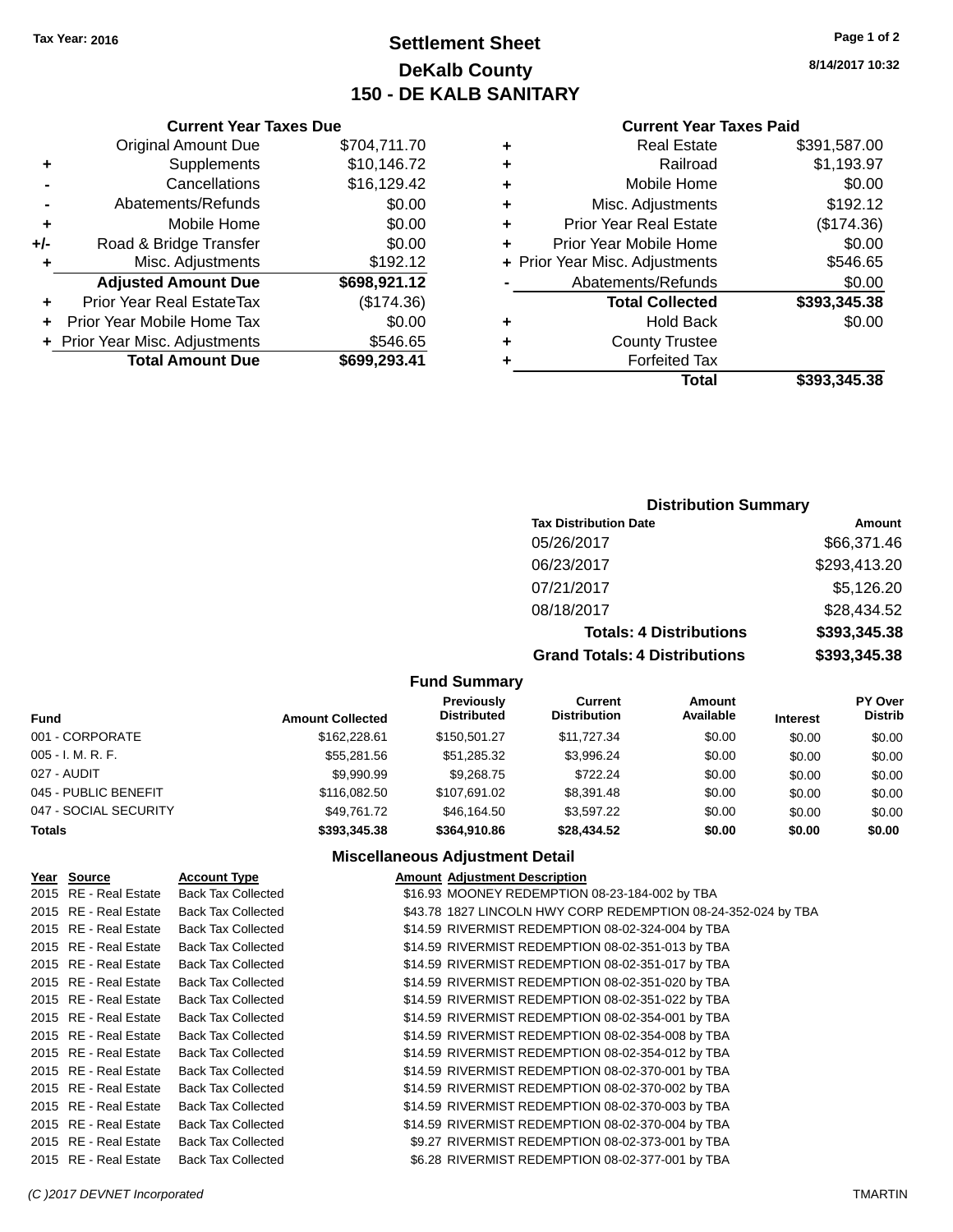# **Settlement Sheet Tax Year: 2016 Page 2 of 2 DeKalb County**

**8/14/2017 10:32**

### **Miscellaneous Adjustment Detail**

| Year Source           | <b>Account Type</b>       | <b>Amount Adjustment Description</b> |
|-----------------------|---------------------------|--------------------------------------|
| 2015 RE - Real Estate | <b>Back Tax Collected</b> | \$1.76 RIVERMIST REDEMPTIC           |
| 2015 RE - Real Estate | <b>Back Tax Collected</b> | \$0.83 RIVERMIST REDEMPTIC           |
| 2015 RE - Real Estate | <b>Back Tax Collected</b> | \$14.59 RIVERMIST REDEMPTIC          |
| 2015 RE - Real Estate | <b>Back Tax Collected</b> | \$9.03 VOID HEL EXEMPTION O          |
| 2015 RE - Real Estate | <b>Back Tax Collected</b> | \$193.54 MOONEY REDEMPTION           |
| 2015 RE - Real Estate | <b>Back Tax Collected</b> | \$40.01 MOONEY REDEMPTION            |
| 2015 RE - Real Estate | <b>Back Tax Collected</b> | \$35.55 MOONEY REDEMPTION            |
| 2016 RE - Real Estate | Paymt In Lieu of Tax      | \$192.12 HOUSING AUTHORITY D         |
| $T - 1 - 0$           |                           |                                      |

### Collected  $$1.76$  RIVERMIST REDEMPTION 08-11-100-045 by TBA Collected \$0.83 RIVERMIST REDEMPTION 15-15-228-013 by TBA 2015 RE - Real Estate Back Tax Collected \$14.59 RIVERMIST REDEMPTION 08-02-323-005 by TBA 2015 RE - Real Estate Back Tax Collected \$9.03 VOID HEL EXEMPTION 08-14-478-035 by TBA Collected \$193.54 MOONEY REDEMPTION 08-23-184-020 by TBA

Collected \$40.01 MOONEY REDEMPTION 08-23-184-003 by TBA Collected \$35.55 MOONEY REDEMPTION 08-12-184-027 by TBA

Lieu of Tax **Case Act Act Act ACT - Real Estate Payme In Lieu of Tax** \$192.12 HOUSING AUTHORITY DEKALB UNITS by TBA

**Totals 24 entries \$738.77**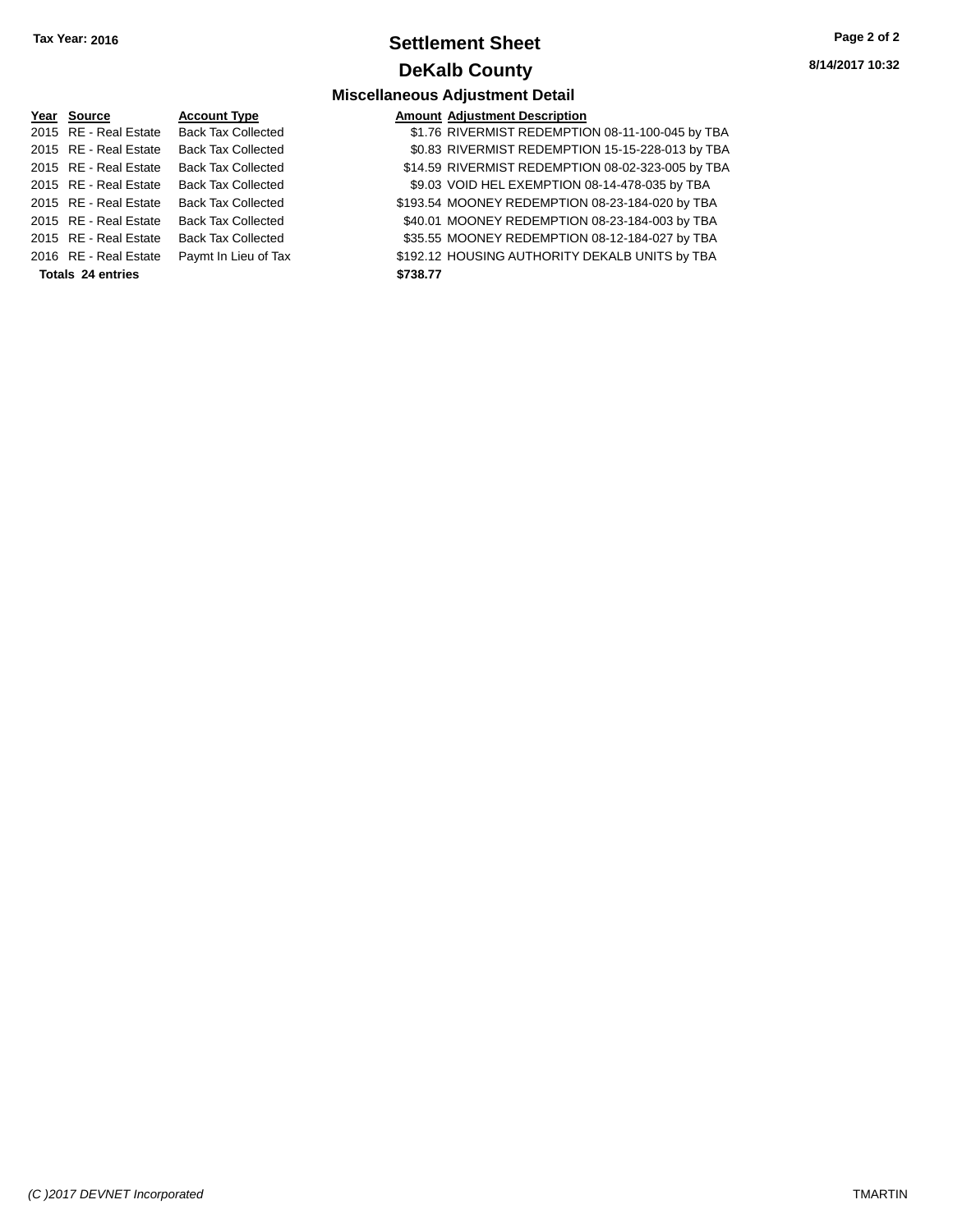# **Settlement Sheet Tax Year: 2016 Page 1 of 1 DeKalb County 151 - FAIRDALE STREET LIGHT**

**8/14/2017 10:32**

|       | <b>Current Year Taxes Due</b>  |            |
|-------|--------------------------------|------------|
|       | <b>Original Amount Due</b>     | \$3,775.10 |
| ٠     | Supplements                    | \$468.49   |
|       | Cancellations                  | \$699.78   |
|       | Abatements/Refunds             | \$0.00     |
| ٠     | Mobile Home                    | \$0.00     |
| $+/-$ | Road & Bridge Transfer         | \$0.00     |
| ٠     | Misc. Adjustments              | \$0.00     |
|       | <b>Adjusted Amount Due</b>     | \$3,543.81 |
| ÷     | Prior Year Real EstateTax      | \$0.00     |
|       | Prior Year Mobile Home Tax     | \$0.00     |
|       | + Prior Year Misc. Adjustments | \$0.00     |
|       | <b>Total Amount Due</b>        | \$3.543.81 |

| ٠ | <b>Real Estate</b>             | \$1,951.82 |
|---|--------------------------------|------------|
| ٠ | Railroad                       | \$0.00     |
| ٠ | Mobile Home                    | \$0.00     |
| ٠ | Misc. Adjustments              | \$0.00     |
| ÷ | <b>Prior Year Real Estate</b>  | \$0.00     |
| ÷ | Prior Year Mobile Home         | \$0.00     |
|   | + Prior Year Misc. Adjustments | \$0.00     |
|   | Abatements/Refunds             | \$0.00     |
|   | <b>Total Collected</b>         | \$1,951.82 |
| ٠ | <b>Hold Back</b>               | \$0.00     |
| ٠ | <b>County Trustee</b>          |            |
| ٠ | <b>Forfeited Tax</b>           |            |
|   | Total                          | \$1,951.82 |
|   |                                |            |

|                 |                         |                                  |                                       | <b>Distribution Summary</b>    |                 |                           |
|-----------------|-------------------------|----------------------------------|---------------------------------------|--------------------------------|-----------------|---------------------------|
|                 |                         |                                  | <b>Tax Distribution Date</b>          |                                |                 | Amount                    |
|                 |                         |                                  | 05/26/2017                            |                                |                 | \$415.50                  |
|                 |                         |                                  | 06/23/2017                            |                                |                 | \$1,403.30                |
|                 |                         |                                  | 07/21/2017                            |                                |                 | \$95.89                   |
|                 |                         |                                  | 08/18/2017                            |                                |                 | \$37.13                   |
|                 |                         |                                  |                                       | <b>Totals: 4 Distributions</b> |                 | \$1,951.82                |
|                 |                         |                                  | <b>Grand Totals: 4 Distributions</b>  |                                |                 | \$1,951.82                |
|                 |                         | <b>Fund Summary</b>              |                                       |                                |                 |                           |
| <b>Fund</b>     | <b>Amount Collected</b> | Previously<br><b>Distributed</b> | <b>Current</b><br><b>Distribution</b> | Amount<br>Available            | <b>Interest</b> | PY Over<br><b>Distrib</b> |
| 001 - CORPORATE | \$1,951.82              | \$1,914.69                       | \$37.13                               | \$0.00                         | \$0.00          | \$0.00                    |
| <b>Totals</b>   | \$1,951.82              | \$1,914.69                       | \$37.13                               | \$0.00                         | \$0.00          | \$0.00                    |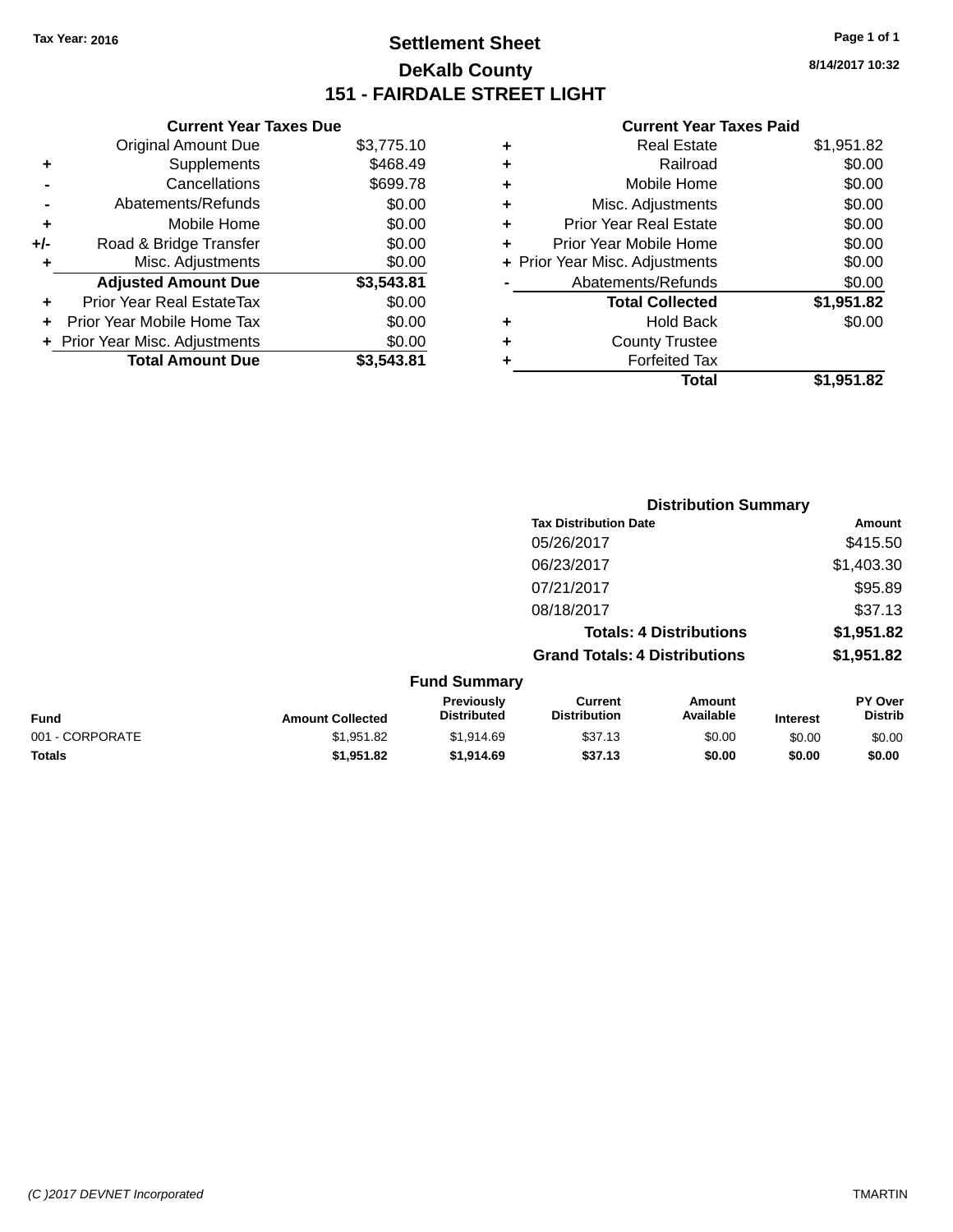# **Settlement Sheet Tax Year: 2016 Page 1 of 1 DeKalb County 152 - AFTON-PIERCE MULTI TWP**

**8/14/2017 10:32**

|     | <b>Current Year Taxes Due</b>  |             |  |  |  |
|-----|--------------------------------|-------------|--|--|--|
|     | <b>Original Amount Due</b>     | \$25,009.91 |  |  |  |
| ٠   | Supplements                    | \$214.45    |  |  |  |
|     | Cancellations                  | \$220.76    |  |  |  |
|     | Abatements/Refunds             | \$0.00      |  |  |  |
| ٠   | Mobile Home                    | \$0.00      |  |  |  |
| +/- | Road & Bridge Transfer         | \$0.00      |  |  |  |
| ٠   | Misc. Adjustments              | \$0.00      |  |  |  |
|     | <b>Adjusted Amount Due</b>     | \$25,003.60 |  |  |  |
| ÷   | Prior Year Real EstateTax      | \$0.00      |  |  |  |
|     | Prior Year Mobile Home Tax     | \$0.00      |  |  |  |
|     | + Prior Year Misc. Adjustments | \$0.00      |  |  |  |
|     | <b>Total Amount Due</b>        | \$25.003.60 |  |  |  |
|     |                                |             |  |  |  |

| ٠ | <b>Real Estate</b>             | \$15,128.34 |
|---|--------------------------------|-------------|
| ٠ | Railroad                       | \$190.90    |
| ٠ | Mobile Home                    | \$0.00      |
| ٠ | Misc. Adjustments              | \$0.00      |
| ٠ | <b>Prior Year Real Estate</b>  | \$0.00      |
| ٠ | Prior Year Mobile Home         | \$0.00      |
|   | + Prior Year Misc. Adjustments | \$0.00      |
|   | Abatements/Refunds             | \$0.00      |
|   | <b>Total Collected</b>         | \$15,319.24 |
| ٠ | <b>Hold Back</b>               | \$0.00      |
| ٠ | <b>County Trustee</b>          |             |
| ٠ | <b>Forfeited Tax</b>           |             |
|   | Total                          | \$15,319.24 |
|   |                                |             |

|                                         |                         |                                  | <b>Distribution Summary</b>           |                                |                 |                           |
|-----------------------------------------|-------------------------|----------------------------------|---------------------------------------|--------------------------------|-----------------|---------------------------|
|                                         |                         |                                  | <b>Tax Distribution Date</b>          |                                |                 | Amount                    |
|                                         |                         |                                  | 05/26/2017                            |                                |                 | \$2,330.59                |
|                                         |                         |                                  | 06/23/2017                            |                                |                 | \$12,150.82               |
|                                         |                         |                                  | 07/21/2017                            |                                |                 | \$374.60                  |
|                                         |                         |                                  | 08/18/2017                            |                                |                 | \$463.23                  |
|                                         |                         |                                  |                                       | <b>Totals: 4 Distributions</b> |                 | \$15,319.24               |
|                                         |                         |                                  | <b>Grand Totals: 4 Distributions</b>  |                                |                 | \$15,319.24               |
|                                         |                         | <b>Fund Summary</b>              |                                       |                                |                 |                           |
| <b>Fund</b>                             | <b>Amount Collected</b> | Previously<br><b>Distributed</b> | <b>Current</b><br><b>Distribution</b> | Amount<br>Available            | <b>Interest</b> | PY Over<br><b>Distrib</b> |
| 147 - ASSESSING PURPOSES<br>(multi-twp) | \$15,319.24             | \$14,856.01                      | \$463.23                              | \$0.00                         | \$0.00          | \$0.00                    |
| Totals                                  | \$15,319.24             | \$14,856.01                      | \$463.23                              | \$0.00                         | \$0.00          | \$0.00                    |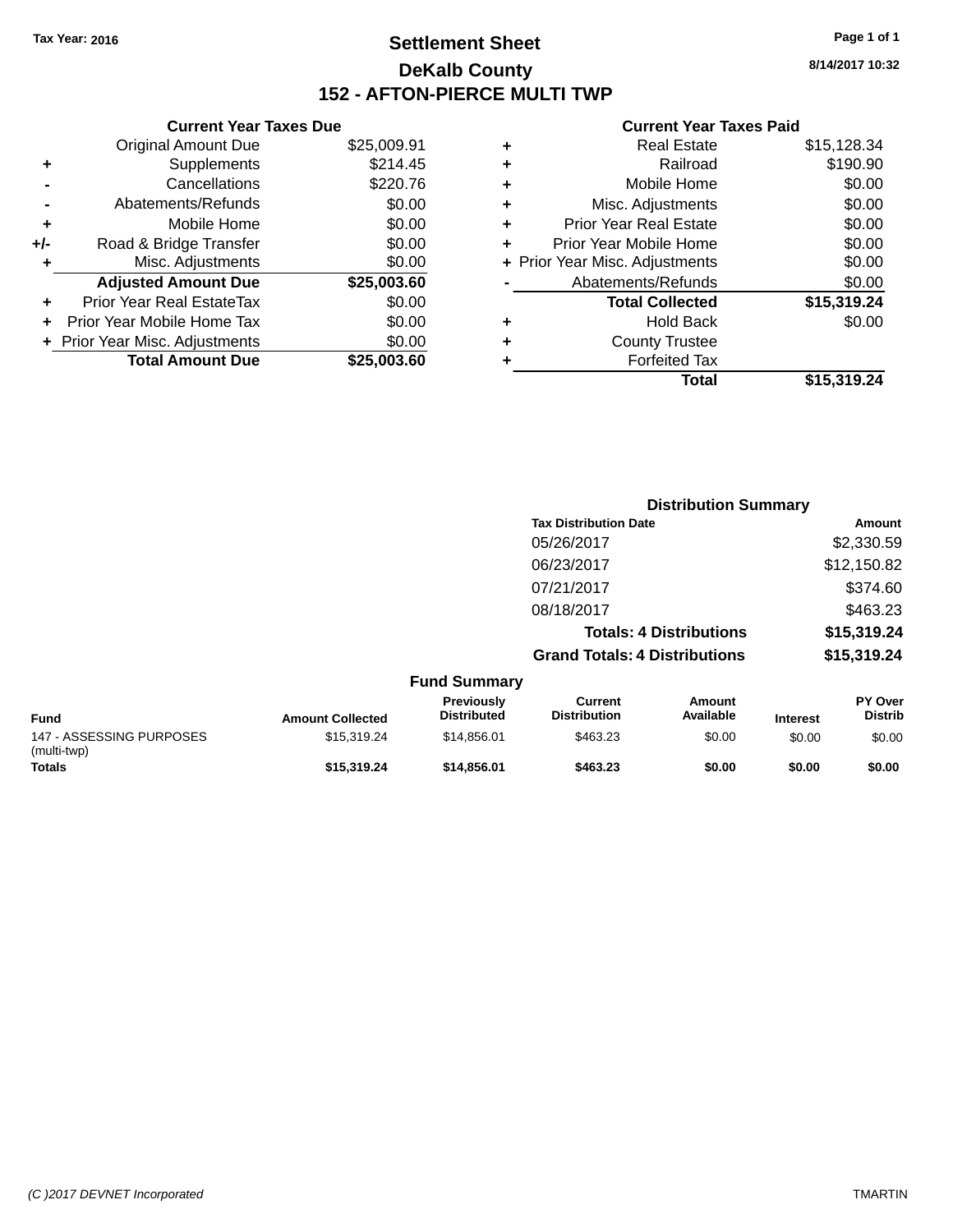# **Settlement Sheet Tax Year: 2016 Page 1 of 1 DeKalb County 153 - MILAN-MALTA MULTI-TWP**

**8/14/2017 10:32**

|     | <b>Current Year Taxes Due</b>  |             |
|-----|--------------------------------|-------------|
|     | <b>Original Amount Due</b>     | \$13,567.57 |
| ٠   | Supplements                    | \$115.48    |
|     | Cancellations                  | \$127.98    |
|     | Abatements/Refunds             | \$0.00      |
| ٠   | Mobile Home                    | \$0.00      |
| +/- | Road & Bridge Transfer         | \$0.00      |
| ٠   | Misc. Adjustments              | \$0.00      |
|     | <b>Adjusted Amount Due</b>     | \$13,555.07 |
| ٠   | Prior Year Real EstateTax      | (\$1.94)    |
|     | Prior Year Mobile Home Tax     | \$0.00      |
|     | + Prior Year Misc. Adjustments | \$0.00      |
|     | <b>Total Amount Due</b>        | \$13,553.13 |
|     |                                |             |

|   | <b>Real Estate</b>             | \$7,692.69 |
|---|--------------------------------|------------|
| ٠ | Railroad                       | \$180.23   |
| ٠ | Mobile Home                    | \$0.00     |
| ٠ | Misc. Adjustments              | \$0.00     |
| ٠ | <b>Prior Year Real Estate</b>  | (\$1.94)   |
|   | Prior Year Mobile Home         | \$0.00     |
|   | + Prior Year Misc. Adjustments | \$0.00     |
|   | Abatements/Refunds             | \$0.00     |
|   | <b>Total Collected</b>         | \$7,870.98 |
| ٠ | Hold Back                      | \$0.00     |
| ٠ | <b>County Trustee</b>          |            |
| ٠ | <b>Forfeited Tax</b>           |            |
|   | Total                          | \$7.870.98 |
|   |                                |            |

|                                         |                         |                                  | <b>Distribution Summary</b>           |                                |                 |                                  |  |
|-----------------------------------------|-------------------------|----------------------------------|---------------------------------------|--------------------------------|-----------------|----------------------------------|--|
|                                         |                         |                                  | <b>Tax Distribution Date</b>          |                                |                 | Amount                           |  |
|                                         |                         |                                  | 05/26/2017                            |                                |                 | \$841.44                         |  |
|                                         |                         |                                  | 06/23/2017                            |                                |                 | \$6,819.51                       |  |
|                                         |                         |                                  | 07/21/2017                            |                                |                 | \$37.64                          |  |
|                                         |                         |                                  | 08/18/2017                            |                                |                 | \$172.39                         |  |
|                                         |                         |                                  |                                       | <b>Totals: 4 Distributions</b> |                 | \$7,870.98                       |  |
|                                         |                         |                                  | <b>Grand Totals: 4 Distributions</b>  |                                |                 | \$7,870.98                       |  |
|                                         |                         | <b>Fund Summary</b>              |                                       |                                |                 |                                  |  |
| <b>Fund</b>                             | <b>Amount Collected</b> | Previously<br><b>Distributed</b> | <b>Current</b><br><b>Distribution</b> | <b>Amount</b><br>Available     | <b>Interest</b> | <b>PY Over</b><br><b>Distrib</b> |  |
| 147 - ASSESSING PURPOSES<br>(multi-twp) | \$7,870.98              | \$7,698.59                       | \$172.39                              | \$0.00                         | \$0.00          | \$0.00                           |  |
| Totals                                  | \$7.870.98              | \$7.698.59                       | \$172.39                              | \$0.00                         | \$0.00          | \$0.00                           |  |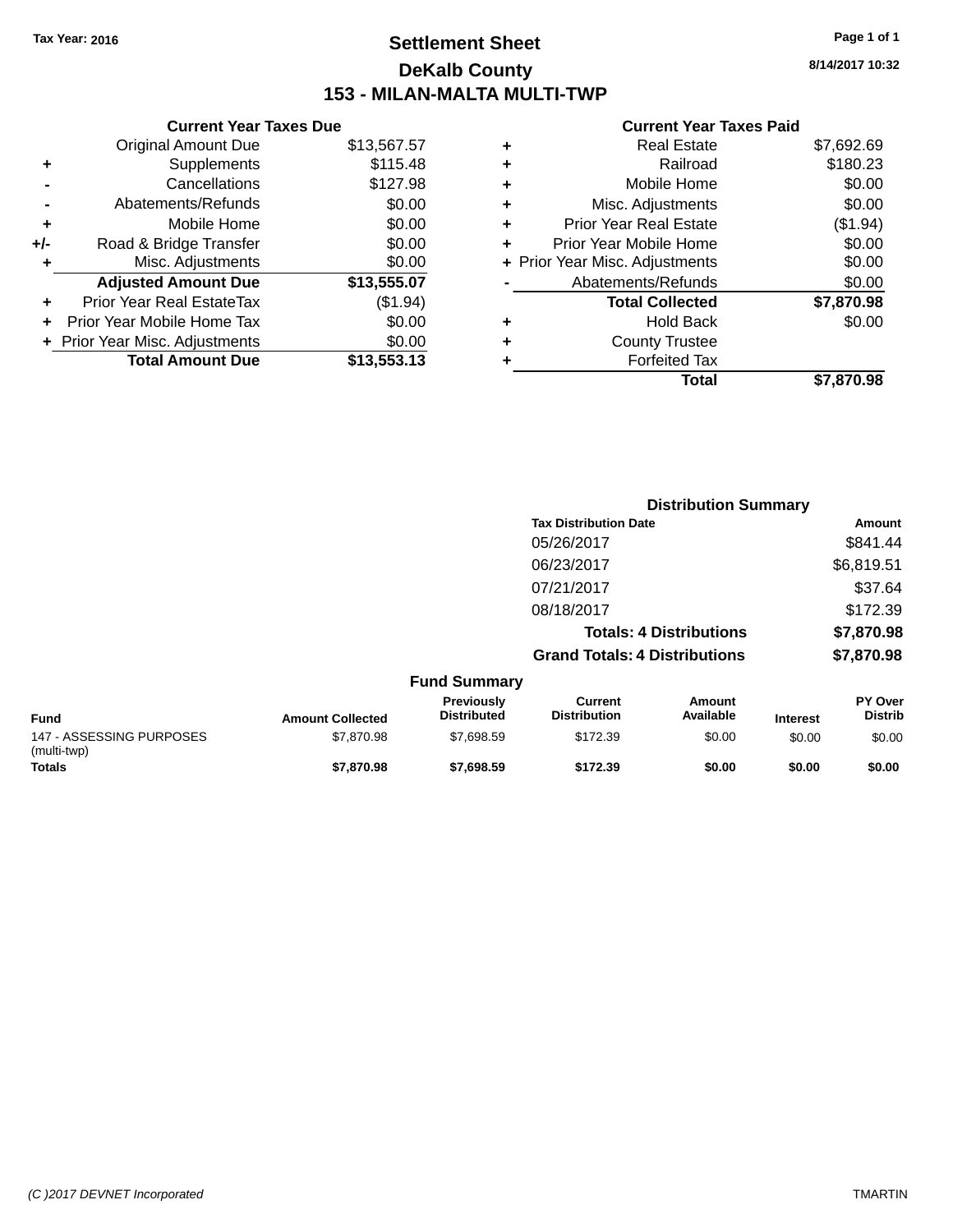# **Settlement Sheet Tax Year: 2016 Page 1 of 1 DeKalb County 154 - PAW PAW-SHABBONA MULT TWP**

|     | <b>Current Year Taxes Due</b>  |             |
|-----|--------------------------------|-------------|
|     | <b>Original Amount Due</b>     | \$13,122.18 |
| ٠   | Supplements                    | \$64.25     |
|     | Cancellations                  | \$73.28     |
|     | Abatements/Refunds             | \$0.00      |
| ٠   | Mobile Home                    | \$0.00      |
| +/- | Road & Bridge Transfer         | \$0.00      |
| ٠   | Misc. Adjustments              | \$2.46      |
|     | <b>Adjusted Amount Due</b>     | \$13,115.61 |
| ٠   | Prior Year Real EstateTax      | (\$22.85)   |
|     | Prior Year Mobile Home Tax     | \$0.00      |
|     | + Prior Year Misc. Adjustments | \$2.46      |
|     | <b>Total Amount Due</b>        | \$13,095.22 |

#### **Current Year Taxes Paid**

|   | <b>Real Estate</b>             | \$7,257.10 |
|---|--------------------------------|------------|
| ٠ | Railroad                       | \$422.11   |
| ٠ | Mobile Home                    | \$0.00     |
| ٠ | Misc. Adjustments              | \$2.46     |
| ٠ | <b>Prior Year Real Estate</b>  | (\$22.85)  |
|   | Prior Year Mobile Home         | \$0.00     |
|   | + Prior Year Misc. Adjustments | \$2.46     |
|   | Abatements/Refunds             | \$0.00     |
|   | <b>Total Collected</b>         | \$7,661.28 |
| ٠ | Hold Back                      | \$0.00     |
| ٠ | <b>County Trustee</b>          |            |
| ٠ | <b>Forfeited Tax</b>           |            |
|   | Total                          | \$7,661.28 |
|   |                                |            |

|                                         |                         |                                        | <b>Distribution Summary</b>           |                                |                 |                           |
|-----------------------------------------|-------------------------|----------------------------------------|---------------------------------------|--------------------------------|-----------------|---------------------------|
|                                         |                         |                                        | <b>Tax Distribution Date</b>          |                                |                 | Amount                    |
|                                         |                         |                                        | 05/26/2017                            |                                |                 | \$1,047.91                |
|                                         |                         |                                        | 06/23/2017                            |                                |                 | \$6,252.30                |
|                                         |                         |                                        | 07/21/2017                            |                                |                 | \$78.60                   |
|                                         |                         |                                        | 08/18/2017                            |                                |                 | \$282.47                  |
|                                         |                         |                                        |                                       | <b>Totals: 4 Distributions</b> |                 | \$7,661.28                |
|                                         |                         |                                        | <b>Grand Totals: 4 Distributions</b>  |                                |                 | \$7,661.28                |
|                                         |                         | <b>Fund Summary</b>                    |                                       |                                |                 |                           |
| <b>Fund</b>                             | <b>Amount Collected</b> | Previously<br><b>Distributed</b>       | <b>Current</b><br><b>Distribution</b> | Amount<br>Available            | <b>Interest</b> | PY Over<br><b>Distrib</b> |
| 147 - ASSESSING PURPOSES<br>(multi-twp) | \$7,661.28              | \$7,378.81                             | \$282.47                              | \$0.00                         | \$0.00          | \$0.00                    |
| <b>Totals</b>                           | \$7,661.28              | \$7,378.81                             | \$282.47                              | \$0.00                         | \$0.00          | \$0.00                    |
|                                         |                         | <b>Miscellaneous Adjustment Detail</b> |                                       |                                |                 |                           |

**Totals 2 entries \$4.92**

**Year Source Account Type Amount Adjustment Description**<br>2015 RE - Real Estate Back Tax Collected \$2.46 CASTLE BANK REDEMP \$2.46 CASTLE BANK REDEMPTION 13-15-401-006 by TBA 2016 RE - Real Estate Paymt In Lieu of Tax \$2.46 HOUSING AUTHORITY SEQUOYA APARTMENTS by TBA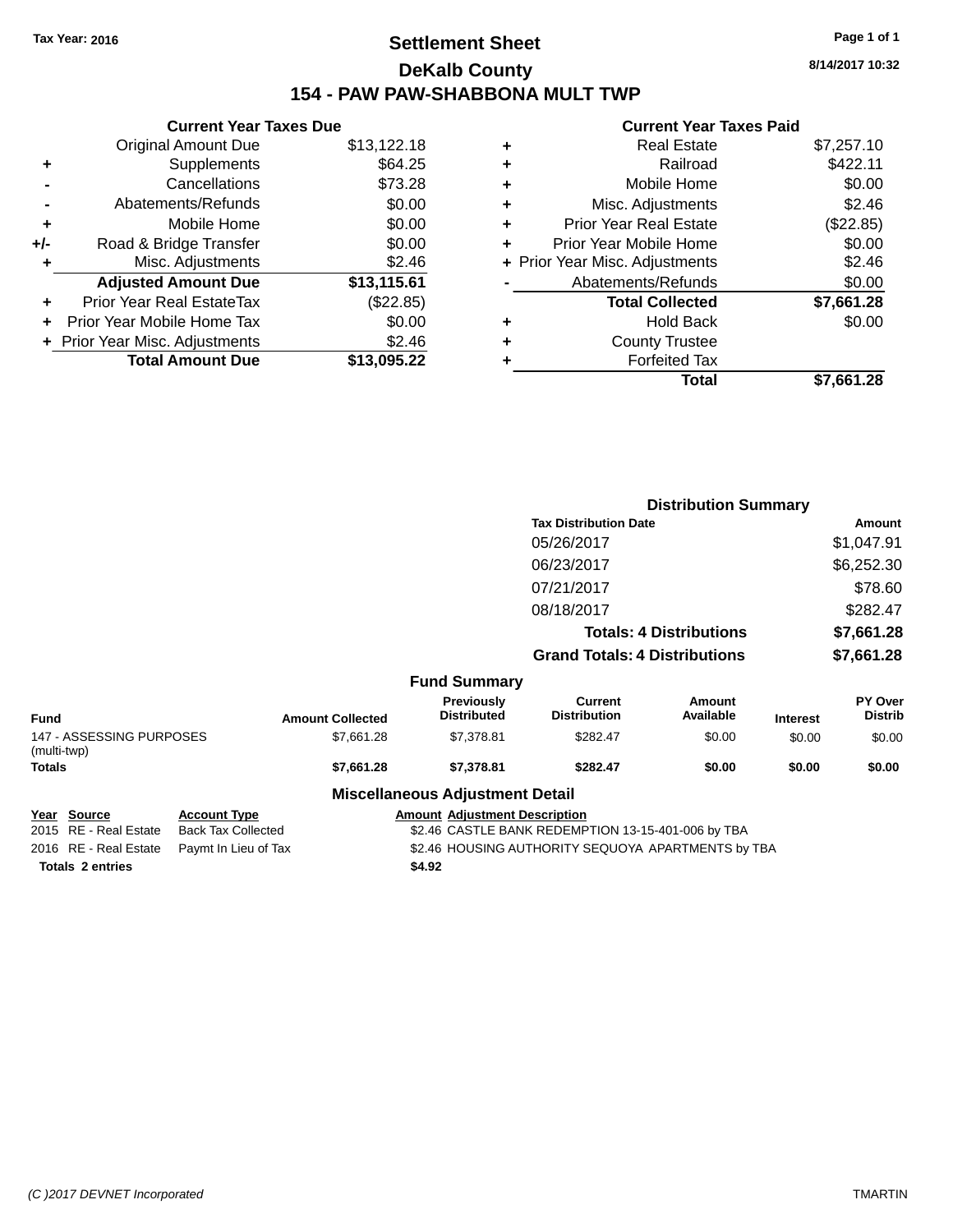# **Settlement Sheet Tax Year: 2016 Page 1 of 1 DeKalb County 155 - SOUTH GROVE-MAYFIELD MULT**

**8/14/2017 10:32**

|       | <b>Current Year Taxes Due</b>  |             |
|-------|--------------------------------|-------------|
|       | <b>Original Amount Due</b>     | \$11,988.88 |
| ٠     | Supplements                    | \$69.51     |
|       | Cancellations                  | \$79.86     |
|       | Abatements/Refunds             | \$0.00      |
| ÷     | Mobile Home                    | \$0.00      |
| $+/-$ | Road & Bridge Transfer         | \$0.00      |
|       | Misc. Adjustments              | \$0.00      |
|       | <b>Adjusted Amount Due</b>     | \$11,978.53 |
| ٠     | Prior Year Real EstateTax      | \$0.00      |
|       | Prior Year Mobile Home Tax     | \$0.00      |
|       | + Prior Year Misc. Adjustments | \$0.00      |
|       | <b>Total Amount Due</b>        | \$11.978.53 |
|       |                                |             |

|   | <b>Real Estate</b>             | \$7,037.84 |
|---|--------------------------------|------------|
| ٠ | Railroad                       | \$0.00     |
| ٠ | Mobile Home                    | \$0.00     |
| ٠ | Misc. Adjustments              | \$0.00     |
| ٠ | <b>Prior Year Real Estate</b>  | \$0.00     |
| ٠ | Prior Year Mobile Home         | \$0.00     |
|   | + Prior Year Misc. Adjustments | \$0.00     |
|   | Abatements/Refunds             | \$0.00     |
|   | <b>Total Collected</b>         | \$7,037.84 |
| ٠ | Hold Back                      | \$0.00     |
| ٠ | <b>County Trustee</b>          |            |
|   | <b>Forfeited Tax</b>           |            |
|   | Total                          | \$7,037.84 |
|   |                                |            |

|                                         |                         |                                  | <b>Distribution Summary</b>           |                                |                 |                                  |  |
|-----------------------------------------|-------------------------|----------------------------------|---------------------------------------|--------------------------------|-----------------|----------------------------------|--|
|                                         |                         |                                  | <b>Tax Distribution Date</b>          |                                |                 | <b>Amount</b>                    |  |
|                                         |                         |                                  | 05/26/2017                            |                                |                 | \$843.88                         |  |
|                                         |                         |                                  | 06/23/2017                            |                                |                 | \$5,849.93                       |  |
|                                         |                         |                                  | 07/21/2017                            |                                |                 | \$119.59                         |  |
|                                         |                         |                                  | 08/18/2017                            |                                |                 | \$224.44                         |  |
|                                         |                         |                                  |                                       | <b>Totals: 4 Distributions</b> |                 | \$7,037.84                       |  |
|                                         |                         |                                  | <b>Grand Totals: 4 Distributions</b>  |                                |                 | \$7,037.84                       |  |
|                                         |                         | <b>Fund Summary</b>              |                                       |                                |                 |                                  |  |
| <b>Fund</b>                             | <b>Amount Collected</b> | Previously<br><b>Distributed</b> | <b>Current</b><br><b>Distribution</b> | <b>Amount</b><br>Available     | <b>Interest</b> | <b>PY Over</b><br><b>Distrib</b> |  |
| 147 - ASSESSING PURPOSES<br>(multi-twp) | \$7,037.84              | \$6,813.40                       | \$224.44                              | \$0.00                         | \$0.00          | \$0.00                           |  |
| Totals                                  | \$7,037.84              | \$6,813.40                       | \$224.44                              | \$0.00                         | \$0.00          | \$0.00                           |  |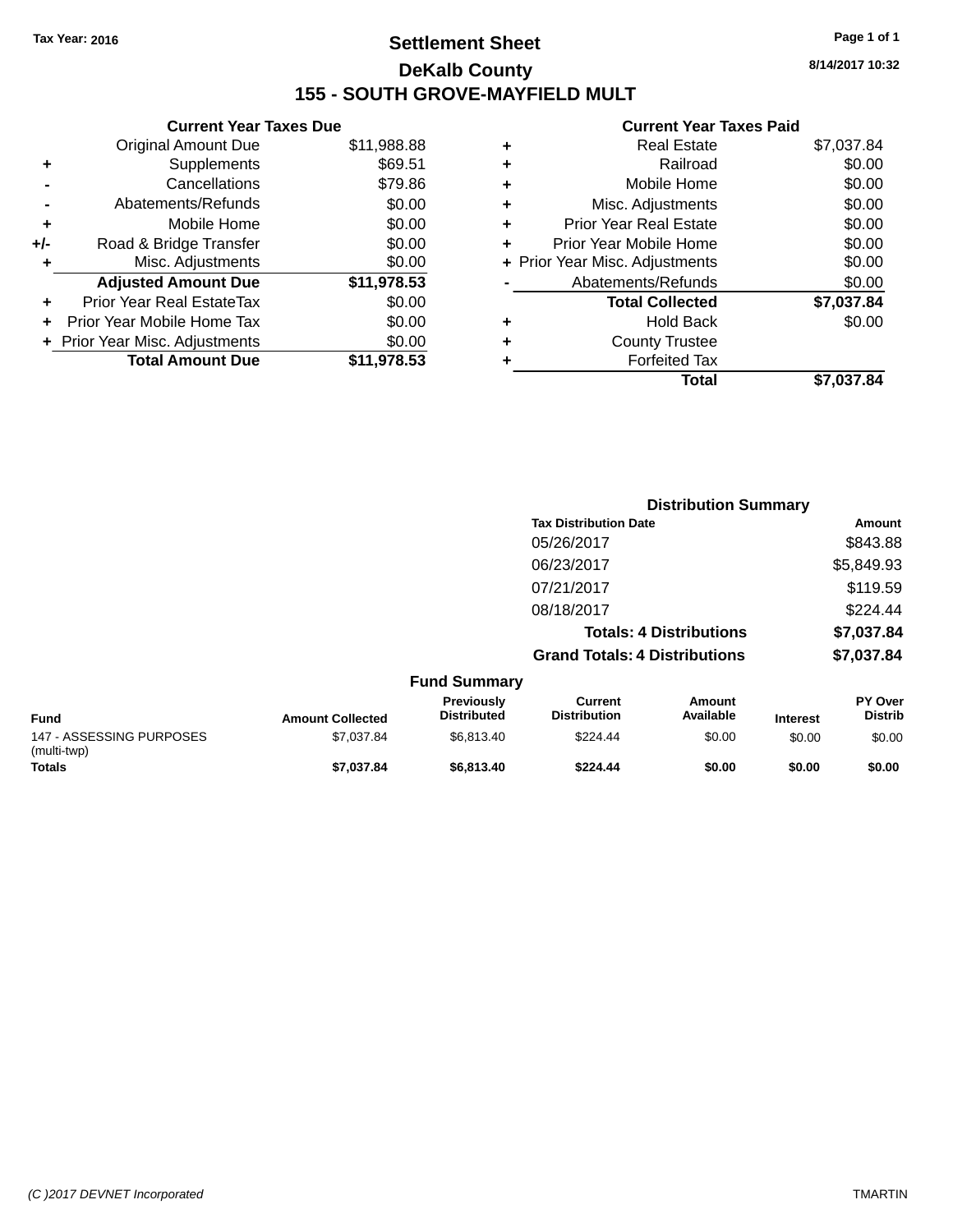# **Settlement Sheet Tax Year: 2016 Page 1 of 1 DeKalb County 156 - VICTOR-SOMONAUK MULTI TWP**

**8/14/2017 10:32**

#### **Current Year Taxes Paid**

|     | <b>Current Year Taxes Due</b>  |             |
|-----|--------------------------------|-------------|
|     | <b>Original Amount Due</b>     | \$22,267.50 |
| ٠   | Supplements                    | \$308.84    |
|     | Cancellations                  | \$370.50    |
|     | Abatements/Refunds             | \$0.07      |
| ٠   | Mobile Home                    | \$0.00      |
| +/- | Road & Bridge Transfer         | \$0.00      |
|     | Misc. Adjustments              | \$0.00      |
|     | <b>Adjusted Amount Due</b>     | \$22,205.77 |
| ٠   | Prior Year Real EstateTax      | (\$1.77)    |
|     | Prior Year Mobile Home Tax     | \$0.00      |
|     | + Prior Year Misc. Adjustments | \$0.00      |
|     | <b>Total Amount Due</b>        | \$22.204.00 |
|     |                                |             |

| ٠ | <b>Real Estate</b>             | \$13,598.32 |
|---|--------------------------------|-------------|
| ٠ | Railroad                       | \$326.38    |
| ٠ | Mobile Home                    | \$0.00      |
| ٠ | Misc. Adjustments              | \$0.00      |
| ٠ | <b>Prior Year Real Estate</b>  | (\$1.77)    |
| ÷ | Prior Year Mobile Home         | \$0.00      |
|   | + Prior Year Misc. Adjustments | \$0.00      |
|   | Abatements/Refunds             | \$0.07      |
|   | <b>Total Collected</b>         | \$13,922.86 |
| ٠ | Hold Back                      | \$0.00      |
| ٠ | <b>County Trustee</b>          |             |
| ٠ | <b>Forfeited Tax</b>           |             |
|   | Total                          | \$13,922.86 |
|   |                                |             |

|                                                |                                            |                                                                                          |                                         | <b>Distribution Summary</b>           |                            |                 |                           |  |  |
|------------------------------------------------|--------------------------------------------|------------------------------------------------------------------------------------------|-----------------------------------------|---------------------------------------|----------------------------|-----------------|---------------------------|--|--|
|                                                | <b>Tax Distribution Date</b>               |                                                                                          |                                         | Amount                                |                            |                 |                           |  |  |
| 05/26/2017                                     |                                            |                                                                                          |                                         | \$2,207.55                            |                            |                 |                           |  |  |
|                                                | 06/23/2017                                 |                                                                                          |                                         | \$10,590.68                           |                            |                 |                           |  |  |
|                                                | 07/21/2017                                 |                                                                                          | \$194.30                                |                                       |                            |                 |                           |  |  |
|                                                |                                            |                                                                                          |                                         | 08/18/2017                            |                            | \$930.33        |                           |  |  |
|                                                | <b>Totals: 4 Distributions</b>             |                                                                                          |                                         | \$13,922.86                           |                            |                 |                           |  |  |
|                                                | <b>Grand Totals: 4 Distributions</b>       |                                                                                          |                                         | \$13,922.86                           |                            |                 |                           |  |  |
| <b>Fund Summary</b>                            |                                            |                                                                                          |                                         |                                       |                            |                 |                           |  |  |
| <b>Fund</b>                                    |                                            | <b>Amount Collected</b>                                                                  | <b>Previously</b><br><b>Distributed</b> | <b>Current</b><br><b>Distribution</b> | <b>Amount</b><br>Available | <b>Interest</b> | PY Over<br><b>Distrib</b> |  |  |
| 147 - ASSESSING PURPOSES<br>(multi-twp)        |                                            | \$13,922.86                                                                              | \$12,992.53                             | \$930.33                              | \$0.00                     | \$0.00          | \$0.00                    |  |  |
| <b>Totals</b>                                  |                                            | \$13,922.86                                                                              | \$12,992.53                             | \$930.33                              | \$0.00                     | \$0.00          | \$0.00                    |  |  |
|                                                |                                            |                                                                                          | <b>Abatement Detail</b>                 |                                       |                            |                 |                           |  |  |
| <b>Source</b><br>Year<br>2016 RE - Real Estate | <b>Account Type</b><br><b>RE</b> Abatement | <b>Amount Adjustment Description</b><br>\$0.02 PTAB INTEREST REFUND 18-28-426-009 by TBA |                                         |                                       |                            |                 |                           |  |  |

**Totals 2 entries \$0.06**

2016 RE - Real Estate RE Abatement \$0.04 PTAB INTEREST REFUND 18-27-302-004 by TBA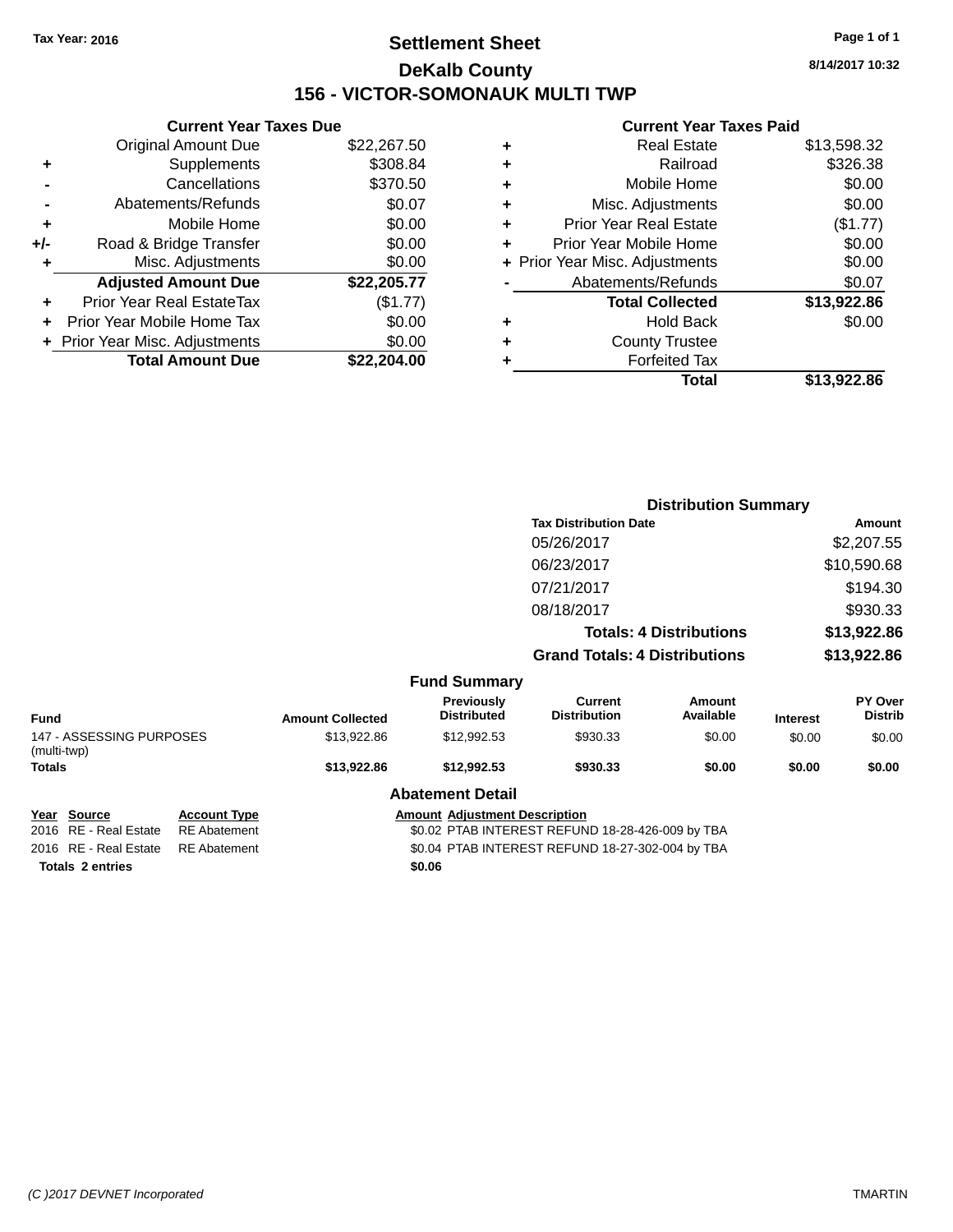# **Settlement Sheet Tax Year: 2016 Page 1 of 1 DeKalb County 157 - GENOA PUBLIC LIBRARY DIST**

#### **Current Year Taxes Due**

|       | <b>Original Amount Due</b>     | \$233,952.41 |
|-------|--------------------------------|--------------|
| ٠     | Supplements                    | \$1,225.02   |
|       | Cancellations                  | \$1,372.89   |
|       | Abatements/Refunds             | \$0.18       |
| ٠     | Mobile Home                    | \$0.00       |
| $+/-$ | Road & Bridge Transfer         | \$0.00       |
| ٠     | Misc. Adjustments              | \$0.00       |
|       | <b>Adjusted Amount Due</b>     | \$233,804.36 |
|       | Prior Year Real EstateTax      | (\$14.62)    |
|       | Prior Year Mobile Home Tax     | \$0.00       |
|       | + Prior Year Misc. Adjustments | \$0.00       |
|       | <b>Total Amount Due</b>        | \$233,789.74 |
|       |                                |              |

#### **Current Year Taxes Paid**

|   | <b>Real Estate</b>             | \$130,067.18 |
|---|--------------------------------|--------------|
| ٠ | Railroad                       | \$692.96     |
| ٠ | Mobile Home                    | \$0.00       |
| ٠ | Misc. Adjustments              | \$0.00       |
| ٠ | <b>Prior Year Real Estate</b>  | (\$14.62)    |
| ٠ | Prior Year Mobile Home         | \$0.00       |
|   | + Prior Year Misc. Adjustments | \$0.00       |
|   | Abatements/Refunds             | \$0.18       |
|   | <b>Total Collected</b>         | \$130,745.34 |
| ٠ | <b>Hold Back</b>               | \$0.00       |
| ٠ | <b>County Trustee</b>          |              |
| ٠ | <b>Forfeited Tax</b>           |              |
|   | Total                          | \$130,745.34 |
|   |                                |              |

#### **Distribution Summary Tax Distribution Date Amount** 05/26/2017 \$18,596.71 06/23/2017 \$103,272.38 07/21/2017 \$2,258.81 08/18/2017 \$6,617.44 **Totals: 4 Distributions \$130,745.34 Grand Totals: 4 Distributions \$130,745.34**

|                                         |                         | <b>Fund Summary</b>              |                                |                     |                 |                                  |
|-----------------------------------------|-------------------------|----------------------------------|--------------------------------|---------------------|-----------------|----------------------------------|
| <b>Fund</b>                             | <b>Amount Collected</b> | Previously<br><b>Distributed</b> | Current<br><b>Distribution</b> | Amount<br>Available | <b>Interest</b> | <b>PY Over</b><br><b>Distrib</b> |
| 001 - CORPORATE                         | \$121.311.11            | \$115,171.15                     | \$6,139.96                     | \$0.00              | \$0.00          | \$0.00                           |
| 004 - OPERATIONS & MAINTENANCE          | \$7,629.91              | \$7,243.74                       | \$386.17                       | \$0.00              | \$0.00          | \$0.00                           |
| $005 - I. M. R. F.$                     | \$58.32                 | \$55.37                          | \$2.95                         | \$0.00              | \$0.00          | \$0.00                           |
| 027 - AUDIT                             | \$1,629.36              | \$1,546.90                       | \$82.46                        | \$0.00              | \$0.00          | \$0.00                           |
| 035 - TORT JUDGEMENTS/LIABILITY<br>INS. | \$58.32                 | \$55.37                          | \$2.95                         | \$0.00              | \$0.00          | \$0.00                           |
| 047 - SOCIAL SECURITY                   | \$58.32                 | \$55.37                          | \$2.95                         | \$0.00              | \$0.00          | \$0.00                           |
| <b>Totals</b>                           | \$130,745.34            | \$124,127.90                     | \$6,617.44                     | \$0.00              | \$0.00          | \$0.00                           |
|                                         |                         | <b>Abatement Detail</b>          |                                |                     |                 |                                  |

| Year Source                        | <b>Account Type</b> | <b>Amount Adiustment Description</b>             |
|------------------------------------|---------------------|--------------------------------------------------|
| 2016 RE - Real Estate RE Abatement |                     | \$0.18 PTAB INTEREST REFUND 02-24-452-014 by TBA |
| <b>Totals 1 entries</b>            |                     | \$0.18                                           |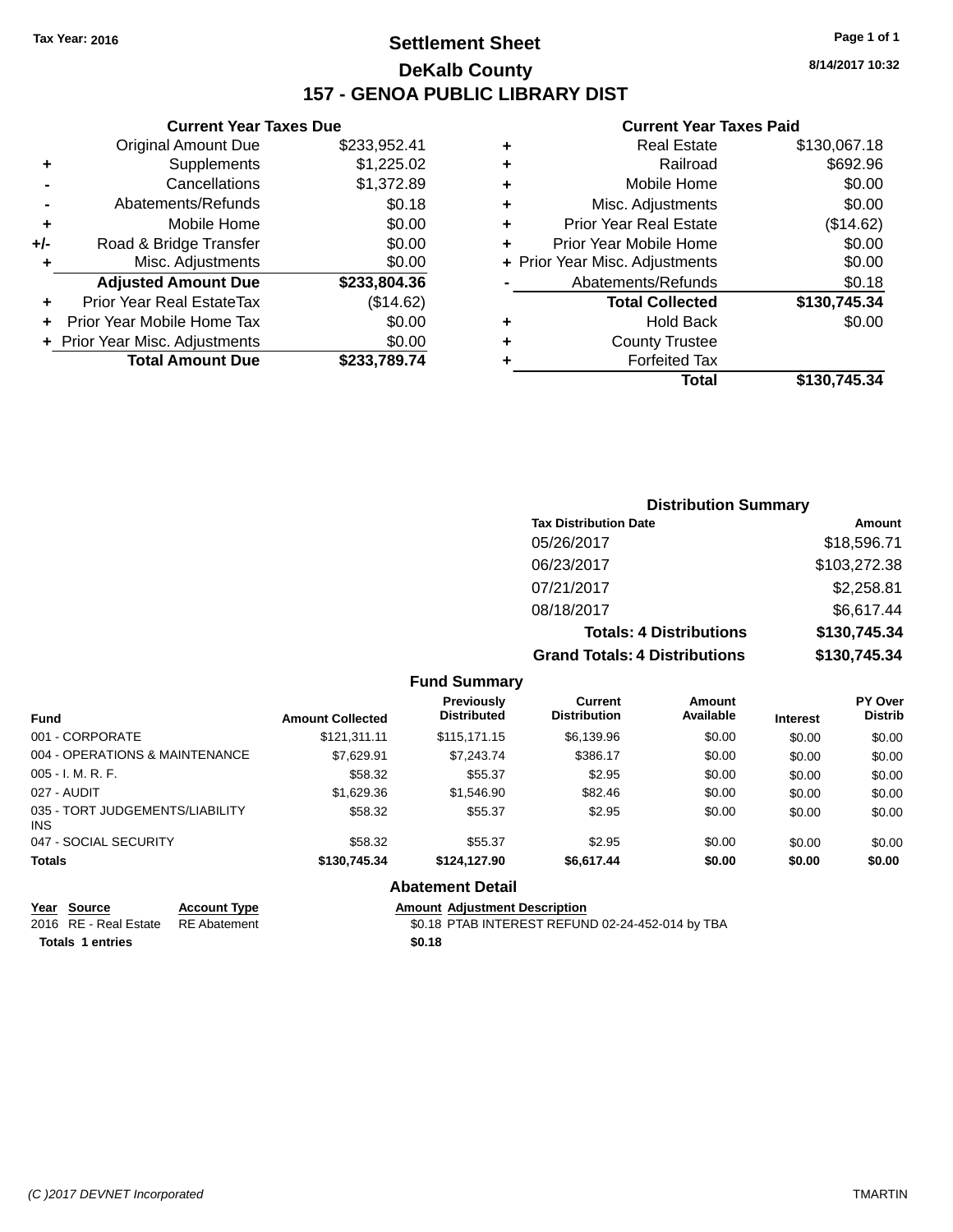# **Settlement Sheet Tax Year: 2016 Page 1 of 1 DeKalb County 158 - DEKALB TIF1**

**8/14/2017 10:32**

#### **Current Year Taxes Due**

|       | <b>Original Amount Due</b>     | \$4,640,629.34 |
|-------|--------------------------------|----------------|
| ٠     | Supplements                    | \$15,778.04    |
|       | Cancellations                  | \$19,581.16    |
|       | Abatements/Refunds             | \$0.00         |
| ٠     | Mobile Home                    | \$0.00         |
| $+/-$ | Road & Bridge Transfer         | \$0.00         |
| ٠     | Misc. Adjustments              | \$0.00         |
|       | <b>Adjusted Amount Due</b>     | \$4,636,826.22 |
| ٠     | Prior Year Real EstateTax      | \$0.00         |
|       | Prior Year Mobile Home Tax     | \$0.00         |
|       | + Prior Year Misc. Adjustments | \$0.00         |
|       | <b>Total Amount Due</b>        | \$4,636,826.22 |

#### **Current Year Taxes Paid +** Real Estate \$2,662,914.28 **+** Railroad \$0.00 **+** Mobile Home \$0.00 **+** Misc. Adjustments \$0.00 **+** Prior Year Real Estate \$0.00 **+** Prior Year Mobile Home \$0.00 **+ Prior Year Misc. Adjustments**  $$0.00$ **-** Abatements/Refunds \$0.00 **Total Collected \$2,662,914.28 +** Hold Back \$0.00 **+** County Trustee

**Total \$2,662,914.28**

|            | <b>Distribution Summary</b>          |                |
|------------|--------------------------------------|----------------|
|            | <b>Tax Distribution Date</b>         | Amount         |
|            | 05/26/2017                           | \$340,029.28   |
|            | 06/23/2017                           | \$2,102,338.81 |
|            | 07/21/2017                           | \$41,064.76    |
|            | 08/18/2017                           | \$179,481.43   |
|            | <b>Totals: 4 Distributions</b>       | \$2,662,914.28 |
|            | <b>Grand Totals: 4 Distributions</b> | \$2,662,914.28 |
| ıd Summarv |                                      |                |

**+** Forfeited Tax

#### **Fund Summary**

| Fund            | <b>Amount Collected</b> | <b>Previously</b><br><b>Distributed</b> | Current<br><b>Distribution</b> | Amount<br>Available | <b>Interest</b> | <b>PY Over</b><br><b>Distrib</b> |
|-----------------|-------------------------|-----------------------------------------|--------------------------------|---------------------|-----------------|----------------------------------|
| 001 - CORPORATE | \$2.662.914.28          | \$2.483.432.85                          | \$179.481.43                   | \$0.00              | \$0.00          | \$0.00                           |
| Totals          | \$2.662.914.28          | \$2,483,432,85                          | \$179,481,43                   | \$0.00              | \$0.00          | \$0.00                           |

#### **Miscellaneous Adjustment Detail**

| Year Source             | <b>Account Type</b>                      |        | <b>Amount Adjustment Description</b>                         |
|-------------------------|------------------------------------------|--------|--------------------------------------------------------------|
|                         | 2015 RE - Real Estate Back Tax Collected |        | \$0.00 MOONEY REDEMPTION 08-23-184-002 by TBA                |
|                         | 2015 RE - Real Estate Back Tax Collected |        | \$0.00 1827 LINCOLN HWY CORP REDEMPTION 08-24-352-024 by TBA |
|                         | 2015 RE - Real Estate Back Tax Collected |        | \$0.00 MOONEY REDEMPTION 08-23-184-020 by TBA                |
|                         | 2015 RE - Real Estate Back Tax Collected |        | \$0.00 MOONEY REDEMPTION 08-23-184-003 by TBA                |
|                         | 2015 RE - Real Estate Back Tax Collected |        | \$0.00 MOONEY REDEMPTION 08-12-184-027 by TBA                |
| <b>Totals 5 entries</b> |                                          | \$0.00 |                                                              |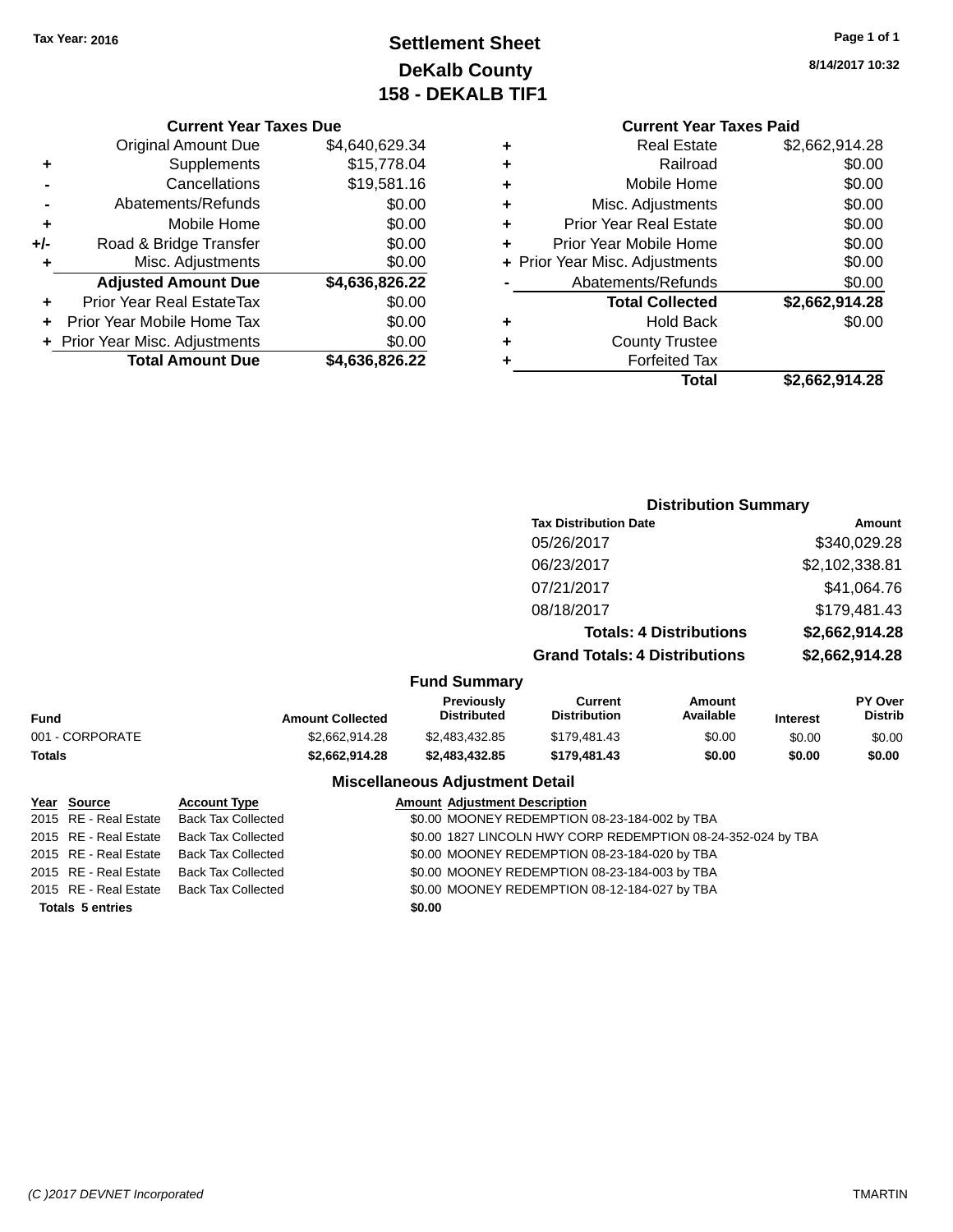# **Settlement Sheet Tax Year: 2016 Page 1 of 1 DeKalb County 159 - DEKALB TIF2**

| <b>Current Year Taxes Due</b> |
|-------------------------------|
|-------------------------------|

|     | <b>Original Amount Due</b>       | \$1,391,138.42 |
|-----|----------------------------------|----------------|
| ٠   | Supplements                      | \$4,525.70     |
|     | Cancellations                    | \$4,440.78     |
|     | Abatements/Refunds               | \$0.00         |
| ÷   | Mobile Home                      | \$0.00         |
| +/- | Road & Bridge Transfer           | \$0.00         |
| ٠   | Misc. Adjustments                | \$0.00         |
|     | <b>Adjusted Amount Due</b>       | \$1,391,223.34 |
|     | <b>Prior Year Real EstateTax</b> | \$0.00         |
|     | Prior Year Mobile Home Tax       | \$0.00         |
|     | + Prior Year Misc. Adjustments   | \$0.00         |
|     | <b>Total Amount Due</b>          | \$1,391,223.34 |

|   | <b>Current Year Taxes Paid</b> |              |
|---|--------------------------------|--------------|
| ٠ | <b>Real Estate</b>             | \$727,232.07 |
|   | Railroad                       | \$0.00       |
| ٠ | Mobile Home                    | \$0.00       |
| ٠ | Misc. Adjustments              | \$0.00       |
| ٠ | <b>Prior Year Real Estate</b>  | \$0.00       |
| ٠ | Prior Year Mobile Home         | \$0.00       |
|   | + Prior Year Misc. Adjustments | \$0.00       |
|   | Abatements/Refunds             | \$0.00       |
|   | <b>Total Collected</b>         | \$727,232.07 |
| ٠ | <b>Hold Back</b>               | \$0.00       |
|   | <b>County Trustee</b>          |              |
|   | <b>Forfeited Tax</b>           |              |
|   | Total                          | \$727,232.07 |
|   |                                |              |

|                 |                              |                         |                                        |                                       | <b>Distribution Summary</b>    |                 |                           |  |
|-----------------|------------------------------|-------------------------|----------------------------------------|---------------------------------------|--------------------------------|-----------------|---------------------------|--|
|                 | <b>Tax Distribution Date</b> |                         |                                        |                                       |                                |                 | Amount                    |  |
|                 |                              |                         |                                        | 05/26/2017                            |                                |                 | \$59,783.12               |  |
|                 |                              |                         |                                        | 06/23/2017                            |                                |                 | \$633,086.73              |  |
|                 |                              |                         |                                        | 07/21/2017                            |                                |                 | \$20,567.92               |  |
|                 |                              |                         |                                        | 08/18/2017                            |                                |                 | \$13,794.30               |  |
|                 |                              |                         |                                        |                                       | <b>Totals: 4 Distributions</b> |                 | \$727,232.07              |  |
|                 |                              |                         |                                        | <b>Grand Totals: 4 Distributions</b>  |                                | \$727,232.07    |                           |  |
|                 |                              |                         | <b>Fund Summary</b>                    |                                       |                                |                 |                           |  |
| <b>Fund</b>     |                              | <b>Amount Collected</b> | Previously<br><b>Distributed</b>       | <b>Current</b><br><b>Distribution</b> | <b>Amount</b><br>Available     | <b>Interest</b> | PY Over<br><b>Distrib</b> |  |
| 001 - CORPORATE |                              | \$727,232.07            | \$713,437.77                           | \$13,794.30                           | \$0.00                         | \$0.00          | \$0.00                    |  |
| <b>Totals</b>   |                              | \$727,232.07            | \$713,437.77                           | \$13,794.30                           | \$0.00                         | \$0.00          | \$0.00                    |  |
|                 |                              |                         | <b>Miscellaneous Adjustment Detail</b> |                                       |                                |                 |                           |  |
| Voor Course     | Account Type                 |                         | Amount, Adjustment Description         |                                       |                                |                 |                           |  |

| rear Source             | ACCOUNT IVDE                               | Amount Adiustment Description                |
|-------------------------|--------------------------------------------|----------------------------------------------|
|                         | 2016 RE - Real Estate Paymt In Lieu of Tax | \$0.00 HOUSING AUTHORITY DEKALB UNITS by TBA |
| <b>Totals 1 entries</b> |                                            | \$0.00                                       |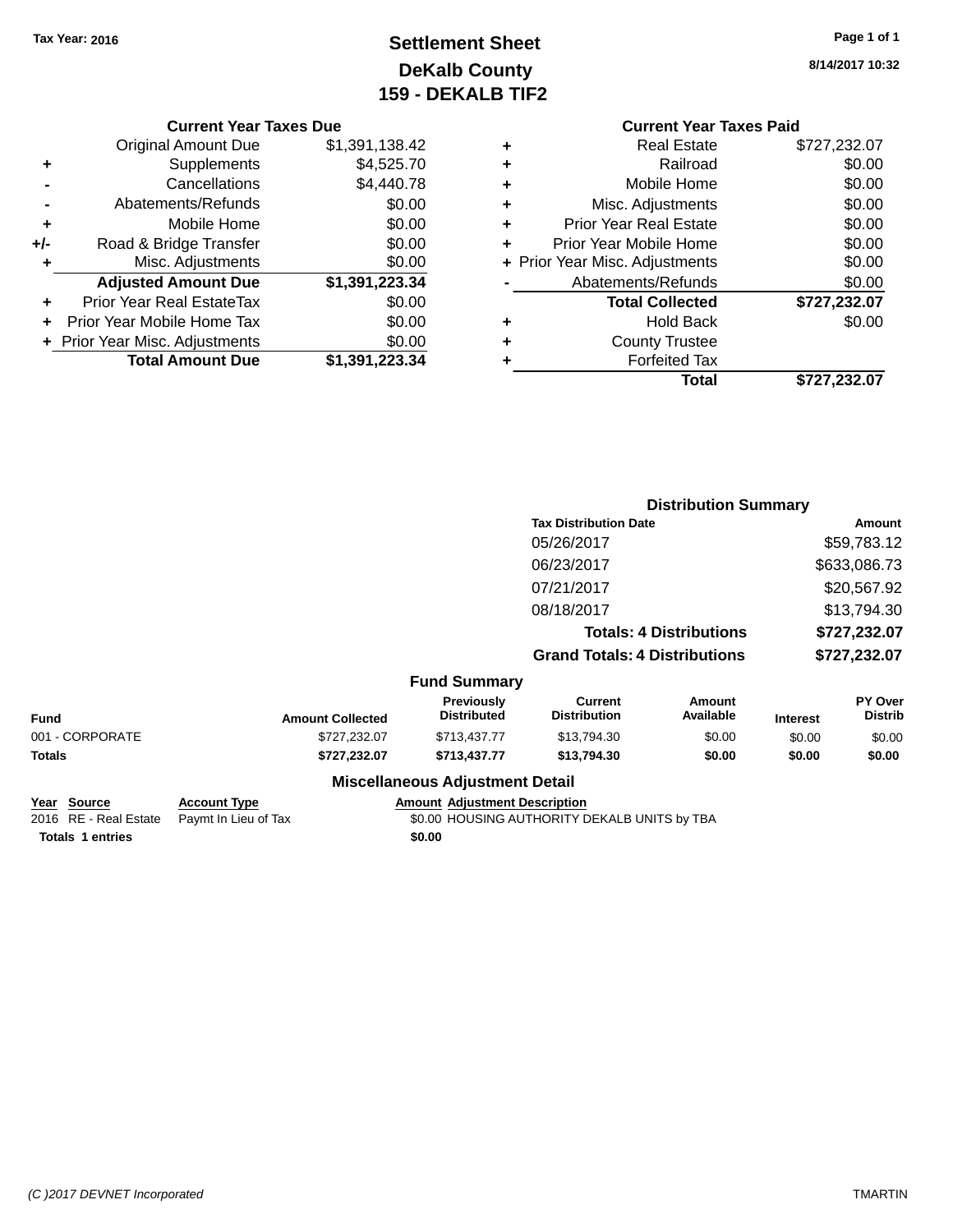# **Settlement Sheet Tax Year: 2016 Page 1 of 1 DeKalb County 160 - DEKALB TIF1 AMENDED**

**8/14/2017 10:32**

#### **Current Year Taxes Paid**

|     | <b>Original Amount Due</b>       | \$2,226,112.82 |
|-----|----------------------------------|----------------|
| ٠   | Supplements                      | \$6,549.86     |
|     | Cancellations                    | \$8,255.88     |
| -   | Abatements/Refunds               | \$0.00         |
| ÷   | Mobile Home                      | \$0.00         |
| +/- | Road & Bridge Transfer           | \$0.00         |
| ٠   | Misc. Adjustments                | \$0.00         |
|     | <b>Adjusted Amount Due</b>       | \$2,224,406.80 |
| ٠   | <b>Prior Year Real EstateTax</b> | \$0.00         |
| ٠   | Prior Year Mobile Home Tax       | \$0.00         |
|     | + Prior Year Misc. Adjustments   | \$0.00         |
|     | <b>Total Amount Due</b>          | \$2,224,406.80 |
|     |                                  |                |

**Current Year Taxes Due**

|   | <b>Real Estate</b>             | \$1,378,590.83 |
|---|--------------------------------|----------------|
| ٠ | Railroad                       | \$0.00         |
| ٠ | Mobile Home                    | \$0.00         |
| ٠ | Misc. Adjustments              | \$0.00         |
| ٠ | <b>Prior Year Real Estate</b>  | \$0.00         |
| ٠ | Prior Year Mobile Home         | \$0.00         |
|   | + Prior Year Misc. Adjustments | \$0.00         |
|   | Abatements/Refunds             | \$0.00         |
|   | <b>Total Collected</b>         | \$1,378,590.83 |
| ٠ | Hold Back                      | \$0.00         |
|   | <b>County Trustee</b>          |                |
| ٠ | <b>Forfeited Tax</b>           |                |
|   | Total                          | \$1,378,590.83 |
|   |                                |                |

### **Distribution Summary Tax Distribution Date Amount** 05/26/2017 \$209,477.93 06/23/2017 \$1,115,777.73 07/21/2017 \$4,371.22 08/18/2017 \$48,963.95 **Totals: 4 Distributions \$1,378,590.83 Grand Totals: 4 Distributions \$1,378,590.83 Fund Summary**

| Fund            | <b>Amount Collected</b> | <b>Previously</b><br><b>Distributed</b> | Current<br>Distribution | Amount<br>Available | <b>Interest</b> | <b>PY Over</b><br><b>Distrib</b> |
|-----------------|-------------------------|-----------------------------------------|-------------------------|---------------------|-----------------|----------------------------------|
| 001 - CORPORATE | \$1,378,590.83          | \$1,329,626,88                          | \$48,963.95             | \$0.00              | \$0.00          | \$0.00                           |
| <b>Totals</b>   | \$1,378,590,83          | \$1.329.626.88                          | \$48,963,95             | \$0.00              | \$0.00          | \$0.00                           |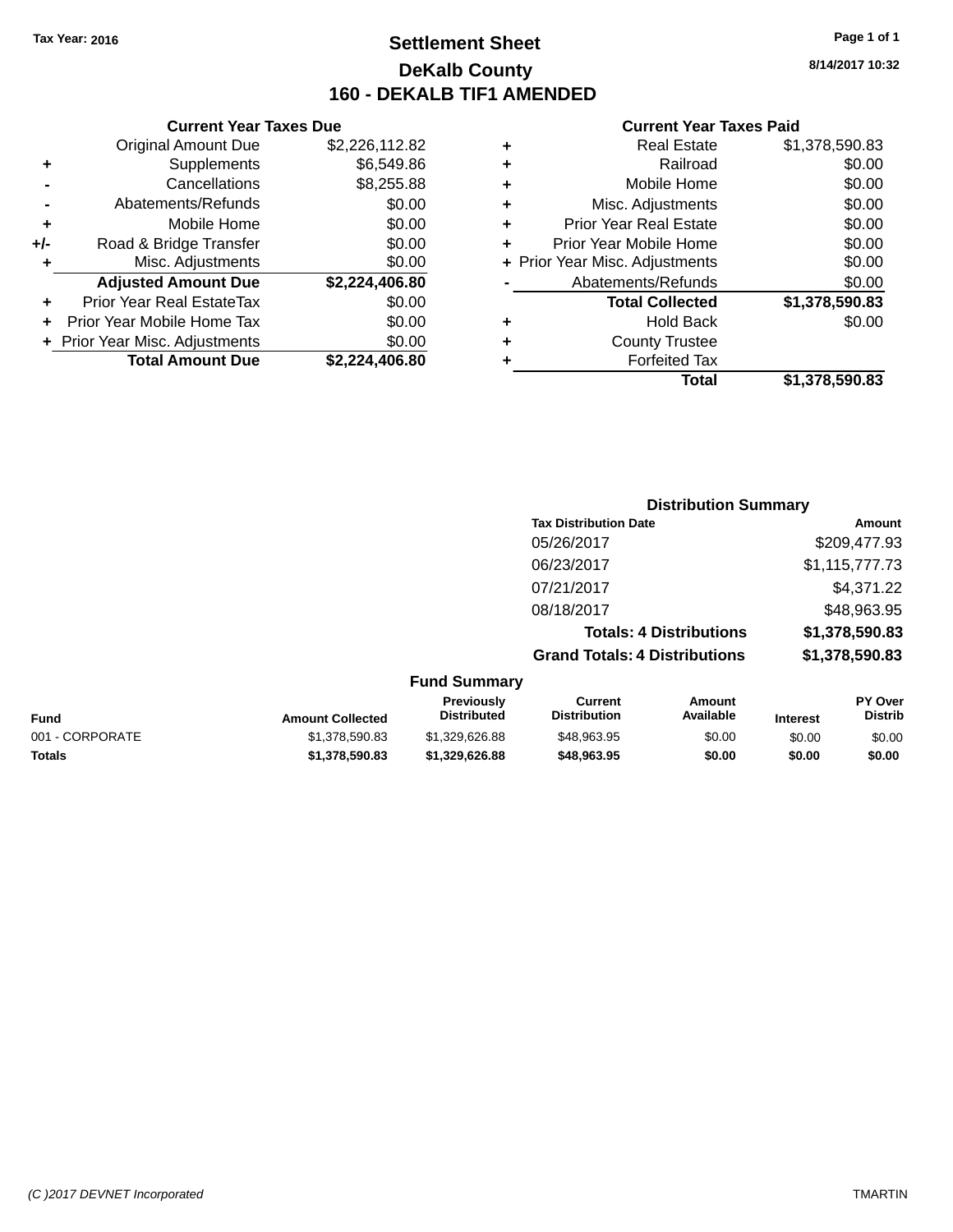# **Settlement Sheet Tax Year: 2016 Page 1 of 1 DeKalb County 163 - MALTA TIF**

#### **Current Year Taxes Due** Original Amount Due \$388,899.74 **+** Supplements \$4,444.44 **-** Cancellations \$4,749.66 **-** Abatements/Refunds \$0.00 **+** Mobile Home \$0.00 **+/-** Road & Bridge Transfer \$0.00<br> **+** Misc. Adjustments \$0.00 **+** Misc. Adjustments **Adjusted Amount Due \$388,594.52 +** Prior Year Real EstateTax \$0.00 **+** Prior Year Mobile Home Tax \$0.00 **+ Prior Year Misc. Adjustments**  $$0.00$ **Total Amount Due \$388,594.52**

|   | <b>Current Year Taxes Paid</b> |              |  |  |  |  |
|---|--------------------------------|--------------|--|--|--|--|
| ÷ | <b>Real Estate</b>             | \$203,291.92 |  |  |  |  |
|   | Railroad                       | \$0.00       |  |  |  |  |
| ٠ | Mobile Home                    | \$0.00       |  |  |  |  |
|   | Misc. Adjustments              | \$0.00       |  |  |  |  |
| ÷ | <b>Prior Year Real Estate</b>  | \$0.00       |  |  |  |  |
| ٠ | Prior Year Mobile Home         | \$0.00       |  |  |  |  |
| ÷ | Prior Year Misc. Adjustments   | \$0.00       |  |  |  |  |
|   | Abatements/Refunds             | \$0.00       |  |  |  |  |
|   | <b>Total Collected</b>         | \$203,291.92 |  |  |  |  |
|   | Hold Back                      | \$0.00       |  |  |  |  |
|   | <b>County Trustee</b>          |              |  |  |  |  |
|   | <b>Forfeited Tax</b>           |              |  |  |  |  |
|   | Total                          | \$203,291.92 |  |  |  |  |
|   |                                |              |  |  |  |  |

| <b>Distribution Summary</b>          |              |
|--------------------------------------|--------------|
| <b>Tax Distribution Date</b>         | Amount       |
| 05/26/2017                           | \$5,607.37   |
| 06/23/2017                           | \$183,062.38 |
| 07/21/2017                           | \$2,662.40   |
| 08/18/2017                           | \$11,959.77  |
| <b>Totals: 4 Distributions</b>       | \$203,291.92 |
| <b>Grand Totals: 4 Distributions</b> | \$203,291.92 |
|                                      |              |
|                                      |              |

| Fund            | <b>Amount Collected</b> | <b>Previously</b><br><b>Distributed</b> | Current<br><b>Distribution</b> | Amount<br>Available | <b>Interest</b> | <b>PY Over</b><br><b>Distrib</b> |
|-----------------|-------------------------|-----------------------------------------|--------------------------------|---------------------|-----------------|----------------------------------|
| 001 - CORPORATE | \$203.291.92            | \$191.332.15                            | \$11.959.77                    | \$0.00              | \$0.00          | \$0.00                           |
| Totals          | \$203.291.92            | \$191.332.15                            | \$11.959.77                    | \$0.00              | \$0.00          | \$0.00                           |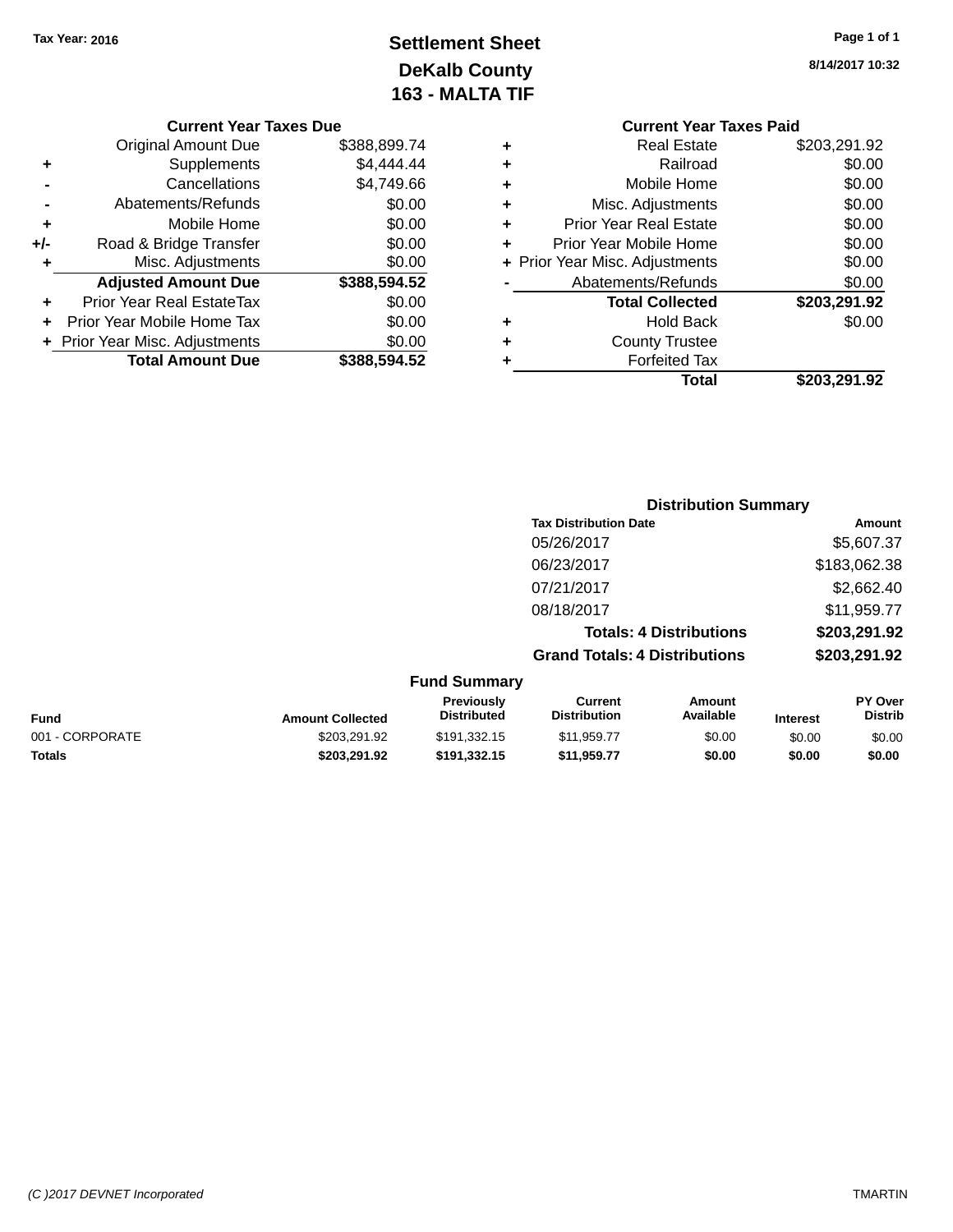# **Settlement Sheet Tax Year: 2016 Page 1 of 1 DeKalb County 164 - DEKALB TIF5**

**8/14/2017 10:32**

|       | <b>Current Year Taxes Due</b>  |        |  |  |  |  |  |
|-------|--------------------------------|--------|--|--|--|--|--|
|       | <b>Original Amount Due</b>     | \$0.00 |  |  |  |  |  |
|       | Supplements                    | \$0.00 |  |  |  |  |  |
|       | Cancellations                  | \$0.00 |  |  |  |  |  |
|       | Abatements/Refunds             | \$0.00 |  |  |  |  |  |
| ٠     | Mobile Home                    | \$0.00 |  |  |  |  |  |
| $+/-$ | Road & Bridge Transfer         | \$0.00 |  |  |  |  |  |
| ÷     | Misc. Adjustments              | \$0.00 |  |  |  |  |  |
|       | <b>Adjusted Amount Due</b>     | \$0.00 |  |  |  |  |  |
| ٠     | Prior Year Real EstateTax      | \$0.00 |  |  |  |  |  |
|       | Prior Year Mobile Home Tax     | \$0.00 |  |  |  |  |  |
|       | + Prior Year Misc. Adjustments | \$0.00 |  |  |  |  |  |
|       | <b>Total Amount Due</b>        | \$0.00 |  |  |  |  |  |
|       |                                |        |  |  |  |  |  |

#### **Current Year Taxes Paid +** Real Estate \$0.00 **+** Railroad \$0.00 **+** Mobile Home \$0.00 **+** Misc. Adjustments \$0.00 **+** Prior Year Real Estate \$0.00 **+** Prior Year Mobile Home \$0.00<br> **+** Prior Year Misc. Adjustments \$0.00 **+ Prior Year Misc. Adjustments -** Abatements/Refunds \$0.00 **Total Collected \$0.00 +** Hold Back \$0.00 **+** County Trustee **+** Forfeited Tax **Total \$0.00**

| <b>Fund Summary</b> |                         |                                         |                                |                     |                 |                                  |
|---------------------|-------------------------|-----------------------------------------|--------------------------------|---------------------|-----------------|----------------------------------|
| Fund                | <b>Amount Collected</b> | <b>Previously</b><br><b>Distributed</b> | Current<br><b>Distribution</b> | Amount<br>Available | <b>Interest</b> | <b>PY Over</b><br><b>Distrib</b> |
| 001 - CORPORATE     | \$0.00                  | \$0.00                                  | \$0.00                         | \$0.00              | \$0.00          | \$0.00                           |
| <b>Totals</b>       | \$0.00                  | \$0.00                                  | \$0.00                         | \$0.00              | \$0.00          | \$0.00                           |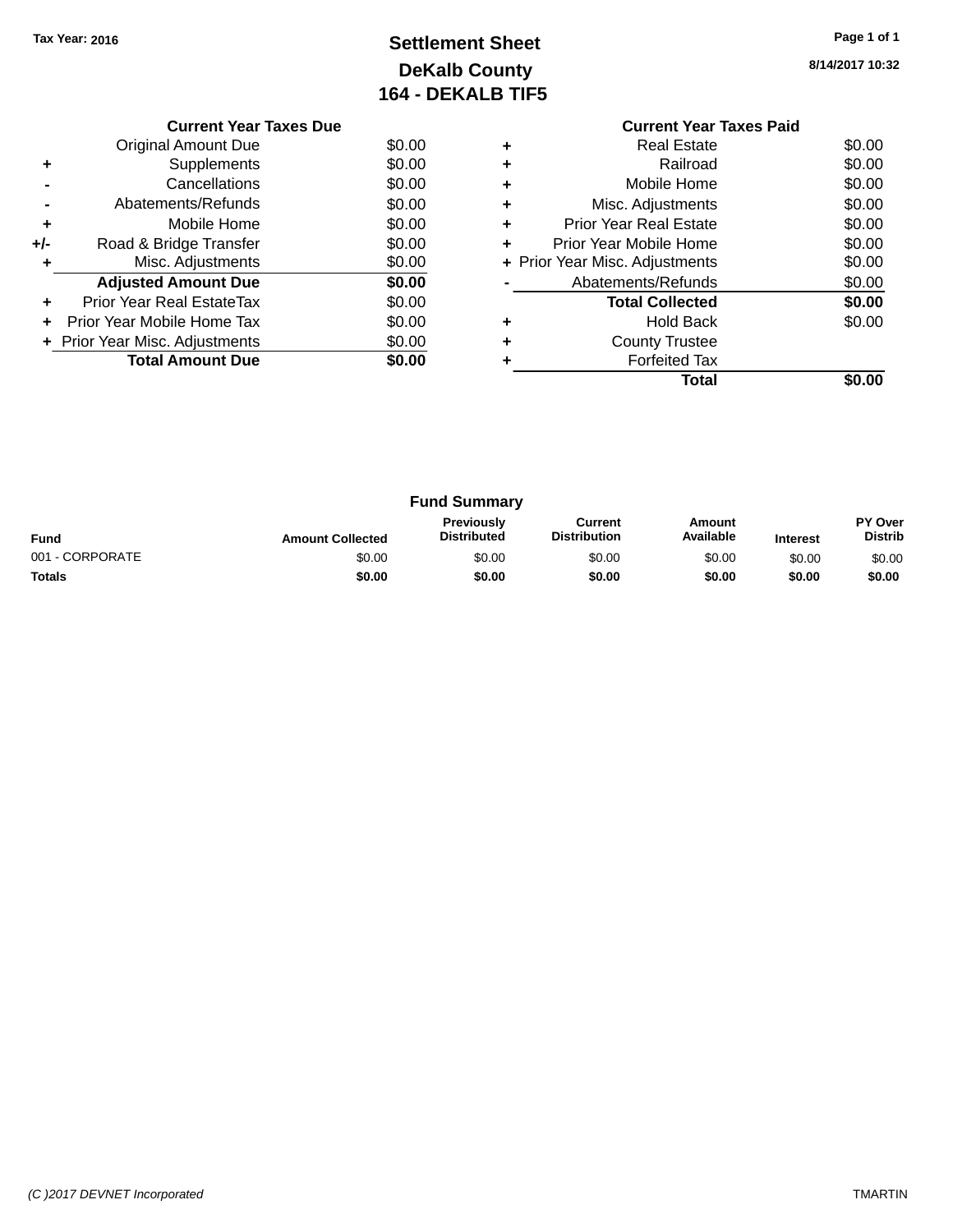# **Settlement Sheet Tax Year: 2016 Page 1 of 1 DeKalb County 170 - KIRKLAND TIF**

| <b>Current Year Taxes Paid</b> |                                |              |  |  |  |
|--------------------------------|--------------------------------|--------------|--|--|--|
| ٠                              | Real Estate                    | \$161,243.67 |  |  |  |
| ٠                              | Railroad                       | \$0.00       |  |  |  |
| ٠                              | Mobile Home                    | \$0.00       |  |  |  |
| ٠                              | Misc. Adjustments              | \$0.00       |  |  |  |
| ٠                              | <b>Prior Year Real Estate</b>  | \$0.00       |  |  |  |
| ÷                              | Prior Year Mobile Home         | \$0.00       |  |  |  |
|                                | + Prior Year Misc. Adjustments | \$0.00       |  |  |  |
|                                | Abatements/Refunds             | \$0.00       |  |  |  |
|                                | <b>Total Collected</b>         | \$161,243.67 |  |  |  |
| ٠                              | Hold Back                      | \$0.00       |  |  |  |
|                                | <b>County Trustee</b>          |              |  |  |  |
|                                | <b>Forfeited Tax</b>           |              |  |  |  |
|                                | Total                          | \$161,243.67 |  |  |  |

|     | <b>Current Year Taxes Due</b>    |              |  |  |  |
|-----|----------------------------------|--------------|--|--|--|
|     | <b>Original Amount Due</b>       | \$286,002.86 |  |  |  |
| ٠   | Supplements                      | \$1,494.44   |  |  |  |
|     | Cancellations                    | \$2,038.64   |  |  |  |
|     | Abatements/Refunds               | \$0.00       |  |  |  |
| ٠   | Mobile Home                      | \$0.00       |  |  |  |
| +/- | Road & Bridge Transfer           | \$0.00       |  |  |  |
| ٠   | Misc. Adjustments                | \$0.00       |  |  |  |
|     | <b>Adjusted Amount Due</b>       | \$285,458.66 |  |  |  |
|     | <b>Prior Year Real EstateTax</b> | \$0.00       |  |  |  |
|     | Prior Year Mobile Home Tax       | \$0.00       |  |  |  |
|     | + Prior Year Misc. Adjustments   | \$0.00       |  |  |  |
|     | <b>Total Amount Due</b>          | \$285,458.66 |  |  |  |

|                 |                     |                         |                                         | <b>Distribution Summary</b>          |                                |                 |                                  |
|-----------------|---------------------|-------------------------|-----------------------------------------|--------------------------------------|--------------------------------|-----------------|----------------------------------|
|                 |                     |                         |                                         | <b>Tax Distribution Date</b>         |                                | Amount          |                                  |
|                 |                     |                         |                                         | 05/26/2017                           |                                |                 | \$34,572.31                      |
|                 |                     |                         |                                         | 06/23/2017                           |                                |                 | \$113,999.34                     |
|                 |                     |                         |                                         | 07/21/2017                           |                                |                 | \$2,431.26                       |
|                 |                     |                         |                                         | 08/18/2017                           |                                |                 | \$10,240.76                      |
|                 |                     |                         |                                         |                                      | <b>Totals: 4 Distributions</b> |                 | \$161,243.67                     |
|                 |                     |                         |                                         | <b>Grand Totals: 4 Distributions</b> |                                | \$161,243.67    |                                  |
|                 |                     |                         | <b>Fund Summary</b>                     |                                      |                                |                 |                                  |
| <b>Fund</b>     |                     | <b>Amount Collected</b> | <b>Previously</b><br><b>Distributed</b> | Current<br><b>Distribution</b>       | Amount<br>Available            | <b>Interest</b> | <b>PY Over</b><br><b>Distrib</b> |
| 001 - CORPORATE |                     | \$161,243.67            | \$151,002.91                            | \$10,240.76                          | \$0.00                         | \$0.00          | \$0.00                           |
| <b>Totals</b>   |                     | \$161,243.67            | \$151,002.91                            | \$10,240.76                          | \$0.00                         | \$0.00          | \$0.00                           |
|                 |                     |                         | <b>Miscellaneous Adjustment Detail</b>  |                                      |                                |                 |                                  |
| Year Source     | <b>Account Type</b> |                         | <b>Amount Adjustment Description</b>    |                                      |                                |                 |                                  |

|                         | <b>IGAI JUULUG</b> | AGGOUIL IVDE                             | Allivulli Aulustilleilt Describtion             |
|-------------------------|--------------------|------------------------------------------|-------------------------------------------------|
|                         |                    | 2016 RE - Real Estate Back Tax Collected | \$0.00 GIANNOLA REDEMPTION 01-26-206-015 by TBA |
| <b>Totals 1 entries</b> |                    |                                          | \$0.00                                          |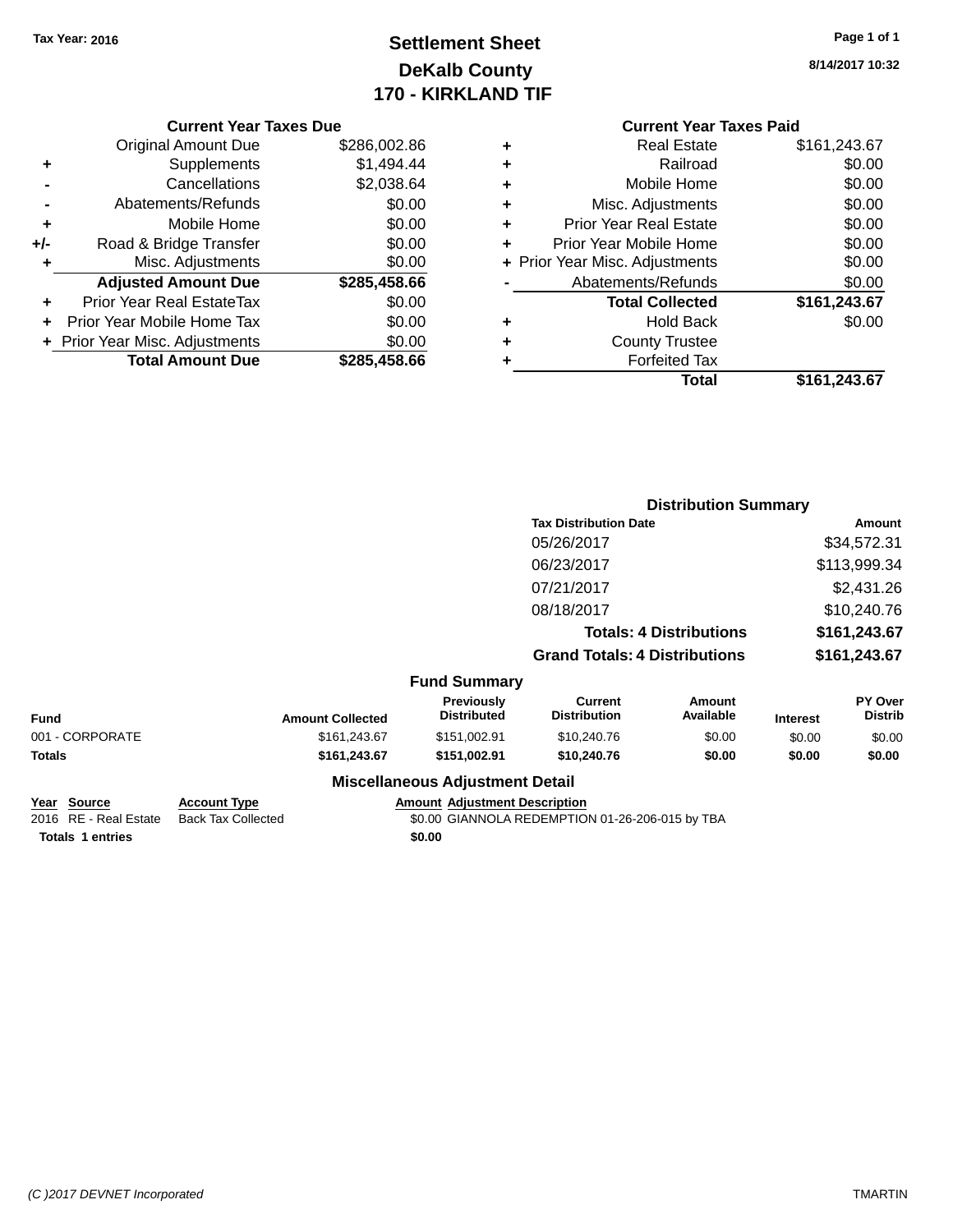# **Settlement Sheet Tax Year: 2016 Page 1 of 1 DeKalb County 171 - WATERMAN TIF**

| Page 1 of 1 |  |
|-------------|--|
|-------------|--|

|     | <b>Current Year Taxes Due</b>  |             |
|-----|--------------------------------|-------------|
|     | <b>Original Amount Due</b>     | \$21,668.20 |
| ٠   | Supplements                    | \$0.00      |
|     | Cancellations                  | \$0.00      |
|     | Abatements/Refunds             | \$0.00      |
| ٠   | Mobile Home                    | \$0.00      |
| +/- | Road & Bridge Transfer         | \$0.00      |
| ٠   | Misc. Adjustments              | \$0.00      |
|     | <b>Adjusted Amount Due</b>     | \$21,668.20 |
| ٠   | Prior Year Real EstateTax      | \$0.00      |
|     | Prior Year Mobile Home Tax     | \$0.00      |
|     | + Prior Year Misc. Adjustments | \$0.00      |
|     | <b>Total Amount Due</b>        | \$21,668.20 |
|     |                                |             |

|   | <b>Current Year Taxes Paid</b> |             |
|---|--------------------------------|-------------|
| ÷ | Real Estate                    | \$19,494.66 |
| ÷ | Railroad                       | \$0.00      |
| ÷ | Mobile Home                    | \$0.00      |
| ٠ | Misc. Adjustments              | \$0.00      |
| ٠ | <b>Prior Year Real Estate</b>  | \$0.00      |
| ٠ | Prior Year Mobile Home         | \$0.00      |
|   | + Prior Year Misc. Adjustments | \$0.00      |
|   | Abatements/Refunds             | \$0.00      |
|   | <b>Total Collected</b>         | \$19,494.66 |
| ٠ | Hold Back                      | \$0.00      |
|   | <b>County Trustee</b>          |             |
|   | <b>Forfeited Tax</b>           |             |
|   | Total                          | \$19,494.66 |

|                 |              |                         |                                        | <b>Distribution Summary</b>           |                                |                 |                           |
|-----------------|--------------|-------------------------|----------------------------------------|---------------------------------------|--------------------------------|-----------------|---------------------------|
|                 |              |                         |                                        | <b>Tax Distribution Date</b>          |                                |                 | <b>Amount</b>             |
|                 |              |                         |                                        | 05/26/2017                            |                                |                 | \$9,395.90                |
|                 |              |                         |                                        | 06/23/2017                            |                                |                 | \$9,379.61                |
|                 |              |                         |                                        | 07/21/2017                            |                                |                 | \$675.88                  |
|                 |              |                         |                                        | 08/18/2017                            |                                |                 | \$43.27                   |
|                 |              |                         |                                        |                                       | <b>Totals: 4 Distributions</b> |                 | \$19,494.66               |
|                 |              |                         |                                        | <b>Grand Totals: 4 Distributions</b>  |                                |                 | \$19,494.66               |
|                 |              |                         | <b>Fund Summary</b>                    |                                       |                                |                 |                           |
| <b>Fund</b>     |              | <b>Amount Collected</b> | Previously<br><b>Distributed</b>       | <b>Current</b><br><b>Distribution</b> | <b>Amount</b><br>Available     | <b>Interest</b> | PY Over<br><b>Distrib</b> |
| 001 - CORPORATE |              | \$19,494.66             | \$19,451.39                            | \$43.27                               | \$0.00                         | \$0.00          | \$0.00                    |
| <b>Totals</b>   |              | \$19,494.66             | \$19,451.39                            | \$43.27                               | \$0.00                         | \$0.00          | \$0.00                    |
|                 |              |                         | <b>Miscellaneous Adjustment Detail</b> |                                       |                                |                 |                           |
| Voor Course     | Account Type |                         | Amount Adjustment Description          |                                       |                                |                 |                           |

| <u>rear source</u>      | ACCOUNT IVDE                             | Amount Agiustment Description                   |
|-------------------------|------------------------------------------|-------------------------------------------------|
|                         | 2015 RE - Real Estate Back Tax Collected | \$0.00 ROBINSON REDEMPTION 14-15-155-002 by TBA |
| <b>Totals 1 entries</b> |                                          | \$0.00                                          |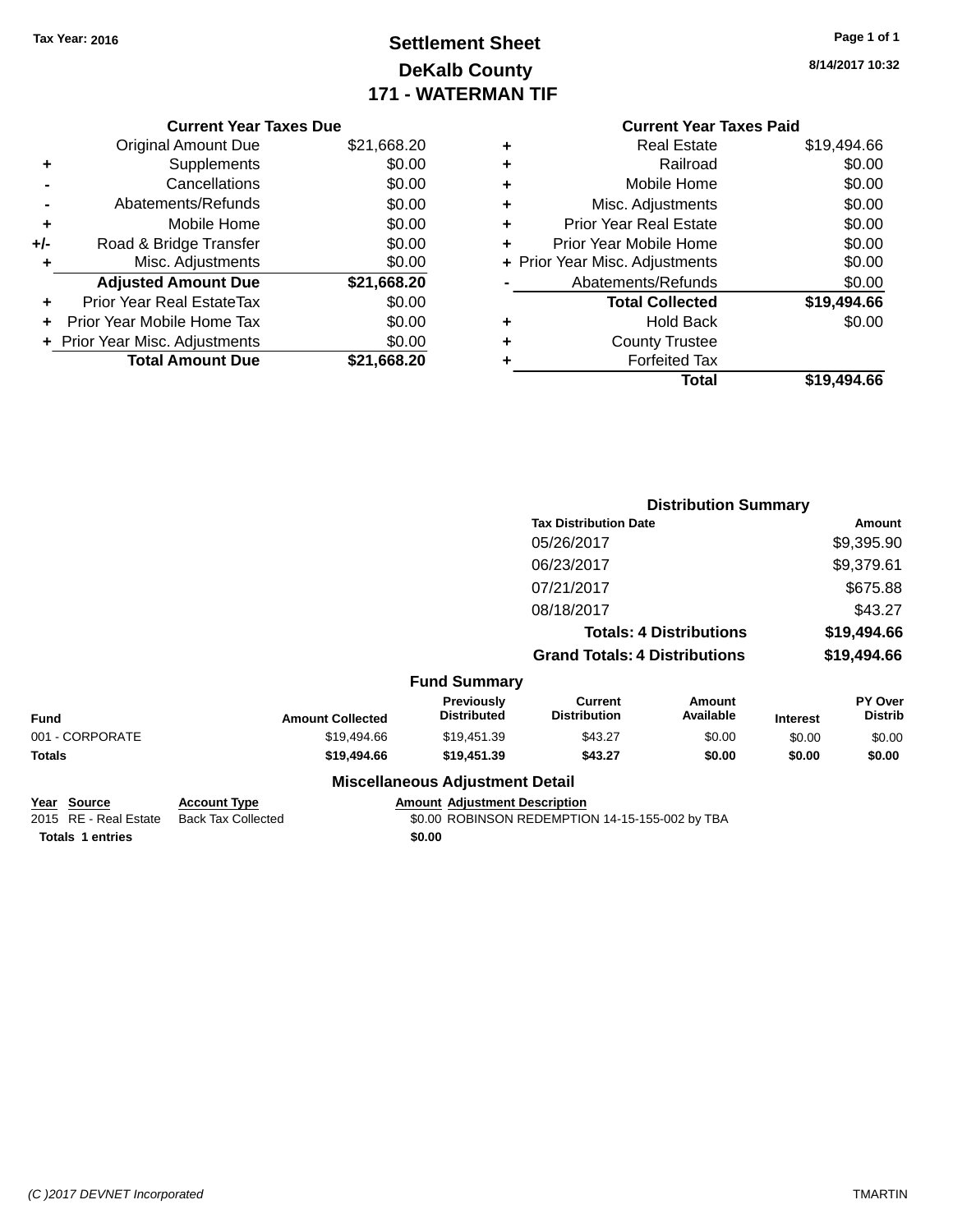# **Settlement Sheet Tax Year: 2016 Page 1 of 1 DeKalb County 172 - MAPLE PARK TIF**

#### **8/14/2017 10:32**

|   | <b>Current Year Taxes Paid</b> |            |
|---|--------------------------------|------------|
| ٠ | <b>Real Estate</b>             | \$8,902.55 |
| ٠ | Railroad                       | \$0.00     |
| ٠ | Mobile Home                    | \$0.00     |
| ٠ | Misc. Adjustments              | \$0.00     |
| ٠ | <b>Prior Year Real Estate</b>  | \$0.00     |
| ٠ | Prior Year Mobile Home         | \$0.00     |
|   | + Prior Year Misc. Adjustments | \$0.00     |
|   | Abatements/Refunds             | \$0.00     |
|   | <b>Total Collected</b>         | \$8,902.55 |
| ٠ | Hold Back                      | \$0.00     |
| ٠ | <b>County Trustee</b>          |            |
| ٠ | <b>Forfeited Tax</b>           |            |
|   | Total                          | \$8,902.55 |

**Distribution Summary**

|     | <b>Current Year Taxes Due</b>    |            |
|-----|----------------------------------|------------|
|     | <b>Original Amount Due</b>       | \$9,078.42 |
| ٠   | Supplements                      | \$0.00     |
|     | Cancellations                    | \$0.00     |
|     | Abatements/Refunds               | \$0.00     |
| ٠   | Mobile Home                      | \$0.00     |
| +/- | Road & Bridge Transfer           | \$0.00     |
| ٠   | Misc. Adjustments                | \$0.00     |
|     | <b>Adjusted Amount Due</b>       | \$9,078.42 |
| ٠   | <b>Prior Year Real EstateTax</b> | \$0.00     |
|     | Prior Year Mobile Home Tax       | \$0.00     |
|     | + Prior Year Misc. Adjustments   | \$0.00     |
|     | <b>Total Amount Due</b>          | \$9.078.42 |

|                 |                         |                                  | <b>Tax Distribution Date</b>          |                                |                 | Amount                    |
|-----------------|-------------------------|----------------------------------|---------------------------------------|--------------------------------|-----------------|---------------------------|
|                 |                         | 05/26/2017                       |                                       |                                | \$5,368.95      |                           |
|                 |                         |                                  | 06/23/2017                            |                                |                 | \$1,572.65                |
|                 |                         |                                  | 08/18/2017                            |                                |                 | \$1,960.95                |
|                 |                         |                                  |                                       | <b>Totals: 3 Distributions</b> |                 | \$8,902.55                |
|                 |                         |                                  | <b>Grand Totals: 3 Distributions</b>  |                                |                 | \$8,902.55                |
|                 |                         | <b>Fund Summary</b>              |                                       |                                |                 |                           |
| <b>Fund</b>     | <b>Amount Collected</b> | Previously<br><b>Distributed</b> | <b>Current</b><br><b>Distribution</b> | Amount<br>Available            | <b>Interest</b> | PY Over<br><b>Distrib</b> |
| 001 - CORPORATE | \$8,902.55              | \$6,941.60                       | \$1,960.95                            | \$0.00                         | \$0.00          | \$0.00                    |
| <b>Totals</b>   | \$8,902.55              | \$6,941.60                       | \$1,960.95                            | \$0.00                         | \$0.00          | \$0.00                    |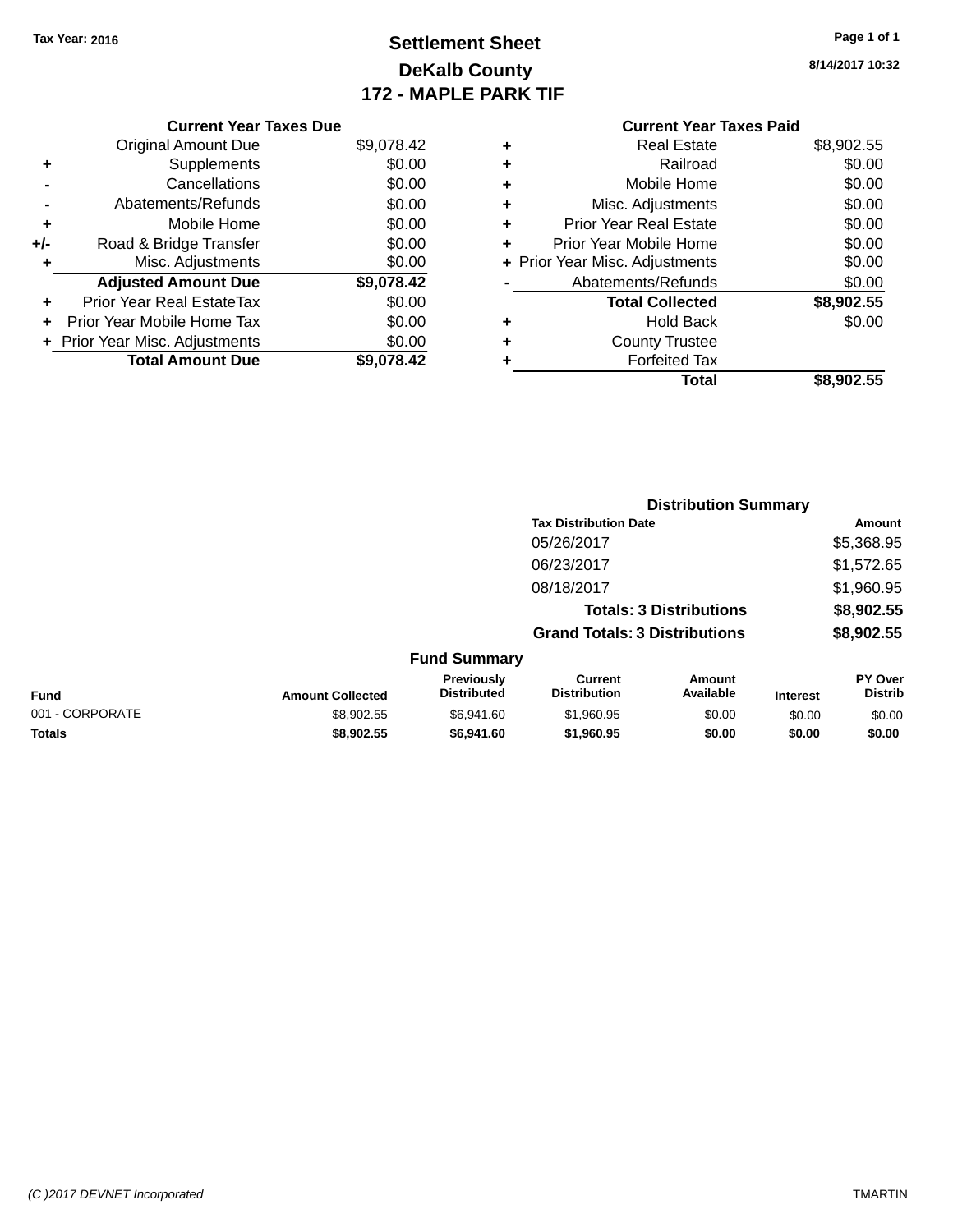# **Settlement Sheet Tax Year: 2016 Page 1 of 1 DeKalb County 180 - SYCAMORE TIF**

| Page 1 of 1 |  |  |  |
|-------------|--|--|--|
|-------------|--|--|--|

**8/14/2017 10:32**

|     | <b>Current Year Taxes Due</b>  |             |  |  |
|-----|--------------------------------|-------------|--|--|
|     | <b>Original Amount Due</b>     | \$91,355.24 |  |  |
| ٠   | Supplements                    | \$0.00      |  |  |
|     | Cancellations                  | \$0.00      |  |  |
|     | Abatements/Refunds             | \$0.00      |  |  |
| ٠   | Mobile Home                    | \$0.00      |  |  |
| +/- | Road & Bridge Transfer         | \$0.00      |  |  |
|     | Misc. Adjustments              | \$0.00      |  |  |
|     | <b>Adjusted Amount Due</b>     | \$91,355.24 |  |  |
| ٠   | Prior Year Real EstateTax      | \$0.00      |  |  |
|     | Prior Year Mobile Home Tax     | \$0.00      |  |  |
|     | + Prior Year Misc. Adjustments | \$0.00      |  |  |
|     | <b>Total Amount Due</b>        | \$91,355.24 |  |  |
|     |                                |             |  |  |

#### **Current Year Taxes Paid +** Real Estate \$45,952.50

|   | Total                          | \$45,952.50 |
|---|--------------------------------|-------------|
|   | <b>Forfeited Tax</b>           |             |
| ٠ | <b>County Trustee</b>          |             |
| ٠ | <b>Hold Back</b>               | \$0.00      |
|   | <b>Total Collected</b>         | \$45,952.50 |
|   | Abatements/Refunds             | \$0.00      |
|   | + Prior Year Misc. Adjustments | \$0.00      |
| ÷ | Prior Year Mobile Home         | \$0.00      |
| ٠ | Prior Year Real Estate         | \$0.00      |
| ٠ | Misc. Adjustments              | \$0.00      |
| ٠ | Mobile Home                    | \$0.00      |
| ÷ | Railroad                       | \$0.00      |
| Ŧ | NGAI CSIAIG                    | ง4ט,ອວ∠.ວບ  |

|                 |                         |                                  | <b>Distribution Summary</b>           |                                |                 |                           |
|-----------------|-------------------------|----------------------------------|---------------------------------------|--------------------------------|-----------------|---------------------------|
|                 |                         |                                  | <b>Tax Distribution Date</b>          |                                |                 | Amount                    |
|                 |                         |                                  | 06/23/2017                            |                                |                 | \$43,470.53               |
|                 |                         |                                  | 07/21/2017                            |                                |                 | \$2,481.97                |
|                 |                         |                                  |                                       | <b>Totals: 2 Distributions</b> |                 | \$45,952.50               |
|                 |                         |                                  | <b>Grand Totals: 2 Distributions</b>  |                                |                 | \$45,952.50               |
|                 |                         | <b>Fund Summary</b>              |                                       |                                |                 |                           |
| <b>Fund</b>     | <b>Amount Collected</b> | Previously<br><b>Distributed</b> | <b>Current</b><br><b>Distribution</b> | Amount<br>Available            | <b>Interest</b> | PY Over<br><b>Distrib</b> |
| 001 - CORPORATE | \$45.952.50             | \$45.952.50                      | \$0.00                                | \$0.00                         | \$0.00          | \$0.00                    |
| <b>Totals</b>   | \$45,952.50             | \$45,952.50                      | \$0.00                                | \$0.00                         | \$0.00          | \$0.00                    |
|                 |                         |                                  |                                       |                                |                 |                           |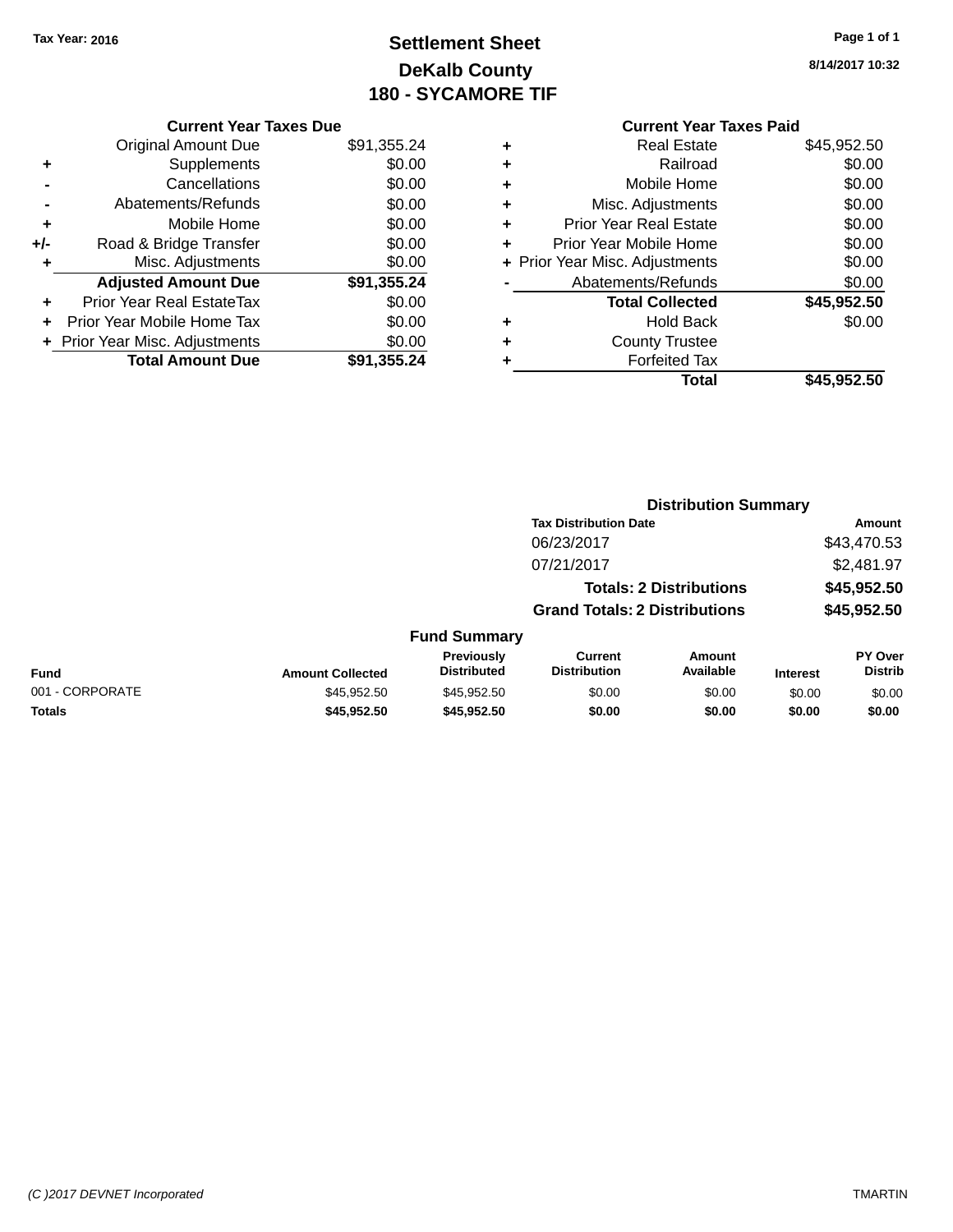# **Settlement Sheet Tax Year: 2016 Page 1 of 1 DeKalb County 190 - CORTLAND TIF**

|     | <b>Current Year Taxes Due</b> |             |
|-----|-------------------------------|-------------|
|     | <b>Original Amount Due</b>    | \$44,901.96 |
| ٠   | Supplements                   | \$0.00      |
|     | Cancellations                 | \$0.00      |
|     | Abatements/Refunds            | \$0.00      |
| ٠   | Mobile Home                   | \$0.00      |
| +/- | Road & Bridge Transfer        | \$0.00      |
| ٠   | Misc. Adjustments             | \$0.00      |
|     | <b>Adjusted Amount Due</b>    | \$44,901.96 |
| ÷   | Prior Year Real EstateTax     | \$0.00      |
|     | Prior Year Mobile Home Tax    | \$0.00      |
|     |                               |             |

**+ Prior Year Misc. Adjustments**  $$0.00$ 

**Total Amount Due \$44,901.96**

**8/14/2017 10:32**

#### **Current Year Taxes Paid +** Real Estate \$40,829.70 **+** Railroad \$0.00 **+** Mobile Home \$0.00 **+** Misc. Adjustments \$0.00 **+** Prior Year Real Estate \$0.00 **+** Prior Year Mobile Home \$0.00 **+ Prior Year Misc. Adjustments**  $$0.00$ **-** Abatements/Refunds \$0.00 **Total Collected \$40,829.70 +** Hold Back \$0.00 **+** County Trustee **+** Forfeited Tax **Total \$40,829.70**

|                                   |                |                         |                                        | <b>Distribution Summary</b>           |                                |                 |                           |  |
|-----------------------------------|----------------|-------------------------|----------------------------------------|---------------------------------------|--------------------------------|-----------------|---------------------------|--|
|                                   |                |                         |                                        | <b>Tax Distribution Date</b>          |                                |                 | <b>Amount</b>             |  |
|                                   |                |                         |                                        | 05/26/2017                            |                                |                 | \$33,587.94               |  |
|                                   |                |                         |                                        | 06/23/2017                            |                                |                 | \$6,441.89                |  |
|                                   |                |                         |                                        | 07/21/2017                            |                                |                 | \$105.75                  |  |
|                                   |                |                         |                                        | 08/18/2017                            |                                |                 | \$694.12                  |  |
|                                   |                |                         |                                        |                                       | <b>Totals: 4 Distributions</b> |                 | \$40,829.70               |  |
|                                   |                |                         |                                        | <b>Grand Totals: 4 Distributions</b>  |                                |                 | \$40,829.70               |  |
|                                   |                |                         | <b>Fund Summary</b>                    |                                       |                                |                 |                           |  |
| <b>Fund</b>                       |                | <b>Amount Collected</b> | Previously<br><b>Distributed</b>       | <b>Current</b><br><b>Distribution</b> | <b>Amount</b><br>Available     | <b>Interest</b> | PY Over<br><b>Distrib</b> |  |
| 001 - CORPORATE                   |                | \$40,829.70             | \$40,135.58                            | \$694.12                              | \$0.00                         | \$0.00          | \$0.00                    |  |
| <b>Totals</b>                     |                | \$40,829.70             | \$40,135.58                            | \$694.12                              | \$0.00                         | \$0.00          | \$0.00                    |  |
|                                   |                |                         | <b>Miscellaneous Adjustment Detail</b> |                                       |                                |                 |                           |  |
| $V_{\text{max}}$ $C_{\text{max}}$ | Accessod Trees |                         | Americal Adjustment Description        |                                       |                                |                 |                           |  |

| <u>rear source</u>    | ACCOUNT TYPE       | AINQUIR AGJUSTINENT DESCRIPTION                 |
|-----------------------|--------------------|-------------------------------------------------|
| 2015 RE - Real Estate | Back Tax Collected | \$0.00 ENGSTROM REDEMPTION 09-29-182-013 by TBA |
| 2015 RE - Real Estate | Back Tax Collected | \$0.00 TRUSTEE SALE 09-29-252-001 by TBA        |
| Totals 2 entries      |                    | \$0.00                                          |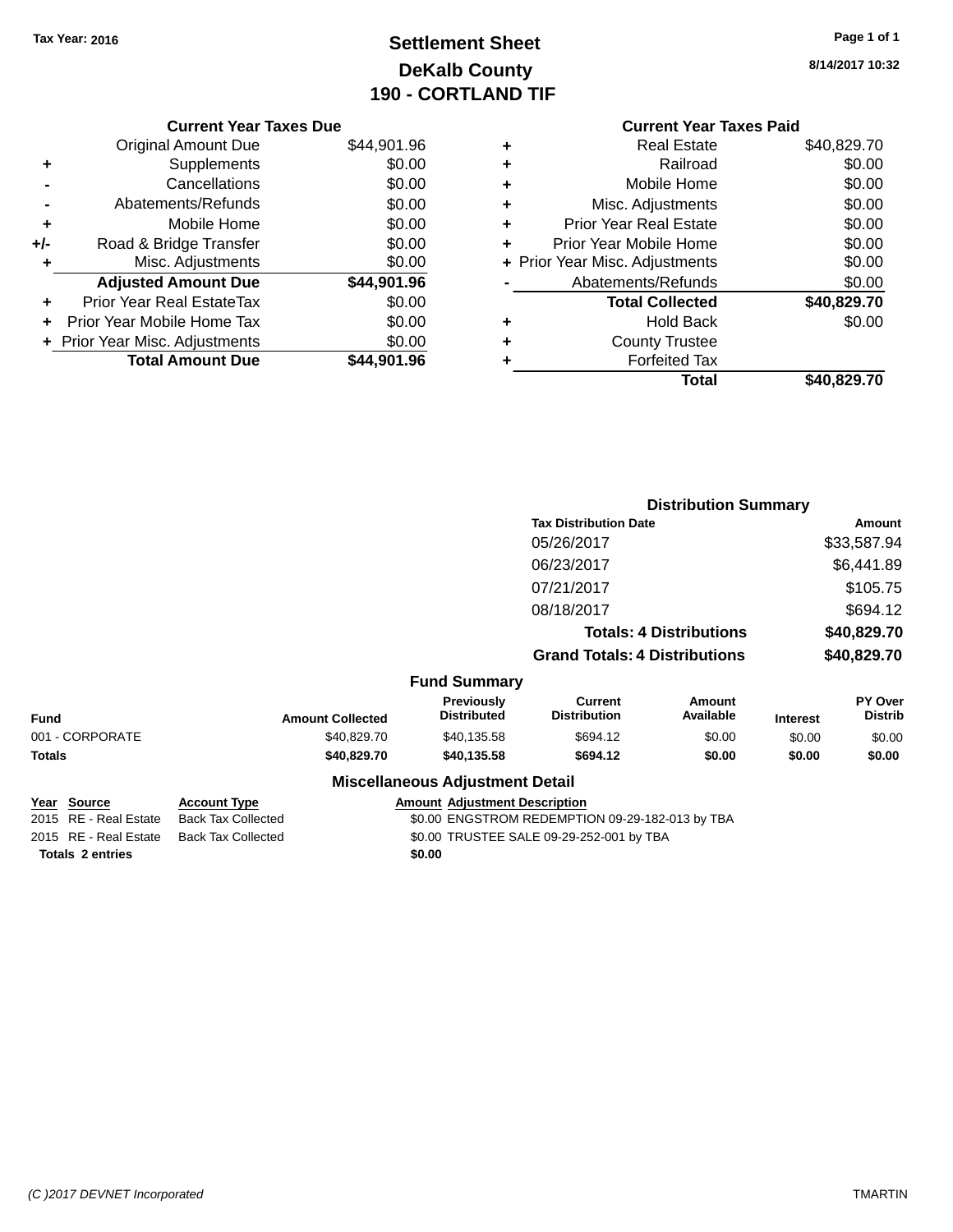# **Settlement Sheet Tax Year: 2016 Page 1 of 1 DeKalb County 201 - DEKALB SSA #6**

|     | <b>Current Year Taxes Due</b>  |             |
|-----|--------------------------------|-------------|
|     | <b>Original Amount Due</b>     | \$14,000.20 |
| ٠   | Supplements                    | \$0.00      |
|     | Cancellations                  | \$0.00      |
|     | Abatements/Refunds             | \$0.00      |
| ٠   | Mobile Home                    | \$0.00      |
| +/- | Road & Bridge Transfer         | \$0.00      |
| ٠   | Misc. Adjustments              | \$0.00      |
|     | <b>Adjusted Amount Due</b>     | \$14,000.20 |
|     | Prior Year Real EstateTax      | \$0.00      |
| ÷   | Prior Year Mobile Home Tax     | \$0.00      |
|     | + Prior Year Misc. Adjustments | \$0.00      |
|     | <b>Total Amount Due</b>        | \$14.000.20 |

|   | <b>Current Year Taxes Paid</b> |            |
|---|--------------------------------|------------|
| ٠ | <b>Real Estate</b>             | \$6,480.64 |
| ٠ | Railroad                       | \$0.00     |
| ٠ | Mobile Home                    | \$0.00     |
| ٠ | Misc. Adjustments              | \$0.00     |
| ٠ | <b>Prior Year Real Estate</b>  | \$0.00     |
| ٠ | Prior Year Mobile Home         | \$0.00     |
|   | + Prior Year Misc. Adjustments | \$0.00     |
|   | Abatements/Refunds             | \$0.00     |
|   | <b>Total Collected</b>         | \$6,480.64 |
|   | <b>Hold Back</b>               | \$0.00     |
|   | <b>County Trustee</b>          |            |
|   | <b>Forfeited Tax</b>           |            |
|   | Total                          | \$6,480.64 |

|                            |                         |                                         | <b>Distribution Summary</b>           |                                |                 |                                  |
|----------------------------|-------------------------|-----------------------------------------|---------------------------------------|--------------------------------|-----------------|----------------------------------|
|                            |                         |                                         | <b>Tax Distribution Date</b>          |                                |                 | <b>Amount</b>                    |
|                            |                         |                                         | 05/26/2017                            |                                |                 | \$936.82                         |
|                            |                         |                                         | 06/23/2017                            |                                |                 | \$5,254.86                       |
|                            |                         |                                         | 08/18/2017                            |                                |                 | \$288.96                         |
|                            |                         |                                         |                                       | <b>Totals: 3 Distributions</b> |                 | \$6,480.64                       |
|                            |                         |                                         | <b>Grand Totals: 3 Distributions</b>  |                                |                 | \$6,480.64                       |
|                            |                         | <b>Fund Summary</b>                     |                                       |                                |                 |                                  |
| <b>Fund</b>                | <b>Amount Collected</b> | <b>Previously</b><br><b>Distributed</b> | <b>Current</b><br><b>Distribution</b> | Amount<br>Available            | <b>Interest</b> | <b>PY Over</b><br><b>Distrib</b> |
| 023 - SPECIAL SERVICE AREA | \$6,480.64              | \$6,191.68                              | \$288.96                              | \$0.00                         | \$0.00          | \$0.00                           |
| <b>Totals</b>              | \$6,480.64              | \$6,191.68                              | \$288.96                              | \$0.00                         | \$0.00          | \$0.00                           |
|                            |                         |                                         |                                       |                                |                 |                                  |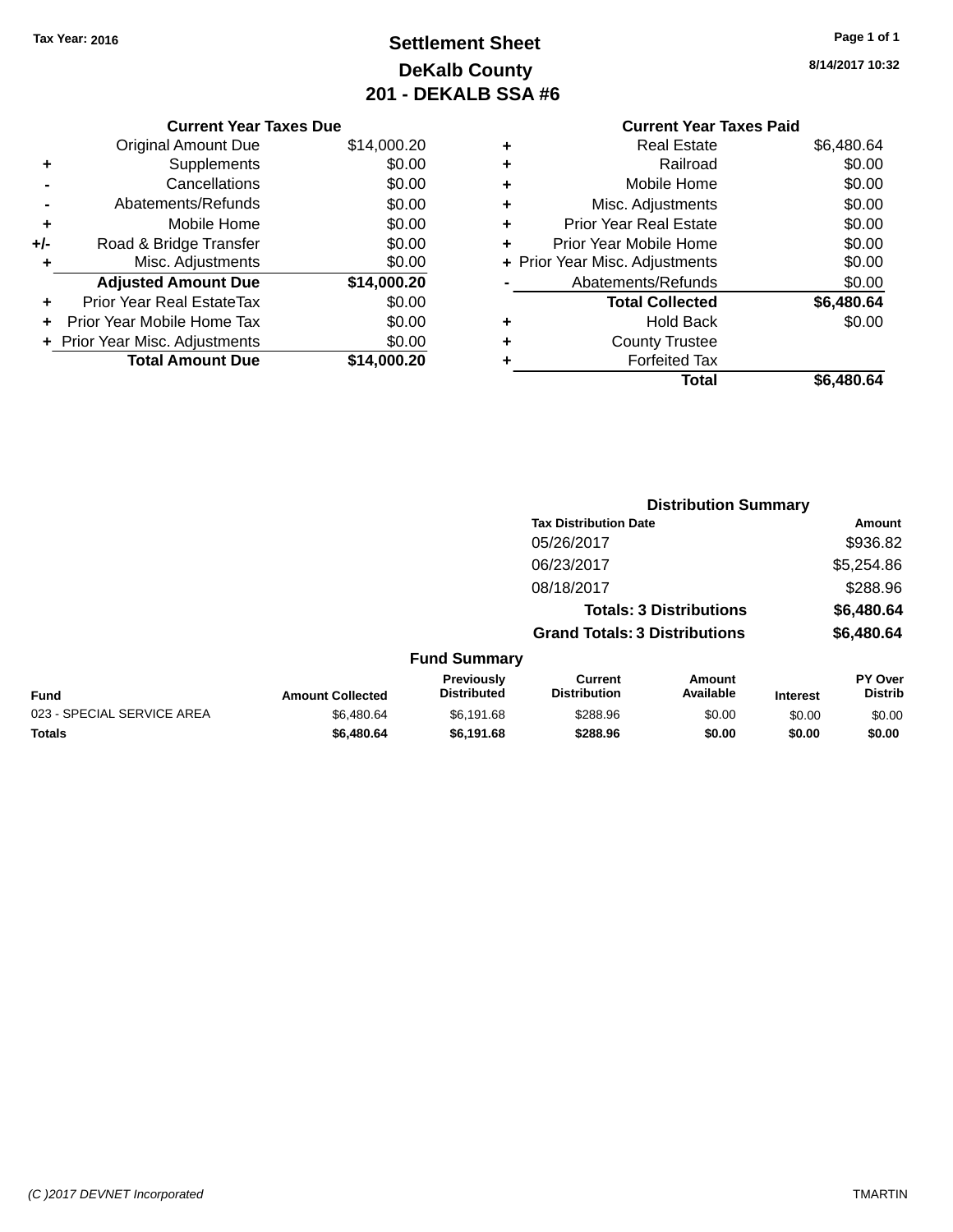# **Settlement Sheet Tax Year: 2016 Page 1 of 1 DeKalb County 204 - GENOA RIVER BEND SSA**

**8/14/2017 10:32**

#### **Current Year Taxes Paid**

|     | <b>Current Year Taxes Due</b> |             |  |
|-----|-------------------------------|-------------|--|
|     | <b>Original Amount Due</b>    | \$55,994.52 |  |
| ٠   | Supplements                   | \$156.01    |  |
|     | Cancellations                 | \$179.59    |  |
|     | Abatements/Refunds            | \$0.29      |  |
| ٠   | Mobile Home                   | \$0.00      |  |
| +/- | Road & Bridge Transfer        | \$0.00      |  |
| ٠   | Misc. Adjustments             | \$0.00      |  |
|     | <b>Adjusted Amount Due</b>    | \$55,970.65 |  |
| ٠   | Prior Year Real EstateTax     | (\$22.66)   |  |
| ÷   | Prior Year Mobile Home Tax    | \$0.00      |  |
|     | Prior Year Misc. Adjustments  | \$0.00      |  |
|     | <b>Total Amount Due</b>       | \$55,947.99 |  |
|     |                               |             |  |

| ٠ | <b>Real Estate</b>             | \$30,890.63 |
|---|--------------------------------|-------------|
| ٠ | Railroad                       | \$0.00      |
| ٠ | Mobile Home                    | \$0.00      |
| ٠ | Misc. Adjustments              | \$0.00      |
| ٠ | Prior Year Real Estate         | $(\$22.66)$ |
| ٠ | Prior Year Mobile Home         | \$0.00      |
|   | + Prior Year Misc. Adjustments | \$0.00      |
|   | Abatements/Refunds             | \$0.29      |
|   | <b>Total Collected</b>         | \$30,867.68 |
| ٠ | <b>Hold Back</b>               | \$0.00      |
| ٠ | <b>County Trustee</b>          |             |
| ٠ | <b>Forfeited Tax</b>           |             |
|   | Total                          | \$30,867.68 |
|   |                                |             |

|                            |                         |                                  |                                       | <b>Distribution Summary</b>    |                 |                           |
|----------------------------|-------------------------|----------------------------------|---------------------------------------|--------------------------------|-----------------|---------------------------|
|                            |                         |                                  | <b>Tax Distribution Date</b>          |                                |                 | <b>Amount</b>             |
|                            |                         |                                  | 05/26/2017                            |                                |                 | \$3,003.41                |
|                            |                         |                                  | 06/23/2017                            |                                |                 | \$26,058.71               |
|                            |                         |                                  | 07/21/2017                            |                                |                 | \$761.60                  |
|                            |                         |                                  | 08/18/2017                            |                                |                 | \$1,043.96                |
|                            |                         |                                  |                                       | <b>Totals: 4 Distributions</b> |                 | \$30,867.68               |
|                            |                         |                                  | <b>Grand Totals: 4 Distributions</b>  |                                |                 | \$30,867.68               |
|                            |                         | <b>Fund Summary</b>              |                                       |                                |                 |                           |
| <b>Fund</b>                | <b>Amount Collected</b> | Previously<br><b>Distributed</b> | <b>Current</b><br><b>Distribution</b> | <b>Amount</b><br>Available     | <b>Interest</b> | PY Over<br><b>Distrib</b> |
| 023 - SPECIAL SERVICE AREA | \$30,867.68             | \$29,823.72                      | \$1,043.96                            | \$0.00                         | \$0.00          | \$0.00                    |
| Totals                     | \$30,867.68             | \$29,823.72                      | \$1,043.96                            | \$0.00                         | \$0.00          | \$0.00                    |
|                            |                         | <b>Abatement Detail</b>          |                                       |                                |                 |                           |

| Year Source                        | <b>Account Type</b> | Amount |
|------------------------------------|---------------------|--------|
| 2016 RE - Real Estate RE Abatement |                     | \$0.29 |
| <b>Totals 1 entries</b>            |                     | \$0.29 |

**Amount Adjustment Description** 

\$0.29 PTAB INTEREST REFUND 02-24-452-014 by TBA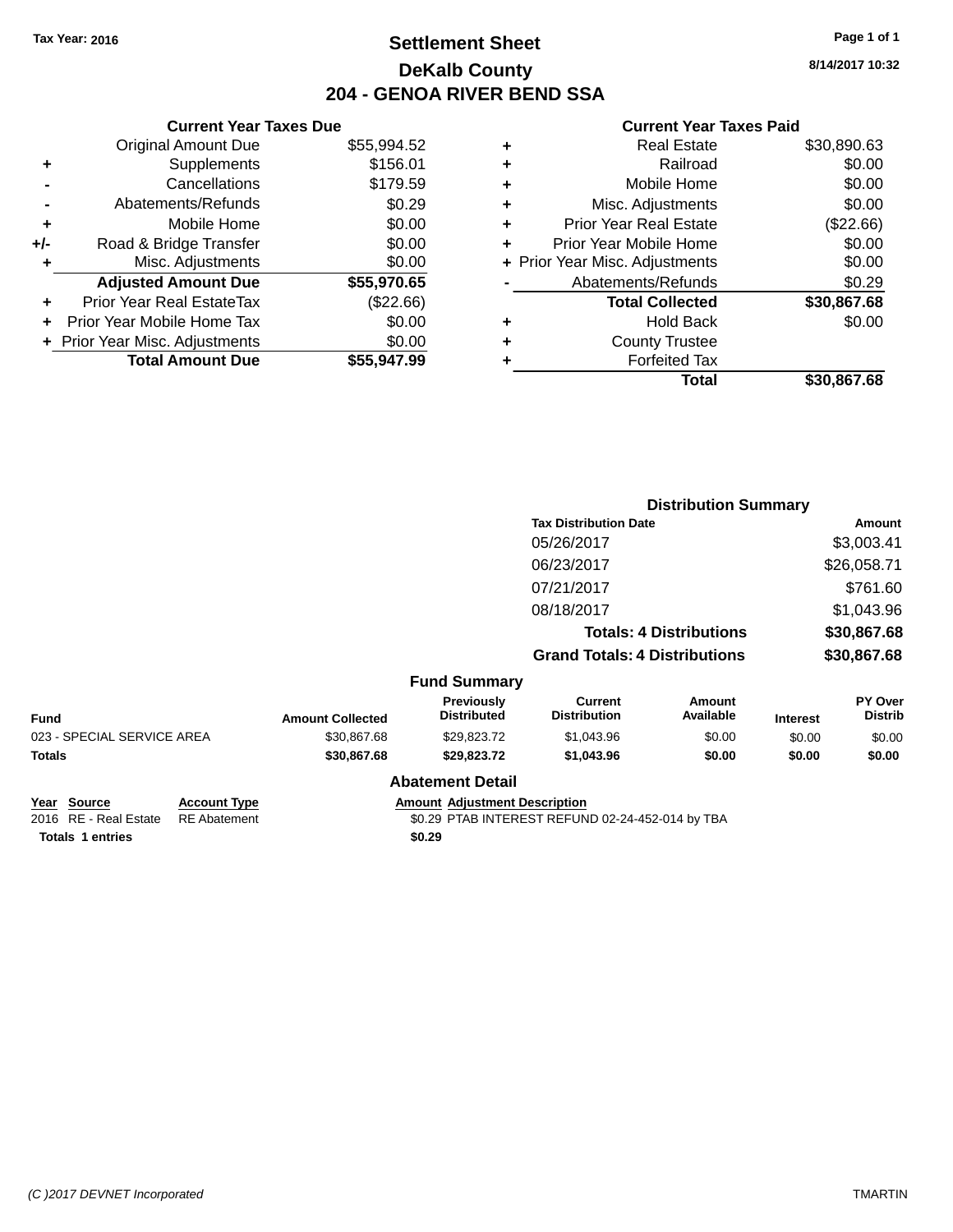# **Settlement Sheet Tax Year: 2016 Page 1 of 1 DeKalb County 207 - DERBY ESTATES SSA**

**8/14/2017 10:32**

|       | <b>Current Year Taxes Due</b>  |            |
|-------|--------------------------------|------------|
|       | <b>Original Amount Due</b>     | \$6,500.28 |
| ٠     | Supplements                    | \$421.13   |
|       | Cancellations                  | \$484.09   |
|       | Abatements/Refunds             | \$0.00     |
| ÷     | Mobile Home                    | \$0.00     |
| $+/-$ | Road & Bridge Transfer         | \$0.00     |
| ۰     | Misc. Adjustments              | \$0.00     |
|       | <b>Adjusted Amount Due</b>     | \$6,437.32 |
|       | Prior Year Real EstateTax      | \$0.00     |
|       | Prior Year Mobile Home Tax     | \$0.00     |
|       | + Prior Year Misc. Adjustments | \$0.00     |
|       | <b>Total Amount Due</b>        | \$6.437.32 |

| ٠ | <b>Real Estate</b>             | \$3,616.73 |
|---|--------------------------------|------------|
| ٠ | Railroad                       | \$0.00     |
| ٠ | Mobile Home                    | \$0.00     |
| ٠ | Misc. Adjustments              | \$0.00     |
| ٠ | <b>Prior Year Real Estate</b>  | \$0.00     |
| ٠ | Prior Year Mobile Home         | \$0.00     |
|   | + Prior Year Misc. Adjustments | \$0.00     |
|   | Abatements/Refunds             | \$0.00     |
|   | <b>Total Collected</b>         | \$3,616.73 |
| ٠ | <b>Hold Back</b>               | \$0.00     |
| ٠ | <b>County Trustee</b>          |            |
| ٠ | <b>Forfeited Tax</b>           |            |
|   | Total                          | \$3,616.73 |
|   |                                |            |

|                            |                         |                                  |                                      | <b>Distribution Summary</b>    |                 |                           |
|----------------------------|-------------------------|----------------------------------|--------------------------------------|--------------------------------|-----------------|---------------------------|
|                            |                         |                                  | <b>Tax Distribution Date</b>         |                                |                 | Amount                    |
|                            |                         |                                  | 05/26/2017                           |                                |                 | \$699.43                  |
|                            |                         |                                  | 06/23/2017                           |                                |                 | \$2,735.35                |
|                            |                         |                                  | 08/18/2017                           |                                |                 | \$181.95                  |
|                            |                         |                                  |                                      | <b>Totals: 3 Distributions</b> |                 | \$3,616.73                |
|                            |                         |                                  | <b>Grand Totals: 3 Distributions</b> |                                |                 | \$3,616.73                |
|                            |                         | <b>Fund Summary</b>              |                                      |                                |                 |                           |
| <b>Fund</b>                | <b>Amount Collected</b> | Previously<br><b>Distributed</b> | Current<br><b>Distribution</b>       | Amount<br>Available            | <b>Interest</b> | PY Over<br><b>Distrib</b> |
| 023 - SPECIAL SERVICE AREA | \$3,616.73              | \$3,434.78                       | \$181.95                             | \$0.00                         | \$0.00          | \$0.00                    |
| <b>Totals</b>              | \$3,616.73              | \$3,434.78                       | \$181.95                             | \$0.00                         | \$0.00          | \$0.00                    |
|                            |                         |                                  |                                      |                                |                 |                           |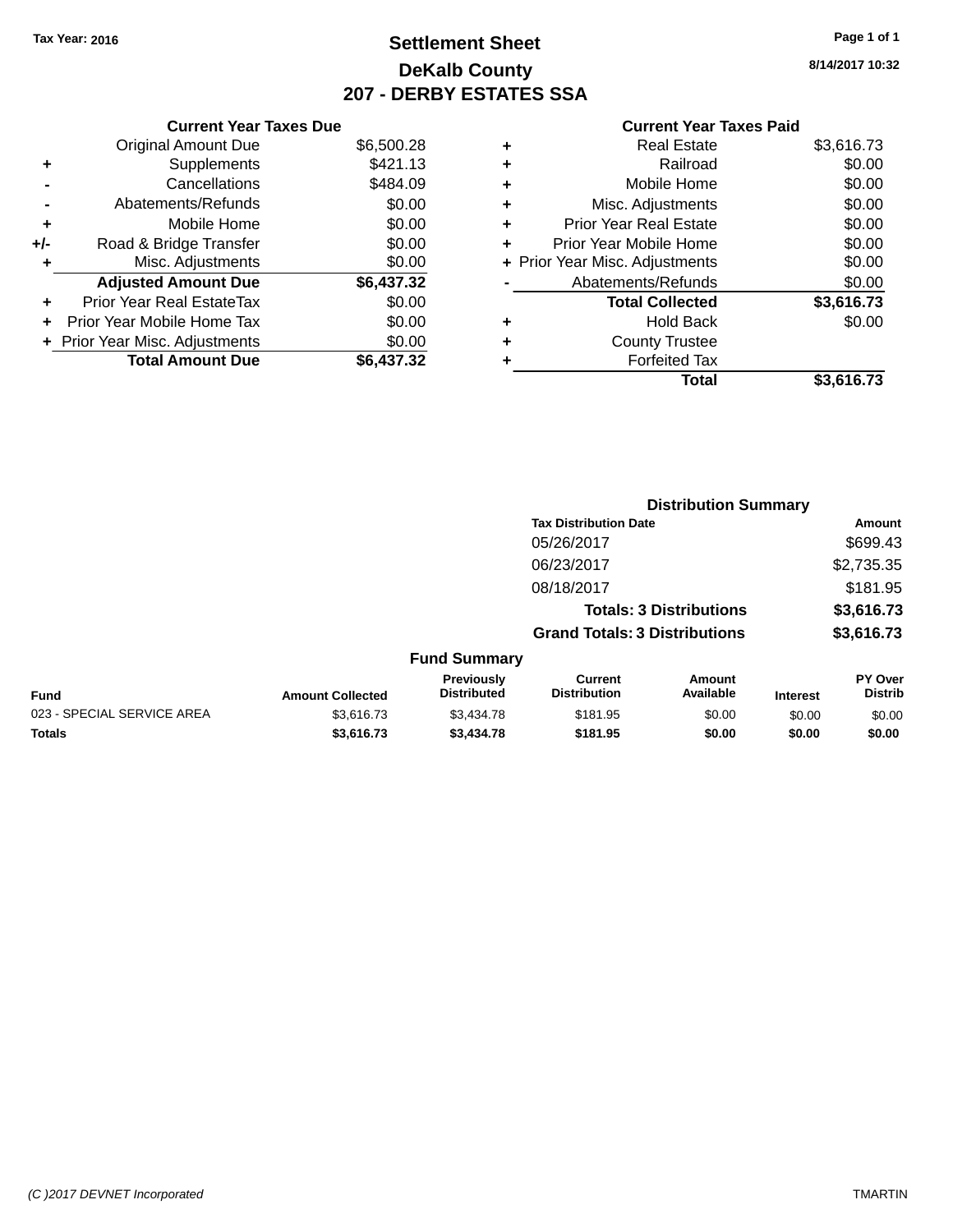# **Settlement Sheet Tax Year: 2016 Page 1 of 1 DeKalb County 209 - DEKALB SSA #14**

**8/14/2017 10:32**

|     | <b>Current Year Taxes Due</b>    |            |
|-----|----------------------------------|------------|
|     | <b>Original Amount Due</b>       | \$2,500.03 |
| ٠   | Supplements                      | \$0.00     |
|     | Cancellations                    | \$0.00     |
|     | Abatements/Refunds               | \$0.00     |
| ٠   | Mobile Home                      | \$0.00     |
| +/- | Road & Bridge Transfer           | \$0.00     |
| ٠   | Misc. Adjustments                | \$0.00     |
|     | <b>Adjusted Amount Due</b>       | \$2,500.03 |
| ٠   | <b>Prior Year Real EstateTax</b> | \$0.00     |
| ٠   | Prior Year Mobile Home Tax       | \$0.00     |
|     | + Prior Year Misc. Adjustments   | \$0.00     |
|     | <b>Total Amount Due</b>          | \$2.500.03 |

#### **Current Year Taxes Paid +** Real Estate \$1,297.58 **+** Railroad \$0.00 **+** Mobile Home \$0.00 **+** Misc. Adjustments \$0.00 **+** Prior Year Real Estate \$0.00 **+** Prior Year Mobile Home \$0.00 **+ Prior Year Misc. Adjustments**  $$0.00$ **-** Abatements/Refunds \$0.00 **Total Collected \$1,297.58**

**+** Hold Back \$0.00

|              |                                         |                                       | <b>Total</b>                   |                 | \$1,297.58                       |
|--------------|-----------------------------------------|---------------------------------------|--------------------------------|-----------------|----------------------------------|
|              |                                         |                                       |                                |                 |                                  |
|              |                                         |                                       |                                |                 |                                  |
|              |                                         |                                       |                                |                 |                                  |
|              |                                         |                                       | <b>Distribution Summary</b>    |                 |                                  |
|              |                                         | <b>Tax Distribution Date</b>          |                                |                 | <b>Amount</b>                    |
|              |                                         | 05/26/2017                            |                                |                 | \$101.10                         |
|              |                                         | 06/23/2017                            |                                |                 | \$1,196.48                       |
|              |                                         |                                       | <b>Totals: 2 Distributions</b> |                 | \$1,297.58                       |
|              |                                         | <b>Grand Totals: 2 Distributions</b>  |                                |                 | \$1,297.58                       |
|              | <b>Fund Summary</b>                     |                                       |                                |                 |                                  |
| าt Collected | <b>Previously</b><br><b>Distributed</b> | <b>Current</b><br><b>Distribution</b> | Amount<br>Available            | <b>Interest</b> | <b>PY Over</b><br><b>Distrib</b> |

**+** County Trustee **+** Forfeited Tax

|                            |                         | Previouslv  | Current             | Amount    |                 | <b>PY Over</b> |
|----------------------------|-------------------------|-------------|---------------------|-----------|-----------------|----------------|
| <b>Fund</b>                | <b>Amount Collected</b> | Distributed | <b>Distribution</b> | Available | <b>Interest</b> | Distrib        |
| 023 - SPECIAL SERVICE AREA | \$1.297.58              | \$1.297.58  | \$0.00              | \$0.00    | \$0.00          | \$0.00         |
| Totals                     | \$1.297.58              | \$1.297.58  | \$0.00              | \$0.00    | \$0.00          | \$0.00         |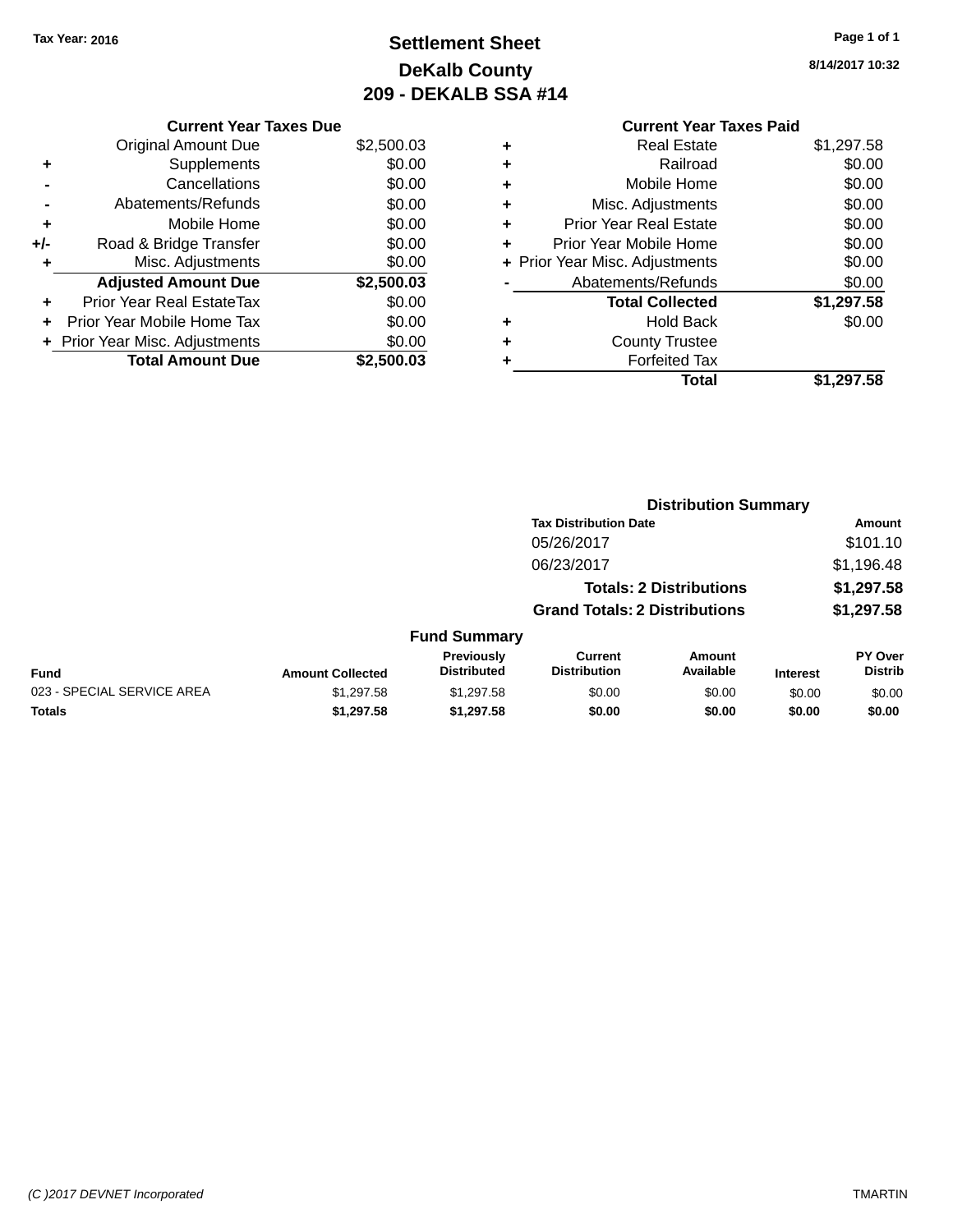# **Settlement Sheet Tax Year: 2016 Page 1 of 1 DeKalb County 213 - GENOA OAK CREEK EST SSA#4**

|     | <b>Current Year Taxes Due</b>  |            |
|-----|--------------------------------|------------|
|     | <b>Original Amount Due</b>     | \$2,050.00 |
| ٠   | Supplements                    | \$0.00     |
|     | Cancellations                  | \$0.00     |
|     | Abatements/Refunds             | \$0.00     |
| ٠   | Mobile Home                    | \$0.00     |
| +/- | Road & Bridge Transfer         | \$0.00     |
| ۰   | Misc. Adjustments              | \$0.00     |
|     | <b>Adjusted Amount Due</b>     | \$2,050.00 |
| ÷   | Prior Year Real EstateTax      | \$0.00     |
|     | Prior Year Mobile Home Tax     | \$0.00     |
|     | + Prior Year Misc. Adjustments | \$0.00     |
|     | <b>Total Amount Due</b>        | \$2,050.00 |

#### **Current**

|   | Real Estate                    | \$1,119.76 |
|---|--------------------------------|------------|
| ٠ | Railroad                       | \$0.00     |
| ٠ | Mobile Home                    | \$0.00     |
| ٠ | Misc. Adjustments              | \$0.00     |
| ٠ | <b>Prior Year Real Estate</b>  | \$0.00     |
| ÷ | Prior Year Mobile Home         | \$0.00     |
|   | + Prior Year Misc. Adjustments | \$0.00     |
|   | Abatements/Refunds             | \$0.00     |
|   | <b>Total Collected</b>         | \$1,119.76 |
| ٠ | <b>Hold Back</b>               | \$0.00     |
| ٠ | <b>County Trustee</b>          |            |
|   | <b>Forfeited Tax</b>           |            |
|   | <b>Total</b>                   | \$1,119.76 |
|   |                                |            |

| <b>Year Taxes Paid</b> |            |
|------------------------|------------|
| Estate                 | \$1,119.76 |
| ilroad                 | \$0.00     |
|                        |            |

|                            |                         |                                         |                                       | <b>Distribution Summary</b>    |                 |                           |
|----------------------------|-------------------------|-----------------------------------------|---------------------------------------|--------------------------------|-----------------|---------------------------|
|                            |                         |                                         | <b>Tax Distribution Date</b>          |                                |                 | Amount                    |
|                            |                         |                                         | 05/26/2017                            |                                |                 | \$152.95                  |
|                            |                         |                                         | 06/23/2017                            |                                |                 | \$966.81                  |
|                            |                         |                                         |                                       | <b>Totals: 2 Distributions</b> |                 | \$1,119.76                |
|                            |                         |                                         | <b>Grand Totals: 2 Distributions</b>  |                                |                 | \$1,119.76                |
|                            |                         | <b>Fund Summary</b>                     |                                       |                                |                 |                           |
| <b>Fund</b>                | <b>Amount Collected</b> | <b>Previously</b><br><b>Distributed</b> | <b>Current</b><br><b>Distribution</b> | Amount<br>Available            | <b>Interest</b> | PY Over<br><b>Distrib</b> |
| 023 - SPECIAL SERVICE AREA | \$1,119.76              | \$1,119.76                              | \$0.00                                | \$0.00                         | \$0.00          | \$0.00                    |
| <b>Totals</b>              | \$1,119.76              | \$1,119.76                              | \$0.00                                | \$0.00                         | \$0.00          | \$0.00                    |
|                            |                         |                                         |                                       |                                |                 |                           |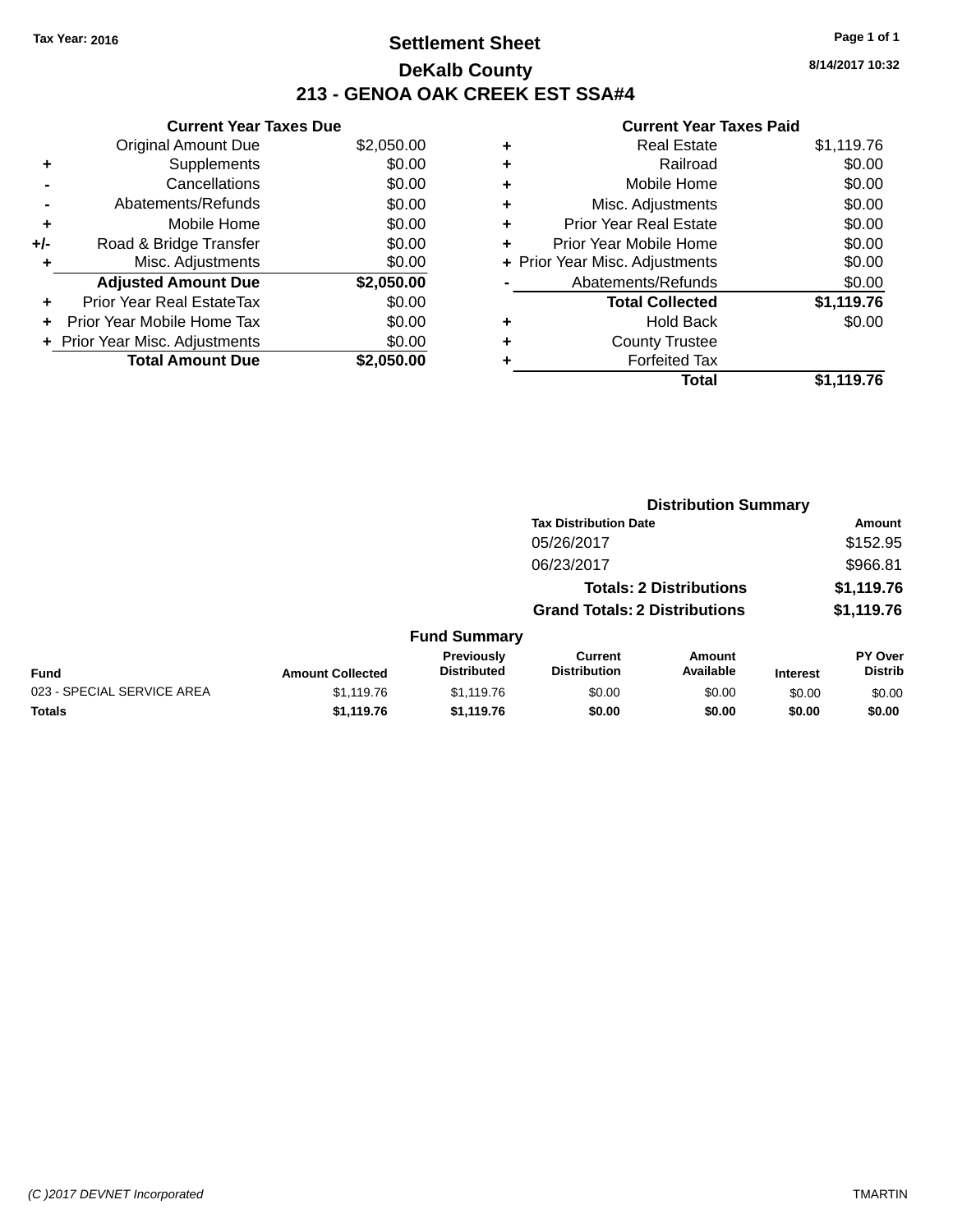# **Settlement Sheet Tax Year: 2016 Page 1 of 1 DeKalb County AF-DK #5 - AFTON DEKALB DRAINAGE #5**

#### **Current Year Taxes Due** Original Amount Due \$12,061.64 **+** Supplements \$5.42 **-** Cancellations \$5.42 **-** Abatements/Refunds \$0.00 **+** Mobile Home \$0.00 **+/-** Road & Bridge Transfer \$0.00 **+** Misc. Adjustments \$0.00 **Adjusted Amount Due \$12,061.64 +** Prior Year Real EstateTax \$0.00 **+** Prior Year Mobile Home Tax \$0.00 **+ Prior Year Misc. Adjustments**  $$0.00$ **Total Amount Due \$12,061.64**

| ٠ | <b>Real Estate</b>             | \$9,341.34 |
|---|--------------------------------|------------|
| ٠ | Railroad                       | \$0.00     |
| ٠ | Mobile Home                    | \$0.00     |
| ٠ | Misc. Adjustments              | \$0.00     |
| ٠ | <b>Prior Year Real Estate</b>  | \$0.00     |
| ٠ | Prior Year Mobile Home         | \$0.00     |
|   | + Prior Year Misc. Adjustments | \$0.00     |
|   | Abatements/Refunds             | \$0.00     |
|   | <b>Total Collected</b>         | \$9,341.34 |
| ٠ | <b>Hold Back</b>               | \$0.00     |
| ٠ | <b>County Trustee</b>          |            |
| ٠ | <b>Forfeited Tax</b>           |            |
|   | Total                          | \$9,341.34 |
|   |                                |            |

|                 |                         |                                  |                                       | <b>Distribution Summary</b>    |                 |                           |
|-----------------|-------------------------|----------------------------------|---------------------------------------|--------------------------------|-----------------|---------------------------|
|                 |                         |                                  | <b>Tax Distribution Date</b>          |                                |                 | Amount                    |
|                 |                         |                                  | 05/26/2017                            |                                |                 | \$1,379.84                |
|                 |                         |                                  | 06/23/2017                            |                                |                 | \$6,974.80                |
|                 |                         |                                  | 07/21/2017                            |                                |                 | \$802.28                  |
|                 |                         |                                  | 08/18/2017                            |                                |                 | \$184.42                  |
|                 |                         |                                  |                                       | <b>Totals: 4 Distributions</b> |                 | \$9,341.34                |
|                 |                         |                                  | <b>Grand Totals: 4 Distributions</b>  |                                |                 | \$9,341.34                |
|                 |                         | <b>Fund Summary</b>              |                                       |                                |                 |                           |
| <b>Fund</b>     | <b>Amount Collected</b> | Previously<br><b>Distributed</b> | <b>Current</b><br><b>Distribution</b> | Amount<br>Available            | <b>Interest</b> | PY Over<br><b>Distrib</b> |
| 001 - CORPORATE | \$9,341.34              | \$9,156.92                       | \$184.42                              | \$0.00                         | \$0.00          | \$0.00                    |
| <b>Totals</b>   | \$9,341.34              | \$9,156.92                       | \$184.42                              | \$0.00                         | \$0.00          | \$0.00                    |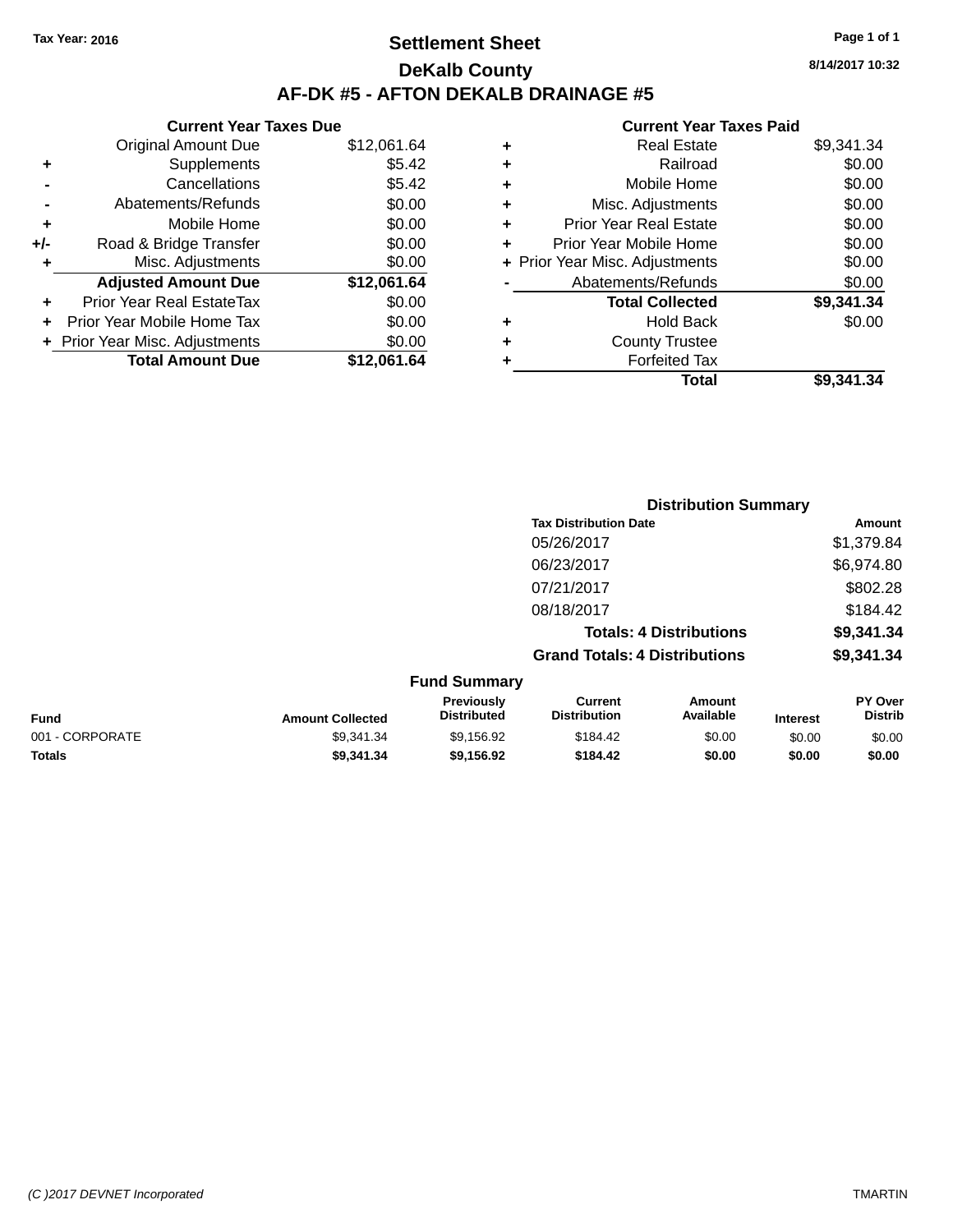## **Settlement Sheet Tax Year: 2016 Page 1 of 1 DeKalb County AF-MI #4 - AF/ MI/ DK DRAINAGE #4**

**8/14/2017 10:32**

| <b>Current Year Taxes Due</b>  |            |
|--------------------------------|------------|
| <b>Original Amount Due</b>     | \$8,830.34 |
| Supplements                    | \$65.26    |
| Cancellations                  | \$65.26    |
| Abatements/Refunds             | \$0.00     |
| Mobile Home                    | \$0.00     |
| Road & Bridge Transfer         | \$0.00     |
| Misc. Adjustments              | \$0.00     |
| <b>Adjusted Amount Due</b>     | \$8,830.34 |
| Prior Year Real EstateTax      | \$0.00     |
|                                |            |
| Prior Year Mobile Home Tax     | \$0.00     |
| + Prior Year Misc. Adjustments | \$0.00     |
|                                |            |

| ٠ | <b>Real Estate</b>             | \$6,018.50 |
|---|--------------------------------|------------|
| ٠ | Railroad                       | \$0.00     |
| ٠ | Mobile Home                    | \$0.00     |
| ٠ | Misc. Adjustments              | \$0.00     |
| ٠ | <b>Prior Year Real Estate</b>  | \$0.00     |
| ٠ | Prior Year Mobile Home         | \$0.00     |
|   | + Prior Year Misc. Adjustments | \$0.00     |
|   | Abatements/Refunds             | \$0.00     |
|   | <b>Total Collected</b>         | \$6,018.50 |
| ٠ | <b>Hold Back</b>               | \$0.00     |
| ٠ | <b>County Trustee</b>          |            |
| ٠ | <b>Forfeited Tax</b>           |            |
|   | Total                          | \$6,018.50 |
|   |                                |            |

|                 |                         |                                         |                                       |                                | <b>Distribution Summary</b> |                           |  |  |
|-----------------|-------------------------|-----------------------------------------|---------------------------------------|--------------------------------|-----------------------------|---------------------------|--|--|
|                 |                         |                                         | <b>Tax Distribution Date</b>          |                                |                             | Amount                    |  |  |
|                 |                         |                                         | 05/26/2017                            |                                |                             | \$1,152.46                |  |  |
|                 |                         |                                         | 06/23/2017                            |                                |                             | \$4,716.33                |  |  |
|                 |                         |                                         | 07/21/2017                            |                                |                             | \$119.68                  |  |  |
|                 |                         |                                         | 08/18/2017                            |                                |                             | \$30.03                   |  |  |
|                 |                         |                                         |                                       | <b>Totals: 4 Distributions</b> |                             | \$6,018.50                |  |  |
|                 |                         |                                         | <b>Grand Totals: 4 Distributions</b>  |                                |                             | \$6,018.50                |  |  |
|                 |                         | <b>Fund Summary</b>                     |                                       |                                |                             |                           |  |  |
| <b>Fund</b>     | <b>Amount Collected</b> | <b>Previously</b><br><b>Distributed</b> | <b>Current</b><br><b>Distribution</b> | Amount<br>Available            | <b>Interest</b>             | PY Over<br><b>Distrib</b> |  |  |
| 001 - CORPORATE | \$6,018.50              | \$5,988.47                              | \$30.03                               | \$0.00                         | \$0.00                      | \$0.00                    |  |  |
| <b>Totals</b>   | \$6,018.50              | \$5,988.47                              | \$30.03                               | \$0.00                         | \$0.00                      | \$0.00                    |  |  |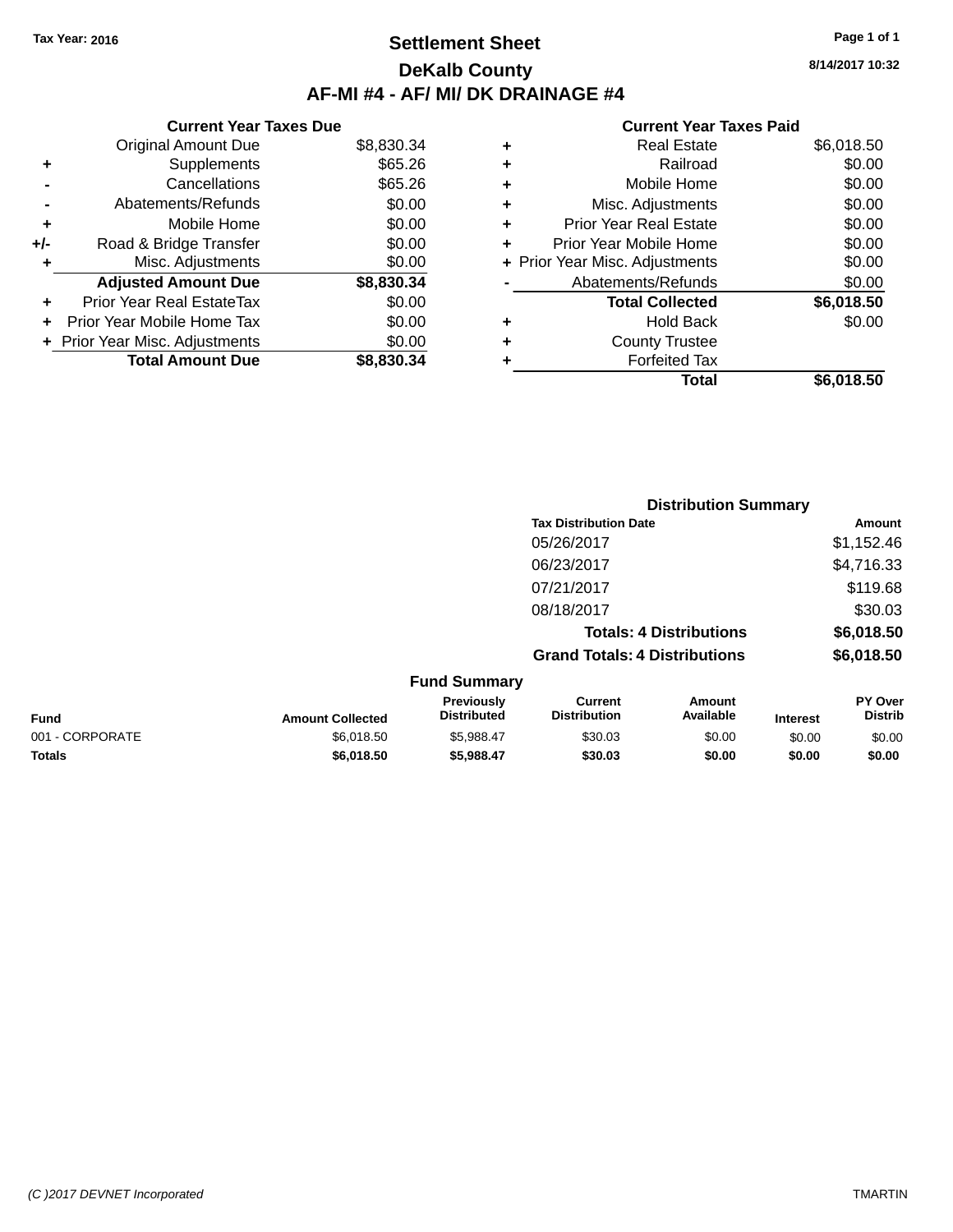# **Settlement Sheet Tax Year: 2016 Page 1 of 1 DeKalb County CL-SH #7 - CLINTON/SHABBONA DRN #7**

**8/14/2017 10:32**

|     | <b>Current Year Taxes Due</b>    |            |  |  |  |  |  |
|-----|----------------------------------|------------|--|--|--|--|--|
|     | <b>Original Amount Due</b>       | \$2,286.34 |  |  |  |  |  |
| ٠   | Supplements                      | \$0.00     |  |  |  |  |  |
|     | Cancellations                    | \$0.00     |  |  |  |  |  |
|     | Abatements/Refunds               | \$0.00     |  |  |  |  |  |
| ٠   | Mobile Home                      | \$0.00     |  |  |  |  |  |
| +/- | Road & Bridge Transfer           | \$0.00     |  |  |  |  |  |
|     | Misc. Adjustments                | \$0.00     |  |  |  |  |  |
|     | <b>Adjusted Amount Due</b>       | \$2,286.34 |  |  |  |  |  |
| ٠   | <b>Prior Year Real EstateTax</b> | \$0.00     |  |  |  |  |  |
| ÷   | Prior Year Mobile Home Tax       | \$0.00     |  |  |  |  |  |
|     | + Prior Year Misc. Adjustments   | \$0.00     |  |  |  |  |  |
|     | <b>Total Amount Due</b>          | \$2.286.34 |  |  |  |  |  |

| ٠ | <b>Real Estate</b>             | \$1,452.52 |
|---|--------------------------------|------------|
| ٠ | Railroad                       | \$0.00     |
| ٠ | Mobile Home                    | \$0.00     |
| ٠ | Misc. Adjustments              | \$0.00     |
| ٠ | <b>Prior Year Real Estate</b>  | \$0.00     |
| ٠ | Prior Year Mobile Home         | \$0.00     |
|   | + Prior Year Misc. Adjustments | \$0.00     |
|   | Abatements/Refunds             | \$0.00     |
|   | <b>Total Collected</b>         | \$1,452.52 |
| ٠ | <b>Hold Back</b>               | \$0.00     |
| ٠ | <b>County Trustee</b>          |            |
| ٠ | <b>Forfeited Tax</b>           |            |
|   | Total                          | \$1,452.52 |
|   |                                |            |

|                 |                         |                                  | <b>Distribution Summary</b>           |                     |                 |                           |
|-----------------|-------------------------|----------------------------------|---------------------------------------|---------------------|-----------------|---------------------------|
|                 |                         |                                  | <b>Tax Distribution Date</b>          |                     |                 | <b>Amount</b>             |
|                 |                         |                                  | 05/26/2017                            |                     |                 | \$69.31                   |
|                 |                         |                                  | 06/23/2017                            |                     |                 | \$1,340.14                |
|                 |                         |                                  | 08/18/2017                            |                     |                 | \$43.07                   |
|                 |                         |                                  | <b>Totals: 3 Distributions</b>        |                     |                 | \$1,452.52                |
|                 |                         |                                  | <b>Grand Totals: 3 Distributions</b>  |                     |                 | \$1,452.52                |
|                 |                         | <b>Fund Summary</b>              |                                       |                     |                 |                           |
| <b>Fund</b>     | <b>Amount Collected</b> | Previously<br><b>Distributed</b> | <b>Current</b><br><b>Distribution</b> | Amount<br>Available | <b>Interest</b> | PY Over<br><b>Distrib</b> |
| 001 - CORPORATE | \$1,452.52              | \$1,409.45                       | \$43.07                               | \$0.00              | \$0.00          | \$0.00                    |
| <b>Totals</b>   | \$1,452.52              | \$1,409.45                       | \$43.07                               | \$0.00              | \$0.00          | \$0.00                    |
|                 |                         |                                  |                                       |                     |                 |                           |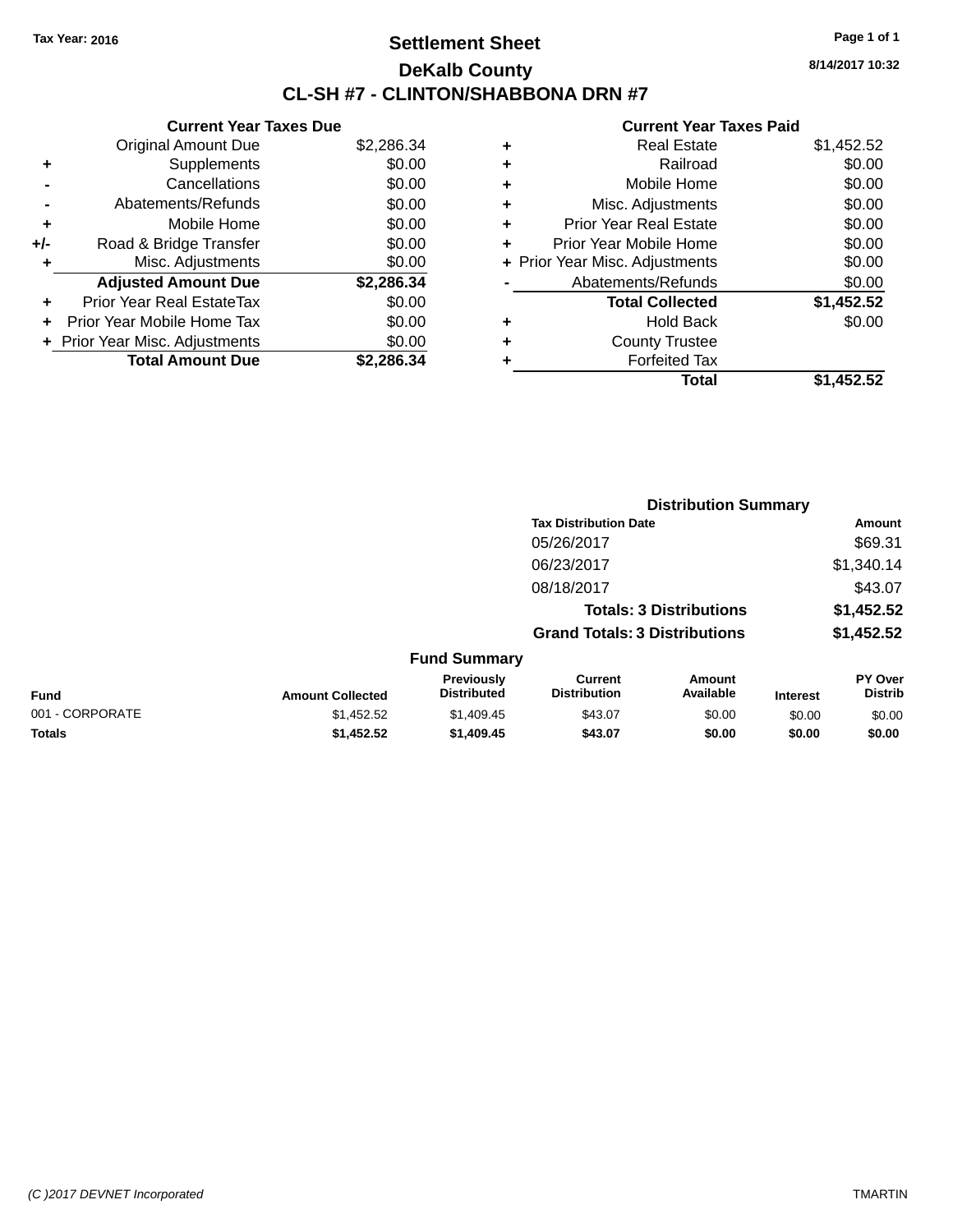# **Settlement Sheet Tax Year: 2016 Page 1 of 1 DeKalb County COON #1 - COON CREEK DRAINAGE #1**

**8/14/2017 10:32**

| <b>Current Year Taxes Due</b> |             |  |  |  |  |  |
|-------------------------------|-------------|--|--|--|--|--|
| <b>Original Amount Due</b>    | \$24,045.42 |  |  |  |  |  |
| Supplements                   | \$0.00      |  |  |  |  |  |
| Cancellations                 | \$0.00      |  |  |  |  |  |
| Abatements/Refunds            | \$0.00      |  |  |  |  |  |
| Mobile Home                   | \$0.00      |  |  |  |  |  |
| Road & Bridge Transfer        | \$0.00      |  |  |  |  |  |
| Misc. Adjustments             | \$0.00      |  |  |  |  |  |
| <b>Adjusted Amount Due</b>    | \$24,045.42 |  |  |  |  |  |
| Prior Year Real EstateTax     | \$0.00      |  |  |  |  |  |
| Prior Year Mobile Home Tax    | \$0.00      |  |  |  |  |  |
|                               |             |  |  |  |  |  |
| Prior Year Misc. Adjustments  | \$0.00      |  |  |  |  |  |
|                               |             |  |  |  |  |  |

| ٠ | <b>Real Estate</b>             | \$16,104.39 |
|---|--------------------------------|-------------|
| ٠ | Railroad                       | \$0.00      |
| ٠ | Mobile Home                    | \$0.00      |
| ٠ | Misc. Adjustments              | \$0.00      |
| ٠ | <b>Prior Year Real Estate</b>  | \$0.00      |
| ÷ | Prior Year Mobile Home         | \$0.00      |
|   | + Prior Year Misc. Adjustments | \$0.00      |
|   | Abatements/Refunds             | \$0.00      |
|   | <b>Total Collected</b>         | \$16,104.39 |
| ٠ | <b>Hold Back</b>               | \$0.00      |
| ٠ | <b>County Trustee</b>          |             |
| ٠ | <b>Forfeited Tax</b>           |             |
|   | Total                          | \$16,104.39 |
|   |                                |             |

|                     |                                      | <b>Distribution Summary</b>    |                |
|---------------------|--------------------------------------|--------------------------------|----------------|
|                     | <b>Tax Distribution Date</b>         |                                | Amount         |
|                     | 05/26/2017                           |                                | \$4,367.46     |
|                     | 06/23/2017                           |                                | \$10,671.95    |
|                     | 07/21/2017                           |                                | \$308.12       |
|                     | 08/18/2017                           |                                | \$756.86       |
|                     |                                      | <b>Totals: 4 Distributions</b> | \$16,104.39    |
|                     | <b>Grand Totals: 4 Distributions</b> |                                | \$16,104.39    |
| <b>Fund Summary</b> |                                      |                                |                |
| Previously          | Current                              | Amount                         | <b>PY Over</b> |

| <b>Fund</b>     | <b>Amount Collected</b> | <b>Previously</b><br><b>Distributed</b> | Current<br>Distribution | Amount<br>Available | <b>Interest</b> | <b>PY Over</b><br><b>Distrib</b> |
|-----------------|-------------------------|-----------------------------------------|-------------------------|---------------------|-----------------|----------------------------------|
| 001 - CORPORATE | \$16.104.39             | \$15,347.53                             | \$756.86                | \$0.00              | \$0.00          | \$0.00                           |
| <b>Totals</b>   | \$16.104.39             | \$15,347.53                             | \$756.86                | \$0.00              | \$0.00          | \$0.00                           |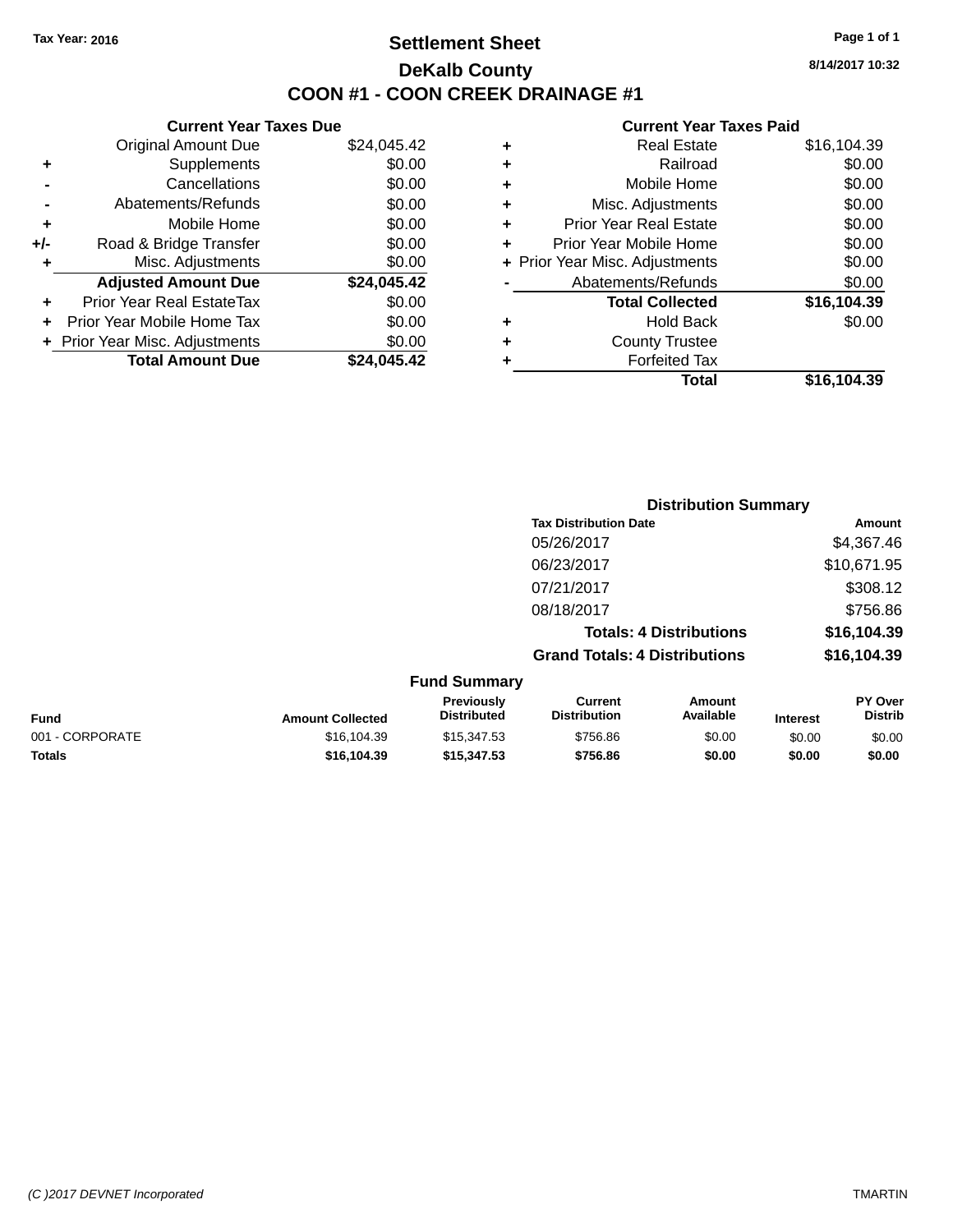## **Settlement Sheet Tax Year: 2016 Page 1 of 1 DeKalb County CO-PI #15 - CORTLAND PIERCE DRAINAGE**

**8/14/2017 10:32**

### **Current Year Taxes Paid**

|       | <b>Current Year Taxes Due</b>  |             |  |  |  |  |  |
|-------|--------------------------------|-------------|--|--|--|--|--|
|       | <b>Original Amount Due</b>     | \$10,711.48 |  |  |  |  |  |
| ٠     | Supplements                    | \$70.00     |  |  |  |  |  |
|       | Cancellations                  | \$70.00     |  |  |  |  |  |
|       | Abatements/Refunds             | \$0.00      |  |  |  |  |  |
| ٠     | Mobile Home                    | \$0.00      |  |  |  |  |  |
| $+/-$ | Road & Bridge Transfer         | \$0.00      |  |  |  |  |  |
| ٠     | Misc. Adjustments              | \$0.00      |  |  |  |  |  |
|       | <b>Adjusted Amount Due</b>     | \$10,711.48 |  |  |  |  |  |
| ٠     | Prior Year Real EstateTax      | \$0.00      |  |  |  |  |  |
| ÷     | Prior Year Mobile Home Tax     | \$0.00      |  |  |  |  |  |
|       | + Prior Year Misc. Adjustments | \$0.00      |  |  |  |  |  |
|       | <b>Total Amount Due</b>        | \$10,711.48 |  |  |  |  |  |
|       |                                |             |  |  |  |  |  |

| ٠ | <b>Real Estate</b>             | \$6,608.84 |
|---|--------------------------------|------------|
| ٠ | Railroad                       | \$0.00     |
| ٠ | Mobile Home                    | \$0.00     |
| ٠ | Misc. Adjustments              | \$0.00     |
| ٠ | <b>Prior Year Real Estate</b>  | \$0.00     |
| ÷ | Prior Year Mobile Home         | \$0.00     |
|   | + Prior Year Misc. Adjustments | \$0.00     |
|   | Abatements/Refunds             | \$0.00     |
|   | <b>Total Collected</b>         | \$6,608.84 |
| ٠ | <b>Hold Back</b>               | \$0.00     |
|   | <b>County Trustee</b>          |            |
| ٠ | <b>Forfeited Tax</b>           |            |
|   | Total                          | \$6,608.84 |
|   |                                |            |

|                 |                         |                                  | <b>Distribution Summary</b>           |                                |                 |                           |
|-----------------|-------------------------|----------------------------------|---------------------------------------|--------------------------------|-----------------|---------------------------|
|                 |                         |                                  | <b>Tax Distribution Date</b>          |                                |                 | Amount                    |
|                 |                         |                                  | 05/26/2017                            |                                |                 | \$1,173.01                |
|                 |                         |                                  | 06/23/2017                            |                                |                 | \$5,077.12                |
|                 |                         |                                  | 07/21/2017                            |                                |                 | \$92.72                   |
|                 |                         |                                  | 08/18/2017                            |                                |                 | \$265.99                  |
|                 |                         |                                  |                                       | <b>Totals: 4 Distributions</b> |                 | \$6,608.84                |
|                 |                         |                                  | <b>Grand Totals: 4 Distributions</b>  |                                |                 | \$6,608.84                |
|                 |                         | <b>Fund Summary</b>              |                                       |                                |                 |                           |
| <b>Fund</b>     | <b>Amount Collected</b> | Previously<br><b>Distributed</b> | <b>Current</b><br><b>Distribution</b> | Amount<br>Available            | <b>Interest</b> | PY Over<br><b>Distrib</b> |
| 001 - CORPORATE | \$6,608.84              | \$6,342.85                       | \$265.99                              | \$0.00                         | \$0.00          | \$0.00                    |
|                 |                         |                                  |                                       |                                |                 |                           |

**Totals \$6,608.84 \$6,342.85 \$265.99 \$0.00 \$0.00 \$0.00**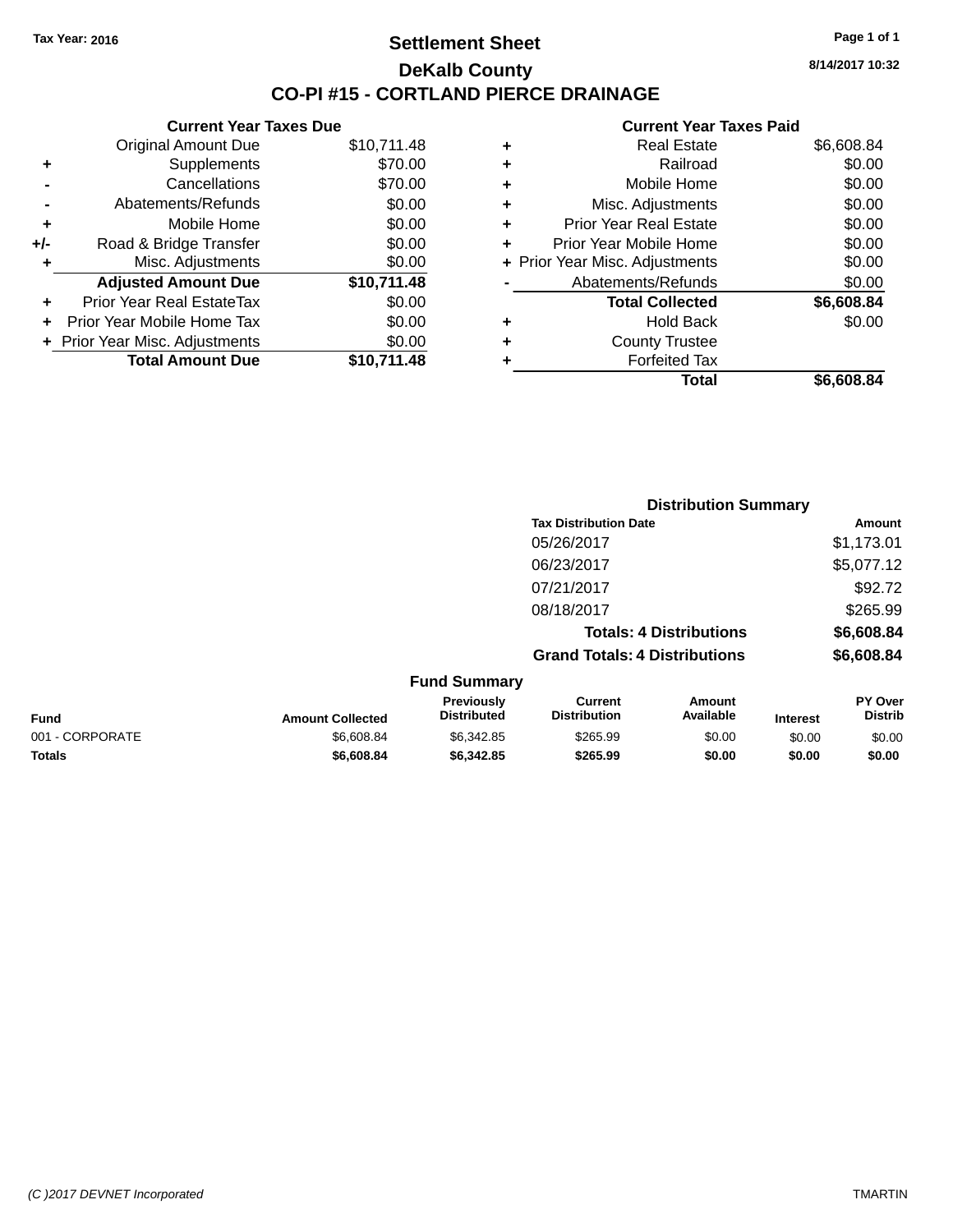# **Settlement Sheet Tax Year: 2016 Page 1 of 1 DeKalb County CO-SBA#5 - CORTLAND SBA #5**

**8/14/2017 10:32**

|     | <b>Current Year Taxes Due</b>  |        |  |  |  |  |  |
|-----|--------------------------------|--------|--|--|--|--|--|
|     | <b>Original Amount Due</b>     | \$0.00 |  |  |  |  |  |
| ÷   | Supplements                    | \$0.00 |  |  |  |  |  |
|     | Cancellations                  | \$0.00 |  |  |  |  |  |
|     | Abatements/Refunds             |        |  |  |  |  |  |
| ٠   | Mobile Home                    | \$0.00 |  |  |  |  |  |
| +/- | Road & Bridge Transfer         | \$0.00 |  |  |  |  |  |
| ٠   | Misc. Adjustments              | \$0.00 |  |  |  |  |  |
|     | <b>Adjusted Amount Due</b>     | \$0.00 |  |  |  |  |  |
| ÷   | Prior Year Real EstateTax      | \$0.00 |  |  |  |  |  |
| ÷   | Prior Year Mobile Home Tax     | \$0.00 |  |  |  |  |  |
|     | + Prior Year Misc. Adjustments | \$0.00 |  |  |  |  |  |
|     | <b>Total Amount Due</b>        | \$0.00 |  |  |  |  |  |
|     |                                |        |  |  |  |  |  |

|   | <b>Real Estate</b>             | \$0.00 |
|---|--------------------------------|--------|
| ÷ | Railroad                       | \$0.00 |
| ٠ | Mobile Home                    | \$0.00 |
| ٠ | Misc. Adjustments              | \$0.00 |
| ٠ | <b>Prior Year Real Estate</b>  | \$0.00 |
| ÷ | Prior Year Mobile Home         | \$0.00 |
|   | + Prior Year Misc. Adjustments | \$0.00 |
|   | Abatements/Refunds             | \$0.00 |
|   | <b>Total Collected</b>         | \$0.00 |
| ٠ | <b>Hold Back</b>               | \$0.00 |
| ٠ | <b>County Trustee</b>          |        |
|   | <b>Forfeited Tax</b>           |        |
|   | Total                          |        |

| <b>Fund Summary</b>        |                         |                                         |                                |                     |                 |                           |
|----------------------------|-------------------------|-----------------------------------------|--------------------------------|---------------------|-----------------|---------------------------|
| <b>Fund</b>                | <b>Amount Collected</b> | <b>Previously</b><br><b>Distributed</b> | Current<br><b>Distribution</b> | Amount<br>Available | <b>Interest</b> | PY Over<br><b>Distrib</b> |
| 023 - SPECIAL SERVICE AREA | \$0.00                  | \$0.00                                  | \$0.00                         | \$0.00              | \$0.00          | \$0.00                    |
| <b>Totals</b>              | \$0.00                  | \$0.00                                  | \$0.00                         | \$0.00              | \$0.00          | \$0.00                    |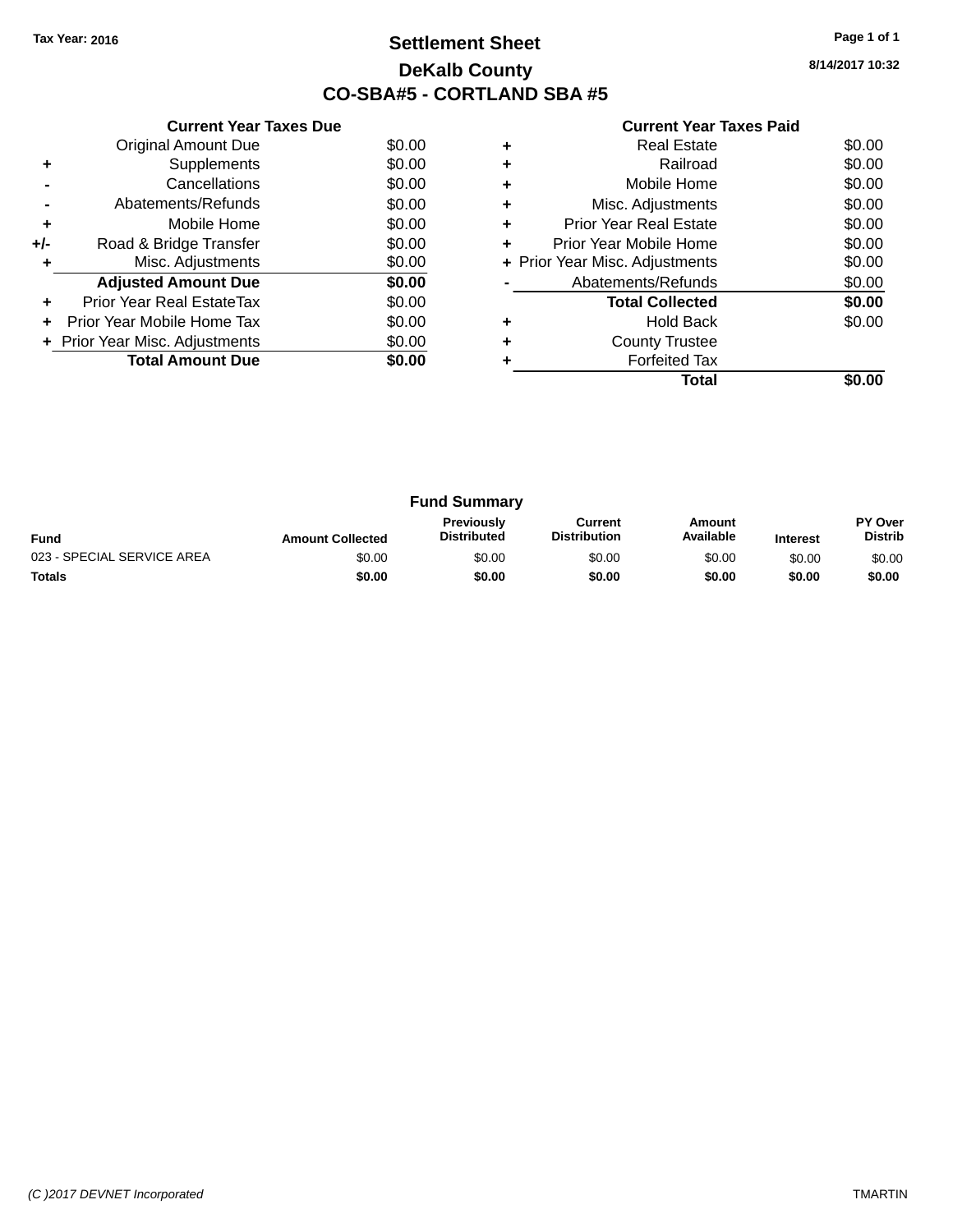# **Settlement Sheet Tax Year: 2016 Page 1 of 1 DeKalb County CO-SBA#6 - CORTLAND SBA #6**

| <b>Current Year Taxes Paid</b> |  |  |  |
|--------------------------------|--|--|--|
|--------------------------------|--|--|--|

|     | <b>Current Year Taxes Due</b>  |        |  |  |  |  |  |
|-----|--------------------------------|--------|--|--|--|--|--|
|     | <b>Original Amount Due</b>     | \$0.00 |  |  |  |  |  |
| ٠   | Supplements                    | \$0.00 |  |  |  |  |  |
|     | Cancellations                  | \$0.00 |  |  |  |  |  |
|     | Abatements/Refunds             | \$0.00 |  |  |  |  |  |
| ٠   | Mobile Home                    | \$0.00 |  |  |  |  |  |
| +/- | Road & Bridge Transfer         | \$0.00 |  |  |  |  |  |
| ٠   | Misc. Adjustments              | \$0.00 |  |  |  |  |  |
|     | <b>Adjusted Amount Due</b>     | \$0.00 |  |  |  |  |  |
| ÷   | Prior Year Real EstateTax      | \$0.00 |  |  |  |  |  |
| ÷   | Prior Year Mobile Home Tax     | \$0.00 |  |  |  |  |  |
|     | + Prior Year Misc. Adjustments | \$0.00 |  |  |  |  |  |
|     | <b>Total Amount Due</b>        | \$0.00 |  |  |  |  |  |
|     |                                |        |  |  |  |  |  |

|   | <b>Real Estate</b>             | \$0.00 |
|---|--------------------------------|--------|
|   | Railroad                       | \$0.00 |
| ٠ | Mobile Home                    | \$0.00 |
| ٠ | Misc. Adjustments              | \$0.00 |
| ٠ | <b>Prior Year Real Estate</b>  | \$0.00 |
| ٠ | Prior Year Mobile Home         | \$0.00 |
|   | + Prior Year Misc. Adjustments | \$0.00 |
|   | Abatements/Refunds             | \$0.00 |
|   | <b>Total Collected</b>         | \$0.00 |
| ٠ | <b>Hold Back</b>               | \$0.00 |
|   | <b>County Trustee</b>          |        |
|   | <b>Forfeited Tax</b>           |        |
|   | Total                          |        |

| <b>Fund Summary</b>        |                         |                                         |                                |                     |                 |                                  |
|----------------------------|-------------------------|-----------------------------------------|--------------------------------|---------------------|-----------------|----------------------------------|
| <b>Fund</b>                | <b>Amount Collected</b> | <b>Previously</b><br><b>Distributed</b> | Current<br><b>Distribution</b> | Amount<br>Available | <b>Interest</b> | <b>PY Over</b><br><b>Distrib</b> |
| 023 - SPECIAL SERVICE AREA | \$0.00                  | \$0.00                                  | \$0.00                         | \$0.00              | \$0.00          | \$0.00                           |
| <b>Totals</b>              | \$0.00                  | \$0.00                                  | \$0.00                         | \$0.00              | \$0.00          | \$0.00                           |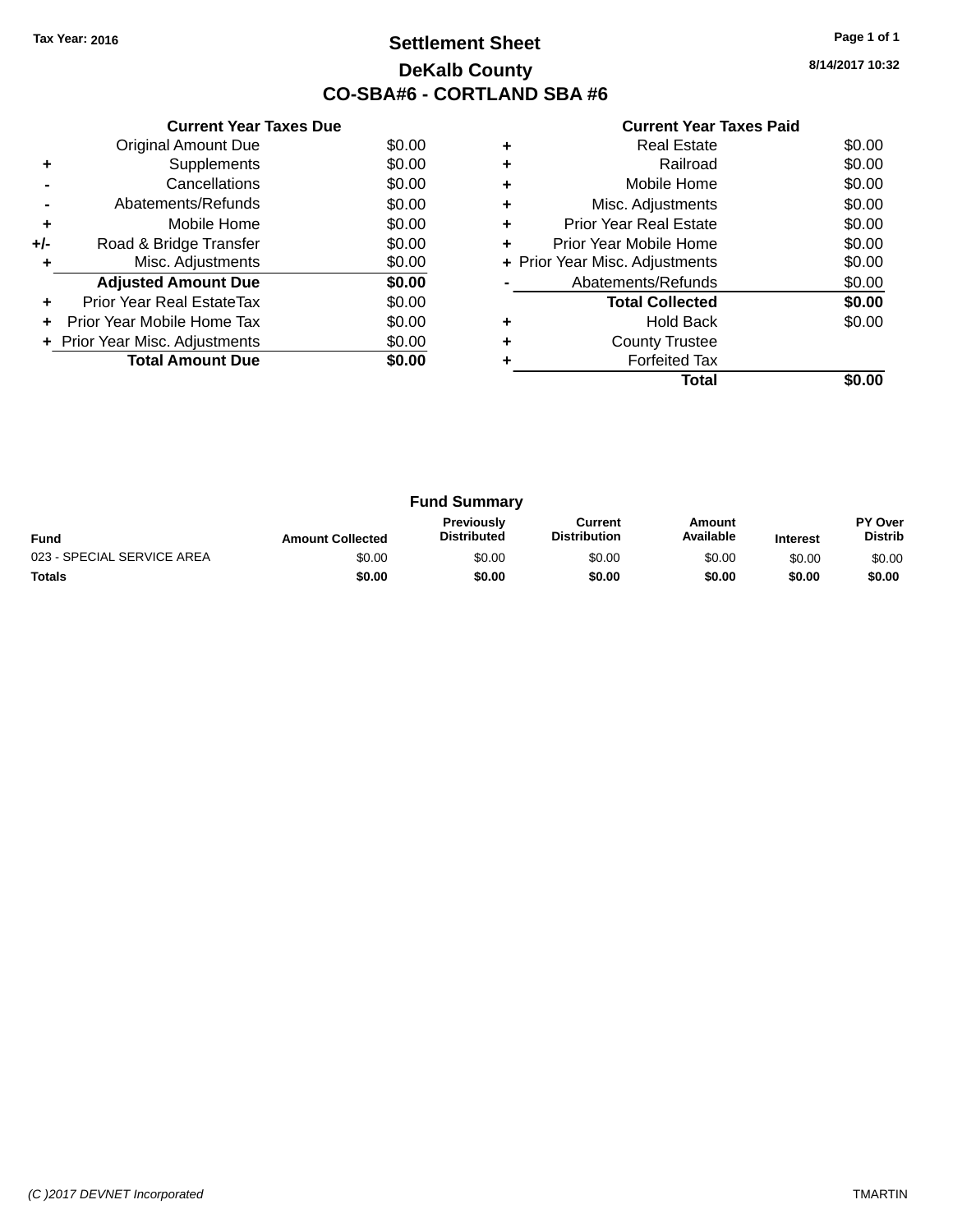**+/-** Road

# **Settlement Sheet Tax Year: 2016 Page 1 of 1 DeKalb County CO-SBA#9 - CORTLAND SBA #9**

**8/14/2017 10:32**

|    | <b>Current Year Taxes Due</b>  |              |   |                   |
|----|--------------------------------|--------------|---|-------------------|
|    | <b>Original Amount Due</b>     | \$187,036.00 | ٠ |                   |
| ÷  | <b>Supplements</b>             | \$2,033.00   | ٠ |                   |
|    | Cancellations                  | \$2,033.00   | ٠ |                   |
|    | Abatements/Refunds             | \$0.00       | ٠ | Miso              |
| ÷  | Mobile Home                    | \$0.00       | ٠ | Prior Ye          |
| I- | Road & Bridge Transfer         | \$0.00       | ٠ | <b>Prior Year</b> |
| ÷  | Misc. Adjustments              | \$0.00       |   | + Prior Year Mise |
|    | <b>Adjusted Amount Due</b>     | \$187,036.00 |   | Abaten            |
| ÷  | Prior Year Real EstateTax      | \$0.00       |   | Τо                |
|    | Prior Year Mobile Home Tax     | \$0.00       | ٠ |                   |
|    | + Prior Year Misc. Adjustments | \$0.00       | ٠ |                   |
|    | <b>Total Amount Due</b>        | \$187,036.00 |   |                   |
|    |                                |              |   |                   |

|   | Total                          | \$99,617.00 |
|---|--------------------------------|-------------|
|   | <b>Forfeited Tax</b>           |             |
| ٠ | <b>County Trustee</b>          |             |
| ٠ | <b>Hold Back</b>               | \$0.00      |
|   | <b>Total Collected</b>         | \$99,617.00 |
|   | Abatements/Refunds             | \$0.00      |
|   | + Prior Year Misc. Adjustments | \$0.00      |
| ٠ | Prior Year Mobile Home         | \$0.00      |
| ٠ | <b>Prior Year Real Estate</b>  | \$0.00      |
| ٠ | Misc. Adjustments              | \$0.00      |
| ٠ | Mobile Home                    | \$0.00      |
| ÷ | Railroad                       | \$0.00      |
| ٠ | <b>Real Estate</b>             | \$99,617.00 |

|                            |                         |                                  | <b>Distribution Summary</b>           |                                |                 |                           |
|----------------------------|-------------------------|----------------------------------|---------------------------------------|--------------------------------|-----------------|---------------------------|
|                            |                         |                                  | <b>Tax Distribution Date</b>          |                                |                 | Amount                    |
|                            |                         |                                  | 05/26/2017                            |                                |                 | \$2,033.00                |
|                            |                         |                                  | 06/23/2017                            |                                |                 | \$95,551.00               |
|                            |                         |                                  | 07/21/2017                            |                                |                 | \$1,016.50                |
|                            |                         |                                  | 08/18/2017                            |                                |                 | \$1,016.50                |
|                            |                         |                                  |                                       | <b>Totals: 4 Distributions</b> |                 | \$99,617.00               |
|                            |                         |                                  | <b>Grand Totals: 4 Distributions</b>  |                                |                 | \$99,617.00               |
|                            |                         | <b>Fund Summary</b>              |                                       |                                |                 |                           |
| <b>Fund</b>                | <b>Amount Collected</b> | Previously<br><b>Distributed</b> | <b>Current</b><br><b>Distribution</b> | Amount<br>Available            | <b>Interest</b> | PY Over<br><b>Distrib</b> |
| 023 - SPECIAL SERVICE AREA | \$99,617.00             | \$98,600.50                      | \$1,016.50                            | \$0.00                         | \$0.00          | \$0.00                    |
| <b>Totals</b>              | \$99,617.00             | \$98,600.50                      | \$1,016.50                            | \$0.00                         | \$0.00          | \$0.00                    |
|                            |                         |                                  |                                       |                                |                 |                           |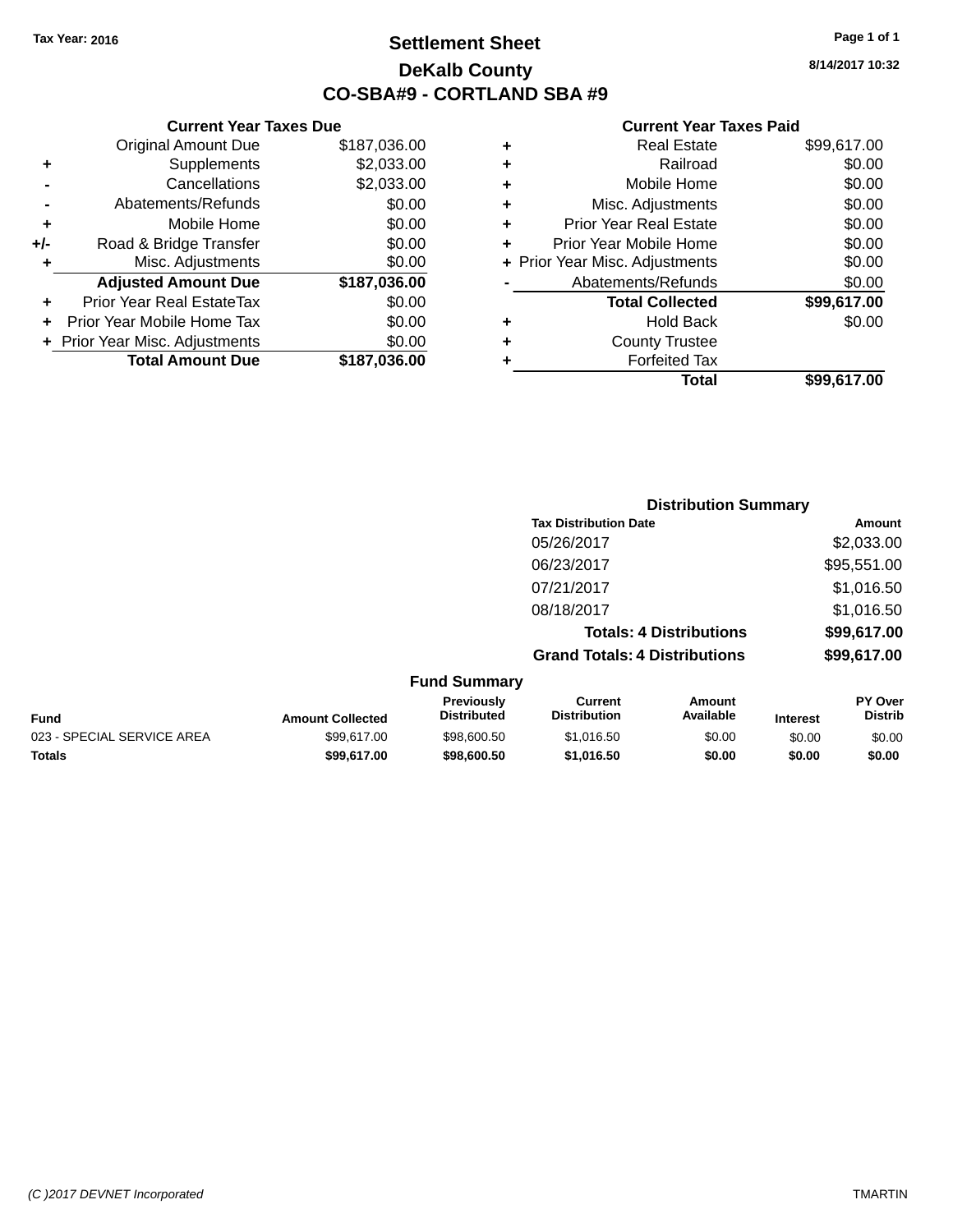**Current Year Taxes Due** Original Amount Due \$414,101.58

**Adjusted Amount Due \$414,101.58**

**Total Amount Due \$414,101.58**

**+** Supplements \$3,554.52 **-** Cancellations \$3,554.52 **-** Abatements/Refunds \$0.00 **+** Mobile Home \$0.00 **+/-** Road & Bridge Transfer \$0.00 **+** Misc. Adjustments \$0.00

**+** Prior Year Real EstateTax \$0.00 **+** Prior Year Mobile Home Tax \$0.00 **+ Prior Year Misc. Adjustments**  $$0.00$ 

# **Settlement Sheet Tax Year: 2016 Page 1 of 1 DeKalb County CO-SSA#1 - CORTLAND SBA #1**

**8/14/2017 10:32**

|                                | \$0.00                                       |
|--------------------------------|----------------------------------------------|
|                                | \$0.00                                       |
|                                | \$0.00                                       |
| <b>Prior Year Real Estate</b>  | \$0.00                                       |
| Prior Year Mobile Home         | \$0.00                                       |
| + Prior Year Misc. Adjustments | \$0.00                                       |
| Abatements/Refunds             | \$0.00                                       |
| <b>Total Collected</b>         | \$212,382.57                                 |
| <b>Hold Back</b>               | \$0.00                                       |
| <b>County Trustee</b>          |                                              |
|                                |                                              |
| <b>Forfeited Tax</b>           |                                              |
|                                | Railroad<br>Mobile Home<br>Misc. Adjustments |

|                            |                         |                                  | <b>Distribution Summary</b>           |                                |                 |                           |
|----------------------------|-------------------------|----------------------------------|---------------------------------------|--------------------------------|-----------------|---------------------------|
|                            |                         |                                  | <b>Tax Distribution Date</b>          |                                |                 | <b>Amount</b>             |
|                            |                         |                                  | 05/26/2017                            |                                |                 | \$8,886.30                |
|                            |                         |                                  | 06/23/2017                            |                                |                 | \$193,721.34              |
|                            |                         |                                  | 07/21/2017                            |                                |                 | \$1,777.26                |
|                            |                         |                                  | 08/18/2017                            |                                |                 | \$7,997.67                |
|                            |                         |                                  |                                       | <b>Totals: 4 Distributions</b> |                 | \$212,382.57              |
|                            |                         |                                  | <b>Grand Totals: 4 Distributions</b>  |                                |                 | \$212,382.57              |
|                            |                         | <b>Fund Summary</b>              |                                       |                                |                 |                           |
| <b>Fund</b>                | <b>Amount Collected</b> | Previously<br><b>Distributed</b> | <b>Current</b><br><b>Distribution</b> | Amount<br>Available            | <b>Interest</b> | PY Over<br><b>Distrib</b> |
| 023 - SPECIAL SERVICE AREA | \$212,382.57            | \$204.384.90                     | \$7,997.67                            | \$0.00                         | \$0.00          | \$0.00                    |
| <b>Totals</b>              | \$212.382.57            | \$204.384.90                     | \$7,997.67                            | \$0.00                         | \$0.00          | \$0.00                    |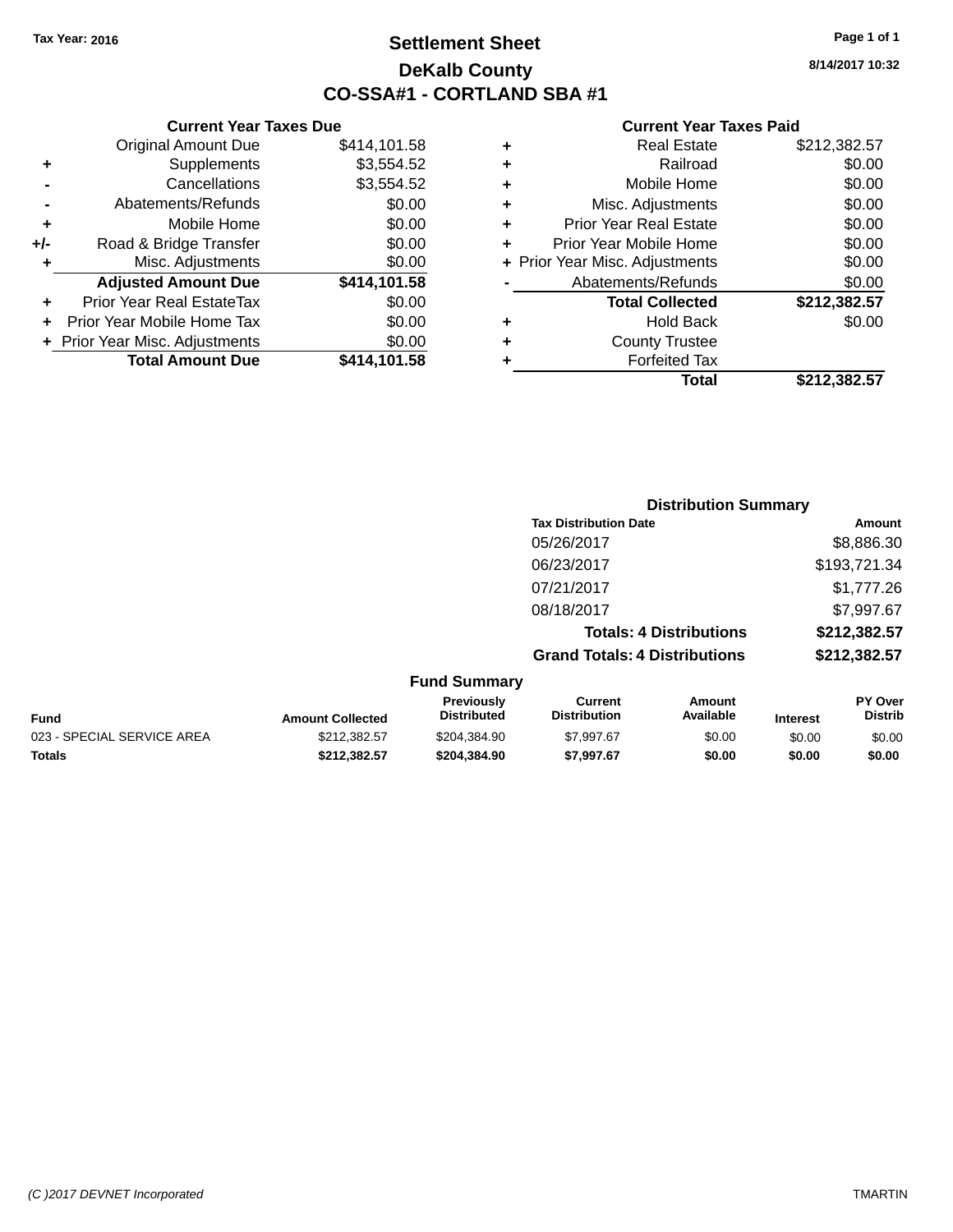# **Settlement Sheet Tax Year: 2016 Page 1 of 1 DeKalb County CO-SSA#4 - CORTLAND SBA #4**

**8/14/2017 10:32**

|     | <b>Current Year Taxes Due</b>  |             |
|-----|--------------------------------|-------------|
|     | Original Amount Due            | \$0.00      |
|     | Supplements                    | \$0.00      |
|     | Cancellations                  | \$0.00      |
|     | Abatements/Refunds             | \$0.00      |
| ٠   | Mobile Home                    | \$0.00      |
| +/- | Road & Bridge Transfer         | \$0.00      |
|     | Misc. Adjustments              | \$170.94    |
|     | <b>Adjusted Amount Due</b>     | \$170.94    |
|     | Prior Year Real EstateTax      | \$0.00      |
| ÷   | Prior Year Mobile Home Tax     | \$0.00      |
|     | + Prior Year Misc. Adjustments | \$10,578.50 |
|     | <b>Total Amount Due</b>        | \$10.749.44 |
|     |                                |             |

# **Current Year Taxes Paid**

|   | Total                          | \$10.749.44 |
|---|--------------------------------|-------------|
|   | <b>Forfeited Tax</b>           |             |
| ٠ | <b>County Trustee</b>          |             |
| ٠ | <b>Hold Back</b>               | \$0.00      |
|   | <b>Total Collected</b>         | \$10,749.44 |
|   | Abatements/Refunds             | \$0.00      |
|   | + Prior Year Misc. Adjustments | \$10,578.50 |
| ٠ | Prior Year Mobile Home         | \$0.00      |
| ٠ | <b>Prior Year Real Estate</b>  | \$0.00      |
| ٠ | Misc. Adjustments              | \$170.94    |
| ٠ | Mobile Home                    | \$0.00      |
| ٠ | Railroad                       | \$0.00      |
| ٠ | <b>Real Estate</b>             | \$0.00      |

| <b>Interest</b> | <b>PY Over</b><br><b>Distrib</b> |
|-----------------|----------------------------------|
| \$0.00          | \$42,003.31                      |
| \$0.00          | \$42,003.31                      |
|                 |                                  |

#### **Miscellaneous Adjustment Detail**

**Year Source Account Type Amount Adjustment Description** \$10,578.50 TRUSTEE SALE NATURE'S CROSSING 49 PARCELS by TBA 2016 DR - Drainage Back Tax Collected \$170.94 TRUSTEE SALE 09-17-385-010 by TBA **Totals 2 entries \$10,749.44**

*(C )2017 DEVNET Incorporated* TMARTIN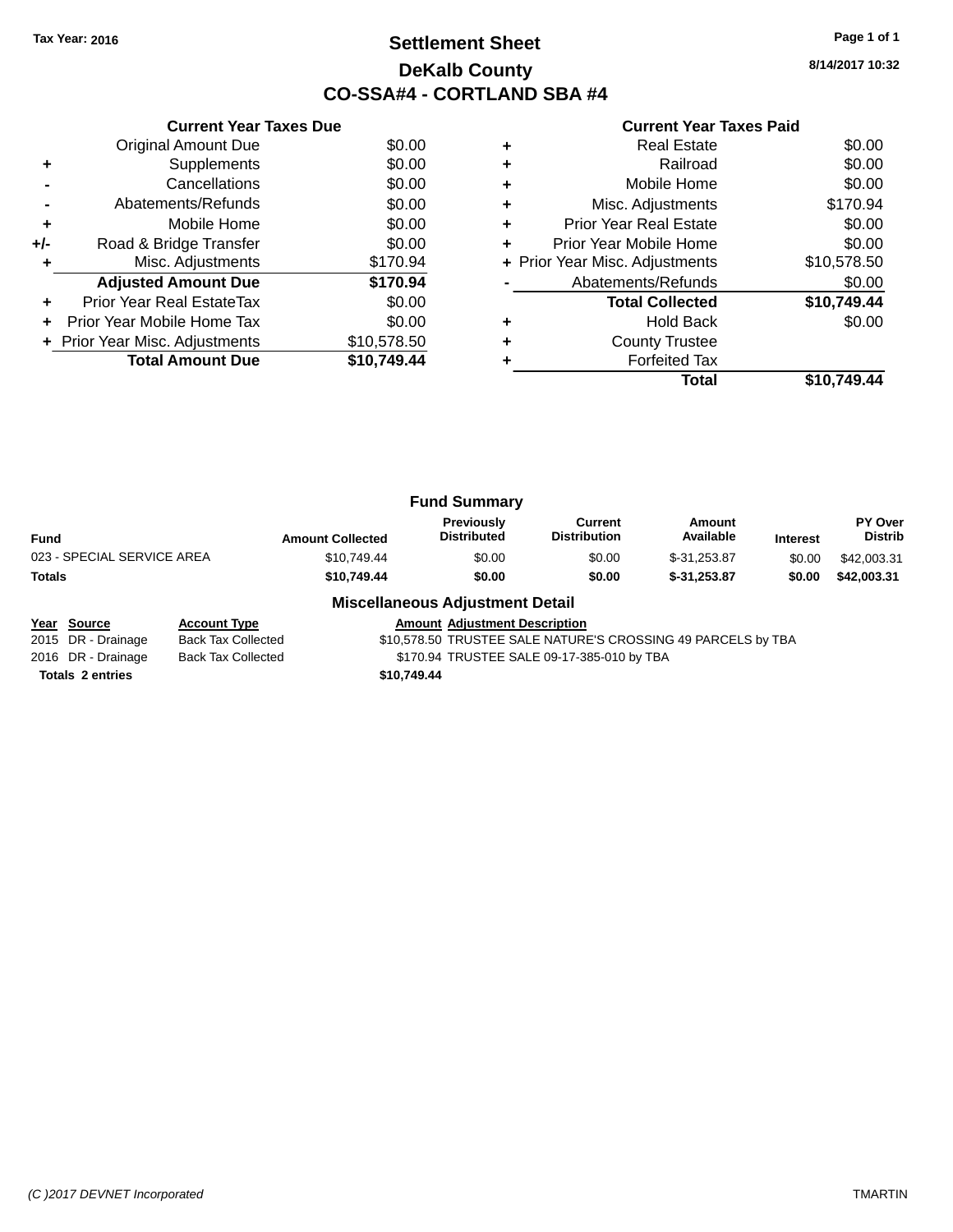# **Settlement Sheet Tax Year: 2016 Page 1 of 1 DeKalb County CO-SSA#7 - CORTLAND SBA #7**

| <b>Current Year Taxes Paid</b> |  |  |
|--------------------------------|--|--|
|--------------------------------|--|--|

|     | <b>Current Year Taxes Due</b>  |        |
|-----|--------------------------------|--------|
|     | Original Amount Due            | \$0.00 |
| ÷   | Supplements                    | \$0.00 |
|     | Cancellations                  | \$0.00 |
|     | Abatements/Refunds             | \$0.00 |
| ٠   | Mobile Home                    | \$0.00 |
| +/- | Road & Bridge Transfer         | \$0.00 |
|     | Misc. Adjustments              | \$0.00 |
|     | <b>Adjusted Amount Due</b>     | \$0.00 |
| ÷   | Prior Year Real EstateTax      | \$0.00 |
| ÷   | Prior Year Mobile Home Tax     | \$0.00 |
|     | + Prior Year Misc. Adjustments | \$0.00 |
|     | <b>Total Amount Due</b>        | SO.OO  |
|     |                                |        |

|   | Total                          |        |
|---|--------------------------------|--------|
|   | <b>Forfeited Tax</b>           |        |
|   | <b>County Trustee</b>          |        |
|   | <b>Hold Back</b>               | \$0.00 |
|   | <b>Total Collected</b>         | \$0.00 |
|   | Abatements/Refunds             | \$0.00 |
|   | + Prior Year Misc. Adjustments | \$0.00 |
| ÷ | Prior Year Mobile Home         | \$0.00 |
| ٠ | <b>Prior Year Real Estate</b>  | \$0.00 |
|   | Misc. Adjustments              | \$0.00 |
|   | Mobile Home                    | \$0.00 |
|   | Railroad                       | \$0.00 |
|   | <b>Real Estate</b>             | \$0.00 |

| <b>Fund Summary</b>                                                                                                                                           |        |        |        |        |        |                           |
|---------------------------------------------------------------------------------------------------------------------------------------------------------------|--------|--------|--------|--------|--------|---------------------------|
| <b>Previously</b><br>Current<br>Amount<br>Available<br><b>Distribution</b><br><b>Distributed</b><br><b>Fund</b><br><b>Amount Collected</b><br><b>Interest</b> |        |        |        |        |        | PY Over<br><b>Distrib</b> |
| 023 - SPECIAL SERVICE AREA                                                                                                                                    | \$0.00 | \$0.00 | \$0.00 | \$0.00 | \$0.00 | \$0.00                    |
| <b>Totals</b>                                                                                                                                                 | \$0.00 | \$0.00 | \$0.00 | \$0.00 | \$0.00 | \$0.00                    |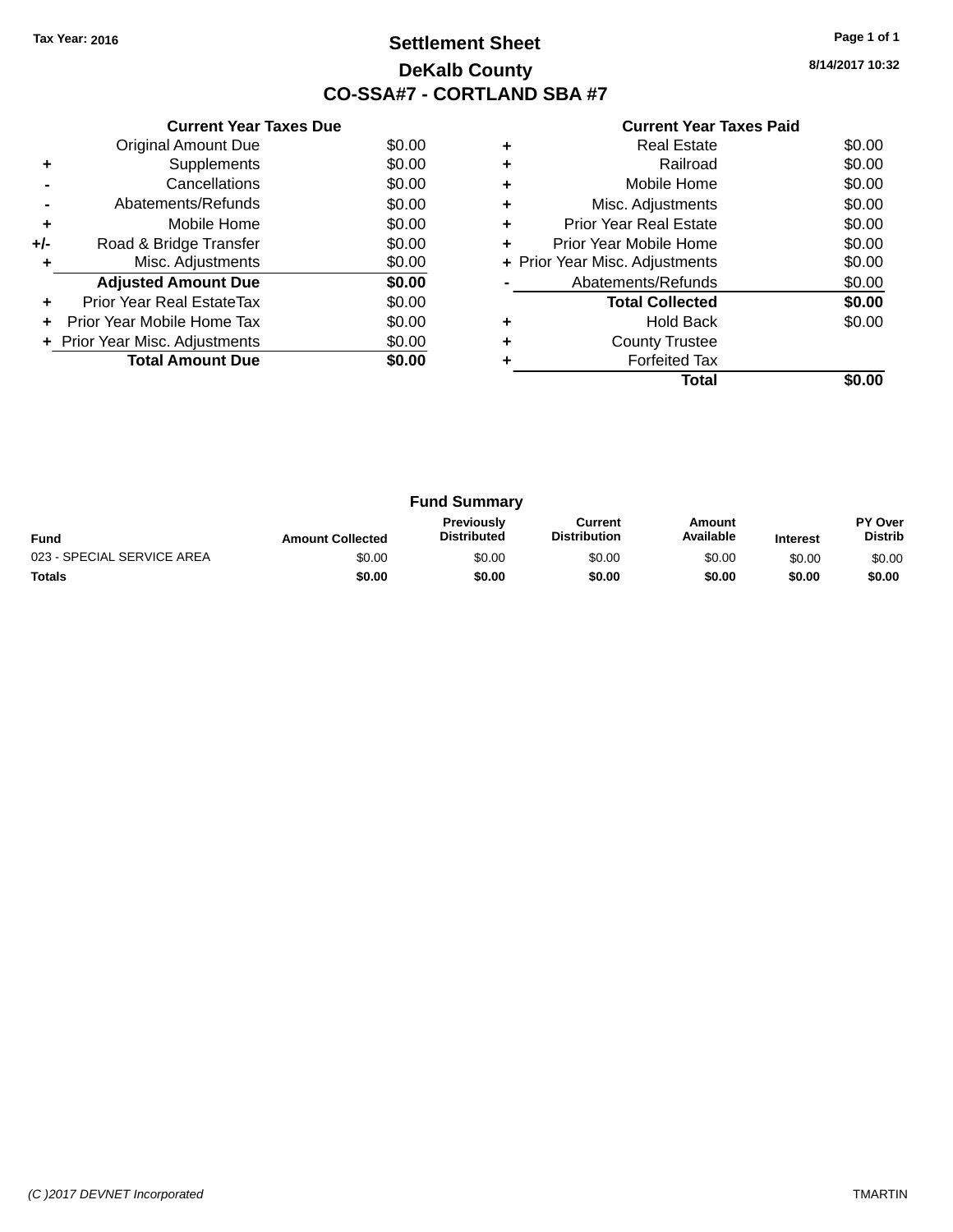# **Settlement Sheet Tax Year: 2016 Page 1 of 1 DeKalb County CO-SSA#8 - CORTLAND SBA #8**

| <b>Current Year Taxes Paid</b> |  |  |  |
|--------------------------------|--|--|--|
|--------------------------------|--|--|--|

|     | <b>Current Year Taxes Due</b>  |        |
|-----|--------------------------------|--------|
|     | Original Amount Due            | \$0.00 |
| ÷   | Supplements                    | \$0.00 |
|     | Cancellations                  | \$0.00 |
|     | Abatements/Refunds             | \$0.00 |
| ٠   | Mobile Home                    | \$0.00 |
| +/- | Road & Bridge Transfer         | \$0.00 |
| ٠   | Misc. Adjustments              | \$0.00 |
|     | <b>Adjusted Amount Due</b>     | \$0.00 |
| ÷   | Prior Year Real EstateTax      | \$0.00 |
| ÷   | Prior Year Mobile Home Tax     | \$0.00 |
|     | + Prior Year Misc. Adjustments | \$0.00 |
|     | <b>Total Amount Due</b>        | \$0.00 |
|     |                                |        |

|   | <b>Real Estate</b>             | \$0.00 |
|---|--------------------------------|--------|
| ٠ | Railroad                       | \$0.00 |
| ٠ | Mobile Home                    | \$0.00 |
| ٠ | Misc. Adjustments              | \$0.00 |
| ٠ | <b>Prior Year Real Estate</b>  | \$0.00 |
| ٠ | Prior Year Mobile Home         | \$0.00 |
|   | + Prior Year Misc. Adjustments | \$0.00 |
|   | Abatements/Refunds             | \$0.00 |
|   | <b>Total Collected</b>         | \$0.00 |
| ٠ | <b>Hold Back</b>               | \$0.00 |
|   | <b>County Trustee</b>          |        |
|   | <b>Forfeited Tax</b>           |        |
|   | Total                          |        |

| <b>Fund Summary</b>                                                                                                                                           |        |        |        |        |        |                                  |
|---------------------------------------------------------------------------------------------------------------------------------------------------------------|--------|--------|--------|--------|--------|----------------------------------|
| <b>Previously</b><br>Current<br>Amount<br>Available<br><b>Distribution</b><br><b>Distributed</b><br><b>Fund</b><br><b>Amount Collected</b><br><b>Interest</b> |        |        |        |        |        | <b>PY Over</b><br><b>Distrib</b> |
| 023 - SPECIAL SERVICE AREA                                                                                                                                    | \$0.00 | \$0.00 | \$0.00 | \$0.00 | \$0.00 | \$0.00                           |
| <b>Totals</b>                                                                                                                                                 | \$0.00 | \$0.00 | \$0.00 | \$0.00 | \$0.00 | \$0.00                           |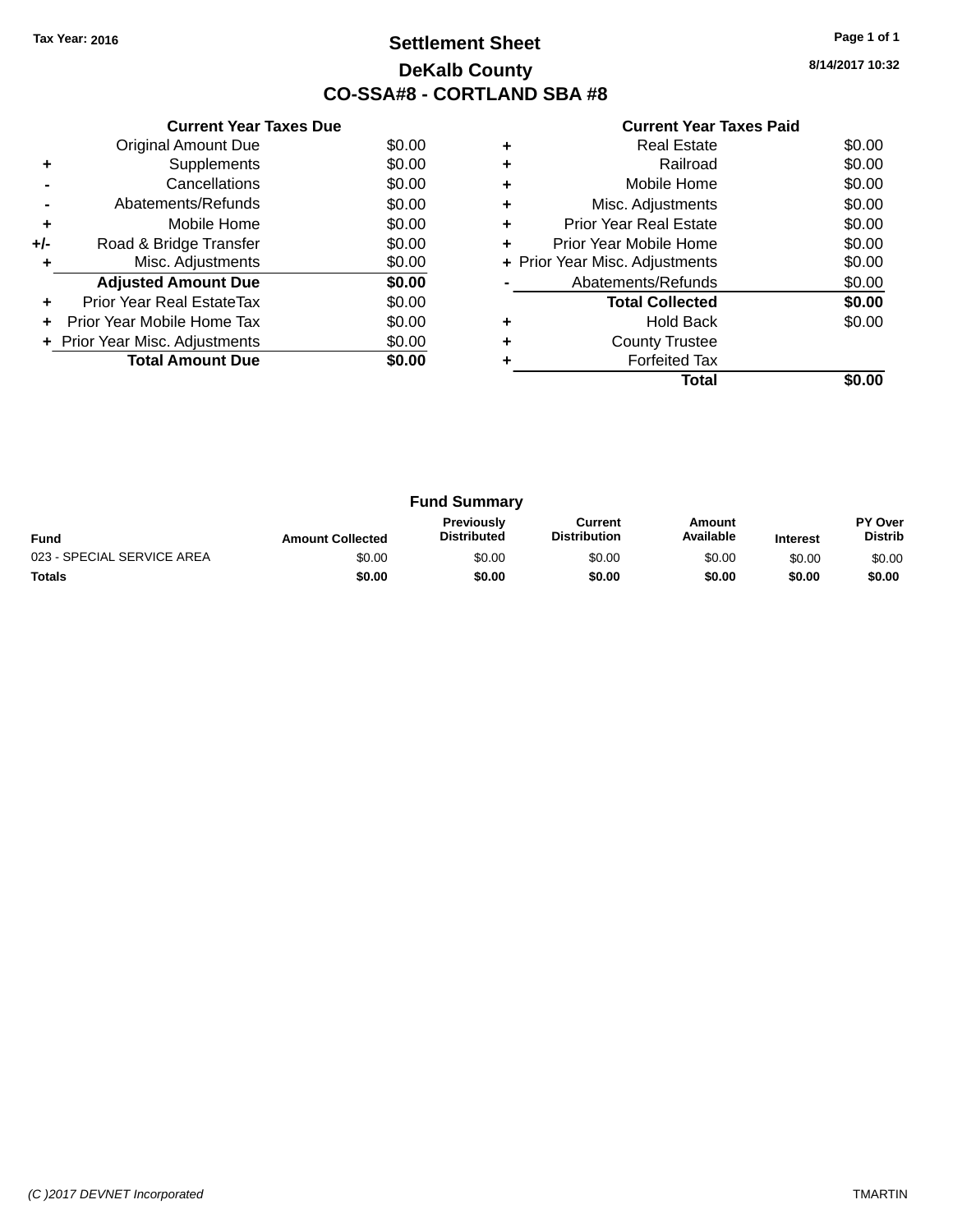# **Settlement Sheet Tax Year: 2016 Page 1 of 1 DeKalb County MA-DK #3 - MALTA DEKALB DRAINAGE #3**

#### **Current Year Taxes Due** Original Amount Due \$3,756.78 **+** Supplements \$0.00 **-** Cancellations \$0.00 **-** Abatements/Refunds \$0.00 **+** Mobile Home \$0.00 **+/-** Road & Bridge Transfer \$0.00 **+** Misc. Adjustments \$0.00 **Adjusted Amount Due \$3,756.78 +** Prior Year Real EstateTax \$0.00 **+** Prior Year Mobile Home Tax \$0.00 **+ Prior Year Misc. Adjustments**  $$0.00$ **Total Amount Due \$3,756.78**

#### **Current Year Taxes Paid**

| ٠ | <b>Real Estate</b>             | \$1,943.07 |
|---|--------------------------------|------------|
| ٠ | Railroad                       | \$0.00     |
| ٠ | Mobile Home                    | \$0.00     |
| ٠ | Misc. Adjustments              | \$0.00     |
| ٠ | <b>Prior Year Real Estate</b>  | \$0.00     |
| ٠ | Prior Year Mobile Home         | \$0.00     |
|   | + Prior Year Misc. Adjustments | \$0.00     |
|   | Abatements/Refunds             | \$0.00     |
|   | <b>Total Collected</b>         | \$1,943.07 |
| ٠ | <b>Hold Back</b>               | \$0.00     |
| ٠ | <b>County Trustee</b>          |            |
| ٠ | <b>Forfeited Tax</b>           |            |
|   | Total                          | \$1,943.07 |
|   |                                |            |

**Distribution Summary**

|                 |                         |                                  | <b>PISUINGUOII SUIIIIIIGI V</b>       |                                |                 |                           |
|-----------------|-------------------------|----------------------------------|---------------------------------------|--------------------------------|-----------------|---------------------------|
|                 |                         |                                  | <b>Tax Distribution Date</b>          |                                |                 | Amount                    |
|                 |                         |                                  | 05/26/2017                            |                                |                 | \$378.81                  |
|                 |                         |                                  | 06/23/2017                            |                                |                 | \$1,504.77                |
|                 |                         |                                  | 07/21/2017                            |                                |                 | \$29.67                   |
|                 |                         |                                  | 08/18/2017                            |                                |                 | \$29.82                   |
|                 |                         |                                  |                                       | <b>Totals: 4 Distributions</b> |                 | \$1,943.07                |
|                 |                         |                                  | <b>Grand Totals: 4 Distributions</b>  |                                |                 | \$1,943.07                |
|                 |                         | <b>Fund Summary</b>              |                                       |                                |                 |                           |
| <b>Fund</b>     | <b>Amount Collected</b> | Previously<br><b>Distributed</b> | <b>Current</b><br><b>Distribution</b> | Amount<br>Available            | <b>Interest</b> | PY Over<br><b>Distrib</b> |
| 001 - CORPORATE | \$1,943.07              | \$1,913.25                       | \$29.82                               | \$0.00                         | \$0.00          | \$0.00                    |
| <b>Totals</b>   | \$1,943.07              | \$1,913.25                       | \$29.82                               | \$0.00                         | \$0.00          | \$0.00                    |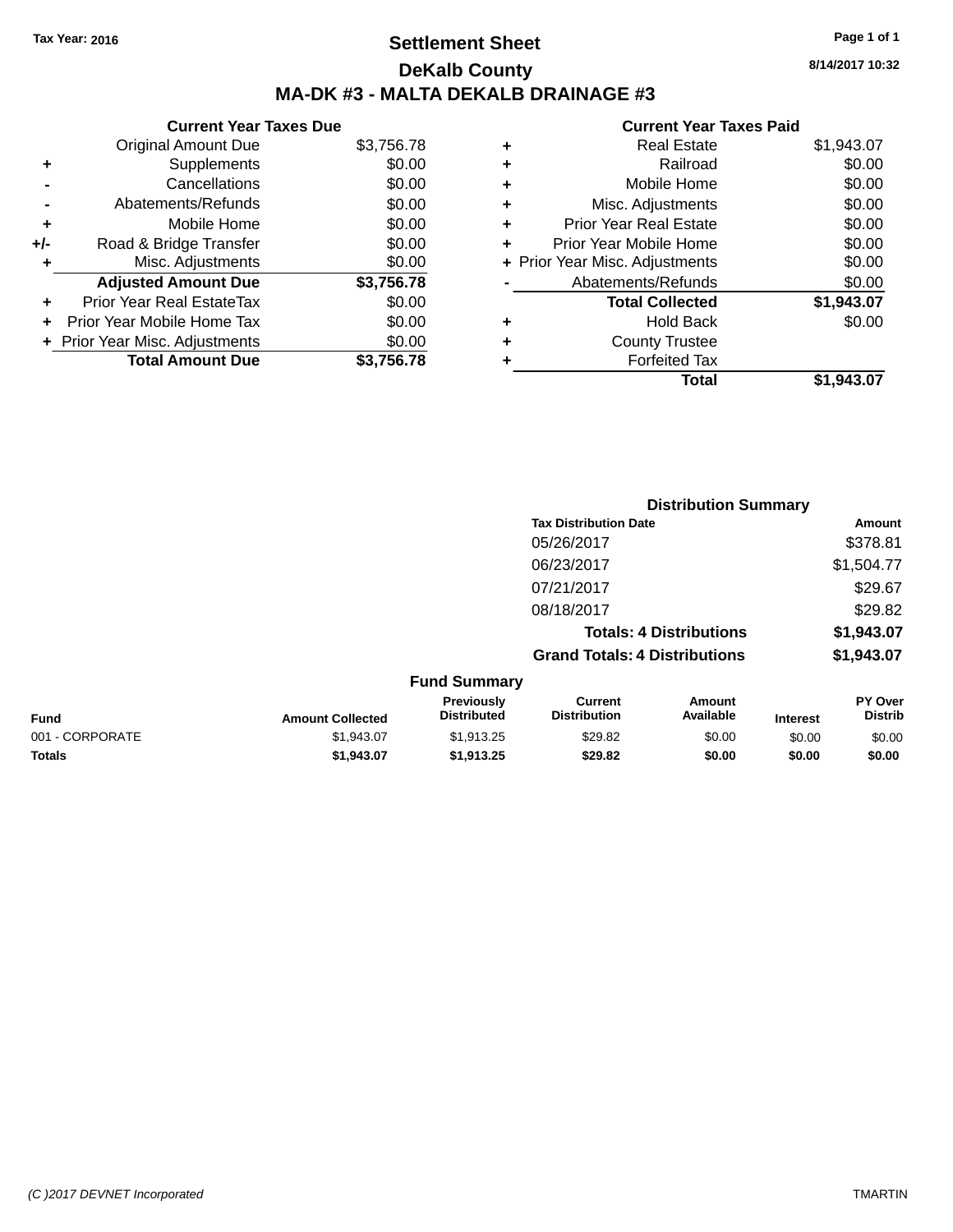## **Settlement Sheet Tax Year: 2016 Page 1 of 1 DeKalb County MAMIAFDK - MA-MI-AF-DK DRAINAGE #11**

**8/14/2017 10:32**

|     | <b>Current Year Taxes Due</b>  |             |  |  |  |  |
|-----|--------------------------------|-------------|--|--|--|--|
|     | <b>Original Amount Due</b>     | \$18,767.24 |  |  |  |  |
| ٠   | Supplements                    | \$306.90    |  |  |  |  |
|     | Cancellations                  | \$306.90    |  |  |  |  |
|     | Abatements/Refunds             | \$0.00      |  |  |  |  |
| ٠   | Mobile Home                    | \$0.00      |  |  |  |  |
| +/- | Road & Bridge Transfer         | \$0.00      |  |  |  |  |
| ٠   | Misc. Adjustments              | \$0.00      |  |  |  |  |
|     | <b>Adjusted Amount Due</b>     | \$18,767.24 |  |  |  |  |
| ÷   | Prior Year Real EstateTax      | \$0.00      |  |  |  |  |
| ÷   | Prior Year Mobile Home Tax     | \$0.00      |  |  |  |  |
|     | + Prior Year Misc. Adjustments | \$0.00      |  |  |  |  |
|     | <b>Total Amount Due</b>        | \$18.767.24 |  |  |  |  |

| ٠ | <b>Real Estate</b>             | \$10,681.22 |
|---|--------------------------------|-------------|
| ٠ | Railroad                       | \$0.00      |
| ٠ | Mobile Home                    | \$0.00      |
| ٠ | Misc. Adjustments              | \$0.00      |
| ٠ | <b>Prior Year Real Estate</b>  | \$0.00      |
| ٠ | Prior Year Mobile Home         | \$0.00      |
|   | + Prior Year Misc. Adjustments | \$0.00      |
|   | Abatements/Refunds             | \$0.00      |
|   | <b>Total Collected</b>         | \$10,681.22 |
| ٠ | <b>Hold Back</b>               | \$0.00      |
| ٠ | <b>County Trustee</b>          |             |
| ٠ | <b>Forfeited Tax</b>           |             |
|   | Total                          | \$10,681.22 |
|   |                                |             |

|                     |                                      | <b>Distribution Summary</b>    |                |
|---------------------|--------------------------------------|--------------------------------|----------------|
|                     | <b>Tax Distribution Date</b>         |                                | Amount         |
|                     | 05/26/2017                           |                                | \$639.50       |
|                     | 06/23/2017                           |                                | \$9,994.72     |
|                     | 07/21/2017                           |                                | \$37.00        |
|                     | 08/18/2017                           |                                | \$10.00        |
|                     |                                      | <b>Totals: 4 Distributions</b> | \$10,681.22    |
|                     | <b>Grand Totals: 4 Distributions</b> |                                | \$10,681.22    |
| <b>Fund Summary</b> |                                      |                                |                |
| Previously          | Current                              | Amount                         | <b>PY Over</b> |

| <b>Fund</b>     | <b>Amount Collected</b> | <b>Previously</b><br><b>Distributed</b> | Current<br><b>Distribution</b> | Amount<br>Available | <b>Interest</b> | <b>PY Over</b><br><b>Distrib</b> |
|-----------------|-------------------------|-----------------------------------------|--------------------------------|---------------------|-----------------|----------------------------------|
| 001 - CORPORATE | \$10.681.22             | \$10.671.22                             | \$10.00                        | \$0.00              | \$0.00          | \$0.00                           |
| <b>Totals</b>   | \$10,681.22             | \$10.671.22                             | \$10.00                        | \$0.00              | \$0.00          | \$0.00                           |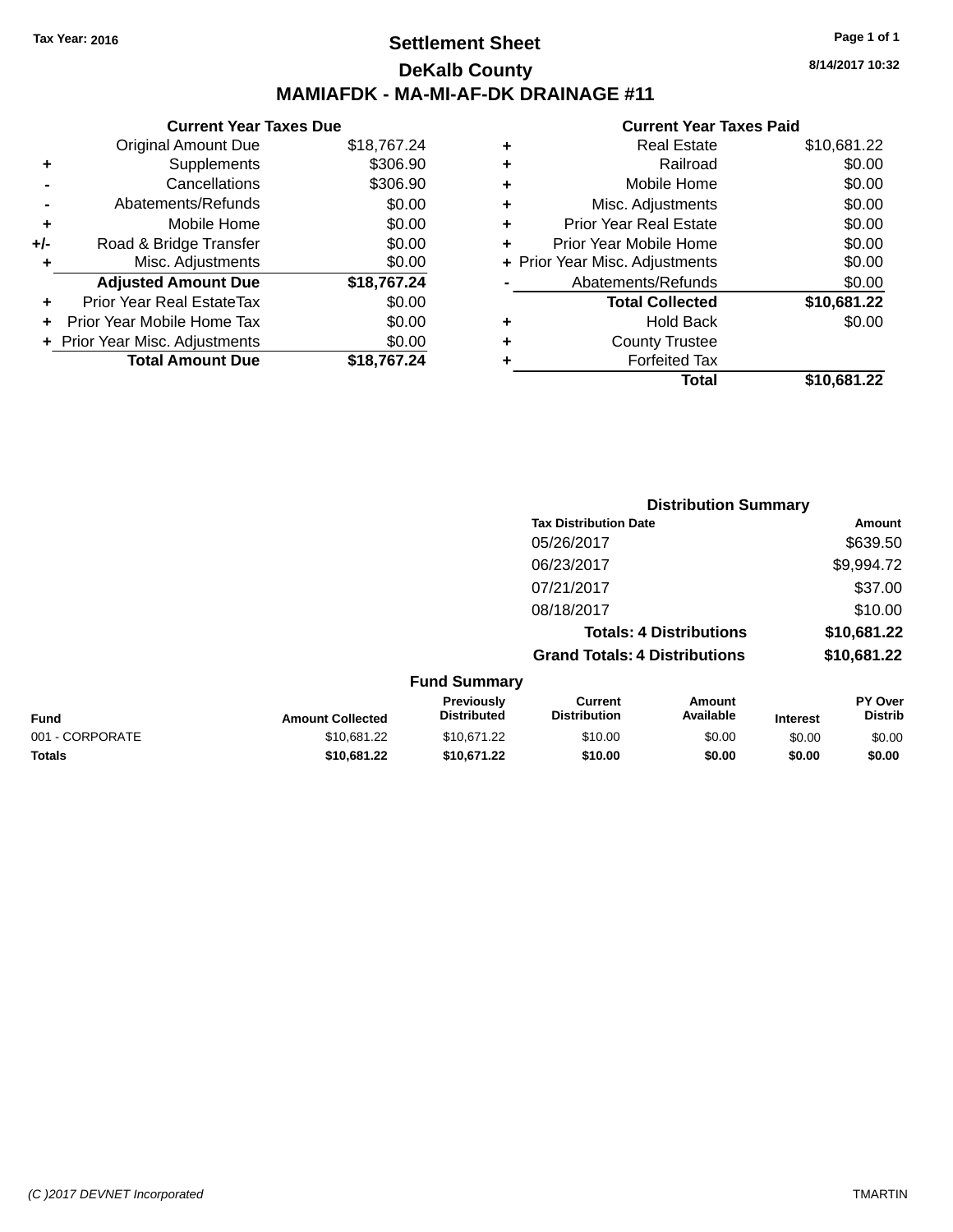# **Settlement Sheet Tax Year: 2016 Page 1 of 1 DeKalb County MY-DK #2 - MAYFIELD DEKALB DRAINAGE**

**8/14/2017 10:32**

|     | <b>Current Year Taxes Due</b>    |            |
|-----|----------------------------------|------------|
|     | <b>Original Amount Due</b>       | \$1,206.46 |
| ٠   | Supplements                      | \$0.00     |
|     | Cancellations                    | \$0.00     |
|     | Abatements/Refunds               | \$0.00     |
| ٠   | Mobile Home                      | \$0.00     |
| +/- | Road & Bridge Transfer           | \$0.00     |
|     | Misc. Adjustments                | \$0.00     |
|     | <b>Adjusted Amount Due</b>       | \$1,206.46 |
| ÷   | <b>Prior Year Real EstateTax</b> | \$0.00     |
|     | Prior Year Mobile Home Tax       | \$0.00     |
|     | + Prior Year Misc. Adjustments   | \$0.00     |
|     | <b>Total Amount Due</b>          | \$1.206.46 |

| ٠ | <b>Real Estate</b>             | \$715.82 |
|---|--------------------------------|----------|
| ٠ | Railroad                       | \$0.00   |
| ٠ | Mobile Home                    | \$0.00   |
| ٠ | Misc. Adjustments              | \$0.00   |
| ٠ | <b>Prior Year Real Estate</b>  | \$0.00   |
| ٠ | Prior Year Mobile Home         | \$0.00   |
|   | + Prior Year Misc. Adjustments | \$0.00   |
|   | Abatements/Refunds             | \$0.00   |
|   | <b>Total Collected</b>         | \$715.82 |
| ٠ | Hold Back                      | \$0.00   |
| ٠ | <b>County Trustee</b>          |          |
| ٠ | <b>Forfeited Tax</b>           |          |
|   | Total                          | \$715.82 |
|   |                                |          |

|                                |                         |                                  | <b>Distribution Summary</b>           |                     |                 |                           |
|--------------------------------|-------------------------|----------------------------------|---------------------------------------|---------------------|-----------------|---------------------------|
|                                |                         |                                  | <b>Tax Distribution Date</b>          |                     |                 | Amount                    |
|                                |                         |                                  | 05/26/2017                            |                     |                 | \$81.36                   |
|                                |                         |                                  | 06/23/2017                            |                     |                 | \$625.64                  |
|                                |                         |                                  | 08/18/2017                            |                     |                 | \$8.82                    |
| <b>Totals: 3 Distributions</b> |                         |                                  | \$715.82                              |                     |                 |                           |
|                                |                         |                                  | <b>Grand Totals: 3 Distributions</b>  |                     |                 | \$715.82                  |
|                                |                         | <b>Fund Summary</b>              |                                       |                     |                 |                           |
| <b>Fund</b>                    | <b>Amount Collected</b> | Previously<br><b>Distributed</b> | <b>Current</b><br><b>Distribution</b> | Amount<br>Available | <b>Interest</b> | PY Over<br><b>Distrib</b> |
| 001 - CORPORATE                | \$715.82                | \$707.00                         | \$8.82                                | \$0.00              | \$0.00          | \$0.00                    |
| <b>Totals</b>                  | \$715.82                | \$707.00                         | \$8.82                                | \$0.00              | \$0.00          | \$0.00                    |
|                                |                         |                                  |                                       |                     |                 |                           |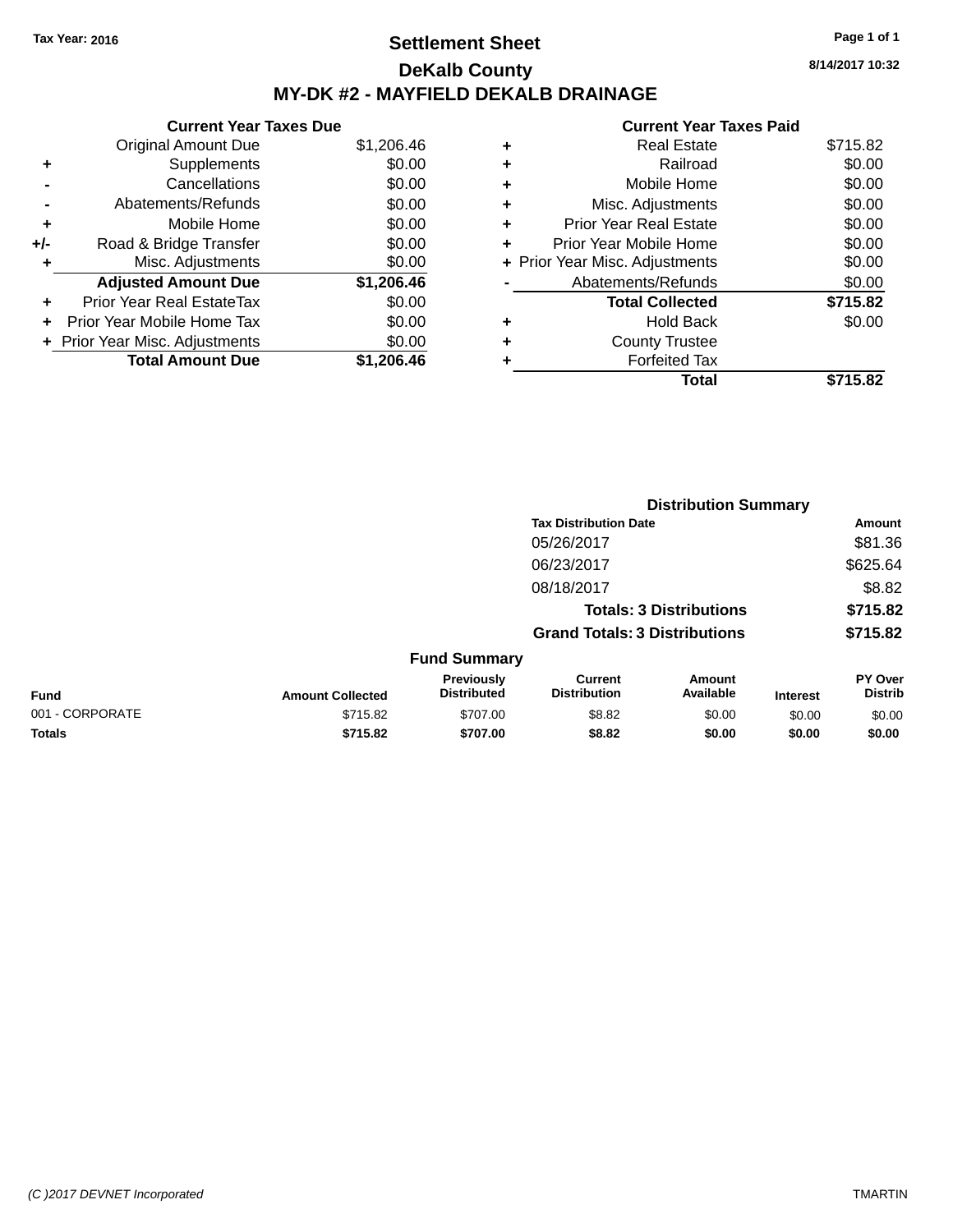# **Settlement Sheet Tax Year: 2016 Page 1 of 1 DeKalb County NO-LR-SA # - NO-LR-SA DRAINAGE #10**

**8/14/2017 10:32**

|     | <b>Current Year Taxes Due</b>  |             |
|-----|--------------------------------|-------------|
|     | <b>Original Amount Due</b>     | \$50,220.36 |
| ٠   | Supplements                    | \$461.10    |
|     | Cancellations                  | \$461.10    |
|     | Abatements/Refunds             | \$0.00      |
| ٠   | Mobile Home                    | \$0.00      |
| +/- | Road & Bridge Transfer         | \$0.00      |
| ٠   | Misc. Adjustments              | \$37.20     |
|     | <b>Adjusted Amount Due</b>     | \$50,257.56 |
| ٠   | Prior Year Real EstateTax      | (\$14.85)   |
| ÷   | Prior Year Mobile Home Tax     | \$0.00      |
|     | + Prior Year Misc. Adjustments | \$0.00      |
|     | <b>Total Amount Due</b>        | \$50.242.71 |
|     |                                |             |

| ٠ | <b>Real Estate</b>             | \$31,710.43 |
|---|--------------------------------|-------------|
| ٠ | Railroad                       | \$0.00      |
| ٠ | Mobile Home                    | \$0.00      |
| ٠ | Misc. Adjustments              | \$37.20     |
| ٠ | <b>Prior Year Real Estate</b>  | (\$14.85)   |
| ٠ | Prior Year Mobile Home         | \$0.00      |
|   | + Prior Year Misc. Adjustments | \$0.00      |
|   | Abatements/Refunds             | \$0.00      |
|   | <b>Total Collected</b>         | \$31,732.78 |
| ٠ | <b>Hold Back</b>               | \$0.00      |
| ٠ | <b>County Trustee</b>          |             |
| ٠ | <b>Forfeited Tax</b>           |             |
|   | Total                          | \$31,732.78 |
|   |                                |             |

|                 |                                |                                        | <b>Distribution Summary</b>          |                     |                 |                           |
|-----------------|--------------------------------|----------------------------------------|--------------------------------------|---------------------|-----------------|---------------------------|
|                 |                                |                                        | <b>Tax Distribution Date</b>         |                     | Amount          |                           |
|                 |                                |                                        | 05/26/2017                           |                     | \$6,887.26      |                           |
|                 |                                |                                        | 06/23/2017                           |                     | \$22,351.44     |                           |
|                 |                                |                                        | 07/21/2017                           |                     | \$610.20        |                           |
|                 |                                |                                        | 08/18/2017                           |                     |                 | \$1,883.88                |
|                 | <b>Totals: 4 Distributions</b> |                                        | \$31,732.78                          |                     |                 |                           |
|                 |                                |                                        | <b>Grand Totals: 4 Distributions</b> |                     | \$31,732.78     |                           |
|                 |                                | <b>Fund Summary</b>                    |                                      |                     |                 |                           |
| <b>Fund</b>     | <b>Amount Collected</b>        | Previously<br><b>Distributed</b>       | Current<br><b>Distribution</b>       | Amount<br>Available | <b>Interest</b> | PY Over<br><b>Distrib</b> |
| 001 - CORPORATE | \$31,732.78                    | \$29,848.90                            | \$1,883.88                           | \$0.00              | \$0.00          | \$0.00                    |
| <b>Totals</b>   | \$31,732.78                    | \$29,848.90                            | \$1,883.88                           | \$0.00              | \$0.00          | \$0.00                    |
|                 |                                | <b>Miscellaneous Adjustment Detail</b> |                                      |                     |                 |                           |

| Year Source             | <b>Account Type</b> | <b>Amount Adiustment Description</b>             |
|-------------------------|---------------------|--------------------------------------------------|
| 2016 DR - Drainage      | Back Tax Collected  | \$37.20 HARRISON REDEMPTION 19-26-408-006 by TBA |
| <b>Totals 1 entries</b> |                     | \$37.20                                          |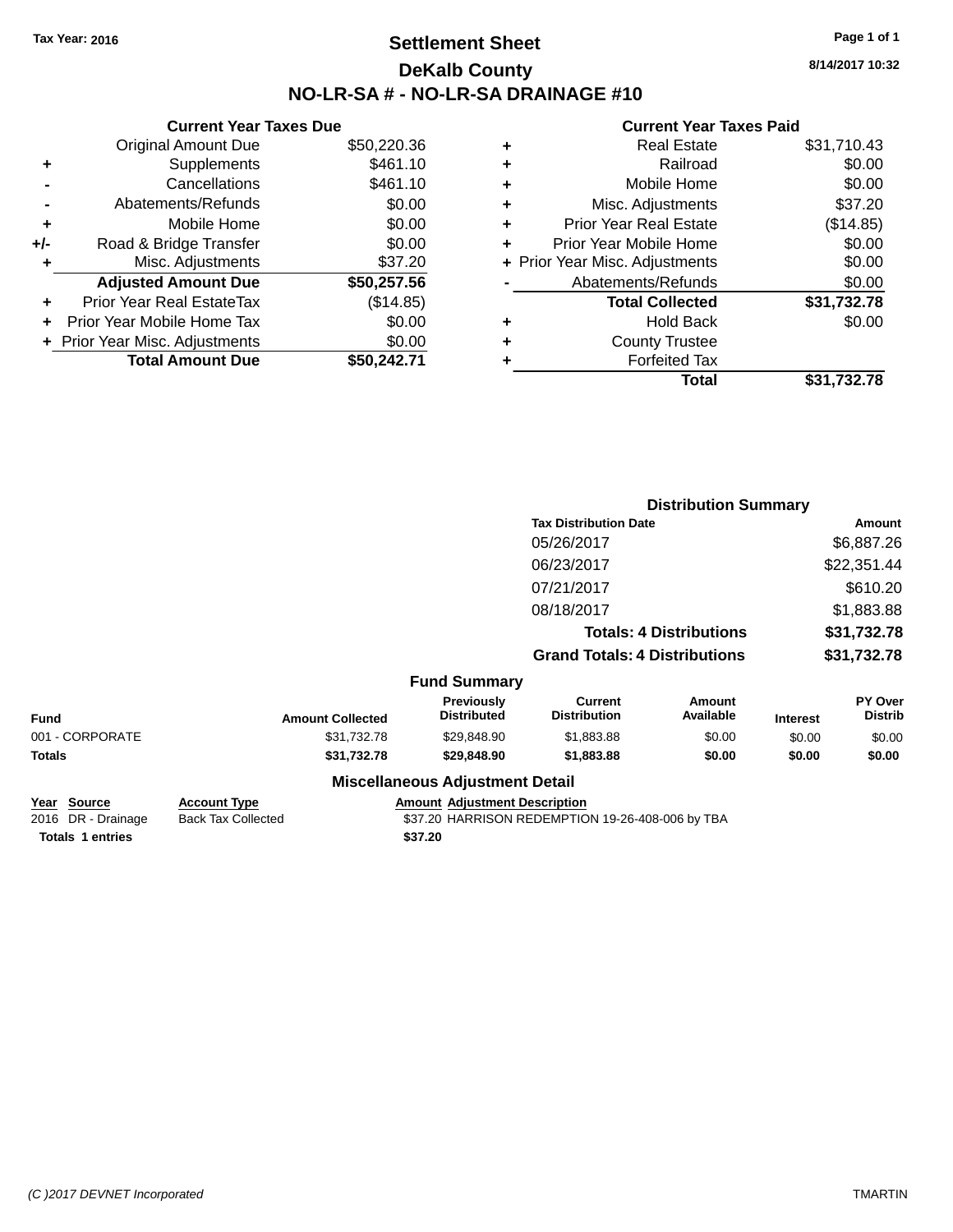# **Settlement Sheet Tax Year: 2016 Page 1 of 1 DeKalb County NORMAL #13 - NORMAL DRAINAGE DISTRICT**

**Current Year Taxes Due** Original Amount Due \$22,092.74 **+** Supplements \$0.00 **-** Cancellations \$0.00 **-** Abatements/Refunds \$0.00 **+** Mobile Home \$0.00 **+/-** Road & Bridge Transfer \$0.00 **+** Misc. Adjustments \$0.00 **Adjusted Amount Due \$22,092.74 +** Prior Year Real EstateTax \$0.00 **+** Prior Year Mobile Home Tax \$0.00 **+** Prior Year Misc. Adjustments  $$0.00$ **Total Amount Due \$22,092.74**

#### **Current Year Taxes Paid +** Real Estate \$12,271.73 **+** Railroad \$0.00 **+** Mobile Home \$0.00 **+** Misc. Adjustments \$0.00 **+** Prior Year Real Estate \$0.00 **+** Prior Year Mobile Home \$0.00 **+ Prior Year Misc. Adjustments**  $$0.00$ Abatements/Refunds \$0.00 **Total Collected \$12,271.73 +** Hold Back \$0.00 **+** County Trustee **+** Forfeited Tax **Total \$12,271.73**

**Distribution Summary**

|                 |                         |                                  | <b>Tax Distribution Date</b>          |                                |                 | Amount                    |
|-----------------|-------------------------|----------------------------------|---------------------------------------|--------------------------------|-----------------|---------------------------|
|                 |                         |                                  | 05/26/2017                            |                                |                 | \$741.44                  |
|                 |                         |                                  | 06/23/2017                            |                                |                 | \$10,637.20               |
|                 |                         |                                  | 07/21/2017                            |                                |                 | \$41.60                   |
|                 |                         |                                  | 08/18/2017                            |                                |                 | \$851.49                  |
|                 |                         |                                  |                                       | <b>Totals: 4 Distributions</b> |                 | \$12,271.73               |
|                 |                         |                                  | <b>Grand Totals: 4 Distributions</b>  |                                |                 | \$12,271.73               |
|                 |                         | <b>Fund Summary</b>              |                                       |                                |                 |                           |
| <b>Fund</b>     | <b>Amount Collected</b> | Previously<br><b>Distributed</b> | <b>Current</b><br><b>Distribution</b> | Amount<br>Available            | <b>Interest</b> | PY Over<br><b>Distrib</b> |
| 001 - CORPORATE | \$12,271.73             | \$11,420.24                      | \$851.49                              | \$0.00                         | \$0.00          | \$0.00                    |
| <b>Totals</b>   | \$12,271.73             | \$11,420.24                      | \$851.49                              | \$0.00                         | \$0.00          | \$0.00                    |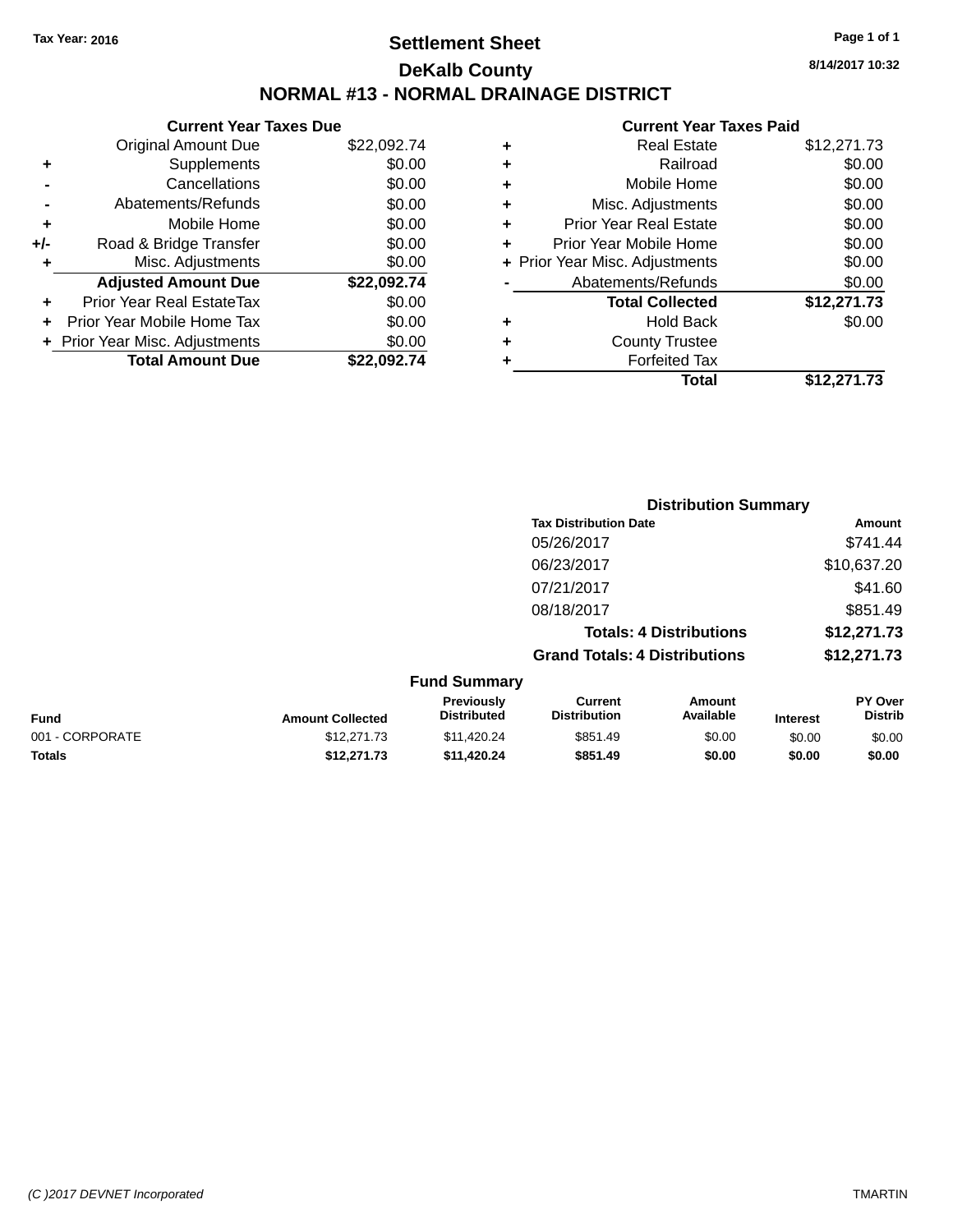# **Settlement Sheet Tax Year: 2016 Page 1 of 1 DeKalb County SH-MI #6 - SHABBONA/MILAN DRAINAGE**

**8/14/2017 10:32**

|     | <b>Current Year Taxes Due</b>  |             |
|-----|--------------------------------|-------------|
|     | Original Amount Due            | \$10,889.34 |
| ٠   | Supplements                    | \$0.00      |
|     | Cancellations                  | \$0.00      |
|     | Abatements/Refunds             | \$0.00      |
| ÷   | Mobile Home                    | \$0.00      |
| +/- | Road & Bridge Transfer         | \$0.00      |
|     | Misc. Adjustments              | \$0.00      |
|     | <b>Adjusted Amount Due</b>     | \$10,889.34 |
| ٠   | Prior Year Real EstateTax      | \$0.00      |
|     | Prior Year Mobile Home Tax     | \$0.00      |
|     | + Prior Year Misc. Adjustments | \$0.00      |
|     | <b>Total Amount Due</b>        | \$10,889.34 |
|     |                                |             |

|   | <b>Real Estate</b>             | \$7,118.07 |
|---|--------------------------------|------------|
| ٠ | Railroad                       | \$0.00     |
| ٠ | Mobile Home                    | \$0.00     |
| ٠ | Misc. Adjustments              | \$0.00     |
| ٠ | <b>Prior Year Real Estate</b>  | \$0.00     |
|   | Prior Year Mobile Home         | \$0.00     |
|   | + Prior Year Misc. Adjustments | \$0.00     |
|   | Abatements/Refunds             | \$0.00     |
|   | <b>Total Collected</b>         | \$7,118.07 |
| ٠ | <b>Hold Back</b>               | \$0.00     |
|   | <b>County Trustee</b>          |            |
| ٠ | <b>Forfeited Tax</b>           |            |
|   | Total                          | \$7.118.07 |
|   |                                |            |

|                 |                         |                                  | <b>Distribution Summary</b>           |                                |                 |                                  |
|-----------------|-------------------------|----------------------------------|---------------------------------------|--------------------------------|-----------------|----------------------------------|
|                 |                         |                                  | <b>Tax Distribution Date</b>          |                                |                 | <b>Amount</b>                    |
|                 |                         |                                  | 05/26/2017                            |                                |                 | \$825.86                         |
|                 |                         |                                  | 06/23/2017                            |                                |                 | \$6,004.44                       |
|                 |                         |                                  | 07/21/2017                            |                                |                 | \$178.10                         |
|                 |                         |                                  | 08/18/2017                            |                                |                 | \$109.67                         |
|                 |                         |                                  |                                       | <b>Totals: 4 Distributions</b> |                 | \$7,118.07                       |
|                 |                         |                                  | <b>Grand Totals: 4 Distributions</b>  |                                |                 | \$7,118.07                       |
|                 |                         | <b>Fund Summary</b>              |                                       |                                |                 |                                  |
| <b>Fund</b>     | <b>Amount Collected</b> | Previously<br><b>Distributed</b> | <b>Current</b><br><b>Distribution</b> | Amount<br>Available            | <b>Interest</b> | <b>PY Over</b><br><b>Distrib</b> |
| 001 - CORPORATE | \$7,118.07              | \$7,008.40                       | \$109.67                              | \$0.00                         | \$0.00          | \$0.00                           |
| <b>Totals</b>   | \$7,118.07              | \$7,008.40                       | \$109.67                              | \$0.00                         | \$0.00          | \$0.00                           |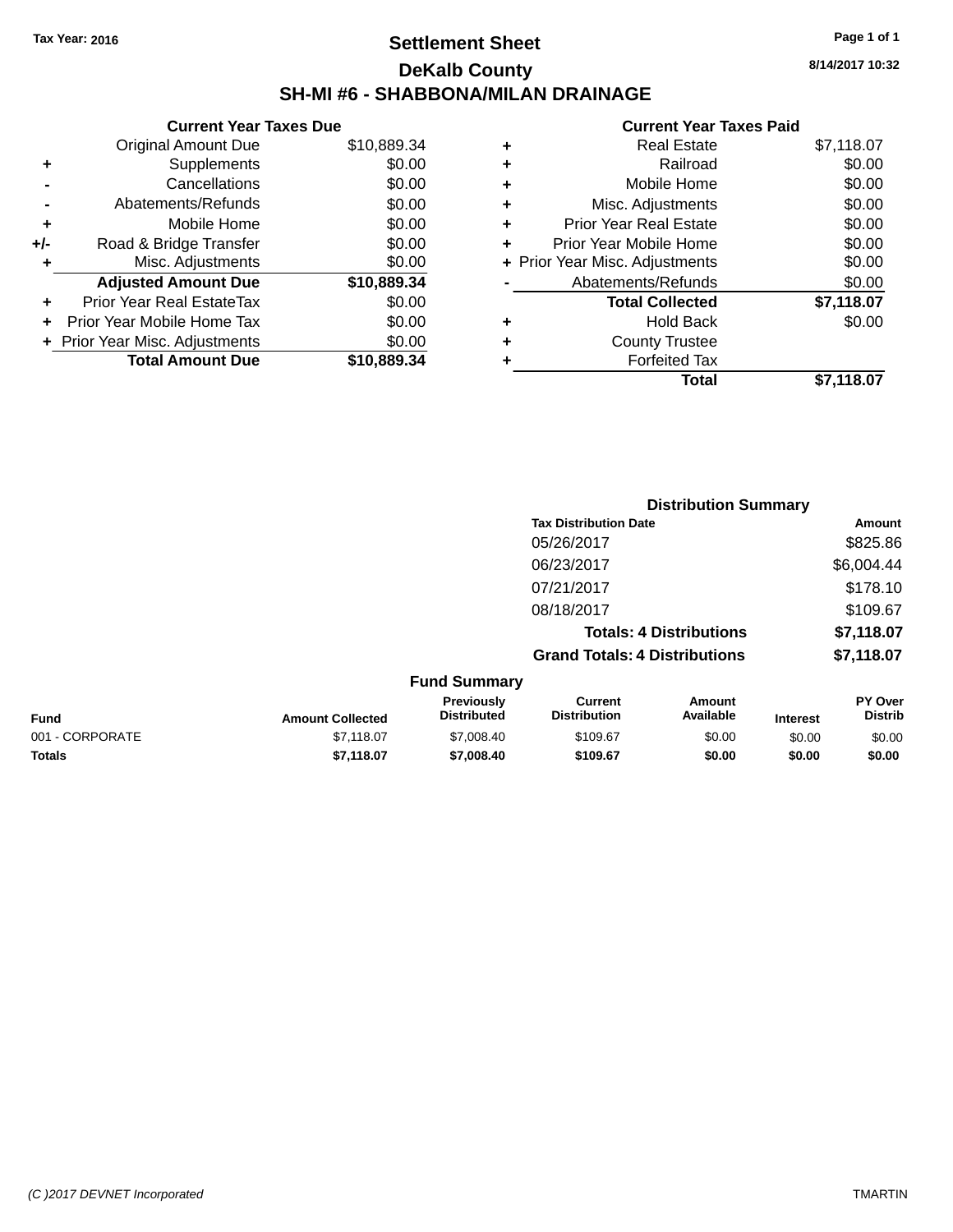# **Settlement Sheet Tax Year: 2016 Page 1 of 1 DeKalb County SQ GR #12 - SQUAW GROVE DRAINAGE**

**8/14/2017 10:32**

|     | <b>Current Year Taxes Due</b>    |            |
|-----|----------------------------------|------------|
|     | <b>Original Amount Due</b>       | \$7,028.28 |
| ÷   | Supplements                      | \$0.00     |
|     | Cancellations                    | \$0.00     |
|     | Abatements/Refunds               | \$0.00     |
| ٠   | Mobile Home                      | \$0.00     |
| +/- | Road & Bridge Transfer           | \$0.00     |
|     | Misc. Adjustments                | \$0.00     |
|     | <b>Adjusted Amount Due</b>       | \$7,028.28 |
| ÷   | <b>Prior Year Real EstateTax</b> | \$0.00     |
| ÷   | Prior Year Mobile Home Tax       | \$0.00     |
|     | + Prior Year Misc. Adjustments   | \$0.00     |
|     | <b>Total Amount Due</b>          | \$7.028.28 |

| ٠ | <b>Real Estate</b>             | \$4,236.12 |
|---|--------------------------------|------------|
| ٠ | Railroad                       | \$0.00     |
| ٠ | Mobile Home                    | \$0.00     |
| ٠ | Misc. Adjustments              | \$0.00     |
| ٠ | <b>Prior Year Real Estate</b>  | \$0.00     |
| ٠ | Prior Year Mobile Home         | \$0.00     |
|   | + Prior Year Misc. Adjustments | \$0.00     |
|   | Abatements/Refunds             | \$0.00     |
|   | <b>Total Collected</b>         | \$4,236.12 |
| ٠ | <b>Hold Back</b>               | \$0.00     |
| ٠ | <b>County Trustee</b>          |            |
| ٠ | <b>Forfeited Tax</b>           |            |
|   | Total                          | \$4,236.12 |
|   |                                |            |

|                 |                         |                                  |                                       | <b>Distribution Summary</b>    |                 |                                  |
|-----------------|-------------------------|----------------------------------|---------------------------------------|--------------------------------|-----------------|----------------------------------|
|                 |                         |                                  | <b>Tax Distribution Date</b>          |                                |                 | Amount                           |
|                 |                         |                                  | 05/26/2017                            |                                |                 | \$100.80                         |
|                 |                         |                                  | 06/23/2017                            |                                |                 | \$3,390.66                       |
|                 |                         |                                  | 07/21/2017                            |                                |                 | \$744.66                         |
|                 |                         |                                  |                                       | <b>Totals: 3 Distributions</b> |                 | \$4,236.12                       |
|                 |                         |                                  | <b>Grand Totals: 3 Distributions</b>  |                                |                 | \$4,236.12                       |
|                 |                         | <b>Fund Summary</b>              |                                       |                                |                 |                                  |
| <b>Fund</b>     | <b>Amount Collected</b> | Previously<br><b>Distributed</b> | <b>Current</b><br><b>Distribution</b> | Amount<br>Available            | <b>Interest</b> | <b>PY Over</b><br><b>Distrib</b> |
| 001 - CORPORATE | \$4,236.12              | \$4,236.12                       | \$0.00                                | \$0.00                         | \$0.00          | \$0.00                           |
| <b>Totals</b>   | \$4,236.12              | \$4,236.12                       | \$0.00                                | \$0.00                         | \$0.00          | \$0.00                           |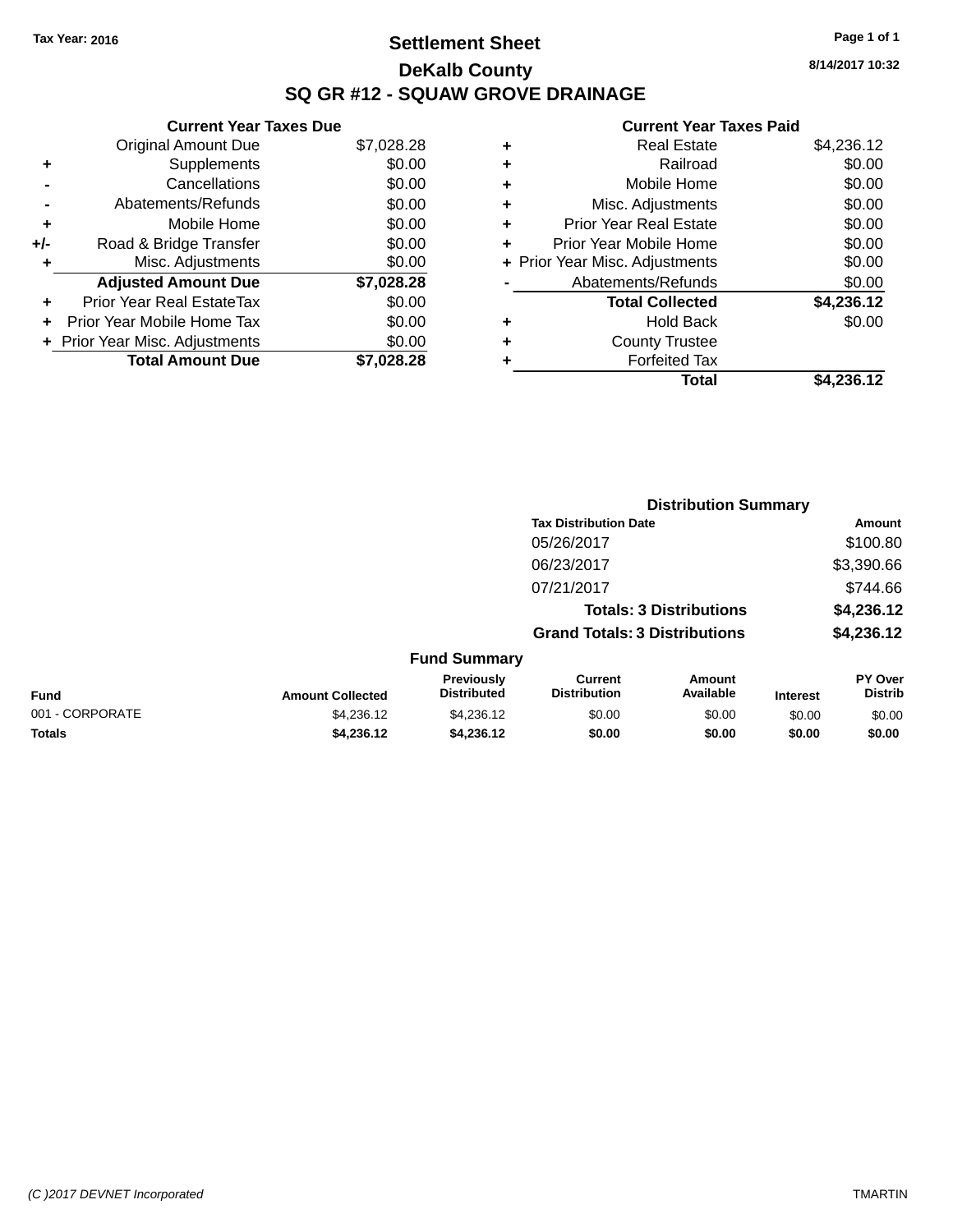## **Settlement Sheet Tax Year: 2016 Page 1 of 1 DeKalb County VG-CO #16 - VIRGIL CORTLAND DRAIN #16**

**8/14/2017 10:32**

| <b>Current Year Taxes Due</b> |                                |
|-------------------------------|--------------------------------|
| <b>Original Amount Due</b>    | \$18,282.64                    |
| Supplements                   | \$60.00                        |
| Cancellations                 | \$60.00                        |
| Abatements/Refunds            | \$0.00                         |
| Mobile Home                   | \$0.00                         |
| Road & Bridge Transfer        | \$0.00                         |
| Misc. Adjustments             | \$0.00                         |
| <b>Adjusted Amount Due</b>    | \$18,282.64                    |
| Prior Year Real EstateTax     | \$0.00                         |
| Prior Year Mobile Home Tax    | \$0.00                         |
|                               | \$20.00                        |
| <b>Total Amount Due</b>       | \$18,302.64                    |
|                               | + Prior Year Misc. Adjustments |

| ٠ | <b>Real Estate</b>             | \$11,838.35 |
|---|--------------------------------|-------------|
| ٠ | Railroad                       | \$0.00      |
| ٠ | Mobile Home                    | \$0.00      |
| ٠ | Misc. Adjustments              | \$0.00      |
| ٠ | <b>Prior Year Real Estate</b>  | \$0.00      |
| ٠ | Prior Year Mobile Home         | \$0.00      |
|   | + Prior Year Misc. Adjustments | \$20.00     |
|   | Abatements/Refunds             | \$0.00      |
|   | <b>Total Collected</b>         | \$11,858.35 |
| ٠ | Hold Back                      | \$0.00      |
| ٠ | <b>County Trustee</b>          |             |
| ٠ | <b>Forfeited Tax</b>           |             |
|   | Total                          | \$11,858.35 |
|   |                                |             |

|                 |                         |                                        |                                       | <b>Distribution Summary</b>    |                 |                           |
|-----------------|-------------------------|----------------------------------------|---------------------------------------|--------------------------------|-----------------|---------------------------|
|                 |                         |                                        | <b>Tax Distribution Date</b>          |                                |                 | Amount                    |
|                 |                         |                                        | 05/26/2017                            |                                |                 | \$2,449.18                |
|                 |                         |                                        | 06/23/2017                            |                                |                 | \$8,864.24                |
|                 |                         |                                        | 07/21/2017                            |                                |                 | \$161.54                  |
|                 |                         |                                        | 08/18/2017                            |                                |                 | \$383.39                  |
|                 |                         |                                        |                                       | <b>Totals: 4 Distributions</b> |                 | \$11,858.35               |
|                 |                         |                                        | <b>Grand Totals: 4 Distributions</b>  |                                |                 | \$11,858.35               |
|                 |                         | <b>Fund Summary</b>                    |                                       |                                |                 |                           |
| <b>Fund</b>     | <b>Amount Collected</b> | Previously<br><b>Distributed</b>       | <b>Current</b><br><b>Distribution</b> | <b>Amount</b><br>Available     | <b>Interest</b> | PY Over<br><b>Distrib</b> |
| 001 - CORPORATE | \$11,858.35             | \$11,474.96                            | \$383.39                              | \$0.00                         | \$0.00          | \$0.00                    |
| Totals          | \$11,858.35             | \$11,474.96                            | \$383.39                              | \$0.00                         | \$0.00          | \$0.00                    |
|                 |                         | <b>Miscellaneous Adjustment Detail</b> |                                       |                                |                 |                           |

| <u>Year Source</u>      | <b>Account Type</b> | <b>Amount Adjustment Description</b>               |
|-------------------------|---------------------|----------------------------------------------------|
| 2015 DR - Drainage      | Back Tax Collected  | \$20.00 OBERHELMAN REDEMPTION 09-25-451-001 by TBA |
| <b>Totals 1 entries</b> |                     | \$20.00                                            |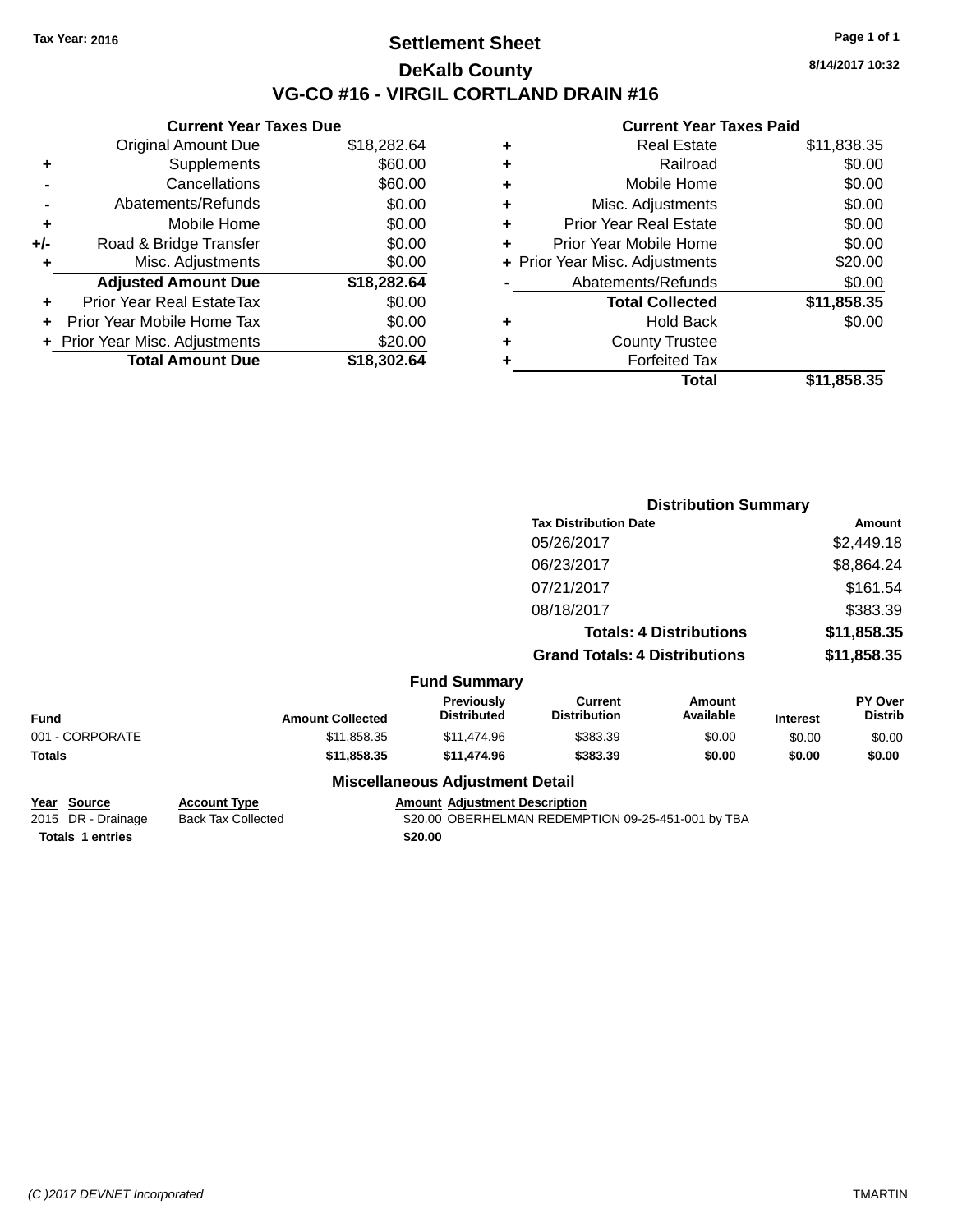# **Settlement Sheet Tax Year: 2016 Page 1 of 1 DeKalb County VI-AD #9 - VICTOR/ADAMS DRAINAGE #9**

**Current Year Taxes Due** Original Amount Due \$1,126.20 **+** Supplements \$4.46 **-** Cancellations \$4.46 **-** Abatements/Refunds \$0.00 **+** Mobile Home \$0.00 **+/-** Road & Bridge Transfer \$0.00 **+** Misc. Adjustments \$0.00 **Adjusted Amount Due \$1,126.20 +** Prior Year Real EstateTax \$0.00 **+** Prior Year Mobile Home Tax \$0.00 **+** Prior Year Misc. Adjustments  $$0.00$ **Total Amount Due \$1,126.20**

#### **Current Year Taxes Paid +** Real Estate \$563.10 **+** Railroad \$0.00 **+** Mobile Home \$0.00 **+** Misc. Adjustments \$0.00 **+** Prior Year Real Estate \$0.00 **+** Prior Year Mobile Home \$0.00 **+** Prior Year Misc. Adjustments  $$0.00$ Abatements/Refunds \$0.00 **Total Collected \$563.10 +** Hold Back \$0.00 **+** County Trustee **+** Forfeited Tax **Total \$563.10**

**Distribution Summary**

|                 |                                      |                                  | <b>Tax Distribution Date</b>   |                     |                 | Amount                           |
|-----------------|--------------------------------------|----------------------------------|--------------------------------|---------------------|-----------------|----------------------------------|
|                 |                                      |                                  | 05/26/2017                     |                     |                 | \$86.24                          |
|                 |                                      |                                  | 06/23/2017                     |                     |                 | \$476.86                         |
|                 |                                      |                                  | <b>Totals: 2 Distributions</b> |                     |                 | \$563.10                         |
|                 | <b>Grand Totals: 2 Distributions</b> |                                  |                                |                     | \$563.10        |                                  |
|                 |                                      | <b>Fund Summary</b>              |                                |                     |                 |                                  |
| Fund            | <b>Amount Collected</b>              | Previously<br><b>Distributed</b> | Current<br><b>Distribution</b> | Amount<br>Available | <b>Interest</b> | <b>PY Over</b><br><b>Distrib</b> |
| 001 - CORPORATE | \$563.10                             | \$563.10                         | \$0.00                         | \$0.00              | \$0.00          | \$0.00                           |
| <b>Totals</b>   | \$563.10                             | \$563.10                         | \$0.00                         | \$0.00              | \$0.00          | \$0.00                           |

**8/14/2017 10:32**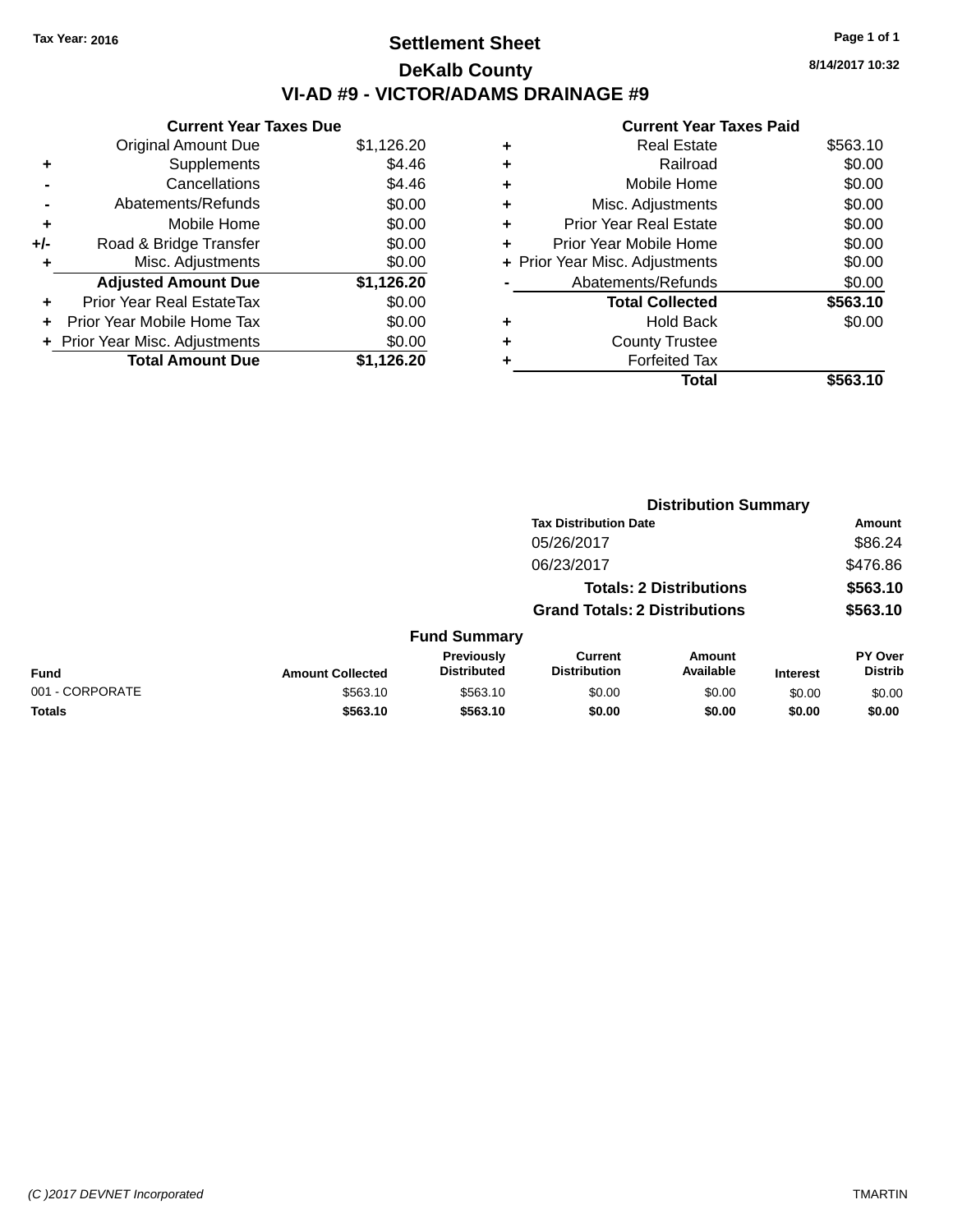# **Settlement Sheet Tax Year: 2016 Page 1 of 1 DeKalb County VI-CL #14 - VICTOR-CLINTON DRAINAGE**

**8/14/2017 10:32**

### **Current Year Taxes Paid**

|     | <b>Current Year Taxes Due</b>  |            |
|-----|--------------------------------|------------|
|     | <b>Original Amount Due</b>     | \$5,232.00 |
| ÷   | Supplements                    | \$0.00     |
|     | Cancellations                  | \$0.00     |
|     | Abatements/Refunds             | \$0.00     |
| ٠   | Mobile Home                    | \$0.00     |
| +/- | Road & Bridge Transfer         | \$0.00     |
| ٠   | Misc. Adjustments              | \$0.00     |
|     | <b>Adjusted Amount Due</b>     | \$5,232.00 |
| ÷   | Prior Year Real EstateTax      | \$0.00     |
| ÷   | Prior Year Mobile Home Tax     | \$0.00     |
|     | + Prior Year Misc. Adjustments | \$0.00     |
|     | <b>Total Amount Due</b>        | \$5.232.00 |

|   | <b>Real Estate</b>             | \$3,573.08 |
|---|--------------------------------|------------|
| ٠ | Railroad                       | \$0.00     |
| ٠ | Mobile Home                    | \$0.00     |
| ٠ | Misc. Adjustments              | \$0.00     |
| ٠ | <b>Prior Year Real Estate</b>  | \$0.00     |
| ٠ | Prior Year Mobile Home         | \$0.00     |
|   | + Prior Year Misc. Adjustments | \$0.00     |
|   | Abatements/Refunds             | \$0.00     |
|   | <b>Total Collected</b>         | \$3,573.08 |
| ٠ | <b>Hold Back</b>               | \$0.00     |
| ٠ | <b>County Trustee</b>          |            |
| ٠ | <b>Forfeited Tax</b>           |            |
|   | Total                          | \$3,573.08 |

|                 |                         |                                         | <b>Distribution Summary</b>           |                     |                 |                           |  |
|-----------------|-------------------------|-----------------------------------------|---------------------------------------|---------------------|-----------------|---------------------------|--|
|                 |                         |                                         | <b>Tax Distribution Date</b>          |                     |                 | <b>Amount</b>             |  |
|                 |                         |                                         | 05/26/2017                            |                     |                 | \$1,633.54                |  |
|                 |                         |                                         | 06/23/2017                            |                     |                 | \$1,845.73                |  |
|                 |                         |                                         | 07/21/2017                            |                     |                 | \$93.81                   |  |
|                 |                         |                                         | <b>Totals: 3 Distributions</b>        |                     |                 | \$3,573.08                |  |
|                 |                         |                                         | <b>Grand Totals: 3 Distributions</b>  |                     |                 | \$3,573.08                |  |
|                 |                         | <b>Fund Summary</b>                     |                                       |                     |                 |                           |  |
| Fund            | <b>Amount Collected</b> | <b>Previously</b><br><b>Distributed</b> | <b>Current</b><br><b>Distribution</b> | Amount<br>Available | <b>Interest</b> | PY Over<br><b>Distrib</b> |  |
| 001 - CORPORATE | \$3,573.08              | \$3,573.08                              | \$0.00                                | \$0.00              | \$0.00          | \$0.00                    |  |
| <b>Totals</b>   | \$3,573.08              | \$3,573.08                              | \$0.00                                | \$0.00              | \$0.00          | \$0.00                    |  |
|                 |                         |                                         |                                       |                     |                 |                           |  |